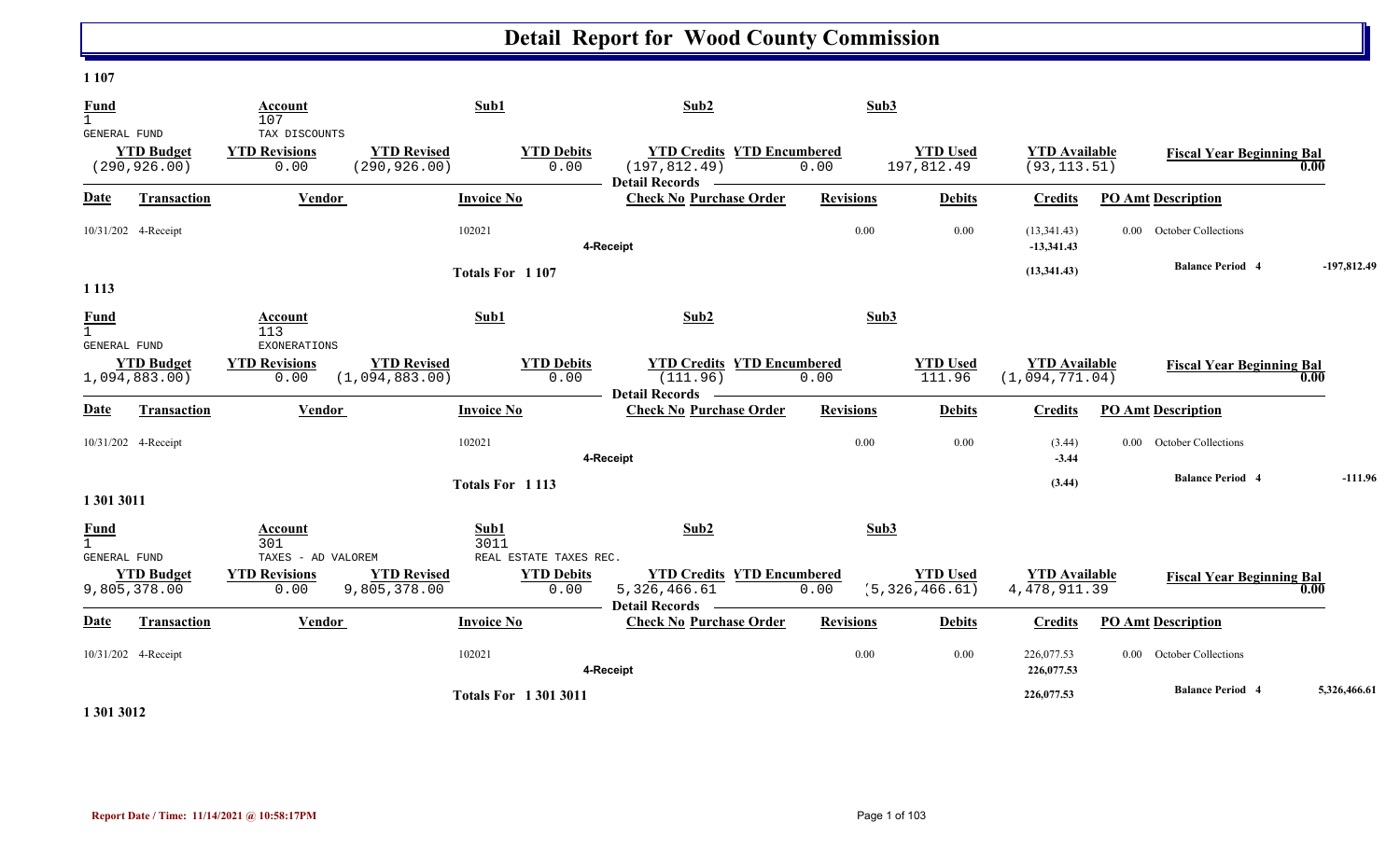| <b>Fund</b><br><b>GENERAL FUND</b>              | Account<br>301<br>TAXES - AD VALOREM                               | Sub1<br>3012<br>PERSONAL PROPERTY TAXES                                   | Sub2                                                                         | Sub3             |                                     |                                      |                                        |              |
|-------------------------------------------------|--------------------------------------------------------------------|---------------------------------------------------------------------------|------------------------------------------------------------------------------|------------------|-------------------------------------|--------------------------------------|----------------------------------------|--------------|
| <b>YTD Budget</b><br>4,642,042.00               | <b>YTD Revised</b><br><b>YTD Revisions</b><br>4,642,042.00<br>0.00 | <b>YTD Debits</b><br>0.00                                                 | <b>YTD Credits YTD Encumbered</b><br>2,553,945.58<br>Detail Records ————     | 0.00             | <b>YTD Used</b><br>(2, 553, 945.58) | <b>YTD Available</b><br>2,088,096.42 | <b>Fiscal Year Beginning Bal</b>       | 0.00         |
| <b>Date</b><br><b>Transaction</b>               | <b>Vendor</b>                                                      | <b>Invoice No</b>                                                         | <b>Check No Purchase Order</b>                                               | <b>Revisions</b> | <b>Debits</b>                       | <b>Credits</b>                       | <b>PO Amt Description</b>              |              |
| 10/31/202 4-Receipt                             |                                                                    | 102021                                                                    | 4-Receipt                                                                    | 0.00             | 0.00                                | 75,180.05<br>75,180.05               | 0.00 October Collections               |              |
| 1 301 3013                                      |                                                                    | <b>Totals For 13013012</b>                                                |                                                                              |                  |                                     | 75,180.05                            | <b>Balance Period 4</b>                | 2,553,945.58 |
| <b>Fund</b><br>$\mathbf{1}$<br>GENERAL FUND     | Account<br>301                                                     | Sub1<br>3013                                                              | Sub2                                                                         | Sub3             |                                     |                                      |                                        |              |
| <b>YTD Budget</b><br>1,193,763.00               | TAXES - AD VALOREM<br><b>YTD Revisions</b><br>1,193,763.00<br>0.00 | PUBLIC UTILITIES TAXES<br><b>YTD Revised</b><br><b>YTD Debits</b><br>0.00 | <b>YTD Credits YTD Encumbered</b><br>601,006.48<br><b>Detail Records</b>     | 0.00             | <b>YTD Used</b><br>(601, 006.48)    | <b>YTD Available</b><br>592,756.52   | <b>Fiscal Year Beginning Bal</b>       | 0.00         |
| <b>Date</b><br><b>Transaction</b>               | Vendor                                                             | <b>Invoice No</b>                                                         | <b>Check No Purchase Order</b>                                               | <b>Revisions</b> | <b>Debits</b>                       | <b>Credits</b>                       | <b>PO Amt Description</b>              |              |
| 10/31/202 4-Receipt                             |                                                                    | 102021                                                                    | 4-Receipt                                                                    | 0.00             | 0.00                                | 19,081.16<br>19,081.16               | <b>October Collections</b><br>$0.00\,$ |              |
| 1 301 3015                                      |                                                                    | <b>Totals For 13013013</b>                                                |                                                                              |                  |                                     | 19,081.16                            | <b>Balance Period 4</b>                | 601,006.48   |
| <u>Fund</u><br>$\mathbf{1}$                     | Account<br>301                                                     | Sub1<br>3015                                                              | Sub2                                                                         | Sub3             |                                     |                                      |                                        |              |
| GENERAL FUND<br><b>YTD Budget</b><br>345,000.00 | TAXES - AD VALOREM<br><b>YTD Revisions</b><br>0.00<br>345,000.00   | TAXES - PRIOR YEARS<br><b>YTD Revised</b><br><b>YTD Debits</b><br>0.00    | <b>YTD Credits YTD Encumbered</b><br>247,260.92<br><b>Detail Records</b>     | 0.00             | <b>YTD Used</b><br>(247, 260.92)    | <b>YTD Available</b><br>97,739.08    | <b>Fiscal Year Beginning Bal</b>       | 0.00         |
| <u>Date</u><br><b>Transaction</b>               | <b>Vendor</b>                                                      | <b>Invoice No</b>                                                         | <b>Contract Contract Contract Contract</b><br><b>Check No Purchase Order</b> | <b>Revisions</b> | <b>Debits</b>                       | <b>Credits</b>                       | <b>PO Amt Description</b>              |              |
| 10/31/202 4-Receipt                             |                                                                    | 102021                                                                    | 4-Receipt                                                                    | 0.00             | 0.00                                | 88,161.69<br>88,161.69               | October Collections<br>$0.00\,$        |              |
| 1 301 3016                                      |                                                                    | <b>Totals For 13013015</b>                                                |                                                                              |                  |                                     | 88,161.69                            | <b>Balance Period 4</b>                | 247,260.92   |
| <b>Fund</b><br>$\mathbf{1}$                     | <b>Account</b><br>301                                              | Sub1<br>3016                                                              | Sub2                                                                         | Sub3             |                                     |                                      |                                        |              |
| GENERAL FUND<br><b>YTD Budget</b><br>500,000.00 | TAXES - AD VALOREM<br><b>YTD Revisions</b><br>500,000.00<br>0.00   | SUPPLEMENTAL TAXES<br><b>YTD Revised</b><br><b>YTD Debits</b><br>0.00     | <b>YTD Credits YTD Encumbered</b><br>230,830.82                              | 0.00             | <b>YTD Used</b><br>(230, 830.82)    | <b>YTD</b> Available<br>269,169.18   | <b>Fiscal Year Beginning Bal</b>       | 0.00         |

**Report Date / Time: 11/14/2021 @ 10:58:17PM** Page 2 of 103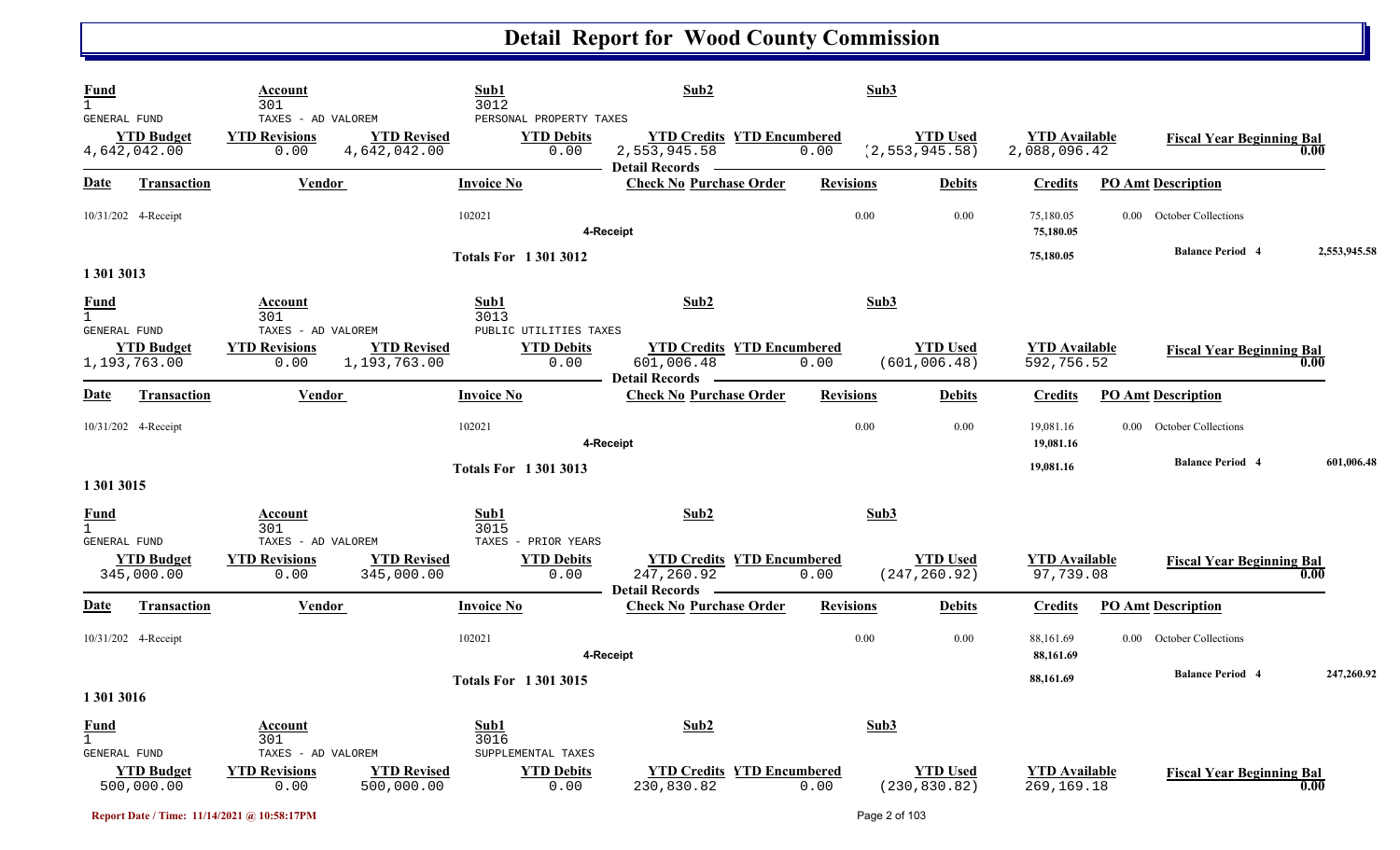|                                                    |                                 |                                                          |                                  |                             | Detail Records -                                                                       |                  |                                  |                                    |                                  |            |
|----------------------------------------------------|---------------------------------|----------------------------------------------------------|----------------------------------|-----------------------------|----------------------------------------------------------------------------------------|------------------|----------------------------------|------------------------------------|----------------------------------|------------|
| <u>Date</u>                                        | <b>Transaction</b>              | <b>Vendor</b>                                            |                                  | <b>Invoice No</b>           | <b>Check No Purchase Order</b>                                                         | <b>Revisions</b> | <b>Debits</b>                    | <b>Credits</b>                     | <b>PO Amt Description</b>        |            |
|                                                    | 10/31/202 4-Receipt             |                                                          |                                  | 102021                      | 4-Receipt                                                                              | 0.00             | 0.00                             | 34,126.22<br>34,126.22             | 0.00 October Collections         |            |
|                                                    |                                 |                                                          |                                  | <b>Totals For 13013016</b>  |                                                                                        |                  |                                  | 34,126.22                          | <b>Balance Period 4</b>          | 230,830.82 |
| 13019                                              |                                 |                                                          |                                  |                             |                                                                                        |                  |                                  |                                    |                                  |            |
| <b>Fund</b>                                        |                                 | Account                                                  |                                  | Sub1                        | Sub2                                                                                   | Sub3             |                                  |                                    |                                  |            |
| 1<br>GENERAL FUND                                  |                                 | 301<br>TAXES - AD VALOREM                                |                                  | 9<br>REDEMPTIONS FROM STATE |                                                                                        |                  |                                  |                                    |                                  |            |
|                                                    | <b>YTD Budget</b><br>15,000.00  | <b>YTD Revisions</b><br>0.00                             | <b>YTD Revised</b><br>15,000.00  | <b>YTD Debits</b>           | <b>YTD Credits YTD Encumbered</b><br>$\overline{2,522.54}$<br>0.00<br>Detail Records - | 0.00             | <b>YTD</b> Used<br>(2, 522.54)   | <b>YTD Available</b><br>12,477.46  | <b>Fiscal Year Beginning Bal</b> | 0.00       |
| <b>Date</b>                                        | <b>Transaction</b>              | Vendor                                                   |                                  | <b>Invoice No</b>           | <b>Check No Purchase Order</b>                                                         | <b>Revisions</b> | <b>Debits</b>                    | <b>Credits</b>                     | <b>PO Amt Description</b>        |            |
|                                                    | 10/31/202 4-Receipt             |                                                          |                                  | 102021                      | 4-Receipt                                                                              | 0.00             | 0.00                             | 98.28<br>98.28                     | 0.00 October Collections         |            |
|                                                    |                                 |                                                          |                                  | <b>Totals For 13019</b>     |                                                                                        |                  |                                  | 98.28                              | <b>Balance Period 4</b>          | 2,522.54   |
| 1 301-90                                           |                                 |                                                          |                                  |                             |                                                                                        |                  |                                  |                                    |                                  |            |
| <u>Fund</u><br>$\mathbf{1}$<br><b>GENERAL FUND</b> |                                 | Account<br>$301 - 90$<br>LIBRARY EXCESS LEVY             |                                  | Sub1                        | Sub2                                                                                   | Sub3             |                                  |                                    |                                  |            |
|                                                    | <b>YTD Budget</b><br>564,362.00 | <b>YTD Revisions</b><br>0.00                             | <b>YTD Revised</b><br>564,362.00 | <b>YTD Debits</b>           | <b>YTD Credits YTD Encumbered</b><br>0.00<br>346,880.36<br><b>Detail Records</b>       | 0.00             | <b>YTD Used</b><br>(346, 880.36) | <b>YTD</b> Available<br>217,481.64 | <b>Fiscal Year Beginning Bal</b> | 0.00       |
| <u>Date</u>                                        | Transaction                     | Vendor                                                   |                                  | <b>Invoice No</b>           | <b>Check No Purchase Order</b>                                                         | <b>Revisions</b> | <b>Debits</b>                    | <b>Credits</b>                     | <b>PO Amt Description</b>        |            |
|                                                    | 10/4/2021 4-Receipt             |                                                          |                                  | 21-2270344                  | 4-Receipt                                                                              | 0.00             | 0.00                             | 67,212.62<br>67,212.62             | 0.00 Library Levy September      |            |
| 1302                                               |                                 |                                                          |                                  | <b>Totals For 1301-90</b>   |                                                                                        |                  |                                  | 67,212.62                          | <b>Balance Period 4</b>          | 346,880.36 |
| <u>Fund</u>                                        |                                 | Account<br>302                                           |                                  | Sub1                        | Sub2                                                                                   | Sub3             |                                  |                                    |                                  |            |
| GENERAL FUND                                       | <b>YTD Budget</b><br>300,000.00 | TAX PENALTIES & INTEREST<br><b>YTD Revisions</b><br>0.00 | <b>YTD Revised</b><br>300,000.00 | <b>YTD Debits</b>           | <b>YTD Credits YTD Encumbered</b><br>128,949.29<br>0.00<br><b>Detail Records</b>       | 0.00             | <b>YTD Used</b><br>(128, 949.29) | <b>YTD Available</b><br>171,050.71 | <b>Fiscal Year Beginning Bal</b> | 0.00       |
| Date                                               | <b>Transaction</b>              | <b>Vendor</b>                                            |                                  | <b>Invoice No</b>           | <b>Check No Purchase Order</b>                                                         | <b>Revisions</b> | <b>Debits</b>                    | <b>Credits</b>                     | <b>PO Amt Description</b>        |            |
|                                                    | 10/31/202 4-Receipt             |                                                          |                                  | 102021                      | 4-Receipt                                                                              | 0.00             | 0.00                             | 55,563.37<br>55,563.37             | 0.00 October Collections         |            |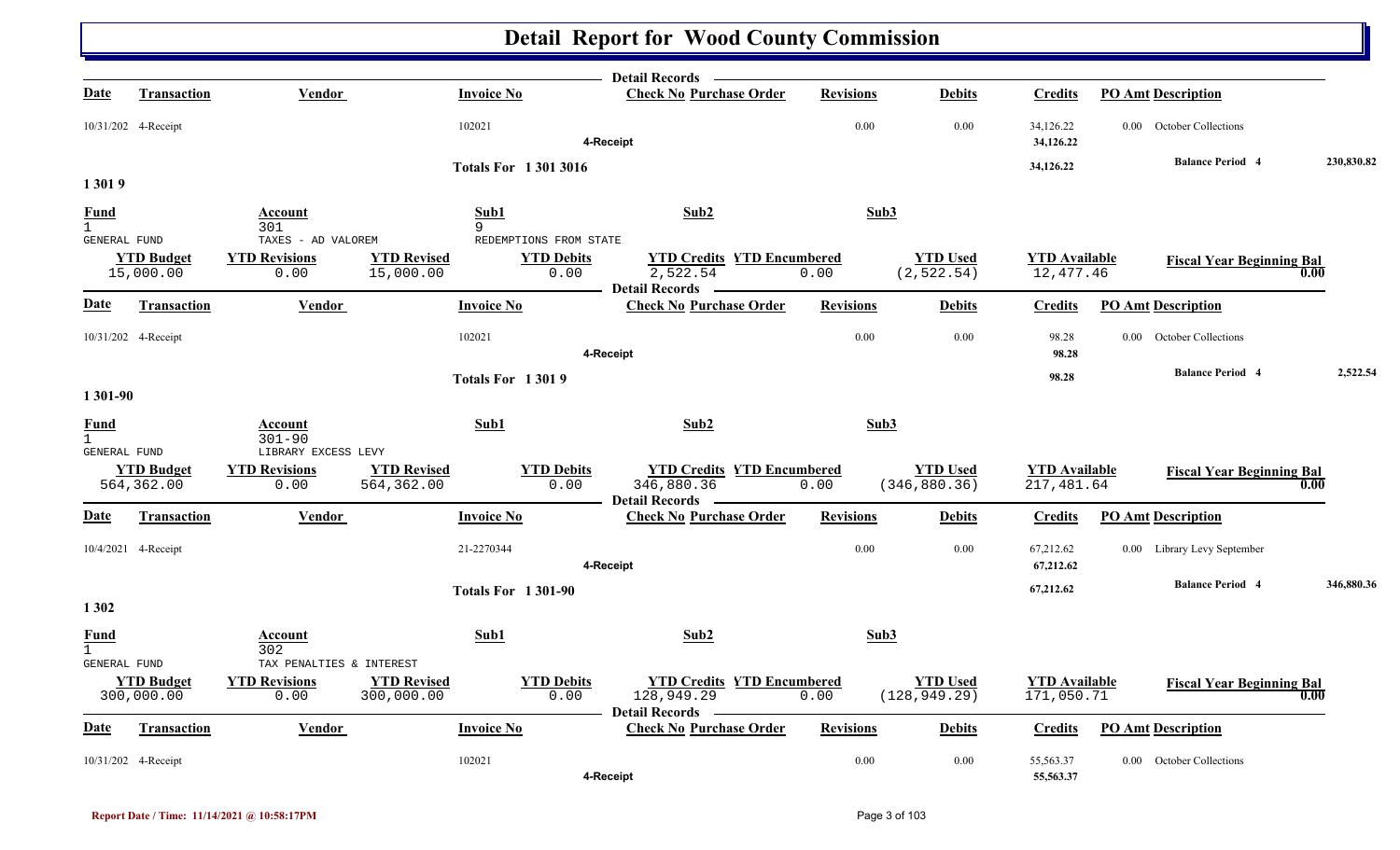|                                             |                                 |                                    | Totals For 1302                  |                           |                                                                          |                  |                                  | 55,563.37                          |          | <b>Balance Period 4</b>           | 128,949.29 |
|---------------------------------------------|---------------------------------|------------------------------------|----------------------------------|---------------------------|--------------------------------------------------------------------------|------------------|----------------------------------|------------------------------------|----------|-----------------------------------|------------|
| 1 3 0 4                                     |                                 |                                    |                                  |                           |                                                                          |                  |                                  |                                    |          |                                   |            |
| Fund<br>$\mathbf{1}$                        |                                 | Account<br>304                     | Sub1                             |                           | Sub2                                                                     |                  | Sub3                             |                                    |          |                                   |            |
| <b>GENERAL FUND</b>                         |                                 | PROPERTY TRANSFER TAX              |                                  |                           |                                                                          |                  |                                  |                                    |          |                                   |            |
|                                             | <b>YTD Budget</b><br>750,000.00 | <b>YTD Revisions</b><br>0.00       | <b>YTD Revised</b><br>750,000.00 | <b>YTD Debits</b><br>0.00 | <b>YTD Credits YTD Encumbered</b><br>421, 314.74                         | 0.00             | <b>YTD Used</b><br>(421, 314.74) | <b>YTD</b> Available<br>328,685.26 |          | <b>Fiscal Year Beginning Bal</b>  | 0.00       |
| Date                                        | <b>Transaction</b>              | <b>Vendor</b>                      | <b>Invoice No</b>                |                           | <b>Detail Records</b><br><b>Check No Purchase Order</b>                  | <b>Revisions</b> | <b>Debits</b>                    | <b>Credits</b>                     |          | <b>PO Amt Description</b>         |            |
|                                             | 10/8/2021 4-Receipt             |                                    | 21-2270432                       |                           | 4-Receipt                                                                | $0.00\,$         | 0.00                             | 119,764.48<br>119,764.48           |          | 0.00 SEPTEMBER                    |            |
|                                             |                                 |                                    | Totals For 1304                  |                           |                                                                          |                  |                                  | 119,764.48                         |          | <b>Balance Period 4</b>           | 421,314.74 |
| 1309                                        |                                 |                                    |                                  |                           |                                                                          |                  |                                  |                                    |          |                                   |            |
| <u>Fund</u><br>$\mathbf{1}$                 |                                 | <b>Account</b><br>309              | Sub1                             |                           | Sub2                                                                     |                  | Sub3                             |                                    |          |                                   |            |
| <b>GENERAL FUND</b>                         |                                 | HOTEL OCCUPANCY TAX                |                                  |                           |                                                                          |                  |                                  |                                    |          |                                   |            |
|                                             | <b>YTD Budget</b><br>351,256.00 | <b>YTD Revisions</b><br>0.00       | <b>YTD Revised</b><br>351,256.00 | <b>YTD Debits</b><br>0.00 | <b>YTD Credits YTD Encumbered</b><br>195,488.44<br><b>Detail Records</b> | 0.00             | <b>YTD Used</b><br>(195, 488.44) | <b>YTD Available</b><br>155,767.56 |          | <b>Fiscal Year Beginning Bal</b>  | 0.00       |
| <u>Date</u>                                 | <b>Transaction</b>              | Vendor                             | <b>Invoice No</b>                |                           | <b>Check No Purchase Order</b>                                           | <b>Revisions</b> | <b>Debits</b>                    | <b>Credits</b>                     |          | <b>PO Amt Description</b>         |            |
|                                             | 10/13/202 4-Receipt             |                                    | 21-2270486                       |                           |                                                                          | 0.00             | 0.00                             | 2,616.43                           | $0.00\,$ | PSR HOSPITALITY                   |            |
|                                             | 10/14/202 4-Receipt             |                                    | 21-2270510                       |                           |                                                                          | 0.00             | 0.00                             | 10,315.61                          | 0.00     | PARKERSBURG LODGING               |            |
|                                             | 10/19/202 4-Receipt             |                                    | 21-2270548                       |                           |                                                                          | 0.00             | 0.00                             | 1,458.26                           | $0.00\,$ | Motel 6                           |            |
|                                             | 10/19/202 4-Receipt             |                                    | 21-2270549                       |                           |                                                                          | 0.00             | 0.00                             | 2,609.18                           | $0.00\,$ | KC Hotels/Red Roof Inn            |            |
|                                             | 10/19/202 4-Receipt             |                                    | 21-2270550                       |                           |                                                                          | 0.00             | 0.00                             | 31.37                              | 0.00     | Westel Lodging                    |            |
|                                             | 10/19/202 4-Receipt             |                                    | 21-2270551                       |                           |                                                                          | 0.00             | 0.00                             | 6,242.49                           | 0.00     | Gateway Hospitality MWH           |            |
|                                             | 10/19/202 4-Receipt             |                                    | 21-2270552                       |                           |                                                                          | 0.00             | 0.00                             | 4,501.67                           | $0.00\,$ | Gateway Hospitality               |            |
|                                             | 10/19/202 4-Receipt             |                                    | 21-2270553                       |                           |                                                                          | 0.00             | 0.00                             | 3,651.78                           | 0.00     | Jay Shree Meldi Mataji            |            |
|                                             | 10/19/202 4-Receipt             |                                    | 21-2270584                       |                           |                                                                          | 0.00             | 0.00                             | 1,199.74                           | $0.00\,$ | Rodeway Inn                       |            |
|                                             | 10/20/202 4-Receipt             |                                    | 21-2270593                       |                           |                                                                          | 0.00             | 0.00                             | 2,903.31                           | $0.00\,$ | Shree Swaminaryan LLC             |            |
|                                             | 10/21/202 4-Receipt             |                                    | 21-2270618                       |                           |                                                                          | 0.00             | 0.00                             | 7,876.68                           | 0.00     | Holiday Inn Express Mineral Wells |            |
|                                             |                                 |                                    |                                  |                           | 4-Receipt                                                                |                  |                                  | 43,406.52                          |          |                                   |            |
|                                             |                                 |                                    | Totals For 1309                  |                           |                                                                          |                  |                                  | 43,406.52                          |          | <b>Balance Period 4</b>           | 195,488.44 |
| 1318                                        |                                 |                                    |                                  |                           |                                                                          |                  |                                  |                                    |          |                                   |            |
| Fund<br>$\mathbf{1}$<br><b>GENERAL FUND</b> |                                 | Account<br>318<br>BUILDING PERMITS | Sub1                             |                           | Sub2                                                                     |                  | Sub3                             |                                    |          |                                   |            |
|                                             | <b>YTD Budget</b><br>48,000.00  | <b>YTD Revisions</b><br>0.00       | <b>YTD Revised</b><br>48,000.00  | <b>YTD Debits</b><br>0.00 | <b>YTD Credits YTD Encumbered</b><br>17,226.25                           | 0.00             | <b>YTD Used</b><br>(17, 226.25)  | <b>YTD Available</b><br>30,773.75  |          | <b>Fiscal Year Beginning Bal</b>  | 0.00       |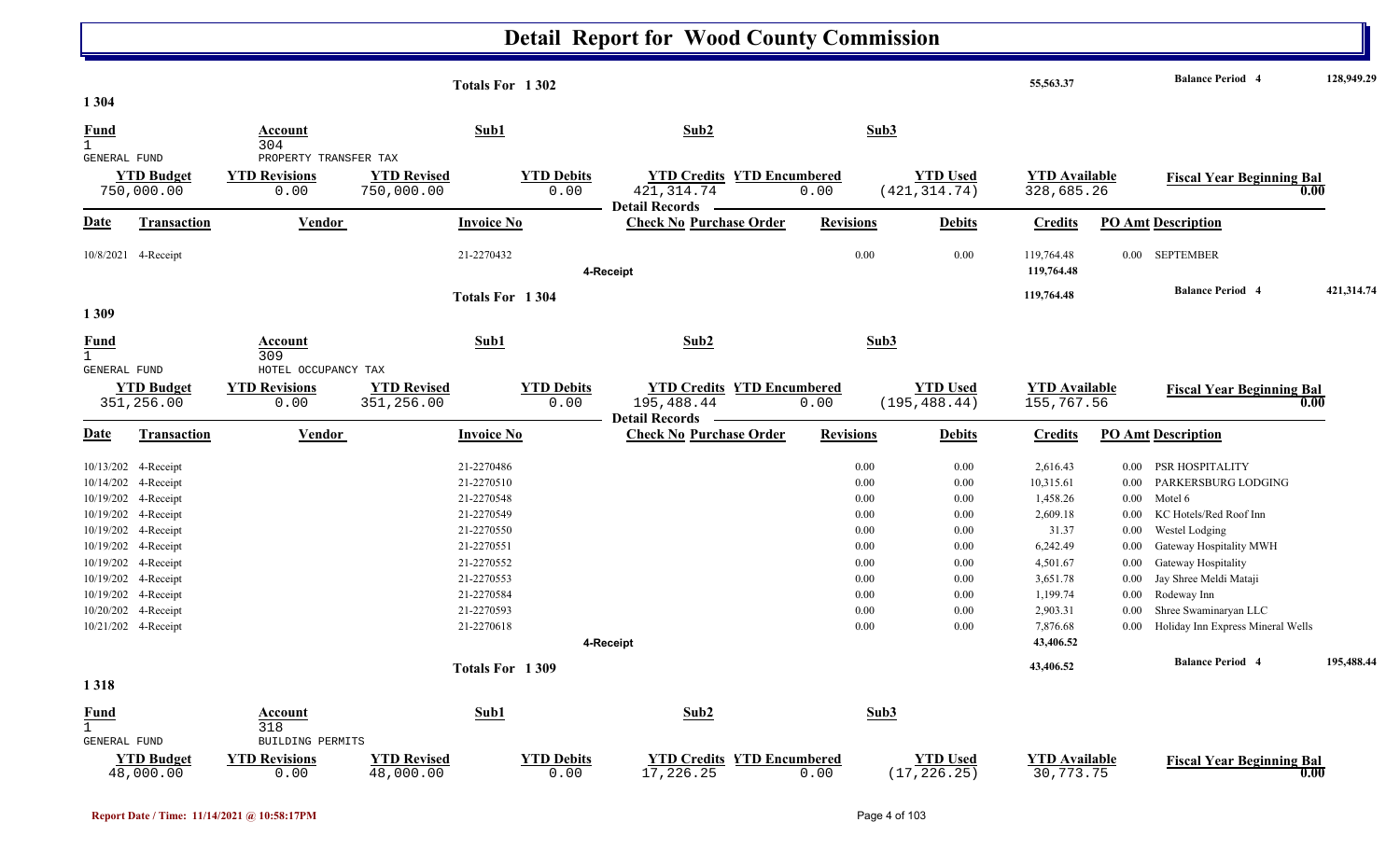|                             |                     |                      |                    |                   | <b>Detail Records</b>                                   |                  |                 |                      |          |                                  |           |
|-----------------------------|---------------------|----------------------|--------------------|-------------------|---------------------------------------------------------|------------------|-----------------|----------------------|----------|----------------------------------|-----------|
| <u>Date</u>                 | <b>Transaction</b>  | <b>Vendor</b>        | <b>Invoice No</b>  |                   | <b>Check No Purchase Order</b>                          | <b>Revisions</b> | <b>Debits</b>   | <b>Credits</b>       |          | <b>PO Amt Description</b>        |           |
|                             | 10/1/2021 4-Receipt |                      | 21-2270320         |                   |                                                         | 0.00             | 0.00            | 16.25                |          | $0.00$ W5700                     |           |
|                             | 10/8/2021 4-Receipt |                      | 21-2270419         |                   |                                                         | 0.00             | 0.00            | 230.00               | $0.00\,$ | W5701                            |           |
|                             | 10/8/2021 4-Receipt |                      | 21-2270420         |                   |                                                         | 0.00             | 0.00            | 1,641.25             | $0.00\,$ | W5707                            |           |
|                             | 10/8/2021 4-Receipt |                      | 21-2270421         |                   |                                                         | 0.00             | 0.00            | 147.50               | $0.00\,$ | W5706                            |           |
|                             | 10/8/2021 4-Receipt |                      | 21-2270422         |                   |                                                         | 0.00             | 0.00            | 21.25                | $0.00\,$ | W5702                            |           |
|                             | 10/8/2021 4-Receipt |                      | 21-2270423         |                   |                                                         | 0.00             | 0.00            | 43.75                | $0.00\,$ | W5703                            |           |
|                             | 10/8/2021 4-Receipt |                      | 21-2270424         |                   |                                                         | 0.00             | 0.00            | 35.00                | $0.00\,$ | W5704                            |           |
|                             | 10/8/2021 4-Receipt |                      | 21-2270425         |                   |                                                         | 0.00             | 0.00            | 166.25               | $0.00\,$ | W5705                            |           |
|                             | 10/14/202 4-Receipt |                      | 21-2270507         |                   |                                                         | 0.00             | 0.00            | 10.00                | $0.00\,$ | W5708                            |           |
|                             | 10/14/202 4-Receipt |                      | 21-2270509         |                   |                                                         | 0.00             | 0.00            | 22.50                | $0.00\,$ | W5709                            |           |
|                             | 10/19/202 4-Receipt |                      | 21-2270554         |                   |                                                         | 0.00             | 0.00            | 11.25                | $0.00\,$ | W5710                            |           |
|                             | 10/19/202 4-Receipt |                      | 21-2270555         |                   |                                                         | 0.00             | 0.00            | 22.50                | $0.00\,$ | W5711                            |           |
|                             | 10/19/202 4-Receipt |                      | 21-2270556         |                   |                                                         | 0.00             | 0.00            | 10.00                | $0.00\,$ | W5712                            |           |
|                             | 10/20/202 4-Receipt |                      | 21-2270597         |                   |                                                         | 0.00             | 0.00            | 85.00                | $0.00\,$ | W5713                            |           |
|                             | 10/20/202 4-Receipt |                      | 21-2270599         |                   |                                                         | 0.00             | 0.00            | 70.00                | 0.00     | W5715                            |           |
|                             | 10/20/202 4-Receipt |                      | 21-2270600         |                   |                                                         | 0.00             | 0.00            | 41.25                | $0.00\,$ | W5718                            |           |
|                             | 10/20/202 4-Receipt |                      | 21-2270601         |                   |                                                         | 0.00             | 0.00            | 72.50                | $0.00\,$ | W5717                            |           |
|                             | 10/20/202 4-Receipt |                      | 21-2270602         |                   |                                                         | 0.00             | 0.00            | 27.50                | $0.00\,$ | W5716                            |           |
|                             | 10/20/202 4-Receipt |                      | 21-2270603         |                   |                                                         | 0.00             | 0.00            | 20.00                | $0.00\,$ | W5714                            |           |
|                             | 10/22/202 4-Receipt |                      | 21-2270629         |                   |                                                         | 0.00             | 0.00            | 10.00                | $0.00\,$ | W5721                            |           |
|                             | 10/22/202 4-Receipt |                      | 21-2270630         |                   |                                                         | 0.00             | 0.00            | 15.00                | $0.00\,$ | W5719                            |           |
|                             | 10/22/202 4-Receipt |                      | 21-2270631         |                   |                                                         | 0.00             | 0.00            | 135.00               | $0.00\,$ | W5720                            |           |
|                             | 10/25/202 4-Receipt |                      | 21-2270662         |                   |                                                         | 0.00             | 0.00            | 10.00                | $0.00\,$ | W5722                            |           |
|                             | 10/26/202 4-Receipt |                      | 21-2270696         |                   |                                                         | 0.00             | 0.00            | 28.75                | 0.00     | W5723                            |           |
|                             | 10/28/202 4-Receipt |                      | 21-2270727         |                   |                                                         | 0.00             | 0.00            | 361.25               | $0.00\,$ | W5726                            |           |
|                             | 10/28/202 4-Receipt |                      | 21-2270728         |                   |                                                         | 0.00             | 0.00            | 410.00               | $0.00\,$ | W5725                            |           |
|                             | 10/28/202 4-Receipt |                      | 21-2270729         |                   |                                                         | $0.00\,$         | $0.00\,$        | 10.00                | $0.00\,$ | W5724                            |           |
|                             |                     |                      |                    |                   | 4-Receipt                                               |                  |                 | 3,673.75             |          |                                  |           |
| 1319                        |                     |                      | Totals For 1318    |                   |                                                         |                  |                 | 3,673.75             |          | <b>Balance Period 4</b>          | 17,226.25 |
| <b>Fund</b><br>$\mathbf{1}$ |                     | Account<br>319       | Sub1               |                   | Sub2                                                    | Sub3             |                 |                      |          |                                  |           |
| GENERAL FUND                |                     | MISC. PERMITS        |                    |                   |                                                         |                  |                 |                      |          |                                  |           |
|                             | <b>YTD Budget</b>   | <b>YTD</b> Revisions | <b>YTD Revised</b> | <b>YTD Debits</b> | <b>YTD Credits YTD Encumbered</b>                       |                  | <b>YTD Used</b> | <b>YTD</b> Available |          | <b>Fiscal Year Beginning Bal</b> |           |
|                             | 800.00              | 0.00                 | 800.00             | 0.00              | 148.00                                                  | 0.00             | (148.00)        | 652.00               |          |                                  | 0.00      |
| Date                        |                     | <b>Vendor</b>        | <b>Invoice No</b>  |                   | <b>Detail Records</b><br><b>Check No Purchase Order</b> | <b>Revisions</b> |                 | <b>Credits</b>       |          | <b>PO Amt Description</b>        |           |
|                             | <b>Transaction</b>  |                      |                    |                   |                                                         |                  | <b>Debits</b>   |                      |          |                                  |           |
|                             | 10/8/2021 4-Receipt |                      | 21-2270435         |                   |                                                         | 0.00             | 0.00            | 34.00                |          | $0.00$ SEPT                      |           |
|                             |                     |                      |                    |                   | 4-Receipt                                               |                  |                 | 34.00                |          |                                  |           |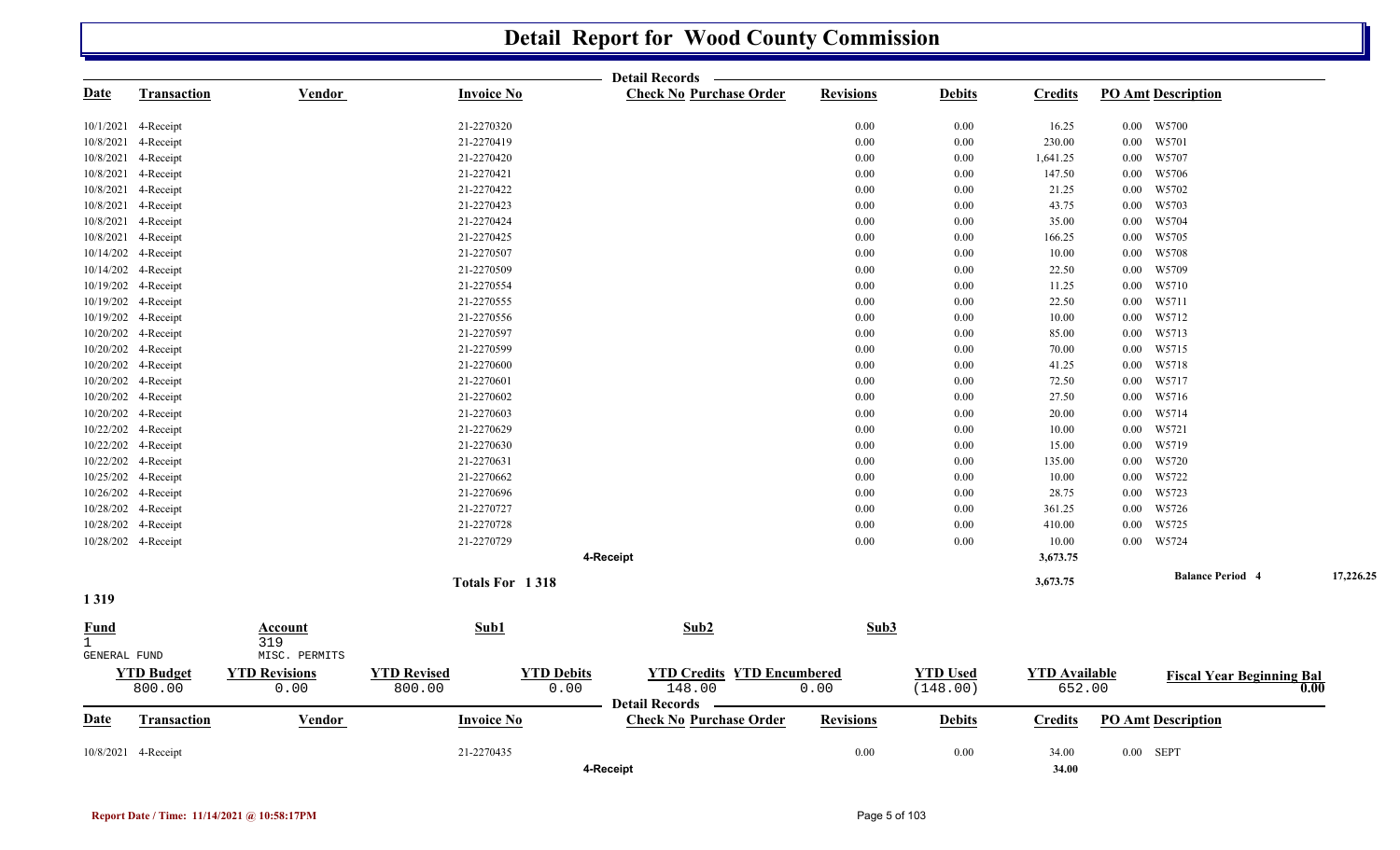|                                             |                                                                   |                                                | Totals For 1319                               |                            |                                                                     |                              |                                  | 34.00                                 | <b>Balance Period 4</b>                                                          |            | 148.00 |
|---------------------------------------------|-------------------------------------------------------------------|------------------------------------------------|-----------------------------------------------|----------------------------|---------------------------------------------------------------------|------------------------------|----------------------------------|---------------------------------------|----------------------------------------------------------------------------------|------------|--------|
| 1 322 1536                                  |                                                                   |                                                |                                               |                            |                                                                     |                              |                                  |                                       |                                                                                  |            |        |
| Fund<br>1                                   |                                                                   | Account<br>322                                 | Sub1<br>1536                                  |                            | Sub2                                                                |                              | Sub3                             |                                       |                                                                                  |            |        |
| GENERAL FUND                                | <b>YTD Budget</b><br>0.00                                         | FEDERAL GRANTS<br><b>YTD Revisions</b><br>0.00 | $18 - VA - 047$<br><b>YTD Revised</b><br>0.00 | <b>YTD Debits</b><br>0.00  | <b>YTD Credits YTD Encumbered</b><br>12,240.06<br>Detail Records —  | 0.00                         | <b>YTD Used</b><br>(12, 240.06)  | <b>YTD Available</b><br>(12, 240.06)  | <b>Fiscal Year Beginning Bal</b>                                                 | 0.00       |        |
| Date                                        | Transaction                                                       | <b>Vendor</b>                                  | <b>Invoice No</b>                             |                            | <b>Check No Purchase Order</b>                                      | <b>Revisions</b>             | <b>Debits</b>                    | <b>Credits</b>                        | <b>PO Amt Description</b>                                                        |            |        |
|                                             | 10/8/2021 4-Receipt<br>10/22/202 4-Receipt                        |                                                | 21-2270410<br>21-2270625                      |                            | 4-Receipt                                                           | 0.00<br>0.00                 | 0.00<br>0.00                     | 6,120.03<br>6,120.03<br>12,240.06     | 0.00 State of WV<br>0.00 State of WV                                             |            |        |
|                                             |                                                                   |                                                |                                               | <b>Totals For 13221536</b> |                                                                     |                              |                                  | 12,240.06                             | <b>Balance Period 4</b>                                                          | 12,240.06  |        |
| 1 323 1543                                  |                                                                   |                                                |                                               |                            |                                                                     |                              |                                  |                                       |                                                                                  |            |        |
| <b>Fund</b><br>$\mathbf{1}$<br>GENERAL FUND |                                                                   | Account<br>323<br>STATE GRANTS                 | Sub1<br>1543                                  | 22-CC-29 Day Report        | Sub2                                                                |                              | Sub3                             |                                       |                                                                                  |            |        |
|                                             | <b>YTD Budget</b><br>0.00                                         | <b>YTD Revisions</b><br>0.00                   | <b>YTD Revised</b><br>0.00                    | <b>YTD Debits</b><br>0.00  | <b>YTD Credits YTD Encumbered</b><br>117,416.50<br>Detail Records – | 0.00                         | <b>YTD Used</b><br>(117, 416.50) | <b>YTD</b> Available<br>(117, 416.50) | <b>Fiscal Year Beginning Bal</b>                                                 | 0.00       |        |
| Date                                        | <b>Transaction</b>                                                | Vendor                                         | <b>Invoice No</b>                             |                            | <b>Check No Purchase Order</b>                                      | <b>Revisions</b>             | <b>Debits</b>                    | <b>Credits</b>                        | <b>PO Amt Description</b>                                                        |            |        |
|                                             | 10/19/202 4-Receipt                                               |                                                | 21-2270563                                    |                            | 4-Receipt                                                           | 0.00                         | 0.00                             | 10,674.75<br>10,674.75                | 0.00 State of WV                                                                 |            |        |
| 1 324 1273                                  |                                                                   |                                                |                                               | <b>Totals For 13231543</b> |                                                                     |                              |                                  | 10,674.75                             | <b>Balance Period 4</b>                                                          | 117,416.50 |        |
| Fund<br>$\mathbf{1}$<br>GENERAL FUND        |                                                                   | Account<br>324<br>OTHER GRANTS                 | Sub1<br>1273                                  | PROJECT LIFESAVER          | Sub2                                                                |                              | Sub3                             |                                       |                                                                                  |            |        |
|                                             | <b>YTD Budget</b><br>0.00                                         | <b>YTD Revisions</b><br>0.00                   | <b>YTD Revised</b><br>0.00                    | <b>YTD Debits</b><br>0.00  | <b>YTD Credits YTD Encumbered</b><br>220.00                         | 0.00                         | <b>YTD Used</b><br>(220.00)      | <b>YTD</b> Available<br>(220.00)      | <b>Fiscal Year Beginning Bal</b>                                                 | 0.00       |        |
| <b>Date</b>                                 | Transaction                                                       | Vendor                                         | <b>Invoice No</b>                             |                            | Detail Records —<br><b>Check No Purchase Order</b>                  | <b>Revisions</b>             | <b>Debits</b>                    | <b>Credits</b>                        | <b>PO Amt Description</b>                                                        |            |        |
|                                             | 10/19/202 4-Receipt<br>10/19/202 4-Receipt<br>10/19/202 4-Receipt |                                                | 21-2270567<br>21-2270568<br>21-2270569        |                            |                                                                     | $0.00\,$<br>$0.00\,$<br>0.00 | $0.00\,$<br>0.00<br>0.00         | 10.00<br>10.00<br>30.00               | Amanda Gilliland<br>$0.00\,$<br>Paul Miller<br>$0.00\,$<br>0.00 Barbara Waggoner |            |        |
|                                             |                                                                   |                                                |                                               |                            | 4-Receipt                                                           |                              |                                  | 50.00                                 | <b>Balance Period 4</b>                                                          |            | 220.00 |
|                                             |                                                                   |                                                |                                               | <b>Totals For 13241273</b> |                                                                     |                              |                                  | 50.00                                 |                                                                                  |            |        |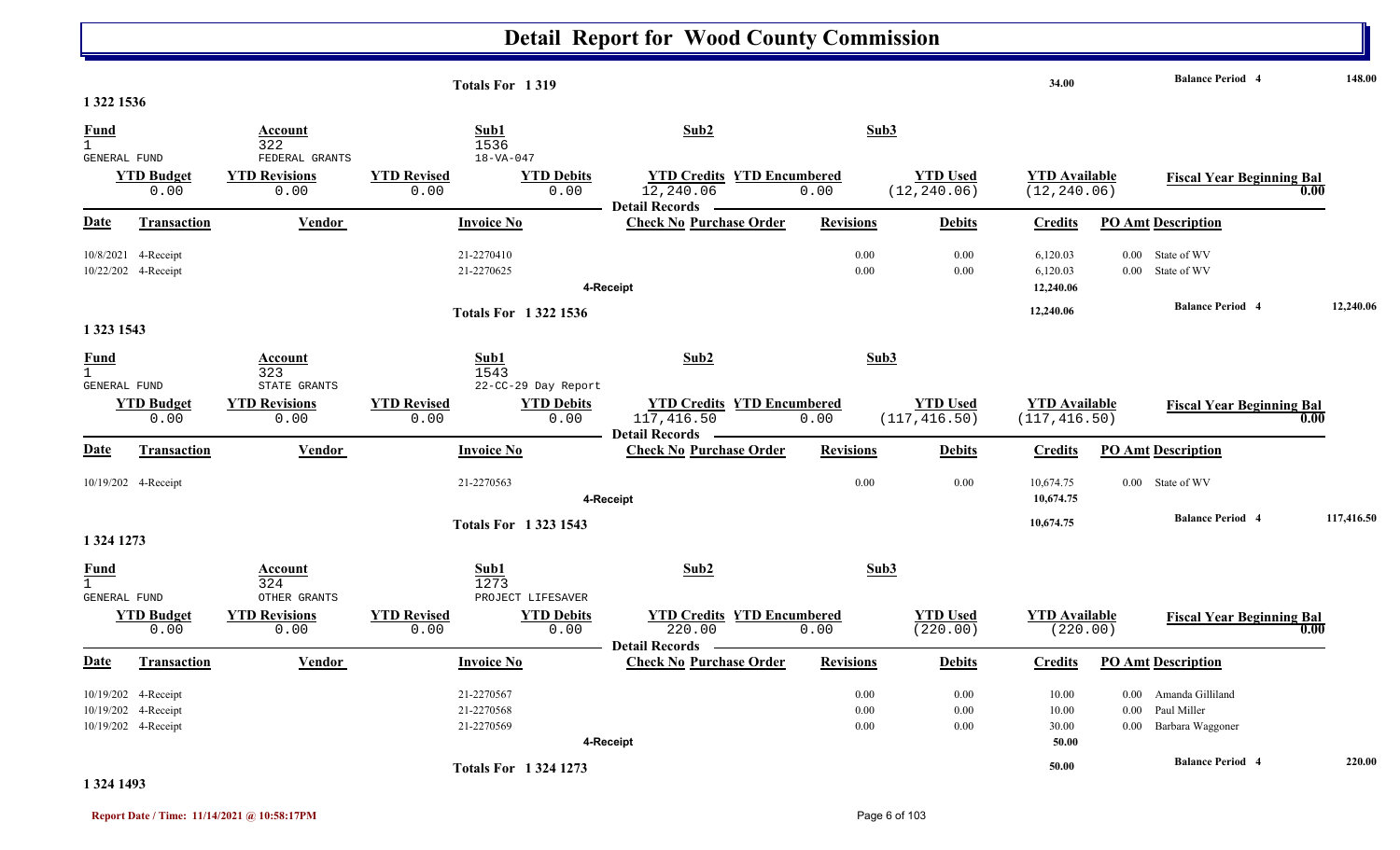| <b>Fund</b><br>$\mathbf{1}$<br>GENERAL FUND |                           | Account<br>324<br>OTHER GRANTS | Sub1<br>1493<br>K9 FUND     |                           | Sub2                                                                 | Sub3             |                             |                                  |          |                                  |           |
|---------------------------------------------|---------------------------|--------------------------------|-----------------------------|---------------------------|----------------------------------------------------------------------|------------------|-----------------------------|----------------------------------|----------|----------------------------------|-----------|
|                                             | <b>YTD Budget</b><br>0.00 | <b>YTD Revisions</b><br>0.00   | <b>YTD Revised</b><br>0.00  | <b>YTD Debits</b><br>0.00 | <b>YTD Credits YTD Encumbered</b><br>735.00<br><b>Detail Records</b> | 0.00             | <b>YTD Used</b><br>(735.00) | <b>YTD Available</b><br>(735.00) |          | <b>Fiscal Year Beginning Bal</b> | 0.00      |
| <b>Date</b>                                 | <b>Transaction</b>        | <b>Vendor</b>                  | <b>Invoice No</b>           |                           | <b>Check No Purchase Order</b>                                       | <b>Revisions</b> | <b>Debits</b>               | <b>Credits</b>                   |          | <b>PO Amt Description</b>        |           |
|                                             | 10/13/202 4-Receipt       |                                | 21-2270488                  |                           |                                                                      | 0.00             | 0.00                        | 20.00                            |          | 0.00 LINDA FIELDS                |           |
|                                             | 10/13/202 4-Receipt       |                                | 21-2270489                  |                           |                                                                      | 0.00             | 0.00                        | 10.00                            | $0.00\,$ | <b>LYNN LONG</b>                 |           |
|                                             | 10/13/202 4-Receipt       |                                | 21-2270490                  |                           |                                                                      | 0.00             | 0.00                        | 20.00                            |          | 0.00 A W TAYOR                   |           |
|                                             | 10/13/202 4-Receipt       |                                | 21-2270491                  |                           |                                                                      | 0.00             | 0.00                        | 10.00                            | $0.00\,$ | <b>MALENE TAYLOR</b>             |           |
|                                             | 10/22/202 4-Receipt       |                                | 21-2270632                  |                           |                                                                      | 0.00             | 0.00                        | 25.00                            | 0.00     | Womens Club                      |           |
|                                             |                           |                                |                             |                           | 4-Receipt                                                            |                  |                             | 85.00                            |          |                                  |           |
|                                             |                           |                                | <b>Totals For 1324 1493</b> |                           |                                                                      |                  |                             | 85.00                            |          | <b>Balance Period 4</b>          | 735.00    |
| 1327                                        |                           |                                |                             |                           |                                                                      |                  |                             |                                  |          |                                  |           |
| <b>Fund</b><br>$\mathbf{1}$                 |                           | Account<br>327                 | Sub1                        |                           | Sub2                                                                 | Sub3             |                             |                                  |          |                                  |           |
| GENERAL FUND                                |                           | CHARGES FOR SERVICES           |                             |                           |                                                                      |                  |                             |                                  |          |                                  |           |
|                                             | <b>YTD Budget</b>         | <b>YTD Revisions</b>           | <b>YTD Revised</b>          | <b>YTD Debits</b>         | <b>YTD Credits YTD Encumbered</b>                                    |                  | <b>YTD Used</b>             | <b>YTD Available</b>             |          | <b>Fiscal Year Beginning Bal</b> |           |
|                                             | 5,000.00                  | 0.00                           | 5,000.00                    | 0.00                      | 38,686.25                                                            | 0.00             | (38, 686.25)                | (33, 686.25)                     |          |                                  | 0.00      |
| <b>Date</b>                                 | <b>Transaction</b>        | Vendor                         | <b>Invoice No</b>           |                           | Detail Records –<br><b>Check No Purchase Order</b>                   | <b>Revisions</b> | <b>Debits</b>               | <b>Credits</b>                   |          | <b>PO Amt Description</b>        |           |
|                                             | 10/4/2021 4-Receipt       |                                | 21-2270336                  |                           |                                                                      | 0.00             | 0.00                        | 5.00                             | $0.00\,$ | Sandra Shockey                   |           |
|                                             | 10/5/2021 4-Receipt       |                                | 21-2270367                  |                           |                                                                      | 0.00             | 0.00                        | 5.00                             | 0.00     | Matthew Hudkins                  |           |
|                                             | 10/6/2021 4-Receipt       |                                | 21-2270371                  |                           |                                                                      | 0.00             | 0.00                        | 5.00                             | 0.00     | Michelle Hesson                  |           |
|                                             | 10/8/2021 4-Receipt       |                                | 21-2270391                  |                           |                                                                      | 0.00             | 0.00                        | 5.00                             | 0.00     | <b>CLARENCE WIRES</b>            |           |
|                                             | 10/12/202 4-Receipt       |                                | 21-2270451                  |                           |                                                                      | 0.00             | 0.00                        | 5.00                             | $0.00\,$ | <b>DANIEL HART</b>               |           |
|                                             | 10/12/202 4-Receipt       |                                | 21-227450                   |                           |                                                                      | 0.00             | 0.00                        | 5.00                             | $0.00\,$ | <b>CURTIS SHEPHERD</b>           |           |
|                                             | 10/13/202 4-Receipt       |                                | 21-2270467                  |                           |                                                                      | 0.00             | 0.00                        | 5.00                             | 0.00     | <b>GREGORY LSESTER</b>           |           |
|                                             | 10/13/202 4-Receipt       |                                | 21-2270471                  |                           |                                                                      | 0.00             | 0.00                        | 5.00                             | 0.00     | <b>RICHARD CRONIN</b>            |           |
|                                             | 10/13/202 4-Receipt       |                                | 21-2270493                  |                           |                                                                      | 0.00             | 0.00                        | 5.00                             | 0.00     | <b>RYAN LAUER</b>                |           |
|                                             | 10/15/202 4-Receipt       |                                | 21-2270519                  |                           |                                                                      | 0.00             | 0.00                        | 5.00                             | $0.00\,$ | Scott Snyder                     |           |
|                                             | 10/22/202 4-Receipt       |                                | 21-2270622                  |                           |                                                                      | 0.00             | 0.00                        | 10.00                            | $0.00\,$ | <b>Bradley Jarvis</b>            |           |
|                                             | 10/25/202 4-Receipt       |                                | 21-2270656                  |                           |                                                                      | 0.00             | 0.00                        | 5.00                             | 0.00     | David Heerman                    |           |
|                                             | 10/26/202 4-Receipt       |                                | 21-2270703                  |                           |                                                                      | 0.00             | 0.00                        | 5.00                             | $0.00\,$ | Jessica Legleitner               |           |
|                                             |                           |                                |                             |                           | 4-Receipt                                                            |                  |                             | 70.00                            |          |                                  |           |
|                                             |                           |                                | Totals For 1327             |                           |                                                                      |                  |                             | 70.00                            |          | <b>Balance Period 4</b>          | 38,686.25 |

**1 329**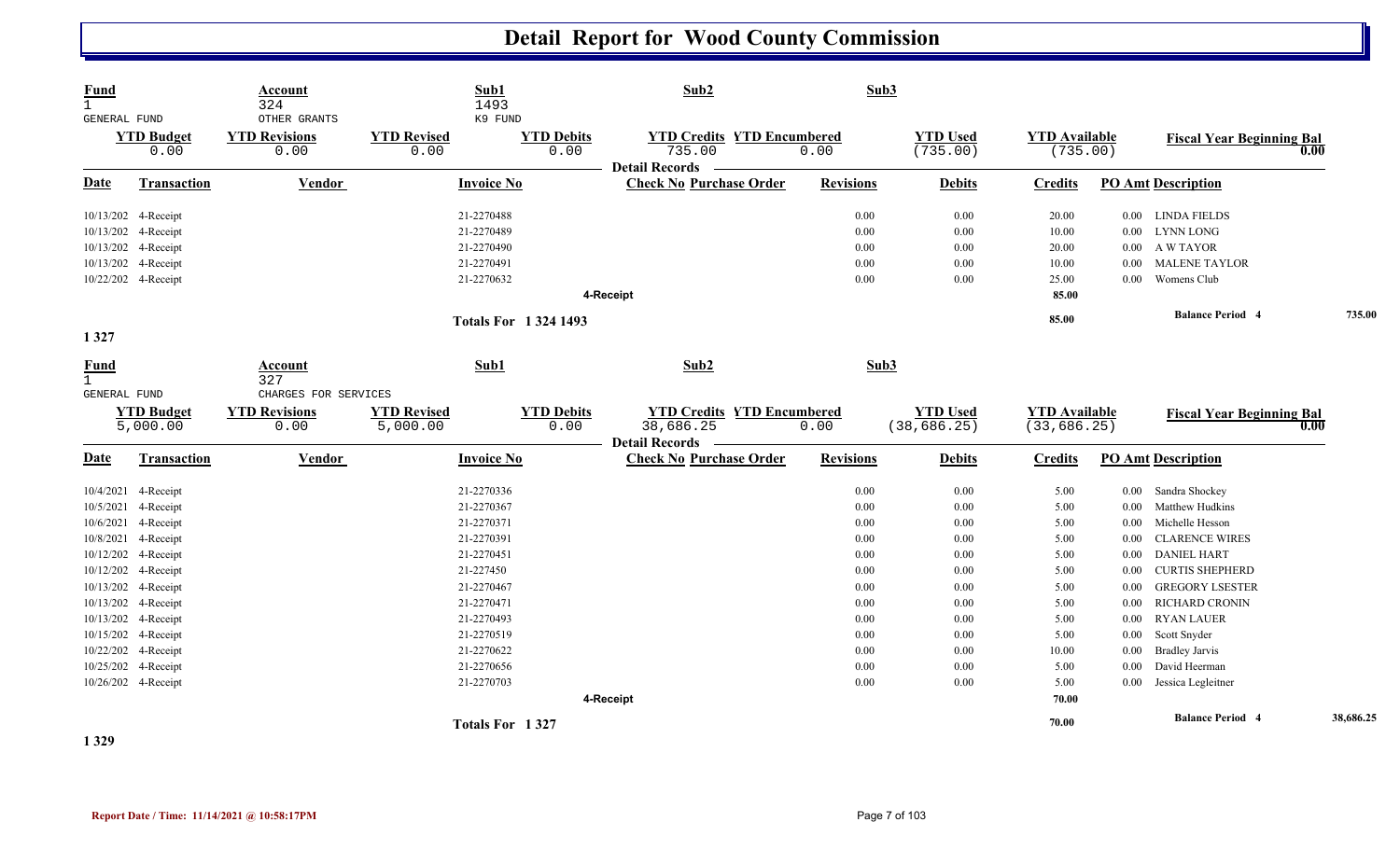| Fund<br>$\mathbf{1}$                               |                                                                   | Account<br>329                                         | Sub1                                   |                           | Sub2                                                                   |                      | Sub3                             |                                          |                                |                                                                                            |            |
|----------------------------------------------------|-------------------------------------------------------------------|--------------------------------------------------------|----------------------------------------|---------------------------|------------------------------------------------------------------------|----------------------|----------------------------------|------------------------------------------|--------------------------------|--------------------------------------------------------------------------------------------|------------|
| <b>GENERAL FUND</b>                                | <b>YTD Budget</b><br>30,000.00                                    | SHF SERVICE OF PROCESS<br><b>YTD Revisions</b><br>0.00 | <b>YTD Revised</b><br>30,000.00        | <b>YTD Debits</b><br>0.00 | <b>YTD Credits YTD Encumbered</b><br>12,368.00                         | 0.00                 | <b>YTD Used</b><br>(12, 368.00)  | <b>YTD Available</b><br>17,632.00        |                                | <b>Fiscal Year Beginning Bal</b>                                                           | 0.00       |
| <b>Date</b>                                        | <b>Transaction</b>                                                | <b>Vendor</b>                                          | <b>Invoice No</b>                      |                           | <b>Detail Records</b><br><b>Check No Purchase Order</b>                | <b>Revisions</b>     | <b>Debits</b>                    | <b>Credits</b>                           |                                | <b>PO Amt Description</b>                                                                  |            |
|                                                    | 10/1/2021 4-Receipt<br>10/8/2021 4-Receipt<br>10/28/202 4-Receipt |                                                        | 21-2270319<br>21-2270406<br>21-2270725 |                           | 4-Receipt                                                              | 0.00<br>0.00<br>0.00 | 0.00<br>0.00<br>0.00             | 852.00<br>2,666.00<br>759.00<br>4,277.00 | $0.00$ SWC<br>0.00<br>$0.00\,$ | <b>SWC</b><br>10/26/2021                                                                   |            |
|                                                    |                                                                   |                                                        | Totals For 1329                        |                           |                                                                        |                      |                                  | 4,277.00                                 |                                | <b>Balance Period 4</b>                                                                    | 12,368.00  |
| 1 3 3 0<br>Fund<br>$\mathbf{1}$<br>GENERAL FUND    |                                                                   | Account<br>330<br>SHERIFF'S EARNINGS                   | Sub1                                   |                           | Sub2                                                                   |                      | Sub3                             |                                          |                                |                                                                                            |            |
|                                                    | <b>YTD Budget</b><br>10,000.00                                    | <b>YTD Revisions</b><br>0.00                           | <b>YTD Revised</b><br>10,000.00        | <b>YTD Debits</b><br>0.00 | <b>YTD Credits YTD Encumbered</b><br>2,862.00<br><b>Detail Records</b> | 0.00                 | <b>YTD Used</b><br>(2,862.00)    | <b>YTD Available</b><br>7,138.00         |                                | <b>Fiscal Year Beginning Bal</b>                                                           | 0.00       |
| <b>Date</b>                                        | Transaction                                                       | Vendor                                                 | <b>Invoice No</b>                      |                           | <b>Check No Purchase Order</b>                                         | <b>Revisions</b>     | <b>Debits</b>                    | <b>Credits</b>                           |                                | <b>PO Amt Description</b>                                                                  |            |
|                                                    | 10/7/2021 4-Receipt<br>10/8/2021 4-Receipt<br>10/19/202 4-Receipt |                                                        | 21-2270388<br>21-2270402<br>21-2270570 |                           | 4-Receipt                                                              | 0.00<br>0.00<br>0.00 | 0.00<br>0.00<br>0.00             | 250.00<br>25.00<br>25.00<br>300.00       | 0.00                           | 0.00 September<br>0.00 Nyeedith Dalton<br>Linda Stull Bad Check<br><b>Balance Period 4</b> | 2,862.00   |
| 1 3 3 1                                            |                                                                   |                                                        | Totals For 1330                        |                           |                                                                        |                      |                                  | 300.00                                   |                                |                                                                                            |            |
| <u>Fund</u><br>$\mathbf{1}$<br><b>GENERAL FUND</b> |                                                                   | Account<br>331<br>COUNTY CLERK'S EARNINGS              | Sub1                                   |                           | Sub <sub>2</sub>                                                       |                      | Sub3                             |                                          |                                |                                                                                            |            |
|                                                    | <b>YTD Budget</b><br>260,000.00                                   | <b>YTD Revisions</b><br>0.00                           | <b>YTD Revised</b><br>260,000.00       | <b>YTD Debits</b><br>0.00 | <b>YTD Credits YTD Encumbered</b><br>102, 754.49<br>Detail Records –   | 0.00                 | <b>YTD Used</b><br>(102, 754.49) | <b>YTD Available</b><br>157,245.51       |                                | <b>Fiscal Year Beginning Bal</b>                                                           | 0.00       |
| <u>Date</u>                                        | Transaction                                                       | Vendor                                                 | <b>Invoice No</b>                      |                           | <b>Check No Purchase Order</b>                                         | <b>Revisions</b>     | <b>Debits</b>                    | <b>Credits</b>                           |                                | <b>PO Amt Description</b>                                                                  |            |
|                                                    | 10/8/2021 4-Receipt                                               |                                                        | 21-2270432                             |                           | 4-Receipt                                                              | 0.00                 | 0.00                             | 24,363.57<br>24,363.57                   |                                | 0.00 SEPTEMBER                                                                             |            |
|                                                    |                                                                   |                                                        | Totals For 1331                        |                           |                                                                        |                      |                                  | 24,363.57                                |                                | <b>Balance Period 4</b>                                                                    | 102,754.49 |

**1 332**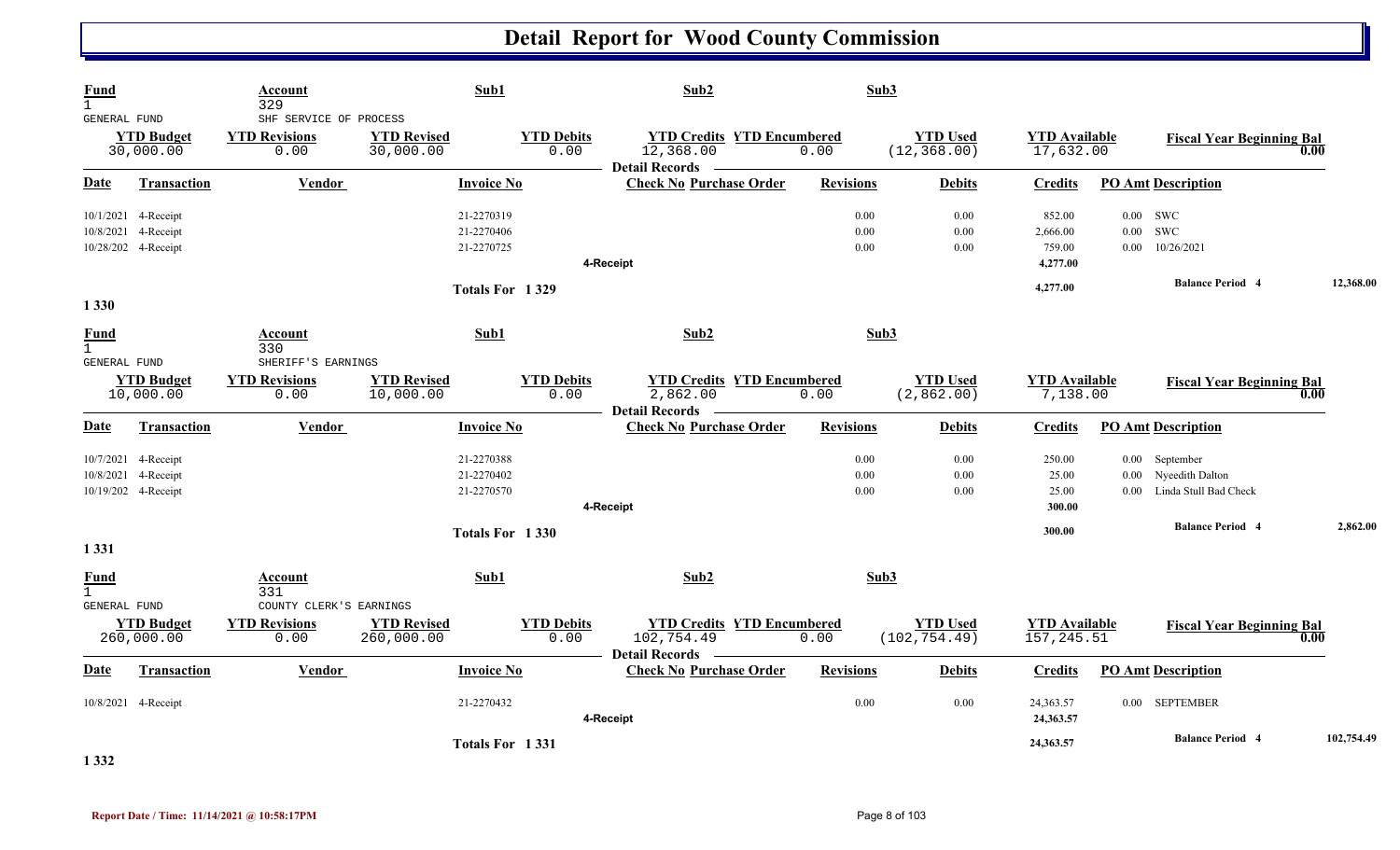| <b>Fund</b>                                            |                                                                                                                                                                                      | Account<br>332                                         | Sub1                                                                                                         |                           | Sub2                                                                                                                 | Sub3                                                                                         |                                                                                          |                                                              |                                                                                                                                                                                               |           |
|--------------------------------------------------------|--------------------------------------------------------------------------------------------------------------------------------------------------------------------------------------|--------------------------------------------------------|--------------------------------------------------------------------------------------------------------------|---------------------------|----------------------------------------------------------------------------------------------------------------------|----------------------------------------------------------------------------------------------|------------------------------------------------------------------------------------------|--------------------------------------------------------------|-----------------------------------------------------------------------------------------------------------------------------------------------------------------------------------------------|-----------|
| GENERAL FUND                                           | <b>YTD Budget</b><br>50,000.00                                                                                                                                                       | CIRCUIT CLERK EARNINGS<br><b>YTD Revisions</b><br>0.00 | <b>YTD Revised</b><br>50,000.00                                                                              | <b>YTD Debits</b><br>0.00 | <b>YTD Credits YTD Encumbered</b><br>20,735.90<br>Detail Records —                                                   | 0.00                                                                                         | <b>YTD Used</b><br>(20, 735.90)                                                          | <b>YTD Available</b><br>29,264.10                            | <b>Fiscal Year Beginning Bal</b>                                                                                                                                                              | 0.00      |
| Date                                                   | <b>Transaction</b>                                                                                                                                                                   | <b>Vendor</b>                                          | <b>Invoice No</b>                                                                                            |                           | <b>Check No Purchase Order</b>                                                                                       | <b>Revisions</b>                                                                             | <b>Debits</b>                                                                            | <b>Credits</b>                                               | <b>PO Amt Description</b>                                                                                                                                                                     |           |
|                                                        | 10/7/2021 4-Receipt                                                                                                                                                                  |                                                        | 21-2270388                                                                                                   |                           | 4-Receipt                                                                                                            | $0.00\,$                                                                                     | 0.00                                                                                     | 4,675.90<br>4,675.90                                         | 0.00 September                                                                                                                                                                                |           |
| 1 3 3 3                                                |                                                                                                                                                                                      |                                                        |                                                                                                              | Totals For 1332           |                                                                                                                      |                                                                                              |                                                                                          | 4,675.90                                                     | <b>Balance Period 4</b>                                                                                                                                                                       | 20,735.90 |
| <b>Fund</b><br>$\mathbf{1}$<br>GENERAL FUND            |                                                                                                                                                                                      | Account<br>333<br>PROSECUTING ATTY EARNINGS            | Sub1                                                                                                         |                           | Sub2                                                                                                                 | Sub3                                                                                         |                                                                                          |                                                              |                                                                                                                                                                                               |           |
|                                                        | <b>YTD Budget</b><br>5,000.00                                                                                                                                                        | <b>YTD Revisions</b><br>0.00                           | <b>YTD Revised</b><br>5,000.00                                                                               | <b>YTD Debits</b><br>0.00 | <b>YTD Credits YTD Encumbered</b><br>1,274.69<br>Detail Records —————                                                | 0.00                                                                                         | <b>YTD Used</b><br>(1, 274.69)                                                           | <b>YTD Available</b><br>3,725.31                             | <b>Fiscal Year Beginning Bal</b>                                                                                                                                                              | 0.00      |
| <u>Date</u>                                            | Transaction                                                                                                                                                                          | Vendor                                                 | <b>Invoice No</b>                                                                                            |                           | <b>Check No Purchase Order</b>                                                                                       | <b>Revisions</b>                                                                             | <b>Debits</b>                                                                            | <b>Credits</b>                                               | <b>PO Amt Description</b>                                                                                                                                                                     |           |
|                                                        | 10/7/2021 4-Receipt<br>10/8/2021 4-Receipt                                                                                                                                           |                                                        | 21-2270388<br>21-2270443                                                                                     |                           | 4-Receipt                                                                                                            | $0.00\,$<br>$0.00\,$                                                                         | 0.00<br>0.00                                                                             | 100.00<br>249.69<br>349.69                                   | 0.00 September<br>0.00 MAGISTRATE COURT                                                                                                                                                       |           |
|                                                        |                                                                                                                                                                                      |                                                        |                                                                                                              | Totals For 1333           |                                                                                                                      |                                                                                              |                                                                                          | 349.69                                                       | <b>Balance Period 4</b>                                                                                                                                                                       | 1,274.69  |
| 1 3 3 4<br><b>Fund</b><br>$\mathbf{1}$<br>GENERAL FUND |                                                                                                                                                                                      | Account<br>334<br><b>ACCIDENT REPORTS</b>              | Sub1                                                                                                         |                           | Sub2                                                                                                                 | Sub3                                                                                         |                                                                                          |                                                              |                                                                                                                                                                                               |           |
|                                                        | <b>YTD Budget</b><br>3,500.00                                                                                                                                                        | <b>YTD Revisions</b><br>0.00                           | <b>YTD Revised</b><br>3,500.00                                                                               | <b>YTD Debits</b><br>0.00 | <b>YTD Credits YTD Encumbered</b><br>1,160.00<br><b>Detail Records</b><br><b>Contract Contract Contract Contract</b> | 0.00                                                                                         | <b>YTD Used</b><br>(1, 160.00)                                                           | <b>YTD Available</b><br>2,340.00                             | <b>Fiscal Year Beginning Bal</b>                                                                                                                                                              | 0.00      |
| <u>Date</u>                                            | <b>Transaction</b>                                                                                                                                                                   | Vendor                                                 | <b>Invoice No</b>                                                                                            |                           | <b>Check No Purchase Order</b>                                                                                       | <b>Revisions</b>                                                                             | <b>Debits</b>                                                                            | <b>Credits</b>                                               | <b>PO Amt Description</b>                                                                                                                                                                     |           |
|                                                        | 10/4/2021 4-Receipt<br>10/4/2021 4-Receipt<br>10/8/2021 4-Receipt<br>10/8/2021 4-Receipt<br>10/8/2021 4-Receipt<br>10/8/2021 4-Receipt<br>10/12/202 4-Receipt<br>10/12/202 4-Receipt |                                                        | 21-2270337<br>21-2270341<br>21-2270414<br>21-2270418<br>21-2270426<br>21-2270427<br>21-2270448<br>21-2270453 |                           |                                                                                                                      | $0.00\,$<br>$0.00\,$<br>$0.00\,$<br>$0.00\,$<br>$0.00\,$<br>$0.00\,$<br>$0.00\,$<br>$0.00\,$ | $0.00\,$<br>$0.00\,$<br>$0.00\,$<br>0.00<br>$0.00\,$<br>$0.00\,$<br>$0.00\,$<br>$0.00\,$ | 5.00<br>5.00<br>5.00<br>5.00<br>5.00<br>5.00<br>5.00<br>5.00 | 0.00 Metro Daniel Canterbury<br>0.00 Progressive Brian Foster<br>0.00 MOLLY MOORE<br>$0.00$ ARFAX<br>0.00 MARIE LIGHTENER<br>0.00 BAILEY OCHAMPAUGH<br>0.00 RUTH HARTLINE<br>0.00 TRINA DAVIS |           |
|                                                        | 10/12/202 4-Receipt                                                                                                                                                                  |                                                        | 21-2270462                                                                                                   |                           |                                                                                                                      | $0.00\,$                                                                                     | $0.00\,$                                                                                 | 5.00                                                         | 0.00 BRANDON TANZEY                                                                                                                                                                           |           |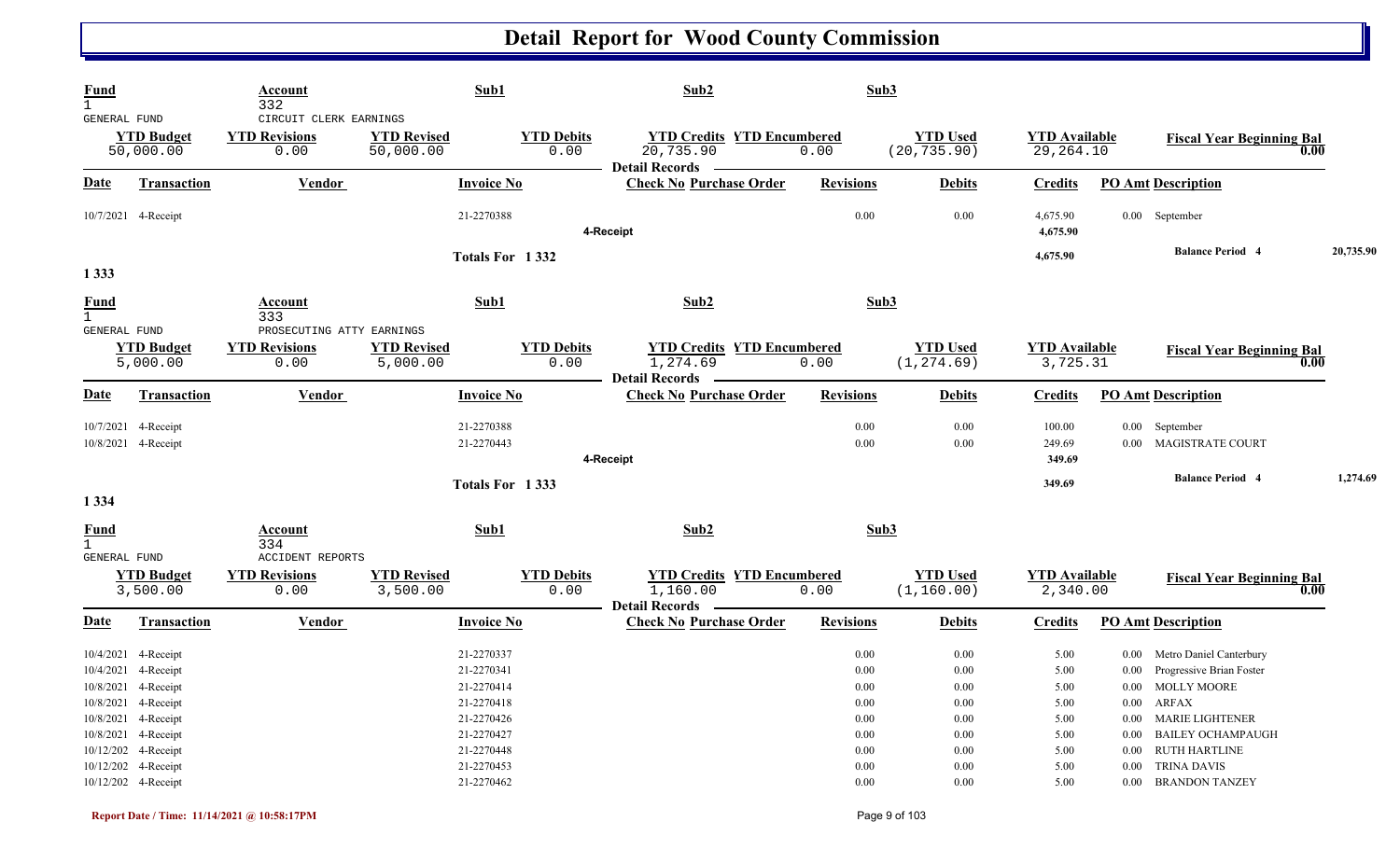|                        |                 | <b>Detail Report for Wood County Commission</b> |               |          |                                     |
|------------------------|-----------------|-------------------------------------------------|---------------|----------|-------------------------------------|
| 10/13/202 4-Receipt    | 21-2270465      | 0.00                                            | 0.00<br>15.00 | $0.00\,$ | KYRA GALAVIZ                        |
| 10/14/202 4-Receipt    | 21-2270502      | 0.00                                            | 0.00<br>5.00  | 0.00     | Bruce White/Harold Lash             |
| 10/14/202 4-Receipt    | 21-2270503      | 0.00                                            | 0.00<br>5.00  | $0.00\,$ | Amy Priddy                          |
| 10/14/202 4-Receipt    | 21-2270504      | 0.00                                            | 0.00<br>5.00  | 0.00     | Metro Matthew Stoddard              |
| 10/14/202 4-Receipt    | 21-2270505      | 0.00                                            | 0.00<br>5.00  | 0.00     | Lexis Nexis Dennis Bryant           |
| 10/14/202 4-Receipt    | 21-2270508      | 0.00                                            | 0.00<br>5.00  | 0.00     | Lexis Nexis John Flynn              |
| 10/14/202<br>4-Receipt | 21-2270513      | 0.00                                            | 0.00<br>5.00  | 0.00     | Lexis Nexis Dakota Wade             |
| 10/14/202 4-Receipt    | 21-2270514      | 0.00                                            | 0.00<br>5.00  | 0.00     | Lexis Nexis Howard Cunningham       |
| 10/14/202 4-Receipt    | 212270512       | 0.00                                            | 0.00<br>5.00  | 0.00     | Lexis Nexis Alva Riggs              |
| 10/15/202 4-Receipt    | 21-2270526      | 0.00                                            | 0.00<br>5.00  | 0.00     | LexisNexis Steven Burdette          |
| 10/15/202 4-Receipt    | 21-2270527      | 0.00                                            | 0.00<br>5.00  | 0.00     | LexisNexis Brandon Tanzey           |
| 10/15/202 4-Receipt    | 21-2270528      | 0.00                                            | 0.00<br>5.00  | 0.00     | Acie Tanzey LexisNexis              |
| 10/15/202 4-Receipt    | 21-270525       | 0.00                                            | 0.00<br>5.00  | 0.00     | LesixNexis Evan Hulec               |
| 10/18/202 4-Receipt    | 21-2270531      | 0.00                                            | 0.00<br>5.00  | 0.00     | Frank Weekly                        |
| 10/18/202 4-Receipt    | 21-2270534      | 0.00                                            | 0.00<br>5.00  | 0.00     | LexisNexis Harold Lash              |
| 10/18/202 4-Receipt    | 21-2270537      | 0.00                                            | 0.00<br>5.00  | 0.00     | LexisNexis Brady Sayre              |
| 10/18/202 4-Receipt    | 21-2270538      | 0.00                                            | 0.00<br>5.00  | 0.00     | William Tadlock                     |
| 10/19/202 4-Receipt    | 21-2270545      | 0.00                                            | 0.00<br>5.00  | 0.00     | LesixNexis                          |
| 10/22/202 4-Receipt    | 21-2270626      | 0.00                                            | 0.00<br>5.00  | 0.00     | Shane Carpenter                     |
| 10/22/202 4-Receipt    | 21-2270649      | 0.00                                            | 0.00<br>5.00  | 0.00     | Jason Goff                          |
| 10/25/202 4-Receipt    | 21-2270663      | 0.00                                            | 0.00<br>5.00  | $0.00\,$ | Angela Phillips Progressive         |
| 10/25/202 4-Receipt    | 21-2270664      | 0.00                                            | 0.00<br>5.00  | 0.00     | Angela Phillips LexisNexis          |
| 10/25/202 4-Receipt    | 21-2270665      | 0.00                                            | 0.00<br>5.00  | 0.00     | Tammara Wilson LexisNexis           |
| 10/25/202 4-Receipt    | 21-2270666      | 0.00                                            | 0.00<br>5.00  | 0.00     | Seth Staley LexisNexis              |
| 10/25/202 4-Receipt    | 21-2270667      | 0.00                                            | 0.00<br>5.00  | 0.00     | Patricia Prather LexisNexis         |
| 10/25/202 4-Receipt    | 21-2270668      | 0.00                                            | 0.00<br>5.00  | 0.00     | Joseph Cremeans                     |
| 10/25/202 4-Receipt    | 21-2270670      | 0.00                                            | 0.00<br>5.00  | 0.00     | Duane Griffith LexisNexis           |
| 10/25/202 4-Receipt    | 21-2270671      | 0.00                                            | 0.00<br>5.00  | 0.00     | Michael Hagerty                     |
| 10/26/202 4-Receipt    | 21-2270676      | 0.00                                            | 0.00<br>5.00  | 0.00     | Donnie Cross                        |
| 10/26/202 4-Receipt    | 21-2270677      | 0.00                                            | 0.00<br>5.00  | 0.00     | Karen Delancey                      |
| 10/26/202 4-Receipt    | 21-2270678      | 0.00                                            | 0.00<br>5.00  | 0.00     | Carrie Gorrell LexisNexis           |
| 10/26/202 4-Receipt    | 21-2270679      | 0.00                                            | 5.00<br>0.00  | 0.00     | Kathleen Niven LexisNexis           |
| 10/27/202 4-Receipt    | 21-2270707      | 0.00                                            | 0.00<br>5.00  | 0.00     | Iona Goddard                        |
| 10/27/202 4-Receipt    | 21-2270713      | 0.00                                            | 0.00<br>5.00  | 0.00     | Michael Hagerty LexisNexis          |
| 10/27/202 4-Receipt    | 21-2270714      | 0.00                                            | 0.00<br>5.00  | 0.00     | Ryan Galusha                        |
| 10/29/202 4-Receipt    | 21-2270745      | 0.00                                            | 0.00<br>5.00  | 0.00     | <b>CHARLOTTE WESTFALL</b>           |
| 10/29/202 4-Receipt    | 21-2270746      | 0.00                                            | 0.00<br>5.00  | 0.00     | STATE FARM - ANGELA MCCLUNG         |
| 10/29/202 4-Receipt    | 21-2270751      | 0.00                                            | 0.00<br>5.00  | 0.00     | <b>TENA ROUSH</b>                   |
| 10/29/202 4-Receipt    | 21-2270755      | 0.00                                            | 0.00<br>5.00  | 0.00     | <b>JAMES MORRIS</b>                 |
|                        | 4-Receipt       |                                                 | 250.00        |          |                                     |
|                        |                 |                                                 |               |          |                                     |
|                        | Totals For 1334 |                                                 | 250.00        |          | <b>Balance Period 4</b><br>1,160.00 |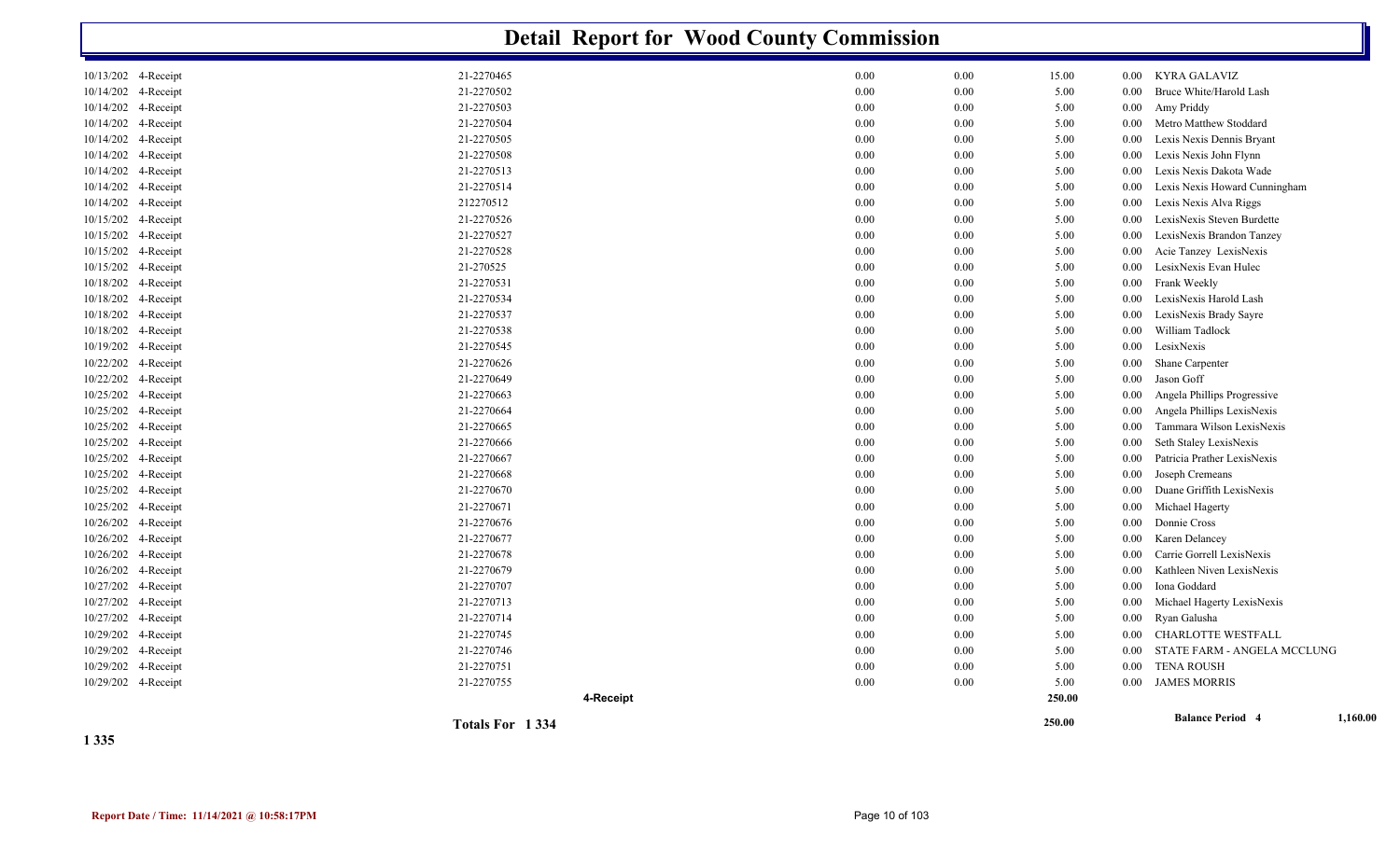| Fund<br>$\mathbf{1}$        |                                            | Account<br>335                                            | Sub1                            |                           | Sub2                                                                    | Sub3             |                                 |                                     |                           |                                   |           |
|-----------------------------|--------------------------------------------|-----------------------------------------------------------|---------------------------------|---------------------------|-------------------------------------------------------------------------|------------------|---------------------------------|-------------------------------------|---------------------------|-----------------------------------|-----------|
| GENERAL FUND                | <b>YTD Budget</b><br>12,000.00             | MOTOR VEHICLE LICENSE FEE<br><b>YTD Revisions</b><br>0.00 | <b>YTD Revised</b><br>12,000.00 | <b>YTD Debits</b><br>0.00 | <b>YTD Credits YTD Encumbered</b><br>4,324.00<br>Detail Records -       | 0.00             | <b>YTD Used</b><br>(4, 324.00)  | <b>YTD Available</b><br>7,676.00    |                           | <b>Fiscal Year Beginning Bal</b>  | 0.00      |
| Date                        | <b>Transaction</b>                         | <b>Vendor</b>                                             | <b>Invoice No</b>               |                           | <b>Check No Purchase Order</b>                                          | <b>Revisions</b> | <b>Debits</b>                   | <b>Credits</b>                      | <b>PO Amt Description</b> |                                   |           |
|                             | 10/4/2021 4-Receipt                        |                                                           | 21-2270342                      |                           | 4-Receipt                                                               | 0.00             | 0.00                            | 869.50<br>869.50                    |                           | 0.00 DMV September                |           |
| 1 3 3 7                     |                                            |                                                           |                                 | Totals For 1335           |                                                                         |                  |                                 | 869.50                              |                           | <b>Balance Period 4</b>           | 4,324.00  |
| Fund<br>$\mathbf{1}$        |                                            | Account<br>337                                            | Sub1                            |                           | Sub2                                                                    | Sub3             |                                 |                                     |                           |                                   |           |
| GENERAL FUND                | <b>YTD Budget</b><br>11,000.00             | COUNTY CLERK DEED FEES<br><b>YTD Revisions</b><br>0.00    | <b>YTD Revised</b><br>11,000.00 | <b>YTD Debits</b><br>0.00 | <b>YTD Credits YTD Encumbered</b><br>4,436.00<br><b>Detail Records</b>  | 0.00             | <b>YTD Used</b><br>(4, 436.00)  | <b>YTD Available</b><br>6, 564.00   |                           | <b>Fiscal Year Beginning Bal</b>  | 0.00      |
| <u>Date</u>                 | <b>Transaction</b>                         | Vendor                                                    | <b>Invoice No</b>               |                           | <b>Check No Purchase Order</b>                                          | <b>Revisions</b> | <b>Debits</b>                   | <b>Credits</b>                      | <b>PO Amt Description</b> |                                   |           |
|                             | 10/8/2021 4-Receipt<br>10/12/202 4-Receipt |                                                           | 21-2270432<br>21-2270460        |                           | 4-Receipt                                                               | 0.00<br>0.00     | 0.00<br>0.00                    | 1,048.00<br>5.00<br>1,053.00        | 0.00<br>0.00              | <b>SEPTEMBER</b><br>MICHAEL EWING |           |
| 1 3 4 0                     |                                            |                                                           | Totals For 1337                 |                           |                                                                         |                  |                                 | 1,053.00                            |                           | <b>Balance Period 4</b>           | 4,436.00  |
| <b>Fund</b><br>$\mathbf{1}$ |                                            | <b>Account</b><br>340                                     | Sub1                            |                           | Sub2                                                                    | Sub3             |                                 |                                     |                           |                                   |           |
| GENERAL FUND                | <b>YTD Budget</b><br>45,000.00             | RENTS & CONCESSIONS<br><b>YTD Revisions</b><br>0.00       | <b>YTD Revised</b><br>45,000.00 | <b>YTD Debits</b><br>0.00 | <b>YTD Credits YTD Encumbered</b><br>19,825.22<br><b>Detail Records</b> | 0.00             | <b>YTD Used</b><br>(19, 825.22) | <b>YTD Available</b><br>25, 174. 78 |                           | <b>Fiscal Year Beginning Bal</b>  | 0.00      |
| Date                        | Transaction                                | Vendor                                                    | <b>Invoice No</b>               |                           | <b>Check No Purchase Order</b>                                          | <b>Revisions</b> | <b>Debits</b>                   | <b>Credits</b>                      | <b>PO Amt Description</b> |                                   |           |
|                             | 10/19/202 4-Receipt                        |                                                           | 21-2270566                      |                           | 4-Receipt                                                               | 0.00             | 0.00                            | 4,904.00<br>4,904.00                | 0.00 State of WV          |                                   |           |
|                             |                                            |                                                           |                                 | Totals For 1340           |                                                                         |                  |                                 | 4,904.00                            |                           | <b>Balance Period 4</b>           | 19,825.22 |

**1 340 17**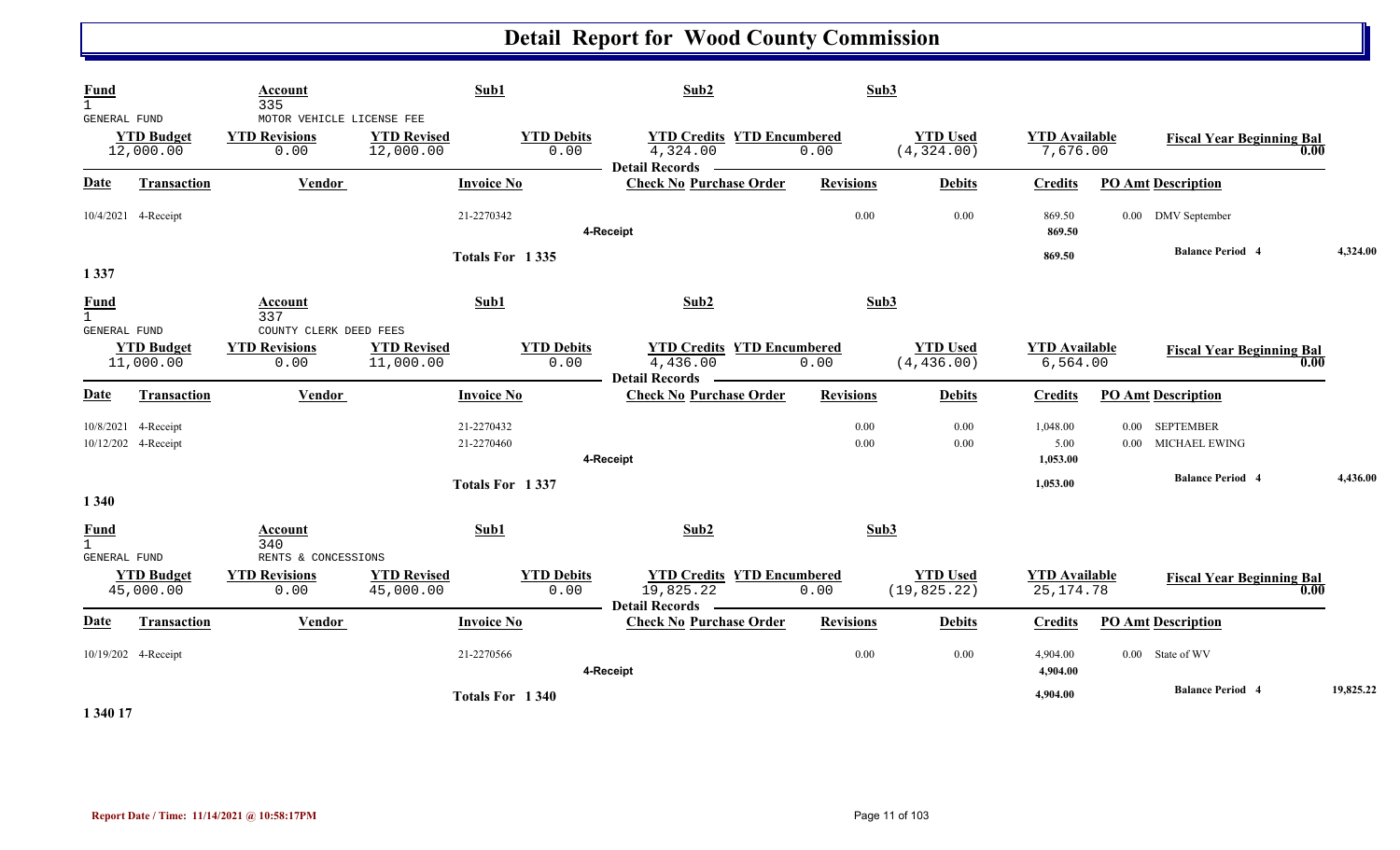| <b>Fund</b><br>$\mathbf{1}$<br>GENERAL FUND        |                                | Account<br>340<br>RENTS & CONCESSIONS | Sub1<br>17                      | SHELTER/ROOM RENT         | Sub2                                                                   |                  | Sub3                            |                                  |          |                                  |           |
|----------------------------------------------------|--------------------------------|---------------------------------------|---------------------------------|---------------------------|------------------------------------------------------------------------|------------------|---------------------------------|----------------------------------|----------|----------------------------------|-----------|
|                                                    | <b>YTD Budget</b><br>4,000.00  | <b>YTD Revisions</b><br>0.00          | <b>YTD Revised</b><br>4,000.00  | <b>YTD Debits</b><br>0.00 | <b>YTD Credits YTD Encumbered</b><br>4,459.00<br><b>Detail Records</b> | 0.00             | <b>YTD Used</b><br>(4, 459.00)  | <b>YTD</b> Available<br>(459.00) |          | <b>Fiscal Year Beginning Bal</b> | 0.00      |
| <u>Date</u>                                        | <b>Transaction</b>             | <b>Vendor</b>                         | <b>Invoice No</b>               |                           | <b>Check No Purchase Order</b>                                         | <b>Revisions</b> | <b>Debits</b>                   | <b>Credits</b>                   |          | <b>PO Amt Description</b>        |           |
|                                                    | 10/1/2021 4-Receipt            |                                       | 21-2270321                      |                           |                                                                        | 0.00             | 0.00                            | 50.00                            |          | 0.00 MILLER                      |           |
|                                                    | 10/1/2021 4-Receipt            |                                       | 21-2270322                      |                           |                                                                        | 0.00             | 0.00                            | 175.00                           | $0.00\,$ | <b>UNITED W</b>                  |           |
|                                                    | 10/8/2021 4-Receipt            |                                       | 21-2270416                      |                           |                                                                        | 0.00             | 0.00                            | 25.00                            | $0.00\,$ | Shelter - Hartlenben             |           |
|                                                    | 10/13/202 4-Receipt            |                                       | 21-2270477                      |                           |                                                                        | 0.00             | 0.00                            | 25.00                            | 0.00     | PIGGOTT SHELTER RENT             |           |
|                                                    | 10/13/202 4-Receipt            |                                       | 21-2270480                      |                           |                                                                        | 0.00             | 0.00                            | 50.00                            | $0.00\,$ | <b>BELL RENTAL</b>               |           |
|                                                    | 10/13/202 4-Receipt            |                                       | 21-2270481                      |                           |                                                                        | 0.00             | 0.00                            | 50.00                            | $0.00\,$ | <b>MARLOW RENT</b>               |           |
|                                                    | 10/13/202 4-Receipt            |                                       | 21-2270482                      |                           |                                                                        | 0.00             | 0.00                            | 125.00                           | $0.00\,$ | <b>CONF RENT</b>                 |           |
|                                                    | 10/19/202 4-Receipt            |                                       | 21-2270558                      |                           |                                                                        | 0.00             | 0.00                            | 25.00                            | 0.00     | Housecall Shelter Rent           |           |
|                                                    | 10/19/202 4-Receipt            |                                       | 21-2270559                      |                           |                                                                        | 0.00             | 0.00                            | 25.00                            | 0.00     | Lubuguin                         |           |
|                                                    | 10/19/202 4-Receipt            |                                       | 21-2270560                      |                           |                                                                        | 0.00             | 0.00                            | 25.00                            | $0.00\,$ | Ryna Rent                        |           |
|                                                    | 10/19/202 4-Receipt            |                                       | 21-2270561                      |                           |                                                                        | 0.00             | 0.00                            | 25.00                            | $0.00\,$ | MacDerm Rental                   |           |
|                                                    | 10/20/202 4-Receipt            |                                       | 21-2270598                      |                           |                                                                        | 0.00             | 0.00                            | 25.00                            | 0.00     | Winters                          |           |
|                                                    | 10/22/202 4-Receipt            |                                       | 21-2270634                      |                           |                                                                        | 0.00             | 0.00                            | 150.00                           | 0.00     | Conference Room                  |           |
|                                                    | 10/25/202 4-Receipt            |                                       | 21-2270661                      |                           |                                                                        | 0.00             | 0.00                            | 150.00                           | $0.00\,$ | Shelter Rent                     |           |
|                                                    |                                |                                       |                                 |                           | 4-Receipt                                                              |                  |                                 | 925.00                           |          |                                  |           |
|                                                    |                                |                                       |                                 | <b>Totals For 134017</b>  |                                                                        |                  |                                 | 925.00                           |          | <b>Balance Period 4</b>          | 4,459.00  |
| 1 3 5 0                                            |                                |                                       |                                 |                           |                                                                        |                  |                                 |                                  |          |                                  |           |
| <b>Fund</b><br>$\mathbf{1}$                        |                                | Account<br>350                        | Sub1                            |                           | Sub2                                                                   |                  | Sub3                            |                                  |          |                                  |           |
| <b>GENERAL FUND</b>                                |                                | IRP FEES                              |                                 |                           |                                                                        |                  |                                 |                                  |          |                                  |           |
|                                                    | <b>YTD Budget</b><br>45,000.00 | <b>YTD Revisions</b><br>0.00          | <b>YTD Revised</b><br>45,000.00 | <b>YTD Debits</b><br>0.00 | <b>YTD Credits YTD Encumbered</b><br>35, 231. 71<br>Detail Records -   | 0.00             | <b>YTD Used</b><br>(35, 231.71) | <b>YTD Available</b><br>9,768.29 |          | <b>Fiscal Year Beginning Bal</b> | 0.00      |
| <b>Date</b>                                        | <b>Transaction</b>             | <b>Vendor</b>                         | <b>Invoice No</b>               |                           | <b>Check No Purchase Order</b>                                         | <b>Revisions</b> | <b>Debits</b>                   | <b>Credits</b>                   |          | <b>PO Amt Description</b>        |           |
|                                                    | 10/31/202 4-Receipt            |                                       | 102021                          |                           | 4-Receipt                                                              | 0.00             | 0.00                            | 6,019.19<br>6,019.19             | $0.00\,$ | October Collections              |           |
|                                                    |                                |                                       |                                 | Totals For 1350           |                                                                        |                  |                                 | 6,019.19                         |          | <b>Balance Period 4</b>          | 35,231.71 |
| 1361                                               |                                |                                       |                                 |                           |                                                                        |                  |                                 |                                  |          |                                  |           |
| <b>Fund</b><br>$\mathbf{1}$<br><b>GENERAL FUND</b> |                                | Account<br>361                        | Sub1                            |                           | Sub2                                                                   |                  | Sub3                            |                                  |          |                                  |           |
|                                                    |                                | FINES, FEES & COURT COSTS             |                                 |                           |                                                                        |                  |                                 |                                  |          |                                  |           |
|                                                    | <b>YTD Budget</b><br>7,000.00  | <b>YTD Revisions</b><br>0.00          | <b>YTD Revised</b><br>7,000.00  | <b>YTD Debits</b><br>0.00 | <b>YTD Credits YTD Encumbered</b><br>1,695.50                          | 0.00             | <b>YTD Used</b><br>(1,695.50)   | <b>YTD Available</b><br>5,304.50 |          | <b>Fiscal Year Beginning Bal</b> | 0.00      |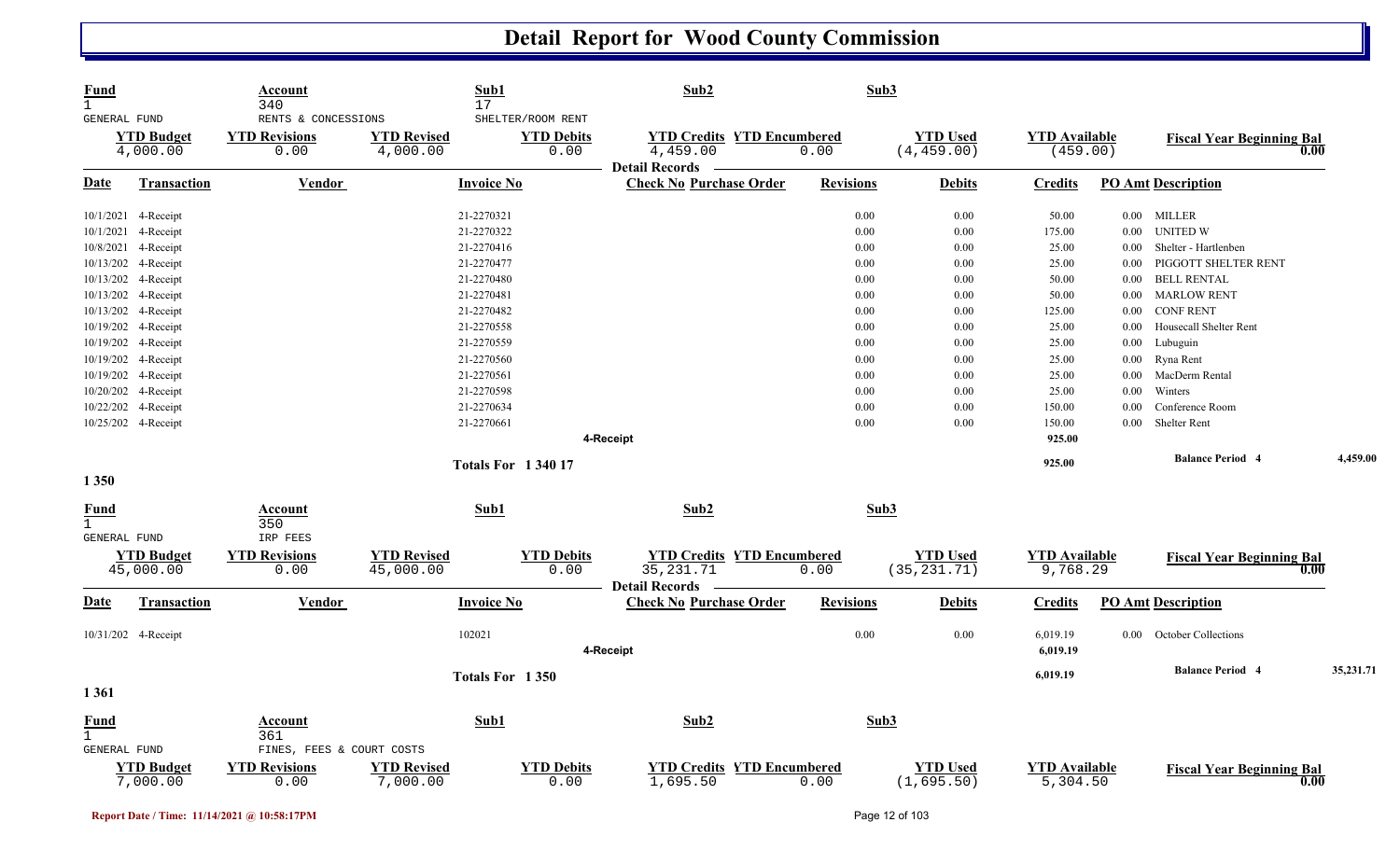|                                                    |                                                                   |                                                        |                                    |                           | Detail Records —                                                     |                      |                                |                                       |          |                                                                                  |          |
|----------------------------------------------------|-------------------------------------------------------------------|--------------------------------------------------------|------------------------------------|---------------------------|----------------------------------------------------------------------|----------------------|--------------------------------|---------------------------------------|----------|----------------------------------------------------------------------------------|----------|
| Date                                               | <b>Transaction</b>                                                | <b>Vendor</b>                                          | <b>Invoice No</b>                  |                           | <b>Check No Purchase Order</b>                                       | <b>Revisions</b>     | <b>Debits</b>                  | <b>Credits</b>                        |          | <b>PO Amt Description</b>                                                        |          |
|                                                    | 10/8/2021 4-Receipt<br>10/8/2021 4-Receipt                        |                                                        | 21-2270439<br>21-2270441           |                           | 4-Receipt                                                            | 0.00<br>0.00         | 0.00<br>$0.00\,$               | 25.00<br>165.00<br>190.00             |          | 0.00 MAGISTRATE COURT<br>0.00 MAGISTRATE COURT                                   |          |
|                                                    |                                                                   |                                                        |                                    | Totals For 1361           |                                                                      |                      |                                | 190.00                                |          | <b>Balance Period 4</b>                                                          | 1,695.50 |
| 1 3 6 5                                            |                                                                   |                                                        |                                    |                           |                                                                      |                      |                                |                                       |          |                                                                                  |          |
| <b>Fund</b><br>$\mathbf{1}$                        |                                                                   | Account<br>365                                         | Sub1                               |                           | Sub2                                                                 | Sub3                 |                                |                                       |          |                                                                                  |          |
| <b>GENERAL FUND</b>                                | <b>YTD Budget</b><br>9,000.00                                     | <b>INTEREST EARNED</b><br><b>YTD Revisions</b><br>0.00 | <b>YTD Revised</b><br>9,000.00     | <b>YTD Debits</b><br>0.00 | <b>YTD Credits YTD Encumbered</b><br>1,470.10<br>Detail Records -    | 0.00                 | <b>YTD Used</b><br>(1, 470.10) | <b>YTD Available</b><br>7,529.90      |          | <b>Fiscal Year Beginning Bal</b><br>0.00                                         |          |
| <b>Date</b>                                        | <b>Transaction</b>                                                | <b>Vendor</b>                                          | <b>Invoice No</b>                  |                           | <b>Check No Purchase Order</b>                                       | <b>Revisions</b>     | <b>Debits</b>                  | <b>Credits</b>                        |          | <b>PO Amt Description</b>                                                        |          |
|                                                    | 10/31/202 4-Receipt                                               |                                                        | 102021                             |                           | 4-Receipt                                                            | 0.00                 | $0.00\,$                       | 45.50<br>45.50                        |          | 0.00 October Collections                                                         |          |
| 1 3 6 6                                            |                                                                   |                                                        |                                    | Totals For 1365           |                                                                      |                      |                                | 45.50                                 |          | <b>Balance Period 4</b>                                                          | 1,470.10 |
| <b>Fund</b><br>$\mathbf{1}$<br><b>GENERAL FUND</b> |                                                                   | Account<br>366<br>MISC REVENUE                         | Sub1                               |                           | Sub2                                                                 | Sub3                 |                                |                                       |          |                                                                                  |          |
|                                                    | <b>YTD Budget</b><br>500.00                                       | <b>YTD Revisions</b><br>0.00                           | <b>YTD Revised</b><br>500.00       | <b>YTD Debits</b><br>0.00 | <b>YTD Credits YTD Encumbered</b><br>1,430.68<br>Detail Records -    | 0.00                 | <b>YTD</b> Used<br>(1, 430.68) | <b>YTD</b> Available<br>(930.68)      |          | <b>Fiscal Year Beginning Bal</b><br>0.00                                         |          |
| Date                                               | <b>Transaction</b>                                                | Vendor                                                 | <b>Invoice No</b>                  |                           | <b>Check No Purchase Order</b>                                       | <b>Revisions</b>     | <b>Debits</b>                  | <b>Credits</b>                        |          | <b>PO Amt Description</b>                                                        |          |
|                                                    | 10/1/2021 4-Receipt<br>10/13/202 4-Receipt<br>10/31/202 4-Receipt |                                                        | 21-2270317<br>21-2270487<br>102021 |                           | 4-Receipt                                                            | 0.00<br>0.00<br>0.00 | 0.00<br>0.00<br>0.00           | 20.25<br>1,056.00<br>0.80<br>1,077.05 | $0.00\,$ | $0.00$ WCC<br><b>PACF</b><br>0.00 October Collections<br><b>Balance Period 4</b> | 1,430.68 |
| 1 369 406                                          |                                                                   |                                                        |                                    | Totals For 1366           |                                                                      |                      |                                | 1,077.05                              |          |                                                                                  |          |
| <b>Fund</b><br>$\mathbf{1}$<br><b>GENERAL FUND</b> |                                                                   | Account<br>369<br>COMMISSIONS                          | Sub1<br>406                        | ASSESSOR                  | Sub2                                                                 | Sub3                 |                                |                                       |          |                                                                                  |          |
|                                                    | <b>YTD Budget</b><br>5,000.00                                     | <b>YTD Revisions</b><br>0.00                           | <b>YTD Revised</b><br>5,000.00     | <b>YTD Debits</b><br>0.00 | <b>YTD Credits YTD Encumbered</b><br>305.20<br><b>Detail Records</b> | 0.00                 | <b>YTD Used</b><br>(305.20)    | <b>YTD</b> Available<br>4,694.80      |          | <b>Fiscal Year Beginning Bal</b><br>0.00                                         |          |
| Date                                               | <b>Transaction</b>                                                | <b>Vendor</b>                                          | <b>Invoice No</b>                  |                           | <b>Check No Purchase Order</b>                                       | <b>Revisions</b>     | <b>Debits</b>                  | <b>Credits</b>                        |          | <b>PO Amt Description</b>                                                        |          |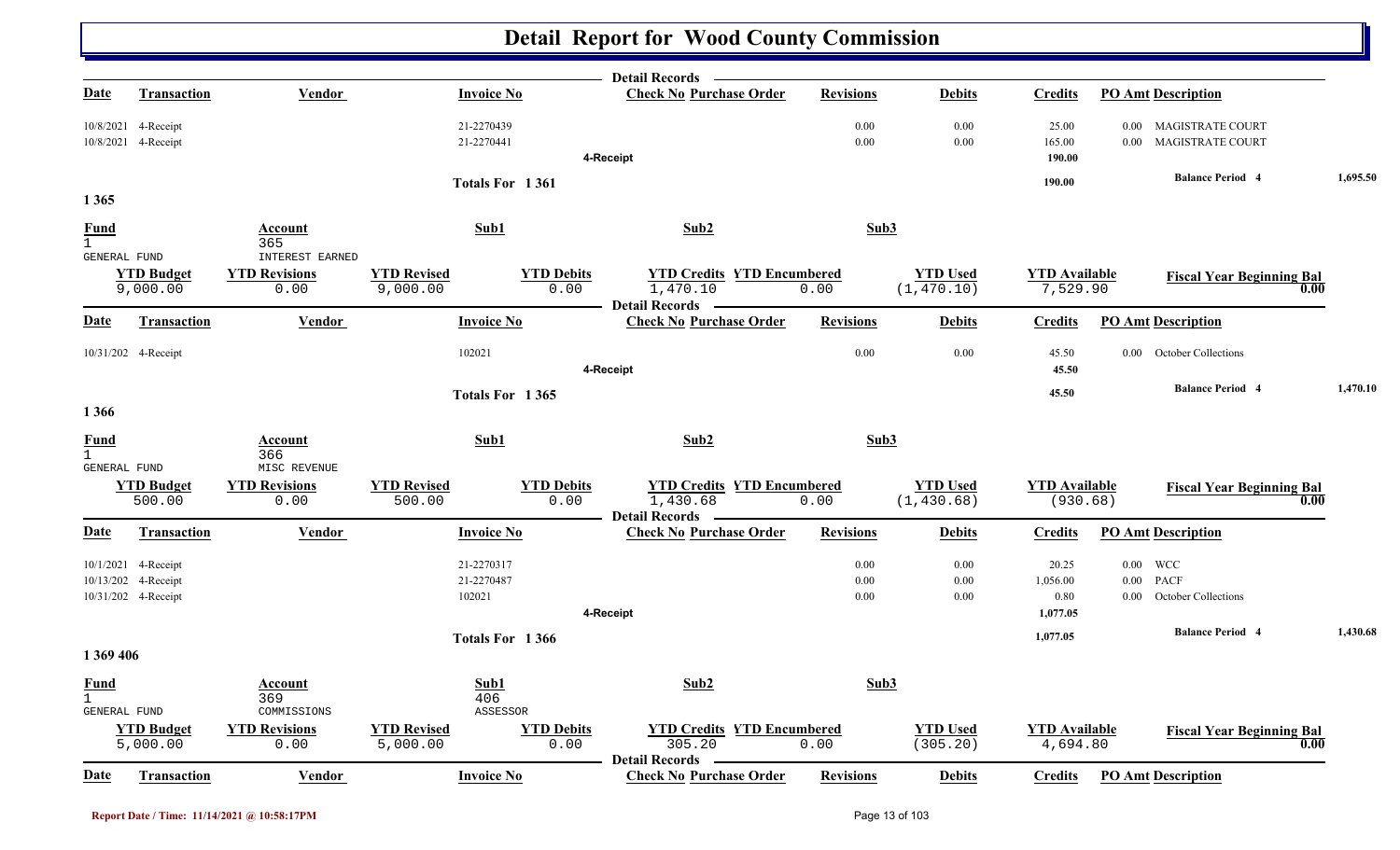|                                             |                                                                                                                                                                                                             |                                                        |                                                                                                                            |                           | <b>Detail Report for Wood County Commission</b>                         |                                                                                          |                                                                                          |                                                                                         |                                          |                                                                                                                                                                                             |           |
|---------------------------------------------|-------------------------------------------------------------------------------------------------------------------------------------------------------------------------------------------------------------|--------------------------------------------------------|----------------------------------------------------------------------------------------------------------------------------|---------------------------|-------------------------------------------------------------------------|------------------------------------------------------------------------------------------|------------------------------------------------------------------------------------------|-----------------------------------------------------------------------------------------|------------------------------------------|---------------------------------------------------------------------------------------------------------------------------------------------------------------------------------------------|-----------|
|                                             | 10/8/2021 4-Receipt<br>10/8/2021 4-Receipt                                                                                                                                                                  |                                                        | 21-2270433<br>21-2270436                                                                                                   |                           | 4-Receipt                                                               | 0.00<br>0.00                                                                             | 0.00<br>0.00                                                                             | 303.90<br>1.30<br>305.20                                                                | $0.00\,$                                 | 0.00 DOG TAX SEPT<br>SEPT DOG/GOAT                                                                                                                                                          |           |
|                                             |                                                                                                                                                                                                             |                                                        |                                                                                                                            | <b>Totals For 1369406</b> |                                                                         |                                                                                          |                                                                                          | 305.20                                                                                  |                                          | <b>Balance Period 4</b>                                                                                                                                                                     | 305.20    |
| 1382                                        |                                                                                                                                                                                                             | <b>Account</b>                                         | Sub1                                                                                                                       |                           | Sub2                                                                    | Sub3                                                                                     |                                                                                          |                                                                                         |                                          |                                                                                                                                                                                             |           |
| $rac{\text{Fund}}{1}$                       |                                                                                                                                                                                                             | 382                                                    |                                                                                                                            |                           |                                                                         |                                                                                          |                                                                                          |                                                                                         |                                          |                                                                                                                                                                                             |           |
| GENERAL FUND                                | <b>YTD Budget</b><br>250,000.00                                                                                                                                                                             | REFUNDS/REIMBURSEMENTS<br><b>YTD Revisions</b><br>0.00 | <b>YTD Revised</b><br>250,000.00                                                                                           | <b>YTD Debits</b><br>0.00 | <b>YTD Credits YTD Encumbered</b><br>78,009.03<br><b>Detail Records</b> | 0.00                                                                                     | <b>YTD Used</b><br>(78,009.03)                                                           | <b>YTD Available</b><br>171,990.97                                                      |                                          | <b>Fiscal Year Beginning Bal</b>                                                                                                                                                            | 0.00      |
| <u>Date</u>                                 | Transaction                                                                                                                                                                                                 | <b>Vendor</b>                                          | <b>Invoice No</b>                                                                                                          |                           | <b>Check No Purchase Order</b>                                          | <b>Revisions</b>                                                                         | <b>Debits</b>                                                                            | <b>Credits</b>                                                                          |                                          | <b>PO Amt Description</b>                                                                                                                                                                   |           |
|                                             | 10/1/2021 4-Receipt<br>10/8/2021 4-Receipt<br>10/19/202 4-Receipt<br>10/19/202 4-Receipt<br>10/19/202 4-Receipt<br>10/20/202 4-Receipt                                                                      |                                                        | 21-2270331<br>21-2270437<br>21-2270562<br>21-2270564<br>21-2270565<br>21-2270594                                           |                           | 4-Receipt                                                               | 0.00<br>0.00<br>0.00<br>0.00<br>0.00<br>0.00                                             | 0.00<br>0.00<br>0.00<br>0.00<br>0.00<br>0.00                                             | 318.00<br>174.50<br>59.20<br>537.43<br>261.05<br>15.75<br>1,365.93                      | $0.00\,$<br>$0.00\,$<br>$0.00\,$<br>0.00 | 0.00 CURTIS SAMS INSURANCE<br>0.00 MARY BUTLER<br>Danille Johnson Insurance<br>WCC<br>Fuel<br>State of WV Walker Witness Fee                                                                |           |
|                                             |                                                                                                                                                                                                             |                                                        | Totals For 1382                                                                                                            |                           |                                                                         |                                                                                          |                                                                                          | 1,365.93                                                                                |                                          | <b>Balance Period 4</b>                                                                                                                                                                     | 78,009.03 |
| 1383                                        |                                                                                                                                                                                                             |                                                        |                                                                                                                            |                           |                                                                         |                                                                                          |                                                                                          |                                                                                         |                                          |                                                                                                                                                                                             |           |
| <b>Fund</b><br>$\mathbf{1}$<br>GENERAL FUND |                                                                                                                                                                                                             | <b>Account</b><br>383<br>PARKING                       | Sub1                                                                                                                       |                           | Sub2                                                                    | Sub3                                                                                     |                                                                                          |                                                                                         |                                          |                                                                                                                                                                                             |           |
|                                             | <b>YTD Budget</b><br>4,000.00                                                                                                                                                                               | <b>YTD Revisions</b><br>0.00                           | <b>YTD Revised</b><br>4,000.00                                                                                             | <b>YTD Debits</b><br>0.00 | <b>YTD Credits YTD Encumbered</b><br>1,635.00                           | 0.00                                                                                     | <b>YTD Used</b><br>(1, 635.00)                                                           | <b>YTD Available</b><br>2,365.00                                                        |                                          | <b>Fiscal Year Beginning Bal</b>                                                                                                                                                            | 0.00      |
| <u>Date</u>                                 | <b>Transaction</b>                                                                                                                                                                                          | <b>Vendor</b>                                          | <b>Invoice No</b>                                                                                                          |                           | <b>Detail Records</b><br><b>Check No Purchase Order</b>                 | <b>Revisions</b>                                                                         | <b>Debits</b>                                                                            | <b>Credits</b>                                                                          |                                          | <b>PO Amt Description</b>                                                                                                                                                                   |           |
|                                             | 10/8/2021 4-Receipt<br>10/8/2021 4-Receipt<br>10/13/202 4-Receipt<br>10/14/202 4-Receipt<br>10/19/202 4-Receipt<br>10/19/202 4-Receipt<br>10/26/202 4-Receipt<br>10/28/202 4-Receipt<br>10/28/202 4-Receipt |                                                        | 21-2270400<br>21-2270401<br>21-2270494<br>21-2270511<br>21-2270571<br>21-2270585<br>21-2270674<br>21-2270719<br>21-2270720 |                           | 4-Receipt                                                               | 0.00<br>0.00<br>0.00<br>$0.00\,$<br>0.00<br>$0.00\,$<br>$0.00\,$<br>$0.00\,$<br>$0.00\,$ | 0.00<br>0.00<br>0.00<br>$0.00\,$<br>$0.00\,$<br>$0.00\,$<br>$0.00\,$<br>$0.00\,$<br>0.00 | 54.00<br>18.25<br>34.75<br>31.00<br>46.75<br>38.75<br>34.75<br>59.75<br>18.00<br>336.00 | $0.00\,$                                 | $0.00$ $10/04/2021$<br>10/05/2021<br>$0.00 \quad 10/12$<br>0.00 10/13 PARKING LOG<br>$0.00 \quad 10/18$<br>$0.00$ $10/19$<br>$0.00 \quad 10/25$<br>$0.00 \quad 10/28$<br>$0.00 \quad 10/26$ |           |
|                                             |                                                                                                                                                                                                             |                                                        | Totals For 1383                                                                                                            |                           |                                                                         |                                                                                          |                                                                                          | 336.00                                                                                  |                                          | <b>Balance Period</b> 4                                                                                                                                                                     | 1,635.00  |

**1 383 16**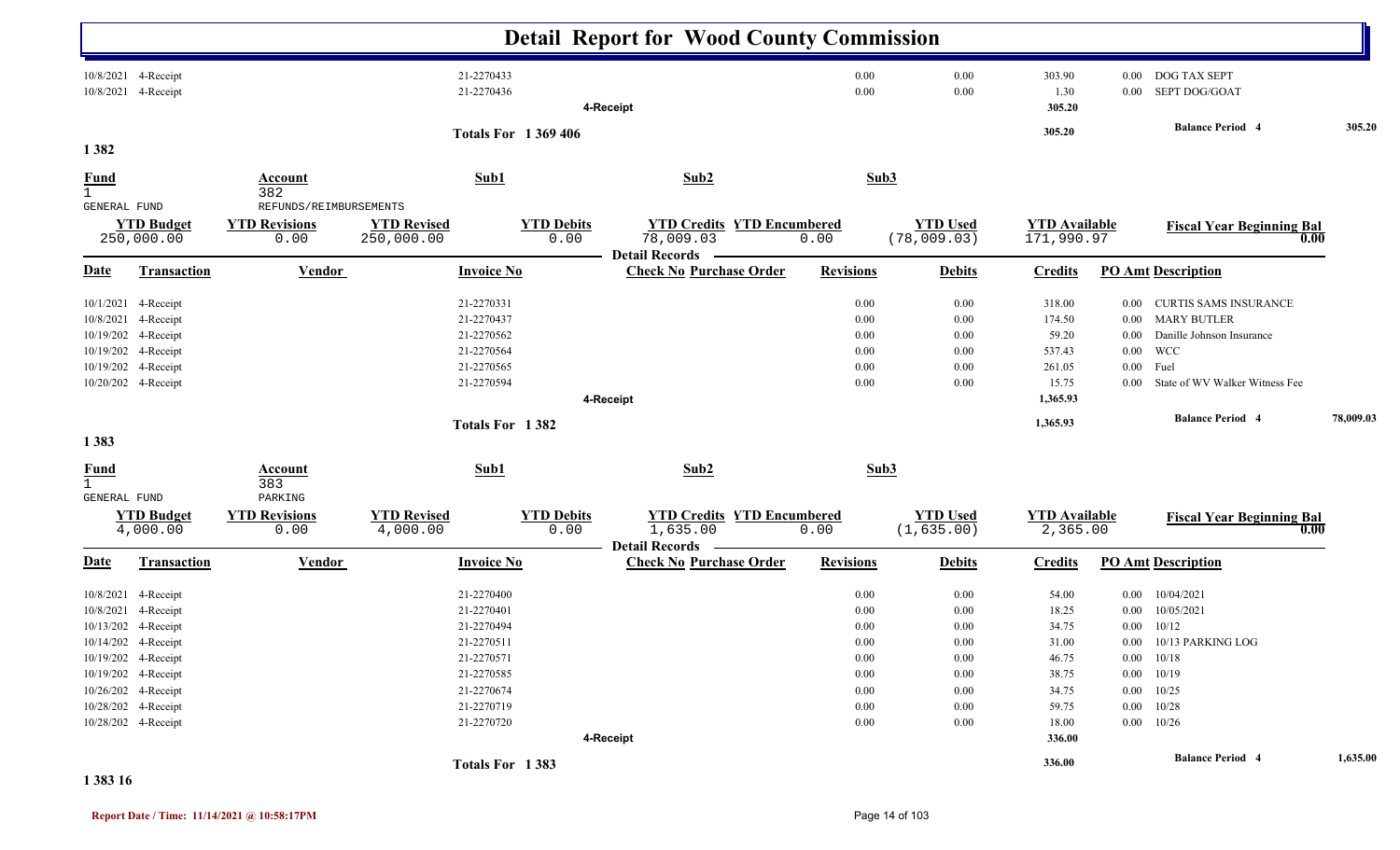| <b>Fund</b><br>$\mathbf{1}$<br>GENERAL FUND |                                   | Account<br>383<br>PARKING    | Sub1<br>16<br><b>RENT</b>          |                           | Sub2                                                                   | Sub3             |                                  |                                      |          |                                  |      |           |
|---------------------------------------------|-----------------------------------|------------------------------|------------------------------------|---------------------------|------------------------------------------------------------------------|------------------|----------------------------------|--------------------------------------|----------|----------------------------------|------|-----------|
|                                             | <b>YTD Budget</b><br>20,000.00    | <b>YTD Revisions</b><br>0.00 | <b>YTD Revised</b><br>20,000.00    | <b>YTD Debits</b><br>0.00 | <b>YTD Credits YTD Encumbered</b><br>3,050.00<br><b>Detail Records</b> | 0.00             | <b>YTD Used</b><br>(3,050.00)    | <b>YTD Available</b><br>16,950.00    |          | <b>Fiscal Year Beginning Bal</b> | 0.00 |           |
| <b>Date</b>                                 | Transaction                       | <b>Vendor</b>                | <b>Invoice No</b>                  |                           | <b>Check No Purchase Order</b>                                         | <b>Revisions</b> | <b>Debits</b>                    | <b>Credits</b>                       |          | <b>PO Amt Description</b>        |      |           |
|                                             | 10/8/2021 4-Receipt               |                              | 21-2270413                         |                           |                                                                        | 0.00             | 0.00                             | 50.00                                | $0.00\,$ | Sargent 192                      |      |           |
|                                             | 10/8/2021 4-Receipt               |                              | 21-2270415                         |                           |                                                                        | 0.00             | $0.00\,$                         | 50.00                                | 0.00     | Smith 169                        |      |           |
|                                             | 10/8/2021 4-Receipt               |                              | 21-2270417                         |                           |                                                                        | 0.00             | 0.00                             | 50.00                                | 0.00     | Wise 138                         |      |           |
|                                             | 10/19/202 4-Receipt               |                              | 21-2270557                         |                           |                                                                        | 0.00             | 0.00                             | 50.00                                | $0.00\,$ | McDaniels                        |      |           |
|                                             | 10/28/202 4-Receipt               |                              | 21-2270730                         |                           |                                                                        | 0.00             | 0.00                             | 150.00                               | 0.00     | <b>HARDMAN</b>                   |      |           |
|                                             | 10/28/202 4-Receipt               |                              | 21-2270731                         |                           |                                                                        | 0.00             | 0.00                             | 50.00                                | 0.00     | <b>DIXON</b>                     |      |           |
|                                             | 10/28/202 4-Receipt               |                              | 21-2270732                         |                           |                                                                        | 0.00             | 0.00                             | 50.00                                | $0.00\,$ | OBLINGER                         |      |           |
|                                             | 10/28/202 4-Receipt               |                              | 21-2270733                         |                           |                                                                        | 0.00             | 0.00                             | 50.00                                | 0.00     | <b>RIFFLE</b>                    |      |           |
|                                             | 10/28/202 4-Receipt               |                              | 21-2270734                         |                           |                                                                        | 0.00             | 0.00                             | 50.00                                | 0.00     | LALLEMONT                        |      |           |
|                                             | 10/28/202 4-Receipt               |                              | 21-2270735                         |                           |                                                                        | 0.00             | 0.00                             | 50.00                                | $0.00\,$ | WILLIAMS                         |      |           |
|                                             |                                   |                              |                                    |                           | 4-Receipt                                                              |                  |                                  | 600.00                               |          |                                  |      |           |
|                                             |                                   |                              | <b>Totals For 138316</b>           |                           |                                                                        |                  |                                  | 600.00                               |          | <b>Balance Period 4</b>          |      | 3,050.00  |
| 1384                                        |                                   |                              |                                    |                           |                                                                        |                  |                                  |                                      |          |                                  |      |           |
| <b>Fund</b><br>$\mathbf{1}$                 |                                   | Account<br>384               | Sub1                               |                           | Sub2                                                                   | Sub3             |                                  |                                      |          |                                  |      |           |
| GENERAL FUND                                |                                   | SALE OF FIXED ASSETS         |                                    |                           |                                                                        |                  |                                  |                                      |          |                                  |      |           |
|                                             | <b>YTD Budget</b><br>0.00         | <b>YTD Revisions</b><br>0.00 | <b>YTD Revised</b><br>0.00         | <b>YTD Debits</b><br>0.00 | <b>YTD Credits YTD Encumbered</b><br>28,493.00                         | 0.00             | <b>YTD Used</b><br>(28, 493.00)  | <b>YTD Available</b><br>(28, 493.00) |          | <b>Fiscal Year Beginning Bal</b> | 0.00 |           |
| Date                                        | <b>Transaction</b>                | Vendor                       | <b>Invoice No</b>                  |                           | <b>Detail Records</b><br><b>Check No Purchase Order</b>                | <b>Revisions</b> | <b>Debits</b>                    | Credits                              |          | <b>PO Amt Description</b>        |      |           |
|                                             |                                   |                              |                                    |                           |                                                                        |                  |                                  |                                      |          |                                  |      |           |
|                                             | 10/25/202 4-Receipt               |                              | 21-2270660                         |                           |                                                                        | 0.00             | 0.00                             | 25,598.00                            | $0.00\,$ | Auction                          |      |           |
|                                             | 10/26/202 4-Receipt               |                              | 21-2270697                         |                           |                                                                        | 0.00             | 0.00                             | 2,895.00                             | $0.00\,$ | Auction                          |      |           |
|                                             |                                   |                              |                                    |                           | 4-Receipt                                                              |                  |                                  | 28,493.00                            |          |                                  |      |           |
|                                             |                                   |                              | Totals For 1384                    |                           |                                                                        |                  |                                  | 28,493.00                            |          | <b>Balance Period 4</b>          |      | 28,493.00 |
| 1 397 712                                   |                                   |                              |                                    |                           |                                                                        |                  |                                  |                                      |          |                                  |      |           |
| <u>Fund</u>                                 |                                   | Account                      | Sub1                               |                           | Sub2                                                                   | Sub3             |                                  |                                      |          |                                  |      |           |
| $\mathbf{1}$                                |                                   | 397                          | 712                                |                           |                                                                        |                  |                                  |                                      |          |                                  |      |           |
| GENERAL FUND                                |                                   | PAYROLL REIM                 | $E-911$                            |                           |                                                                        |                  |                                  |                                      |          |                                  |      |           |
|                                             | <b>YTD Budget</b><br>2,016,047.00 | <b>YTD Revisions</b><br>0.00 | <b>YTD Revised</b><br>2,016,047.00 | <b>YTD Debits</b><br>0.00 | <b>YTD Credits YTD Encumbered</b><br>657,786.66                        | 0.00             | <b>YTD Used</b><br>(657, 786.66) | <b>YTD Available</b><br>1,358,260.34 |          | <b>Fiscal Year Beginning Bal</b> | 0.00 |           |
| <b>Date</b>                                 | Transaction                       | Vendor                       | <b>Invoice No</b>                  |                           | <b>Detail Records</b><br><b>Check No Purchase Order</b>                | <b>Revisions</b> | <b>Debits</b>                    | <b>Credits</b>                       |          | <b>PO Amt Description</b>        |      |           |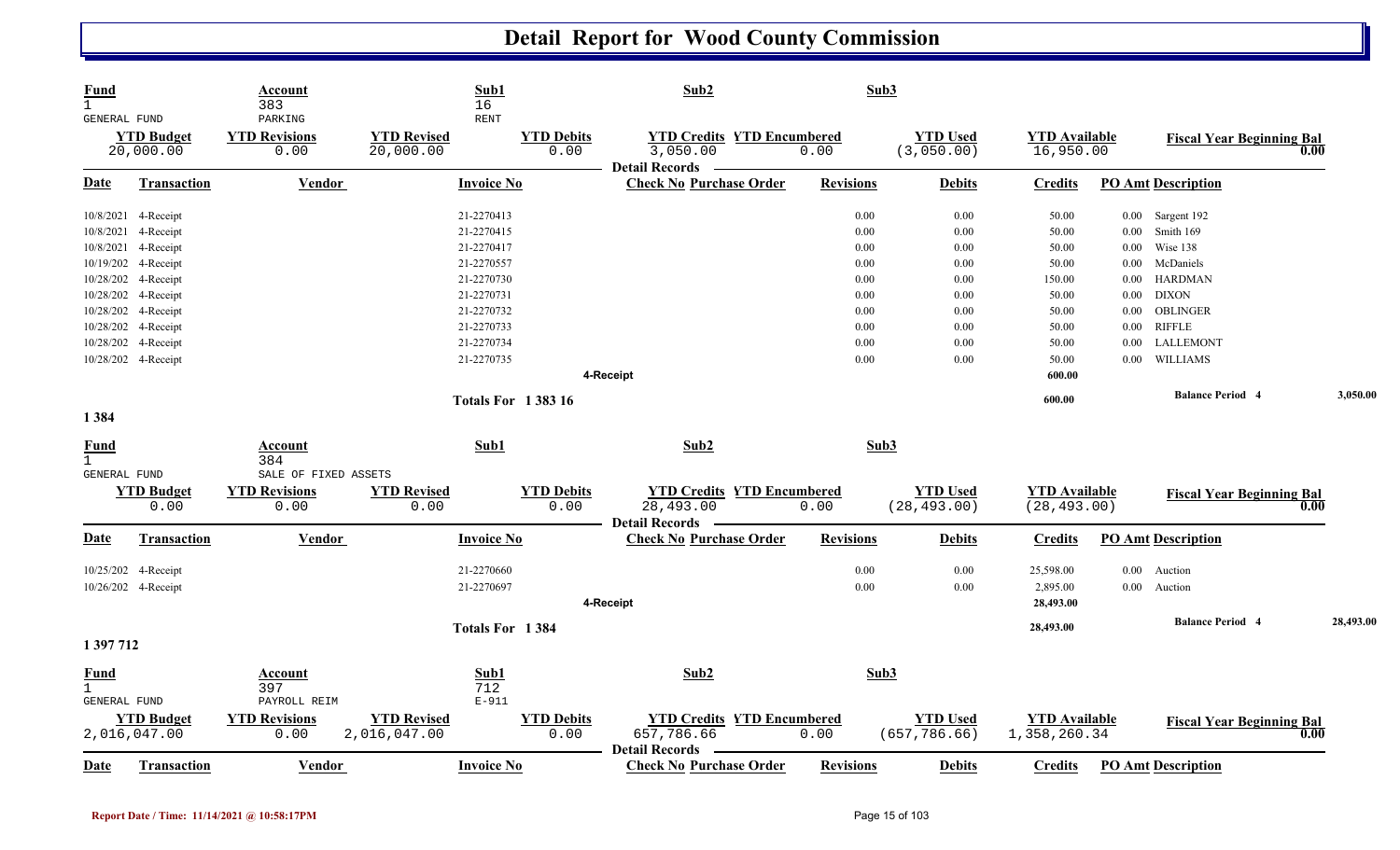|                                                    |                                                                                                                 |                                                         |                                                      |                                                                                             | <b>Detail Report for Wood County Commission</b>                           |                                      |                                                          |                                                          |                                              |                                                                                                                      |            |
|----------------------------------------------------|-----------------------------------------------------------------------------------------------------------------|---------------------------------------------------------|------------------------------------------------------|---------------------------------------------------------------------------------------------|---------------------------------------------------------------------------|--------------------------------------|----------------------------------------------------------|----------------------------------------------------------|----------------------------------------------|----------------------------------------------------------------------------------------------------------------------|------------|
|                                                    | 10/4/2021 4-Receipt                                                                                             |                                                         |                                                      | 21-2270339                                                                                  | 4-Receipt                                                                 | 0.00                                 | 0.00                                                     | 160,099.21<br>160,099.21                                 |                                              | 0.00 September Payroll<br><b>Balance Period 4</b>                                                                    | 657,786.66 |
| 1 397 731                                          |                                                                                                                 |                                                         |                                                      | <b>Totals For 1397712</b>                                                                   |                                                                           |                                      |                                                          | 160,099.21                                               |                                              |                                                                                                                      |            |
| $\frac{Fund}{1}$<br><b>GENERAL FUND</b>            |                                                                                                                 | Account<br>397<br>PAYROLL REIM                          |                                                      | Sub1<br>731<br>COMMUNITY CORRECTIONS                                                        | Sub2                                                                      |                                      | Sub3                                                     |                                                          |                                              |                                                                                                                      |            |
|                                                    | <b>YTD Budget</b><br>899,174.00                                                                                 | <b>YTD Revisions</b><br>0.00                            | <b>YTD Revised</b><br>899,174.00                     | <b>YTD Debits</b><br>0.00                                                                   | <b>YTD Credits YTD Encumbered</b><br>18,763.26<br><b>Detail Records</b>   | 0.00                                 | <b>YTD Used</b><br>(18, 763.26)                          | <b>YTD</b> Available<br>880, 410.74                      |                                              | <b>Fiscal Year Beginning Bal</b>                                                                                     | 0.00       |
| <u>Date</u>                                        | <b>Transaction</b>                                                                                              | <b>Vendor</b>                                           |                                                      | <b>Invoice No</b>                                                                           | <b>Check No Purchase Order</b>                                            | <b>Revisions</b>                     | <b>Debits</b>                                            | <b>Credits</b>                                           |                                              | <b>PO</b> Amt Description                                                                                            |            |
|                                                    | 10/13/202 4-Receipt                                                                                             |                                                         |                                                      | 21-2270479                                                                                  | 4-Receipt                                                                 | 0.00                                 | 0.00                                                     | 3,434.00<br>3,434.00                                     |                                              | 0.00 DTL REFUND                                                                                                      |            |
| 1399                                               |                                                                                                                 |                                                         |                                                      | <b>Totals For 1397731</b>                                                                   |                                                                           |                                      |                                                          | 3,434.00                                                 |                                              | <b>Balance Period 4</b>                                                                                              | 18,763.26  |
| <b>Fund</b><br>$\mathbf{1}$<br>GENERAL FUND        |                                                                                                                 | Account<br>399                                          | TRANSFERS ASSESSOR'S VALUATION                       | Sub1                                                                                        | Sub2                                                                      |                                      | Sub3                                                     |                                                          |                                              |                                                                                                                      |            |
|                                                    | <b>YTD Budget</b><br>757,150.00                                                                                 | <b>YTD Revisions</b><br>0.00                            | <b>YTD Revised</b><br>757,150.00                     | <b>YTD Debits</b><br>0.00                                                                   | <b>YTD Credits YTD Encumbered</b><br>262, 174.93<br><b>Detail Records</b> | 0.00                                 | <b>YTD</b> Used<br>(262, 174.93)                         | <b>YTD Available</b><br>494,975.07                       |                                              | <b>Fiscal Year Beginning Bal</b>                                                                                     | 0.00       |
| <u>Date</u>                                        | <b>Transaction</b>                                                                                              | <b>Vendor</b>                                           |                                                      | <b>Invoice No</b>                                                                           | <b>Check No Purchase Order</b>                                            | <b>Revisions</b>                     | <b>Debits</b>                                            | <b>Credits</b>                                           |                                              | <b>PO Amt Description</b>                                                                                            |            |
|                                                    | 10/4/2021 4-Receipt                                                                                             |                                                         |                                                      | 21-2270340                                                                                  | 4-Receipt                                                                 | 0.00                                 | 0.00                                                     | 66,609.85<br>66,609.85                                   |                                              | 0.00 September Payroll                                                                                               |            |
| 1 401 10 101                                       |                                                                                                                 |                                                         |                                                      | Totals For 1399                                                                             |                                                                           |                                      |                                                          | 66,609.85                                                |                                              | <b>Balance Period 4</b>                                                                                              | 262,174.93 |
| <u>Fund</u><br>$\mathbf{1}$<br><b>GENERAL FUND</b> |                                                                                                                 | <b>Account</b><br>401<br>COUNTY COMMISSION              |                                                      | Sub1<br>10<br>PERSONAL SERVICES                                                             | Sub2<br>101<br>ELECTED OFFICIALS                                          |                                      | Sub3                                                     |                                                          |                                              |                                                                                                                      |            |
|                                                    | <b>YTD Budget</b><br>124,185.00                                                                                 | <b>YTD Revisions</b><br>0.00                            | <b>YTD Revised</b><br>124,185.00                     | <b>YTD Debits</b><br>41,394.96                                                              | <b>YTD Credits YTD Encumbered</b><br>0.00<br>Detail Records –             | 0.00                                 | <b>YTD Used</b><br>(41, 394.96)                          | <b>YTD Available</b><br>82,790.04                        |                                              | <b>Fiscal Year Beginning Bal</b>                                                                                     | 0.00       |
| <b>Date</b>                                        | <b>Transaction</b>                                                                                              | <b>Vendor</b>                                           |                                                      | <b>Invoice No</b>                                                                           | <b>Check No Purchase Order</b>                                            | <b>Revisions</b>                     | <b>Debits</b>                                            | <b>Credits</b>                                           |                                              | <b>PO Amt Description</b>                                                                                            |            |
|                                                    | 10/15/202 2-Invoice<br>10/15/202 2-Invoice<br>10/15/202 2-Invoice<br>10/29/202 2-Invoice<br>10/29/202 2-Invoice | COLOMBO JAMES E.<br>TEBAY ROBERT K.<br>COLOMBO JAMES E. | <b>COUCH DAVID BLAIR</b><br><b>COUCH DAVID BLAIR</b> | 10-00274310-REG<br>10-00274311-REG<br>10-00274318-REG<br>10-00274528-REG<br>10-00274529-REG | 274310<br>274311<br>274318<br>274528<br>274529                            | 0.00<br>0.00<br>0.00<br>0.00<br>0.00 | 1,724.79<br>1,724.79<br>1,724.79<br>1,724.79<br>1,724.79 | $0.00\,$<br>$0.00\,$<br>$0.00\,$<br>$0.00\,$<br>$0.00\,$ | $0.00\,$<br>$0.00\,$<br>$0.00\,$<br>$0.00\,$ | 0.00 COLOMBO JAMES E.<br><b>COUCH DAVID BLAIR</b><br>TEBAY ROBERT K.<br>COLOMBO JAMES E.<br><b>COUCH DAVID BLAIR</b> |            |
|                                                    | 10/29/202 2-Invoice                                                                                             | TEBAY ROBERT K.                                         |                                                      | 10-00274536-REG                                                                             | 274536                                                                    | $0.00\,$                             | 1,724.79                                                 | $0.00\,$                                                 |                                              | 0.00 TEBAY ROBERT K.                                                                                                 |            |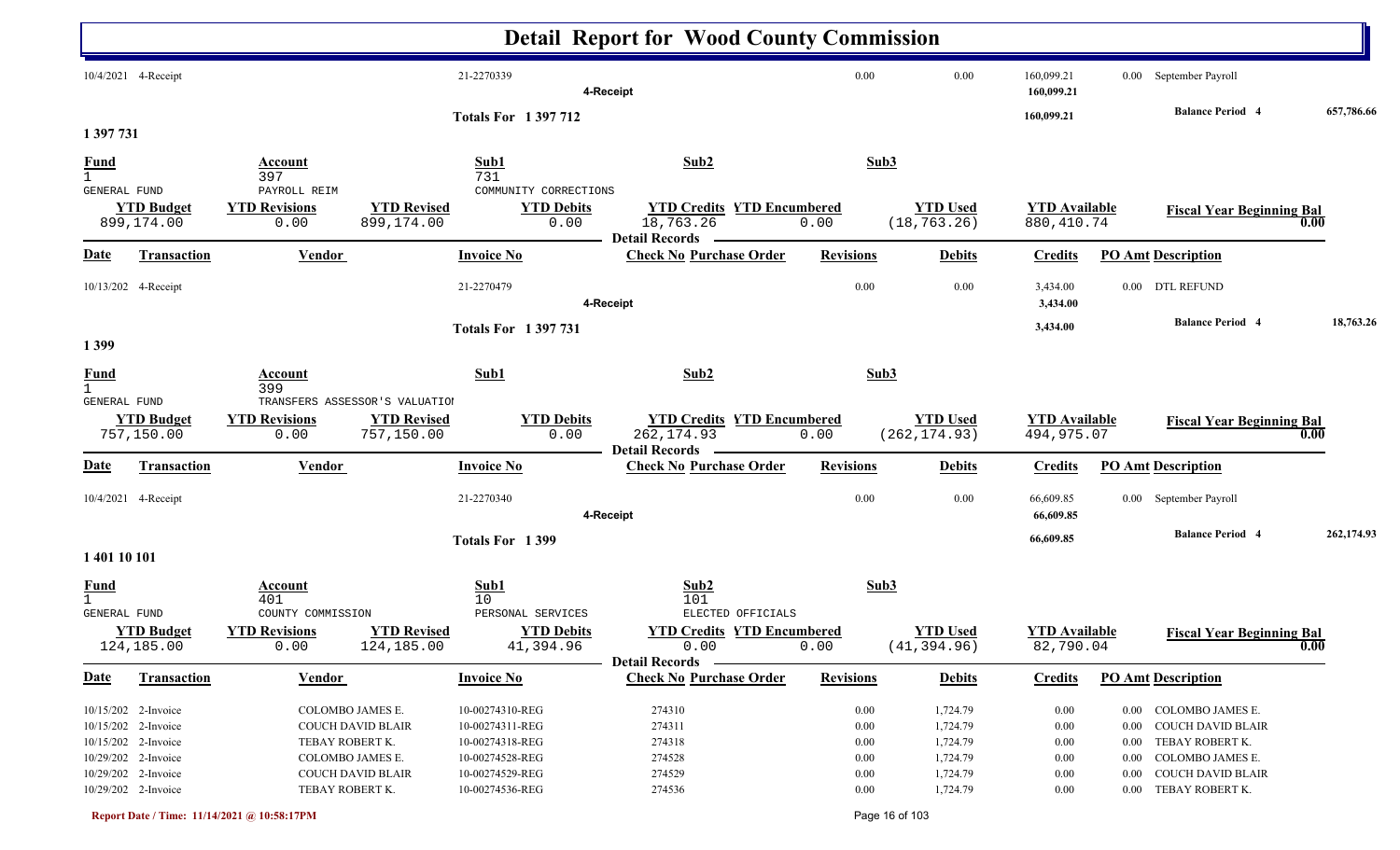|                             |                                                                                                                                                                                                                                                                                                                                                                              |                                                                                                                                                                                                                                                                                                                                                                                                |                                                                                                                                                                                                                                                                                           | <b>Detail Report for Wood County Commission</b>                                                                                                              |                                                                                                                                  |                                                                                                                                                                                          |                                                                                                                              |                                                                                                                                              |                                                                                                                                                                                                                                                                                                                                                                           |            |
|-----------------------------|------------------------------------------------------------------------------------------------------------------------------------------------------------------------------------------------------------------------------------------------------------------------------------------------------------------------------------------------------------------------------|------------------------------------------------------------------------------------------------------------------------------------------------------------------------------------------------------------------------------------------------------------------------------------------------------------------------------------------------------------------------------------------------|-------------------------------------------------------------------------------------------------------------------------------------------------------------------------------------------------------------------------------------------------------------------------------------------|--------------------------------------------------------------------------------------------------------------------------------------------------------------|----------------------------------------------------------------------------------------------------------------------------------|------------------------------------------------------------------------------------------------------------------------------------------------------------------------------------------|------------------------------------------------------------------------------------------------------------------------------|----------------------------------------------------------------------------------------------------------------------------------------------|---------------------------------------------------------------------------------------------------------------------------------------------------------------------------------------------------------------------------------------------------------------------------------------------------------------------------------------------------------------------------|------------|
|                             |                                                                                                                                                                                                                                                                                                                                                                              |                                                                                                                                                                                                                                                                                                                                                                                                |                                                                                                                                                                                                                                                                                           | 2-Invoice                                                                                                                                                    |                                                                                                                                  | 10,348.74                                                                                                                                                                                |                                                                                                                              |                                                                                                                                              |                                                                                                                                                                                                                                                                                                                                                                           |            |
|                             |                                                                                                                                                                                                                                                                                                                                                                              |                                                                                                                                                                                                                                                                                                                                                                                                | <b>Totals For 140110101</b>                                                                                                                                                                                                                                                               |                                                                                                                                                              |                                                                                                                                  | 10,348.74                                                                                                                                                                                |                                                                                                                              |                                                                                                                                              | <b>Balance Period 4</b>                                                                                                                                                                                                                                                                                                                                                   | 41,394.96  |
| 1 401 10 103                |                                                                                                                                                                                                                                                                                                                                                                              |                                                                                                                                                                                                                                                                                                                                                                                                |                                                                                                                                                                                                                                                                                           |                                                                                                                                                              |                                                                                                                                  |                                                                                                                                                                                          |                                                                                                                              |                                                                                                                                              |                                                                                                                                                                                                                                                                                                                                                                           |            |
| <u>Fund</u><br>$\mathbf{1}$ | <b>GENERAL FUND</b>                                                                                                                                                                                                                                                                                                                                                          | Account<br>401<br>COUNTY COMMISSION                                                                                                                                                                                                                                                                                                                                                            | Sub1<br>10<br>PERSONAL SERVICES                                                                                                                                                                                                                                                           | Sub2<br>103<br>SALARIES-DEPUTIES                                                                                                                             | Sub3                                                                                                                             |                                                                                                                                                                                          |                                                                                                                              |                                                                                                                                              |                                                                                                                                                                                                                                                                                                                                                                           |            |
|                             | <b>YTD Budget</b><br>390,730.00                                                                                                                                                                                                                                                                                                                                              | <b>YTD Revisions</b><br><b>YTD Revised</b><br>0.00<br>390,730.00                                                                                                                                                                                                                                                                                                                               | <b>YTD Debits</b><br>113,982.48                                                                                                                                                                                                                                                           | <b>YTD Credits YTD Encumbered</b><br>0.00                                                                                                                    | 0.00                                                                                                                             | <b>YTD Used</b><br>(113, 982.48)                                                                                                                                                         | <b>YTD</b> Available<br>276, 747.52                                                                                          |                                                                                                                                              | <b>Fiscal Year Beginning Bal</b><br>0.00                                                                                                                                                                                                                                                                                                                                  |            |
| <u>Date</u>                 | <b>Transaction</b>                                                                                                                                                                                                                                                                                                                                                           | <b>Vendor</b>                                                                                                                                                                                                                                                                                                                                                                                  | <b>Invoice No</b>                                                                                                                                                                                                                                                                         | <b>Detail Records</b><br><b>Check No Purchase Order</b>                                                                                                      | <b>Revisions</b>                                                                                                                 | <b>Debits</b>                                                                                                                                                                            | <b>Credits</b>                                                                                                               |                                                                                                                                              | <b>PO Amt Description</b>                                                                                                                                                                                                                                                                                                                                                 |            |
|                             | 10/15/202 2-Invoice<br>10/15/202 2-Invoice<br>10/15/202 2-Invoice<br>10/15/202 2-Invoice<br>10/15/202 2-Invoice<br>10/15/202 2-Invoice<br>10/15/202 2-Invoice<br>10/15/202 2-Invoice<br>10/29/202 2-Invoice<br>10/29/202 2-Invoice<br>10/29/202 2-Invoice<br>10/29/202 2-Invoice<br>10/29/202 2-Invoice<br>10/29/202 2-Invoice<br>10/29/202 2-Invoice<br>10/29/202 2-Invoice | <b>BRUST PAMELA J.</b><br>DENNIS AMANDA JO<br><b>GRAHAM ANGELA M.</b><br>HUPP MICHAEL GALE<br><b>JACKSON DARRELL V</b><br>ROBINSON SARAH JANE<br>SEUFER MARTIN A.<br>WHITTAKER CHRISTOPHER F<br><b>BRUST PAMELA J.</b><br>DENNIS AMANDA JO<br>GRAHAM ANGELA M.<br>HUPP MICHAEL GALE<br>JACKSON DARRELL V<br>ROBINSON SARAH JANE<br>SEUFER MARTIN A.<br>WHITTAKER CHRISTOPHER I 10-00274537-REG | 10-00274309-REG<br>10-00274312-REG<br>10-00274313-REG<br>10-00274314-REG<br>10-00274315-REG<br>10-00274316-REG<br>10-00274317-REG<br>10-00274319-REG<br>10-00274527-REG<br>10-00274530-REG<br>10-00274531-REG<br>10-00274532-REG<br>10-00274533-REG<br>10-00274534-REG<br>10-00274535-REG | 274309<br>274312<br>274313<br>274314<br>274315<br>274316<br>274317<br>274319<br>274527<br>274530<br>274531<br>274532<br>274533<br>274534<br>274535<br>274537 | $0.00\,$<br>0.00<br>0.00<br>0.00<br>0.00<br>0.00<br>0.00<br>0.00<br>0.00<br>0.00<br>0.00<br>0.00<br>0.00<br>0.00<br>0.00<br>0.00 | 1,509.38<br>1,521.19<br>1,859.38<br>396.00<br>1,458.34<br>1,596.88<br>3,434.38<br>2,406.26<br>1,509.38<br>1,521.19<br>1,859.38<br>495.00<br>1,458.34<br>1,596.88<br>3,434.38<br>2,406.26 | 0.00<br>0.00<br>0.00<br>0.00<br>0.00<br>0.00<br>0.00<br>0.00<br>0.00<br>0.00<br>0.00<br>0.00<br>0.00<br>0.00<br>0.00<br>0.00 | $0.00\,$<br>$0.00\,$<br>0.00<br>0.00<br>$0.00\,$<br>0.00<br>0.00<br>0.00<br>0.00<br>0.00<br>0.00<br>0.00<br>0.00<br>0.00<br>$0.00\,$<br>0.00 | BRUST PAMELA J.<br>DENNIS AMANDA JO<br><b>GRAHAM ANGELA M.</b><br>HUPP MICHAEL GALE<br>JACKSON DARRELL V<br>ROBINSON SARAH JANE<br>SEUFER MARTIN A.<br>WHITTAKER CHRISTOPHER H.<br><b>BRUST PAMELA J.</b><br>DENNIS AMANDA JO<br><b>GRAHAM ANGELA M.</b><br>HUPP MICHAEL GALE<br>JACKSON DARRELL V<br>ROBINSON SARAH JANE<br>SEUFER MARTIN A.<br>WHITTAKER CHRISTOPHER H. |            |
|                             |                                                                                                                                                                                                                                                                                                                                                                              |                                                                                                                                                                                                                                                                                                                                                                                                | <b>Totals For 140110103</b>                                                                                                                                                                                                                                                               | 2-Invoice                                                                                                                                                    |                                                                                                                                  | 28,462.62<br>28,462.62                                                                                                                                                                   |                                                                                                                              |                                                                                                                                              | <b>Balance Period 4</b>                                                                                                                                                                                                                                                                                                                                                   | 113,982.48 |
| 1 401 10 104                |                                                                                                                                                                                                                                                                                                                                                                              |                                                                                                                                                                                                                                                                                                                                                                                                |                                                                                                                                                                                                                                                                                           |                                                                                                                                                              |                                                                                                                                  |                                                                                                                                                                                          |                                                                                                                              |                                                                                                                                              |                                                                                                                                                                                                                                                                                                                                                                           |            |
| <b>Fund</b><br>$\mathbf{1}$ | <b>GENERAL FUND</b>                                                                                                                                                                                                                                                                                                                                                          | <u>Account</u><br>401<br>COUNTY COMMISSION                                                                                                                                                                                                                                                                                                                                                     | Sub1<br>10<br>PERSONAL SERVICES                                                                                                                                                                                                                                                           | Sub2<br>104<br>SOCIAL SECURITY                                                                                                                               | Sub3                                                                                                                             |                                                                                                                                                                                          |                                                                                                                              |                                                                                                                                              |                                                                                                                                                                                                                                                                                                                                                                           |            |
|                             | <b>YTD Budget</b><br>39,391.00                                                                                                                                                                                                                                                                                                                                               | <b>YTD Revisions</b><br><b>YTD Revised</b><br>39,391.00<br>0.00                                                                                                                                                                                                                                                                                                                                | <b>YTD Debits</b><br>11,478.07                                                                                                                                                                                                                                                            | <b>YTD Credits YTD Encumbered</b><br>0.00                                                                                                                    | 0.00                                                                                                                             | <b>YTD Used</b><br>(11, 478.07)                                                                                                                                                          | <b>YTD Available</b><br>27,912.93                                                                                            |                                                                                                                                              | <b>Fiscal Year Beginning Bal</b><br>0.00                                                                                                                                                                                                                                                                                                                                  |            |
| <b>Date</b>                 | <b>Transaction</b>                                                                                                                                                                                                                                                                                                                                                           | <b>Vendor</b>                                                                                                                                                                                                                                                                                                                                                                                  | <b>Invoice No</b>                                                                                                                                                                                                                                                                         | <b>Detail Records</b><br><b>Check No Purchase Order</b>                                                                                                      | <b>Revisions</b>                                                                                                                 | <b>Debits</b>                                                                                                                                                                            | <b>Credits</b>                                                                                                               |                                                                                                                                              | <b>PO Amt Description</b>                                                                                                                                                                                                                                                                                                                                                 |            |
|                             | 10/15/202 2-Invoice                                                                                                                                                                                                                                                                                                                                                          | DEPARTMENT OF TREASURY 20211015-00                                                                                                                                                                                                                                                                                                                                                             |                                                                                                                                                                                                                                                                                           | 3737                                                                                                                                                         | 0.00                                                                                                                             | 1,111.87                                                                                                                                                                                 | 0.00                                                                                                                         |                                                                                                                                              | $0.00$ FICA                                                                                                                                                                                                                                                                                                                                                               |            |

2-Invoice 20211015-00 0.00 DEPARTMENT OF TREASUR Y 3737 260.03 0.00 0.00 MED

2-Invoice 20211029-00 0.00 DEPARTMENT OF TREASUR Y 3744 1,134.73 0.00 0.00 FICA

2-Invoice 20211029-00 0.00 DEPARTMENT OF TREASUR Y 3744 265.40 0.00 0.00 MED

**2-Invoice**

10/15/202 2-Invoice

10/29/202 2-Invoice

10/29/202 2-Invoice

**2,772.03**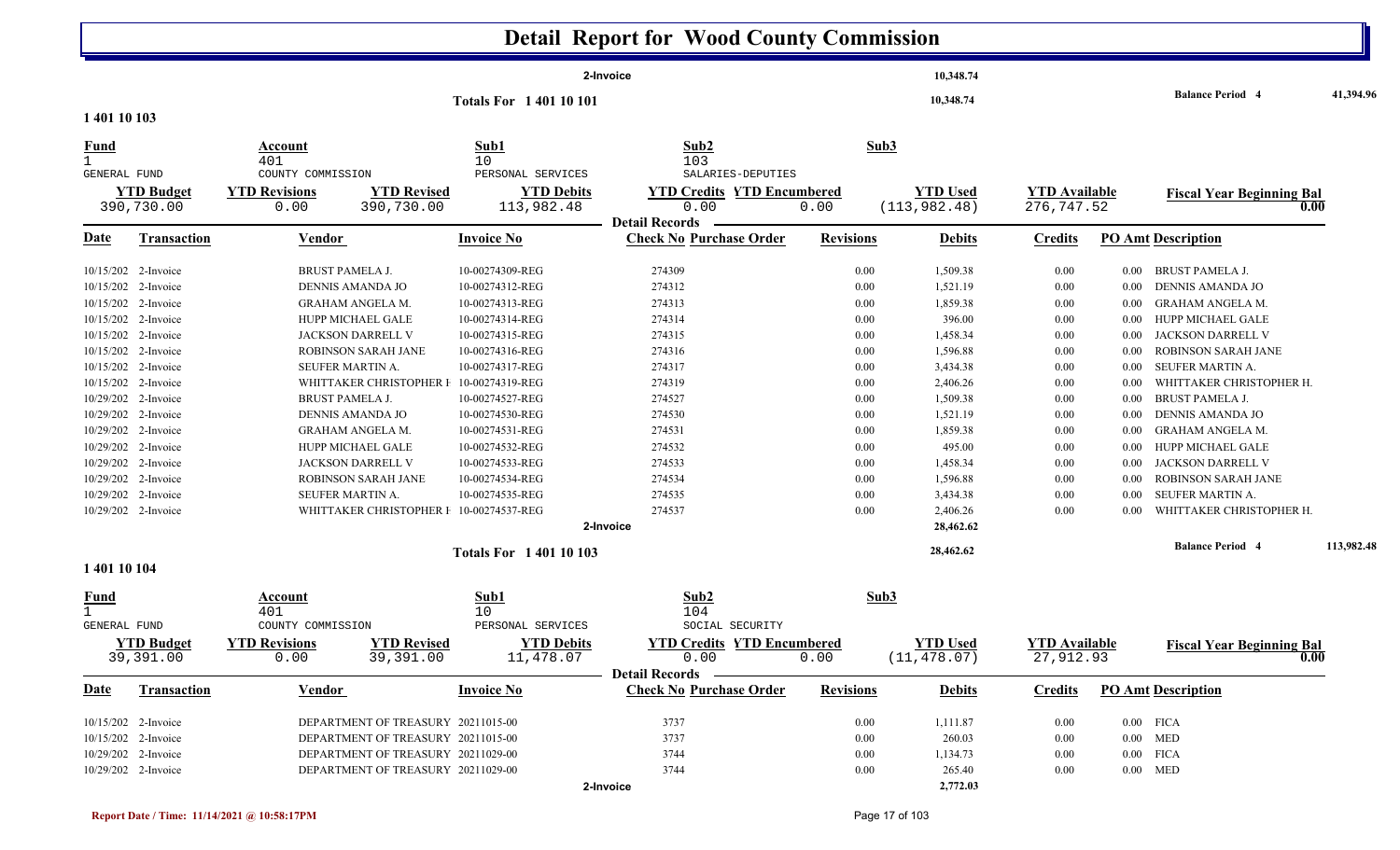|                                             |                                 |                                     |                                     | <b>Totals For 1 401 10 104</b>  |                                                                    |                  | 2,772.03                        |                                   |          | <b>Balance Period 4</b>                  | 11,478.07 |
|---------------------------------------------|---------------------------------|-------------------------------------|-------------------------------------|---------------------------------|--------------------------------------------------------------------|------------------|---------------------------------|-----------------------------------|----------|------------------------------------------|-----------|
| 1 401 10 105                                |                                 |                                     |                                     |                                 |                                                                    |                  |                                 |                                   |          |                                          |           |
| <b>Fund</b><br>$\mathbf{1}$<br>GENERAL FUND |                                 | Account<br>401<br>COUNTY COMMISSION |                                     | Sub1<br>10<br>PERSONAL SERVICES | Sub2<br>105<br>INSURANCE PREMIUM                                   | Sub3             |                                 |                                   |          |                                          |           |
|                                             | <b>YTD Budget</b><br>159,770.00 | <b>YTD Revisions</b><br>0.00        | <b>YTD Revised</b><br>159,770.00    | <b>YTD Debits</b><br>66,947.38  | <b>YTD Credits YTD Encumbered</b><br>0.00<br><b>Detail Records</b> | 0.00             | <b>YTD Used</b><br>(66, 947.38) | <b>YTD Available</b><br>92,822.62 |          | <b>Fiscal Year Beginning Bal</b><br>0.00 |           |
| Date                                        | Transaction                     | Vendor                              |                                     | <b>Invoice No</b>               | <b>Check No Purchase Order</b>                                     | <b>Revisions</b> | <b>Debits</b>                   | <b>Credits</b>                    |          | <b>PO Amt Description</b>                |           |
|                                             | 10/1/2021 2-Invoice             |                                     | HIGHMARK WEST VIRGINIA              | 10012021                        | 3725                                                               | 0.00             | 10,947.98                       | 0.00                              | 0.00     | HEALTH PREMIUM                           |           |
|                                             | 10/1/2021 2-Invoice             |                                     | HIGHMARK WEST VIRGINIA              | 10012021                        | 3725                                                               | 0.00             | 3,448.03                        | 0.00                              | $0.00\,$ | <b>ADJUSTMENTS</b>                       |           |
|                                             | 10/5/2021 2-Invoice             | <b>RENAISSANCE</b>                  |                                     | CNS0000800266                   | 3731                                                               | 0.00             | 55.89                           | 0.00                              | $0.00\,$ | <b>ADMIN FEE</b>                         |           |
|                                             | 10/5/2021 2-Invoice             | <b>RENAISSANCE</b>                  |                                     | CNS0000800266                   | 3731                                                               | 0.00             | 12.42                           | 0.00                              | 0.00     | ADJ FOR NEW/TERM EMP                     |           |
|                                             | 10/5/2021 2-Invoice             |                                     | MUTUAL OF OMAHA                     | 1250905506                      | 172658                                                             | 0.00             | 18.44                           | 0.00                              | 0.00     | <b>BASIC LIFE</b>                        |           |
|                                             | 10/5/2021 2-Invoice             |                                     | <b>MUTUAL OF OMAHA</b>              | 1250905506                      | 172658                                                             | 0.00             | 94.80                           | 0.00                              | $0.00\,$ | <b>LTD</b>                               |           |
|                                             | 10/5/2021 2-Invoice             |                                     | <b>MUTUAL OF OMAHA</b>              | 1250905506                      | 172658                                                             | 0.00             | (0.51)                          | 0.00                              |          | 0.00 ADJUSTMENT                          |           |
|                                             | 10/5/2021 2-Invoice             |                                     | VISION SERVICE PLAN (WV)            | 102021                          | 172663                                                             | 0.00             | 29.30                           | 0.00                              | $0.00\,$ | <b>SINGLE VISION</b>                     |           |
| 10/5/2021                                   | 2-Invoice                       |                                     | VISION SERVICE PLAN (WV)            | 102021                          | 172663                                                             | 0.00             | 437.18                          | 0.00                              | $0.00\,$ | <b>ADJUSTMENTS</b>                       |           |
|                                             | 10/5/2021 2-Invoice             |                                     | VISION SERVICE PLAN (WV)            | 102021                          | 172663                                                             | 0.00             | 164.25                          | 0.00                              | 0.00     | <b>FAMILY VISION</b>                     |           |
|                                             | 10/7/2021 2-Invoice             |                                     | HIGHMARK WEST VIRGINIA F211005A7831 |                                 | 3732                                                               | 0.00             | 300.19                          | 0.00                              | $0.00\,$ | <b>HRA</b>                               |           |
|                                             | 10/15/202 2-Invoice             |                                     | HIGHMARK WEST VIRGINIA F211012A4719 |                                 | 3738                                                               | 0.00             | 967.09                          | 0.00                              | $0.00\,$ | HRA                                      |           |
|                                             | 10/19/202 2-Invoice             | <b>RENAISSANCE</b>                  |                                     | 10162021                        | 3740                                                               | 0.00             | 792.41                          | 0.00                              | 0.00     | <b>DENTAL CLAIMS</b>                     |           |
|                                             | 10/29/202 2-Invoice             |                                     | HIGHMARK WEST VIRGINIA F210026A6057 |                                 | 3750                                                               | 0.00             | 523.86                          | 0.00                              | $0.00\,$ | HRA                                      |           |
|                                             |                                 |                                     |                                     |                                 | 2-Invoice                                                          |                  | 17,791.33                       |                                   |          |                                          |           |
|                                             |                                 |                                     |                                     | <b>Totals For 140110105</b>     |                                                                    |                  | 17,791.33                       |                                   |          | <b>Balance Period 4</b>                  | 66,947.38 |
| 1 401 10 106                                |                                 |                                     |                                     |                                 |                                                                    |                  |                                 |                                   |          |                                          |           |
| <b>Fund</b><br>$\mathbf{1}$<br>GENERAL FUND |                                 | Account<br>401<br>COUNTY COMMISSION |                                     | Sub1<br>10<br>PERSONAL SERVICES | Sub2<br>106<br>RETIREMENT                                          | Sub3             |                                 |                                   |          |                                          |           |
|                                             | <b>YTD Budget</b>               | <b>YTD Revisions</b>                | <b>YTD Revised</b>                  | <b>YTD Debits</b>               | <b>YTD Credits YTD Encumbered</b>                                  |                  | <b>YTD Used</b>                 | <b>YTD Available</b>              |          | <b>Fiscal Year Beginning Bal</b>         |           |
|                                             | 51,491.00                       | 0.00                                | 51,491.00                           | 12,907.67                       | 0.00<br><b>Detail Records</b>                                      | 0.00             | (12, 907.67)                    | 38,583.33                         |          | 0.00                                     |           |
| Date                                        | <b>Transaction</b>              | Vendor                              |                                     | <b>Invoice No</b>               | <b>Check No Purchase Order</b>                                     | <b>Revisions</b> | <b>Debits</b>                   | <b>Credits</b>                    |          | <b>PO Amt Description</b>                |           |
|                                             | 10/15/202 2-Invoice             |                                     | WV PUBLIC EMP RETIREMEN 20211015-00 |                                 | 3751                                                               | 0.00             | 1,551.10                        | 0.00                              | $0.00\,$ | <b>RETIREMENT</b>                        |           |
|                                             | 10/29/202 2-Invoice             |                                     | WV PUBLIC EMP RETIREMEN 20211029-00 |                                 | 3751                                                               | 0.00             | 1,551.04                        | 0.00                              |          | 0.00 RETIREMENT                          |           |
|                                             |                                 |                                     |                                     |                                 | 2-Invoice                                                          |                  | 3,102.14                        |                                   |          |                                          |           |
|                                             |                                 |                                     |                                     | <b>Totals For 140110106</b>     |                                                                    |                  | 3,102.14                        |                                   |          | <b>Balance Period 4</b>                  | 12,907.67 |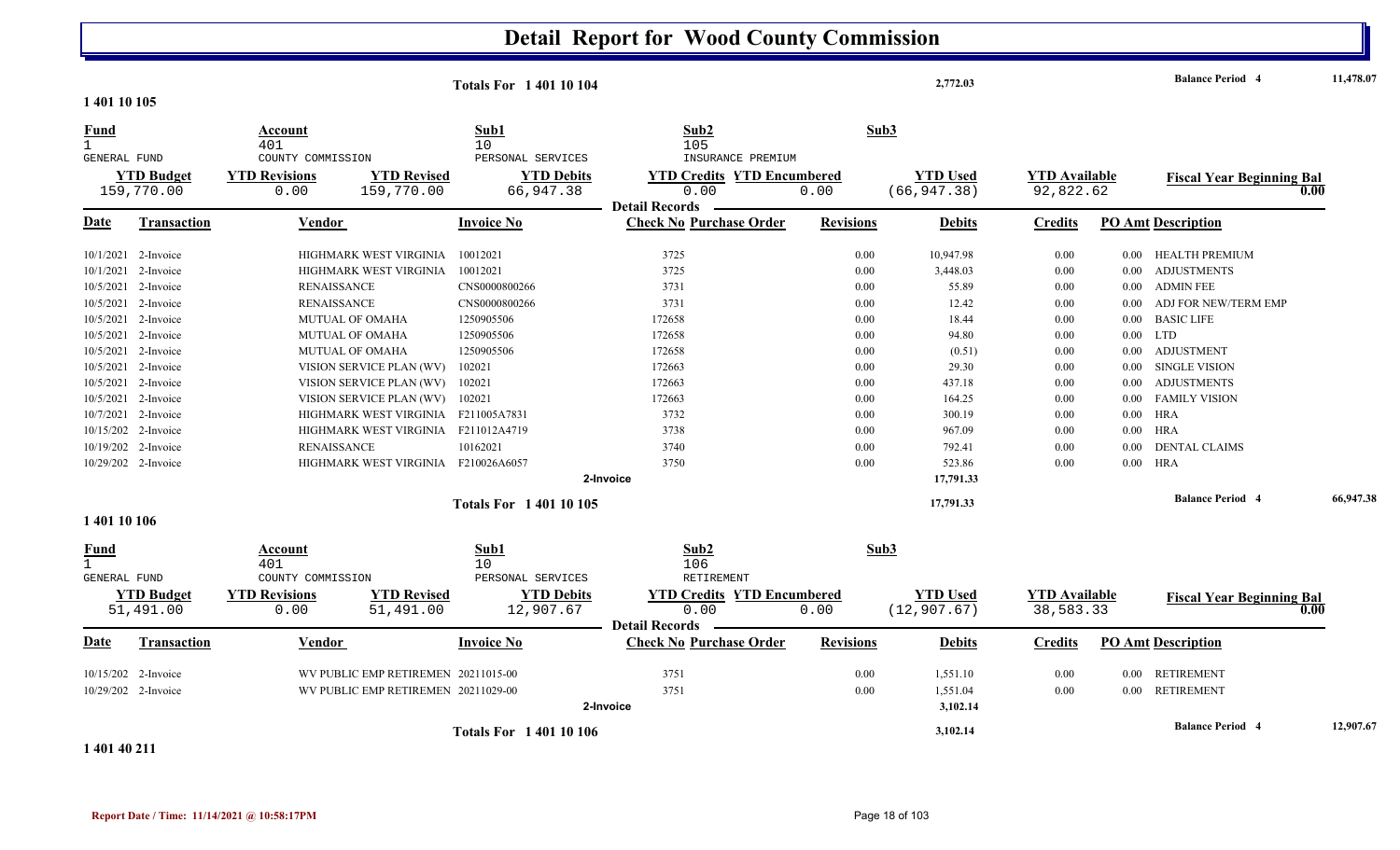| <b>Fund</b><br>$\mathbf{1}$<br><b>GENERAL FUND</b> |                           | Account<br>401<br>COUNTY COMMISSION | Sub1<br>40<br>CONTRACTURAL SERVICES                           | Sub2<br>211<br>TELEPHONES                 | Sub3             |                             |                                  |          |                                          |           |
|----------------------------------------------------|---------------------------|-------------------------------------|---------------------------------------------------------------|-------------------------------------------|------------------|-----------------------------|----------------------------------|----------|------------------------------------------|-----------|
|                                                    | <b>YTD Budget</b>         | <b>YTD Revisions</b>                | <b>YTD Revised</b><br><b>YTD Debits</b>                       | <b>YTD Credits YTD Encumbered</b>         |                  | <b>YTD Used</b>             | <b>YTD Available</b>             |          | <b>Fiscal Year Beginning Bal</b>         |           |
|                                                    | 65,000.00                 | 0.00                                | 65,000.00<br>10,717.31                                        | 0.00<br><b>Detail Records</b>             | 0.00             | (10, 717.31)                | 54,282.69                        |          | 0.00                                     |           |
| <u>Date</u>                                        | <b>Transaction</b>        | <u>Vendor</u>                       | Invoice No                                                    | <b>Check No Purchase Order</b>            | <b>Revisions</b> | <b>Debits</b>               | <b>Credits</b>                   |          | <b>PO Amt Description</b>                |           |
|                                                    | 10/7/2021 2-Invoice       |                                     | MILLER COMMUNICATIONS   117974                                | 172676                                    | 0.00             | 100.00                      | 0.00                             |          | 0.00 TOWER RENTAL                        |           |
|                                                    | 10/7/2021 2-Invoice       | <b>VERIZON WIRELESS</b>             | 9889258235                                                    | 172689                                    | 0.00             | 722.77                      | 0.00                             | $0.00\,$ | <b>SPARTAN</b>                           |           |
|                                                    | 10/19/202 2-Invoice       | <b>FRONTIER</b>                     | 5050Z889-S21283                                               | 172738                                    | 0.00             | 328.00                      | 0.00                             | $0.00\,$ | 5050Z889S3                               |           |
|                                                    |                           |                                     |                                                               | 2-Invoice                                 |                  | 1,150.77                    |                                  |          |                                          |           |
|                                                    | 10/14/202 5-Journal Entry | <b>FRONTIER</b>                     | 20211012006001                                                |                                           | 0.00             | 71.02                       | 0.00                             | 0.00     | WOOD CO FINANCE-4019-FRONTIER COMI       |           |
|                                                    | 10/14/202 5-Journal Entry | <b>FRONTIER</b>                     | 20211012007001                                                |                                           | 0.00             | 57.08                       | 0.00                             | 0.00     | WOOD CO FINANCE-4019-FRONTIER COMI       |           |
|                                                    | 10/14/202 5-Journal Entry | <b>FRONTIER</b>                     | 20211012027001                                                |                                           | 0.00             | 1,049.95                    | 0.00                             | 0.00     | WOOD CO FINANCE-4019-FRONTIER COMI       |           |
|                                                    | 10/14/202 5-Journal Entry | <b>FRONTIER</b>                     | 20211012029001                                                |                                           | 0.00             | 449.81                      | 0.00                             | 0.00     | WOOD CO FINANCE-4019-FRONTIER COMI       |           |
|                                                    | 10/14/202 5-Journal Entry | <b>FRONTIER</b>                     | 20211012035001                                                |                                           | 0.00             | 217.79                      | 0.00                             | 0.00     | WOOD CO FINANCE-4019-FRONTIER COM        |           |
|                                                    | 10/14/202 5-Journal Entry | <b>FRONTIER</b>                     | 20211012057001                                                |                                           | 0.00             | 65.64                       | 0.00                             | 0.00     | WOOD CO FINANCE-4019-FRONTIER COMI       |           |
|                                                    |                           |                                     |                                                               | 5-Journal Entry                           |                  | 1,911.29                    |                                  |          |                                          |           |
|                                                    |                           |                                     | <b>Totals For 140140211</b>                                   |                                           |                  | 3,062.06                    |                                  |          | <b>Balance Period 4</b>                  | 10,717.31 |
|                                                    | 1 401 40 213 1310         |                                     |                                                               |                                           |                  |                             |                                  |          |                                          |           |
| <u>Fund</u>                                        |                           | Account                             | Sub1                                                          | Sub2                                      | Sub3             |                             |                                  |          |                                          |           |
| $\mathbf{1}$                                       |                           | 401                                 | 40                                                            | 213                                       | 1310             |                             |                                  |          |                                          |           |
| GENERAL FUND                                       |                           | COUNTY COMMISSION                   | CONTRACTURAL SERVICES                                         | UTILITIES                                 |                  | GAS-COURTHOUSE              |                                  |          |                                          |           |
|                                                    | <b>YTD Budget</b>         | <b>YTD Revisions</b><br>0.00        | <b>YTD Revised</b><br><b>YTD Debits</b><br>9,000.00<br>317.78 | <b>YTD Credits YTD Encumbered</b><br>0.00 | 0.00             | <b>YTD Used</b><br>(317.78) | <b>YTD</b> Available<br>8,682.22 |          | <b>Fiscal Year Beginning Bal</b><br>0.00 |           |
|                                                    | 9,000.00                  |                                     |                                                               | <b>Detail Records</b>                     |                  |                             |                                  |          |                                          |           |
| Date                                               | <b>Transaction</b>        | <b>Vendor</b>                       | <b>Invoice No</b>                                             | <b>Check No Purchase Order</b>            | <b>Revisions</b> | <b>Debits</b>               | <b>Credits</b>                   |          | <b>PO Amt Description</b>                |           |
|                                                    | 10/5/2021 2-Invoice       | <b>DOMINION HOPE</b>                | 10182021                                                      | 172651                                    | 0.00             | 36.48                       | 0.00                             |          | 0.00 4 1000 0009 1804                    |           |
|                                                    |                           |                                     |                                                               | 2-Invoice                                 |                  | 36.48                       |                                  |          |                                          |           |
|                                                    |                           |                                     | Totals For 1 401 40 213 1310                                  |                                           |                  | 36.48                       |                                  |          | <b>Balance Period 4</b>                  | 317.78    |
|                                                    | 1 401 40 213 1313         |                                     |                                                               |                                           |                  |                             |                                  |          |                                          |           |
| <b>Fund</b>                                        |                           | Account                             | Sub1                                                          | Sub2                                      | Sub3             |                             |                                  |          |                                          |           |
| $\mathbf{1}$                                       |                           | 401                                 | 40                                                            | 213                                       | 1313             |                             |                                  |          |                                          |           |
| GENERAL FUND                                       |                           | COUNTY COMMISSION                   | CONTRACTURAL SERVICES                                         | UTILITIES                                 |                  | <b>GAS MAINTENANCE BLDG</b> |                                  |          |                                          |           |
|                                                    | <b>YTD Budget</b>         | <b>YTD Revisions</b>                | <b>YTD Revised</b><br><b>YTD Debits</b>                       | <b>YTD Credits YTD Encumbered</b>         |                  | <b>YTD Used</b>             | <b>YTD Available</b>             |          | <b>Fiscal Year Beginning Bal</b>         |           |
|                                                    | 4,000.00                  | 0.00                                | 4,000.00<br>141.55                                            | 0.00<br><b>Detail Records</b>             | 0.00             | (141.55)                    | 3,858.45                         |          | 0.00                                     |           |
|                                                    |                           |                                     |                                                               |                                           |                  |                             |                                  |          |                                          |           |
| Date                                               | <b>Transaction</b>        | <b>Vendor</b>                       | <b>Invoice No</b>                                             | <b>Check No Purchase Order</b>            | <b>Revisions</b> | <b>Debits</b>               | <b>Credits</b>                   |          | <b>PO Amt Description</b>                |           |
|                                                    | 10/5/2021 2-Invoice       | DOMINION HOPE                       | 10182021                                                      | 172651                                    | 0.00             | 33.45                       | 0.00                             |          | 0.00 9 1000 0009 1811                    |           |

**Report Date / Time: 11/14/2021 @ 10:58:17PM** Page 19 of 103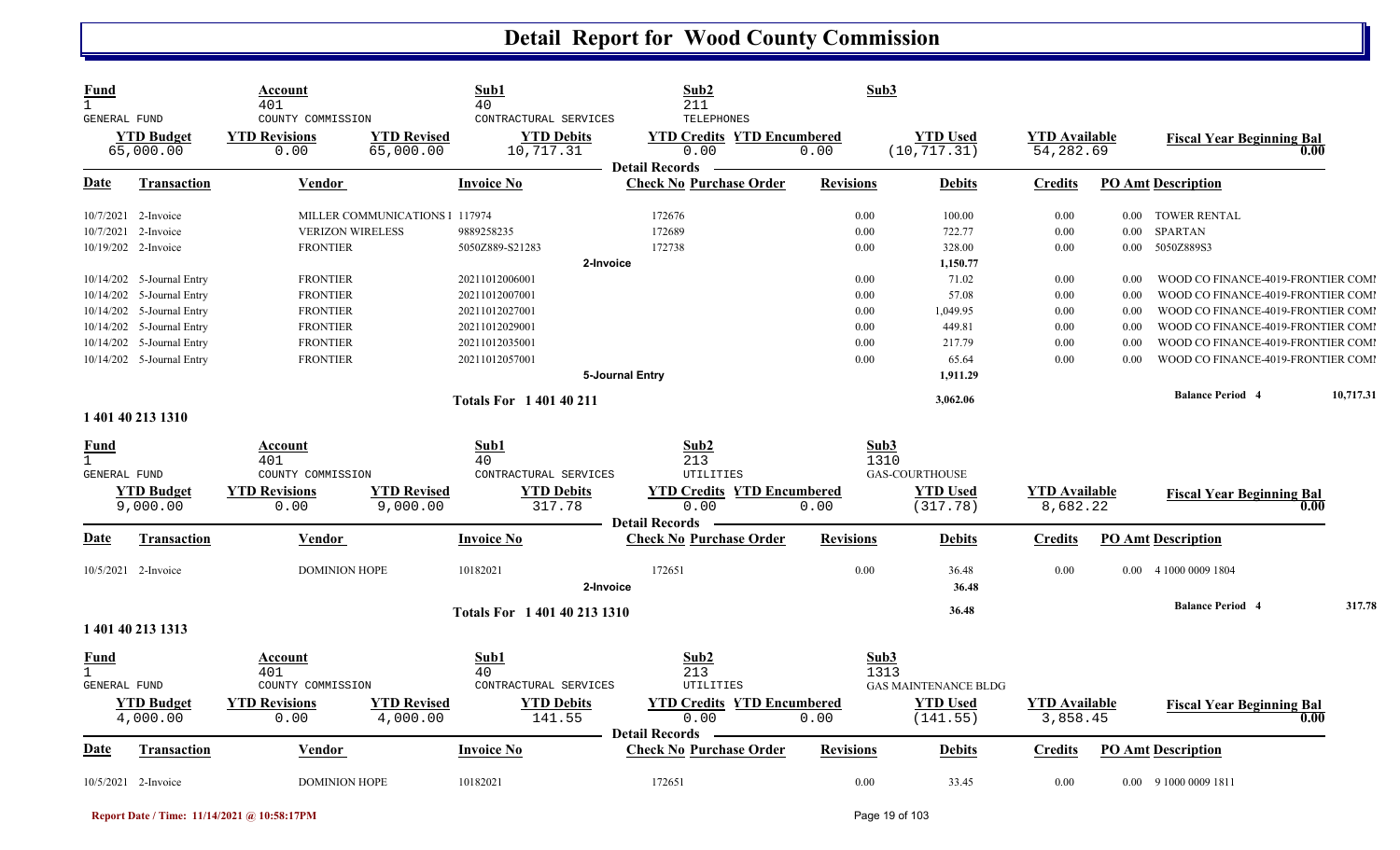|                                             |                                |                                                                                                        |                                                                           | <b>Detail Report for Wood County Commission</b>                                                |                      |                                                   |                                   |                                          |        |
|---------------------------------------------|--------------------------------|--------------------------------------------------------------------------------------------------------|---------------------------------------------------------------------------|------------------------------------------------------------------------------------------------|----------------------|---------------------------------------------------|-----------------------------------|------------------------------------------|--------|
|                                             | 1 401 40 213 1315              |                                                                                                        | Totals For 1 401 40 213 1313                                              | 2-Invoice                                                                                      |                      | 33.45<br>33.45                                    |                                   | <b>Balance Period 4</b>                  | 141.55 |
| $\frac{Fund}{1}$<br>GENERAL FUND            | <b>YTD Budget</b><br>6, 200.00 | Account<br>401<br>COUNTY COMMISSION<br><b>YTD Revised</b><br><b>YTD Revisions</b><br>0.00<br>6, 200.00 | Sub1<br>40<br>CONTRACTURAL SERVICES<br><b>YTD Debits</b><br>73.30         | Sub2<br>213<br>UTILITIES<br><b>YTD Credits YTD Encumbered</b><br>0.00<br><b>Detail Records</b> | Sub3<br>1315<br>0.00 | 132 COURT SQUARE<br><b>YTD Used</b><br>(73.30)    | <b>YTD Available</b><br>6, 126.70 | <b>Fiscal Year Beginning Bal</b><br>0.00 |        |
| <b>Date</b>                                 | <b>Transaction</b>             | <b>Vendor</b>                                                                                          | <b>Invoice No</b>                                                         | <b>Check No Purchase Order</b>                                                                 | <b>Revisions</b>     | <b>Debits</b>                                     | <b>Credits</b>                    | <b>PO Amt Description</b>                |        |
|                                             | 10/5/2021 2-Invoice            | DOMINION HOPE                                                                                          | 10182021                                                                  | 172651<br>2-Invoice                                                                            | 0.00                 | 28.00<br>28.00                                    | 0.00                              | 0.00 8 5000 0097 4785                    |        |
|                                             | 1 401 40 213 1318              |                                                                                                        | Totals For 1 401 40 213 1315                                              |                                                                                                |                      | 28.00                                             |                                   | <b>Balance Period 4</b>                  | 73.30  |
| <u>Fund</u><br>$\mathbf{1}$<br>GENERAL FUND | <b>YTD Budget</b><br>0.00      | Account<br>401<br>COUNTY COMMISSION<br><b>YTD Revised</b><br><b>YTD Revisions</b><br>0.00              | Sub1<br>40<br>CONTRACTURAL SERVICES<br><b>YTD Debits</b><br>73.30<br>0.00 | Sub2<br>213<br>UTILITIES<br><b>YTD Credits YTD Encumbered</b><br>0.00                          | Sub3<br>1318<br>0.00 | 328 1/2 2ND STREET<br><b>YTD</b> Used<br>(73.30)  | <b>YTD Available</b><br>(73.30)   | <b>Fiscal Year Beginning Bal</b><br>0.00 |        |
| Date                                        | <b>Transaction</b>             | Vendor                                                                                                 | <b>Invoice No</b>                                                         | <b>Detail Records</b><br><b>Check No Purchase Order</b>                                        | <b>Revisions</b>     | <b>Debits</b>                                     | <b>Credits</b>                    | <b>PO Amt Description</b>                |        |
|                                             | 10/5/2021 2-Invoice            | <b>DOMINION HOPE</b>                                                                                   | 10182021                                                                  | 172651<br>2-Invoice                                                                            | 0.00                 | 28.00<br>28.00                                    | 0.00                              | 5 5000 0867 5889<br>0.00                 |        |
|                                             | 1 401 40 213 1319              |                                                                                                        | Totals For 1 401 40 213 1318                                              |                                                                                                |                      | 28.00                                             |                                   | <b>Balance Period 4</b>                  | 73.30  |
| $\frac{Fund}{1}$<br>GENERAL FUND            | <b>YTD Budget</b><br>2,000.00  | Account<br>401<br>COUNTY COMMISSION<br><b>YTD Revisions</b><br><b>YTD Revised</b><br>0.00<br>2,000.00  | Sub1<br>40<br>CONTRACTURAL SERVICES<br><b>YTD Debits</b><br>99.88         | Sub2<br>213<br>UTILITIES<br><b>YTD Credits YTD Encumbered</b><br>0.00                          | Sub3<br>1319<br>0.00 | TOWNE SQ 315 MARKET<br><b>YTD Used</b><br>(99.88) | <b>YTD Available</b><br>1,900.12  | <b>Fiscal Year Beginning Bal</b><br>0.00 |        |
| <b>Date</b>                                 | <b>Transaction</b>             | Vendor                                                                                                 | <b>Invoice No</b>                                                         | Detail Records —<br><b>Check No Purchase Order</b>                                             | <b>Revisions</b>     | <b>Debits</b>                                     | <b>Credits</b>                    | <b>PO Amt Description</b>                |        |
|                                             | 10/5/2021 2-Invoice            | DOMINION HOPE                                                                                          | 10182021                                                                  | 172651<br>2-Invoice                                                                            | $0.00\,$             | 51.18<br>51.18                                    | $0.00\,$                          | 0.00 5 5000 2440 7220                    |        |
|                                             | 101.10.212.120                 |                                                                                                        | Totals For 1 401 40 213 1319                                              |                                                                                                |                      | 51.18                                             |                                   | <b>Balance Period 4</b>                  | 99.88  |

#### **1 401 40 213 1320**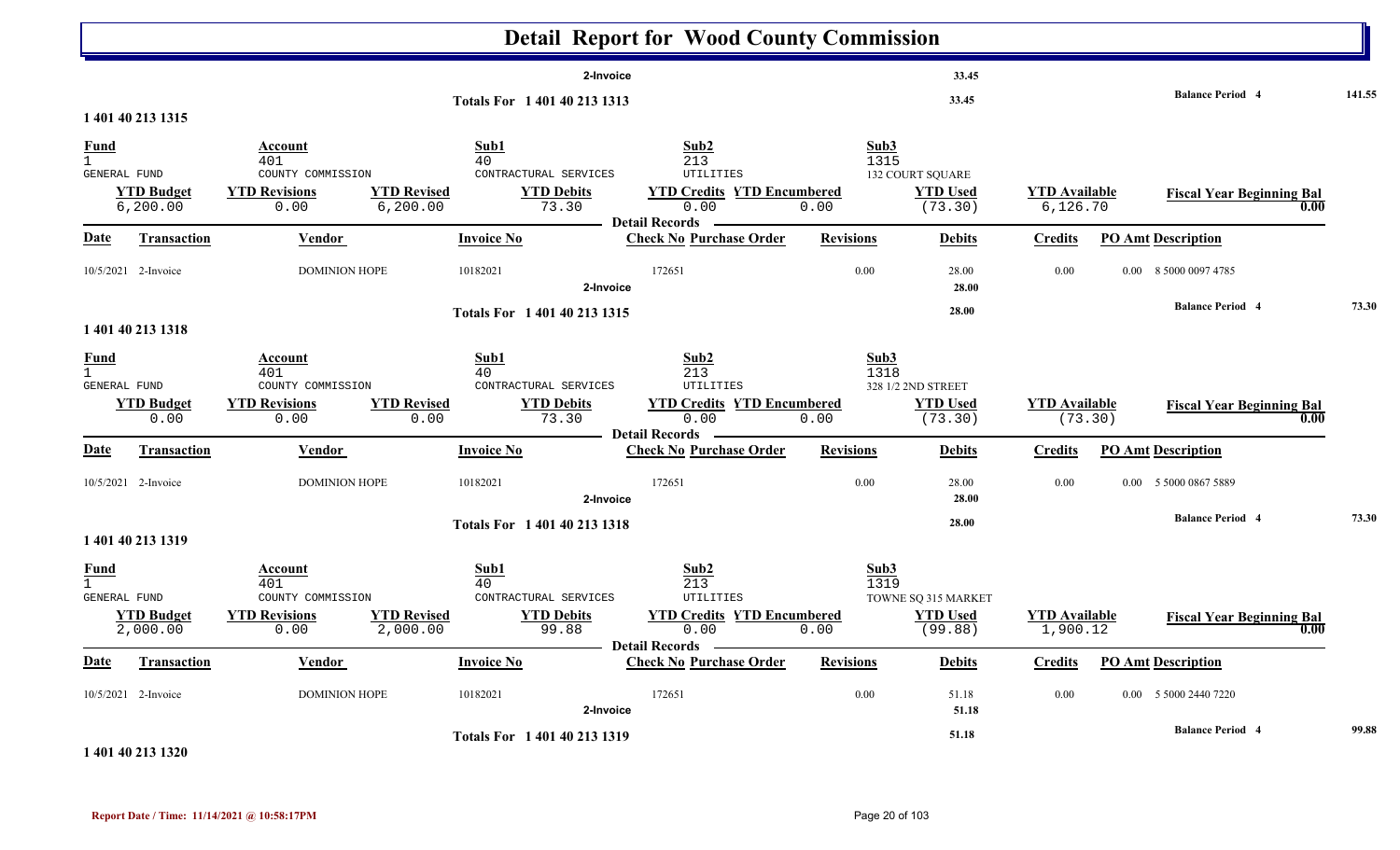| <b>Fund</b><br>$\mathbf{1}$                        |                                                                   | Account<br>401                                                      |                                 | Sub1<br>40                                                            | Sub2<br>213                                                                     |                      | Sub3<br>1320                                                      |                                     |                  |                                                            |           |  |
|----------------------------------------------------|-------------------------------------------------------------------|---------------------------------------------------------------------|---------------------------------|-----------------------------------------------------------------------|---------------------------------------------------------------------------------|----------------------|-------------------------------------------------------------------|-------------------------------------|------------------|------------------------------------------------------------|-----------|--|
| <b>GENERAL FUND</b>                                | <b>YTD Budget</b><br>3,200.00                                     | COUNTY COMMISSION<br><b>YTD Revisions</b><br>0.00                   | <b>YTD Revised</b><br>3,200.00  | CONTRACTURAL SERVICES<br><b>YTD Debits</b><br>10,536.37               | UTILITIES<br><b>YTD Credits YTD Encumbered</b><br>0.00<br><b>Detail Records</b> | 0.00                 | ELECTRIC-COURTHOUSE<br><b>YTD Used</b><br>(10, 536.37)            | <b>YTD</b> Available<br>(7, 336.37) |                  | <b>Fiscal Year Beginning Bal</b>                           | 0.00      |  |
| <b>Date</b>                                        | <b>Transaction</b>                                                | <b>Vendor</b>                                                       |                                 | <b>Invoice No</b>                                                     | <b>Check No Purchase Order</b>                                                  | <b>Revisions</b>     | <b>Debits</b>                                                     | <b>Credits</b>                      |                  | <b>PO Amt Description</b>                                  |           |  |
|                                                    | 10/1/2021 2-Invoice<br>10/1/2021 2-Invoice<br>10/1/2021 2-Invoice | <b>MON POWER</b><br><b>MON POWER</b><br><b>MON POWER</b>            |                                 | 10182021A<br>10182021A<br>10182021A<br>2-Invoice                      | 3728<br>3728<br>3728                                                            | 0.00<br>0.00<br>0.00 | 5.00<br>3,232.94<br>37.95<br>3,275.89                             | $0.00\,$<br>0.00<br>0.00            | 0.00<br>$0.00\,$ | 0.00 110 082 670 347<br>110 082 835 635<br>110 083 939 485 |           |  |
|                                                    |                                                                   |                                                                     |                                 | Totals For 1 401 40 213 1320                                          |                                                                                 |                      | 3,275.89                                                          |                                     |                  | <b>Balance Period 4</b>                                    | 10,536.37 |  |
|                                                    | 1 401 40 213 1323                                                 |                                                                     |                                 |                                                                       |                                                                                 |                      |                                                                   |                                     |                  |                                                            |           |  |
| <b>Fund</b><br>$\mathbf{1}$<br><b>GENERAL FUND</b> | <b>YTD Budget</b><br>34,000.00                                    | Account<br>401<br>COUNTY COMMISSION<br><b>YTD Revisions</b><br>0.00 | <b>YTD Revised</b><br>34,000.00 | Sub1<br>40<br>CONTRACTURAL SERVICES<br><b>YTD Debits</b><br>12,512.23 | Sub2<br>213<br>UTILITIES<br><b>YTD Credits YTD Encumbered</b><br>0.00           | 0.00                 | Sub3<br>1323<br>ELECTRIC-ANNEX<br><b>YTD Used</b><br>(12, 512.23) | <b>YTD</b> Available<br>21,487.77   |                  | <b>Fiscal Year Beginning Bal</b>                           | 0.00      |  |
| <u>Date</u>                                        | Transaction                                                       | Vendor                                                              |                                 | <b>Invoice No</b>                                                     | Detail Records<br><b>Check No Purchase Order</b>                                | <b>Revisions</b>     | <b>Debits</b>                                                     | <b>Credits</b>                      |                  | <b>PO Amt Description</b>                                  |           |  |
|                                                    | 10/1/2021 2-Invoice                                               | <b>MON POWER</b>                                                    |                                 | 10182021A<br>2-Invoice                                                | 3728                                                                            | 0.00                 | 4,461.14<br>4,461.14                                              | 0.00                                |                  | 0.00 110 082 835 262                                       |           |  |
|                                                    | 1 401 40 213 1324                                                 |                                                                     |                                 | Totals For 1 401 40 213 1323                                          |                                                                                 |                      | 4,461.14                                                          |                                     |                  | <b>Balance Period 4</b>                                    | 12,512.23 |  |
| <b>Fund</b><br>$\mathbf{1}$<br><b>GENERAL FUND</b> | <b>YTD Budget</b>                                                 | Account<br>401<br>COUNTY COMMISSION<br><b>YTD Revisions</b>         | <b>YTD Revised</b>              | Sub1<br>40<br>CONTRACTURAL SERVICES<br><b>YTD Debits</b>              | Sub2<br>213<br>UTILITIES<br><b>YTD Credits YTD Encumbered</b>                   |                      | Sub3<br>1324<br>ELECTRIC MAINTENANCE BLD<br><b>YTD Used</b>       | <b>YTD Available</b>                |                  |                                                            |           |  |
|                                                    | 52,000.00                                                         | 0.00                                                                | 52,000.00                       | 3,562.69                                                              | 0.00<br><b>Detail Records</b><br>$\frac{1}{2}$                                  | 0.00                 | (3, 562.69)                                                       | 48, 437.31                          |                  | <b>Fiscal Year Beginning Bal</b>                           |           |  |
| Date                                               | <b>Transaction</b>                                                | Vendor                                                              |                                 | <b>Invoice No</b>                                                     | <b>Check No Purchase Order</b>                                                  | <b>Revisions</b>     | <b>Debits</b>                                                     | <b>Credits</b>                      |                  | <b>PO Amt Description</b>                                  |           |  |
|                                                    | 10/1/2021 2-Invoice                                               | <b>MON POWER</b>                                                    |                                 | 10182021A<br>2-Invoice                                                | 3728                                                                            | 0.00                 | 1,066.23<br>1,066.23                                              | 0.00                                |                  | 0.00 110 082 834 638                                       |           |  |
|                                                    | 1.401.40.212.120                                                  |                                                                     |                                 | Totals For 1 401 40 213 1324                                          |                                                                                 |                      | 1,066.23                                                          |                                     |                  | <b>Balance Period 4</b>                                    | 3,562.69  |  |

**1 401 40 213 1329**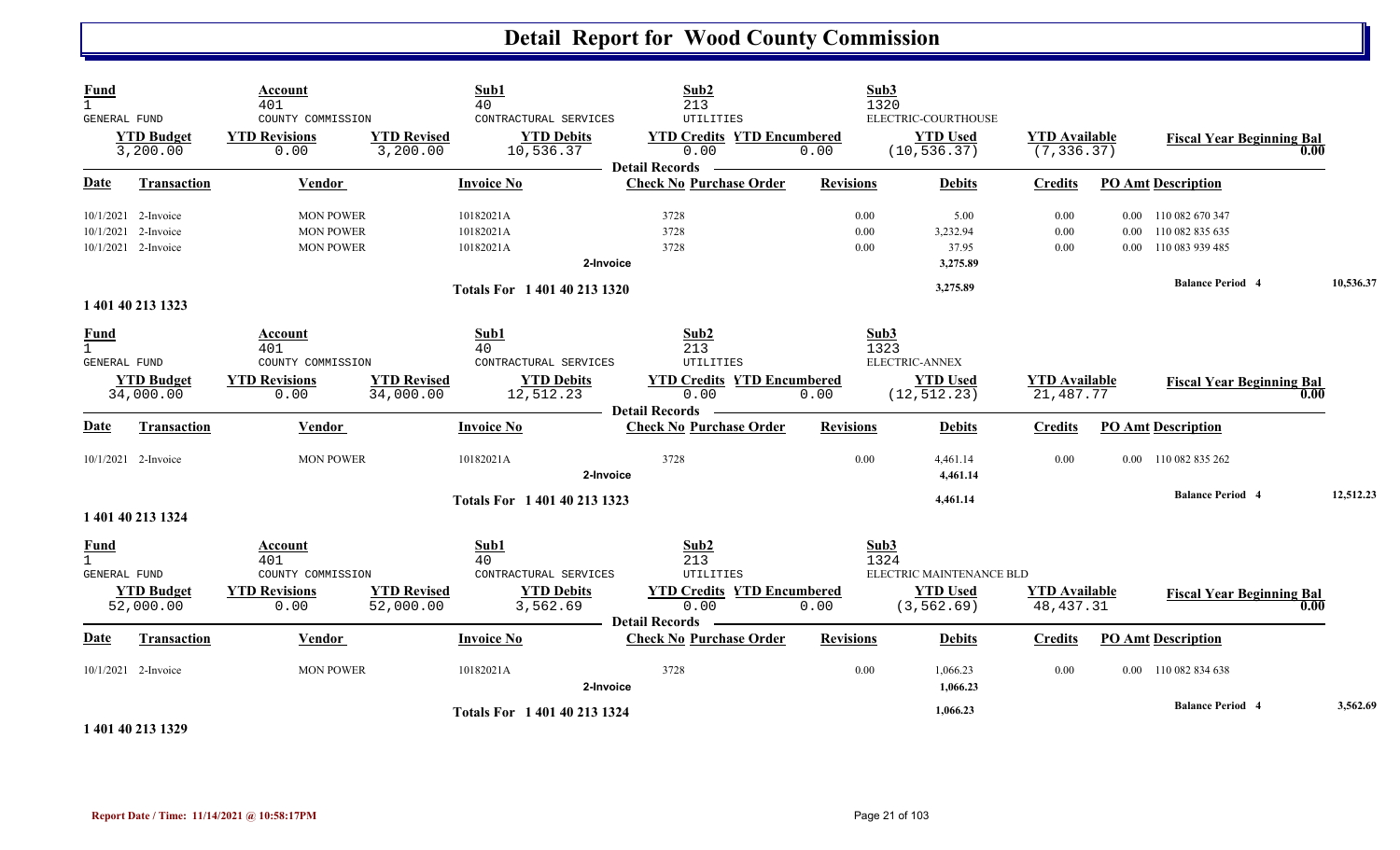| Fund                                                                     | Account<br>401                                                      | Sub1<br>40                                                                                            | Sub2<br>213                                                                                                | Sub3<br>1329         |                                                        |                                    |                                                                                      |        |
|--------------------------------------------------------------------------|---------------------------------------------------------------------|-------------------------------------------------------------------------------------------------------|------------------------------------------------------------------------------------------------------------|----------------------|--------------------------------------------------------|------------------------------------|--------------------------------------------------------------------------------------|--------|
| GENERAL FUND<br><b>YTD Budget</b><br>9,500.00                            | COUNTY COMMISSION<br><b>YTD Revisions</b><br>0.00                   | CONTRACTURAL SERVICES<br><b>YTD Revised</b><br><b>YTD Debits</b><br>9,500.00<br>15,187.84             | <b>UTILITIES</b><br><b>YTD Credits YTD Encumbered</b><br>0.00<br><b>Detail Records</b>                     | 0.00                 | TOWNE SQ 315 MARKET<br><b>YTD Used</b><br>(15, 187.84) | <b>YTD</b> Available<br>(5,687.84) | <b>Fiscal Year Beginning Bal</b><br>0.00                                             |        |
| <b>Date</b><br><b>Transaction</b>                                        | <b>Vendor</b>                                                       | <b>Invoice No</b>                                                                                     | <b>Check No Purchase Order</b>                                                                             | <b>Revisions</b>     | <b>Debits</b>                                          | <b>Credits</b>                     | <b>PO Amt Description</b>                                                            |        |
| 10/1/2021<br>2-Invoice<br>10/1/2021 2-Invoice                            | <b>MON POWER</b><br><b>MON POWER</b>                                | 10182021A<br>10182021A                                                                                | 3728<br>3728<br>2-Invoice                                                                                  | 0.00<br>0.00         | 2,513.63<br>2,579.44<br>5,093.07                       | $0.00\,$<br>0.00                   | 0.00 110 082 836 260<br>0.00 110 082 837 110<br><b>Balance Period 4</b><br>15,187.84 |        |
| 1 401 40 213 1330                                                        |                                                                     | Totals For 1 401 40 213 1329                                                                          |                                                                                                            |                      | 5,093.07                                               |                                    |                                                                                      |        |
| Fund<br>GENERAL FUND<br><b>YTD Budget</b><br>57,000.00                   | Account<br>401<br>COUNTY COMMISSION<br><b>YTD Revisions</b><br>0.00 | Sub1<br>40<br>CONTRACTURAL SERVICES<br><b>YTD Revised</b><br><b>YTD Debits</b><br>57,000.00<br>981.20 | Sub2<br>213<br>UTILITIES<br><b>YTD Credits YTD Encumbered</b><br>0.00<br><b>Detail Records</b>             | Sub3<br>1330<br>0.00 | WATER-COURTHOUSE<br><b>YTD Used</b><br>(981.20)        | <b>YTD Available</b><br>56,018.80  | <b>Fiscal Year Beginning Bal</b><br>0.00                                             |        |
| Date<br><b>Transaction</b>                                               | <b>Vendor</b>                                                       | <b>Invoice No</b>                                                                                     | <b>Check No Purchase Order</b>                                                                             | <b>Revisions</b>     | <b>Debits</b>                                          | <b>Credits</b>                     | <b>PO Amt Description</b>                                                            |        |
| 10/14/202 5-Journal Entry                                                |                                                                     | PARKERSBURG UTILITY BOA 20211012014001<br>Totals For 1 401 40 213 1330                                | 5-Journal Entry                                                                                            | 0.00                 | 10.50<br>10.50<br>10.50                                | 0.00<br>0.00 <sub>1</sub>          | BARBARA JOHNSTON-3722-PARKERSBUR<br><b>Balance Period 4</b>                          | 981.20 |
| 1 401 40 213 1337                                                        |                                                                     |                                                                                                       |                                                                                                            |                      |                                                        |                                    |                                                                                      |        |
| $\frac{Fund}{1}$<br><b>GENERAL FUND</b><br><b>YTD Budget</b><br>1,800.00 | Account<br>401<br>COUNTY COMMISSION<br><b>YTD Revisions</b><br>0.00 | Sub1<br>40<br>CONTRACTURAL SERVICES<br><b>YTD Revised</b><br><b>YTD Debits</b><br>1,800.00<br>547.59  | Sub <sub>2</sub><br>213<br>UTILITIES<br><b>YTD Credits YTD Encumbered</b><br>0.00<br><b>Detail Records</b> | Sub3<br>1337<br>0.00 | WATER-SIDS 300 MARKET<br><b>YTD Used</b><br>(547.59)   | <b>YTD Available</b><br>1,252.41   | <b>Fiscal Year Beginning Bal</b><br>0.00                                             |        |
| Date<br>Transaction                                                      | <b>Vendor</b>                                                       | <b>Invoice No</b>                                                                                     | <b>Check No Purchase Order</b>                                                                             | <b>Revisions</b>     | <b>Debits</b>                                          | <b>Credits</b>                     | <b>PO Amt Description</b>                                                            |        |
| 10/14/202 5-Journal Entry                                                | <b>CITY OF PARKERSBURG</b>                                          | 20211012015001                                                                                        | 5-Journal Entry                                                                                            | 0.00                 | 188.93<br>188.93                                       | 0.00<br>0.00 <sub>1</sub>          | BARBARA JOHNSTON-3722-PARKERSBUR<br><b>Balance Period 4</b>                          | 547.59 |
| .                                                                        |                                                                     | Totals For 1 401 40 213 1337                                                                          |                                                                                                            |                      | 188.93                                                 |                                    |                                                                                      |        |

**1 401 40 213 1342**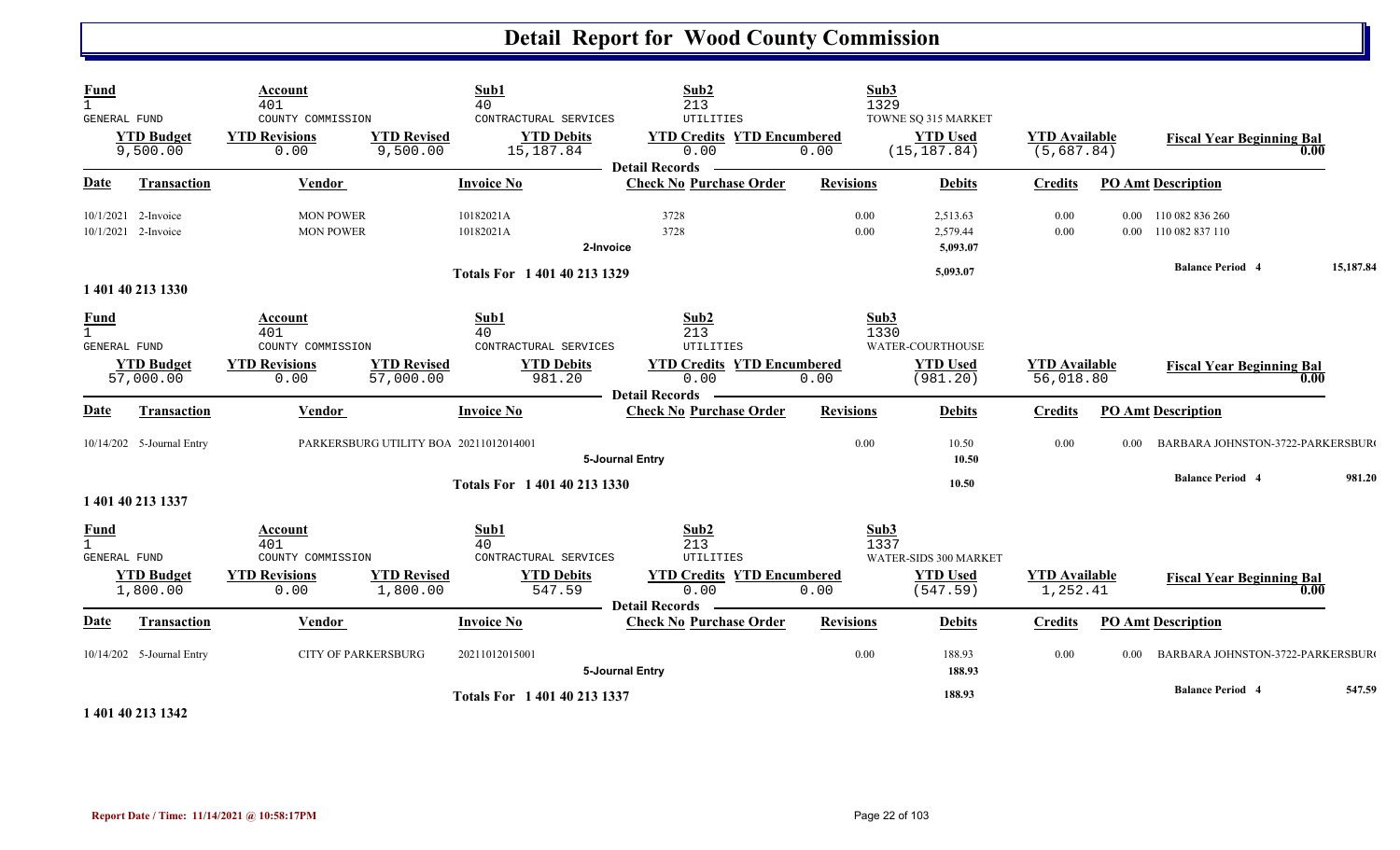| <b>Fund</b><br>$\mathbf{1}$<br>GENERAL FUND | <b>YTD Budget</b><br>2,300.00                                     | Account<br>401<br>COUNTY COMMISSION<br><b>YTD Revisions</b><br>0.00 | <b>YTD Revised</b><br>2,300.00 | Sub1<br>40<br>CONTRACTURAL SERVICES<br><b>YTD Debits</b><br>549.05               | Sub2<br>213<br><b>UTILITIES</b><br><b>YTD Credits YTD Encumbered</b><br>0.00<br><b>Detail Records</b> | Sub3<br>1342<br>0.00     | <b>WATER-HINTGEN</b><br><b>YTD Used</b><br>(549.05) | <b>YTD Available</b><br>1,750.95      |                      | <b>Fiscal Year Beginning Bal</b><br>0.00                                              |           |
|---------------------------------------------|-------------------------------------------------------------------|---------------------------------------------------------------------|--------------------------------|----------------------------------------------------------------------------------|-------------------------------------------------------------------------------------------------------|--------------------------|-----------------------------------------------------|---------------------------------------|----------------------|---------------------------------------------------------------------------------------|-----------|
| <b>Date</b>                                 | Transaction                                                       | <b>Vendor</b>                                                       |                                | <b>Invoice No</b>                                                                | <b>Check No Purchase Order</b>                                                                        | <b>Revisions</b>         | <b>Debits</b>                                       | <b>Credits</b>                        |                      | <b>PO Amt Description</b>                                                             |           |
|                                             | 10/14/202 5-Journal Entry                                         | <b>CITY OF PARKERSBURG</b>                                          |                                | 20211012013001                                                                   | 5-Journal Entry                                                                                       | 0.00                     | 190.72<br>190.72                                    | 0.00                                  | 0.00                 | BARBARA JOHNSTON-3722-PARKERSBUR                                                      |           |
|                                             | 1 401 40 213 1343                                                 |                                                                     |                                | Totals For 1 401 40 213 1342                                                     |                                                                                                       |                          | 190.72                                              |                                       |                      | <b>Balance Period 4</b>                                                               | 549.05    |
| <u>Fund</u><br>$\mathbf{1}$<br>GENERAL FUND | <b>YTD Budget</b><br>3,000.00                                     | Account<br>401<br>COUNTY COMMISSION<br><b>YTD Revisions</b><br>0.00 | <b>YTD Revised</b><br>3,000.00 | Sub1<br>40<br>CONTRACTURAL SERVICES<br><b>YTD Debits</b><br>500.37               | Sub2<br>213<br>UTILITIES<br><b>YTD Credits YTD Encumbered</b><br>0.00<br><b>Detail Records</b>        | Sub3<br>1343<br>0.00     | <b>GAS-HINTGEN</b><br><b>YTD Used</b><br>(500.37)   | <b>YTD Available</b><br>2,499.63      |                      | <b>Fiscal Year Beginning Bal</b><br>0.00                                              |           |
| Date                                        | <b>Transaction</b>                                                | Vendor                                                              |                                | <b>Invoice No</b>                                                                | <b>Check No Purchase Order</b>                                                                        | <b>Revisions</b>         | <b>Debits</b>                                       | <b>Credits</b>                        |                      | <b>PO Amt Description</b>                                                             |           |
|                                             | 10/5/2021 2-Invoice                                               | <b>DOMINION HOPE</b>                                                |                                | 10182021<br>2-Invoice                                                            | 172651                                                                                                | 0.00                     | 180.72<br>180.72                                    | 0.00                                  |                      | 0.00 5 5000 4832 6846                                                                 |           |
|                                             | 1 401 40 213 1344                                                 |                                                                     |                                | Totals For 1 401 40 213 1343                                                     |                                                                                                       |                          | 180.72                                              |                                       |                      | <b>Balance Period 4</b>                                                               | 500.37    |
| <b>Fund</b><br>$\mathbf{1}$<br>GENERAL FUND | <b>YTD Budget</b><br>4,000.00                                     | Account<br>401<br>COUNTY COMMISSION<br><b>YTD Revisions</b><br>0.00 | <b>YTD Revised</b><br>4,000.00 | Sub1<br>40<br>CONTRACTURAL SERVICES<br><b>YTD Debits</b><br>22,474.22            | Sub2<br>213<br>UTILITIES<br><b>YTD Credits YTD Encumbered</b><br>0.00<br>- Detail Records -           | Sub3<br>1344<br>0.00     | ELECTRIC-HINTGEN<br><b>YTD Used</b><br>(22, 474.22) | <b>YTD Available</b><br>(18, 474, 22) |                      | <b>Fiscal Year Beginning Bal</b><br>0.00                                              |           |
| <b>Date</b>                                 | <b>Transaction</b>                                                | Vendor                                                              |                                | <b>Invoice No</b>                                                                | <b>Check No Purchase Order</b>                                                                        | <b>Revisions</b>         | <b>Debits</b>                                       | <b>Credits</b>                        |                      | <b>PO Amt Description</b>                                                             |           |
|                                             | 10/1/2021 2-Invoice<br>10/1/2021 2-Invoice<br>10/1/2021 2-Invoice | <b>MON POWER</b><br><b>MON POWER</b><br><b>MON POWER</b>            |                                | 10182021A<br>10182021A<br>10182021A<br>2-Invoice<br>Totals For 1 401 40 213 1344 | 3728<br>3728<br>3728                                                                                  | 0.00<br>$0.00\,$<br>0.00 | 7,429.11<br>64.71<br>24.03<br>7,517.85<br>7,517.85  | 0.00<br>0.00<br>0.00                  | $0.00\,$<br>$0.00\,$ | 110 082 832 707<br>110 094 777 098<br>0.00 110 095 877 012<br><b>Balance Period 4</b> | 22,474.22 |
| 1.401.40.210                                |                                                                   |                                                                     |                                |                                                                                  |                                                                                                       |                          |                                                     |                                       |                      |                                                                                       |           |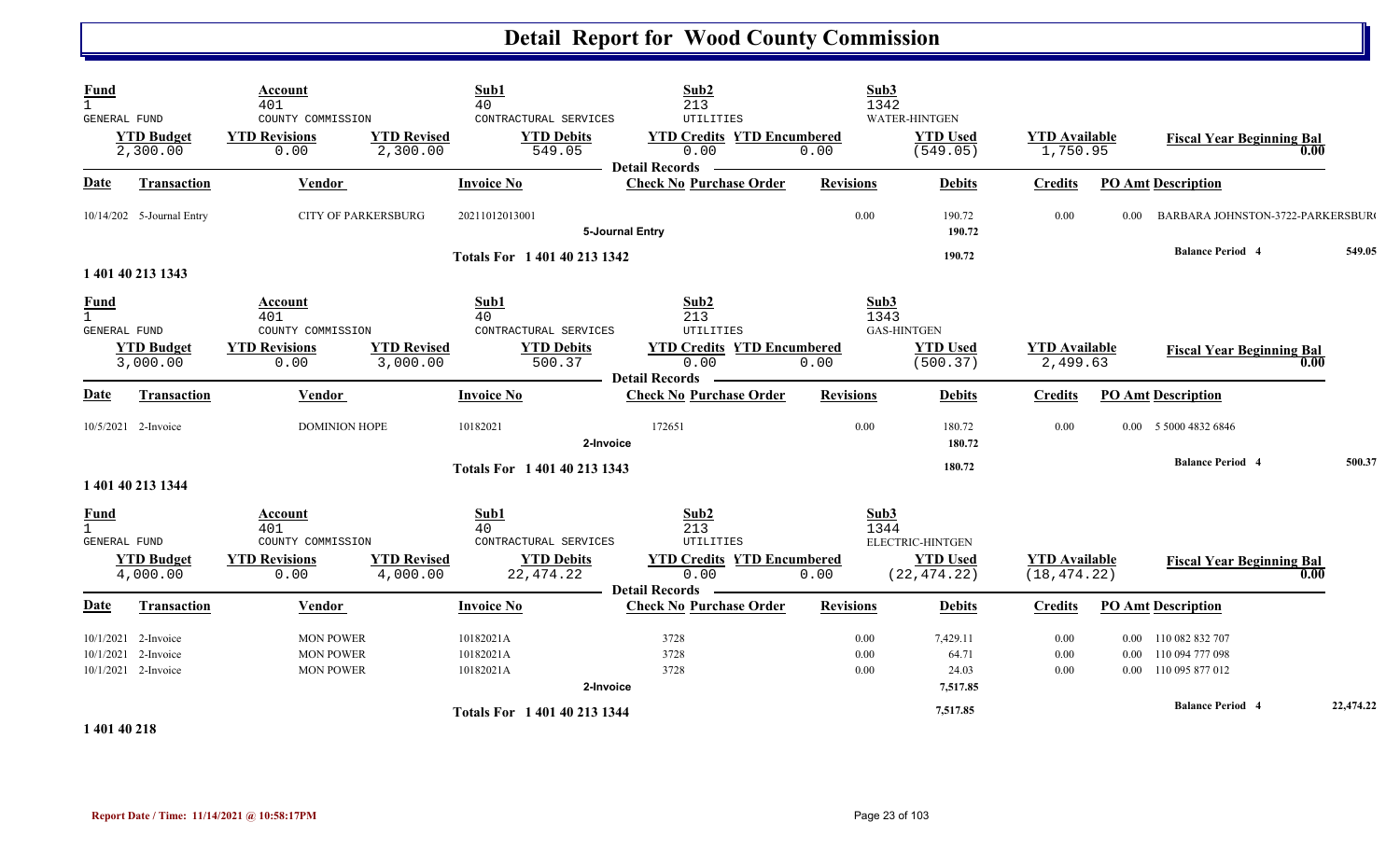| Fund<br>$\mathbf{1}$<br>GENERAL FUND                              |                                                        | Account<br>401<br>COUNTY COMMISSION               |                                                                                                               | Sub1<br>40<br>CONTRACTURAL SERVICES                 | Sub2<br>218<br>POSTAGE                                                                 | Sub3                 |                                    |                                   |              |                                                                                                                         |           |
|-------------------------------------------------------------------|--------------------------------------------------------|---------------------------------------------------|---------------------------------------------------------------------------------------------------------------|-----------------------------------------------------|----------------------------------------------------------------------------------------|----------------------|------------------------------------|-----------------------------------|--------------|-------------------------------------------------------------------------------------------------------------------------|-----------|
|                                                                   | <b>YTD Budget</b><br>85,000.00                         | <b>YTD Revisions</b><br>0.00                      | <b>YTD Revised</b><br>85,000.00                                                                               | <b>YTD Debits</b><br>25,993.69                      | <b>YTD Credits YTD Encumbered</b><br>0.00<br><b>Detail Records</b>                     | 0.00                 | <b>YTD Used</b><br>(25, 993.69)    | <b>YTD</b> Available<br>59,006.31 |              | <b>Fiscal Year Beginning Bal</b><br>0.00                                                                                |           |
| Date                                                              | <b>Transaction</b>                                     | <b>Vendor</b>                                     |                                                                                                               | <b>Invoice No</b>                                   | <b>Check No Purchase Order</b>                                                         | <b>Revisions</b>     | <b>Debits</b>                      | <b>Credits</b>                    |              | <b>PO Amt Description</b>                                                                                               |           |
| 10/15/202 2-Invoice                                               |                                                        | KAUFMAN DENISE A.                                 |                                                                                                               | 10122021                                            | 172720<br>2-Invoice                                                                    | 0.00                 | 232.00<br>232.00                   | 0.00                              |              | 0.00 STAMPS                                                                                                             |           |
|                                                                   | 10/14/202 5-Journal Entry                              | <b>S W RESOURCES</b>                              |                                                                                                               | 20211012036001                                      | 5-Journal Entry                                                                        | 0.00                 | 8,141.41<br>8,141.41               | 0.00                              | 0.00         | WOOD CO FINANCE-4019-SW RESOURCES                                                                                       |           |
| 1 401 40 219                                                      |                                                        |                                                   |                                                                                                               | <b>Totals For 140140218</b>                         |                                                                                        |                      | 8,373.41                           |                                   |              | <b>Balance Period 4</b>                                                                                                 | 25,993.69 |
| <b>Fund</b><br>$\mathbf{1}$                                       |                                                        | Account<br>401                                    |                                                                                                               | Sub1<br>40                                          | Sub2<br>219                                                                            | Sub3                 |                                    |                                   |              |                                                                                                                         |           |
| GENERAL FUND                                                      | <b>YTD Budget</b><br>3,000.00                          | COUNTY COMMISSION<br><b>YTD Revisions</b><br>0.00 | <b>YTD Revised</b><br>3,000.00                                                                                | CONTRACTURAL SERVICES<br><b>YTD Debits</b><br>21.60 | BLDGS/EQUIP RENT<br><b>YTD Credits YTD Encumbered</b><br>0.00<br><b>Detail Records</b> | 0.00                 | <b>YTD Used</b><br>(21.60)         | <b>YTD</b> Available<br>2,978.40  |              | <b>Fiscal Year Beginning Bal</b><br>0.00                                                                                |           |
| <b>Date</b>                                                       | <b>Transaction</b>                                     | Vendor                                            |                                                                                                               | <b>Invoice No</b>                                   | <b>Check No Purchase Order</b>                                                         | <b>Revisions</b>     | <b>Debits</b>                      | <b>Credits</b>                    |              | <b>PO Amt Description</b>                                                                                               |           |
| 10/7/2021 2-Invoice                                               |                                                        | <b>CITY OF PARKERSBURG</b>                        |                                                                                                               | 09302021                                            | 172668<br>2-Invoice                                                                    | 0.00                 | 21.60<br>21.60                     | 0.00                              |              | 0.00 3RD QTR 21 TAX                                                                                                     |           |
| 1 401 40 220                                                      |                                                        |                                                   |                                                                                                               | <b>Totals For 140140219</b>                         |                                                                                        |                      | 21.60                              |                                   |              | <b>Balance Period 4</b>                                                                                                 | 21.60     |
| Fund<br>$\mathbf{1}$<br>GENERAL FUND                              |                                                        | Account<br>401<br>COUNTY COMMISSION               |                                                                                                               | Sub1<br>40<br>CONTRACTURAL SERVICES                 | Sub2<br>220<br>ADVERTISING                                                             | Sub3                 |                                    |                                   |              |                                                                                                                         |           |
|                                                                   | <b>YTD Budget</b><br>4,000.00                          | <b>YTD Revisions</b><br>733.00                    | <b>YTD Revised</b><br>4,733.00                                                                                | <b>YTD Debits</b><br>1,037.94                       | <b>YTD Credits YTD Encumbered</b><br>0.00<br><b>Detail Records</b>                     | 193.03               | <b>YTD</b> Used<br>(1,037.94)      | <b>YTD</b> Available<br>3,502.03  |              | <b>Fiscal Year Beginning Bal</b><br>0.00                                                                                |           |
| <b>Date</b>                                                       | Transaction                                            | Vendor                                            |                                                                                                               | <b>Invoice No</b>                                   | <b>Check No Purchase Order</b>                                                         | <b>Revisions</b>     | <b>Debits</b>                      | <b>Credits</b>                    |              | <b>PO Amt Description</b>                                                                                               |           |
| 10/7/2021                                                         | 1-Purchase Order                                       |                                                   | PARKERSBURG NEWS & SEN'                                                                                       |                                                     | 84931<br>1-Purchase Order                                                              | 0.00                 | 0.00                               | 0.00                              |              | 21.34 legal for auction                                                                                                 |           |
| 10/5/2021 2-Invoice<br>10/5/2021 2-Invoice<br>10/5/2021 2-Invoice |                                                        |                                                   | PARKERSBURG NEWS & SEN <sup>7</sup> 145319<br>PARKERSBURG NEWS & SEN' 145301<br>PARKERSBURG NEWS & SEN 145335 |                                                     | 84879<br>172660<br>84866<br>172660<br>84894<br>172660<br>2-Invoice                     | 0.00<br>0.00<br>0.00 | 19.55<br>163.52<br>23.45<br>206.52 | 0.00<br>0.00<br>0.00              |              | (19.55) legal for auctioneering services<br>(163.52) Legal Ad for Floor in Black Annex<br>(23.45) legal ad for forklift |           |
|                                                                   | 10/14/202 5-Journal Entry<br>10/14/202 5-Journal Entry |                                                   | PARKERSBURG NEWS & SEN' 20211012012001<br>PARKERSBURG NEWS & SEN' 20211012018001                              |                                                     |                                                                                        | 0.00<br>0.00         | 24.10<br>29.95                     | 0.00<br>0.00                      | 0.00<br>0.00 | WOOD CO FINANCE-4019-PARKERSBURG<br>WOOD CO FINANCE-4019-PARKERSBURG                                                    |           |

N N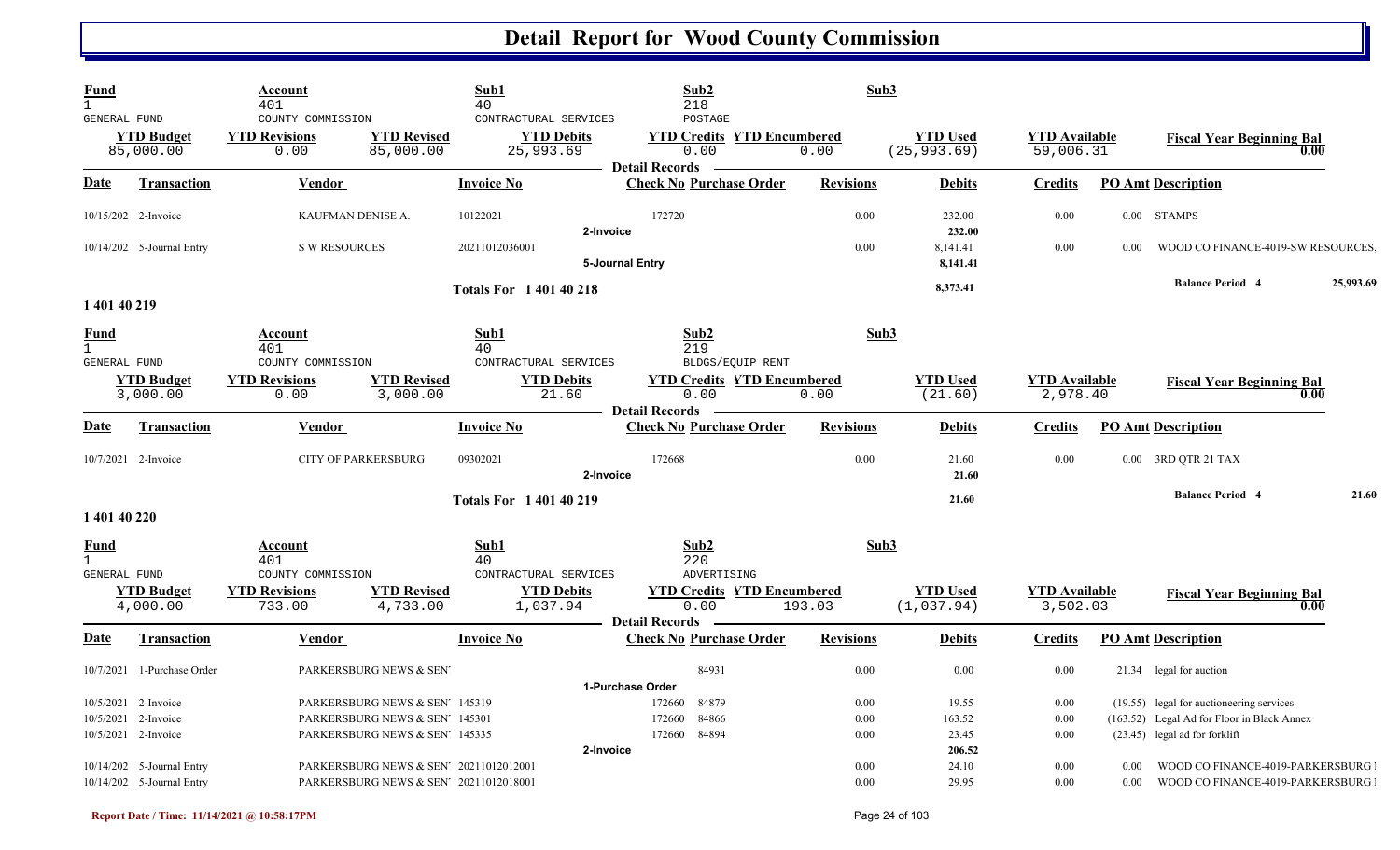|                                    |                                            |                                                                     |                                                                                                         | <b>Detail Report for Wood County Commission</b>                               |                      |                                                       |                                     |              |                                                   |           |
|------------------------------------|--------------------------------------------|---------------------------------------------------------------------|---------------------------------------------------------------------------------------------------------|-------------------------------------------------------------------------------|----------------------|-------------------------------------------------------|-------------------------------------|--------------|---------------------------------------------------|-----------|
|                                    | 10/14/202 5-Journal Entry                  |                                                                     | PARKERSBURG NEWS & SEN' 20211012042001                                                                  | 5-Journal Entry                                                               | 0.00                 | 44.09<br>98.14                                        | 0.00                                | 0.00         | WOOD CO FINANCE-4019-PARKERSBURG                  |           |
| 1 401 40 223                       |                                            |                                                                     | <b>Totals For 140140220</b>                                                                             |                                                                               |                      | 304.66                                                |                                     | (185.18)     | <b>Balance Period 4</b>                           | 1,037.94  |
| <u>Fund</u><br>$\mathbf{1}$        |                                            | Account<br>401                                                      | Sub1<br>40                                                                                              | Sub2<br>223                                                                   | Sub3                 |                                                       |                                     |              |                                                   |           |
| GENERAL FUND                       | <b>YTD Budget</b><br>56,000.00             | COUNTY COMMISSION<br><b>YTD Revisions</b><br>0.00                   | CONTRACTURAL SERVICES<br><b>YTD Revised</b><br><b>YTD Debits</b><br>56,000.00<br>14,280.00              | PROFESSIONAL SERVICES<br><b>YTD Credits YTD Encumbered</b><br>0.00            | 0.00                 | <b>YTD Used</b><br>(14, 280.00)                       | <b>YTD</b> Available<br>41,720.00   |              | <b>Fiscal Year Beginning Bal</b><br>0.00          |           |
| Date                               | <b>Transaction</b>                         | <b>Vendor</b>                                                       | <b>Invoice No</b>                                                                                       | <b>Detail Records</b><br><b>Check No Purchase Order</b>                       | <b>Revisions</b>     | <b>Debits</b>                                         | <b>Credits</b>                      |              | <b>PO Amt Description</b>                         |           |
|                                    | 10/15/202 2-Invoice<br>10/26/202 2-Invoice | <b>ZMM INC</b><br><b>ROCKY PECK</b>                                 | 2021141-2<br>235                                                                                        | 172733<br>172758<br>2-Invoice                                                 | 0.00<br>0.00         | 1,800.00<br>200.00<br>2,000.00                        | 0.00<br>0.00                        | 0.00<br>0.00 | <b>PROJECT 2021141</b><br><b>AUCTION SERVICES</b> |           |
|                                    |                                            |                                                                     | <b>Totals For 140140223</b>                                                                             |                                                                               |                      | 2,000.00                                              |                                     |              | <b>Balance Period 4</b>                           | 14,280.00 |
|                                    | 1 401 40 226 2601                          |                                                                     |                                                                                                         |                                                                               |                      |                                                       |                                     |              |                                                   |           |
| <b>Fund</b><br><b>GENERAL FUND</b> | <b>YTD Budget</b><br>20,000.00             | Account<br>401<br>COUNTY COMMISSION<br><b>YTD Revisions</b><br>0.00 | Sub1<br>40<br>CONTRACTURAL SERVICES<br><b>YTD Revised</b><br><b>YTD Debits</b><br>20,000.00<br>2,466.37 | Sub2<br>226<br>INSURANCE & BONDS<br><b>YTD Credits YTD Encumbered</b><br>0.00 | Sub3<br>2601<br>0.00 | <b>UNEMPLOYMENT</b><br><b>YTD Used</b><br>(2, 466.37) | <b>YTD Available</b><br>17,533.63   |              | <b>Fiscal Year Beginning Bal</b><br>0.00          |           |
| <u>Date</u>                        | <b>Transaction</b>                         | Vendor                                                              | <b>Invoice No</b>                                                                                       | <b>Detail Records</b><br><b>Check No Purchase Order</b>                       | <b>Revisions</b>     | <b>Debits</b>                                         | <b>Credits</b>                      |              | <b>PO</b> Amt Description                         |           |
|                                    | 10/26/202 2-Invoice                        |                                                                     | WORKFORCE WEST VIRGINI/ 10082021                                                                        | 172769<br>2-Invoice                                                           | 0.00                 | 1,245.26<br>1,245.26                                  | 0.00                                | $0.00\,$     | 805009 3RD QTR                                    |           |
|                                    | 1 401 40 226 2602                          |                                                                     | Totals For 1 401 40 226 2601                                                                            |                                                                               |                      | 1,245.26                                              |                                     |              | <b>Balance Period 4</b>                           | 2,466.37  |
| <u>Fund</u><br><b>GENERAL FUND</b> |                                            | Account<br>401<br>COUNTY COMMISSION                                 | Sub1<br>40<br>CONTRACTURAL SERVICES                                                                     | Sub2<br>226<br>INSURANCE & BONDS                                              | Sub3<br>2602         | <b>LIABILITY INSURANCE</b>                            |                                     |              |                                                   |           |
|                                    | <b>YTD Budget</b><br>326,686.00            | <b>YTD Revisions</b><br>0.00                                        | <b>YTD Revised</b><br><b>YTD Debits</b><br>326,686.00<br>18,560.48                                      | <b>YTD Credits YTD Encumbered</b><br>0.00<br><b>Detail Records</b>            | 0.00                 | <b>YTD Used</b><br>(18, 560.48)                       | <b>YTD Available</b><br>308, 125.52 |              | <b>Fiscal Year Beginning Bal</b><br>0.00          |           |
| <b>Date</b>                        | <b>Transaction</b>                         | <b>Vendor</b>                                                       | <b>Invoice No</b>                                                                                       | <b>Check No Purchase Order</b>                                                | <b>Revisions</b>     | <b>Debits</b>                                         | <b>Credits</b>                      |              | <b>PO Amt Description</b>                         |           |
|                                    | 10/26/202 2-Invoice                        | <b>WVCORP</b>                                                       | 10132021                                                                                                | 172770<br>2-Invoice                                                           | 0.00                 | 15,000.00<br>15,000.00                                | 0.00                                |              | 0.00 WV0542015004984                              |           |
|                                    |                                            |                                                                     | Totals For 1 401 40 226 2602                                                                            |                                                                               |                      | 15,000.00                                             |                                     |              | <b>Balance Period 4</b>                           | 18,560.48 |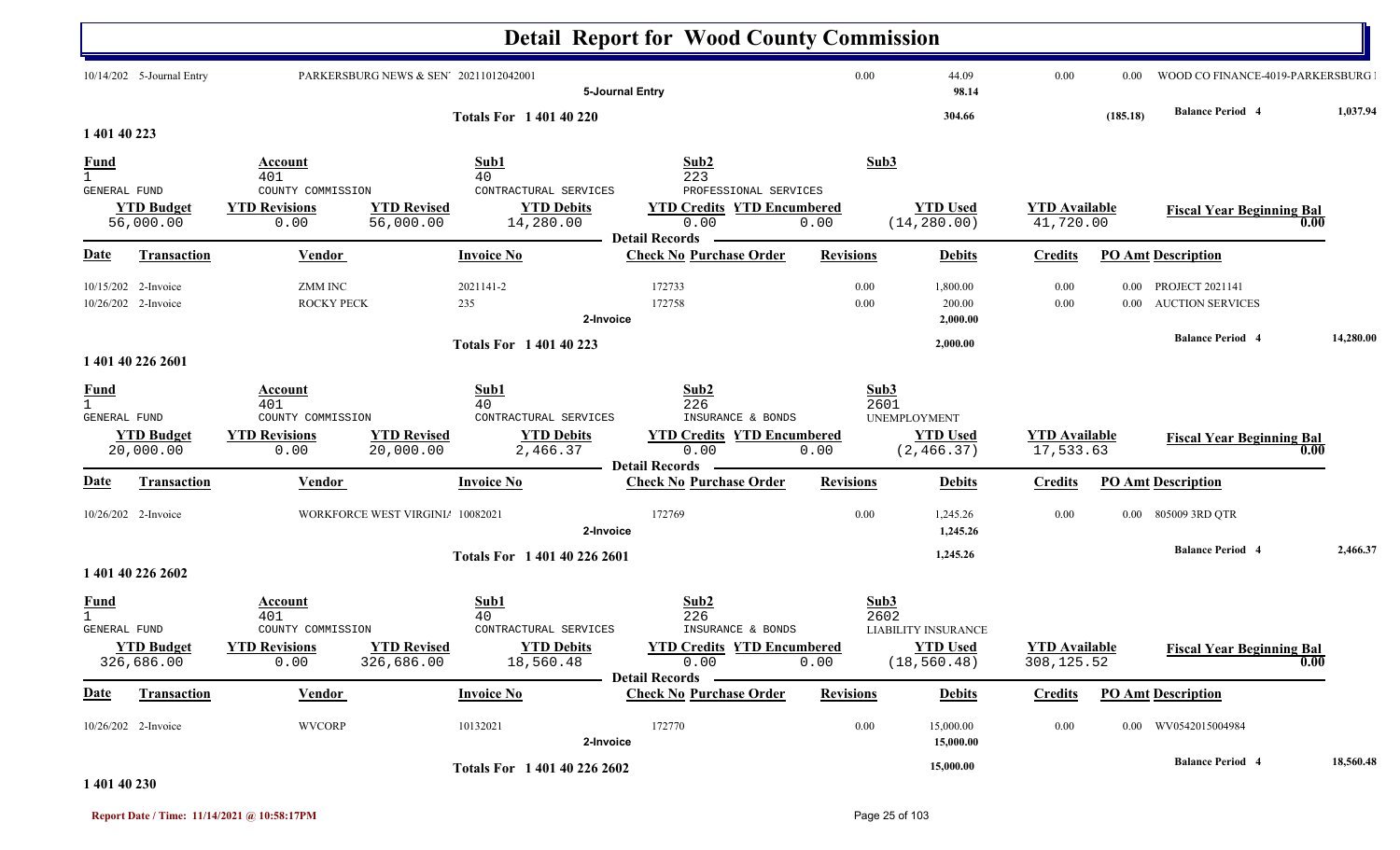| <b>Fund</b><br>1<br>GENERAL FUND | <b>YTD Budget</b><br>250,000.00 | Account<br>401<br>COUNTY COMMISSION<br><b>YTD Revisions</b><br><b>YTD Revised</b><br>250,000.00<br>0.00 | Sub1<br>40<br>CONTRACTURAL SERVICES<br><b>YTD Debits</b><br>72,971.37 | Sub2<br>230<br>CONTRACTED SERVICES<br><b>YTD Credits YTD Encumbered</b><br>0.00<br><b>Detail Records</b> | Sub3<br>0.00     | <b>YTD Used</b><br>(72, 971.37) | <b>YTD Available</b><br>177,028.63 |                   | <b>Fiscal Year Beginning Bal</b>  | 0.00      |
|----------------------------------|---------------------------------|---------------------------------------------------------------------------------------------------------|-----------------------------------------------------------------------|----------------------------------------------------------------------------------------------------------|------------------|---------------------------------|------------------------------------|-------------------|-----------------------------------|-----------|
| <b>Date</b>                      | <b>Transaction</b>              | <b>Vendor</b>                                                                                           | <b>Invoice No</b>                                                     | <b>Check No Purchase Order</b>                                                                           | <b>Revisions</b> | <b>Debits</b>                   | <b>Credits</b>                     |                   | <b>PO Amt Description</b>         |           |
|                                  | 10/5/2021 2-Invoice             | <b>DISH NETWORK</b>                                                                                     | 10052021                                                              | 172650                                                                                                   | 0.00             | 113.57                          | 0.00                               | $0.00\,$          | 8255 7070 8148 7964               |           |
| 10/5/2021                        | 2-Invoice                       | DONNELLON MCCARTHY EN 453636581                                                                         |                                                                       | 172652                                                                                                   | 0.00             | 185.78                          | 0.00                               | 0.00              | 500-0555134-000                   |           |
| 10/7/2021                        | 2-Invoice                       | NOE OFFICE EQUIPMENT                                                                                    | IN948902                                                              | 172677                                                                                                   | 0.00             | 338.53                          | 0.00                               | $0.00\,$          | <b>PROBATE</b>                    |           |
|                                  | 10/7/2021 2-Invoice             | <b>RICOH USA INC</b>                                                                                    | 5062892123                                                            | 172680                                                                                                   | 0.00             | 237.56                          | 0.00                               | $0.00\,$          | <b>TAX OFFICE</b>                 |           |
|                                  | 10/15/202 2-Invoice             | <b>CWS</b>                                                                                              | 641174                                                                | 172714                                                                                                   | 0.00             | 467.24                          | $0.00\,$                           | $0.00\,$          | WCC36                             |           |
|                                  | 10/15/202 2-Invoice             | DONNELLON MCCARTHY EN 73994455                                                                          |                                                                       | 172715                                                                                                   | 0.00             | 94.06                           | 0.00                               | $0.00\,$          | 500-50177953                      |           |
|                                  | 10/15/202 2-Invoice             | FIRE EXTINGUISHER SPECL                                                                                 | 98153                                                                 | 172717                                                                                                   | 0.00             | 166.75                          | $0.00\,$                           | 0.00              | <b>WOOCOM</b>                     |           |
| 10/15/202                        | 2-Invoice                       | FIRE EXTINGUISHER SPECL                                                                                 | 98154                                                                 | 172717                                                                                                   | 0.00             | 120.75                          | $0.00\,$                           | $0.00\,$          | <b>WOOCOM</b>                     |           |
| 10/15/202                        | 2-Invoice                       | FIRE EXTINGUISHER SPECL                                                                                 | 98155                                                                 | 172717                                                                                                   | 0.00             | 122.75                          | 0.00                               | 0.00              | <b>WOOCOM</b>                     |           |
|                                  | 10/15/202 2-Invoice             | FIRE EXTINGUISHER SPECL                                                                                 | 98156                                                                 | 172717                                                                                                   | 0.00             | 253.25                          | 0.00                               | $0.00\,$          | <b>WOOCOM</b>                     |           |
|                                  | 10/15/202 2-Invoice             | FIRE EXTINGUISHER SPECL                                                                                 | 98157                                                                 | 172717                                                                                                   | 0.00             | 67.00                           | 0.00                               | $0.00\,$          | <b>WOOCOM</b>                     |           |
|                                  | 10/15/202 2-Invoice             | FIRE EXTINGUISHER SPECL                                                                                 | 98158                                                                 | 172717                                                                                                   | 0.00             | 136.75                          | 0.00                               | $0.00\,$          | <b>WOOCOM</b>                     |           |
|                                  | 10/15/202 2-Invoice             | <b>RICOH USA INC</b>                                                                                    | 5062933298                                                            | 172725                                                                                                   | 0.00             | 2,076.28                        | 0.00                               | 0.00              | CONTRACT 2999386                  |           |
|                                  | 10/15/202 2-Invoice             | RECORDS IMAGING & STORA 036843                                                                          |                                                                       | 172726                                                                                                   | 0.00             | 1,127.15                        | 0.00                               | 0.00              | WC CIRCUIT CT                     |           |
|                                  | 10/15/202 2-Invoice             | SOFTWARE SYSTEMS INC                                                                                    | 35425                                                                 | 172728                                                                                                   | 0.00             | 461.00                          | 0.00                               | 0.00 <sub>1</sub> | <b>MAINTENANCE CHARGES</b>        |           |
|                                  | 10/19/202 2-Invoice             | DONNELLON MCCARTHY EN 455169995                                                                         |                                                                       | 172737                                                                                                   | 0.00             | 762.41                          | $0.00\,$                           | $0.00\,$          | 500-0570817-000                   |           |
|                                  | 10/19/202 2-Invoice             | US BANK EQUIPMENT FINAN 455000315                                                                       |                                                                       | 172744                                                                                                   | 0.00             | 2,461.81                        | 0.00                               | $0.00\,$          | 1306206 MULTI CONTRACTS           |           |
|                                  | 10/26/202 2-Invoice             | <b>MARIA HARDY</b>                                                                                      | 10202021                                                              | 172753                                                                                                   | 0.00             | 675.00                          | $0.00\,$                           | $0.00\,$          | MOUNTWOOD ADD WORK                |           |
| 10/26/202                        | 2-Invoice                       | <b>MARIA HARDY</b>                                                                                      | 10202021                                                              | 172753                                                                                                   | 0.00             | 1,200.00                        | $0.00\,$                           | $0.00\,$          | COMPLIANCE                        |           |
|                                  | 10/26/202 2-Invoice             | <b>LAMP PESTPROOF</b>                                                                                   | 406082                                                                | 172754                                                                                                   | 0.00             | 140.00                          | 0.00                               | $0.00\,$          | <b>CUST 1112</b>                  |           |
|                                  | 10/26/202 2-Invoice             | <b>LAMP PESTPROOF</b>                                                                                   | 406082                                                                | 172754                                                                                                   | 0.00             | 140.00                          | 0.00                               | $0.00\,$          | <b>CUST 1112</b>                  |           |
|                                  | 10/26/202 2-Invoice             | <b>SUDDENLINK</b>                                                                                       | 11112021                                                              | 172762                                                                                                   | 0.00             | 155.22                          | 0.00                               | 0.00              | 07712-100900-01-3                 |           |
|                                  | 10/26/202 2-Invoice             | TAYLOR'S TRASH REMOVAL OCTOBER2021                                                                      |                                                                       | 172763                                                                                                   | 0.00             | 130.99                          | 0.00                               | $0.00\,$          | WC05                              |           |
| 10/26/202                        | 2-Invoice                       | TAYLOR'S TRASH REMOVAL OCTOBER2021                                                                      |                                                                       | 172763                                                                                                   | 0.00             | 130.99                          | 0.00                               | 0.00              | WC03                              |           |
|                                  | 10/26/202 2-Invoice             | WEST VIRGINIA DIVISION OF EV0001632-95411                                                               |                                                                       | 172768                                                                                                   | 0.00             | 180.00                          | 0.00                               | $0.00\,$          | EV0001632                         |           |
|                                  | 10/28/202 2-Invoice             | NOLAN'S SERVICES LLC                                                                                    | 6684                                                                  | 172776                                                                                                   | 0.00             | 7,948.47                        | 0.00                               | $0.00\,$          | Disinfecting Services Sept 2021   |           |
|                                  | 10/28/202 2-Invoice             | NOLAN'S SERVICES LLC                                                                                    | 6686                                                                  | 172776                                                                                                   | 0.00             | 7,948.47                        | 0.00                               | $0.00\,$          | Disinfecting Services Oct 2021    |           |
|                                  |                                 |                                                                                                         |                                                                       | 2-Invoice                                                                                                |                  | 27,841.78                       |                                    |                   |                                   |           |
|                                  | 10/14/202 5-Journal Entry       | <b>EMAR CORPORATION</b>                                                                                 | 20211012026001                                                        |                                                                                                          | 0.00             | 1,251.74                        | $0.00\,$                           | 0.00              | WOOD CO FINANCE-4019-IN           |           |
|                                  | 10/14/202 5-Journal Entry       | WASTE MANAGEMENT OF W 20211012008001                                                                    |                                                                       |                                                                                                          | 0.00             | 342.54                          | $0.00\,$                           | 0.00              | WOOD CO FINANCE-4019-WASTE MGMT V |           |
|                                  |                                 |                                                                                                         |                                                                       | 5-Journal Entry                                                                                          |                  | 1,594.28                        |                                    |                   |                                   |           |
|                                  |                                 |                                                                                                         | <b>Totals For 1 401 40 230</b>                                        |                                                                                                          |                  | 29,436.06                       |                                    |                   | <b>Balance Period 4</b>           | 72,971.37 |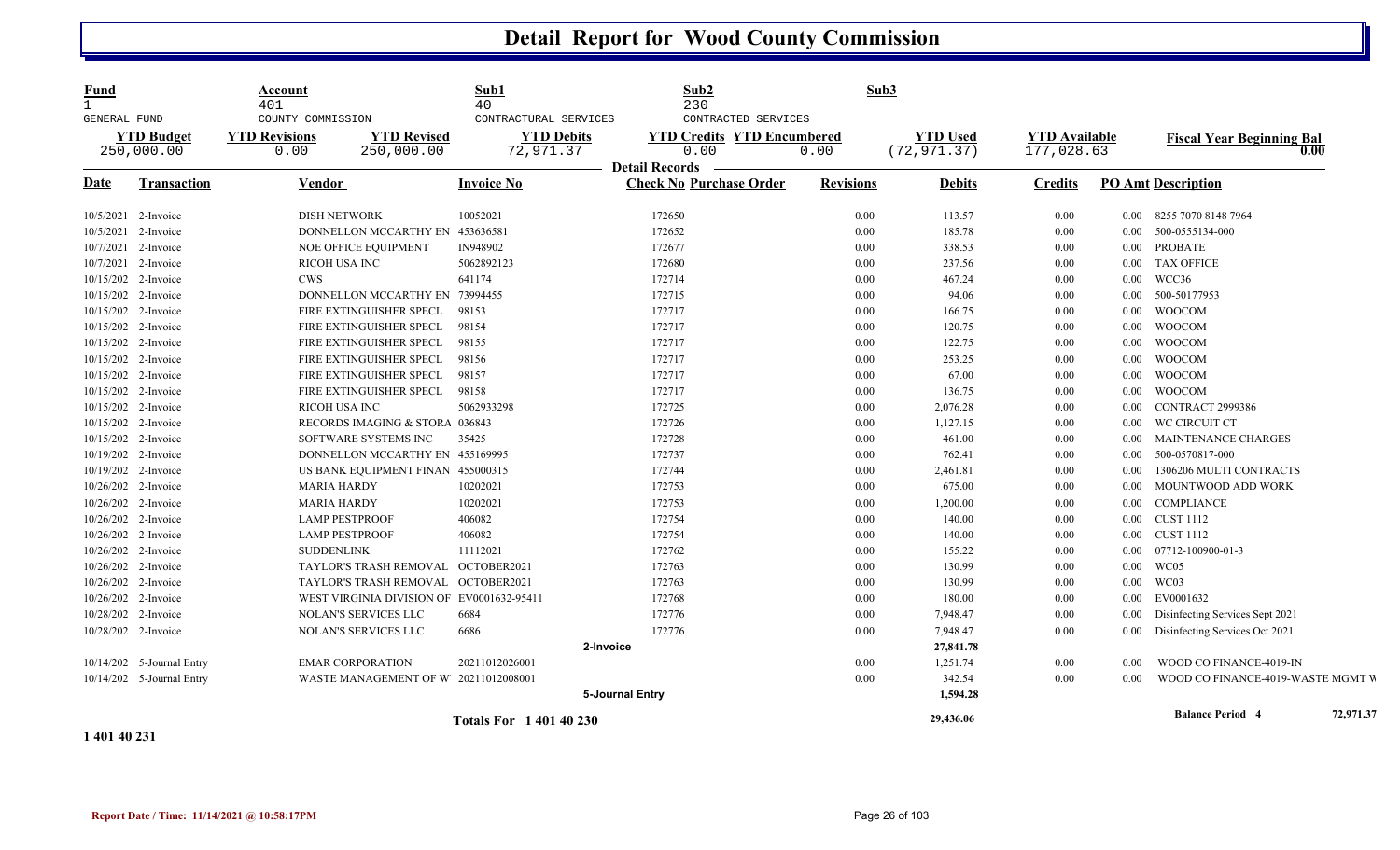| <b>Fund</b><br>$\mathbf{1}$                 |                                            | Account<br>401                                    |                                                | Sub1<br>40                                             | Sub2<br>231                                                        | Sub3             |                                 |                                    |          |                                            |           |
|---------------------------------------------|--------------------------------------------|---------------------------------------------------|------------------------------------------------|--------------------------------------------------------|--------------------------------------------------------------------|------------------|---------------------------------|------------------------------------|----------|--------------------------------------------|-----------|
| GENERAL FUND                                | <b>YTD Budget</b><br>20,000.00             | COUNTY COMMISSION<br><b>YTD Revisions</b><br>0.00 | <b>YTD Revised</b><br>20,000.00                | CONTRACTURAL SERVICES<br><b>YTD Debits</b><br>4,936.11 | FIRE SERVICE FEE<br><b>YTD Credits YTD Encumbered</b><br>0.00      | 0.00             | <b>YTD Used</b><br>(4, 936.11)  | <b>YTD Available</b><br>15,063.89  |          | <b>Fiscal Year Beginning Bal</b><br>0.00   |           |
| Date                                        | <b>Transaction</b>                         | <b>Vendor</b>                                     |                                                | <b>Invoice No</b>                                      | <b>Check No Purchase Order</b>                                     | <b>Revisions</b> | <b>Debits</b>                   | <b>Credits</b>                     |          | <b>PO Amt Description</b>                  |           |
|                                             | 10/14/202 5-Journal Entry                  |                                                   | <b>CITY OF PARKERSBURG</b>                     | 20211012017001                                         | 5-Journal Entry                                                    | 0.00             | 1,645.37<br>1,645.37            | 0.00                               | 0.00     | BARBARA JOHNSTON-3722-CITY OF PARK         |           |
| 1 401 40 232                                |                                            |                                                   |                                                | <b>Totals For 140140231</b>                            |                                                                    |                  | 1,645.37                        |                                    |          | <b>Balance Period 4</b>                    | 4,936.11  |
| <b>Fund</b><br>$\mathbf{1}$<br>GENERAL FUND |                                            | Account<br>401<br>COUNTY COMMISSION               |                                                | Sub1<br>40<br>CONTRACTURAL SERVICES                    | Sub <sub>2</sub><br>232<br><b>BANK CHARGES</b>                     | Sub3             |                                 |                                    |          |                                            |           |
|                                             | <b>YTD Budget</b><br>0.00                  | <b>YTD Revisions</b><br>0.00                      | <b>YTD Revised</b><br>0.00                     | <b>YTD Debits</b><br>204.69                            | <b>YTD Credits YTD Encumbered</b><br>0.00<br>Detail Records        | 0.00             | <b>YTD Used</b><br>(204.69)     | <b>YTD Available</b><br>(204.69)   |          | <b>Fiscal Year Beginning Bal</b><br>0.00   |           |
| <b>Date</b>                                 | Transaction                                | Vendor                                            |                                                | <b>Invoice No</b>                                      | <b>Check No Purchase Order</b>                                     | <b>Revisions</b> | <b>Debits</b>                   | <b>Credits</b>                     |          | <b>PO Amt Description</b>                  |           |
|                                             | 10/15/202 2-Invoice<br>10/29/202 2-Invoice |                                                   | CHILD SUPPORT ENF DIV<br>CHILD SUPPORT ENF DIV | 20211015-CH09<br>20211029-CH09<br>2-Invoice            | 3735<br>3745                                                       | $0.00\,$<br>0.00 | 1.00<br>1.00<br>2.00            | 0.00<br>0.00                       |          | 0.00 PROCESSING FEE<br>0.00 PROCESSING FEE |           |
|                                             | 10/14/202 5-Journal Entry                  | FIFTH THIRD BANK                                  |                                                | 20211012058001                                         | 5-Journal Entry                                                    | $0.00\,$         | 196.69<br>196.69                | 0.00                               | $0.00\,$ | WOOD CO COMMISSION-3664- Shorted payr      |           |
| 1 401 40 239                                |                                            |                                                   |                                                | <b>Totals For 140140232</b>                            |                                                                    |                  | 198.69                          |                                    |          | <b>Balance Period 4</b>                    | 204.69    |
| <b>Fund</b><br>$\mathbf{1}$<br>GENERAL FUND |                                            | Account<br>401<br>COUNTY COMMISSION               |                                                | Sub1<br>40<br>CONTRACTURAL SERVICES                    | Sub2<br>239<br>INSURANCE PREM FOR RETIR                            | Sub3             |                                 |                                    |          |                                            |           |
|                                             | <b>YTD Budget</b><br>305,000.00            | <b>YTD Revisions</b><br>0.00                      | <b>YTD Revised</b><br>305,000.00               | <b>YTD Debits</b><br>92,751.00                         | <b>YTD Credits YTD Encumbered</b><br>0.00<br><b>Detail Records</b> | 0.00             | <b>YTD Used</b><br>(92, 751.00) | <b>YTD Available</b><br>212,249.00 |          | <b>Fiscal Year Beginning Bal</b><br>0.00   |           |
| <u>Date</u>                                 | <b>Transaction</b>                         | <b>Vendor</b>                                     |                                                | <b>Invoice No</b>                                      | <b>Check No Purchase Order</b>                                     | <b>Revisions</b> | <b>Debits</b>                   | <b>Credits</b>                     |          | <b>PO Amt Description</b>                  |           |
|                                             | 10/5/2021 2-Invoice                        |                                                   | RETIREE HEALTH BENEFIT T. 102021               | 2-Invoice                                              | 3730                                                               | $0.00\,$         | 22,899.00<br>22,899.00          | 0.00                               |          | 0.00 OCTOBER RETIREES                      |           |
|                                             |                                            |                                                   |                                                | <b>Totals For 140140239</b>                            |                                                                    |                  | 22,899.00                       |                                    |          | <b>Balance Period 4</b>                    | 92,751.00 |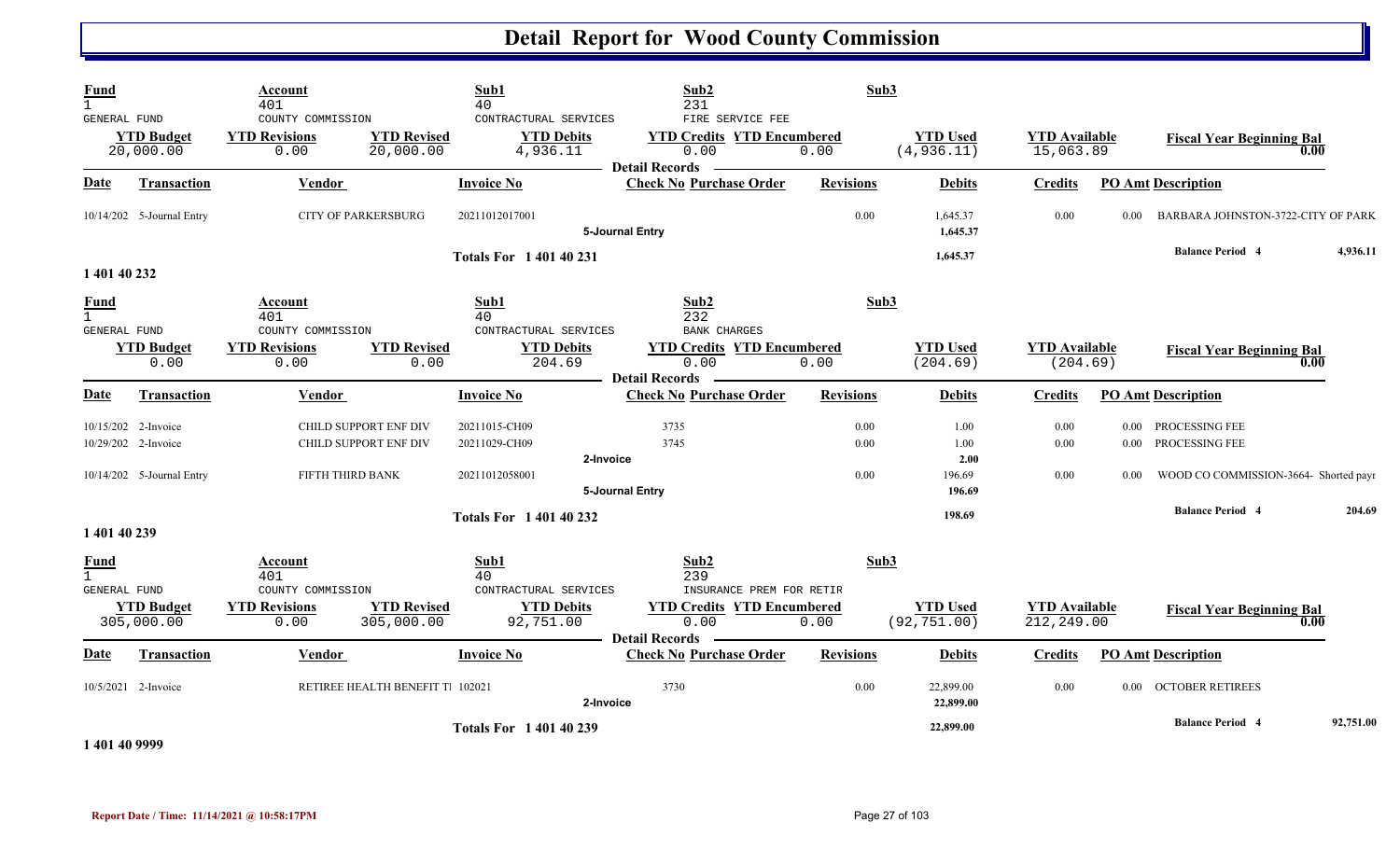| <u>Fund</u><br>$\mathbf{1}$<br>GENERAL FUND |                           | Account<br>401<br>COUNTY COMMISSION                        | Sub1<br>40<br>CONTRACTURAL SERVICES | Sub2<br>9999<br>CREDIT CARD CLEARING                                     | Sub3             |                         |                      |          |                                                         |
|---------------------------------------------|---------------------------|------------------------------------------------------------|-------------------------------------|--------------------------------------------------------------------------|------------------|-------------------------|----------------------|----------|---------------------------------------------------------|
|                                             | <b>YTD Budget</b><br>0.00 | <b>YTD Revisions</b><br><b>YTD Revised</b><br>0.00<br>0.00 | <b>YTD Debits</b><br>105,204.63     | <b>YTD Credits YTD Encumbered</b><br>105,204.63<br><b>Detail Records</b> | 0.00             | <b>YTD Used</b><br>0.00 | <b>YTD Available</b> | 0.00     | <b>Fiscal Year Beginning Bal</b><br>$\overline{0.00}$   |
| Date                                        | <b>Transaction</b>        | <b>Vendor</b>                                              | <b>Invoice No</b>                   | <b>Check No Purchase Order</b>                                           | <b>Revisions</b> | <b>Debits</b>           | <b>Credits</b>       |          | <b>PO Amt Description</b>                               |
| 10/14/202 2-Invoice                         |                           | FIFTH THIRD BANK                                           | 202110121                           | 172708                                                                   | 0.00             | 17,931.51               | 0.00                 |          | 0.00 PURCHASE CARD                                      |
|                                             |                           |                                                            |                                     | 2-Invoice                                                                |                  | 17,931.51               |                      |          |                                                         |
|                                             | 10/14/202 5-Journal Entry | AIRGAS                                                     | 20211012041001                      |                                                                          | 0.00             | 0.00                    | 284.39               | $0.00\,$ | WOOD CO FINANCE-4019-AIRGAS USA, LL                     |
|                                             | 10/14/202 5-Journal Entry | <b>AMAZON</b>                                              | 20211012011001                      | 84821                                                                    | 0.00             | 0.00                    | 59.94                |          | (59.94) Philips foot control pedal TERESA WADE-7214     |
|                                             | 10/14/202 5-Journal Entry | <b>AMAZON</b>                                              | 20211012022001                      | 84871                                                                    | 0.00             | 0.00                    | 95.28                |          | (95.28) 3 pack Iphone charges for deputies' phones GREC |
|                                             | 10/14/202 5-Journal Entry | CANAAN VALLEY RESORT                                       | 20211012024001                      |                                                                          | 0.00             | 0.00                    | 196.00               | 0.00     | DENISE SCHUCK-2645-CANAAN VALLEY I                      |
|                                             | 10/14/202 5-Journal Entry | CHAPMAN PRINTING CO. INC 20211012055001                    |                                     | 84645                                                                    | 0.00             | 0.00                    | 194.33               |          | (194.33) #10 ENVELOPES WOOD CO FINANCE-4019-            |
|                                             | 10/14/202 5-Journal Entry | CHAPMAN PRINTING CO. INC 20211012056001                    |                                     | 84645                                                                    | 0.00             | 0.00                    | 388.67               |          | (388.67) #10 ENVELOPES WOOD CO FINANCE-4019-0           |
|                                             | 10/14/202 5-Journal Entry | CHEWY.COM                                                  | 20211012030001                      | 84883                                                                    | 0.00             | 0.00                    | 94.98                |          | (94.98) DOG FOOD FOR K9 MAGGIE JEFFREY KIDI             |
| 10/14/202                                   | 5-Journal Entry           | CHEWY.COM                                                  | 20211012031001                      | 84884                                                                    | 0.00             | 0.00                    | 90.21                |          | (90.21) DOG FOOD FOR K9 OGI TYLER MARLOW-8              |
|                                             | 10/14/202 5-Journal Entry | CHEWY.COM                                                  | 20211012049001                      | 84910                                                                    | 0.00             | 0.00                    | 110.18               |          | (110.18) 40LBS DOG FOOD FOR K9 DRAGO TAYLOR             |
|                                             | 10/14/202 5-Journal Entry | <b>CITY OF PARKERSBURG</b>                                 | 20211012013001                      |                                                                          | 0.00             | 0.00                    | 190.72               | 0.00     | BARBARA JOHNSTON-3722-PARKERSBUR                        |
|                                             | 10/14/202 5-Journal Entry | <b>CITY OF PARKERSBURG</b>                                 | 20211012015001                      |                                                                          | 0.00             | 0.00                    | 188.93               | 0.00     | BARBARA JOHNSTON-3722-PARKERSBUR                        |
|                                             | 10/14/202 5-Journal Entry | <b>CITY OF PARKERSBURG</b>                                 | 20211012017001                      |                                                                          | 0.00             | 0.00                    | 1,645.37             | 0.00     | BARBARA JOHNSTON-3722-CITY OF PARK                      |
|                                             | 10/14/202 5-Journal Entry | <b>EMAR CORPORATION</b>                                    | 20211012026001                      |                                                                          | 0.00             | 0.00                    | 1,251.74             | 0.00     | WOOD CO FINANCE-4019-IN                                 |
|                                             | 10/14/202 5-Journal Entry | FIFTH THIRD BANK                                           | 20211012058001                      |                                                                          | 0.00             | 0.00                    | 196.69               | 0.00     | WOOD CO COMMISSION-3664- Shorted payr                   |
|                                             | 10/14/202 5-Journal Entry | <b>FRONTIER</b>                                            | 20211012006001                      |                                                                          | 0.00             | 0.00                    | 71.02                | 0.00     | WOOD CO FINANCE-4019-FRONTIER COMI                      |
|                                             | 10/14/202 5-Journal Entry | <b>FRONTIER</b>                                            | 20211012007001                      |                                                                          | 0.00             | 0.00                    | 57.08                | 0.00     | WOOD CO FINANCE-4019-FRONTIER COMI                      |
|                                             | 10/14/202 5-Journal Entry | <b>FRONTIER</b>                                            | 20211012027001                      |                                                                          | 0.00             | 0.00                    | 1,049.95             | 0.00     | WOOD CO FINANCE-4019-FRONTIER COMI                      |
| 10/14/202                                   | 5-Journal Entry           | <b>FRONTIER</b>                                            | 20211012029001                      |                                                                          | 0.00             | 0.00                    | 449.81               | 0.00     | WOOD CO FINANCE-4019-FRONTIER COMI                      |
| 10/14/202                                   | 5-Journal Entry           | <b>FRONTIER</b>                                            | 20211012035001                      |                                                                          | 0.00             | 0.00                    | 217.79               | 0.00     | WOOD CO FINANCE-4019-FRONTIER COMI                      |
| 10/14/202                                   | 5-Journal Entry           | <b>FRONTIER</b>                                            | 20211012045001                      |                                                                          | 0.00             | 0.00                    | 620.77               | 0.00     | WOOD CO FINANCE-4019-FRONTIER COMI                      |
| 10/14/202                                   | 5-Journal Entry           | <b>FRONTIER</b>                                            | 20211012057001                      |                                                                          | 0.00             | 0.00                    | 65.64                | 0.00     | WOOD CO FINANCE-4019-FRONTIER COMI                      |
|                                             | 10/14/202 5-Journal Entry | <b>GRAMMARLY.COM</b>                                       | 20211012019001                      |                                                                          | 0.00             | 0.00                    | 139.95               | 0.00     | RHEA HAMMER-3938-GRAMMARLY COFO                         |
|                                             | 10/14/202 5-Journal Entry | <b>KROGER</b>                                              | 20211012032001                      |                                                                          | 0.00             | 0.00                    | 35.50                | 0.00     | STEVEN STEPHENS-0517-KROGER #3730 F                     |
|                                             | 10/14/202 5-Journal Entry | <b>KROGER</b>                                              | 20211012033001                      |                                                                          | 0.00             | 0.00                    | 29.00                | 0.00     | DENISE SCHUCK-2645-KROGER #3730 Fuel                    |
|                                             | 10/14/202 5-Journal Entry | PARKERSBURG NEWS & SEN' 20211012012001                     |                                     |                                                                          | 0.00             | 0.00                    | 24.10                | 0.00     | WOOD CO FINANCE-4019-PARKERSBURG                        |
|                                             | 10/14/202 5-Journal Entry | PARKERSBURG NEWS & SEN' 20211012018001                     |                                     |                                                                          | 0.00             | 0.00                    | 29.95                | 0.00     | WOOD CO FINANCE-4019-PARKERSBURG                        |
|                                             | 10/14/202 5-Journal Entry | PARKERSBURG NEWS & SEN' 20211012038001                     |                                     |                                                                          | 0.00             | 0.00                    | 793.70               | 0.00     | WOOD CO FINANCE-4019-PARKERSBURG                        |
|                                             | 10/14/202 5-Journal Entry | PARKERSBURG NEWS & SEN 20211012042001                      |                                     |                                                                          | 0.00             | 0.00                    | 44.09                | 0.00     | WOOD CO FINANCE-4019-PARKERSBURG                        |
|                                             | 10/14/202 5-Journal Entry | PARKERSBURG NEWS & SEN' 20211012054001                     |                                     |                                                                          | $0.00\,$         | $0.00\,$                | 459.28               | $0.00\,$ | WOOD CO FINANCE-4019-PARKERSBURG                        |
|                                             | 10/14/202 5-Journal Entry | PARKERSBURG UTILITY BOA 20211012014001                     |                                     |                                                                          | 0.00             | 0.00                    | 10.50                | 0.00     | BARBARA JOHNSTON-3722-PARKERSBUR                        |
|                                             | 10/14/202 5-Journal Entry | POTTER COUNTY TEXAS DIS' 20211012051001                    |                                     |                                                                          | 0.00             | 0.00                    | 11.00                | 0.00     | RHEA HAMMER-3938-POTTER CO TX DIST                      |
|                                             | 10/14/202 5-Journal Entry | S W RESOURCES                                              | 20211012036001                      |                                                                          | 0.00             | 0.00                    | 8,141.41             | 0.00     | WOOD CO FINANCE-4019-SW RESOURCES.                      |
|                                             | 10/14/202 5-Journal Entry | STATIONERS INC                                             | 20211012053001                      | 84873                                                                    | 0.00             | 0.00                    | 391.50               |          | (391.50) CASES OF 8 1/2 X 14 LEGAL SIZE PAPER WO        |
|                                             | 10/14/202 5-Journal Entry | US DISTRICT COURT                                          | 20211012010001                      |                                                                          | 0.00             | 0.00                    | (64.00)              | 0.00     | RHEA HAMMER-3938-COURTS/USDC-WV-9                       |
|                                             | 10/14/202 5-Journal Entry | US DISTRICT COURT                                          | 20211012039001                      |                                                                          | 0.00             | 0.00                    | 1.50                 | 0.00     | RHEA HAMMER-3938-COURTS/USDC-WV-9                       |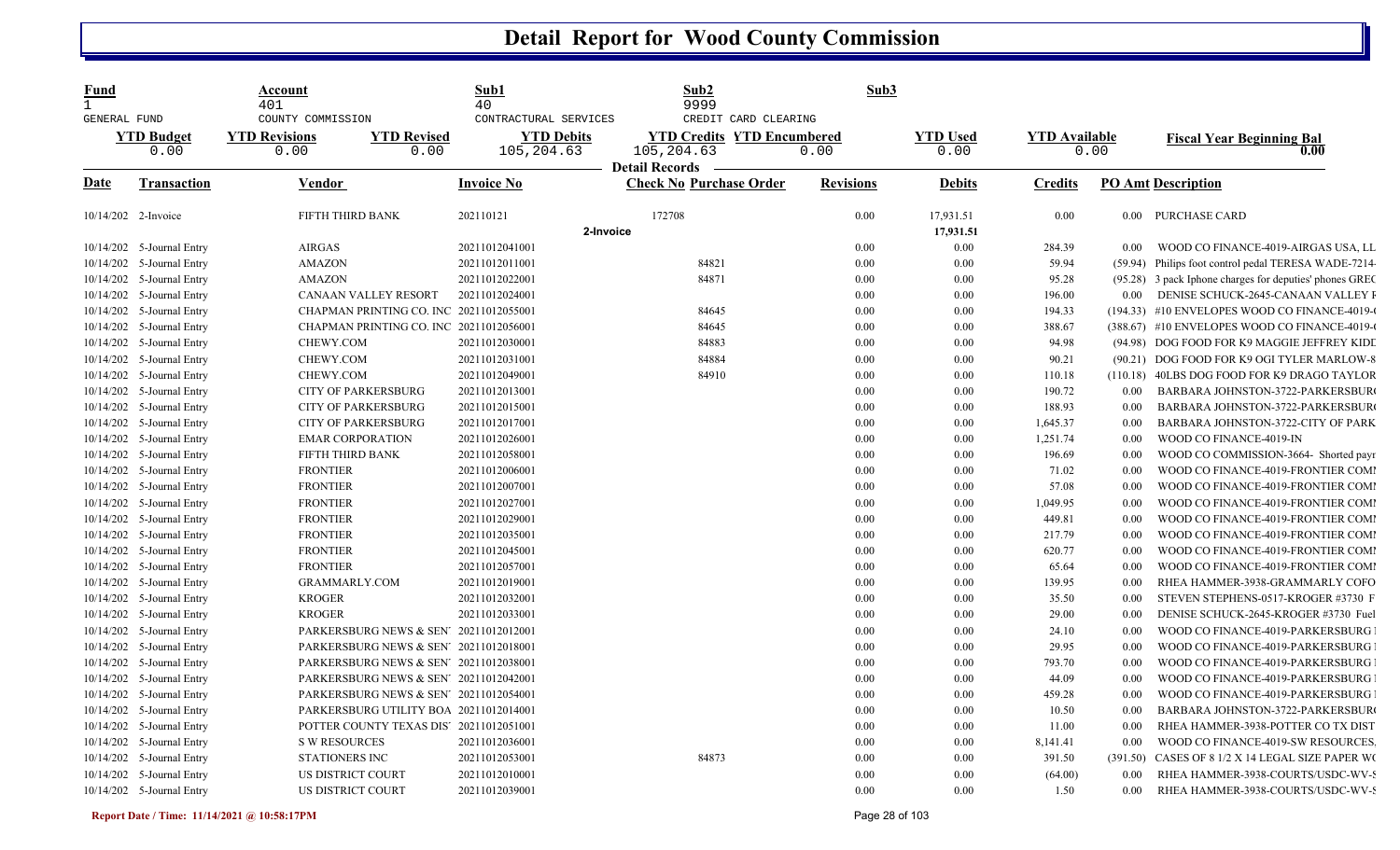|                                                                                          |                                                                                                        |                                              | <b>Detail Report for Wood County Commission</b>                                                      |                                  |                                    |                                      |                      |                                                                                                                                       |
|------------------------------------------------------------------------------------------|--------------------------------------------------------------------------------------------------------|----------------------------------------------|------------------------------------------------------------------------------------------------------|----------------------------------|------------------------------------|--------------------------------------|----------------------|---------------------------------------------------------------------------------------------------------------------------------------|
| 10/14/202 5-Journal Entry<br>10/14/202 5-Journal Entry<br>10/14/202 5-Journal Entry      | US DISTRICT COURT<br>US DISTRICT COURT<br>WASTE MANAGEMENT OF W 20211012008001                         | 20211012048001<br>20211012052001             | 5-Journal Entry                                                                                      | $0.00\,$<br>0.00<br>0.00         | 0.00<br>0.00<br>0.00               | 21.00<br>1.00<br>342.54<br>17,931.51 | 0.00<br>0.00<br>0.00 | RHEA HAMMER-3938-COURTS/USDC-WV-9<br>RHEA HAMMER-3938-POTTER CO SVC FEE<br>WOOD CO FINANCE-4019-WASTE MGMT V                          |
| 1 401 55 341                                                                             |                                                                                                        | <b>Totals For 1401409999</b>                 |                                                                                                      |                                  | 17,931.51                          | 17,931.51                            | (1,425.09)           | <b>Balance Period 4</b><br>0.00                                                                                                       |
| Fund<br>$\mathbf{1}$                                                                     | Account<br>401                                                                                         | Sub1<br>55                                   | Sub2<br>341                                                                                          | Sub3                             |                                    |                                      |                      |                                                                                                                                       |
| GENERAL FUND<br><b>YTD Budget</b><br>42,000.00                                           | COUNTY COMMISSION<br><b>YTD Revised</b><br><b>YTD Revisions</b><br>367.00<br>42,367.00                 | COMMODITIES<br><b>YTD Debits</b><br>4,597.24 | SUPPLIES/MATERIALS<br><b>YTD Credits YTD Encumbered</b><br>0.00<br>4,632.66<br><b>Detail Records</b> |                                  | <b>YTD Used</b><br>(4, 597.24)     | <b>YTD Available</b><br>33, 137. 10  |                      | <b>Fiscal Year Beginning Bal</b><br>0.00                                                                                              |
| Date<br><b>Transaction</b>                                                               | <b>Vendor</b>                                                                                          | <b>Invoice No</b>                            | <b>Check No Purchase Order</b>                                                                       | <b>Revisions</b>                 | <b>Debits</b>                      | <b>Credits</b>                       |                      | <b>PO Amt Description</b>                                                                                                             |
| 10/7/2021 1-Purchase Order<br>10/14/202 1-Purchase Order                                 | OFFICE DEPOT<br>STATIONERS INC                                                                         |                                              | 84942<br>84932                                                                                       | 0.00<br>0.00                     | 0.00<br>0.00                       | 0.00<br>0.00                         |                      | 68.20 cal. refills, base, pad, folders<br>4,375.00 8 1/2 x 11 copy paper                                                              |
| 10/15/202 2-Invoice<br>10/15/202 2-Invoice<br>10/26/202 2-Invoice<br>10/26/202 2-Invoice | <b>WATERBOY LLC</b><br><b>WORKINGMAN'S STORE</b><br>MINTZER, SAROWITZ, ZERIS, 10212021<br>OFFICE DEPOT | 045385<br>26449<br>201488712001              | 1-Purchase Order<br>172730<br>172732<br>84914<br>172755<br>84942<br>172757                           | $0.00\,$<br>0.00<br>0.00<br>0.00 | 22.00<br>149.98<br>125.00<br>68.20 | 0.00<br>0.00<br>0.00<br>0.00         |                      | 0.00 5 GAL WATER<br>(149.98) DUTY BOOTS FOR COMPLIANCE OFFICER<br>0.00 RESERVATION REFUND<br>(68.20) cal. refills, base, pad, folders |
| 10/14/202 5-Journal Entry                                                                | <b>STATIONERS INC</b>                                                                                  | 20211012053001                               | 2-Invoice<br>84873<br>5-Journal Entry                                                                | $0.00\,$                         | 365.18<br>391.50<br>391.50         | 0.00                                 |                      | (391.50) CASES OF 8 1/2 X 14 LEGAL SIZE PAPER WO                                                                                      |
| 1 401 55 343                                                                             |                                                                                                        | <b>Totals For 140155341</b>                  |                                                                                                      |                                  | 756.68                             |                                      | 3,833.52             | 4,597.24<br><b>Balance Period 4</b>                                                                                                   |
| <u>Fund</u><br>$\mathbf{1}$<br>GENERAL FUND                                              | <b>Account</b><br>401<br>COUNTY COMMISSION                                                             | Sub1<br>55<br>COMMODITIES                    | Sub2<br>343<br><b>AUTOMOBILE SUPPLIES</b>                                                            | Sub3                             |                                    |                                      |                      |                                                                                                                                       |
| <b>YTD Budget</b><br>5,500.00                                                            | <b>YTD Revised</b><br><b>YTD Revisions</b><br>0.00<br>5,500.00                                         | <b>YTD Debits</b><br>436.35                  | <b>YTD Credits YTD Encumbered</b><br>0.00<br><b>Detail Records</b>                                   | 408.32                           | <b>YTD Used</b><br>(436.35)        | <b>YTD Available</b><br>4,655.33     |                      | <b>Fiscal Year Beginning Bal</b><br>0.00                                                                                              |
| Date<br><b>Transaction</b>                                                               | <u>Vendor</u>                                                                                          | <b>Invoice No</b>                            | <b>Check No Purchase Order</b>                                                                       | <b>Revisions</b>                 | <b>Debits</b>                      | <b>Credits</b>                       |                      | <b>PO Amt Description</b>                                                                                                             |
| 10/28/202 1-Purchase Order<br>10/28/202 1-Purchase Order                                 | ENGLEFIELD OIL COMPANY<br>ENGLEFIELD OIL COMPANY                                                       |                                              | 84880<br>84880<br>1-Purchase Order                                                                   | $0.00\,$<br>0.00                 | 0.00<br>0.00                       | 0.00<br>0.00                         | 130.29               | 278.03 FUEL FOR MOUNTWOOD<br>FUEL FOR COMPLIANCE                                                                                      |
| $-4.404 - 0.404$                                                                         |                                                                                                        | <b>Totals For 140155343</b>                  |                                                                                                      |                                  |                                    |                                      | 408.32               | 436.35<br><b>Balance Period 4</b>                                                                                                     |

**1 401 70 104**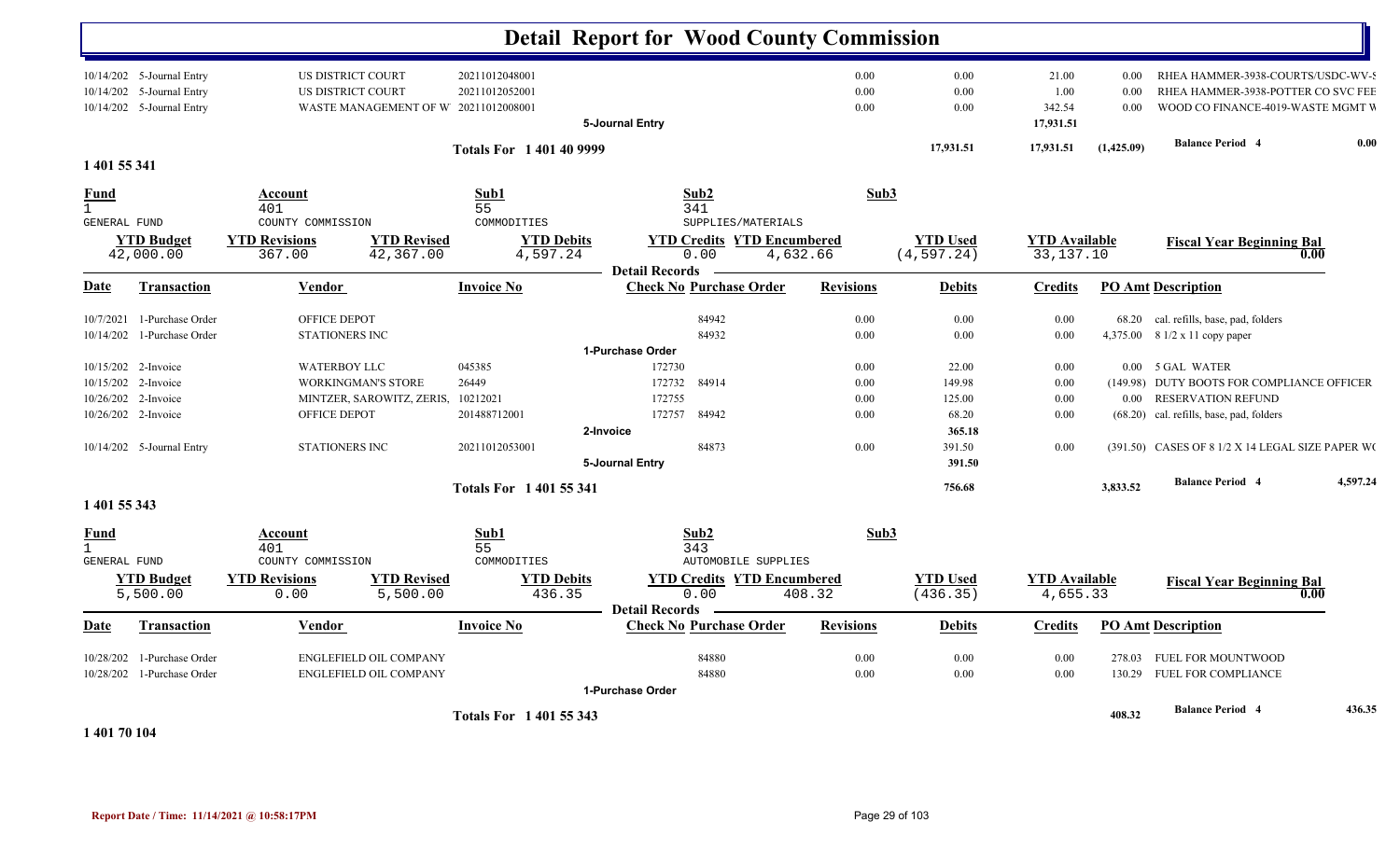|                                                    | $\overline{1}$ 104 = 0 = 20,000 $\overline{2}$ |                                                          |                                                                          | <b>Totals For 140170568</b>                 |                                                                                              |                          | 25,000.00                        |                                      |                           | <b>Balance Period 4</b>                  | 321,992.00 |
|----------------------------------------------------|------------------------------------------------|----------------------------------------------------------|--------------------------------------------------------------------------|---------------------------------------------|----------------------------------------------------------------------------------------------|--------------------------|----------------------------------|--------------------------------------|---------------------------|------------------------------------------|------------|
|                                                    | 10/26/202 2-Invoice                            |                                                          | WOOD COUNTY DEVELOPME 10212021                                           |                                             | 172765<br>2-Invoice                                                                          | 0.00                     | 25,000.00<br>25,000.00           | 0.00                                 |                           | 0.00 PER LETTER 10/21/21                 |            |
| <b>Date</b>                                        | <b>Transaction</b>                             | Vendor                                                   | Invoice No                                                               |                                             | <b>Check No Purchase Order</b>                                                               | <b>Revisions</b>         | <b>Debits</b>                    | Credits                              |                           | <b>PO Amt Description</b>                |            |
|                                                    | <b>YTD Budget</b><br>124,000.00                | <b>YTD Revisions</b><br>100,001.00                       | <b>YTD Revised</b><br>224,001.00                                         | <b>YTD Debits</b><br>321,992.00             | <b>YTD Credits YTD Encumbered</b><br>0.00<br><b>Detail Records</b>                           | 0.00                     | <b>YTD Used</b><br>(321, 992.00) | <b>YTD Available</b><br>(97, 991.00) |                           | <b>Fiscal Year Beginning Bal</b><br>0.00 |            |
| <b>Fund</b><br>$\mathbf{1}$<br><b>GENERAL FUND</b> |                                                | Account<br>401<br>COUNTY COMMISSION                      | Sub1<br>70                                                               | CONTRIBUTIONS                               | Sub2<br>568<br>OTHER CONTRIBUTIONS                                                           | Sub3                     |                                  |                                      |                           |                                          |            |
| 1 401 70 568                                       |                                                |                                                          |                                                                          |                                             |                                                                                              |                          |                                  |                                      |                           |                                          |            |
|                                                    |                                                |                                                          |                                                                          | <b>Totals For 140170106</b>                 |                                                                                              |                          | 33.27                            |                                      |                           | <b>Balance Period 4</b>                  | 141.35     |
|                                                    | 10/15/202 2-Invoice                            |                                                          | WV PUBLIC EMP RETIREMEN 20211015-00                                      |                                             | 3751<br>2-Invoice                                                                            | 0.00                     | 17.88<br>33.27                   | 0.00                                 |                           | 0.00 RETIREMENT                          |            |
| Date                                               | <b>Transaction</b><br>10/15/202 2-Invoice      | <b>Vendor</b>                                            | <b>Invoice No</b><br>WV DEPUTY SHERIFF'S RETIF 20211015-00               |                                             | <b>Check No Purchase Order</b><br>3752                                                       | <b>Revisions</b><br>0.00 | <b>Debits</b><br>15.39           | <b>Credits</b><br>0.00               | 0.00                      | <b>PO Amt Description</b><br>DEP-RETIRE  |            |
|                                                    | <b>YTD Budget</b><br>0.00                      | <b>YTD Revisions</b><br>0.00                             | <b>YTD Revised</b><br>0.00                                               | <b>YTD Debits</b><br>141.35                 | <b>YTD Credits YTD Encumbered</b><br>0.00<br><b>Detail Records</b>                           | 0.00                     | <b>YTD Used</b><br>(141.35)      | <b>YTD Available</b><br>(141.35)     |                           | <b>Fiscal Year Beginning Bal</b><br>0.00 |            |
| <b>Fund</b><br>$\mathbf{1}$<br><b>GENERAL FUND</b> |                                                | <b>Account</b><br>401<br>COUNTY COMMISSION               | Sub1<br>70                                                               | CONTRIBUTIONS                               | Sub2<br>106<br>RETIREMENT                                                                    | Sub3                     |                                  |                                      |                           |                                          |            |
| 1 401 70 106                                       |                                                |                                                          |                                                                          |                                             |                                                                                              |                          |                                  |                                      |                           |                                          |            |
|                                                    |                                                |                                                          |                                                                          | <b>Totals For 140170104</b>                 | 2-Invoice                                                                                    |                          | 22.06<br>22.06                   |                                      |                           | <b>Balance Period 4</b>                  | 91.03      |
|                                                    | 10/15/202 2-Invoice<br>10/15/202 2-Invoice     |                                                          | DEPARTMENT OF TREASURY 20211015-00<br>DEPARTMENT OF TREASURY 20211015-00 |                                             | 3737<br>3737                                                                                 | 0.00<br>0.00             | 17.88<br>4.18                    | 0.00<br>0.00                         | $0.00$ FICA<br>$0.00$ MED |                                          |            |
| Date                                               | <b>Transaction</b>                             | <b>Vendor</b>                                            | <b>Invoice No</b>                                                        |                                             | <b>Check No Purchase Order</b>                                                               | <b>Revisions</b>         | <b>Debits</b>                    | <b>Credits</b>                       |                           | <b>PO Amt Description</b>                |            |
| $\mathbf{1}$<br>GENERAL FUND                       | <b>YTD Budget</b><br>0.00                      | 401<br>COUNTY COMMISSION<br><b>YTD Revisions</b><br>0.00 | 70<br><b>YTD Revised</b><br>0.00                                         | CONTRIBUTIONS<br><b>YTD Debits</b><br>91.03 | 104<br>SOCIAL SECURITY<br><b>YTD Credits YTD Encumbered</b><br>0.00<br><b>Detail Records</b> | 0.00                     | <b>YTD Used</b><br>(91.03)       | <b>YTD</b> Available<br>(91.03)      |                           | <b>Fiscal Year Beginning Bal</b><br>0.00 |            |
| Fund                                               |                                                | Account                                                  | Sub1                                                                     |                                             | Sub2                                                                                         | Sub3                     |                                  |                                      |                           |                                          |            |

**1 401 70 568 3006**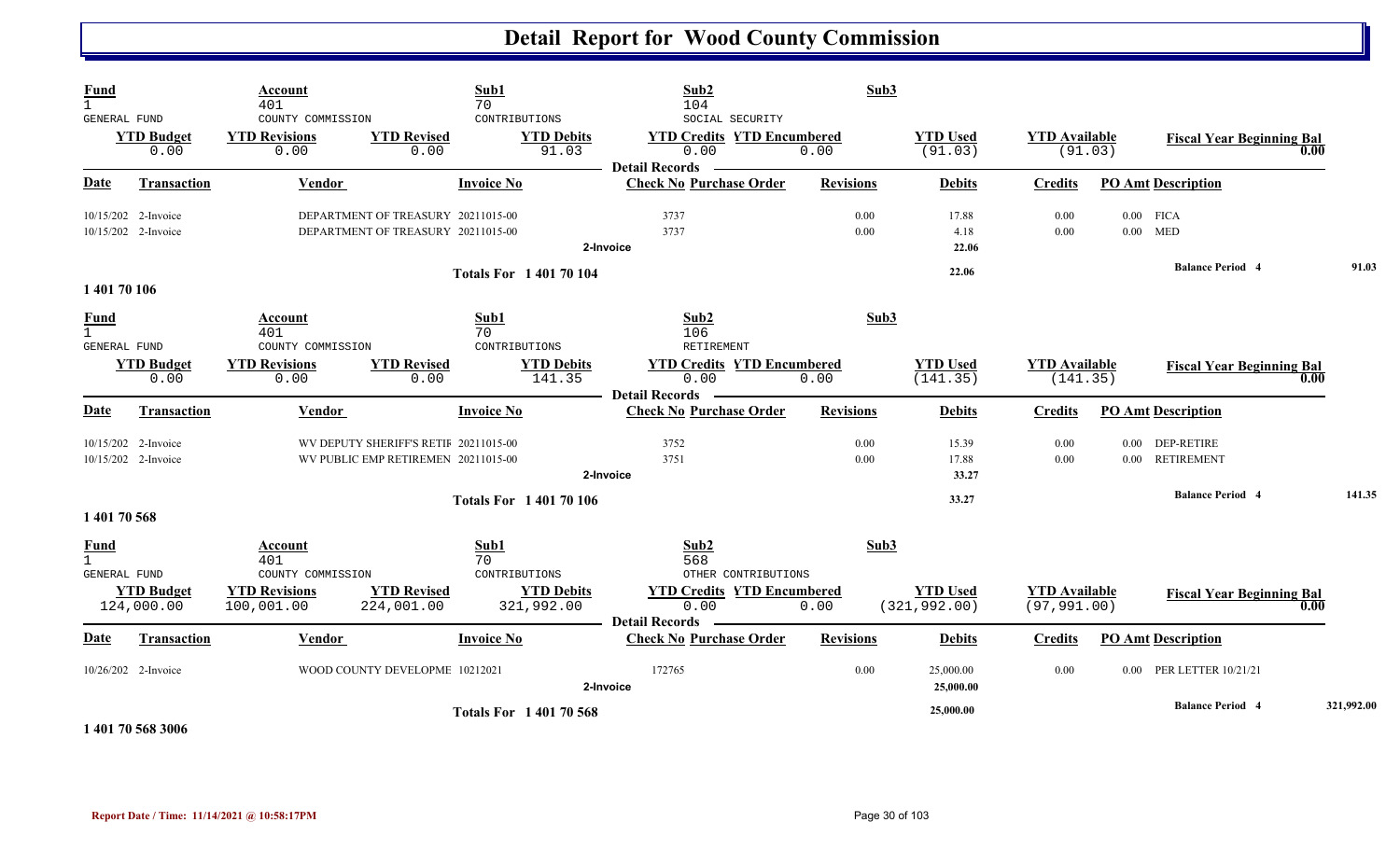| Fund<br>$\mathbf{1}$<br>GENERAL FUND               |                                | Account<br>401<br>COUNTY COMMISSION |                                         | Sub1<br>70<br>CONTRIBUTIONS     | Sub2<br>568<br>OTHER CONTRIBUTIONS                                 |                  | Sub3<br>3006<br>HEALTH MEMBERSHIP REIMBUR! |                                   |          |                                          |           |
|----------------------------------------------------|--------------------------------|-------------------------------------|-----------------------------------------|---------------------------------|--------------------------------------------------------------------|------------------|--------------------------------------------|-----------------------------------|----------|------------------------------------------|-----------|
|                                                    | <b>YTD Budget</b><br>6,000.00  | <b>YTD Revisions</b><br>0.00        | <b>YTD Revised</b><br>6,000.00          | <b>YTD Debits</b><br>1,257.04   | <b>YTD Credits YTD Encumbered</b><br>0.00<br><b>Detail Records</b> | 0.00             | <b>YTD Used</b><br>(1, 257.04)             | <b>YTD</b> Available<br>4,742.96  |          | <b>Fiscal Year Beginning Bal</b><br>0.00 |           |
| Date                                               | <b>Transaction</b>             | <b>Vendor</b>                       |                                         | <b>Invoice No</b>               | <b>Check No Purchase Order</b>                                     | <b>Revisions</b> | <b>Debits</b>                              | <b>Credits</b>                    |          | <b>PO Amt Description</b>                |           |
|                                                    | 10/15/202 2-Invoice            |                                     | <b>BLATT WILLIAM ANTHONY</b>            | 10-00274414-REG                 | 274414                                                             | 0.00             | 40.00                                      | 0.00                              |          | 0.00 BLATT WILLIAM ANTHONY               |           |
|                                                    | 10/15/202 2-Invoice            |                                     | ESCANDON HERNANDO                       | 10-00274512-REG                 | 274512                                                             | 0.00             | 34.42                                      | 0.00                              | $0.00\,$ | <b>ESCANDON HERNANDO</b>                 |           |
|                                                    | 10/15/202 2-Invoice            |                                     | HOCKENBERRY CHRISTINA I 10-00274328-REG |                                 | 274328                                                             | 0.00             | 40.00                                      | 0.00                              | 0.00     | HOCKENBERRY CHRISTINA L                  |           |
|                                                    | 10/15/202 2-Invoice            | <b>MARLOW TYLER D.</b>              |                                         | 10-00274441-REG                 | 274441                                                             | 0.00             | 40.00                                      | 0.00                              | $0.00\,$ | <b>MARLOW TYLER D.</b>                   |           |
|                                                    | 10/15/202 2-Invoice            |                                     | PENNINGTON SUE ANNE                     | 10-00274332-REG                 | 274332                                                             | 0.00             | 40.00                                      | 0.00                              | 0.00     | PENNINGTON SUE ANNE                      |           |
|                                                    | 10/15/202 2-Invoice            | RITCHIE MICHAEL B                   |                                         | 10-00274452-REG                 | 274452                                                             | 0.00             | 40.00                                      | 0.00                              | 0.00     | RITCHIE MICHAEL B                        |           |
|                                                    | 10/15/202 2-Invoice            | SINGER JANA L.                      |                                         | 10-00274521-REG                 | 274521                                                             | 0.00             | 40.00                                      | 0.00                              | 0.00     | SINGER JANA L.                           |           |
|                                                    | 10/15/202 2-Invoice            |                                     | SPRADLING HEATHER N                     | 10-00274335-REG                 | 274335                                                             | 0.00             | 28.04                                      | 0.00                              | 0.00     | SPRADLING HEATHER N                      |           |
|                                                    |                                |                                     |                                         |                                 | 2-Invoice                                                          |                  | 302.46                                     |                                   |          |                                          |           |
|                                                    |                                |                                     |                                         | Totals For 1 401 70 568 3006    |                                                                    |                  | 302.46                                     |                                   |          | <b>Balance Period 4</b>                  | 1,257.04  |
| 1 402 10 101                                       |                                |                                     |                                         |                                 |                                                                    |                  |                                            |                                   |          |                                          |           |
| <b>Fund</b><br>$\mathbf{1}$<br><b>GENERAL FUND</b> |                                | Account<br>402<br>COUNTY CLERK      |                                         | Sub1<br>10<br>PERSONAL SERVICES | Sub2<br>101<br>ELECTED OFFICIALS                                   |                  | Sub3                                       |                                   |          |                                          |           |
|                                                    |                                |                                     |                                         |                                 |                                                                    |                  |                                            |                                   |          |                                          |           |
|                                                    | <b>YTD Budget</b><br>62,093.00 | <b>YTD Revisions</b><br>0.00        | <b>YTD Revised</b><br>62,093.00         | <b>YTD Debits</b><br>20,697.68  | <b>YTD Credits YTD Encumbered</b><br>0.00                          | 0.00             | <b>YTD Used</b><br>(20, 697.68)            | <b>YTD</b> Available<br>41,395.32 |          | <b>Fiscal Year Beginning Bal</b><br>0.00 |           |
|                                                    |                                |                                     |                                         |                                 | <b>Detail Records</b>                                              |                  |                                            |                                   |          |                                          |           |
| Date                                               | <b>Transaction</b>             | <b>Vendor</b>                       |                                         | Invoice No                      | <b>Check No Purchase Order</b>                                     | <b>Revisions</b> | <b>Debits</b>                              | <b>Credits</b>                    |          | <b>PO Amt Description</b>                |           |
|                                                    | 10/15/202 2-Invoice            | RHODES MARK D.                      |                                         | 10-00274333-REG                 | 274333                                                             | 0.00             | 2,587.21                                   | 0.00                              | $0.00\,$ | RHODES MARK D.                           |           |
|                                                    | 10/29/202 2-Invoice            | RHODES MARK D.                      |                                         | 10-00274549-REG                 | 274549                                                             | 0.00             | 2,587.21                                   | 0.00                              | 0.00     | <b>RHODES MARK D.</b>                    |           |
|                                                    |                                |                                     |                                         |                                 | 2-Invoice                                                          |                  | 5,174.42                                   |                                   |          |                                          |           |
|                                                    |                                |                                     |                                         | <b>Totals For 140210101</b>     |                                                                    |                  | 5,174.42                                   |                                   |          | <b>Balance Period 4</b>                  | 20,697.68 |
| 1 402 10 103                                       |                                |                                     |                                         |                                 |                                                                    |                  |                                            |                                   |          |                                          |           |
| Fund                                               |                                | Account                             |                                         | Sub1                            | Sub2                                                               |                  | Sub3                                       |                                   |          |                                          |           |
| $\mathbf{1}$                                       |                                | 402                                 |                                         | 10 <sup>°</sup>                 | 103                                                                |                  |                                            |                                   |          |                                          |           |
| <b>GENERAL FUND</b>                                |                                | COUNTY CLERK                        |                                         | PERSONAL SERVICES               | SALARIES-DEPUTIES                                                  |                  |                                            |                                   |          |                                          |           |
|                                                    | <b>YTD Budget</b>              | <b>YTD Revisions</b>                | <b>YTD Revised</b>                      | <b>YTD Debits</b>               | <b>YTD Credits YTD Encumbered</b>                                  |                  | <b>YTD</b> Used                            | <b>YTD</b> Available              |          | <b>Fiscal Year Beginning Bal</b>         |           |
|                                                    | 601,083.00                     | 0.00                                | 601,083.00                              | 195,020.39                      | 0.00                                                               | 0.00             | (195, 020.39)                              | 406,062.61                        |          | 0.00                                     |           |
| Date                                               | Transaction                    | Vendor                              |                                         | <b>Invoice No</b>               | <b>Detail Records</b><br><b>Check No Purchase Order</b>            | <b>Revisions</b> | <b>Debits</b>                              | <b>Credits</b>                    |          | <b>PO Amt Description</b>                |           |
|                                                    |                                |                                     |                                         |                                 |                                                                    |                  |                                            |                                   |          |                                          |           |
|                                                    | 10/15/202 2-Invoice            | <b>BEARY ELIZABETH</b>              |                                         | 10-00274320-REG                 | 274320                                                             | 0.00             | 1,550.00                                   | 0.00                              | $0.00\,$ | <b>BEARY ELIZABETH</b>                   |           |
|                                                    | 10/15/202 2-Invoice            |                                     | BECKETT CAROLYN J.                      | 10-00274321-REG                 | 274321                                                             | 0.00             | 1,550.00                                   | 0.00                              |          | 0.00 BECKETT CAROLYN J.                  |           |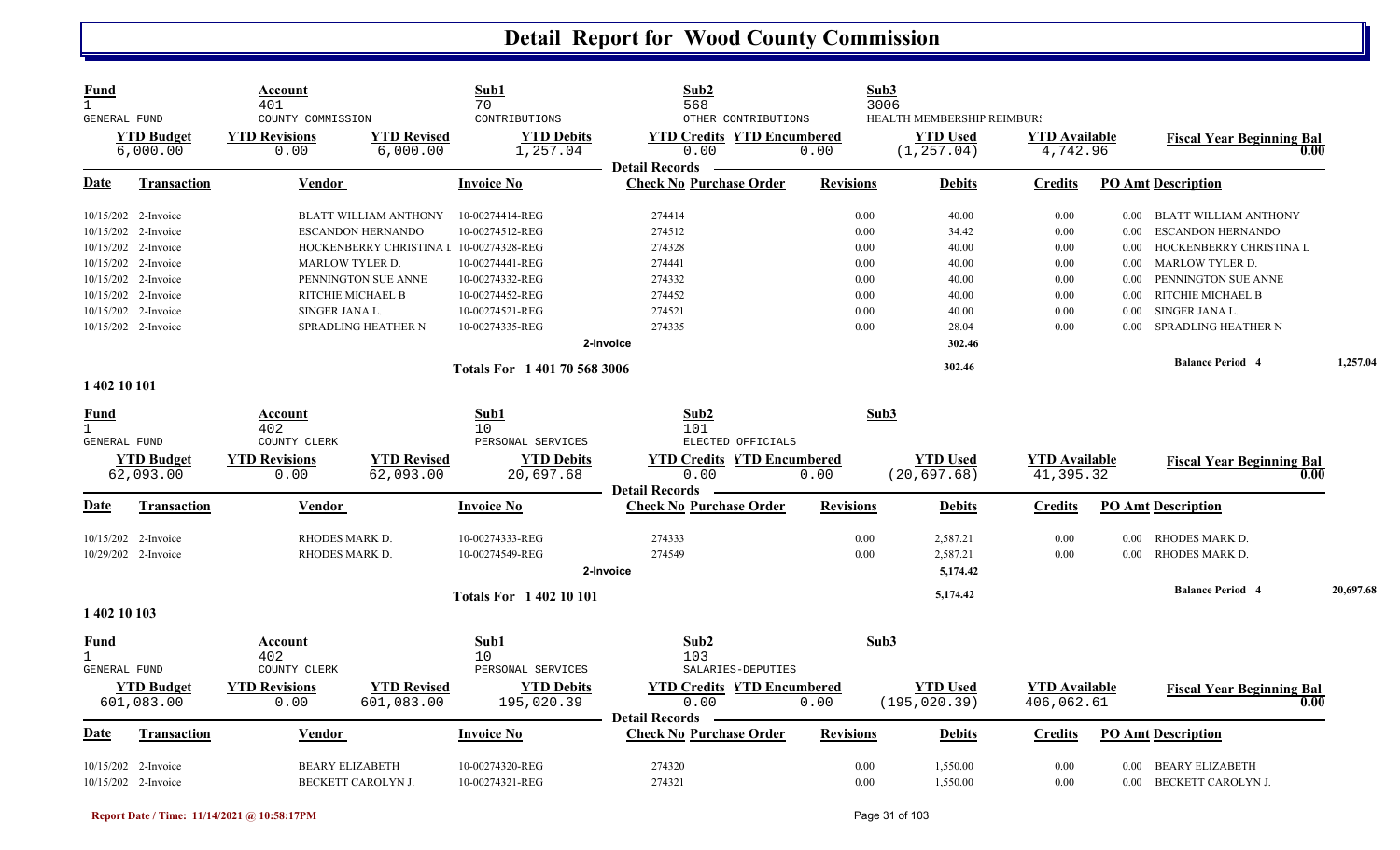|              | 10/15/202 2-Invoice | BOWMAN DONNA M.                            | 10-00274322-REG                         | 274322                            | 0.00             | 1,550.00        | 0.00                 | 0.00     | BOWMAN DONNA M.                  |             |
|--------------|---------------------|--------------------------------------------|-----------------------------------------|-----------------------------------|------------------|-----------------|----------------------|----------|----------------------------------|-------------|
|              | 10/15/202 2-Invoice | CROSS ALISHA D                             | 10-00274323-REG                         | 274323                            | 0.00             | 1,425.00        | 0.00                 | $0.00\,$ | CROSS ALISHA D                   |             |
|              | 10/15/202 2-Invoice | DEVORE MARTHA JANE                         | 10-00274324-REG                         | 274324                            | 0.00             | 1,600.00        | 0.00                 | $0.00\,$ | DEVORE MARTHA JANE               |             |
|              | 10/15/202 2-Invoice | DOTSON LESLIE RENEE                        | 10-00274325-REG                         | 274325                            | 0.00             | 1,600.00        | 0.00                 | 0.00     | DOTSON LESLIE RENEE              |             |
|              | 10/15/202 2-Invoice | DYE BRENDA D.                              | 10-00274326-REG                         | 274326                            | 0.00             | 1,550.00        | 0.00                 | $0.00\,$ | DYE BRENDA D.                    |             |
|              | 10/15/202 2-Invoice | <b>GARRETT DIANA KAY</b>                   | 10-00274327-REG                         | 274327                            | 0.00             | 1,600.00        | 0.00                 | 0.00     | GARRETT DIANA KAY                |             |
|              | 10/15/202 2-Invoice |                                            | HOCKENBERRY CHRISTINA I 10-00274328-REG | 274328                            | 0.00             | 1,600.00        | 0.00                 | 0.00     | HOCKENBERRY CHRISTINA L          |             |
|              | 10/15/202 2-Invoice | JOHNSTON BARBARA A.                        | 10-00274329-REG                         | 274329                            | 0.00             | 1,830.00        | 0.00                 | $0.00\,$ | JOHNSTON BARBARA A.              |             |
|              | 10/15/202 2-Invoice | JORDAN PATRICIA D.                         | 10-00274330-REG                         | 274330                            | 0.00             | 472.39          | 0.00                 | $0.00\,$ | JORDAN PATRICIA D.               |             |
|              | 10/15/202 2-Invoice | <b>MOORE KRISTIN N</b>                     | 10-00274331-REG                         | 274331                            | 0.00             | 1,384.24        | 0.00                 | $0.00\,$ | MOORE KRISTIN N                  |             |
|              | 10/15/202 2-Invoice | PENNINGTON SUE ANNE                        | 10-00274332-REG                         | 274332                            | 0.00             | 1,425.00        | 0.00                 | 0.00     | PENNINGTON SUE ANNE              |             |
|              | 10/15/202 2-Invoice | <b>SMIRI SOUMIA</b>                        | 10-00274334-REG                         | 274334                            | 0.00             | 1,400.00        | 0.00                 | $0.00\,$ | <b>SMIRI SOUMIA</b>              |             |
|              | 10/15/202 2-Invoice | SPRADLING HEATHER N                        | 10-00274335-REG                         | 274335                            | 0.00             | 1,550.00        | 0.00                 | $0.00\,$ | SPRADLING HEATHER N              |             |
|              | 10/15/202 2-Invoice | <b>STEPHENS ALIKKA</b>                     | 10-00274336-REG                         | 274336                            | 0.00             | 1,475.00        | 0.00                 | $0.00\,$ | STEPHENS ALIKKA                  |             |
|              | 10/15/202 2-Invoice | WADE CYNDIE                                | 10-00274337-REG                         | 274337                            | 0.00             | 1,400.00        | 0.00                 | $0.00\,$ | WADE CYNDIE                      |             |
|              | 10/29/202 2-Invoice | <b>BEARY ELIZABETH</b>                     | 10-00274538-REG                         | 274538                            | 0.00             | 1,550.00        | 0.00                 | 0.00     | BEARY ELIZABETH                  |             |
|              | 10/29/202 2-Invoice | BECKETT CAROLYN J.                         | 10-00274539-REG                         | 274539                            | 0.00             | 1,550.00        | 0.00                 | 0.00     | BECKETT CAROLYN J.               |             |
|              | 10/29/202 2-Invoice | BOWMAN DONNA M.                            | 10-00274540-REG                         | 274540                            | 0.00             | 1,550.00        | 0.00                 | 0.00     | BOWMAN DONNA M.                  |             |
|              | 10/29/202 2-Invoice | CROSS ALISHA D                             | 10-00274541-REG                         | 274541                            | 0.00             | 1,450.00        | 0.00                 | $0.00\,$ | CROSS ALISHA D                   |             |
|              | 10/29/202 2-Invoice | DEVORE MARTHA JANE                         | 10-00274542-REG                         | 274542                            | 0.00             | 1,600.00        | 0.00                 | $0.00\,$ | DEVORE MARTHA JANE               |             |
|              | 10/29/202 2-Invoice | <b>DOTSON LESLIE RENEE</b>                 | 10-00274543-REG                         | 274543                            | 0.00             | 1,600.00        | 0.00                 | $0.00\,$ | <b>DOTSON LESLIE RENEE</b>       |             |
|              | 10/29/202 2-Invoice | DYE BRENDA D.                              | 10-00274544-REG                         | 274544                            | 0.00             | 1,550.00        | 0.00                 | 0.00     | DYE BRENDA D.                    |             |
|              | 10/29/202 2-Invoice | <b>GARRETT DIANA KAY</b>                   | 10-00274545-REG                         | 274545                            | 0.00             | 1,600.00        | 0.00                 | 0.00     | GARRETT DIANA KAY                |             |
|              | 10/29/202 2-Invoice | HOCKENBERRY CHRISTINA I                    | 10-00274546-REG                         | 274546                            | 0.00             | 1,600.00        | 0.00                 | 0.00     | HOCKENBERRY CHRISTINA L          |             |
|              | 10/29/202 2-Invoice | JOHNSTON BARBARA A.                        | 10-00274547-REG                         | 274547                            | 0.00             | 1,830.00        | 0.00                 | 0.00     | JOHNSTON BARBARA A.              |             |
|              | 10/29/202 2-Invoice | PENNINGTON SUE ANNE                        | 10-00274548-REG                         | 274548                            | 0.00             | 1,425.00        | 0.00                 | $0.00\,$ | PENNINGTON SUE ANNE              |             |
|              | 10/29/202 2-Invoice | <b>SMIRI SOUMIA</b>                        | 10-00274550-REG                         | 274550                            | 0.00             | 1,400.00        | 0.00                 | $0.00\,$ | SMIRI SOUMIA                     |             |
|              | 10/29/202 2-Invoice | SPRADLING HEATHER N                        | 10-00274551-REG                         | 274551                            | 0.00             | 1,550.00        | 0.00                 | $0.00\,$ | SPRADLING HEATHER N              |             |
|              | 10/29/202 2-Invoice | <b>STEPHENS ALIKKA</b>                     | 10-00274552-REG                         | 274552                            | 0.00             | 1,475.00        | 0.00                 | $0.00\,$ | STEPHENS ALIKKA                  |             |
|              | 10/29/202 2-Invoice | <b>WADE CYNDIE</b>                         | 10-00274553-REG                         | 274553                            | 0.00             | 1,400.00        | 0.00                 | 0.00     | <b>WADE CYNDIE</b>               |             |
|              |                     |                                            |                                         | 2-Invoice                         |                  | 48,091.63       |                      |          |                                  |             |
|              |                     |                                            |                                         |                                   |                  |                 |                      |          | <b>Balance Period 4</b>          | 195,020.39  |
|              |                     |                                            | <b>Totals For 140210103</b>             |                                   |                  | 48,091.63       |                      |          |                                  |             |
| 1 402 10 104 |                     |                                            |                                         |                                   |                  |                 |                      |          |                                  |             |
| <u>Fund</u>  |                     | Account                                    | Sub1                                    | Sub2                              | Sub3             |                 |                      |          |                                  |             |
|              |                     | 402                                        | 10                                      | 104                               |                  |                 |                      |          |                                  |             |
| GENERAL FUND |                     | COUNTY CLERK                               | PERSONAL SERVICES                       | SOCIAL SECURITY                   |                  |                 |                      |          |                                  |             |
|              | <b>YTD Budget</b>   | <b>YTD Revised</b><br><b>YTD Revisions</b> | <b>YTD Debits</b>                       | <b>YTD Credits YTD Encumbered</b> |                  | <b>YTD Used</b> | <b>YTD</b> Available |          | <b>Fiscal Year Beginning Bal</b> |             |
|              | 50,848.00           | 0.00<br>50,848.00                          | 15,708.23                               | 0.00                              | 0.00             | (15, 708.23)    | 35, 139. 77          |          |                                  | $\bm{0.00}$ |
|              |                     |                                            |                                         | Detail Records —————              |                  |                 |                      |          |                                  |             |
| <b>Date</b>  | <b>Transaction</b>  | Vendor                                     | <b>Invoice No</b>                       | <b>Check No Purchase Order</b>    | <b>Revisions</b> | <b>Debits</b>   | <b>Credits</b>       |          | <b>PO Amt Description</b>        |             |
|              |                     |                                            |                                         |                                   |                  |                 |                      |          |                                  |             |
|              | 10/15/202 2-Invoice | DEPARTMENT OF TREASURY 20211015-00         |                                         | 3737                              | 0.00             | 1,610.54        | 0.00                 |          | $0.00$ FICA                      |             |
|              | 10/15/202 2-Invoice | DEPARTMENT OF TREASURY 20211015-00         |                                         | 3737                              | 0.00             | 376.64          | 0.00                 |          | $0.00$ MED                       |             |
|              | 10/29/202 2-Invoice | DEPARTMENT OF TREASURY 20211029-00         |                                         | 3744                              | 0.00             | 1,541.27        | 0.00                 |          | $0.00$ FICA                      |             |
|              |                     |                                            |                                         |                                   |                  |                 |                      |          |                                  |             |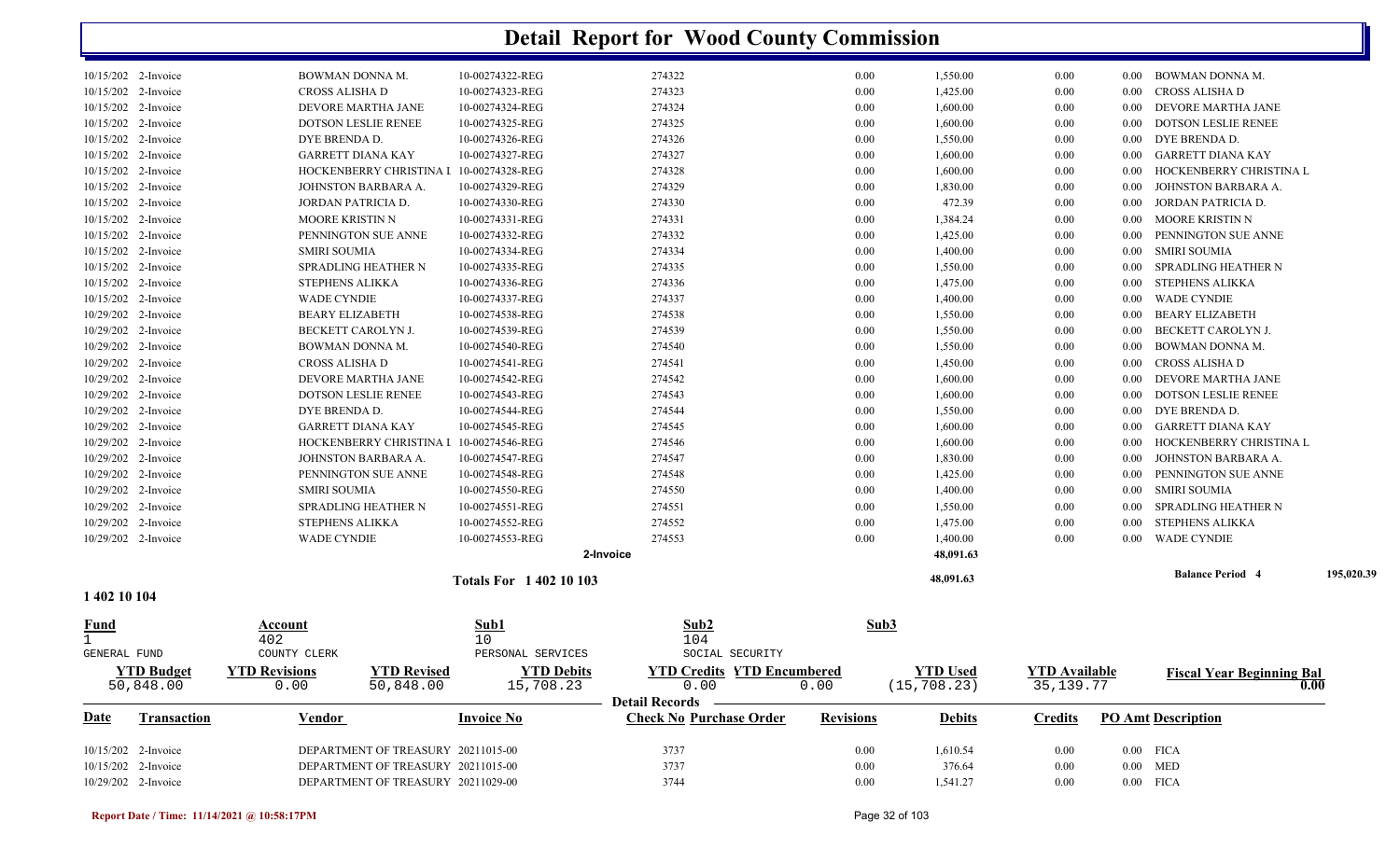|                     |                                |                              |                                     |                                 | <b>Detail Report for Wood County Commission</b> |                  |                                 |                                   |          |                                       |           |
|---------------------|--------------------------------|------------------------------|-------------------------------------|---------------------------------|-------------------------------------------------|------------------|---------------------------------|-----------------------------------|----------|---------------------------------------|-----------|
|                     | 10/29/202 2-Invoice            |                              | DEPARTMENT OF TREASURY 20211029-00  |                                 | 3744<br>2-Invoice                               | 0.00             | 360.45<br>3,888.90              | 0.00                              |          | $0.00$ MED<br><b>Balance Period 4</b> | 15,708.23 |
| 1 402 10 105        |                                |                              |                                     | <b>Totals For 1 402 10 104</b>  |                                                 |                  | 3,888.90                        |                                   |          |                                       |           |
| Fund                |                                | Account                      |                                     | Sub1                            | Sub2                                            |                  | Sub3                            |                                   |          |                                       |           |
| $\mathbf{1}$        |                                | 402                          |                                     | 10                              | 105                                             |                  |                                 |                                   |          |                                       |           |
| <b>GENERAL FUND</b> |                                | COUNTY CLERK                 |                                     | PERSONAL SERVICES               | INSURANCE PREMIUM                               |                  |                                 |                                   |          |                                       |           |
|                     | <b>YTD Budget</b>              | <b>YTD Revisions</b>         | <b>YTD Revised</b>                  | <b>YTD Debits</b>               | <b>YTD Credits YTD Encumbered</b>               |                  | <b>YTD Used</b>                 | <b>YTD</b> Available              |          | <b>Fiscal Year Beginning Bal</b>      |           |
|                     | 236,910.00                     | 0.00                         | 236,910.00                          | 74,622.43                       | 0.00<br><b>Detail Records</b>                   | 0.00             | (74, 622.43)                    | 162, 287.57                       |          |                                       | 0.00      |
| Date                | Transaction                    | Vendor                       |                                     | <b>Invoice No</b>               | <b>Check No Purchase Order</b>                  | <b>Revisions</b> | <b>Debits</b>                   | <b>Credits</b>                    |          | <b>PO Amt Description</b>             |           |
|                     | 10/1/2021 2-Invoice            |                              | HIGHMARK WEST VIRGINIA              | 10012021                        | 3725                                            | 0.00             | 15,122.58                       | 0.00                              | 0.00     | <b>HEALTH PREMIUM</b>                 |           |
| 10/4/2021           | 2-Invoice                      |                              | HIGHMARK WEST VIRGINIA              | F210928A5717                    | 3729                                            | 0.00             | 85.47                           | 0.00                              | 0.00     | <b>HRA</b>                            |           |
|                     | 10/5/2021 2-Invoice            | <b>RENAISSANCE</b>           |                                     | CNS0000800266                   | 3731                                            | 0.00             | 80.73                           | 0.00                              | $0.00\,$ | <b>ADMIN FEE</b>                      |           |
|                     | 10/5/2021 2-Invoice            |                              | MUTUAL OF OMAHA                     | 1250905506                      | 172658                                          | 0.00             | 32.28                           | 0.00                              | $0.00\,$ | <b>BASIC LIFE</b>                     |           |
| 10/5/2021           | 2-Invoice                      |                              | <b>MUTUAL OF OMAHA</b>              | 1250905506                      | 172658                                          | 0.00             | 121.96                          | 0.00                              | 0.00     | <b>LTD</b>                            |           |
|                     | 10/5/2021 2-Invoice            |                              | VISION SERVICE PLAN (WV)            | 102021                          | 172663                                          | 0.00             | 41.02                           | 0.00                              | $0.00\,$ | SINGLE VISION                         |           |
|                     | 10/5/2021 2-Invoice            |                              | VISION SERVICE PLAN (WV)            | 102021                          | 172663                                          | 0.00             | 146.00                          | 0.00                              | 0.00     | <b>FAMILY VISION</b>                  |           |
| 10/7/2021           | 2-Invoice                      |                              | HIGHMARK WEST VIRGINIA F211005A7831 |                                 | 3732                                            | 0.00             | 92.57                           | 0.00                              | 0.00     | <b>HRA</b>                            |           |
|                     | 10/15/202 2-Invoice            |                              | HIGHMARK WEST VIRGINIA F211012A4719 |                                 | 3738                                            | 0.00             | 4,025.70                        | 0.00                              | $0.00\,$ | HRA                                   |           |
|                     | 10/22/202 2-Invoice            |                              | HIGHMARK WEST VIRGINIA F211019A2304 |                                 | 3741                                            | 0.00             | 336.26                          | 0.00                              | $0.00\,$ | <b>HRA</b>                            |           |
|                     | 10/29/202 2-Invoice            |                              | HIGHMARK WEST VIRGINIA F210026A6057 |                                 | 3750                                            | 0.00             | 2,176.66                        | 0.00                              | $0.00\,$ | HRA                                   |           |
|                     |                                |                              |                                     |                                 | 2-Invoice                                       |                  | 22,261.23                       |                                   |          |                                       |           |
| 1 402 10 106        |                                |                              |                                     | <b>Totals For 1 402 10 105</b>  |                                                 |                  | 22,261.23                       |                                   |          | <b>Balance Period 4</b>               | 74,622.43 |
| <u>Fund</u>         |                                | Account                      |                                     | Sub1                            | Sub2                                            | Sub3             |                                 |                                   |          |                                       |           |
| 1                   |                                | 402                          |                                     | 10                              | 106                                             |                  |                                 |                                   |          |                                       |           |
| <b>GENERAL FUND</b> |                                | COUNTY CLERK                 |                                     | PERSONAL SERVICES               | RETIREMENT                                      |                  |                                 |                                   |          |                                       |           |
|                     | <b>YTD Budget</b><br>66,468.00 | <b>YTD Revisions</b><br>0.00 | <b>YTD Revised</b><br>66,468.00     | <b>YTD Debits</b><br>21, 473.46 | <b>YTD Credits YTD Encumbered</b><br>0.00       | 0.00             | <b>YTD Used</b><br>(21, 473.46) | <b>YTD</b> Available<br>44,994.54 |          | <b>Fiscal Year Beginning Bal</b>      | 0.00      |
|                     |                                |                              |                                     |                                 | <b>Detail Records</b>                           |                  |                                 |                                   |          |                                       |           |
| Date                | Transaction                    | Vendor                       |                                     | <b>Invoice No</b>               | <b>Check No Purchase Order</b>                  | <b>Revisions</b> | <b>Debits</b>                   | <b>Credits</b>                    |          | <b>PO Amt Description</b>             |           |
|                     | 10/15/202 2-Invoice            |                              | WV PUBLIC EMP RETIREMEN 20211015-00 |                                 | 3751                                            | 0.00             | 2,744.33                        | 0.00                              | 0.00     | <b>RETIREMENT</b>                     |           |
|                     | 10/29/202 2-Invoice            |                              | WV PUBLIC EMP RETIREMEN 20211029-00 |                                 | 3751                                            | 0.00             | 2,587.73                        | 0.00                              | $0.00\,$ | <b>RETIREMENT</b>                     |           |
|                     |                                |                              |                                     |                                 | 2-Invoice                                       |                  | 5,332.06                        |                                   |          |                                       |           |
|                     |                                |                              |                                     |                                 |                                                 |                  |                                 |                                   |          | <b>Balance Period 4</b>               | 21,473.46 |
| 1 402 10 108        |                                |                              |                                     | <b>Totals For 140210106</b>     |                                                 |                  | 5,332.06                        |                                   |          |                                       |           |

#### **Report Date / Time: 11/14/2021 @ 10:58:17PM** Page 33 of 103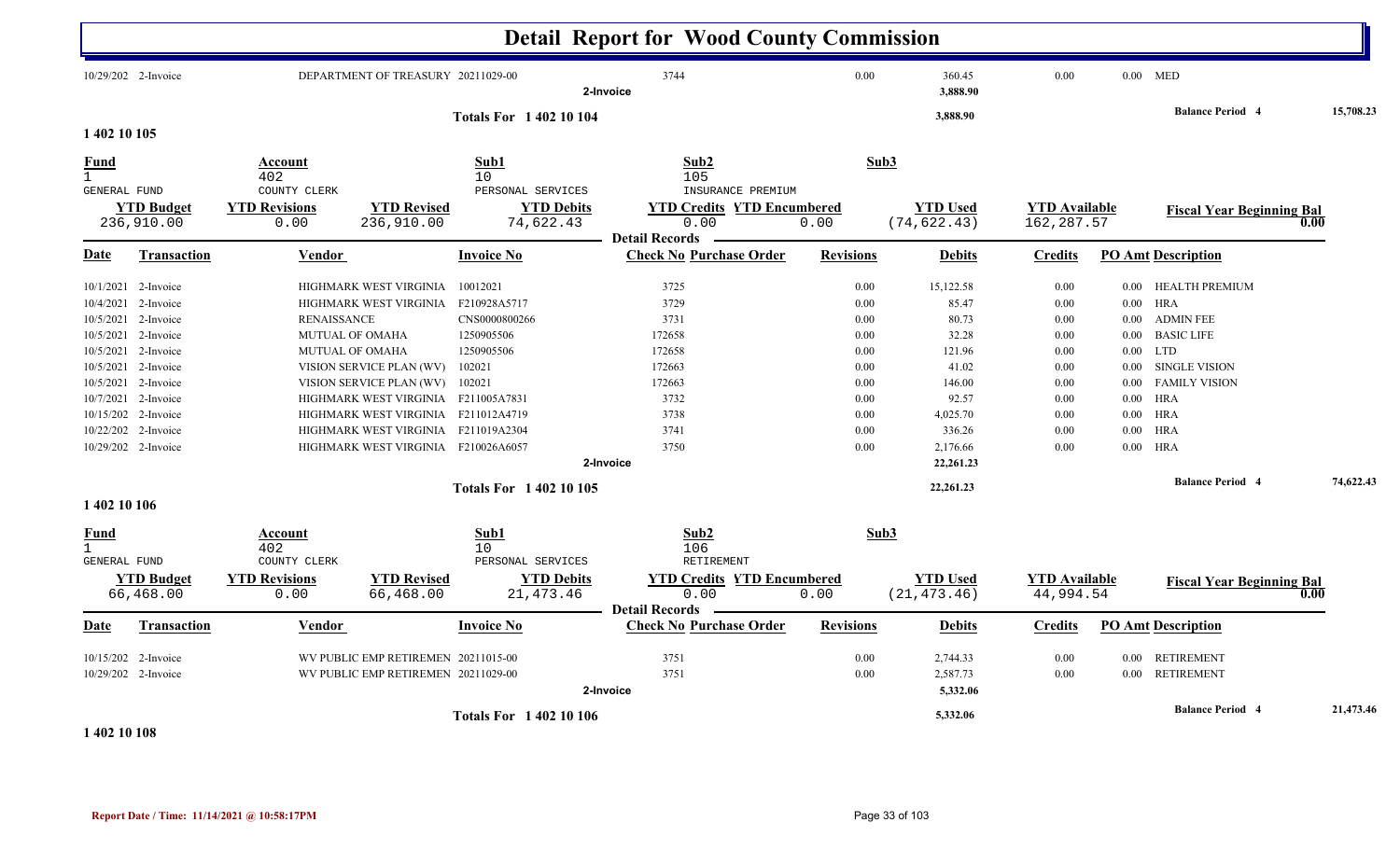| <b>Fund</b><br>$\mathbf{1}$<br><b>GENERAL FUND</b>                 |                                                                                                                                | Account<br>402<br>COUNTY CLERK                                                               |                                                                                  | Sub1<br>10 <sup>°</sup><br>PERSONAL SERVICES                                          | Sub2<br>108<br>OVERTIME                                                        | Sub3                                         |                                              |                                              |                                                  |                                                                                                                                                                                     |          |
|--------------------------------------------------------------------|--------------------------------------------------------------------------------------------------------------------------------|----------------------------------------------------------------------------------------------|----------------------------------------------------------------------------------|---------------------------------------------------------------------------------------|--------------------------------------------------------------------------------|----------------------------------------------|----------------------------------------------|----------------------------------------------|--------------------------------------------------|-------------------------------------------------------------------------------------------------------------------------------------------------------------------------------------|----------|
|                                                                    | <b>YTD Budget</b><br>1,500.00                                                                                                  | <b>YTD Revisions</b><br>0.00                                                                 | <b>YTD Revised</b><br>1,500.00                                                   | <b>YTD Debits</b><br>415.82                                                           | <b>YTD Credits YTD Encumbered</b><br>0.00<br><b>Detail Records</b>             | 0.00                                         | <b>YTD Used</b><br>(415.82)                  | <b>YTD</b> Available<br>1,084.18             |                                                  | <b>Fiscal Year Beginning Bal</b><br>0.00                                                                                                                                            |          |
| Date                                                               | <b>Transaction</b>                                                                                                             | Vendor                                                                                       |                                                                                  | <b>Invoice No</b>                                                                     | <b>Check No Purchase Order</b>                                                 | <b>Revisions</b>                             | <b>Debits</b>                                | <b>Credits</b>                               |                                                  | <b>PO Amt Description</b>                                                                                                                                                           |          |
|                                                                    | 10/29/202 2-Invoice<br>10/29/202 2-Invoice<br>10/29/202 2-Invoice<br>10/29/202 2-Invoice                                       | BECKETT CAROLYN J.<br>CROSS ALISHA D<br>DYE BRENDA D.<br><b>WADE CYNDIE</b>                  |                                                                                  | 10-00274539-REG<br>10-00274541-REG<br>10-00274544-REG<br>10-00274553-REG<br>2-Invoice | 274539<br>274541<br>274544<br>274553                                           | 0.00<br>0.00<br>0.00<br>0.00                 | 26.83<br>43.92<br>46.95<br>42.40<br>160.10   | 0.00<br>0.00<br>0.00<br>0.00                 | $0.00\,$<br>$0.00\,$<br>0.00<br>$0.00\,$         | BECKETT CAROLYN J.<br>CROSS ALISHA D<br>DYE BRENDA D.<br><b>WADE CYNDIE</b>                                                                                                         |          |
|                                                                    |                                                                                                                                |                                                                                              |                                                                                  | <b>Totals For 1 402 10 108</b>                                                        |                                                                                |                                              | 160.10                                       |                                              |                                                  | <b>Balance Period 4</b>                                                                                                                                                             | 415.82   |
| 1 402 40 220<br><u>Fund</u><br>$\mathbf{1}$<br><b>GENERAL FUND</b> | <b>YTD Budget</b><br>12,000.00                                                                                                 | Account<br>402<br>COUNTY CLERK<br><b>YTD Revisions</b><br>0.00                               | <b>YTD Revised</b><br>12,000.00                                                  | Sub1<br>40<br>CONTRACTURAL SERVICES<br><b>YTD Debits</b><br>5,275.81                  | Sub2<br>220<br>ADVERTISING<br><b>YTD Credits YTD Encumbered</b><br>0.00        | Sub3<br>0.00                                 | <b>YTD Used</b><br>(5, 275.81)               | <b>YTD</b> Available<br>6,724.19             |                                                  | <b>Fiscal Year Beginning Bal</b><br>0.00                                                                                                                                            |          |
| Date                                                               | <b>Transaction</b>                                                                                                             | <b>Vendor</b>                                                                                |                                                                                  | <b>Invoice No</b>                                                                     | <b>Detail Records</b><br><b>Check No Purchase Order</b>                        | <b>Revisions</b>                             | <b>Debits</b>                                | <b>Credits</b>                               |                                                  | <b>PO Amt Description</b>                                                                                                                                                           |          |
|                                                                    | 10/14/202 5-Journal Entry<br>10/14/202 5-Journal Entry                                                                         |                                                                                              | PARKERSBURG NEWS & SEN' 20211012038001<br>PARKERSBURG NEWS & SEN' 20211012054001 |                                                                                       | 5-Journal Entry                                                                | 0.00<br>0.00                                 | 793.70<br>459.28<br>1,252.98                 | 0.00<br>0.00                                 | 0.00<br>0.00                                     | WOOD CO FINANCE-4019-PARKERSBURG<br>WOOD CO FINANCE-4019-PARKERSBURG                                                                                                                |          |
| 1 402 55 341                                                       |                                                                                                                                |                                                                                              |                                                                                  | <b>Totals For 1 402 40 220</b>                                                        |                                                                                |                                              | 1,252.98                                     |                                              |                                                  | <b>Balance Period 4</b>                                                                                                                                                             | 5,275.81 |
| <u>Fund</u><br>$\mathbf{1}$<br>GENERAL FUND                        | <b>YTD Budget</b><br>10,000.00                                                                                                 | <u>Account</u><br>402<br>COUNTY CLERK<br><b>YTD Revisions</b><br>44.00                       | <b>YTD Revised</b><br>10,044.00                                                  | Sub1<br>55<br>COMMODITIES<br><b>YTD Debits</b><br>2,933.20                            | Sub2<br>341<br>SUPPLIES/MATERIALS<br><b>YTD Credits YTD Encumbered</b><br>0.00 | Sub3<br>553.76                               | <b>YTD Used</b><br>(2, 933.20)               | <b>YTD</b> Available<br>6,557.04             |                                                  | <b>Fiscal Year Beginning Bal</b><br>0.00                                                                                                                                            |          |
| Date                                                               | <b>Transaction</b>                                                                                                             | <b>Vendor</b>                                                                                |                                                                                  | <b>Invoice No</b>                                                                     | <b>Detail Records</b><br><b>Check No Purchase Order</b>                        | <b>Revisions</b>                             | <b>Debits</b>                                | <b>Credits</b>                               |                                                  | <b>PO Amt Description</b>                                                                                                                                                           |          |
| 10/7/2021<br>10/7/2021<br>10/7/2021<br>10/7/2021<br>10/7/2021      | 1-Purchase Order<br>1-Purchase Order<br>1-Purchase Order<br>1-Purchase Order<br>1-Purchase Order<br>10/7/2021 1-Purchase Order | OFFICE DEPOT<br>OFFICE DEPOT<br>OFFICE DEPOT<br>OFFICE DEPOT<br>OFFICE DEPOT<br>OFFICE DEPOT |                                                                                  |                                                                                       | 84937<br>84937<br>84937<br>84937<br>84937<br>84937                             | 0.00<br>0.00<br>0.00<br>0.00<br>0.00<br>0.00 | 0.00<br>0.00<br>0.00<br>0.00<br>0.00<br>0.00 | 0.00<br>0.00<br>0.00<br>0.00<br>0.00<br>0.00 | 44.10<br>29.60<br>18.67<br>5.37<br>8.99<br>28.78 | post it notes cabinet pack 837398<br>Tombow Correction Tape 4pk 369589<br>Bostitch premium stapler 551703<br>sheet protecto<br>Bostitch 3 hole punch 9735952<br>desk calendar 11x17 |          |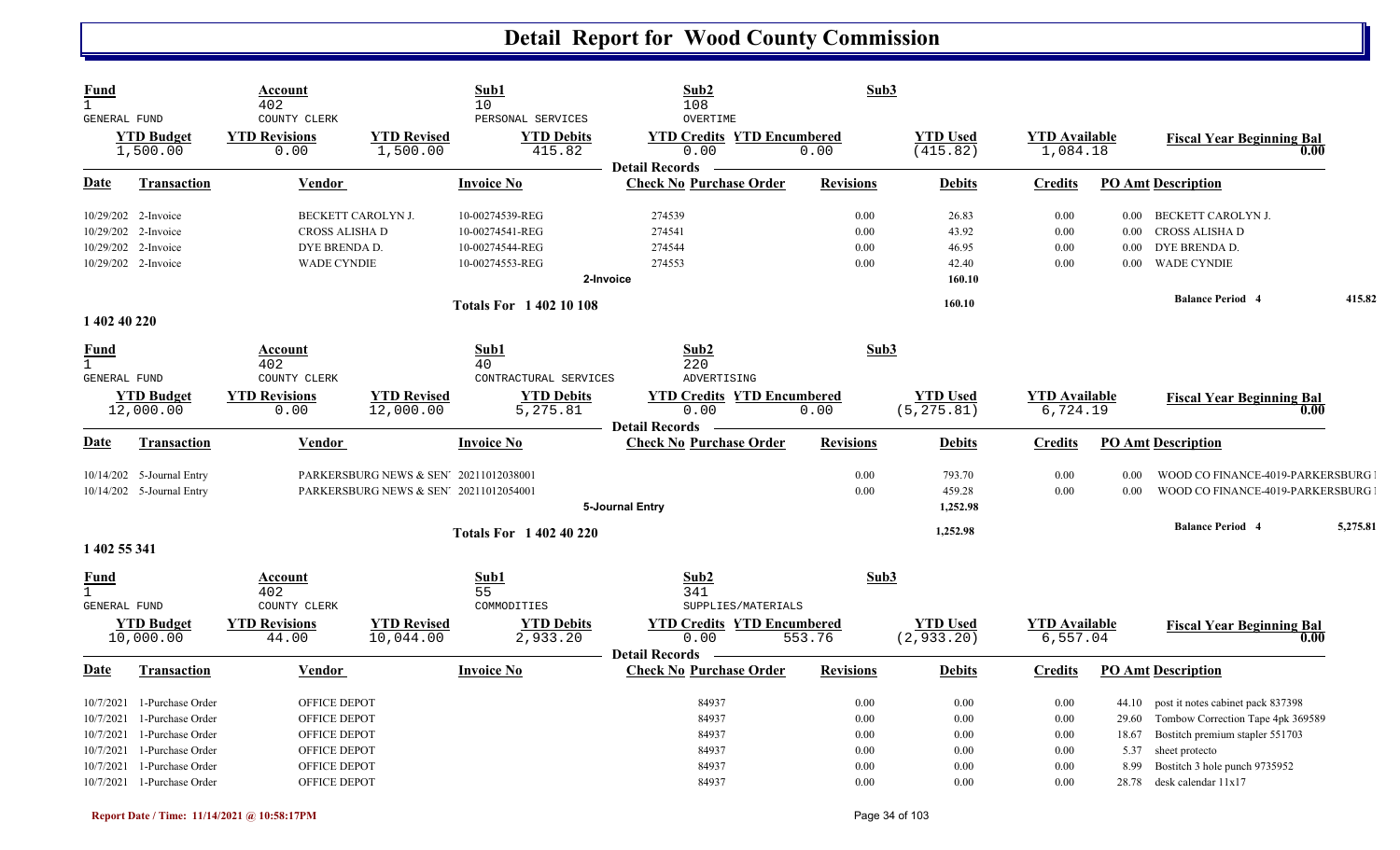|                                     | 10/7/2021 1-Purchase Order     | OFFICE DEPOT         |                                         |                                |                       | 84937                             | 0.00             | 0.00            | 0.00                 | 38.97    | Willow Creek Desk Pad Calendar 12/17                 |                   |
|-------------------------------------|--------------------------------|----------------------|-----------------------------------------|--------------------------------|-----------------------|-----------------------------------|------------------|-----------------|----------------------|----------|------------------------------------------------------|-------------------|
| 10/7/2021                           | 1-Purchase Order               | OFFICE DEPOT         |                                         |                                |                       | 84937                             | 0.00             | 0.00            | 0.00                 | 25.89    | Smead color legal file folders yellow 207894         |                   |
| 10/7/2021                           | 1-Purchase Order               | <b>S W RESOURCES</b> |                                         |                                |                       | 84943                             | 0.00             | 0.00            | 0.00                 | 21.00    | nameplate with holder - Cyndie                       |                   |
| 10/7/2021                           | 1-Purchase Order               | <b>S W RESOURCES</b> |                                         |                                |                       | 84943                             | 0.00             | 0.00            | 0.00                 | 21.00    | nameplate with holder - Soumia                       |                   |
|                                     | 10/21/202 1-Purchase Order     | OFFICE DEPOT         |                                         |                                |                       | 84988                             | 0.00             | 0.00            | 0.00                 | 199.99   | Brother Intellifax 2840 Fax Machine                  |                   |
|                                     |                                |                      |                                         |                                | 1-Purchase Order      |                                   |                  |                 |                      |          |                                                      |                   |
| 10/25/202                           | 1-Purchase Order Pending Peard |                      | CAPITOL BUSINESS INTERIOI               |                                |                       | 84995                             | 0.00             | 0.00            | 0.00                 |          | 81.18 Laminate Center drawer 26x15 Shaker cherry #H  |                   |
|                                     |                                |                      |                                         |                                | 1-Purchase Order Pe   |                                   |                  |                 |                      |          |                                                      |                   |
|                                     | 10/7/2021 2-Invoice            | OFFICE DEPOT         |                                         | 200687569001                   | 172678                | 84892                             | 0.00             | 99.88           | 0.00                 |          | (99.88) STAPLER; POST ITS; PENS; LEGAL PADS; T.      |                   |
|                                     | 10/15/202 2-Invoice            |                      | <b>CRYSTAL SPRING WATER</b>             | 09214368                       | 172713                |                                   | 0.00             | 16.00           | 0.00                 |          | 0.00 COOLER RENT                                     |                   |
| 10/15/202 2-Invoice                 |                                | OFFICE DEPOT         |                                         | 202723695001                   | 172724                | 84915                             | 0.00             | 87.25           | 0.00                 |          | (87.25) ROLODEX; PENS; POST IT NOTES; HIGHLIC        |                   |
|                                     | 10/15/202 2-Invoice            | OFFICE DEPOT         |                                         | 202725922001                   | 172724                | 84915                             | 0.00             | 5.97            | 0.00                 |          | (5.97) ROLODEX; PENS; POST IT NOTES; HIGHLIC         |                   |
|                                     | 10/26/202 2-Invoice            | OFFICE DEPOT         |                                         | 200139084002                   | 172757                | 84937                             | 0.00             | 18.67           | 0.00                 |          | (18.67) Bostitch premium stapler 551703              |                   |
|                                     | 10/26/202 2-Invoice            | OFFICE DEPOT         |                                         | 200372433001                   | 172757                | 84937                             | 0.00             | 8.99            | 0.00                 |          | (8.99) Bostitch 3 hole punch 9735952                 |                   |
|                                     | 10/26/202 2-Invoice            | OFFICE DEPOT         |                                         | 200372433001                   | 172757                | 84937                             | 0.00             | 25.89           | 0.00                 |          | (25.89) Smead color legal file folders yellow 207894 |                   |
|                                     | 10/26/202 2-Invoice            | <b>OFFICE DEPOT</b>  |                                         | 200139084001                   | 172757                | 84937                             | 0.00             | 44.10           | 0.00                 |          | (44.10) post it notes cabinet pack 837398            |                   |
|                                     | 10/26/202 2-Invoice            | OFFICE DEPOT         |                                         | 200139084001                   | 172757                | 84937                             | 0.00             | 29.60           | 0.00                 |          | (29.60) Tombow Correction Tape 4pk 369589            |                   |
|                                     | 10/26/202 2-Invoice            | OFFICE DEPOT         |                                         | 200139084001                   | 172757                | 84937                             | 0.00             | 5.37            | 0.00                 |          | $(5.37)$ sheet protecto                              |                   |
|                                     | 10/26/202 2-Invoice            | OFFICE DEPOT         |                                         | 200139084001                   | 172757                | 84937                             | 0.00             | 14.39           | 0.00                 |          | $(14.39)$ desk calendar $11x17$                      |                   |
|                                     | 10/26/202 2-Invoice            | OFFICE DEPOT         |                                         | 200139084001                   | 172757                | 84937                             | 0.00             | 14.39           | 0.00                 |          | (14.39) Willow Creek Desk Pad Calendar 12/17         |                   |
|                                     |                                |                      |                                         |                                | 2-Invoice             |                                   |                  | 370.50          |                      |          |                                                      |                   |
|                                     | 10/14/202 5-Journal Entry      |                      | CHAPMAN PRINTING CO. INC 20211012055001 |                                |                       | 84645                             | 0.00             | 194.33          | 0.00                 |          | $(194.33)$ #10 ENVELOPES WOOD CO FINANCE-4019-0      |                   |
|                                     |                                |                      |                                         |                                | 5-Journal Entry       |                                   |                  | 194.33          |                      |          |                                                      |                   |
|                                     |                                |                      |                                         | <b>Totals For 1402 55 341</b>  |                       |                                   |                  | 564.83          |                      | (25.29)  | <b>Balance Period 4</b>                              | 2,933.20          |
| 1 403 10 101                        |                                |                      |                                         |                                |                       |                                   |                  |                 |                      |          |                                                      |                   |
| <u>Fund</u>                         |                                | Account              |                                         | Sub1                           |                       | Sub2                              |                  | Sub3            |                      |          |                                                      |                   |
| $\mathbf{1}$<br><b>GENERAL FUND</b> |                                | 403<br>CIRCUIT CLERK |                                         | 10<br>PERSONAL SERVICES        |                       | 101<br>ELECTED OFFICIALS          |                  |                 |                      |          |                                                      |                   |
|                                     | <b>YTD Budget</b>              | <b>YTD Revisions</b> | <b>YTD Revised</b>                      | <b>YTD Debits</b>              |                       | <b>YTD Credits YTD Encumbered</b> |                  | <b>YTD Used</b> | <b>YTD</b> Available |          |                                                      |                   |
|                                     | 62,093.00                      | 0.00                 | 62,093.00                               | 20,697.68                      |                       | 0.00                              | 0.00             | (20, 697.68)    | 41,395.32            |          | <b>Fiscal Year Beginning Bal</b>                     | 0.00              |
|                                     |                                |                      |                                         |                                | <b>Detail Records</b> |                                   |                  |                 |                      |          |                                                      |                   |
| Date                                | <b>Transaction</b>             | Vendor               |                                         | <b>Invoice No</b>              |                       | <b>Check No Purchase Order</b>    | <b>Revisions</b> | <b>Debits</b>   | <b>Credits</b>       |          | <b>PO Amt Description</b>                            |                   |
| 10/15/202 2-Invoice                 |                                |                      | RIDGWAY CELESTE A.                      | 10-00274350-REG                | 274350                |                                   | 0.00             | 2,587.21        | 0.00                 | $0.00\,$ | RIDGWAY CELESTE A.                                   |                   |
|                                     | 10/29/202 2-Invoice            |                      | RIDGWAY CELESTE A.                      | 10-00274566-REG                | 274566                |                                   | 0.00             | 2,587.21        | 0.00                 | $0.00\,$ | RIDGWAY CELESTE A.                                   |                   |
|                                     |                                |                      |                                         |                                | 2-Invoice             |                                   |                  | 5,174.42        |                      |          |                                                      |                   |
|                                     |                                |                      |                                         |                                |                       |                                   |                  |                 |                      |          |                                                      | 20,697.68         |
|                                     |                                |                      |                                         | <b>Totals For 1 403 10 101</b> |                       |                                   |                  | 5,174.42        |                      |          | <b>Balance Period 4</b>                              |                   |
| 1 403 10 103                        |                                |                      |                                         |                                |                       |                                   |                  |                 |                      |          |                                                      |                   |
| <b>Fund</b>                         |                                | <b>Account</b>       |                                         | Sub1                           |                       | Sub2                              |                  | Sub3            |                      |          |                                                      |                   |
| $\mathbf{1}$                        |                                | 403                  |                                         | 10                             |                       | 103                               |                  |                 |                      |          |                                                      |                   |
| GENERAL FUND                        |                                | CIRCUIT CLERK        |                                         | PERSONAL SERVICES              |                       | SALARIES-DEPUTIES                 |                  |                 |                      |          |                                                      |                   |
|                                     | <b>YTD Budget</b>              | <b>YTD Revisions</b> | <b>YTD Revised</b>                      | <b>YTD Debits</b>              |                       | <b>YTD Credits YTD Encumbered</b> |                  | <b>YTD Used</b> | <b>YTD Available</b> |          | <b>Fiscal Year Beginning Bal</b>                     |                   |
|                                     | 428,102.00                     | 0.00                 | 428,102.00                              | 142,700.33                     |                       | 0.00                              | 0.00             | (142, 700.33)   | 285, 401.67          |          |                                                      | $\overline{0.00}$ |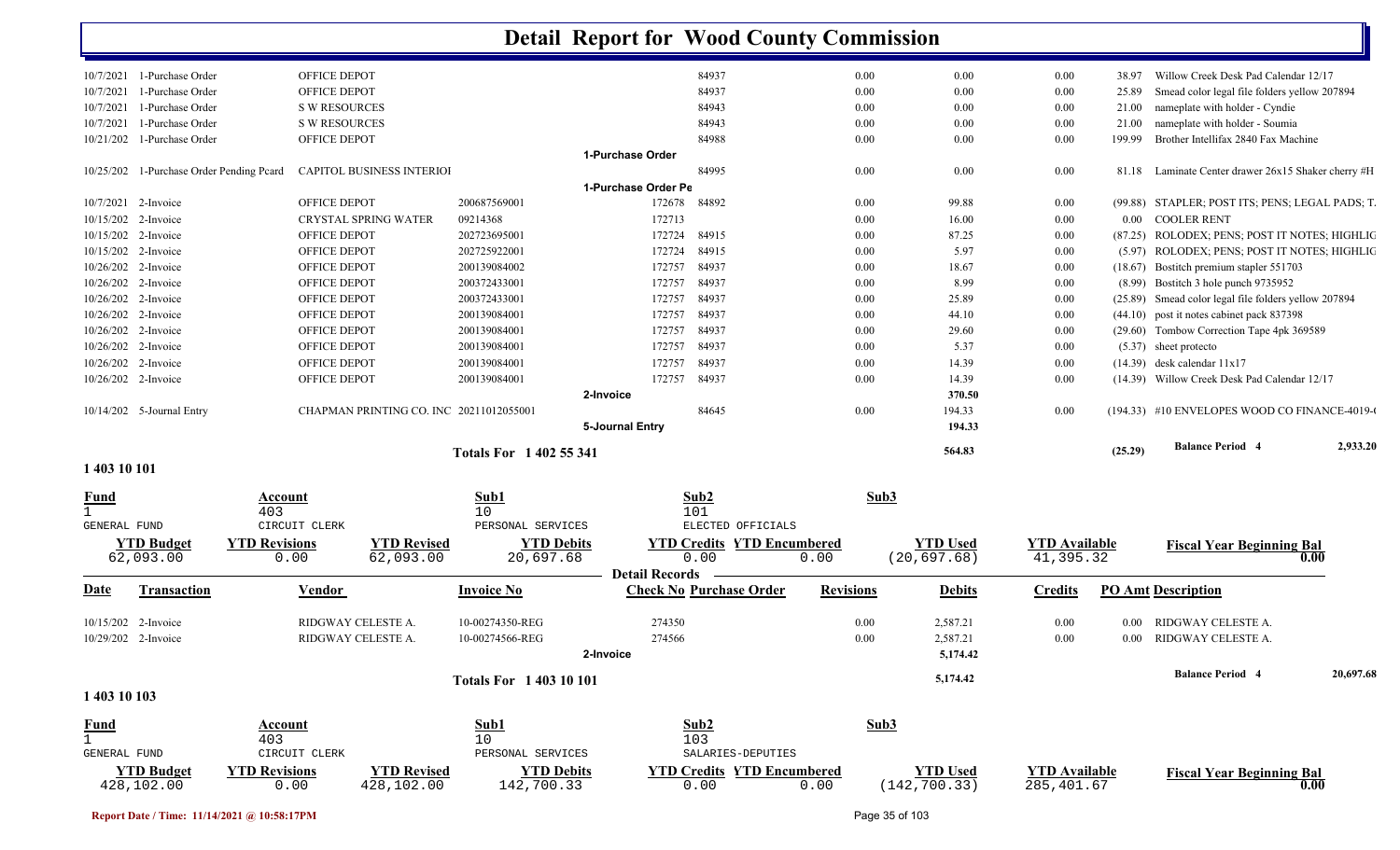|                             |                     |                          |                                    |                             | <b>Detail Records</b>             |                  |                 |                      |          |                                  |            |
|-----------------------------|---------------------|--------------------------|------------------------------------|-----------------------------|-----------------------------------|------------------|-----------------|----------------------|----------|----------------------------------|------------|
| <u>Date</u>                 | <b>Transaction</b>  | <b>Vendor</b>            |                                    | <b>Invoice No</b>           | <b>Check No Purchase Order</b>    | <b>Revisions</b> | <b>Debits</b>   | <u>Credits</u>       |          | <b>PO Amt Description</b>        |            |
|                             | 10/15/202 2-Invoice | <b>BONNELL CRYSTAL</b>   |                                    | 10-00274338-REG             | 274338                            | 0.00             | 1,279.08        | 0.00                 | $0.00\,$ | <b>BONNELL CRYSTAL</b>           |            |
|                             | 10/15/202 2-Invoice |                          | DAUGHERTY ANDREA M                 | 10-00274339-REG             | 274339                            | 0.00             | 1,279.08        | 0.00                 | 0.00     | DAUGHERTY ANDREA M               |            |
|                             | 10/15/202 2-Invoice | HENRIE MARGARET J        |                                    | 10-00274341-REG             | 274341                            | 0.00             | 1,276.25        | 0.00                 | 0.00     | HENRIE MARGARET J                |            |
|                             | 10/15/202 2-Invoice | JACKS DEBORAH KAY        |                                    | 10-00274342-REG             | 274342                            | 0.00             | 1,482.79        | 0.00                 | 0.00     | JACKS DEBORAH KAY                |            |
|                             | 10/15/202 2-Invoice | KAUFMAN DENISE A.        |                                    | 10-00274343-REG             | 274343                            | 0.00             | 1,566.26        | 0.00                 | 0.00     | KAUFMAN DENISE A.                |            |
|                             | 10/15/202 2-Invoice | LALLATHIN DONNA M        |                                    | 10-00274345-REG             | 274345                            | 0.00             | 1,275.58        | 0.00                 | 0.00     | LALLATHIN DONNA M                |            |
|                             | 10/15/202 2-Invoice | LEACH AMY S.             |                                    | 10-00274346-REG             | 274346                            | 0.00             | 1,368.00        | 0.00                 | 0.00     | LEACH AMY S.                     |            |
|                             | 10/15/202 2-Invoice | <b>MILLER DAWN</b>       |                                    | 10-00274347-REG             | 274347                            | 0.00             | 1,278.75        | 0.00                 | 0.00     | <b>MILLER DAWN</b>               |            |
|                             | 10/15/202 2-Invoice |                          | PALMER ERICA NICOLE                | 10-00274349-REG             | 274349                            | 0.00             | 1,266.58        | 0.00                 | $0.00\,$ | PALMER ERICA NICOLE              |            |
|                             | 10/15/202 2-Invoice |                          | ROCKHOLD MICHELE LYNN              | 10-00274351-REG             | 274351                            | 0.00             | 2,002.61        | 0.00                 | 0.00     | ROCKHOLD MICHELE LYNN            |            |
|                             | 10/15/202 2-Invoice | WALTERS TERESA G.        |                                    | 10-00274352-REG             | 274352                            | 0.00             | 1,760.12        | 0.00                 | 0.00     | WALTERS TERESA G.                |            |
|                             | 10/15/202 2-Invoice | WILLIAMS TRACY A.        |                                    | 10-00274353-REG             | 274353                            | 0.00             | 2,002.44        | 0.00                 | 0.00     | WILLIAMS TRACY A.                |            |
|                             | 10/29/202 2-Invoice | <b>BONNELL CRYSTAL</b>   |                                    | 10-00274554-REG             | 274554                            | 0.00             | 1,279.08        | 0.00                 | $0.00\,$ | <b>BONNELL CRYSTAL</b>           |            |
|                             | 10/29/202 2-Invoice |                          | DAUGHERTY ANDREA M                 | 10-00274555-REG             | 274555                            | 0.00             | 1,279.08        | 0.00                 | 0.00     | DAUGHERTY ANDREA M               |            |
|                             | 10/29/202 2-Invoice | HENRIE MARGARET J        |                                    | 10-00274557-REG             | 274557                            | 0.00             | 1,276.25        | 0.00                 | $0.00\,$ | HENRIE MARGARET J                |            |
|                             | 10/29/202 2-Invoice | JACKS DEBORAH KAY        |                                    | 10-00274558-REG             | 274558                            | 0.00             | 1,482.79        | 0.00                 | 0.00     | <b>JACKS DEBORAH KAY</b>         |            |
|                             | 10/29/202 2-Invoice | KAUFMAN DENISE A.        |                                    | 10-00274559-REG             | 274559                            | 0.00             | 1,566.26        | 0.00                 | 0.00     | KAUFMAN DENISE A.                |            |
|                             | 10/29/202 2-Invoice | LALLATHIN DONNA M        |                                    | 10-00274561-REG             | 274561                            | 0.00             | 1,275.58        | 0.00                 | 0.00     | LALLATHIN DONNA M                |            |
|                             | 10/29/202 2-Invoice | LEACH AMY S.             |                                    | 10-00274562-REG             | 274562                            | 0.00             | 1,368.00        | 0.00                 | $0.00\,$ | LEACH AMY S.                     |            |
|                             | 10/29/202 2-Invoice | <b>MILLER DAWN</b>       |                                    | 10-00274563-REG             | 274563                            | 0.00             | 1,278.75        | $0.00\,$             | 0.00     | <b>MILLER DAWN</b>               |            |
|                             | 10/29/202 2-Invoice |                          | PALMER ERICA NICOLE                | 10-00274565-REG             | 274565                            | 0.00             | 1,266.58        | 0.00                 | 0.00     | PALMER ERICA NICOLE              |            |
|                             | 10/29/202 2-Invoice |                          | ROCKHOLD MICHELE LYNN              | 10-00274567-REG             | 274567                            | 0.00             | 2,002.61        | 0.00                 | 0.00     | ROCKHOLD MICHELE LYNN            |            |
|                             | 10/29/202 2-Invoice | <b>WALTERS TERESA G.</b> |                                    | 10-00274568-REG             | 274568                            | 0.00             | 1,760.12        | 0.00                 | 0.00     | <b>WALTERS TERESA G.</b>         |            |
|                             | 10/29/202 2-Invoice | WILLIAMS TRACY A.        |                                    | 10-00274569-REG             | 274569                            | 0.00             | 2,002.44        | 0.00                 | 0.00     | WILLIAMS TRACY A.                |            |
|                             |                     |                          |                                    |                             | 2-Invoice                         |                  | 35,675.08       |                      |          |                                  |            |
|                             |                     |                          |                                    | <b>Totals For 140310103</b> |                                   |                  | 35,675.08       |                      |          | <b>Balance Period 4</b>          | 142,700.33 |
| 1 403 10 104                |                     |                          |                                    |                             |                                   |                  |                 |                      |          |                                  |            |
| <u>Fund</u><br>$\mathbf{1}$ |                     | Account<br>403           |                                    | Sub1<br>10                  | Sub2<br>104                       | Sub3             |                 |                      |          |                                  |            |
| GENERAL FUND                |                     | CIRCUIT CLERK            |                                    | PERSONAL SERVICES           | SOCIAL SECURITY                   |                  |                 |                      |          |                                  |            |
|                             | <b>YTD Budget</b>   | <b>YTD Revisions</b>     | <b>YTD Revised</b>                 | <b>YTD Debits</b>           | <b>YTD Credits YTD Encumbered</b> |                  | <b>YTD Used</b> | <b>YTD Available</b> |          | <b>Fiscal Year Beginning Bal</b> |            |
|                             | 39,412.00           | 0.00                     | 39,412.00                          | 12,526.55                   | 0.00                              | 0.00             | (12, 526.55)    | 26,885.45            |          | 0.00                             |            |
|                             |                     |                          |                                    |                             | <b>Detail Records</b>             |                  |                 |                      |          |                                  |            |
| Date                        | Transaction         | Vendor                   |                                    | <b>Invoice No</b>           | <b>Check No Purchase Order</b>    | <b>Revisions</b> | <b>Debits</b>   | <b>Credits</b>       |          | <b>PO Amt Description</b>        |            |
|                             | 10/15/202 2-Invoice |                          | DEPARTMENT OF TREASURY 20211015-00 |                             | 3737                              | 0.00             | 1,265.16        | $0.00\,$             |          | $0.00$ FICA                      |            |
|                             | 10/15/202 2-Invoice |                          | DEPARTMENT OF TREASURY 20211015-00 |                             | 3737                              | 0.00             | 295.89          | 0.00                 |          | $0.00$ MED                       |            |
|                             | 10/29/202 2-Invoice |                          | DEPARTMENT OF TREASURY 20211029-00 |                             | 3744                              | 0.00             | 1,264.42        | 0.00                 |          | $0.00$ $\,$ FICA                 |            |
|                             | 10/29/202 2-Invoice |                          | DEPARTMENT OF TREASURY 20211029-00 |                             | 3744                              | 0.00             | 295.71          | 0.00                 |          | $0.00$ MED                       |            |
|                             |                     |                          |                                    |                             | 2-Invoice                         |                  | 3,121.18        |                      |          |                                  |            |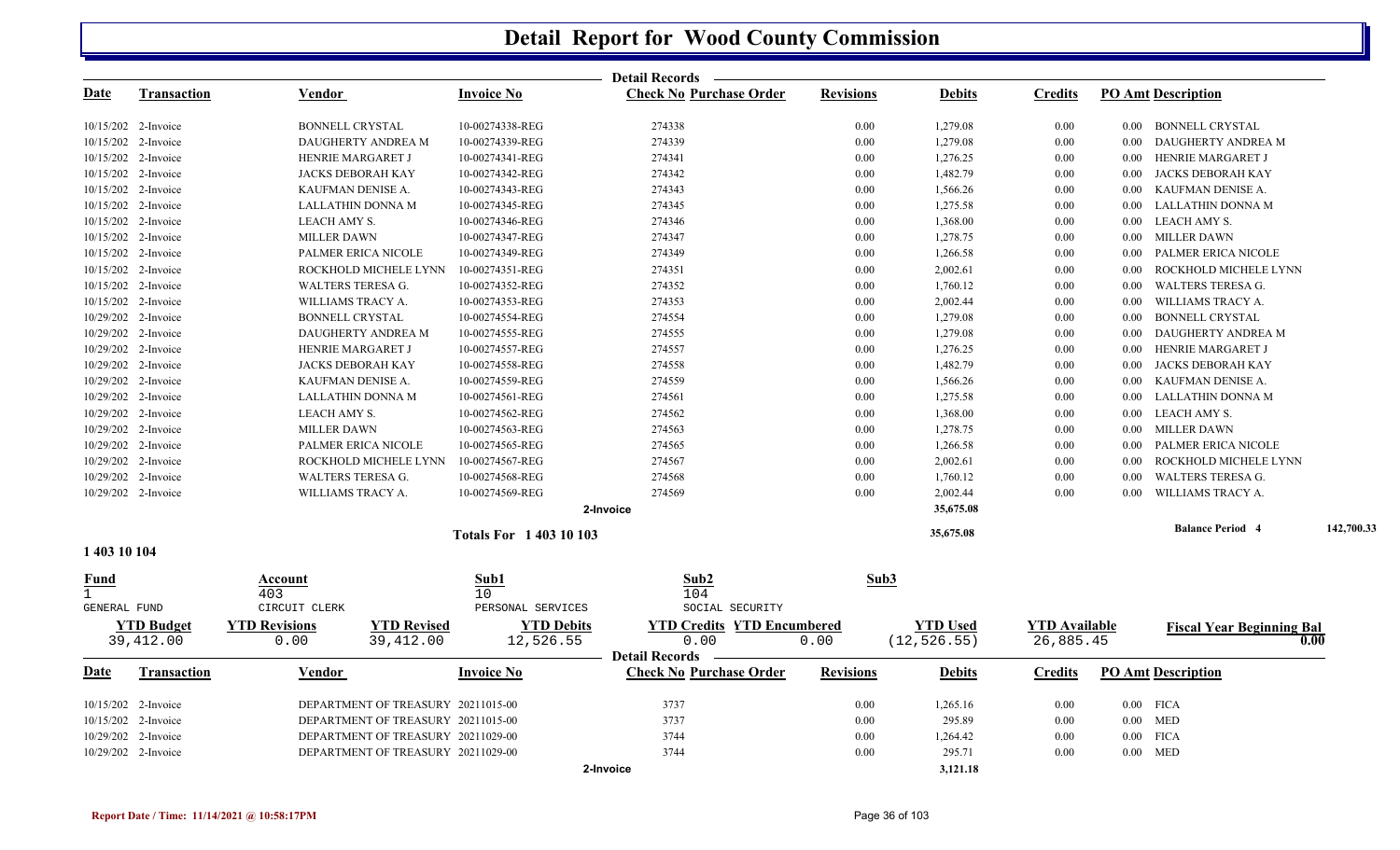|                                             |                                 |                                             |                                     | <b>Totals For 140310104</b>     |                                                         |                  | 3,121.18                        |                                    |          | <b>Balance Period 4</b>                  | 12,526.55 |
|---------------------------------------------|---------------------------------|---------------------------------------------|-------------------------------------|---------------------------------|---------------------------------------------------------|------------------|---------------------------------|------------------------------------|----------|------------------------------------------|-----------|
| 1 403 10 105                                |                                 |                                             |                                     |                                 |                                                         |                  |                                 |                                    |          |                                          |           |
| <b>Fund</b><br>$\mathbf{1}$<br>GENERAL FUND |                                 | Account<br>403<br>CIRCUIT CLERK             |                                     | Sub1<br>10<br>PERSONAL SERVICES | Sub2<br>105<br>INSURANCE PREMIUM                        |                  | Sub3                            |                                    |          |                                          |           |
|                                             | <b>YTD Budget</b><br>167,491.00 | <b>YTD Revisions</b><br>0.00                | <b>YTD Revised</b><br>167,491.00    | <b>YTD Debits</b><br>56,633.31  | <b>YTD Credits YTD Encumbered</b><br>0.00               | 0.00             | <b>YTD Used</b><br>(56, 633.31) | <b>YTD</b> Available<br>110,857.69 |          | <b>Fiscal Year Beginning Bal</b><br>0.00 |           |
| <b>Date</b>                                 | <b>Transaction</b>              | Vendor                                      |                                     | <b>Invoice No</b>               | <b>Detail Records</b><br><b>Check No Purchase Order</b> | <b>Revisions</b> | <b>Debits</b>                   | <b>Credits</b>                     |          | <b>PO Amt Description</b>                |           |
|                                             | 10/1/2021 2-Invoice             |                                             | HIGHMARK WEST VIRGINIA              | 10012021                        | 3725                                                    | 0.00             | 13,460.47                       | 0.00                               | $0.00\,$ | HEALTH PREMIUM                           |           |
|                                             | 10/4/2021 2-Invoice             |                                             | HIGHMARK WEST VIRGINIA              | F210928A5717                    | 3729                                                    | 0.00             | 158.30                          | 0.00                               | $0.00\,$ | <b>HRA</b>                               |           |
|                                             | 10/5/2021 2-Invoice             | <b>RENAISSANCE</b>                          |                                     | CNS0000800266                   | 3731                                                    | 0.00             | 74.52                           | 0.00                               | $0.00\,$ | <b>ADMIN FEE</b>                         |           |
|                                             | 10/5/2021 2-Invoice             | <b>MUTUAL OF OMAHA</b>                      |                                     | 1250905506                      | 172658                                                  | 0.00             | 28.34                           | 0.00                               | $0.00\,$ | <b>BASIC LIFE</b>                        |           |
|                                             | 10/5/2021 2-Invoice             | MUTUAL OF OMAHA                             |                                     | 1250905506                      | 172658                                                  | 0.00             | 102.12                          | 0.00                               |          | $0.00$ LTD                               |           |
|                                             | 10/5/2021 2-Invoice             |                                             | VISION SERVICE PLAN (WV)            | 102021                          | 172663                                                  | 0.00             | 35.16                           | 0.00                               | $0.00\,$ | <b>SINGLE VISION</b>                     |           |
|                                             | 10/5/2021 2-Invoice             |                                             | VISION SERVICE PLAN (WV)            | 102021                          | 172663                                                  | 0.00             | 91.25                           | 0.00                               |          | 0.00 FAMILY VISION                       |           |
|                                             | 10/15/202 2-Invoice             |                                             | HIGHMARK WEST VIRGINIA              | F211012A4719                    | 3738                                                    | 0.00             | 603.22                          | 0.00                               | $0.00\,$ | <b>HRA</b>                               |           |
|                                             | 10/29/202 2-Invoice             |                                             | HIGHMARK WEST VIRGINIA F210026A6057 |                                 | 3750                                                    | 0.00             | 402.98                          | 0.00                               | $0.00\,$ | HRA                                      |           |
|                                             |                                 |                                             |                                     |                                 | 2-Invoice                                               |                  | 14,956.36                       |                                    |          |                                          |           |
|                                             |                                 |                                             |                                     | <b>Totals For 140310105</b>     |                                                         |                  | 14,956.36                       |                                    |          | <b>Balance Period 4</b>                  | 56,633.31 |
| 1 403 10 106                                |                                 |                                             |                                     |                                 |                                                         |                  |                                 |                                    |          |                                          |           |
| <b>Fund</b>                                 |                                 | Account                                     |                                     | Sub1                            | Sub2                                                    |                  | Sub3                            |                                    |          |                                          |           |
| $\mathbf{1}$                                |                                 | 403                                         |                                     | 10                              | 106                                                     |                  |                                 |                                    |          |                                          |           |
| GENERAL FUND                                |                                 | CIRCUIT CLERK                               |                                     | PERSONAL SERVICES               | RETIREMENT                                              |                  |                                 |                                    |          |                                          |           |
|                                             | <b>YTD Budget</b>               | <b>YTD Revisions</b>                        | <b>YTD Revised</b>                  | <b>YTD Debits</b>               | <b>YTD Credits YTD Encumbered</b>                       |                  | <b>YTD</b> Used                 | <b>YTD Available</b>               |          | <b>Fiscal Year Beginning Bal</b>         |           |
|                                             | 49,119.00                       | 0.00                                        | 49,119.00                           | 16,339.76                       | 0.00                                                    | 0.00             | (16, 339.76)                    | 32,779.24                          |          | 0.00                                     |           |
|                                             |                                 |                                             |                                     |                                 | <b>Detail Records</b>                                   |                  |                                 |                                    |          |                                          |           |
| Date                                        | <b>Transaction</b>              | <b>Vendor</b>                               |                                     | <b>Invoice No</b>               | <b>Check No Purchase Order</b>                          | <b>Revisions</b> | <b>Debits</b>                   | <b>Credits</b>                     |          | <b>PO Amt Description</b>                |           |
|                                             | 10/15/202 2-Invoice             |                                             | WV PUBLIC EMP RETIREMEN 20211015-00 |                                 | 3751                                                    | 0.00             | 2,042.47                        | 0.00                               |          | 0.00 RETIREMENT                          |           |
|                                             | 10/29/202 2-Invoice             |                                             | WV PUBLIC EMP RETIREMEN 20211029-00 |                                 | 3751                                                    | 0.00             | 2,042.47                        | 0.00                               |          | 0.00 RETIREMENT                          |           |
|                                             |                                 |                                             |                                     |                                 | 2-Invoice                                               |                  | 4,084.94                        |                                    |          |                                          |           |
|                                             |                                 |                                             |                                     | <b>Totals For 140310106</b>     |                                                         |                  | 4,084.94                        |                                    |          | <b>Balance Period 4</b>                  | 16,339.76 |
| 1 403 10 109                                |                                 |                                             |                                     |                                 |                                                         |                  |                                 |                                    |          |                                          |           |
| <b>Fund</b>                                 |                                 | Account                                     |                                     | Sub1                            | Sub2                                                    |                  | Sub3                            |                                    |          |                                          |           |
| $\mathbf{1}$                                |                                 | 403                                         |                                     | 10                              | 109                                                     |                  |                                 |                                    |          |                                          |           |
| GENERAL FUND                                |                                 | CIRCUIT CLERK                               |                                     | PERSONAL SERVICES               | EXTRA HELP                                              |                  |                                 |                                    |          |                                          |           |
|                                             | <b>YTD Budget</b>               | <b>YTD Revisions</b>                        | <b>YTD Revised</b>                  | <b>YTD Debits</b>               | <b>YTD Credits YTD Encumbered</b>                       |                  | <b>YTD Used</b>                 | <b>YTD Available</b>               |          | <b>Fiscal Year Beginning Bal</b>         |           |
|                                             | 24,000.00                       | 0.00                                        | 24,000.00                           | 8,352.50                        | 0.00<br><b>Detail Records</b>                           | 0.00             | (8, 352.50)                     | 15,647.50                          |          | 0.00                                     |           |
| <b>Date</b>                                 | <b>Transaction</b>              | <b>Vendor</b>                               |                                     | <b>Invoice No</b>               | <b>Check No Purchase Order</b>                          | <b>Revisions</b> | <b>Debits</b>                   | <b>Credits</b>                     |          | <b>PO Amt Description</b>                |           |
|                                             |                                 |                                             |                                     |                                 |                                                         |                  |                                 |                                    |          |                                          |           |
|                                             |                                 | Report Date / Time: 11/14/2021 @ 10:58:17PM |                                     |                                 |                                                         |                  | Page 37 of 103                  |                                    |          |                                          |           |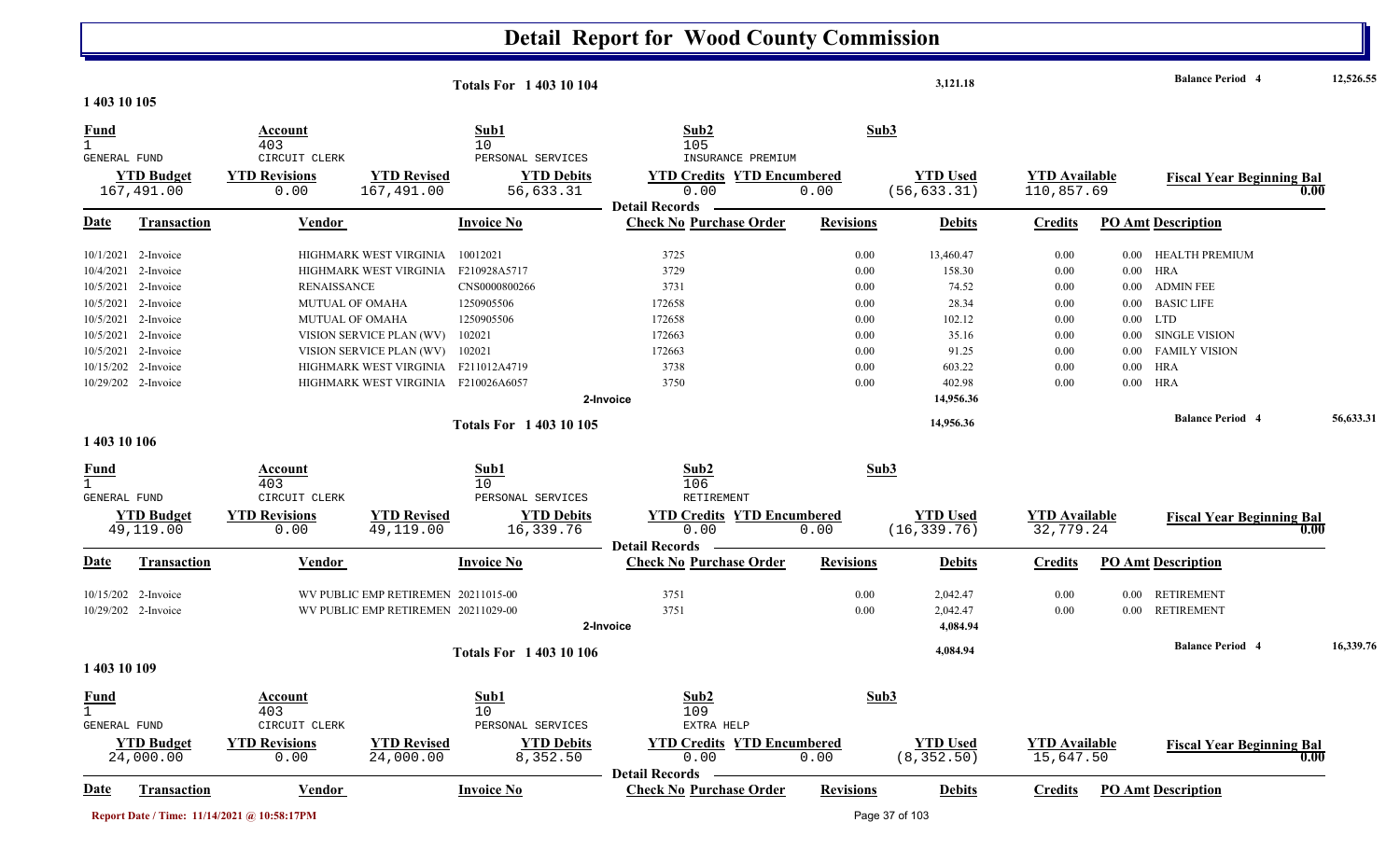|                                       |                                            |                                             |                                  |                                    | <b>Detail Report for Wood County Commission</b>                    |                  |                                  |                                    |                  |                                          |           |
|---------------------------------------|--------------------------------------------|---------------------------------------------|----------------------------------|------------------------------------|--------------------------------------------------------------------|------------------|----------------------------------|------------------------------------|------------------|------------------------------------------|-----------|
|                                       |                                            |                                             |                                  |                                    |                                                                    |                  |                                  |                                    |                  |                                          |           |
|                                       | 10/15/202 2-Invoice                        |                                             | FORSHEY BARBARA S.               | 10-00274340-REG                    | 274340                                                             | 0.00             | 200.00                           | 0.00                               | 0.00             | <b>FORSHEY BARBARA S.</b>                |           |
|                                       | 10/15/202 2-Invoice<br>10/15/202 2-Invoice | KUCZKO JULIE D<br>O'CONNOR MONA L           |                                  | 10-00274344-REG<br>10-00274348-REG | 274344<br>274348                                                   | 0.00<br>0.00     | 400.00<br>400.00                 | 0.00<br>0.00                       | 0.00<br>$0.00\,$ | KUCZKO JULIE D<br>O'CONNOR MONA L        |           |
|                                       | 10/29/202 2-Invoice                        |                                             | FORSHEY BARBARA S.               | 10-00274556-REG                    | 274556                                                             | 0.00             | 152.50                           | 0.00                               | 0.00             | <b>FORSHEY BARBARA S.</b>                |           |
|                                       | 10/29/202 2-Invoice                        | KUCZKO JULIE D                              |                                  | 10-00274560-REG                    | 274560                                                             | 0.00             | 400.00                           | 0.00                               | 0.00             | KUCZKO JULIE D                           |           |
|                                       | 10/29/202 2-Invoice                        | <b>O'CONNOR MONAL</b>                       |                                  | 10-00274564-REG                    | 274564                                                             | 0.00             | 400.00                           | 0.00                               | 0.00             | O'CONNOR MONA L                          |           |
|                                       |                                            |                                             |                                  |                                    | 2-Invoice                                                          |                  | 1,952.50                         |                                    |                  |                                          |           |
| 1 403 55 341                          |                                            |                                             |                                  | <b>Totals For 140310109</b>        |                                                                    |                  | 1,952.50                         |                                    |                  | <b>Balance Period 4</b>                  | 8,352.50  |
| <u>Fund</u>                           |                                            | Account                                     |                                  | Sub1                               | Sub2                                                               | Sub3             |                                  |                                    |                  |                                          |           |
| $\mathbf{1}$<br>GENERAL FUND          |                                            | 403<br>CIRCUIT CLERK                        |                                  | 55<br>COMMODITIES                  | 341<br>SUPPLIES/MATERIALS                                          |                  |                                  |                                    |                  |                                          |           |
|                                       | <b>YTD Budget</b><br>7,000.00              | <b>YTD Revisions</b><br>2,326.00            | <b>YTD Revised</b><br>9,326.00   | <b>YTD Debits</b><br>3,174.80      | <b>YTD Credits YTD Encumbered</b><br>0.00                          | 464.98           | <b>YTD Used</b><br>(3, 174.80)   | <b>YTD Available</b><br>5,686.22   |                  | <b>Fiscal Year Beginning Bal</b>         | 0.00      |
| Date                                  | <b>Transaction</b>                         | <b>Vendor</b>                               |                                  | <b>Invoice No</b>                  | <b>Detail Records</b><br><b>Check No Purchase Order</b>            | <b>Revisions</b> | <b>Debits</b>                    | <b>Credits</b>                     |                  | <b>PO Amt Description</b>                |           |
|                                       | 10/5/2021 2-Invoice                        |                                             | NOE OFFICE EQUIPMENT             | IN944699                           | 172659<br>2-Invoice                                                | 0.00             | 100.68<br>100.68                 | 0.00                               |                  | 0.00 STAPLES                             |           |
| 1 404 10 101                          |                                            |                                             |                                  | Totals For 1 403 55 341            |                                                                    |                  | 100.68                           |                                    |                  | <b>Balance Period 4</b>                  | 3,174.80  |
|                                       |                                            |                                             |                                  |                                    |                                                                    |                  |                                  |                                    |                  |                                          |           |
| <b>Fund</b>                           |                                            | Account<br>404                              |                                  | Sub1<br>10                         | Sub2<br>101                                                        | Sub3             |                                  |                                    |                  |                                          |           |
| GENERAL FUND                          |                                            | SHERIFF'S TAX                               |                                  | PERSONAL SERVICES                  | ELECTED OFFICIALS                                                  |                  |                                  |                                    |                  |                                          |           |
|                                       | <b>YTD Budget</b><br>50,266.00             | <b>YTD Revisions</b><br>0.00                | <b>YTD Revised</b><br>50,266.00  | <b>YTD Debits</b><br>16,755.36     | <b>YTD Credits YTD Encumbered</b><br>0.00                          | 0.00             | <b>YTD Used</b><br>(16, 755.36)  | <b>YTD Available</b><br>33,510.64  |                  | <b>Fiscal Year Beginning Bal</b>         | 0.00      |
| Date                                  | <b>Transaction</b>                         | <b>Vendor</b>                               |                                  | <b>Invoice No</b>                  | <b>Detail Records</b><br><b>Check No Purchase Order</b>            | <b>Revisions</b> | <b>Debits</b>                    | <b>Credits</b>                     |                  | <b>PO Amt Description</b>                |           |
|                                       | 10/15/202 2-Invoice<br>10/29/202 2-Invoice | STEPHENS STEVEN A.<br>STEPHENS STEVEN A.    |                                  | 10-00274364-REG<br>10-00274581-REG | 274364<br>274581                                                   | 0.00<br>0.00     | 2,094.42<br>2,094.42             | 0.00<br>0.00                       | 0.00<br>0.00     | STEPHENS STEVEN A.<br>STEPHENS STEVEN A. |           |
|                                       |                                            |                                             |                                  |                                    | 2-Invoice                                                          |                  | 4,188.84                         |                                    |                  |                                          |           |
| 1 404 10 103                          |                                            |                                             |                                  | <b>Totals For 1 404 10 101</b>     |                                                                    |                  | 4,188.84                         |                                    |                  | <b>Balance Period 4</b>                  | 16,755.36 |
| $rac{\text{Fund}}{1}$<br>GENERAL FUND |                                            | <b>Account</b><br>404<br>SHERIFF'S TAX      |                                  | Sub1<br>10<br>PERSONAL SERVICES    | Sub2<br>103<br>SALARIES-DEPUTIES                                   | Sub3             |                                  |                                    |                  |                                          |           |
|                                       | <b>YTD Budget</b><br>422,949.00            | <b>YTD Revisions</b><br>23,050.00           | <b>YTD Revised</b><br>445,999.00 | <b>YTD Debits</b><br>143, 275. 27  | <b>YTD Credits YTD Encumbered</b><br>0.00<br><b>Detail Records</b> | 0.00             | <b>YTD Used</b><br>(143, 275.27) | <b>YTD</b> Available<br>302,723.73 |                  | <b>Fiscal Year Beginning Bal</b>         | 0.00      |
| <u>Date</u>                           | <b>Transaction</b>                         | <b>Vendor</b>                               |                                  | <b>Invoice No</b>                  | <b>Check No Purchase Order</b>                                     | <b>Revisions</b> | <b>Debits</b>                    | <b>Credits</b>                     |                  | <b>PO Amt Description</b>                |           |
|                                       |                                            | Report Date / Time: 11/14/2021 @ 10:58:17PM |                                  |                                    |                                                                    |                  | Page 38 of 103                   |                                    |                  |                                          |           |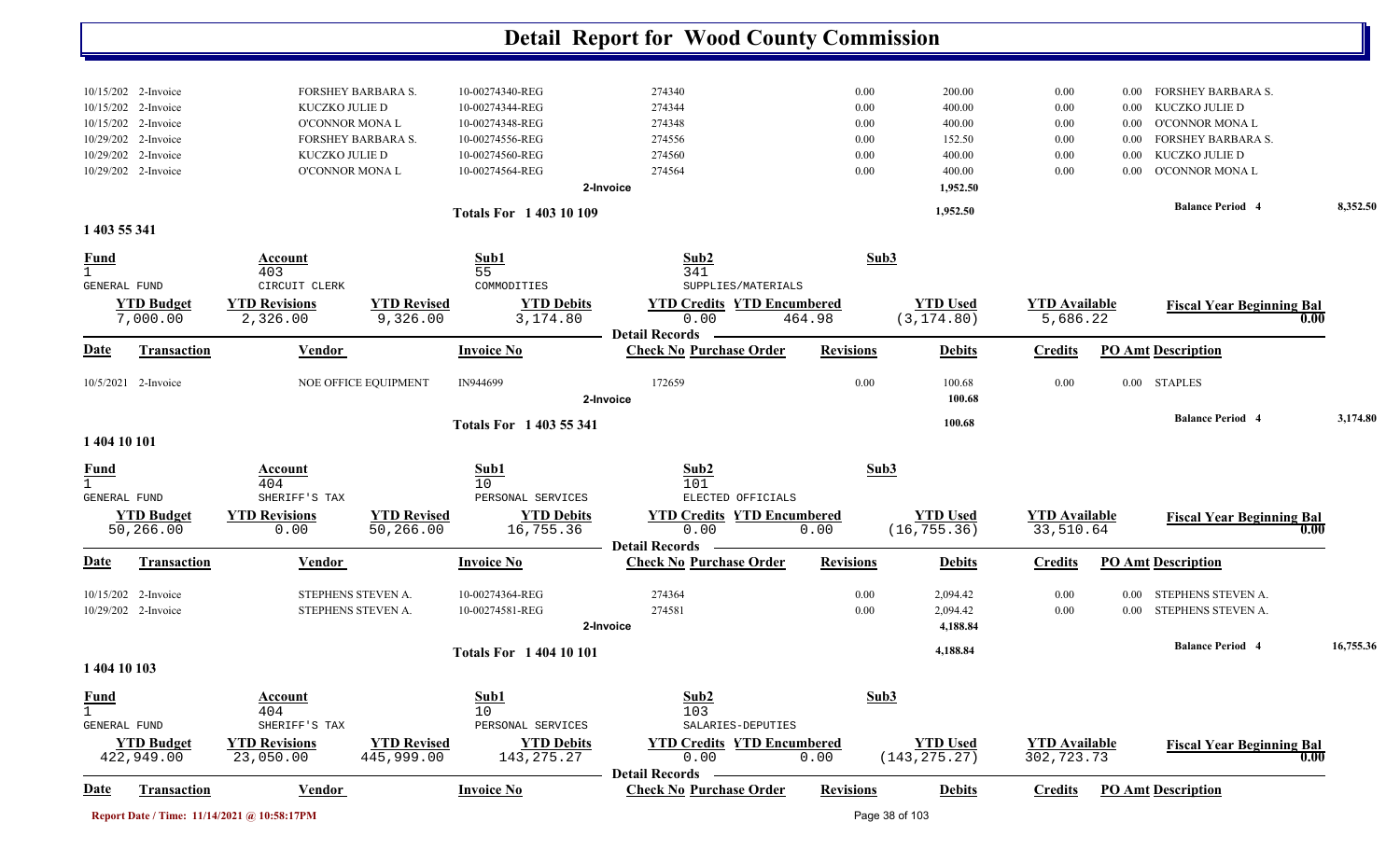|                     |                            | <b>Totals For 140410103</b> |        |          | 34,540.56 |          |          | <b>Balance Period 4</b> | 143,275.27 |
|---------------------|----------------------------|-----------------------------|--------|----------|-----------|----------|----------|-------------------------|------------|
|                     |                            | 2-Invoice                   |        |          | 34,540.56 |          |          |                         |            |
| 10/29/202 2-Invoice | <b>TRIBETT JOHN</b>        | 10-00274582-REG             | 274582 | 0.00     | 1,312.50  | 0.00     |          | 0.00 TRIBETT JOHN       |            |
| 10/29/202 2-Invoice | SOVEL TONYA M.             | 10-00274580-REG             | 274580 | 0.00     | 1,465.63  | 0.00     |          | 0.00 SOVEL TONYA M.     |            |
| 10/29/202 2-Invoice | <b>SCHUCK DENISE E.</b>    | 10-00274579-REG             | 274579 | $0.00\,$ | 2,887.48  | $0.00\,$ | $0.00\,$ | SCHUCK DENISE E.        |            |
| 10/29/202 2-Invoice | PHILLIPS REBECCA J         | 10-00274577-REG             | 274577 | $0.00\,$ | 1,334.37  | 0.00     |          | 0.00 PHILLIPS REBECCA J |            |
| 10/29/202 2-Invoice | <b>MAXSON PAULA A</b>      | 10-00274576-REG             | 274576 | 0.00     | 1,378.12  | 0.00     |          | 0.00 MAXSON PAULA A     |            |
| 10/29/202 2-Invoice | <b>JOHNSON BRANDI</b>      | 10-00274575-REG             | 274575 | 0.00     | 1,356.25  | 0.00     |          | 0.00 JOHNSON BRANDI     |            |
| 10/29/202 2-Invoice | <b>DAVIES KYLE</b>         | 10-00274574-REG             | 274574 | $0.00\,$ | 1,312.50  | 0.00     |          | 0.00 DAVIES KYLE        |            |
| 10/29/202 2-Invoice | COOK KAYLA                 | 10-00274573-REG             | 274573 | $0.00\,$ | 1,312.50  | 0.00     | $0.00\,$ | COOK KAYLA              |            |
| 10/29/202 2-Invoice | <b>BRADEN ANGELA K</b>     | 10-00274572-REG             | 274572 | 0.00     | 1,312.50  | 0.00     | $0.00\,$ | BRADEN ANGELA K         |            |
| 10/29/202 2-Invoice | <b>BARGELOH REGINA KAY</b> | 10-00274571-REG             | 274571 | $0.00\,$ | 1,378.12  | 0.00     | $0.00\,$ | BARGELOH REGINA KAY     |            |
| 10/29/202 2-Invoice | ADKINS AMANDA J.           | 10-00274570-REG             | 274570 | 0.00     | 1,564.06  | 0.00     |          | 0.00 ADKINS AMANDA J.   |            |
| 10/29/202 2-Invoice | RABER-ABLES AMANDA         | 10-00274578-REG             | 274578 | 0.00     | 1,312.50  | 0.00     |          | 0.00 RABER-ABLES AMANDA |            |
| 10/15/202 2-Invoice | <b>TRIBETT JOHN</b>        | 10-00274365-REG             | 274365 | $0.00\,$ | 1,312.50  | 0.00     | $0.00\,$ | TRIBETT JOHN            |            |
| 10/15/202 2-Invoice | SOVEL TONYA M.             | 10-00274363-REG             | 274363 | $0.00\,$ | 1,465.63  | 0.00     | $0.00\,$ | SOVEL TONYA M.          |            |
| 10/15/202 2-Invoice | <b>SCHUCK DENISE E.</b>    | 10-00274362-REG             | 274362 | 0.00     | 2,887.48  | 0.00     | $0.00\,$ | SCHUCK DENISE E.        |            |
| 10/15/202 2-Invoice | PHILLIPS REBECCA J         | 10-00274360-REG             | 274360 | $0.00\,$ | 1,334.37  | 0.00     |          | 0.00 PHILLIPS REBECCA J |            |
| 10/15/202 2-Invoice | <b>MAXSON PAULA A</b>      | 10-00274359-REG             | 274359 | $0.00\,$ | 1,378.12  | 0.00     |          | 0.00 MAXSON PAULA A     |            |
| 10/15/202 2-Invoice | <b>JOHNSON BRANDI</b>      | 10-00274358-REG             | 274358 | 0.00     | 1,356.25  | 0.00     |          | 0.00 JOHNSON BRANDI     |            |
| 10/15/202 2-Invoice | <b>DAVIES KYLE</b>         | 10-00274357-REG             | 274357 | $0.00\,$ | 1,312.50  | 0.00     |          | 0.00 DAVIES KYLE        |            |
| 10/15/202 2-Invoice | <b>BRADEN ANGELA K</b>     | 10-00274356-REG             | 274356 | $0.00\,$ | 1,312.50  | 0.00     | $0.00\,$ | BRADEN ANGELA K         |            |
| 10/15/202 2-Invoice | <b>BARGELOH REGINA KAY</b> | 10-00274355-REG             | 274355 | $0.00\,$ | 1,378.12  | 0.00     | $0.00\,$ | BARGELOH REGINA KAY     |            |
| 10/15/202 2-Invoice | ADKINS AMANDA J.           | 10-00274354-REG             | 274354 | 0.00     | 1,564.06  | 0.00     |          | 0.00 ADKINS AMANDA J.   |            |
| 10/15/202 2-Invoice | RABER-ABLES AMANDA         | 10-00274361-REG             | 274361 | 0.00     | 1,312.50  | 0.00     |          | 0.00 RABER-ABLES AMANDA |            |
|                     |                            |                             |        |          |           |          |          |                         |            |

**1 404 10 104** 

| <b>Fund</b>           |                                | Account                          |                                    | Sub1                           | Sub2                                      |                  | Sub3                            |                                   |                                  |           |
|-----------------------|--------------------------------|----------------------------------|------------------------------------|--------------------------------|-------------------------------------------|------------------|---------------------------------|-----------------------------------|----------------------------------|-----------|
|                       |                                | 404                              |                                    | 10                             | 104                                       |                  |                                 |                                   |                                  |           |
| <b>GENERAL FUND</b>   |                                | SHERIFF'S TAX                    |                                    | PERSONAL SERVICES              | SOCIAL SECURITY                           |                  |                                 |                                   |                                  |           |
|                       | <b>YTD Budget</b><br>37,922.00 | <b>YTD Revisions</b><br>1,764.00 | <b>YTD Revised</b><br>39,686.00    | <b>YTD Debits</b><br>12,744.37 | <b>YTD Credits YTD Encumbered</b><br>0.00 | 0.00             | <b>YTD</b> Used<br>(12, 744.37) | <b>YTD</b> Available<br>26,941.63 | <b>Fiscal Year Beginning Bal</b> | 0.00      |
|                       |                                |                                  |                                    |                                | <b>Detail Records</b>                     |                  |                                 |                                   |                                  |           |
| Date                  | <b>Transaction</b>             | <b>Vendor</b>                    |                                    | <b>Invoice No</b>              | <b>Check No Purchase Order</b>            | <b>Revisions</b> | <b>Debits</b>                   | <b>Credits</b>                    | <b>PO Amt Description</b>        |           |
| $10/15/202$ 2-Invoice |                                |                                  | DEPARTMENT OF TREASURY 20211015-00 |                                | 3737                                      | 0.00             | 1,118.45                        | 0.00                              | $0.00$ FICA                      |           |
| $10/15/202$ 2-Invoice |                                |                                  | DEPARTMENT OF TREASURY 20211015-00 |                                | 3737                                      | 0.00             | 261.57                          | 0.00                              | $0.00$ MED                       |           |
| $10/29/202$ 2-Invoice |                                |                                  | DEPARTMENT OF TREASURY 20211029-00 |                                | 3744                                      | 0.00             | 1,179.69                        | 0.00                              | $0.00$ FICA                      |           |
| $10/29/202$ 2-Invoice |                                |                                  | DEPARTMENT OF TREASURY 20211029-00 |                                | 3744                                      | 0.00             | 275.89                          | 0.00                              | $0.00$ MED                       |           |
|                       |                                |                                  |                                    |                                | 2-Invoice                                 |                  | 2,835.60                        |                                   |                                  |           |
|                       |                                |                                  |                                    | <b>Totals For 140410104</b>    |                                           |                  | 2,835.60                        |                                   | <b>Balance Period 4</b>          | 12,744.37 |

#### **1 404 10 105**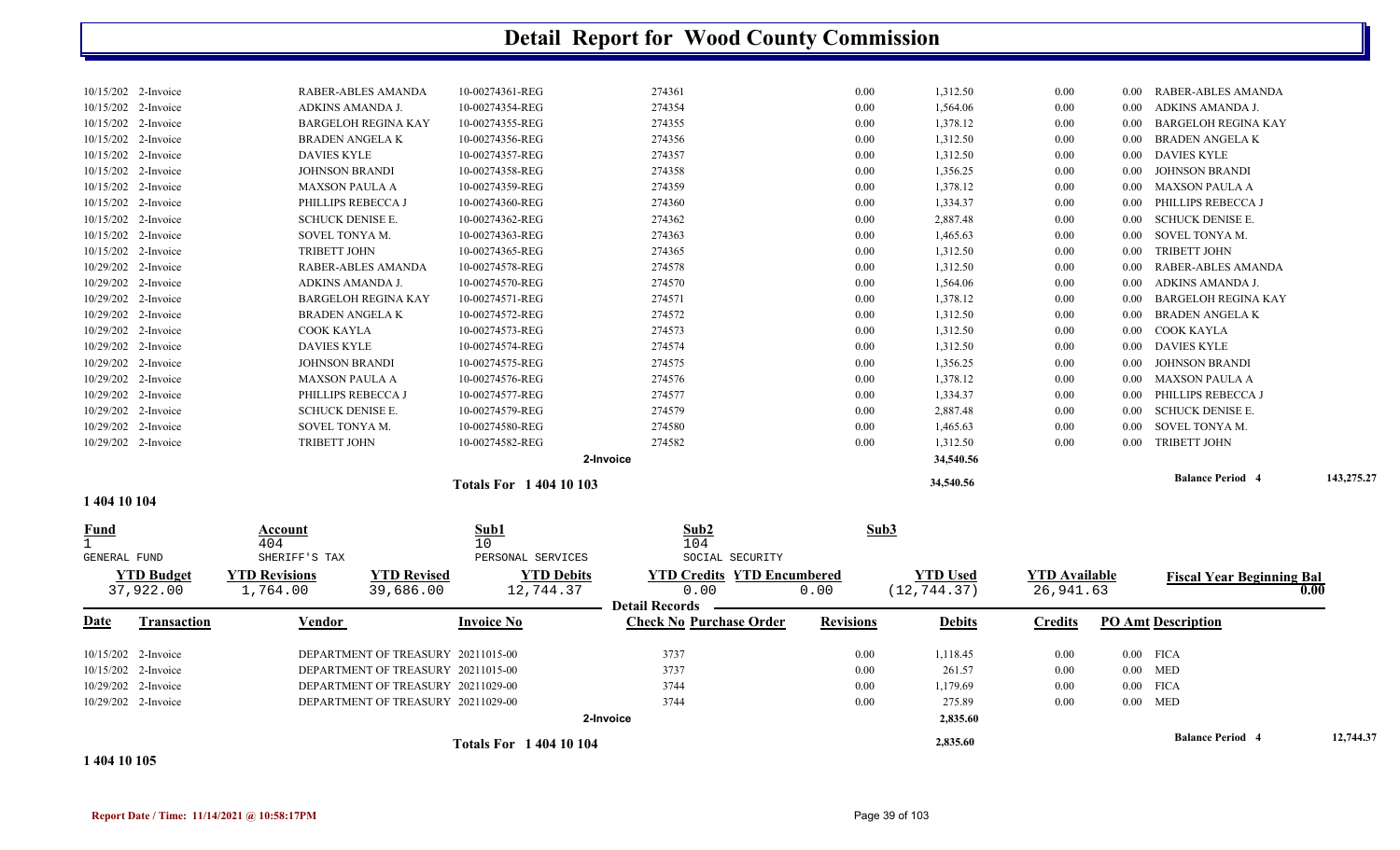| <b>Fund</b><br>$\mathbf{1}$<br><b>GENERAL FUND</b> |                                 | Account<br>404<br>SHERIFF'S TAX  |                                     | Sub1<br>10<br>PERSONAL SERVICES | Sub2<br>105<br>INSURANCE PREMIUM                        |                  | Sub3                            |                                     |          |                                  |           |
|----------------------------------------------------|---------------------------------|----------------------------------|-------------------------------------|---------------------------------|---------------------------------------------------------|------------------|---------------------------------|-------------------------------------|----------|----------------------------------|-----------|
|                                                    | <b>YTD Budget</b><br>199,197.00 | <b>YTD Revisions</b><br>0.00     | <b>YTD Revised</b><br>199,197.00    | <b>YTD Debits</b><br>62,910.73  | <b>YTD Credits YTD Encumbered</b><br>0.00               | 0.00             | <b>YTD</b> Used<br>(62, 910.73) | <b>YTD</b> Available<br>136,286.27  |          | <b>Fiscal Year Beginning Bal</b> | 0.00      |
| Date                                               | <b>Transaction</b>              | Vendor                           |                                     | <b>Invoice No</b>               | <b>Detail Records</b><br><b>Check No Purchase Order</b> | <b>Revisions</b> | <b>Debits</b>                   | <b>Credits</b>                      |          | <b>PO Amt Description</b>        |           |
|                                                    | 10/1/2021 2-Invoice             |                                  | HIGHMARK WEST VIRGINIA              | 10012021                        | 3725                                                    | 0.00             | 13,149.09                       | 0.00                                | 0.00     | HEALTH PREMIUM                   |           |
|                                                    | 10/5/2021 2-Invoice             | <b>RENAISSANCE</b>               |                                     | CNS0000800266                   | 3731                                                    | 0.00             | 74.52                           | 0.00                                | $0.00\,$ | <b>ADMIN FEE</b>                 |           |
| 10/5/2021                                          | 2-Invoice                       |                                  | <b>MUTUAL OF OMAHA</b>              | 1250905506                      | 172658                                                  | 0.00             | 24.08                           | 0.00                                | $0.00\,$ | <b>BASIC LIFE</b>                |           |
|                                                    | 10/5/2021 2-Invoice             |                                  | <b>MUTUAL OF OMAHA</b>              | 1250905506                      | 172658                                                  | 0.00             | 86.98                           | 0.00                                |          | $0.00$ LTD                       |           |
|                                                    | 10/5/2021 2-Invoice             |                                  | VISION SERVICE PLAN (WV)            | 102021                          | 172663                                                  | 0.00             | 32.23                           | 0.00                                | $0.00\,$ | <b>SINGLE VISION</b>             |           |
| 10/5/2021                                          | 2-Invoice                       |                                  | VISION SERVICE PLAN (WV)            | 102021                          | 172663                                                  | 0.00             | 127.75                          | 0.00                                | 0.00     | <b>FAMILY VISION</b>             |           |
|                                                    | 10/7/2021 2-Invoice             |                                  | HIGHMARK WEST VIRGINIA F211005A7831 |                                 | 3732                                                    | 0.00             | 585.98                          | 0.00                                |          | $0.00$ HRA                       |           |
|                                                    | 10/15/202 2-Invoice             |                                  | HIGHMARK WEST VIRGINIA F211012A4719 |                                 | 3738                                                    | 0.00             | 275.44                          | 0.00                                |          | $0.00$ HRA                       |           |
|                                                    | 10/19/202 2-Invoice             | <b>RENAISSANCE</b>               |                                     | 10162021                        | 3740                                                    | 0.00             | 124.00                          | 0.00                                | $0.00\,$ | <b>DENTAL CLAIMS</b>             |           |
|                                                    | 10/22/202 2-Invoice             |                                  | HIGHMARK WEST VIRGINIA              | F211019A2304                    | 3741                                                    | 0.00             | 3,065.40                        | 0.00                                | $0.00\,$ | HRA                              |           |
|                                                    | 10/29/202 2-Invoice             |                                  | HIGHMARK WEST VIRGINIA F210026A6057 |                                 | 3750                                                    | 0.00             | 264.76                          | 0.00                                |          | $0.00$ HRA                       |           |
|                                                    |                                 |                                  |                                     |                                 | 2-Invoice                                               |                  | 17,810.23                       |                                     |          |                                  |           |
|                                                    |                                 |                                  |                                     | <b>Totals For 140410105</b>     |                                                         |                  | 17,810.23                       |                                     |          | <b>Balance Period 4</b>          | 62,910.73 |
| 1 404 10 106                                       |                                 |                                  |                                     |                                 |                                                         |                  |                                 |                                     |          |                                  |           |
| Fund                                               |                                 | Account                          |                                     | Sub1                            | Sub2                                                    |                  | Sub3                            |                                     |          |                                  |           |
| $\mathbf{1}$                                       |                                 | 404                              |                                     | 10                              | 106                                                     |                  |                                 |                                     |          |                                  |           |
| <b>GENERAL FUND</b>                                |                                 | SHERIFF'S TAX                    |                                     | PERSONAL SERVICES               | <b>RETIREMENT</b>                                       |                  |                                 |                                     |          |                                  |           |
|                                                    | <b>YTD Budget</b><br>49, 421.00 | <b>YTD Revisions</b><br>2,305.00 | <b>YTD Revised</b><br>51,726.00     | <b>YTD Debits</b><br>17,353.84  | <b>YTD Credits YTD Encumbered</b><br>0.00               | 0.00             | <b>YTD Used</b><br>(17, 353.84) | <b>YTD</b> Available<br>34, 372. 16 |          | <b>Fiscal Year Beginning Bal</b> | 0.00      |
|                                                    |                                 |                                  |                                     |                                 | <b>Detail Records</b>                                   |                  |                                 |                                     |          |                                  |           |
| Date                                               | <b>Transaction</b>              | <u>Vendor</u>                    |                                     | <b>Invoice No</b>               | <b>Check No Purchase Order</b>                          | <b>Revisions</b> | <b>Debits</b>                   | <b>Credits</b>                      |          | <b>PO Amt Description</b>        |           |
|                                                    | 10/15/202 2-Invoice             |                                  | WV PUBLIC EMP RETIREMEN 20211015-00 |                                 | 3751                                                    | 0.00             | 1,912.92                        | 0.00                                | $0.00\,$ | <b>RETIREMENT</b>                |           |
|                                                    | 10/29/202 2-Invoice             |                                  | WV PUBLIC EMP RETIREMEN 20211029-00 |                                 | 3751                                                    | 0.00             | 2,002.12                        | 0.00                                | $0.00\,$ | <b>RETIREMENT</b>                |           |
|                                                    |                                 |                                  |                                     |                                 | 2-Invoice                                               |                  | 3,915.04                        |                                     |          |                                  |           |
|                                                    |                                 |                                  |                                     |                                 |                                                         |                  | 3,915.04                        |                                     |          | <b>Balance Period 4</b>          | 17,353.84 |
| 1 404 10 108                                       |                                 |                                  |                                     | <b>Totals For 140410106</b>     |                                                         |                  |                                 |                                     |          |                                  |           |
| <b>Fund</b>                                        |                                 | Account                          |                                     | Sub1                            | Sub2                                                    |                  | Sub3                            |                                     |          |                                  |           |
| $\mathbf{1}$                                       |                                 | 404                              |                                     | 10                              | 108                                                     |                  |                                 |                                     |          |                                  |           |
| <b>GENERAL FUND</b>                                |                                 | SHERIFF'S TAX                    |                                     | PERSONAL SERVICES               | OVERTIME                                                |                  |                                 |                                     |          |                                  |           |
|                                                    | <b>YTD Budget</b>               | <b>YTD Revisions</b>             | <b>YTD Revised</b>                  | <b>YTD Debits</b>               | <b>YTD Credits YTD Encumbered</b>                       |                  | <b>YTD Used</b>                 | <b>YTD Available</b>                |          | <b>Fiscal Year Beginning Bal</b> |           |
|                                                    | 6,000.00                        | 0.00                             | 6,000.00                            | 935.36                          | 0.00                                                    | 0.00             | (935.36)                        | 5,064.64                            |          |                                  | 0.00      |
|                                                    |                                 |                                  |                                     |                                 | <b>Detail Records</b>                                   |                  |                                 |                                     |          |                                  |           |
| Date                                               | <b>Transaction</b>              | Vendor                           |                                     | <b>Invoice No</b>               | <b>Check No Purchase Order</b>                          | <b>Revisions</b> | <b>Debits</b>                   | <b>Credits</b>                      |          | <b>PO Amt Description</b>        |           |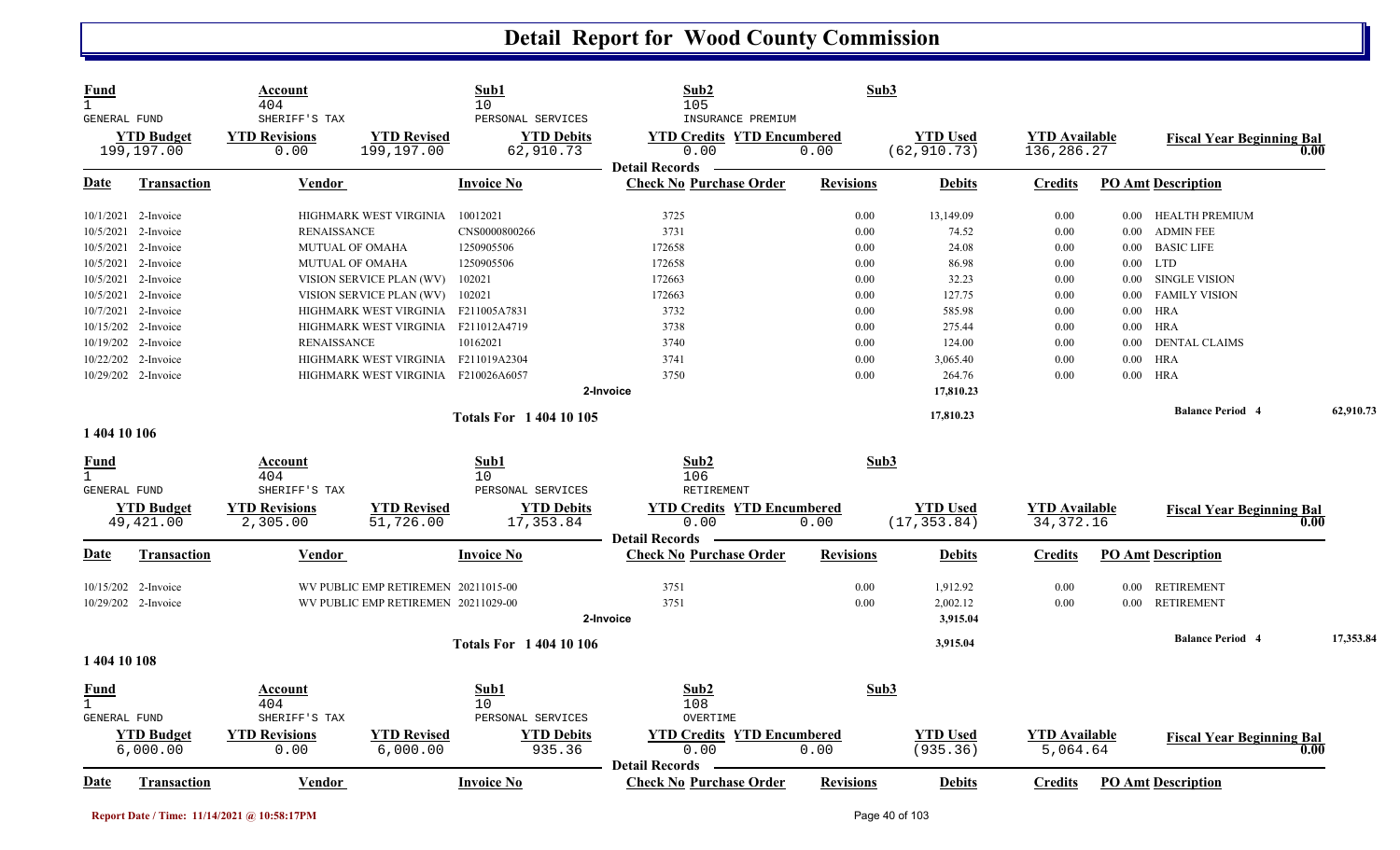|                                             |                                                |                                                         |                                       |                                                          | <b>Detail Report for Wood County Commission</b>                          |                  |                                 |                                   |                      |                                             |                     |
|---------------------------------------------|------------------------------------------------|---------------------------------------------------------|---------------------------------------|----------------------------------------------------------|--------------------------------------------------------------------------|------------------|---------------------------------|-----------------------------------|----------------------|---------------------------------------------|---------------------|
|                                             | 10/15/202 2-Invoice<br>10/15/202 2-Invoice     | ADKINS AMANDA J.<br>PHILLIPS REBECCA J                  |                                       | 10-00274354-REG<br>10-00274360-REG                       | 274354<br>274360<br>2-Invoice                                            | 0.00<br>0.00     | 385.74<br>34.64<br>420.38       | 0.00<br>0.00                      | $0.00\,$<br>$0.00\,$ | ADKINS AMANDA J.<br>PHILLIPS REBECCA J      |                     |
| 1 404 40 221                                |                                                |                                                         |                                       | <b>Totals For 140410108</b>                              |                                                                          |                  | 420.38                          |                                   |                      | <b>Balance Period 4</b>                     | 935.36              |
| <b>Fund</b><br>GENERAL FUND                 | <b>YTD Budget</b>                              | Account<br>404<br>SHERIFF'S TAX<br><b>YTD Revisions</b> | <b>YTD Revised</b>                    | Sub1<br>40<br>CONTRACTURAL SERVICES<br><b>YTD Debits</b> | Sub2<br>221<br>TRAINING & EDUCATION<br><b>YTD Credits YTD Encumbered</b> | Sub3             | <b>YTD Used</b>                 | <b>YTD Available</b>              |                      | <b>Fiscal Year Beginning Bal</b>            |                     |
|                                             | 1,200.00                                       | 0.00                                                    | 1,200.00                              | 596.00                                                   | 0.00<br><b>Detail Records</b>                                            | 0.00             | (596.00)                        | 604.00                            |                      |                                             | 0.00                |
| <b>Date</b>                                 | Transaction                                    | <b>Vendor</b>                                           |                                       | <b>Invoice No</b>                                        | <b>Check No Purchase Order</b>                                           | <b>Revisions</b> | <b>Debits</b>                   | <b>Credits</b>                    |                      | <b>PO Amt Description</b>                   |                     |
|                                             | 10/14/202 5-Journal Entry                      | CANAAN VALLEY RESORT                                    |                                       | 20211012024001                                           | 5-Journal Entry                                                          | 0.00             | 196.00<br>196.00                | 0.00                              | 0.00                 | DENISE SCHUCK-2645-CANAAN VALLEY I          |                     |
|                                             |                                                |                                                         |                                       | <b>Totals For 1 404 40 221</b>                           |                                                                          |                  | 196.00                          |                                   |                      | <b>Balance Period 4</b>                     | 596.00              |
| 1 404 55 341                                |                                                |                                                         |                                       |                                                          |                                                                          |                  |                                 |                                   |                      |                                             |                     |
| $\frac{Fund}{1}$<br><b>GENERAL FUND</b>     |                                                | Account<br>404<br>SHERIFF'S TAX                         |                                       | Sub1<br>55<br>COMMODITIES                                | Sub2<br>341<br>SUPPLIES/MATERIALS                                        | Sub3             |                                 |                                   |                      |                                             |                     |
|                                             | <b>YTD Budget</b><br>16,819.00                 | <b>YTD Revisions</b><br>0.00                            | <b>YTD Revised</b><br>16,819.00       | <b>YTD Debits</b><br>1,829.72                            | <b>YTD Credits YTD Encumbered</b><br>0.00                                | 1,191.74         | <b>YTD Used</b><br>(1, 829.72)  | <b>YTD Available</b><br>13,797.54 |                      | <b>Fiscal Year Beginning Bal</b>            | $\boldsymbol{0.00}$ |
| Date                                        | Transaction                                    | Vendor                                                  |                                       | <b>Invoice No</b>                                        | <b>Detail Records</b><br><b>Check No Purchase Order</b>                  | <b>Revisions</b> | <b>Debits</b>                   | <b>Credits</b>                    |                      | <b>PO Amt Description</b>                   |                     |
| 10/14/202                                   | 1-Purchase Order<br>10/18/202 1-Purchase Order | <b>S W RESOURCES</b><br>OFFICE DEPOT                    |                                       |                                                          | 84963<br>84984                                                           | 0.00<br>0.00     | 0.00<br>0.00                    | 0.00<br>0.00                      | 156.00               | signs for windows<br>199.34 office supplies |                     |
|                                             | 10/7/2021 2-Invoice                            |                                                         | <b>GLACIER MOUNTAIN BOTTLI 016974</b> |                                                          | 1-Purchase Order<br>172670<br>2-Invoice                                  | 0.00             | 13.00<br>13.00                  | 0.00                              | $0.00\,$             | <b>WATER TAX OFFICE</b>                     |                     |
| 1 405 10 101                                |                                                |                                                         |                                       | <b>Totals For 1 404 55 341</b>                           |                                                                          |                  | 13.00                           |                                   | 355.34               | <b>Balance Period 4</b>                     | 1,829.72            |
| <b>Fund</b><br>$\mathbf{1}$<br>GENERAL FUND |                                                | Account<br>405<br>PROSECUTING ATTORNEY                  |                                       | Sub1<br>10<br>PERSONAL SERVICES                          | Sub2<br>101<br>ELECTED OFFICIALS                                         | Sub3             |                                 |                                   |                      |                                             |                     |
|                                             | <b>YTD Budget</b><br>108,192.00                | <b>YTD Revisions</b><br>0.00                            | <b>YTD Revised</b><br>108,192.00      | <b>YTD Debits</b><br>36,064.00                           | <b>YTD Credits YTD Encumbered</b><br>0.00                                | 0.00             | <b>YTD Used</b><br>(36, 064.00) | <b>YTD</b> Available<br>72,128.00 |                      | <b>Fiscal Year Beginning Bal</b>            | 0.00                |
| <u>Date</u>                                 | <b>Transaction</b>                             | <b>Vendor</b>                                           |                                       | <b>Invoice No</b>                                        | <b>Detail Records</b><br><b>Check No Purchase Order</b>                  | <b>Revisions</b> | <b>Debits</b>                   | <b>Credits</b>                    |                      | <b>PO Amt Description</b>                   |                     |
|                                             | 10/15/202 2-Invoice                            | PATRICK LEFEBURE                                        |                                       | 10-00274372-REG                                          | 274372                                                                   | 0.00             | 4,508.00                        | $0.00\,$                          |                      | 0.00 LEFEBURE PATRICK O.                    |                     |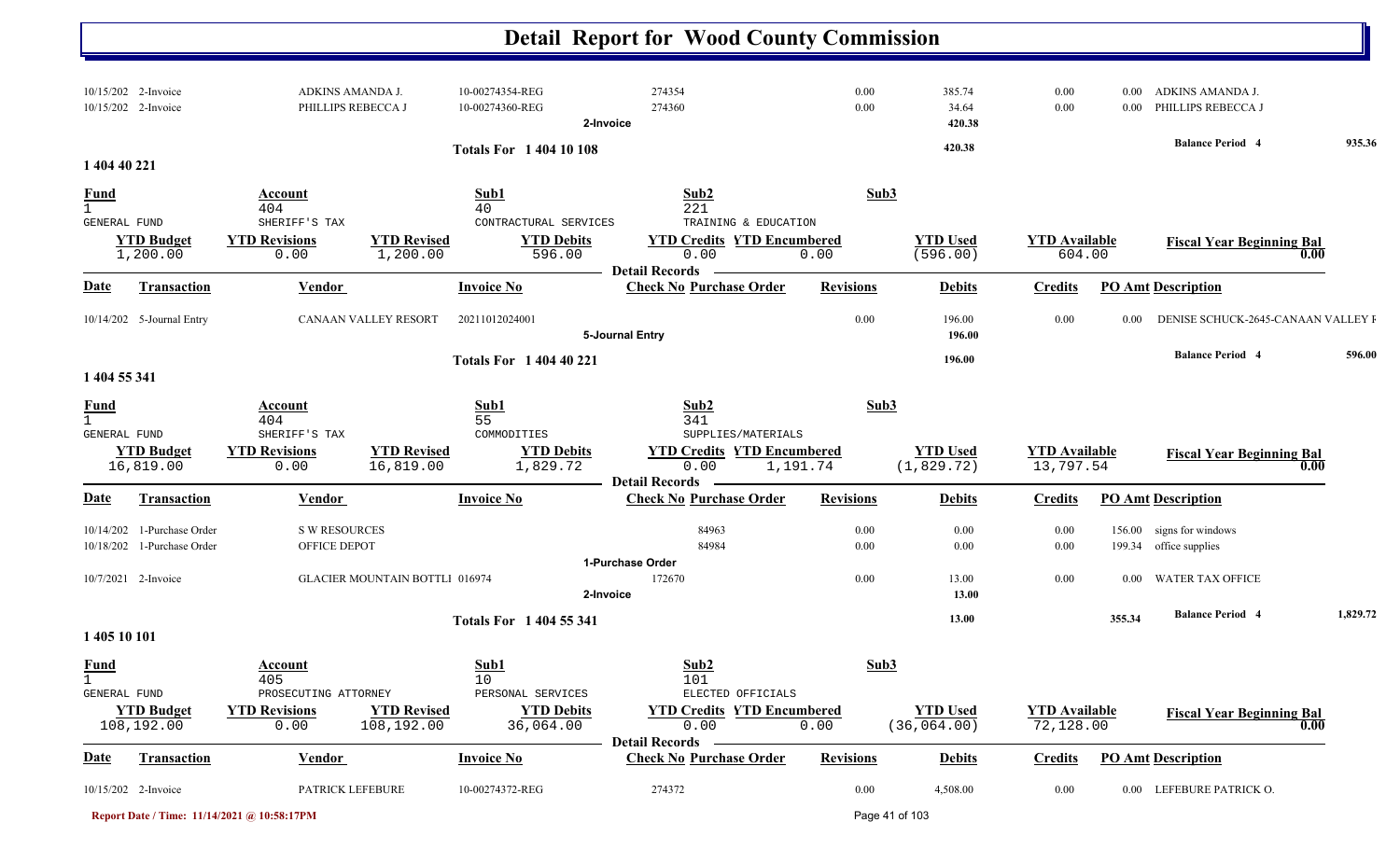|                                                                                                                 |                                                                                                                                        |                                                        |                                                                                                                                                                                                                                                                                   |                                                                                             | <b>Detail Report for Wood County Commission</b>                                                           |                                                                                          |                                                                                                                             |                                                                                      |                      |                                                                                                                                                                                                    |                 |
|-----------------------------------------------------------------------------------------------------------------|----------------------------------------------------------------------------------------------------------------------------------------|--------------------------------------------------------|-----------------------------------------------------------------------------------------------------------------------------------------------------------------------------------------------------------------------------------------------------------------------------------|---------------------------------------------------------------------------------------------|-----------------------------------------------------------------------------------------------------------|------------------------------------------------------------------------------------------|-----------------------------------------------------------------------------------------------------------------------------|--------------------------------------------------------------------------------------|----------------------|----------------------------------------------------------------------------------------------------------------------------------------------------------------------------------------------------|-----------------|
|                                                                                                                 | 10/29/202 2-Invoice                                                                                                                    |                                                        | PATRICK LEFEBURE                                                                                                                                                                                                                                                                  | 10-00274589-REG                                                                             | 274589<br>2-Invoice                                                                                       | 0.00                                                                                     | 4,508.00<br>9,016.00                                                                                                        | 0.00                                                                                 |                      | 0.00 LEFEBURE PATRICK O.                                                                                                                                                                           |                 |
| 1 405 10 104                                                                                                    |                                                                                                                                        |                                                        |                                                                                                                                                                                                                                                                                   | <b>Totals For 140510101</b>                                                                 |                                                                                                           |                                                                                          | 9,016.00                                                                                                                    |                                                                                      |                      | <b>Balance Period 4</b>                                                                                                                                                                            | 36,064.00       |
| <b>Fund</b>                                                                                                     |                                                                                                                                        | Account<br>405                                         |                                                                                                                                                                                                                                                                                   | Sub1<br>10                                                                                  | Sub2<br>104                                                                                               | Sub3                                                                                     |                                                                                                                             |                                                                                      |                      |                                                                                                                                                                                                    |                 |
| GENERAL FUND                                                                                                    | <b>YTD Budget</b><br>78,979.00                                                                                                         | PROSECUTING ATTORNEY<br><b>YTD Revisions</b><br>765.00 | <b>YTD Revised</b><br>79,744.00                                                                                                                                                                                                                                                   | PERSONAL SERVICES<br><b>YTD Debits</b><br>22,600.88                                         | SOCIAL SECURITY<br><b>YTD Credits YTD Encumbered</b><br>0.00                                              | 0.00                                                                                     | <b>YTD Used</b><br>(22, 600.88)                                                                                             | <b>YTD</b> Available<br>57, 143. 12                                                  |                      | <b>Fiscal Year Beginning Bal</b>                                                                                                                                                                   | 0.00            |
| Date                                                                                                            | Transaction                                                                                                                            | Vendor                                                 |                                                                                                                                                                                                                                                                                   | <b>Invoice No</b>                                                                           | <b>Detail Records</b><br><b>Check No Purchase Order</b>                                                   | <b>Revisions</b>                                                                         | <b>Debits</b>                                                                                                               | <b>Credits</b>                                                                       |                      | <b>PO Amt Description</b>                                                                                                                                                                          |                 |
|                                                                                                                 | 10/15/202 2-Invoice<br>10/15/202 2-Invoice<br>10/29/202 2-Invoice<br>10/29/202 2-Invoice                                               |                                                        | DEPARTMENT OF TREASURY 20211015-00<br>DEPARTMENT OF TREASURY 20211015-00<br>DEPARTMENT OF TREASURY 20211029-00<br>DEPARTMENT OF TREASURY 20211029-00                                                                                                                              |                                                                                             | 3737<br>3737<br>3744<br>3744<br>2-Invoice                                                                 | 0.00<br>0.00<br>0.00<br>0.00                                                             | 2,360.41<br>552.03<br>2,351.47<br>549.95<br>5,813.86                                                                        | 0.00<br>0.00<br>0.00<br>0.00                                                         |                      | $0.00$ FICA<br>$0.00$ MED<br>$0.00$ FICA<br>$0.00$ MED                                                                                                                                             |                 |
| 1 405 10 105                                                                                                    |                                                                                                                                        |                                                        |                                                                                                                                                                                                                                                                                   | <b>Totals For 140510104</b>                                                                 |                                                                                                           |                                                                                          | 5,813.86                                                                                                                    |                                                                                      |                      | <b>Balance Period 4</b>                                                                                                                                                                            | 22,600.88       |
| <u>Fund</u><br>$\mathbf{1}$<br><b>GENERAL FUND</b>                                                              |                                                                                                                                        | Account<br>405<br>PROSECUTING ATTORNEY                 |                                                                                                                                                                                                                                                                                   | Sub1<br>10<br>PERSONAL SERVICES                                                             | Sub2<br>105<br>INSURANCE PREMIUM                                                                          | Sub3                                                                                     |                                                                                                                             |                                                                                      |                      |                                                                                                                                                                                                    |                 |
|                                                                                                                 | <b>YTD Budget</b><br>287, 272.00                                                                                                       | <b>YTD Revisions</b><br>0.00                           | <b>YTD Revised</b><br>287, 272.00                                                                                                                                                                                                                                                 | <b>YTD Debits</b><br>106,424.13                                                             | <b>YTD Credits YTD Encumbered</b><br>0.00<br><b>Detail Records</b>                                        | 0.00                                                                                     | <b>YTD Used</b><br>(106, 424.13)                                                                                            | <b>YTD Available</b><br>180,847.87                                                   |                      | <b>Fiscal Year Beginning Bal</b>                                                                                                                                                                   | $\mathbf{0.00}$ |
| Date                                                                                                            | <b>Transaction</b>                                                                                                                     | <u>Vendor</u>                                          |                                                                                                                                                                                                                                                                                   | <b>Invoice No</b>                                                                           | <b>Check No Purchase Order</b>                                                                            | <b>Revisions</b>                                                                         | <b>Debits</b>                                                                                                               | <b>Credits</b>                                                                       |                      | <b>PO Amt Description</b>                                                                                                                                                                          |                 |
| 10/5/2021 2-Invoice<br>10/15/202 2-Invoice<br>10/19/202 2-Invoice<br>10/22/202 2-Invoice<br>10/29/202 2-Invoice | 10/1/2021 2-Invoice<br>10/4/2021 2-Invoice<br>10/5/2021 2-Invoice<br>10/5/2021 2-Invoice<br>10/5/2021 2-Invoice<br>10/5/2021 2-Invoice | <b>RENAISSANCE</b><br><b>RENAISSANCE</b>               | HIGHMARK WEST VIRGINIA<br>HIGHMARK WEST VIRGINIA<br><b>MUTUAL OF OMAHA</b><br>MUTUAL OF OMAHA<br>VISION SERVICE PLAN (WV)<br>VISION SERVICE PLAN (WV) 102021<br>HIGHMARK WEST VIRGINIA F211012A4719<br>HIGHMARK WEST VIRGINIA F211019A2304<br>HIGHMARK WEST VIRGINIA F210026A6057 | 10012021<br>F210928A5717<br>CNS0000800266<br>1250905506<br>1250905506<br>102021<br>10162021 | 3725<br>3729<br>3731<br>172658<br>172658<br>172663<br>172663<br>3738<br>3740<br>3741<br>3750<br>2-Invoice | 0.00<br>0.00<br>0.00<br>0.00<br>0.00<br>0.00<br>$0.00\,$<br>0.00<br>0.00<br>0.00<br>0.00 | 19,693.49<br>202.20<br>99.36<br>34.08<br>182.27<br>43.95<br>182.50<br>949.32<br>392.00<br>3,500.00<br>1,617.57<br>26,896.74 | 0.00<br>0.00<br>0.00<br>0.00<br>0.00<br>0.00<br>0.00<br>0.00<br>0.00<br>0.00<br>0.00 | $0.00\,$<br>$0.00\,$ | <b>HEALTH PREMIUM</b><br><b>HRA</b><br>0.00 ADMIN FEE<br>0.00 BASIC LIFE<br>$0.00$ LTD<br>0.00 SINGLE VISION<br>0.00 FAMILY VISION<br>$0.00$ HRA<br>0.00 DENTAL CLAIMS<br>$0.00$ HRA<br>$0.00$ HRA |                 |
| 1 405 10 106                                                                                                    |                                                                                                                                        |                                                        |                                                                                                                                                                                                                                                                                   | <b>Totals For 140510105</b>                                                                 |                                                                                                           |                                                                                          | 26,896.74                                                                                                                   |                                                                                      |                      | <b>Balance Period 4</b>                                                                                                                                                                            | 106,424.13      |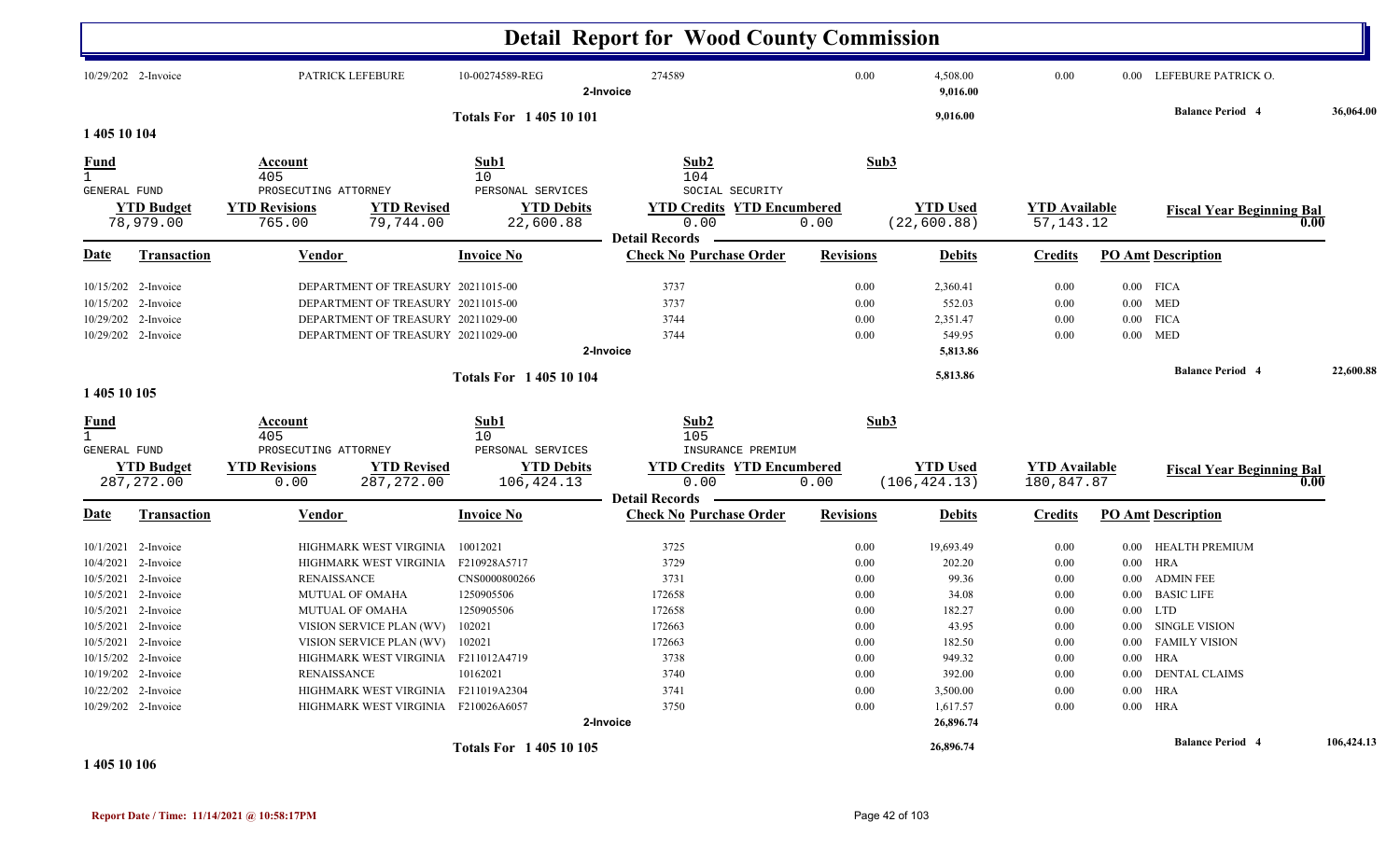| <b>Fund</b><br>$\mathbf{1}$                          |                                                                   | Account<br>405                                           |                                                                            | Sub1<br>10                                            | Sub2<br>106                                                        | Sub3                 |                                  |                                    |                          |                                                                        |            |
|------------------------------------------------------|-------------------------------------------------------------------|----------------------------------------------------------|----------------------------------------------------------------------------|-------------------------------------------------------|--------------------------------------------------------------------|----------------------|----------------------------------|------------------------------------|--------------------------|------------------------------------------------------------------------|------------|
| GENERAL FUND                                         | <b>YTD Budget</b><br>103,240.00                                   | PROSECUTING ATTORNEY<br><b>YTD Revisions</b><br>1,000.00 | <b>YTD Revised</b><br>104,240.00                                           | PERSONAL SERVICES<br><b>YTD Debits</b><br>31,008.48   | RETIREMENT<br><b>YTD Credits YTD Encumbered</b><br>0.00            | 0.00                 | <b>YTD Used</b><br>(31,008.48)   | <b>YTD</b> Available<br>73, 231.52 |                          | <b>Fiscal Year Beginning Bal</b><br>0.00                               |            |
| Date                                                 | <b>Transaction</b>                                                | <b>Vendor</b>                                            |                                                                            | <b>Invoice No</b>                                     | <b>Detail Records</b><br><b>Check No Purchase Order</b>            | <b>Revisions</b>     | <b>Debits</b>                    | <b>Credits</b>                     |                          | <b>PO Amt Description</b>                                              |            |
|                                                      | 10/15/202 2-Invoice<br>10/29/202 2-Invoice                        |                                                          | WV PUBLIC EMP RETIREMEN 20211015-00<br>WV PUBLIC EMP RETIREMEN 20211029-00 |                                                       | 3751<br>3751<br>2-Invoice                                          | 0.00<br>0.00         | 4,011.31<br>3,972.29<br>7,983.60 | 0.00<br>0.00                       | 0.00                     | 0.00 RETIREMENT<br><b>RETIREMENT</b>                                   |            |
| 1 405 10 181                                         |                                                                   |                                                          |                                                                            | <b>Totals For 140510106</b>                           |                                                                    |                      | 7,983.60                         |                                    |                          | <b>Balance Period 4</b>                                                | 31,008.48  |
| <b>Fund</b><br><b>GENERAL FUND</b>                   |                                                                   | Account<br>405<br>PROSECUTING ATTORNEY                   |                                                                            | Sub1<br>10<br>PERSONAL SERVICES                       | Sub2<br>181<br>ASST PROSECUTOR                                     | Sub3                 |                                  |                                    |                          |                                                                        |            |
|                                                      | <b>YTD Budget</b><br>612,218.00                                   | <b>YTD Revisions</b><br>9,907.00                         | <b>YTD Revised</b><br>622,125.00                                           | <b>YTD Debits</b><br>170,924.09                       | <b>YTD Credits YTD Encumbered</b><br>0.00<br><b>Detail Records</b> | 0.00                 | <b>YTD Used</b><br>(170, 924.09) | <b>YTD Available</b><br>451,200.91 |                          | <b>Fiscal Year Beginning Bal</b><br>0.00                               |            |
| Date                                                 | <b>Transaction</b>                                                | <b>Vendor</b>                                            |                                                                            | <b>Invoice No</b>                                     | <b>Check No Purchase Order</b>                                     | <b>Revisions</b>     | <b>Debits</b>                    | <b>Credits</b>                     |                          | <b>PO Amt Description</b>                                              |            |
|                                                      | 10/15/202 2-Invoice<br>10/15/202 2-Invoice                        | <b>BELL ANDREW H</b>                                     | DAUPHIN CHARLOTTE A                                                        | 10-00274366-REG<br>10-00274367-REG                    | 274366<br>274367                                                   | 0.00<br>0.00         | 2,375.00<br>2,395.83             | 0.00<br>0.00                       | $0.00\,$<br>$0.00\,$     | <b>BELL ANDREW H</b><br>DAUPHIN CHARLOTTE A                            |            |
|                                                      | 10/15/202 2-Invoice<br>10/15/202 2-Invoice                        |                                                          | <b>CATHERINE BLAIRE HUDSON</b><br>MARTIN EMILY M.                          | 10-00274370-REG<br>10-00274373-REG                    | 274370<br>274373                                                   | 0.00<br>0.00         | 2,937.49<br>2,770.83             | 0.00<br>0.00                       | $0.00\,$<br>$0.00\,$     | HUDSON CATHERINE BLAIRE<br>MARTIN EMILY M.                             |            |
|                                                      | 10/15/202 2-Invoice<br>10/15/202 2-Invoice                        |                                                          | NICHOLSON HEATHER D<br>SKOGSTAD RUSSELL J.                                 | 10-00274375-REG<br>10-00274378-REG                    | 274375<br>274378                                                   | 0.00<br>0.00         | 2,749.99<br>3,148.83             | 0.00<br>0.00                       | 0.00<br>0.00             | NICHOLSON HEATHER D<br>SKOGSTAD RUSSELL J.                             |            |
|                                                      | 10/15/202 2-Invoice<br>10/15/202 2-Invoice<br>10/29/202 2-Invoice |                                                          | SNODGRASS LORA B.<br>UNDERWOOD MEGAN E.                                    | 10-00274379-REG<br>10-00274381-REG                    | 274379<br>274381                                                   | 0.00<br>0.00<br>0.00 | 3,104.16<br>2,999.99             | 0.00<br>0.00                       | $0.00\,$<br>$0.00\,$     | SNODGRASS LORA B.<br>UNDERWOOD MEGAN E.                                |            |
|                                                      | 10/29/202 2-Invoice<br>10/29/202 2-Invoice                        | <b>BELL ANDREW H</b>                                     | DAUPHIN CHARLOTTE A<br><b>CATHERINE BLAIRE HUDSON</b>                      | 10-00274583-REG<br>10-00274584-REG<br>10-00274587-REG | 274583<br>274584<br>274587                                         | 0.00<br>0.00         | 2,375.00<br>1,898.25<br>2,937.49 | 0.00<br>0.00<br>0.00               | $0.00\,$<br>0.00<br>0.00 | <b>BELL ANDREW H</b><br>DAUPHIN CHARLOTTE A<br>HUDSON CATHERINE BLAIRE |            |
|                                                      | 10/29/202 2-Invoice<br>10/29/202 2-Invoice                        |                                                          | MARTIN EMILY M.<br>NICHOLSON HEATHER D                                     | 10-00274590-REG<br>10-00274592-REG                    | 274590<br>274592                                                   | 0.00<br>0.00         | 2,770.83<br>2,749.99             | 0.00<br>0.00                       | $0.00\,$<br>$0.00\,$     | MARTIN EMILY M.<br>NICHOLSON HEATHER D                                 |            |
|                                                      | 10/29/202 2-Invoice<br>10/29/202 2-Invoice                        |                                                          | SKOGSTAD RUSSELL J.<br>SNODGRASS LORA B.                                   | 10-00274595-REG<br>10-00274596-REG                    | 274595<br>274596                                                   | 0.00<br>0.00         | 3,148.83<br>3,104.16             | 0.00<br>0.00                       | 0.00<br>0.00             | <b>SKOGSTAD RUSSELL J.</b><br>SNODGRASS LORA B.                        |            |
|                                                      | 10/29/202 2-Invoice                                               |                                                          | UNDERWOOD MEGAN E.                                                         | 10-00274598-REG                                       | 274598<br>2-Invoice                                                | 0.00                 | 2,999.99<br>44,466.66            | 0.00                               | 0.00                     | UNDERWOOD MEGAN E.                                                     |            |
| $\overline{a}$ and $\overline{a}$ and $\overline{a}$ |                                                                   |                                                          |                                                                            | <b>Totals For 140510181</b>                           |                                                                    |                      | 44,466.66                        |                                    |                          | <b>Balance Period 4</b>                                                | 170,924.09 |

**1 405 10 182**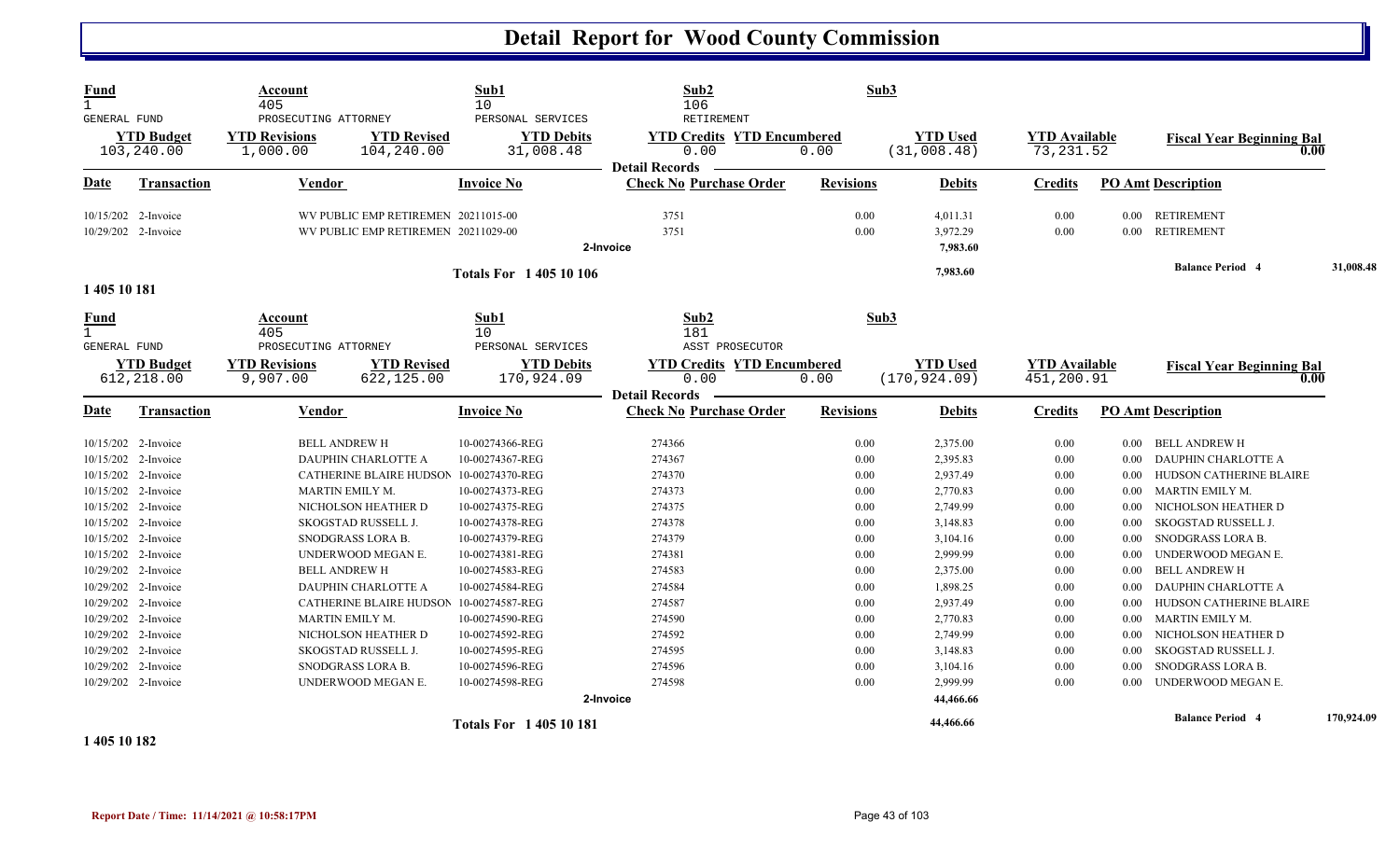| <b>YTD Revised</b><br><b>YTD Debits</b><br><b>YTD Credits YTD Encumbered</b><br><b>YTD Used</b><br><b>YTD Available</b><br><b>YTD</b> Budget<br><b>YTD Revisions</b><br><b>Fiscal Year Beginning Bal</b><br>311,991.00<br>312,084.00<br>103,776.11<br>0.00<br>0.00<br>(103, 776.11)<br>208,307.89<br>93.00<br><b>Detail Records</b><br><b>Check No Purchase Order</b><br><b>PO Amt Description</b><br>Date<br>Vendor<br><b>Invoice No</b><br><b>Revisions</b><br><b>Debits</b><br><b>Credits</b><br>Transaction | 0.00                            |
|-----------------------------------------------------------------------------------------------------------------------------------------------------------------------------------------------------------------------------------------------------------------------------------------------------------------------------------------------------------------------------------------------------------------------------------------------------------------------------------------------------------------|---------------------------------|
|                                                                                                                                                                                                                                                                                                                                                                                                                                                                                                                 |                                 |
|                                                                                                                                                                                                                                                                                                                                                                                                                                                                                                                 |                                 |
| <b>HALL KAYLEE N</b><br>10-00274368-REG<br>274368<br>0.00<br>1,288.42<br>0.00<br>10/15/202 2-Invoice<br>0.00 HALL KAYLEE N                                                                                                                                                                                                                                                                                                                                                                                      |                                 |
| 10/15/202 2-Invoice<br><b>HAMMER RHEA LYNN</b><br>10-00274369-REG<br>274369<br>0.00<br>2,095.79<br>0.00<br>HAMMER RHEA LYNN<br>0.00                                                                                                                                                                                                                                                                                                                                                                             |                                 |
| 274371<br>KIGER TIFFANY F.<br>10/15/202 2-Invoice<br>KIGER TIFFANY F.<br>10-00274371-REG<br>0.00<br>1,790.30<br>0.00<br>0.00                                                                                                                                                                                                                                                                                                                                                                                    |                                 |
| 274374<br>10/15/202 2-Invoice<br>MEEKS KAYLA B.<br>10-00274374-REG<br>0.00<br>1,566.66<br>MEEKS KAYLA B.<br>0.00<br>$0.00\,$                                                                                                                                                                                                                                                                                                                                                                                    |                                 |
| 274376<br>PADDEN KANDY A<br>10/15/202 2-Invoice<br>PADDEN KANDY A<br>10-00274376-REG<br>0.00<br>1,478.33<br>0.00<br>$0.00\,$                                                                                                                                                                                                                                                                                                                                                                                    |                                 |
| 10/15/202 2-Invoice<br>10-00274377-REG<br>274377<br>RYDER DEBRA K.<br>RYDER-GEORGE DEBRAK.<br>0.00<br>1,757.56<br>0.00<br>$0.00\,$                                                                                                                                                                                                                                                                                                                                                                              |                                 |
| 10/15/202 2-Invoice<br><b>STURM DOUGLAS</b><br>10-00274380-REG<br>274380<br>0.00<br>1,875.00<br>0.00<br>STURM DOUGLAS<br>$0.00\,$                                                                                                                                                                                                                                                                                                                                                                               |                                 |
| 274382<br>1,270.83<br>WILLIAMS JEZIRAE L<br>10/15/202 2-Invoice<br>WILLIAMS JEZIRAE L<br>10-00274382-REG<br>0.00<br>0.00<br>$0.00\,$                                                                                                                                                                                                                                                                                                                                                                            |                                 |
| 10/29/202 2-Invoice<br>274585<br>HALL KAYLEE N<br><b>HALL KAYLEE N</b><br>10-00274585-REG<br>0.00<br>1,395.84<br>0.00<br>$0.00\,$                                                                                                                                                                                                                                                                                                                                                                               |                                 |
| 10/29/202 2-Invoice<br>10-00274586-REG<br>274586<br>2,095.79<br>HAMMER RHEA LYNN<br>HAMMER RHEA LYNN<br>0.00<br>0.00<br>$0.00\,$                                                                                                                                                                                                                                                                                                                                                                                |                                 |
| 10/29/202 2-Invoice<br>10-00274588-REG<br>274588<br>0.00<br>1,790.30<br>KIGER TIFFANY F.<br>KIGER TIFFANY F.<br>0.00<br>$0.00\,$                                                                                                                                                                                                                                                                                                                                                                                |                                 |
| MEEKS KAYLA B.<br>10/29/202 2-Invoice<br>MEEKS KAYLA B.<br>10-00274591-REG<br>274591<br>0.00<br>1,566.66<br>0.00<br>0.00                                                                                                                                                                                                                                                                                                                                                                                        |                                 |
| 10/29/202 2-Invoice<br>PADDEN KANDY A<br>10-00274593-REG<br>274593<br>0.00<br>1,478.33<br>PADDEN KANDY A<br>0.00<br>0.00                                                                                                                                                                                                                                                                                                                                                                                        |                                 |
| 10/29/202 2-Invoice<br>RYDER-GEORGE DEBRAK.<br>10-00274594-REG<br>274594<br>0.00<br>1,757.56<br>0.00<br>RYDER DEBRA K.<br>$0.00\,$                                                                                                                                                                                                                                                                                                                                                                              |                                 |
| <b>STURM DOUGLAS</b><br>274597<br>10/29/202 2-Invoice<br>10-00274597-REG<br>0.00<br>1,875.00<br>0.00<br>STURM DOUGLAS<br>0.00                                                                                                                                                                                                                                                                                                                                                                                   |                                 |
| 274599<br>10/29/202 2-Invoice<br>WILLIAMS JEZIRAE L<br>10-00274599-REG<br>0.00<br>1,270.83<br>WILLIAMS JEZIRAE L<br>0.00<br>0.00                                                                                                                                                                                                                                                                                                                                                                                |                                 |
| 26,353.20<br>2-Invoice                                                                                                                                                                                                                                                                                                                                                                                                                                                                                          |                                 |
| <b>Balance Period 4</b><br>26,353.20<br><b>Totals For 140510182</b>                                                                                                                                                                                                                                                                                                                                                                                                                                             | 103,776.11                      |
| 1 405 40 212 1201                                                                                                                                                                                                                                                                                                                                                                                                                                                                                               |                                 |
| Sub1<br>Sub2<br>Sub3<br><b>Fund</b><br>Account<br>212<br>$\mathbf{1}$<br>405<br>40<br>1201                                                                                                                                                                                                                                                                                                                                                                                                                      |                                 |
| GENERAL FUND<br>PROSECUTING ATTORNEY<br>CONTRACTURAL SERVICES<br>PRINTING<br>DATA PROCESSING                                                                                                                                                                                                                                                                                                                                                                                                                    |                                 |
| <b>YTD Budget</b><br><b>YTD Revisions</b><br><b>YTD Revised</b><br><b>YTD Debits</b><br><b>YTD Credits YTD Encumbered</b><br><b>YTD Used</b><br><b>YTD Available</b><br><b>Fiscal Year Beginning Bal</b><br>12,476.00<br>12,476.00<br>6,965.42<br>0.00<br>(6, 965.42)<br>5,510.58<br>0.00<br>0.00                                                                                                                                                                                                               | 0.00                            |
| <b>Detail Records</b>                                                                                                                                                                                                                                                                                                                                                                                                                                                                                           |                                 |
| <b>Invoice No</b><br><b>Check No Purchase Order</b><br><b>Revisions</b><br><b>PO Amt Description</b><br>Date<br><b>Transaction</b><br>Vendor<br><b>Debits</b><br><b>Credits</b>                                                                                                                                                                                                                                                                                                                                 |                                 |
| 84785<br>10/5/2021 2-Invoice<br>NOE OFFICE EQUIPMENT<br>64616<br>172659<br>0.00<br>39.99<br>0.00<br>(39.99) Notary Stamp                                                                                                                                                                                                                                                                                                                                                                                        |                                 |
| 172721<br>0.00<br>0.00 424VBTHXJ<br>10/15/202 2-Invoice<br><b>LEXIS NEXIS</b><br>3093462253<br>525.37<br>0.00                                                                                                                                                                                                                                                                                                                                                                                                   |                                 |
| 565.36<br>2-Invoice                                                                                                                                                                                                                                                                                                                                                                                                                                                                                             |                                 |
| 0.00<br>10/14/202 5-Journal Entry<br><b>GRAMMARLY.COM</b><br>20211012019001<br>139.95<br>0.00<br>0.00                                                                                                                                                                                                                                                                                                                                                                                                           | RHEA HAMMER-3938-GRAMMARLY COFO |
| 5-Journal Entry<br>139.95                                                                                                                                                                                                                                                                                                                                                                                                                                                                                       |                                 |
| <b>Balance Period 4</b><br>(39.99)<br>705.31<br>Totals For 1 405 40 212 1201<br>1.0710733                                                                                                                                                                                                                                                                                                                                                                                                                       | 6,965.42                        |

**1 405 40 221**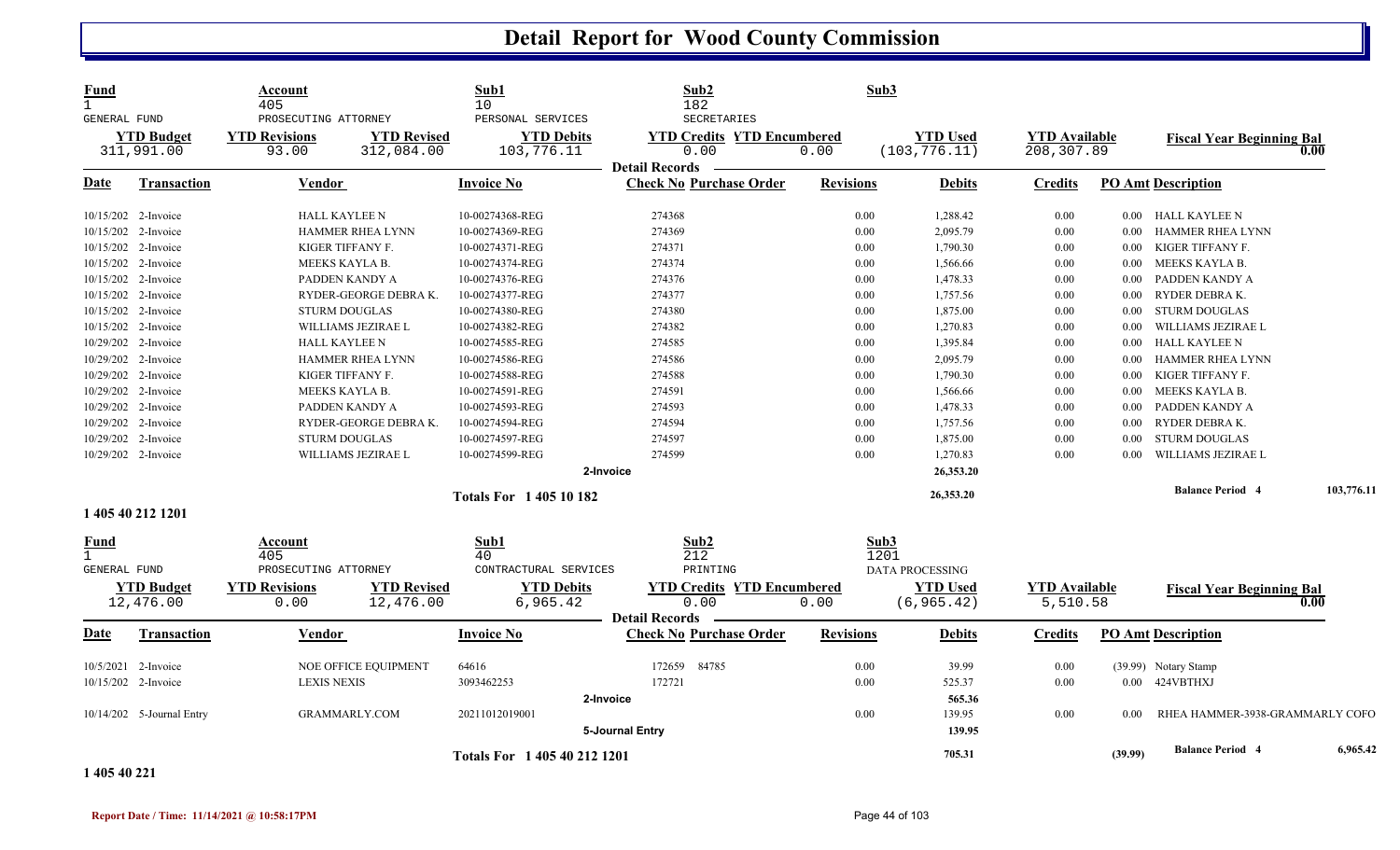| Fund<br><b>GENERAL FUND</b>                        |                                                                                                                                               | Account<br>405<br>PROSECUTING ATTORNEY                                           |                                 | Sub1<br>40<br>CONTRACTURAL SERVICES                                                    | Sub2<br>221<br>TRAINING & EDUCATION                                                                        | Sub3                                          |                                                       |                                      |                                      |                                                                                                                                                                                         |        |
|----------------------------------------------------|-----------------------------------------------------------------------------------------------------------------------------------------------|----------------------------------------------------------------------------------|---------------------------------|----------------------------------------------------------------------------------------|------------------------------------------------------------------------------------------------------------|-----------------------------------------------|-------------------------------------------------------|--------------------------------------|--------------------------------------|-----------------------------------------------------------------------------------------------------------------------------------------------------------------------------------------|--------|
|                                                    | <b>YTD Budget</b><br>17,250.00                                                                                                                | <b>YTD Revisions</b><br>0.00                                                     | <b>YTD Revised</b><br>17,250.00 | <b>YTD Debits</b><br>0.00                                                              | <b>YTD Credits YTD Encumbered</b><br>0.00<br><b>Detail Records</b>                                         | 0.00                                          | <b>YTD Used</b><br>0.00                               | <b>YTD Available</b><br>17,250.00    |                                      | <b>Fiscal Year Beginning Bal</b><br>0.00                                                                                                                                                |        |
| Date                                               | <b>Transaction</b>                                                                                                                            | Vendor                                                                           |                                 | <b>Invoice No</b>                                                                      | <b>Check No Purchase Order</b>                                                                             | <b>Revisions</b>                              | Debits                                                | <b>Credits</b>                       |                                      | <b>PO Amt Description</b>                                                                                                                                                               |        |
|                                                    | 10/25/202 1-Purchase Order                                                                                                                    |                                                                                  | <b>WV STATE TREASURER'S OFI</b> |                                                                                        | 84999<br>1-Purchase Order                                                                                  | 0.00                                          | 0.00                                                  | 0.00                                 |                                      | 0.00 registration winter seminar                                                                                                                                                        |        |
| 1 405 40 233                                       |                                                                                                                                               |                                                                                  |                                 | <b>Totals For 140540221</b>                                                            |                                                                                                            |                                               |                                                       |                                      |                                      | <b>Balance Period 4</b>                                                                                                                                                                 | 0.00   |
| Fund<br>GENERAL FUND                               |                                                                                                                                               | Account<br>405<br>PROSECUTING ATTORNEY                                           |                                 | Sub1<br>40<br>CONTRACTURAL SERVICES                                                    | Sub2<br>233<br>INVESTIGATION EXPENSE                                                                       | Sub3                                          |                                                       |                                      |                                      |                                                                                                                                                                                         |        |
|                                                    | <b>YTD Budget</b><br>5,500.00                                                                                                                 | <b>YTD Revisions</b><br>0.00                                                     | <b>YTD Revised</b><br>5,500.00  | <b>YTD Debits</b><br>144.50                                                            | <b>YTD Credits YTD Encumbered</b><br>0.00<br><b>Detail Records</b>                                         | 0.00                                          | <b>YTD Used</b><br>(144.50)                           | <b>YTD Available</b><br>5,355.50     |                                      | <b>Fiscal Year Beginning Bal</b><br>0.00                                                                                                                                                |        |
| Date                                               | <b>Transaction</b>                                                                                                                            | Vendor                                                                           |                                 | <b>Invoice No</b>                                                                      | <b>Check No Purchase Order</b>                                                                             | <b>Revisions</b>                              | <b>Debits</b>                                         | <b>Credits</b>                       |                                      | <b>PO Amt Description</b>                                                                                                                                                               |        |
|                                                    | 10/14/202 5-Journal Entry<br>10/14/202 5-Journal Entry<br>10/14/202 5-Journal Entry<br>10/14/202 5-Journal Entry<br>10/14/202 5-Journal Entry | US DISTRICT COURT<br>US DISTRICT COURT<br>US DISTRICT COURT<br>US DISTRICT COURT | POTTER COUNTY TEXAS DIS'        | 20211012051001<br>20211012010001<br>20211012039001<br>20211012048001<br>20211012052001 | 5-Journal Entry                                                                                            | 0.00<br>0.00<br>$0.00\,$<br>0.00<br>0.00      | 11.00<br>(64.00)<br>1.50<br>21.00<br>1.00<br>$-29.50$ | 0.00<br>0.00<br>0.00<br>0.00<br>0.00 | 0.00<br>0.00<br>0.00<br>0.00<br>0.00 | RHEA HAMMER-3938-POTTER CO TX DIST<br>RHEA HAMMER-3938-COURTS/USDC-WV-9<br>RHEA HAMMER-3938-COURTS/USDC-WV-S<br>RHEA HAMMER-3938-COURTS/USDC-WV-S<br>RHEA HAMMER-3938-POTTER CO SVC FEE |        |
|                                                    |                                                                                                                                               |                                                                                  |                                 | <b>Totals For 140540233</b>                                                            |                                                                                                            |                                               | (29.50)                                               |                                      |                                      | <b>Balance Period 4</b>                                                                                                                                                                 | 144.50 |
|                                                    | 1 405 40 233 2618                                                                                                                             |                                                                                  |                                 |                                                                                        |                                                                                                            |                                               |                                                       |                                      |                                      |                                                                                                                                                                                         |        |
| <b>Fund</b><br>$\mathbf{1}$<br><b>GENERAL FUND</b> | <b>YTD Budget</b><br>1,500.00                                                                                                                 | Account<br>405<br>PROSECUTING ATTORNEY<br><b>YTD Revisions</b><br>0.00           | <b>YTD Revised</b><br>1,500.00  | Sub1<br>40<br>CONTRACTURAL SERVICES<br><b>YTD Debits</b><br>70.18                      | Sub2<br>233<br>INVESTIGATION EXPENSE<br><b>YTD Credits YTD Encumbered</b><br>0.00<br><b>Detail Records</b> | Sub <sub>3</sub><br>2618<br>FIT TEAM<br>61.11 | <b>YTD Used</b><br>(70.18)                            | <b>YTD Available</b><br>1,368.71     |                                      | <b>Fiscal Year Beginning Bal</b><br>0.00                                                                                                                                                |        |
| Date                                               | Transaction                                                                                                                                   | Vendor                                                                           |                                 | <b>Invoice No</b>                                                                      | <b>Check No Purchase Order</b>                                                                             | <b>Revisions</b>                              | <b>Debits</b>                                         | <b>Credits</b>                       |                                      | <b>PO Amt Description</b>                                                                                                                                                               |        |
|                                                    | 10/28/202 1-Purchase Order                                                                                                                    | <b>RAYMOND MYERS</b>                                                             |                                 |                                                                                        | 85017<br>1-Purchase Order                                                                                  | 0.00                                          | 0.00                                                  | 0.00                                 | 26.87                                | REIMBURSE FOR GAS - FIT TEAM                                                                                                                                                            |        |
| 1 405 55 341                                       |                                                                                                                                               |                                                                                  |                                 | Totals For 1 405 40 233 2618                                                           |                                                                                                            |                                               |                                                       |                                      | 26.87                                | <b>Balance Period 4</b>                                                                                                                                                                 | 70.18  |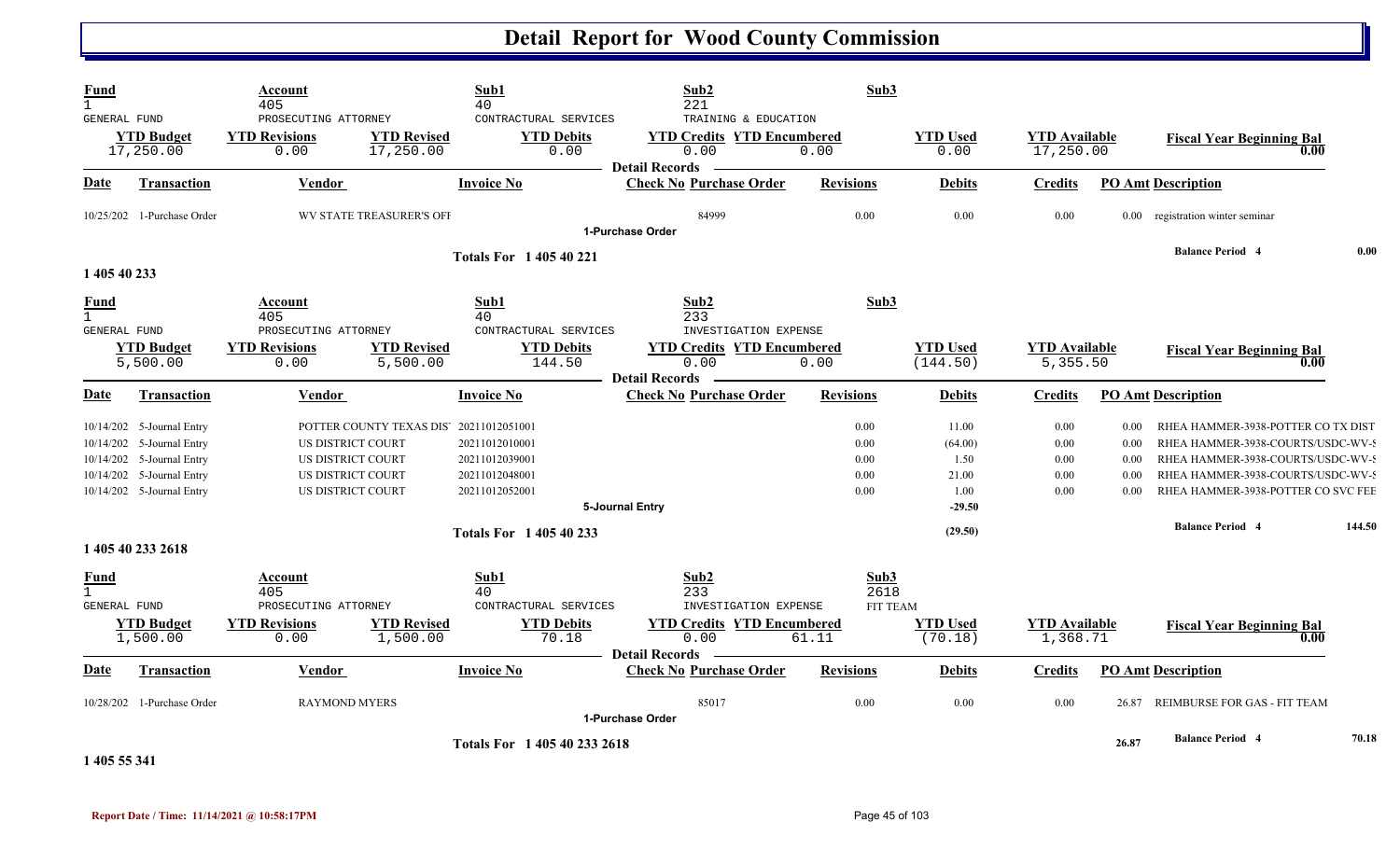| Fund<br>$\mathbf{1}$ |                                | Account<br>405                                         |                                 | Sub1<br>55                                   | Sub2<br>341                                                     | Sub3             |                                |                                  |             |                                                          |           |
|----------------------|--------------------------------|--------------------------------------------------------|---------------------------------|----------------------------------------------|-----------------------------------------------------------------|------------------|--------------------------------|----------------------------------|-------------|----------------------------------------------------------|-----------|
| <b>GENERAL FUND</b>  | <b>YTD Budget</b><br>14,736.00 | PROSECUTING ATTORNEY<br><b>YTD Revisions</b><br>126.00 | <b>YTD Revised</b><br>14,862.00 | COMMODITIES<br><b>YTD Debits</b><br>3,488.53 | SUPPLIES/MATERIALS<br><b>YTD Credits YTD Encumbered</b><br>0.00 | 2,197.14         | <b>YTD Used</b><br>(3, 488.53) | <b>YTD Available</b><br>9,176.33 |             | <b>Fiscal Year Beginning Bal</b>                         | 0.00      |
| Date                 | <b>Transaction</b>             | <b>Vendor</b>                                          |                                 | <b>Invoice No</b>                            | <b>Detail Records</b><br><b>Check No Purchase Order</b>         | <b>Revisions</b> | <b>Debits</b>                  | <b>Credits</b>                   |             | <b>PO Amt Description</b>                                |           |
|                      | 10/14/202 1-Purchase Order     | <b>AMAZON</b>                                          |                                 |                                              | 84951                                                           | 0.00             | 0.00                           | 0.00                             |             | 331.19 printer stand, pens, calendars, trays, file racks |           |
|                      | 10/14/202 1-Purchase Order     | <b>AMAZON</b>                                          |                                 |                                              | 84962                                                           | 0.00             | 0.00                           | 0.00                             | 480.00 desk |                                                          |           |
|                      | 10/25/202 1-Purchase Order     | AMAZON                                                 |                                 |                                              | 84996                                                           | $0.00\,$         | 0.00                           | 0.00                             | 469.37      | flash drives, legal pads, white out                      |           |
|                      | 10/28/202 1-Purchase Order     | <b>AMAZON</b>                                          |                                 |                                              | 85013                                                           | 0.00             | 0.00                           | 0.00                             | 127.49      | <b>DESK CHAIR</b>                                        |           |
|                      |                                |                                                        |                                 |                                              | 1-Purchase Order                                                |                  |                                |                                  |             |                                                          |           |
|                      | 10/15/202 2-Invoice            | BLUE360 MEDIA                                          |                                 | INV210610SF1830                              | 172711                                                          | 0.00             | 85.75                          | 0.00                             | $0.00\,$    | B100105002519                                            |           |
|                      |                                |                                                        |                                 |                                              | 2-Invoice                                                       |                  | 85.75                          |                                  |             |                                                          |           |
|                      |                                |                                                        |                                 | <b>Totals For 140555341</b>                  |                                                                 |                  | 85.75                          |                                  | 1,408.05    | <b>Balance Period 4</b>                                  | 3,488.53  |
| 1 405 65 459         |                                |                                                        |                                 |                                              |                                                                 |                  |                                |                                  |             |                                                          |           |
| Fund<br>$\mathbf{1}$ |                                | Account<br>405                                         |                                 | Sub1<br>65                                   | Sub2<br>459                                                     | Sub3             |                                |                                  |             |                                                          |           |
| GENERAL FUND         |                                | PROSECUTING ATTORNEY                                   |                                 | CAPITAL OUTLAY                               | EQUIPMENT                                                       |                  |                                |                                  |             |                                                          |           |
|                      | <b>YTD Budget</b><br>1,000.00  | <b>YTD Revisions</b><br>0.00                           | <b>YTD Revised</b><br>1,000.00  | <b>YTD Debits</b><br>195.00                  | <b>YTD Credits YTD Encumbered</b><br>0.00                       | 0.00             | <b>YTD Used</b><br>(195.00)    | <b>YTD</b> Available<br>805.00   |             | <b>Fiscal Year Beginning Bal</b>                         | 0.00      |
|                      |                                |                                                        |                                 |                                              | <b>Detail Records</b>                                           |                  |                                |                                  |             |                                                          |           |
| <b>Date</b>          | Transaction                    | Vendor                                                 |                                 | <b>Invoice No</b>                            | <b>Check No Purchase Order</b>                                  | <b>Revisions</b> | <b>Debits</b>                  | <b>Credits</b>                   |             | <b>PO Amt Description</b>                                |           |
|                      | 10/5/2021 2-Invoice            |                                                        | PURE WATER PARTNERS             | 839072                                       | 172662                                                          | 0.00             | 65.00                          | 0.00                             |             | 0.00 ACCT 17844                                          |           |
|                      |                                |                                                        |                                 |                                              | 2-Invoice                                                       |                  | 65.00                          |                                  |             |                                                          |           |
|                      |                                |                                                        |                                 | <b>Totals For 140565459</b>                  |                                                                 |                  | 65.00                          |                                  |             | <b>Balance Period 4</b>                                  | 195.00    |
| 1 406 10 101         |                                |                                                        |                                 |                                              |                                                                 |                  |                                |                                  |             |                                                          |           |
| Fund<br>$\mathbf{1}$ |                                | Account<br>406                                         |                                 | Sub1<br>10                                   | Sub2<br>101                                                     | Sub3             |                                |                                  |             |                                                          |           |
| <b>GENERAL FUND</b>  |                                | ASSESSOR                                               |                                 | PERSONAL SERVICES                            | ELECTED OFFICIALS                                               |                  |                                |                                  |             |                                                          |           |
|                      | <b>YTD Budget</b>              | <b>YTD Revisions</b>                                   | <b>YTD Revised</b>              | <b>YTD Debits</b>                            | <b>YTD Credits YTD Encumbered</b>                               |                  | <b>YTD Used</b>                | <b>YTD Available</b>             |             | <b>Fiscal Year Beginning Bal</b>                         |           |
|                      | 50,266.00                      | 0.00                                                   | 50,266.00                       | 16,755.36                                    | 0.00<br><b>Detail Records</b>                                   | 0.00             | (16, 755.36)                   | 33,510.64                        |             |                                                          | 0.00      |
| Date                 | Transaction                    | Vendor                                                 |                                 | <b>Invoice No</b>                            | <b>Check No Purchase Order</b>                                  | <b>Revisions</b> | <b>Debits</b>                  | <b>Credits</b>                   |             | <b>PO Amt Description</b>                                |           |
|                      | 10/15/202 2-Invoice            | NOHE DAVID C.                                          |                                 | 10-00274388-REG                              | 274388                                                          | 0.00             | 2,094.42                       | 0.00                             |             | 0.00 NOHE DAVID C.                                       |           |
|                      | 10/29/202 2-Invoice            | NOHE DAVID C.                                          |                                 | 10-00274605-REG                              | 274605                                                          | 0.00             | 2,094.42                       | 0.00                             |             | 0.00 NOHE DAVID C.                                       |           |
|                      |                                |                                                        |                                 |                                              | 2-Invoice                                                       |                  | 4,188.84                       |                                  |             |                                                          |           |
|                      |                                |                                                        |                                 |                                              |                                                                 |                  |                                |                                  |             | <b>Balance Period 4</b>                                  | 16,755.36 |
|                      |                                |                                                        |                                 | <b>Totals For 140610101</b>                  |                                                                 |                  | 4,188.84                       |                                  |             |                                                          |           |

#### **1 406 10 102**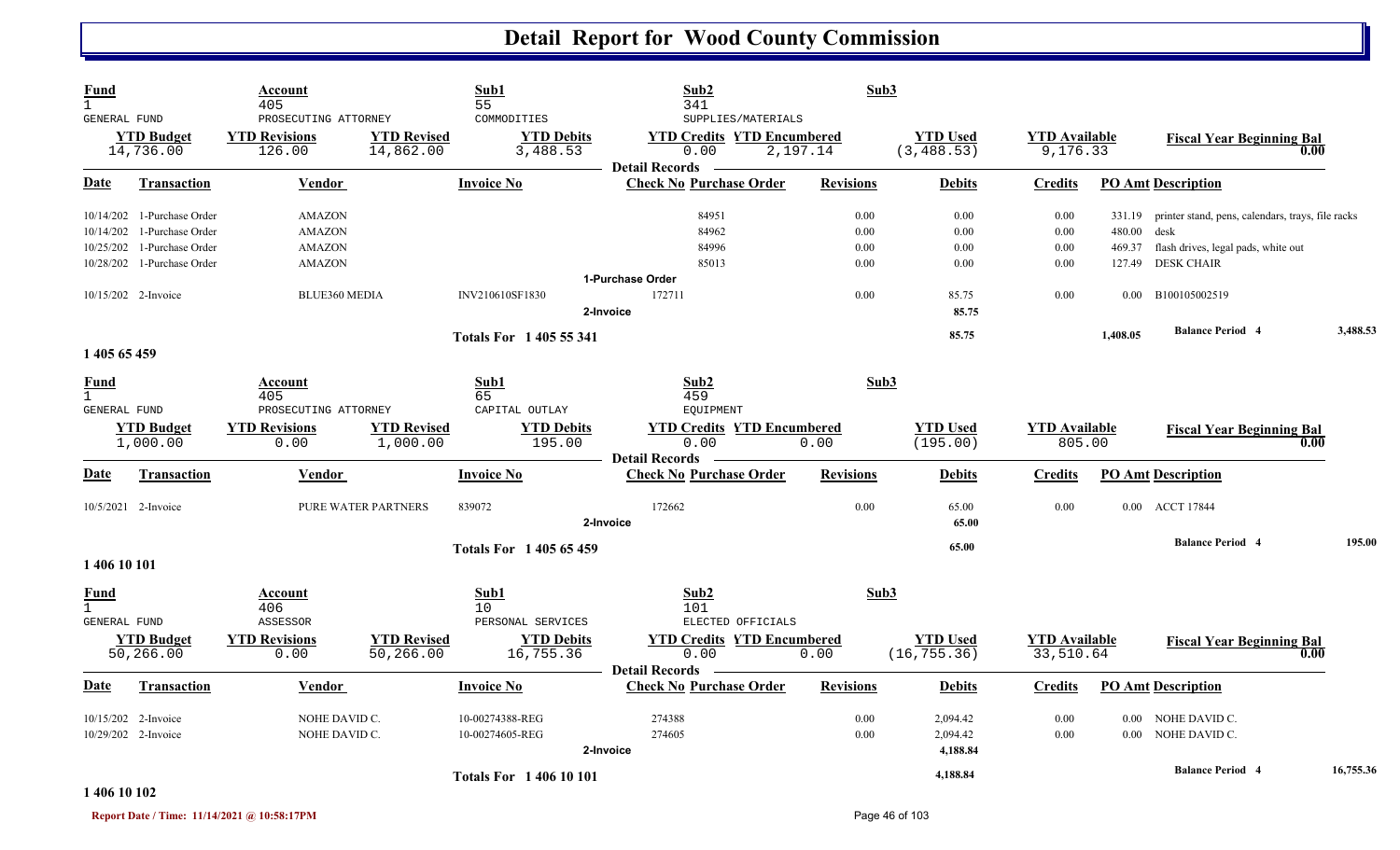| Fund<br>GENERAL FUND                 | <b>YTD Budget</b>                          | Account<br>406<br>ASSESSOR<br><b>YTD Revisions</b> | <b>YTD Revised</b>               | Sub1<br>10<br>PERSONAL SERVICES<br><b>YTD Debits</b> | Sub2<br>102<br>SUPPLEMENTAL<br><b>YTD Credits YTD Encumbered</b>   | Sub3             | <b>YTD Used</b>                 | <b>YTD</b> Available               |              |                                          |           |
|--------------------------------------|--------------------------------------------|----------------------------------------------------|----------------------------------|------------------------------------------------------|--------------------------------------------------------------------|------------------|---------------------------------|------------------------------------|--------------|------------------------------------------|-----------|
|                                      | 25,027.00                                  | 0.00                                               | 25,027.00                        | 2,795.00                                             | 0.00                                                               | 0.00             | (2, 795.00)                     | 22, 232.00                         |              | <b>Fiscal Year Beginning Bal</b><br>0.00 |           |
| Date                                 | Transaction                                | Vendor                                             |                                  | Invoice No                                           | <b>Detail Records</b><br><b>Check No Purchase Order</b>            | <b>Revisions</b> | <b>Debits</b>                   | <b>Credits</b>                     |              | <b>PO Amt Description</b>                |           |
|                                      | 10/15/202 2-Invoice<br>10/15/202 2-Invoice | NOHE DAVID C.<br>NOHE DAVID C.                     |                                  | 10-00274388-REG<br>10-00274388-REG                   | 274388<br>274388                                                   | 0.00<br>0.00     | 1.30<br>303.90                  | 0.00<br>0.00                       | 0.00<br>0.00 | NOHE DAVID C.<br>NOHE DAVID C.           |           |
|                                      |                                            |                                                    |                                  |                                                      | 2-Invoice                                                          |                  | 305.20                          |                                    |              |                                          |           |
| 1 406 10 103                         |                                            |                                                    |                                  | <b>Totals For 140610102</b>                          |                                                                    |                  | 305.20                          |                                    |              | <b>Balance Period 4</b>                  | 2,795.00  |
| Fund<br>$\mathbf{1}$<br>GENERAL FUND |                                            | Account<br>406<br>ASSESSOR                         |                                  | Sub1<br>10 <sup>°</sup><br>PERSONAL SERVICES         | Sub2<br>103<br>SALARIES-DEPUTIES                                   | Sub3             |                                 |                                    |              |                                          |           |
|                                      | <b>YTD Budget</b><br>243,079.00            | <b>YTD Revisions</b><br>0.00                       | <b>YTD Revised</b><br>243,079.00 | <b>YTD Debits</b><br>78,500.08                       | <b>YTD Credits YTD Encumbered</b><br>0.00<br><b>Detail Records</b> | 0.00             | <b>YTD Used</b><br>(78, 500.08) | <b>YTD</b> Available<br>164,578.92 |              | <b>Fiscal Year Beginning Bal</b><br>0.00 |           |
| <b>Date</b>                          | <b>Transaction</b>                         | Vendor                                             |                                  | <b>Invoice No</b>                                    | <b>Check No Purchase Order</b>                                     | <b>Revisions</b> | <b>Debits</b>                   | <b>Credits</b>                     |              | <b>PO Amt Description</b>                |           |
|                                      | 10/15/202 2-Invoice                        |                                                    | COLE G. MICHELL                  | 10-00274383-REG                                      | 274383                                                             | 0.00             | 2,000.00                        | 0.00                               | $0.00\,$     | COLE GAYLEN MICHELL                      |           |
|                                      | 10/15/202 2-Invoice                        | EDELEN SARAH J                                     |                                  | 10-00274384-REG                                      | 274384                                                             | 0.00             | 1,666.67                        | 0.00                               | 0.00         | <b>EDELEN SARAH J</b>                    |           |
|                                      | 10/15/202 2-Invoice                        |                                                    | GRIMM DONALD M.                  | 10-00274385-REG                                      | 274385                                                             | 0.00             | 2,229.17                        | 0.00                               | 0.00         | <b>GRIMM DONALD M.</b>                   |           |
|                                      | 10/15/202 2-Invoice                        | JOY MELINDA R.                                     |                                  | 10-00274386-REG                                      | 274386                                                             | 0.00             | 1,291.67                        | 0.00                               | $0.00\,$     | JOY MELINDA R.                           |           |
|                                      | 10/15/202 2-Invoice                        | MERCER ERICA L.                                    |                                  | 10-00274387-REG                                      | 274387                                                             | 0.00             | 1,333.33                        | 0.00                               | 0.00         | MERCER ERICA L.                          |           |
|                                      | 10/15/202 2-Invoice                        |                                                    | STEPHENS SANDRA K.               | 10-00274389-REG                                      | 274389                                                             | 0.00             | 1,291.67                        | 0.00                               | 0.00         | STEPHENS SANDRA K.                       |           |
|                                      | 10/29/202 2-Invoice                        | COLE G. MICHELL                                    |                                  | 10-00274600-REG                                      | 274600                                                             | 0.00             | 2,000.00                        | 0.00                               | 0.00         | <b>COLE GAYLEN MICHELL</b>               |           |
|                                      | 10/29/202 2-Invoice                        | EDELEN SARAH J                                     |                                  | 10-00274601-REG                                      | 274601                                                             | 0.00             | 1,666.67                        | 0.00                               | 0.00         | <b>EDELEN SARAH J</b>                    |           |
|                                      | 10/29/202 2-Invoice                        |                                                    | GRIMM DONALD M.                  | 10-00274602-REG                                      | 274602                                                             | 0.00             | 2,229.17                        | 0.00                               | 0.00         | <b>GRIMM DONALD M.</b>                   |           |
|                                      | 10/29/202 2-Invoice                        | JOY MELINDA R.                                     |                                  | 10-00274603-REG                                      | 274603                                                             | 0.00             | 1,291.67                        | 0.00                               | 0.00         | JOY MELINDA R.                           |           |
|                                      | 10/29/202 2-Invoice                        | MERCER ERICA L.                                    |                                  | 10-00274604-REG                                      | 274604                                                             | 0.00             | 1,333.33                        | 0.00                               | 0.00         | MERCER ERICA L.                          |           |
|                                      | 10/29/202 2-Invoice                        |                                                    | STEPHENS SANDRA K.               | 10-00274606-REG                                      | 274606                                                             | 0.00             | 1,291.67                        | 0.00                               | 0.00         | STEPHENS SANDRA K.                       |           |
|                                      |                                            |                                                    |                                  |                                                      | 2-Invoice                                                          |                  | 19,625.02                       |                                    |              |                                          |           |
| 1 406 10 104                         |                                            |                                                    |                                  | <b>Totals For 1 406 10 103</b>                       |                                                                    |                  | 19,625.02                       |                                    |              | <b>Balance Period 4</b>                  | 78,500.08 |
| <b>Fund</b>                          |                                            | Account                                            |                                  | Sub1                                                 | Sub2                                                               | Sub3             |                                 |                                    |              |                                          |           |
| $\mathbf{1}$                         |                                            | 406                                                |                                  | 10                                                   | 104                                                                |                  |                                 |                                    |              |                                          |           |
| <b>GENERAL FUND</b>                  |                                            | ASSESSOR                                           |                                  | PERSONAL SERVICES                                    | SOCIAL SECURITY                                                    |                  |                                 |                                    |              |                                          |           |
|                                      | <b>YTD Budget</b><br>25,120.00             | <b>YTD Revisions</b><br>0.00                       | <b>YTD Revised</b><br>25,120.00  | <b>YTD Debits</b><br>7,537.82                        | <b>YTD Credits</b><br><b>YTD Encumbered</b><br>0.00                | 0.00             | <b>YTD Used</b><br>(7, 537.82)  | <b>YTD Available</b><br>17,582.18  |              | <b>Fiscal Year Beginning Bal</b><br>0.00 |           |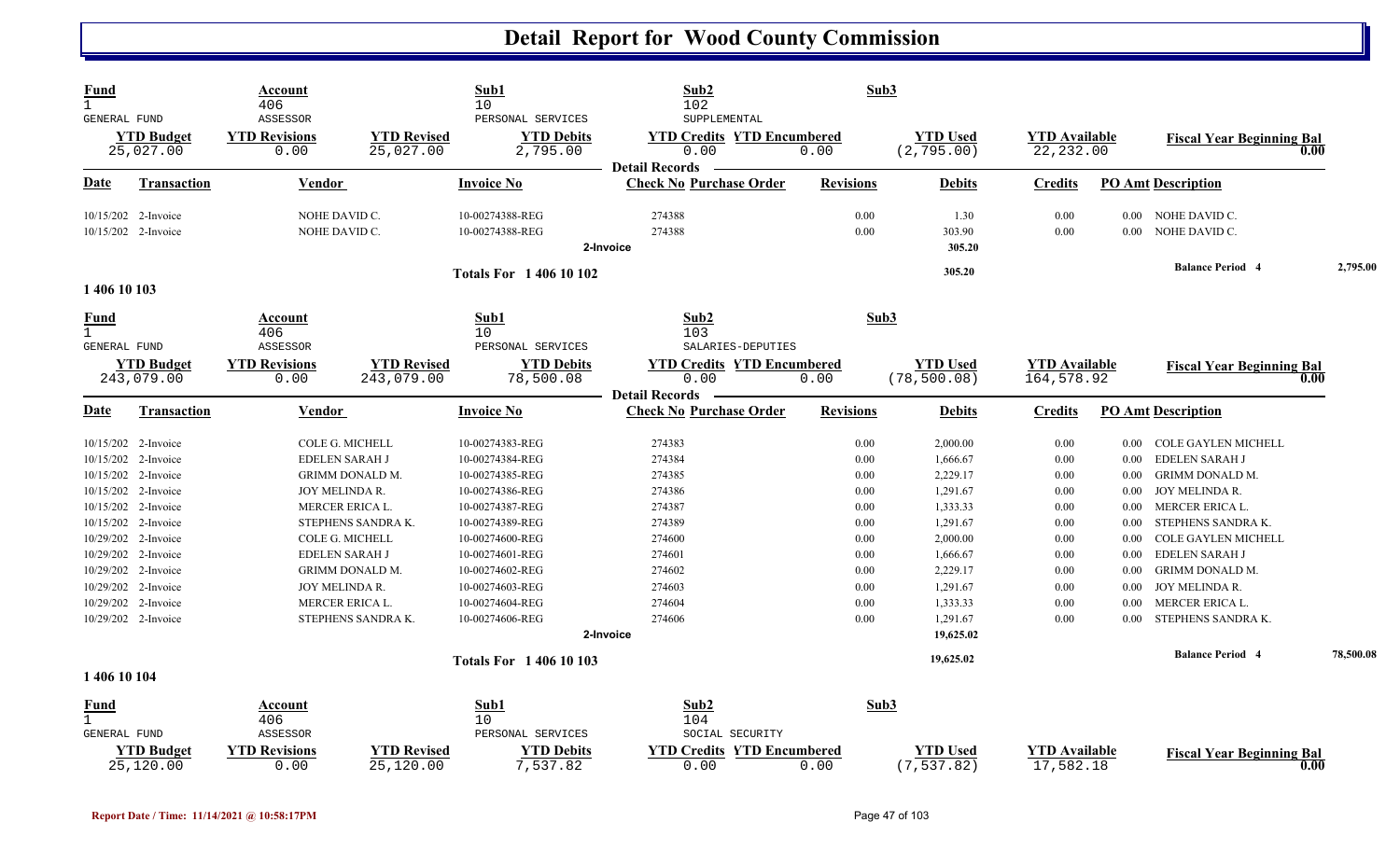|              |                     |                      |                                     |                             | <b>Detail Records</b>             |                  |                 |                      |          |                                  |           |
|--------------|---------------------|----------------------|-------------------------------------|-----------------------------|-----------------------------------|------------------|-----------------|----------------------|----------|----------------------------------|-----------|
| Date         | <b>Transaction</b>  | <b>Vendor</b>        |                                     | <b>Invoice No</b>           | <b>Check No Purchase Order</b>    | <b>Revisions</b> | <b>Debits</b>   | <b>Credits</b>       |          | <b>PO Amt Description</b>        |           |
|              | 10/15/202 2-Invoice |                      | DEPARTMENT OF TREASURY 20211015-00  |                             | 3737                              | 0.00             | 708.11          | 0.00                 |          | $0.00$ FICA                      |           |
|              | 10/15/202 2-Invoice |                      | DEPARTMENT OF TREASURY 20211015-00  |                             | 3737                              | 0.00             | 165.61          | 0.00                 |          | $0.00$ MED                       |           |
|              | 10/29/202 2-Invoice |                      | DEPARTMENT OF TREASURY 20211029-00  |                             | 3744                              | 0.00             | 698.11          | 0.00                 |          | $0.00$ FICA                      |           |
|              | 10/29/202 2-Invoice |                      | DEPARTMENT OF TREASURY 20211029-00  |                             | 3744                              | 0.00             | 163.25          | 0.00                 |          | $0.00$ MED                       |           |
|              |                     |                      |                                     |                             | 2-Invoice                         |                  | 1,735.08        |                      |          |                                  |           |
|              |                     |                      |                                     | <b>Totals For 140610104</b> |                                   |                  | 1,735.08        |                      |          | <b>Balance Period 4</b>          | 7,537.82  |
| 1 406 10 105 |                     |                      |                                     |                             |                                   |                  |                 |                      |          |                                  |           |
| Fund         |                     | Account              |                                     | Sub1                        | Sub2                              | Sub3             |                 |                      |          |                                  |           |
|              |                     | 406                  |                                     | 10                          | 105                               |                  |                 |                      |          |                                  |           |
| GENERAL FUND |                     | ASSESSOR             |                                     | PERSONAL SERVICES           | INSURANCE PREMIUM                 |                  |                 |                      |          |                                  |           |
|              | <b>YTD Budget</b>   | <b>YTD Revisions</b> | <b>YTD Revised</b>                  | <b>YTD Debits</b>           | <b>YTD Credits YTD Encumbered</b> |                  | <b>YTD</b> Used | <b>YTD Available</b> |          | <b>Fiscal Year Beginning Bal</b> |           |
|              | 94,796.00           | 0.00                 | 94,796.00                           | 45, 138. 44                 | 0.00<br><b>Detail Records</b>     | 0.00             | (45, 138.44)    | 49,657.56            |          |                                  | 0.00      |
| Date         | <b>Transaction</b>  | <b>Vendor</b>        |                                     | <b>Invoice No</b>           | <b>Check No Purchase Order</b>    | <b>Revisions</b> | <b>Debits</b>   | <b>Credits</b>       |          | <b>PO Amt Description</b>        |           |
|              | 10/1/2021 2-Invoice |                      | HIGHMARK WEST VIRGINIA              | 10012021                    | 3725                              | 0.00             | 7,903.86        | 0.00                 |          | 0.00 HEALTH PREMIUM              |           |
|              | 10/4/2021 2-Invoice |                      | HIGHMARK WEST VIRGINIA              | F210928A5717                | 3729                              | 0.00             | 54.35           | 0.00                 |          | $0.00$ HRA                       |           |
|              | 10/5/2021 2-Invoice | <b>RENAISSANCE</b>   |                                     | CNS0000800266               | 3731                              | 0.00             | 43.47           | 0.00                 | 0.00     | <b>ADMIN FEE</b>                 |           |
|              | 10/5/2021 2-Invoice |                      | MUTUAL OF OMAHA                     | 1250905506                  | 172658                            | 0.00             | 13.43           | 0.00                 |          | 0.00 BASIC LIFE                  |           |
|              | 10/5/2021 2-Invoice |                      | MUTUAL OF OMAHA                     | 1250905506                  | 172658                            | 0.00             | 59.53           | 0.00                 |          | $0.00$ LTD                       |           |
|              | 10/5/2021 2-Invoice |                      | VISION SERVICE PLAN (WV)            | 102021                      | 172663                            | 0.00             | 17.58           | 0.00                 | 0.00     | <b>SINGLE VISION</b>             |           |
|              | 10/5/2021 2-Invoice |                      | VISION SERVICE PLAN (WV)            | 102021                      | 172663                            | 0.00             | 91.25           | 0.00                 |          | 0.00 FAMILY VISION               |           |
|              | 10/15/202 2-Invoice |                      | HIGHMARK WEST VIRGINIA              | F211012A4719                | 3738                              | 0.00             | 51.28           | 0.00                 | 0.00     | <b>HRA</b>                       |           |
|              | 10/19/202 2-Invoice | <b>RENAISSANCE</b>   |                                     | 10162021                    | 3740                              | 0.00             | 412.00          | 0.00                 | $0.00\,$ | <b>DENTAL CLAIMS</b>             |           |
|              | 10/29/202 2-Invoice |                      | HIGHMARK WEST VIRGINIA              | F210026A6057                | 3750                              | 0.00             | 4,339.66        | 0.00                 |          | $0.00$ HRA                       |           |
|              |                     |                      |                                     |                             | 2-Invoice                         |                  | 12,986.41       |                      |          |                                  |           |
|              |                     |                      |                                     | <b>Totals For 140610105</b> |                                   |                  | 12,986.41       |                      |          | <b>Balance Period 4</b>          | 45,138.44 |
| 1 406 10 106 |                     |                      |                                     |                             |                                   |                  |                 |                      |          |                                  |           |
| Fund         |                     | Account              |                                     | Sub1                        | Sub2                              | Sub3             |                 |                      |          |                                  |           |
| $\mathbf{1}$ |                     | 406                  |                                     | 10                          | 106                               |                  |                 |                      |          |                                  |           |
| GENERAL FUND |                     | ASSESSOR             |                                     | PERSONAL SERVICES           | RETIREMENT                        |                  |                 |                      |          |                                  |           |
|              | <b>YTD Budget</b>   | <b>YTD Revisions</b> | <b>YTD Revised</b>                  | <b>YTD Debits</b>           | <b>YTD Credits YTD Encumbered</b> |                  | <b>YTD Used</b> | <b>YTD</b> Available |          | <b>Fiscal Year Beginning Bal</b> |           |
|              | 31,837.00           | 0.00                 | 31,837.00                           | 9,805.11                    | 0.00<br><b>Detail Records</b>     | 0.00             | (9,805.11)      | 22,031.89            |          |                                  | 0.00      |
| Date         | Transaction         | Vendor               |                                     | <b>Invoice No</b>           | <b>Check No Purchase Order</b>    | <b>Revisions</b> | <b>Debits</b>   | <b>Credits</b>       |          | <b>PO Amt Description</b>        |           |
|              | 10/15/202 2-Invoice |                      | WV PUBLIC EMP RETIREMEN 20211015-00 |                             | 3751                              | 0.00             | 1,221.22        | 0.00                 |          | 0.00 RETIREMENT                  |           |
|              | 10/29/202 2-Invoice |                      | WV PUBLIC EMP RETIREMEN 20211029-00 |                             | 3751                              | 0.00             | 1,190.70        | 0.00                 |          | 0.00 RETIREMENT                  |           |
|              |                     |                      |                                     |                             | 2-Invoice                         |                  | 2,411.92        |                      |          |                                  |           |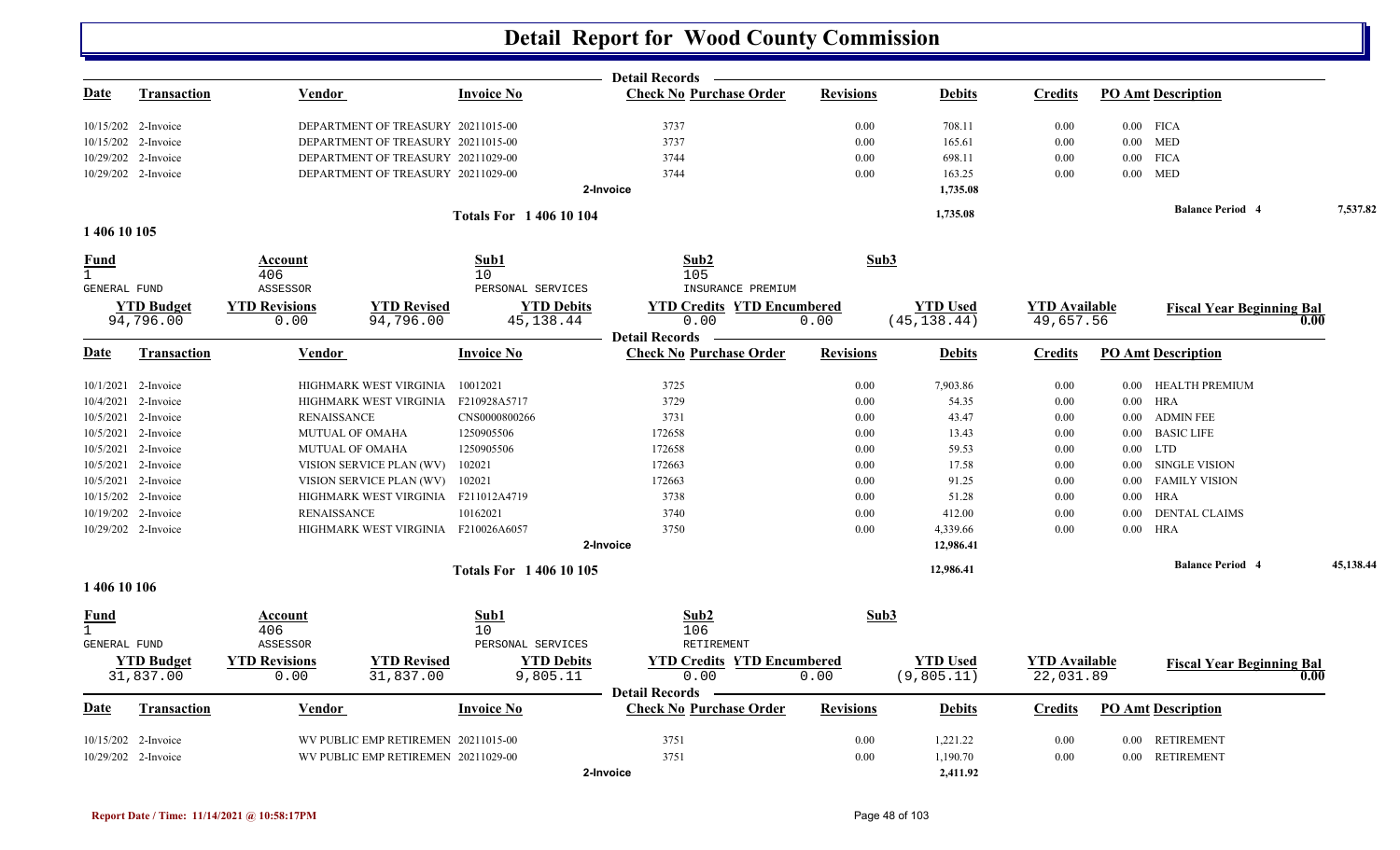| 1 407 10 103                                |                                 |                                        |                                       | <b>Totals For 140610106</b>                  |                                                                    |                  |      | 2,411.92                         |                                     |          | <b>Balance Period 4</b>                  | 9,805.11   |
|---------------------------------------------|---------------------------------|----------------------------------------|---------------------------------------|----------------------------------------------|--------------------------------------------------------------------|------------------|------|----------------------------------|-------------------------------------|----------|------------------------------------------|------------|
| <b>Fund</b><br>$\mathbf{1}$<br>GENERAL FUND |                                 | Account<br>407<br>ASSESSOR'S VALUATION |                                       | Sub1<br>10 <sup>°</sup><br>PERSONAL SERVICES | Sub2<br>103<br>SALARIES-DEPUTIES                                   |                  | Sub3 |                                  |                                     |          |                                          |            |
|                                             | <b>YTD Budget</b><br>475,650.00 | <b>YTD Revisions</b><br>0.00           | <b>YTD Revised</b><br>475,650.00      | <b>YTD Debits</b><br>164,431.04              | <b>YTD Credits YTD Encumbered</b><br>0.00<br><b>Detail Records</b> | 0.00             |      | <b>YTD Used</b><br>(164, 431.04) | <b>YTD Available</b><br>311, 218.96 |          | <b>Fiscal Year Beginning Bal</b><br>0.00 |            |
| <u>Date</u>                                 | Transaction                     | Vendor                                 |                                       | <b>Invoice No</b>                            | <b>Check No Purchase Order</b>                                     | <b>Revisions</b> |      | <b>Debits</b>                    | <b>Credits</b>                      |          | <b>PO Amt Description</b>                |            |
|                                             | 10/15/202 2-Invoice             | <b>ATKINSON CARA</b>                   |                                       | 10-00274390-REG                              | 274390                                                             |                  | 0.00 | 1,666.67                         | 0.00                                | $0.00\,$ | ATKINSON CARA                            |            |
|                                             | 10/15/202 2-Invoice             |                                        | COTTRELL LARRY DEAN                   | 10-00274391-REG                              | 274391                                                             |                  | 0.00 | 2,291.67                         | 0.00                                | 0.00     | COTTRELL LARRY DEAN                      |            |
|                                             | 10/15/202 2-Invoice             |                                        | DAWKINS KENNETH PAUL                  | 10-00274392-REG                              | 274392                                                             |                  | 0.00 | 1,916.67                         | 0.00                                | 0.00     | DAWKINS KENNETH PAUL                     |            |
|                                             | 10/15/202 2-Invoice             |                                        | DEGRAEF KAREN SUE                     | 10-00274393-REG                              | 274393                                                             |                  | 0.00 | 2,125.00                         | 0.00                                | 0.00     | DEGRAEF KAREN SUE                        |            |
|                                             | 10/15/202 2-Invoice             |                                        | FLEAK STACEY LYNN                     | 10-00274394-REG                              | 274394                                                             |                  | 0.00 | 1,854.17                         | 0.00                                | 0.00     | FLEAK STACEY LYNN                        |            |
|                                             | 10/15/202 2-Invoice             |                                        | GILCHRIST COREY THOMAS                | 10-00274395-REG                              | 274395                                                             |                  | 0.00 | 1,563.00                         | 0.00                                | 0.00     | <b>GILCHRIST COREY THOMAS</b>            |            |
|                                             | 10/15/202 2-Invoice             |                                        | MCATEE CONNIE L                       | 10-00274396-REG                              | 274396                                                             |                  | 0.00 | 2,500.00                         | 0.00                                | 0.00     | <b>MCATEE CONNIE L</b>                   |            |
|                                             | 10/15/202 2-Invoice             |                                        | MCINTYRE TERESA A.                    | 10-00274397-REG                              | 274397                                                             |                  | 0.00 | 1,583.33                         | 0.00                                | $0.00\,$ | MCINTYRE TERESA A.                       |            |
|                                             | 10/15/202 2-Invoice             |                                        | MONTGOMERY JEREMY SHA 10-00274398-REG |                                              | 274398                                                             |                  | 0.00 | 1,563.00                         | 0.00                                | 0.00     | MONTGOMERY JEREMY SHANE                  |            |
|                                             | 10/15/202 2-Invoice             | PARSONS TOM F                          |                                       | 10-00274399-REG                              | 274399                                                             |                  | 0.00 | 1,750.00                         | 0.00                                | 0.00     | PARSONS TOM F                            |            |
|                                             | 10/15/202 2-Invoice             | RADER STEVE E                          |                                       | 10-00274400-REG                              | 274400                                                             |                  | 0.00 | 1,771.88                         | 0.00                                | $0.00\,$ | RADER STEVE E.                           |            |
|                                             | 10/29/202 2-Invoice             | <b>ATKINSON CARA</b>                   |                                       | 10-00274607-REG                              | 274607                                                             |                  | 0.00 | 1,666.67                         | 0.00                                | 0.00     | ATKINSON CARA                            |            |
|                                             | 10/29/202 2-Invoice             |                                        | COTTRELL LARRY DEAN                   | 10-00274608-REG                              | 274608                                                             |                  | 0.00 | 2,291.67                         | 0.00                                | 0.00     | COTTRELL LARRY DEAN                      |            |
|                                             | 10/29/202 2-Invoice             |                                        | DAWKINS KENNETH PAUL                  | 10-00274609-REG                              | 274609                                                             |                  | 0.00 | 1,916.67                         | 0.00                                | 0.00     | DAWKINS KENNETH PAUL                     |            |
|                                             | 10/29/202 2-Invoice             |                                        | DEGRAEF KAREN SUE                     | 10-00274610-REG                              | 274610                                                             |                  | 0.00 | 2,125.00                         | 0.00                                | 0.00     | DEGRAEF KAREN SUE                        |            |
|                                             | 10/29/202 2-Invoice             |                                        | FLEAK STACEY LYNN                     | 10-00274611-REG                              | 274611                                                             |                  | 0.00 | 1,854.17                         | 0.00                                | 0.00     | FLEAK STACEY LYNN                        |            |
|                                             | 10/29/202 2-Invoice             |                                        | <b>GILCHRIST COREY THOMAS</b>         | 10-00274612-REG                              | 274612                                                             |                  | 0.00 | 1,563.00                         | 0.00                                | 0.00     | <b>GILCHRIST COREY THOMAS</b>            |            |
|                                             | 10/29/202 2-Invoice             |                                        | MCATEE CONNIE L                       | 10-00274613-REG                              | 274613                                                             |                  | 0.00 | 2,500.00                         | 0.00                                | 0.00     | MCATEE CONNIE L                          |            |
|                                             | 10/29/202 2-Invoice             |                                        | MCINTYRE TERESA A.                    | 10-00274614-REG                              | 274614                                                             |                  | 0.00 | 1,583.33                         | 0.00                                | 0.00     | MCINTYRE TERESA A.                       |            |
|                                             | 10/29/202 2-Invoice             |                                        | MONTGOMERY JEREMY SHA 10-00274615-REG |                                              | 274615                                                             |                  | 0.00 | 1,563.00                         | 0.00                                | 0.00     | MONTGOMERY JEREMY SHANE                  |            |
|                                             | 10/29/202 2-Invoice             | PARSONS TOM F                          |                                       | 10-00274616-REG                              | 274616                                                             |                  | 0.00 | 1,750.00                         | 0.00                                | 0.00     | PARSONS TOM F                            |            |
|                                             | 10/29/202 2-Invoice             | <b>RADER STEVE E</b>                   |                                       | 10-00274617-REG                              | 274617                                                             |                  | 0.00 | 1,771.88                         | 0.00                                | 0.00     | RADER STEVE E.                           |            |
|                                             |                                 |                                        |                                       |                                              | 2-Invoice                                                          |                  |      | 41,170.78                        |                                     |          |                                          |            |
|                                             |                                 |                                        |                                       | <b>Totals For 140710103</b>                  |                                                                    |                  |      | 41,170.78                        |                                     |          | <b>Balance Period 4</b>                  | 164,431.04 |
| 1 407 10 104                                |                                 |                                        |                                       |                                              |                                                                    |                  |      |                                  |                                     |          |                                          |            |
| <u>Fund</u><br>$\mathbf{1}$                 |                                 | Account<br>407                         |                                       | Sub1<br>10 <sup>°</sup>                      | Sub2<br>104                                                        |                  | Sub3 |                                  |                                     |          |                                          |            |
| GENERAL FUND                                |                                 | ASSESSOR'S VALUATION                   |                                       | PERSONAL SERVICES                            | SOCIAL SECURITY                                                    |                  |      |                                  |                                     |          |                                          |            |
|                                             | <b>YTD Budget</b><br>36,387.00  | <b>YTD Revisions</b><br>0.00           | <b>YTD Revised</b><br>36, 387.00      | <b>YTD Debits</b><br>11,908.08               | <b>YTD Credits YTD Encumbered</b><br>0.00                          | 0.00             |      | <b>YTD Used</b><br>(11, 908.08)  | <b>YTD Available</b><br>24, 478.92  |          | <b>Fiscal Year Beginning Bal</b><br>0.00 |            |
|                                             |                                 |                                        |                                       |                                              | - Detail Records                                                   |                  |      |                                  |                                     |          |                                          |            |

**Vendor Invoice NoTransaction**

**Vendor Invoice No** 

**Date**

**Purchase Order Revisions Debits Credits PO Amt Description**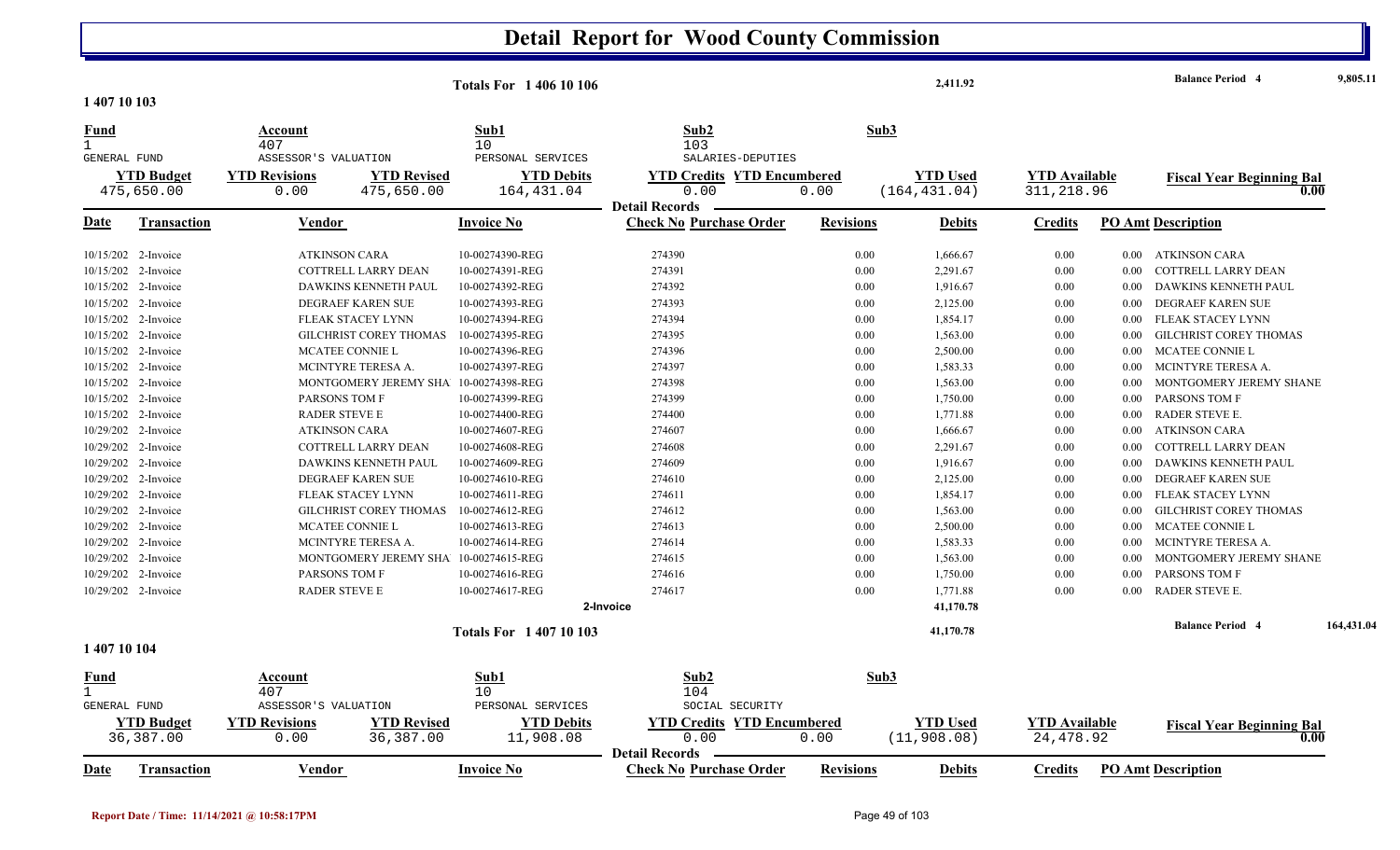|                               |                     |                        |                                     |                             | <b>Detail Report for Wood County Commission</b>         |                  |                 |                      |          |                                  |           |
|-------------------------------|---------------------|------------------------|-------------------------------------|-----------------------------|---------------------------------------------------------|------------------|-----------------|----------------------|----------|----------------------------------|-----------|
|                               | 10/15/202 2-Invoice |                        | DEPARTMENT OF TREASURY 20211015-00  |                             | 3737                                                    | $0.00\,$         | 1,235.46        | 0.00                 |          | $0.00$ FICA                      |           |
|                               | 10/15/202 2-Invoice |                        | DEPARTMENT OF TREASURY 20211015-00  |                             | 3737                                                    | 0.00             | 288.97          | 0.00                 |          | $0.00\quad \, \mathrm{MED}$      |           |
|                               | 10/29/202 2-Invoice |                        | DEPARTMENT OF TREASURY 20211029-00  |                             | 3744                                                    | 0.00             | 1,192.82        | 0.00                 |          | $0.00$ FICA                      |           |
|                               | 10/29/202 2-Invoice |                        | DEPARTMENT OF TREASURY 20211029-00  |                             | 3744                                                    | 0.00             | 278.97          | 0.00                 |          | $0.00$ MED                       |           |
|                               |                     |                        |                                     |                             | 2-Invoice                                               |                  | 2,996.22        |                      |          |                                  |           |
|                               |                     |                        |                                     | <b>Totals For 140710104</b> |                                                         |                  | 2,996.22        |                      |          | <b>Balance Period 4</b>          | 11,908.08 |
| 1 407 10 105                  |                     |                        |                                     |                             |                                                         |                  |                 |                      |          |                                  |           |
| <b>Fund</b><br>$\overline{1}$ |                     | Account<br>407         |                                     | Sub1<br>10                  | Sub2<br>105                                             |                  | Sub3            |                      |          |                                  |           |
| GENERAL FUND                  |                     | ASSESSOR'S VALUATION   |                                     | PERSONAL SERVICES           | INSURANCE PREMIUM                                       |                  |                 |                      |          |                                  |           |
|                               | <b>YTD Budget</b>   | <b>YTD Revisions</b>   | <b>YTD Revised</b>                  | <b>YTD Debits</b>           | <b>YTD Credits YTD Encumbered</b>                       |                  | <b>YTD</b> Used | <b>YTD Available</b> |          | <b>Fiscal Year Beginning Bal</b> |           |
|                               | 184,872.00          | 0.00                   | 184,872.00                          | 69,693.48                   | 0.00                                                    | 0.00             | (69, 693.48)    | 115, 178.52          |          |                                  | 0.00      |
| Date                          | <b>Transaction</b>  | Vendor                 |                                     | <b>Invoice No</b>           | <b>Detail Records</b><br><b>Check No Purchase Order</b> | <b>Revisions</b> | <b>Debits</b>   | <b>Credits</b>       |          | <b>PO Amt Description</b>        |           |
|                               | 10/1/2021 2-Invoice |                        | HIGHMARK WEST VIRGINIA              | 10012021                    | 3725                                                    | 0.00             | 16,017.15       | 0.00                 |          | 0.00 HEALTH PREMIUM              |           |
|                               | 10/5/2021 2-Invoice | <b>RENAISSANCE</b>     |                                     | CNS0000800266               | 3731                                                    | 0.00             | 68.31           | 0.00                 | 0.00     | <b>ADMIN FEE</b>                 |           |
| 10/5/2021                     | 2-Invoice           | <b>MUTUAL OF OMAHA</b> |                                     | 1250905506                  | 172658                                                  | 0.00             | 23.43           | 0.00                 | 0.00     | <b>BASIC LIFE</b>                |           |
|                               | 10/5/2021 2-Invoice | MUTUAL OF OMAHA        |                                     | 1250905506                  | 172658                                                  | 0.00             | 102.92          | 0.00                 |          | $0.00$ LTD                       |           |
|                               | 10/5/2021 2-Invoice |                        | VISION SERVICE PLAN (WV)            | 102021                      | 172663                                                  | 0.00             | 32.23           | 0.00                 | 0.00     | <b>SINGLE VISION</b>             |           |
|                               | 10/5/2021 2-Invoice |                        | VISION SERVICE PLAN (WV)            | 102021                      | 172663                                                  | 0.00             | 146.00          | 0.00                 | 0.00     | <b>FAMILY VISION</b>             |           |
|                               | 10/19/202 2-Invoice | <b>RENAISSANCE</b>     |                                     | 10162021                    | 3740                                                    | 0.00             | 47.20           | 0.00                 | 0.00     | <b>DENTAL CLAIMS</b>             |           |
|                               | 10/29/202 2-Invoice |                        | HIGHMARK WEST VIRGINIA F210026A6057 |                             | 3750                                                    | 0.00             | 82.52           | 0.00                 | $0.00\,$ | HRA                              |           |
|                               |                     |                        |                                     |                             | 2-Invoice                                               |                  | 16,519.76       |                      |          |                                  |           |
|                               |                     |                        |                                     | <b>Totals For 140710105</b> |                                                         |                  | 16,519.76       |                      |          | <b>Balance Period 4</b>          | 69,693.48 |
| 1 407 10 106                  |                     |                        |                                     |                             |                                                         |                  |                 |                      |          |                                  |           |
| <b>Fund</b><br>$\mathbf{1}$   |                     | Account<br>407         |                                     | Sub1<br>10                  | Sub2<br>106                                             |                  | Sub3            |                      |          |                                  |           |
| GENERAL FUND                  |                     | ASSESSOR'S VALUATION   |                                     | PERSONAL SERVICES           | RETIREMENT                                              |                  |                 |                      |          |                                  |           |
|                               | <b>YTD Budget</b>   | <b>YTD Revisions</b>   | <b>YTD Revised</b>                  | <b>YTD Debits</b>           | <b>YTD Credits YTD Encumbered</b>                       |                  | <b>YTD Used</b> | <b>YTD Available</b> |          | <b>Fiscal Year Beginning Bal</b> |           |
|                               | 47,565.00           | 0.00                   | 47,565.00                           | 16,443.28                   | 0.00                                                    | 0.00             | (16, 443.28)    | 31, 121. 72          |          |                                  | 0.00      |
| Date                          | <b>Transaction</b>  | <u>Vendor</u>          |                                     | <b>Invoice No</b>           | <b>Detail Records</b><br><b>Check No Purchase Order</b> | <b>Revisions</b> | <b>Debits</b>   | <b>Credits</b>       |          | <b>PO Amt Description</b>        |           |
|                               | 10/15/202 2-Invoice |                        | WV PUBLIC EMP RETIREMEN 20211015-00 |                             | 3751                                                    | 0.00             | 2,058.56        | 0.00                 |          | 0.00 RETIREMENT                  |           |
|                               | 10/29/202 2-Invoice |                        | WV PUBLIC EMP RETIREMEN 20211029-00 |                             | 3751                                                    | 0.00             | 2,058.56        | 0.00                 |          | 0.00 RETIREMENT                  |           |
|                               |                     |                        |                                     |                             | 2-Invoice                                               |                  | 4,117.12        |                      |          |                                  |           |
|                               |                     |                        |                                     |                             |                                                         |                  | 4,117.12        |                      |          | <b>Balance Period 4</b>          | 16,443.28 |
| 4.10730300                    |                     |                        |                                     | <b>Totals For 140710106</b> |                                                         |                  |                 |                      |          |                                  |           |

**1 407 10 109**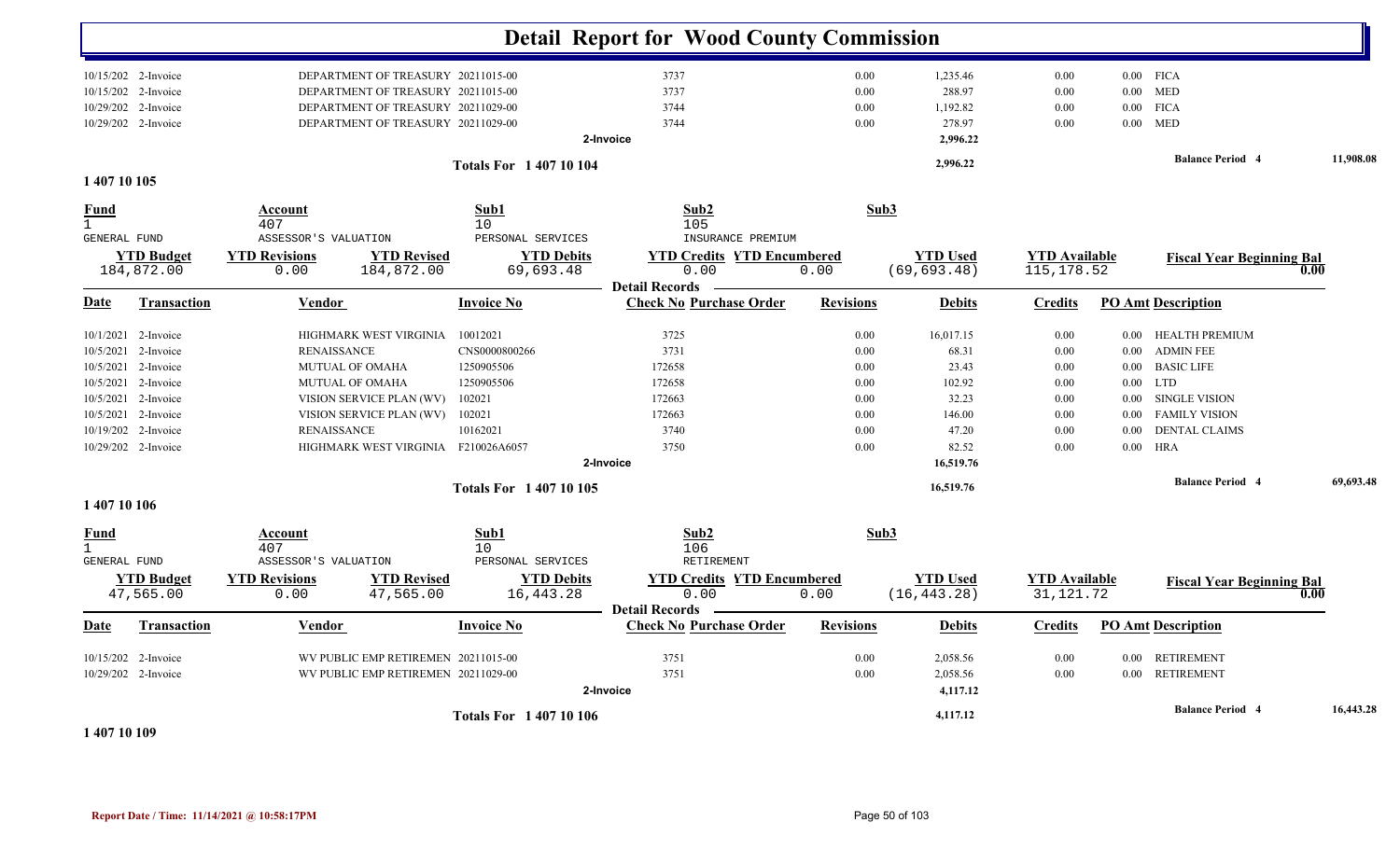| Fund<br>$\mathbf{1}$                               |                                                                                          | Account<br>407                                       |                                                                                                                                                      | Sub1<br>10                                                               | Sub2<br>109                                                        | Sub3                         |                                                          |                                     |                                                        |                                                                                                   |      |           |
|----------------------------------------------------|------------------------------------------------------------------------------------------|------------------------------------------------------|------------------------------------------------------------------------------------------------------------------------------------------------------|--------------------------------------------------------------------------|--------------------------------------------------------------------|------------------------------|----------------------------------------------------------|-------------------------------------|--------------------------------------------------------|---------------------------------------------------------------------------------------------------|------|-----------|
| <b>GENERAL FUND</b>                                | <b>YTD Budget</b><br>0.00                                                                | ASSESSOR'S VALUATION<br><b>YTD Revisions</b><br>0.00 | <b>YTD Revised</b><br>0.00                                                                                                                           | PERSONAL SERVICES<br><b>YTD Debits</b><br>2,730.00                       | EXTRA HELP<br><b>YTD Credits YTD Encumbered</b><br>0.00            | 0.00                         | <b>YTD Used</b><br>(2, 730.00)                           | <b>YTD Available</b><br>(2, 730.00) |                                                        | <b>Fiscal Year Beginning Bal</b>                                                                  | 0.00 |           |
| <b>Date</b>                                        | <b>Transaction</b>                                                                       | <b>Vendor</b>                                        |                                                                                                                                                      | <b>Invoice No</b>                                                        | <b>Detail Records</b><br><b>Check No Purchase Order</b>            | <b>Revisions</b>             | <b>Debits</b>                                            | <b>Credits</b>                      |                                                        | <b>PO Amt Description</b>                                                                         |      |           |
|                                                    | 10/15/202 2-Invoice                                                                      |                                                      | VALENTINE STEVEN M.                                                                                                                                  | 10-00274401-REG                                                          | 274401<br>2-Invoice                                                | 0.00                         | 870.00<br>870.00                                         | 0.00                                |                                                        | 0.00 VALENTINE STEVEN M.                                                                          |      |           |
| 1 412 10 103                                       |                                                                                          |                                                      |                                                                                                                                                      | <b>Totals For 140710109</b>                                              |                                                                    |                              | 870.00                                                   |                                     |                                                        | <b>Balance Period 4</b>                                                                           |      | 2,730.00  |
| <u>Fund</u><br>$\mathbf{1}$<br><b>GENERAL FUND</b> |                                                                                          | Account<br>412<br>EXTENSION OFFICE                   |                                                                                                                                                      | Sub1<br>10<br>PERSONAL SERVICES                                          | Sub <sub>2</sub><br>103<br>SALARIES-DEPUTIES                       | Sub3                         |                                                          |                                     |                                                        |                                                                                                   |      |           |
|                                                    | <b>YTD Budget</b><br>60,564.00                                                           | <b>YTD Revisions</b><br>0.00                         | <b>YTD Revised</b><br>60,564.00                                                                                                                      | <b>YTD Debits</b><br>20,188.00                                           | <b>YTD Credits YTD Encumbered</b><br>0.00<br><b>Detail Records</b> | 0.00                         | <b>YTD Used</b><br>(20, 188.00)                          | <b>YTD</b> Available<br>40,376.00   |                                                        | <b>Fiscal Year Beginning Bal</b>                                                                  | 0.00 |           |
| Date                                               | <b>Transaction</b>                                                                       | Vendor                                               |                                                                                                                                                      | <b>Invoice No</b>                                                        | <b>Check No Purchase Order</b>                                     | <b>Revisions</b>             | <b>Debits</b>                                            | <b>Credits</b>                      |                                                        | <b>PO Amt Description</b>                                                                         |      |           |
|                                                    | 10/15/202 2-Invoice<br>10/15/202 2-Invoice<br>10/29/202 2-Invoice<br>10/29/202 2-Invoice | <b>BOSO LINDSEY A</b><br><b>BOSO LINDSEY A</b>       | <b>BRADFORD RISHA LYNN</b><br><b>BRADFORD RISHA LYNN</b>                                                                                             | 10-00274402-REG<br>10-00274403-REG<br>10-00274618-REG<br>10-00274619-REG | 274402<br>274403<br>274618<br>274619<br>2-Invoice                  | 0.00<br>0.00<br>0.00<br>0.00 | 1,246.88<br>1,276.62<br>1,246.88<br>1,276.62<br>5,047.00 | 0.00<br>0.00<br>0.00<br>0.00        | 0.00<br>0.00<br>0.00                                   | 0.00 BOSO LINDSEY A<br>BRADFORD RISHA LYNN<br><b>BOSO LINDSEY A</b><br><b>BRADFORD RISHA LYNN</b> |      |           |
| 1 412 10 104                                       |                                                                                          |                                                      |                                                                                                                                                      | <b>Totals For 141210103</b>                                              |                                                                    |                              | 5,047.00                                                 |                                     |                                                        | <b>Balance Period 4</b>                                                                           |      | 20,188.00 |
| <b>Fund</b><br>$\mathbf{1}$<br><b>GENERAL FUND</b> |                                                                                          | Account<br>412<br>EXTENSION OFFICE                   |                                                                                                                                                      | Sub1<br>10<br>PERSONAL SERVICES                                          | Sub2<br>104<br>SOCIAL SECURITY                                     | Sub3                         |                                                          |                                     |                                                        |                                                                                                   |      |           |
|                                                    | <b>YTD Budget</b><br>5,398.00                                                            | <b>YTD Revisions</b><br>0.00                         | <b>YTD Revised</b><br>5,398.00                                                                                                                       | <b>YTD Debits</b><br>1,485.08                                            | <b>YTD Credits YTD Encumbered</b><br>0.00<br><b>Detail Records</b> | 0.00                         | <b>YTD Used</b><br>(1, 485.08)                           | <b>YTD</b> Available<br>3,912.92    |                                                        | <b>Fiscal Year Beginning Bal</b>                                                                  | 0.00 |           |
| <u>Date</u>                                        | <b>Transaction</b>                                                                       | Vendor                                               |                                                                                                                                                      | <b>Invoice No</b>                                                        | <b>Check No Purchase Order</b>                                     | <b>Revisions</b>             | <b>Debits</b>                                            | <b>Credits</b>                      |                                                        | <b>PO Amt Description</b>                                                                         |      |           |
|                                                    | 10/15/202 2-Invoice<br>10/15/202 2-Invoice<br>10/29/202 2-Invoice<br>10/29/202 2-Invoice |                                                      | DEPARTMENT OF TREASURY 20211015-00<br>DEPARTMENT OF TREASURY 20211015-00<br>DEPARTMENT OF TREASURY 20211029-00<br>DEPARTMENT OF TREASURY 20211029-00 |                                                                          | 3737<br>3737<br>3744<br>3744<br>2-Invoice                          | 0.00<br>0.00<br>0.00<br>0.00 | 149.74<br>35.02<br>151.16<br>35.35<br>371.27             | 0.00<br>0.00<br>0.00<br>0.00        | $0.00$ FICA<br>$0.00$ MED<br>$0.00$ FICA<br>$0.00$ MED |                                                                                                   |      |           |
| 1 412 10 105                                       |                                                                                          |                                                      |                                                                                                                                                      | <b>Totals For 141210104</b>                                              |                                                                    |                              | 371.27                                                   |                                     |                                                        | <b>Balance Period 4</b>                                                                           |      | 1,485.08  |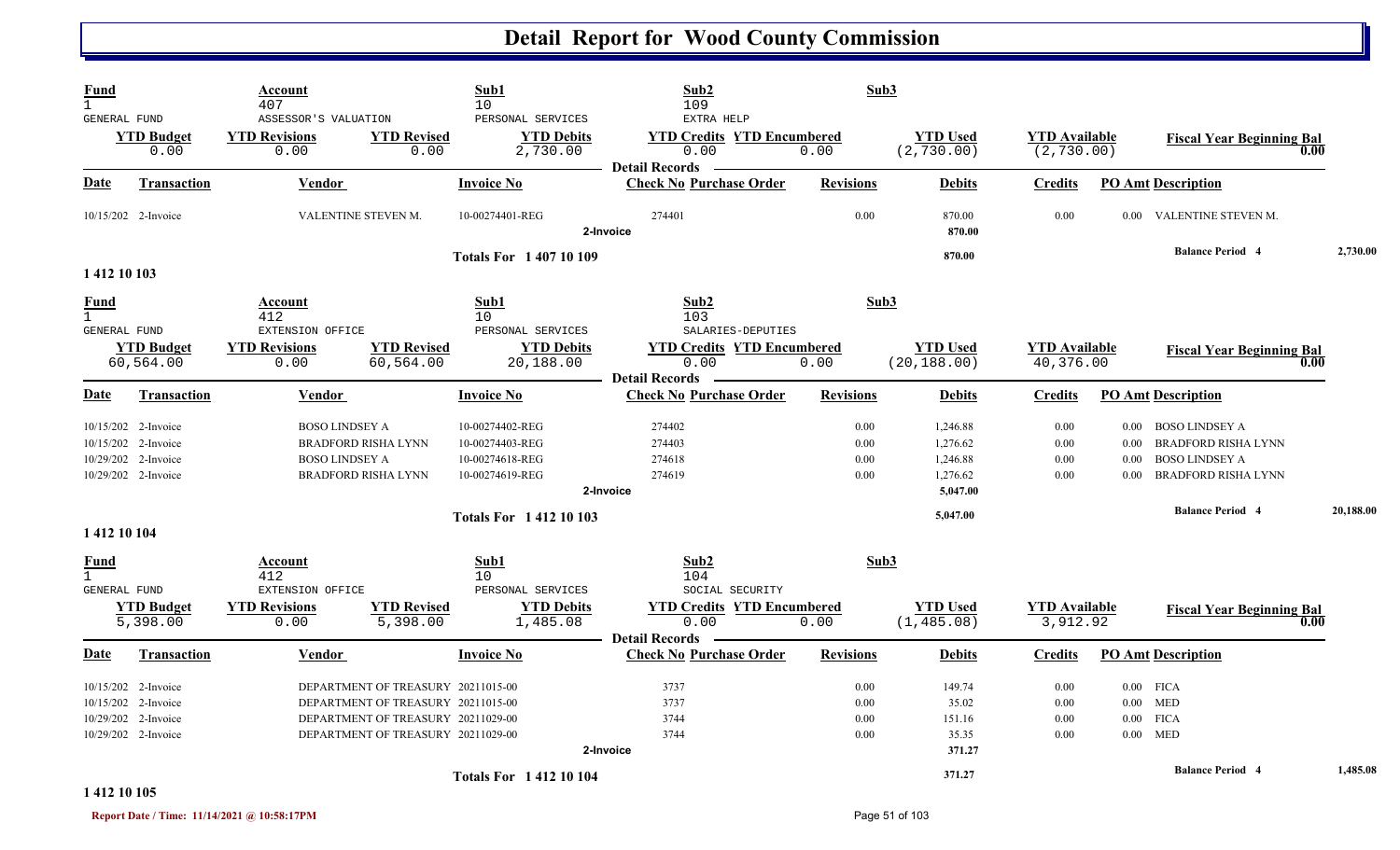| $\mathbf{1}$<br>10<br>105<br>412<br>EXTENSION OFFICE<br>PERSONAL SERVICES<br>INSURANCE PREMIUM<br>GENERAL FUND<br><b>YTD Revised</b><br><b>YTD Debits</b><br><b>YTD Used</b><br><b>YTD Budget</b><br><b>YTD Revisions</b><br><b>YTD Credits YTD Encumbered</b><br><b>YTD</b> Available<br><b>Fiscal Year Beginning Bal</b><br>0.00<br>21,568.00<br>0.00<br>(7, 474.52)<br>14,093.48<br>21,568.00<br>7,474.52<br>0.00<br>0.00<br><b>Detail Records</b><br>Date<br>Transaction<br><b>Invoice No</b><br><b>Check No Purchase Order</b><br><b>Revisions</b><br><b>Debits</b><br><b>Credits</b><br><b>PO Amt Description</b><br>Vendor<br>3725<br>1,557.62<br><b>HEALTH PREMIUM</b><br>10/1/2021 2-Invoice<br>HIGHMARK WEST VIRGINIA<br>10012021<br>0.00<br>0.00<br>$0.00\,$<br>3731<br>12.42<br><b>ADMIN FEE</b><br>10/5/2021<br><b>RENAISSANCE</b><br>CNS0000800266<br>0.00<br>0.00<br>2-Invoice<br>0.00<br><b>BASIC LIFE</b><br>10/5/2021 2-Invoice<br>1250905506<br>172658<br>0.00<br>4.26<br><b>MUTUAL OF OMAHA</b><br>0.00<br>$0.00\,$<br>1250905506<br>172658<br>12.62<br><b>LTD</b><br>10/5/2021 2-Invoice<br>MUTUAL OF OMAHA<br>0.00<br>0.00<br>$0.00\,$<br>172663<br>102021<br>0.00<br>5.86<br><b>SINGLE VISION</b><br>10/5/2021<br>2-Invoice<br>VISION SERVICE PLAN (WV)<br>0.00<br>0.00<br>10/5/2021 2-Invoice<br>102021<br>172663<br>0.00<br>36.50<br><b>FAMILY VISION</b><br>VISION SERVICE PLAN (WV)<br>0.00<br>$0.00\,$<br>1,629.28<br>2-Invoice<br>7,474.52<br><b>Balance Period 4</b><br>1,629.28<br><b>Totals For 141210105</b><br>1412 10 106<br>Sub2<br>Sub3<br>Sub1<br><b>Fund</b><br>Account<br>$\mathbf{1}$<br>412<br>10 <sup>°</sup><br>106<br>RETIREMENT<br><b>GENERAL FUND</b><br>EXTENSION OFFICE<br>PERSONAL SERVICES<br><b>YTD Credits YTD Encumbered</b><br><b>YTD Used</b><br><b>YTD Budget</b><br><b>YTD Revisions</b><br><b>YTD Revised</b><br><b>YTD Debits</b><br><b>YTD Available</b><br><b>Fiscal Year Beginning Bal</b><br>0.00<br>(2,018.88)<br>6,056.00<br>0.00<br>6,056.00<br>2,018.88<br>0.00<br>4,037.12<br>0.00<br><b>Detail Records</b><br><b>Invoice No</b><br><b>Check No Purchase Order</b><br><b>Revisions</b><br><b>PO Amt Description</b><br><u>Date</u><br><b>Transaction</b><br>Vendor<br><b>Debits</b><br><b>Credits</b><br>10/15/202 2-Invoice<br>WV PUBLIC EMP RETIREMEN 20211015-00<br>3751<br>0.00<br>0.00<br><b>RETIREMENT</b><br>252.36<br>0.00<br>10/29/202 2-Invoice<br>3751<br><b>RETIREMENT</b><br>WV PUBLIC EMP RETIREMEN 20211029-00<br>0.00<br>252.36<br>0.00<br>0.00<br>2-Invoice<br>504.72<br><b>Balance Period 4</b><br>2,018.88<br>504.72<br><b>Totals For 141210106</b><br>1 412 40 214<br>Sub2<br>Sub3<br>Sub1<br>Fund<br>Account<br>214<br>412<br>40<br>GENERAL FUND<br>EXTENSION OFFICE<br>CONTRACTURAL SERVICES<br>TRAVEL<br><b>YTD Revisions</b><br><b>YTD Revised</b><br><b>YTD Debits</b><br><b>YTD Credits YTD Encumbered</b><br><b>YTD Used</b><br><b>YTD Available</b><br><b>YTD Budget</b><br><b>Fiscal Year Beginning Bal</b> | <b>Fund</b> | Account |           | Sub1     | Sub2 | Sub3 |             |  |      |  |
|---------------------------------------------------------------------------------------------------------------------------------------------------------------------------------------------------------------------------------------------------------------------------------------------------------------------------------------------------------------------------------------------------------------------------------------------------------------------------------------------------------------------------------------------------------------------------------------------------------------------------------------------------------------------------------------------------------------------------------------------------------------------------------------------------------------------------------------------------------------------------------------------------------------------------------------------------------------------------------------------------------------------------------------------------------------------------------------------------------------------------------------------------------------------------------------------------------------------------------------------------------------------------------------------------------------------------------------------------------------------------------------------------------------------------------------------------------------------------------------------------------------------------------------------------------------------------------------------------------------------------------------------------------------------------------------------------------------------------------------------------------------------------------------------------------------------------------------------------------------------------------------------------------------------------------------------------------------------------------------------------------------------------------------------------------------------------------------------------------------------------------------------------------------------------------------------------------------------------------------------------------------------------------------------------------------------------------------------------------------------------------------------------------------------------------------------------------------------------------------------------------------------------------------------------------------------------------------------------------------------------------------------------------------------------------------------------------------------------------------------------------------------------------------------------------------------------------------------------------------------------------------------------------------------------------------------------------------------------------------------------------------|-------------|---------|-----------|----------|------|------|-------------|--|------|--|
|                                                                                                                                                                                                                                                                                                                                                                                                                                                                                                                                                                                                                                                                                                                                                                                                                                                                                                                                                                                                                                                                                                                                                                                                                                                                                                                                                                                                                                                                                                                                                                                                                                                                                                                                                                                                                                                                                                                                                                                                                                                                                                                                                                                                                                                                                                                                                                                                                                                                                                                                                                                                                                                                                                                                                                                                                                                                                                                                                                                                               |             |         |           |          |      |      |             |  |      |  |
|                                                                                                                                                                                                                                                                                                                                                                                                                                                                                                                                                                                                                                                                                                                                                                                                                                                                                                                                                                                                                                                                                                                                                                                                                                                                                                                                                                                                                                                                                                                                                                                                                                                                                                                                                                                                                                                                                                                                                                                                                                                                                                                                                                                                                                                                                                                                                                                                                                                                                                                                                                                                                                                                                                                                                                                                                                                                                                                                                                                                               |             |         |           |          |      |      |             |  |      |  |
|                                                                                                                                                                                                                                                                                                                                                                                                                                                                                                                                                                                                                                                                                                                                                                                                                                                                                                                                                                                                                                                                                                                                                                                                                                                                                                                                                                                                                                                                                                                                                                                                                                                                                                                                                                                                                                                                                                                                                                                                                                                                                                                                                                                                                                                                                                                                                                                                                                                                                                                                                                                                                                                                                                                                                                                                                                                                                                                                                                                                               |             |         |           |          |      |      |             |  |      |  |
|                                                                                                                                                                                                                                                                                                                                                                                                                                                                                                                                                                                                                                                                                                                                                                                                                                                                                                                                                                                                                                                                                                                                                                                                                                                                                                                                                                                                                                                                                                                                                                                                                                                                                                                                                                                                                                                                                                                                                                                                                                                                                                                                                                                                                                                                                                                                                                                                                                                                                                                                                                                                                                                                                                                                                                                                                                                                                                                                                                                                               |             |         |           |          |      |      |             |  |      |  |
|                                                                                                                                                                                                                                                                                                                                                                                                                                                                                                                                                                                                                                                                                                                                                                                                                                                                                                                                                                                                                                                                                                                                                                                                                                                                                                                                                                                                                                                                                                                                                                                                                                                                                                                                                                                                                                                                                                                                                                                                                                                                                                                                                                                                                                                                                                                                                                                                                                                                                                                                                                                                                                                                                                                                                                                                                                                                                                                                                                                                               |             |         |           |          |      |      |             |  |      |  |
|                                                                                                                                                                                                                                                                                                                                                                                                                                                                                                                                                                                                                                                                                                                                                                                                                                                                                                                                                                                                                                                                                                                                                                                                                                                                                                                                                                                                                                                                                                                                                                                                                                                                                                                                                                                                                                                                                                                                                                                                                                                                                                                                                                                                                                                                                                                                                                                                                                                                                                                                                                                                                                                                                                                                                                                                                                                                                                                                                                                                               |             |         |           |          |      |      |             |  |      |  |
|                                                                                                                                                                                                                                                                                                                                                                                                                                                                                                                                                                                                                                                                                                                                                                                                                                                                                                                                                                                                                                                                                                                                                                                                                                                                                                                                                                                                                                                                                                                                                                                                                                                                                                                                                                                                                                                                                                                                                                                                                                                                                                                                                                                                                                                                                                                                                                                                                                                                                                                                                                                                                                                                                                                                                                                                                                                                                                                                                                                                               |             |         |           |          |      |      |             |  |      |  |
|                                                                                                                                                                                                                                                                                                                                                                                                                                                                                                                                                                                                                                                                                                                                                                                                                                                                                                                                                                                                                                                                                                                                                                                                                                                                                                                                                                                                                                                                                                                                                                                                                                                                                                                                                                                                                                                                                                                                                                                                                                                                                                                                                                                                                                                                                                                                                                                                                                                                                                                                                                                                                                                                                                                                                                                                                                                                                                                                                                                                               |             |         |           |          |      |      |             |  |      |  |
|                                                                                                                                                                                                                                                                                                                                                                                                                                                                                                                                                                                                                                                                                                                                                                                                                                                                                                                                                                                                                                                                                                                                                                                                                                                                                                                                                                                                                                                                                                                                                                                                                                                                                                                                                                                                                                                                                                                                                                                                                                                                                                                                                                                                                                                                                                                                                                                                                                                                                                                                                                                                                                                                                                                                                                                                                                                                                                                                                                                                               |             |         |           |          |      |      |             |  |      |  |
|                                                                                                                                                                                                                                                                                                                                                                                                                                                                                                                                                                                                                                                                                                                                                                                                                                                                                                                                                                                                                                                                                                                                                                                                                                                                                                                                                                                                                                                                                                                                                                                                                                                                                                                                                                                                                                                                                                                                                                                                                                                                                                                                                                                                                                                                                                                                                                                                                                                                                                                                                                                                                                                                                                                                                                                                                                                                                                                                                                                                               |             |         |           |          |      |      |             |  |      |  |
|                                                                                                                                                                                                                                                                                                                                                                                                                                                                                                                                                                                                                                                                                                                                                                                                                                                                                                                                                                                                                                                                                                                                                                                                                                                                                                                                                                                                                                                                                                                                                                                                                                                                                                                                                                                                                                                                                                                                                                                                                                                                                                                                                                                                                                                                                                                                                                                                                                                                                                                                                                                                                                                                                                                                                                                                                                                                                                                                                                                                               |             |         |           |          |      |      |             |  |      |  |
|                                                                                                                                                                                                                                                                                                                                                                                                                                                                                                                                                                                                                                                                                                                                                                                                                                                                                                                                                                                                                                                                                                                                                                                                                                                                                                                                                                                                                                                                                                                                                                                                                                                                                                                                                                                                                                                                                                                                                                                                                                                                                                                                                                                                                                                                                                                                                                                                                                                                                                                                                                                                                                                                                                                                                                                                                                                                                                                                                                                                               |             |         |           |          |      |      |             |  |      |  |
|                                                                                                                                                                                                                                                                                                                                                                                                                                                                                                                                                                                                                                                                                                                                                                                                                                                                                                                                                                                                                                                                                                                                                                                                                                                                                                                                                                                                                                                                                                                                                                                                                                                                                                                                                                                                                                                                                                                                                                                                                                                                                                                                                                                                                                                                                                                                                                                                                                                                                                                                                                                                                                                                                                                                                                                                                                                                                                                                                                                                               |             |         |           |          |      |      |             |  |      |  |
|                                                                                                                                                                                                                                                                                                                                                                                                                                                                                                                                                                                                                                                                                                                                                                                                                                                                                                                                                                                                                                                                                                                                                                                                                                                                                                                                                                                                                                                                                                                                                                                                                                                                                                                                                                                                                                                                                                                                                                                                                                                                                                                                                                                                                                                                                                                                                                                                                                                                                                                                                                                                                                                                                                                                                                                                                                                                                                                                                                                                               |             |         |           |          |      |      |             |  |      |  |
|                                                                                                                                                                                                                                                                                                                                                                                                                                                                                                                                                                                                                                                                                                                                                                                                                                                                                                                                                                                                                                                                                                                                                                                                                                                                                                                                                                                                                                                                                                                                                                                                                                                                                                                                                                                                                                                                                                                                                                                                                                                                                                                                                                                                                                                                                                                                                                                                                                                                                                                                                                                                                                                                                                                                                                                                                                                                                                                                                                                                               |             |         |           |          |      |      |             |  |      |  |
|                                                                                                                                                                                                                                                                                                                                                                                                                                                                                                                                                                                                                                                                                                                                                                                                                                                                                                                                                                                                                                                                                                                                                                                                                                                                                                                                                                                                                                                                                                                                                                                                                                                                                                                                                                                                                                                                                                                                                                                                                                                                                                                                                                                                                                                                                                                                                                                                                                                                                                                                                                                                                                                                                                                                                                                                                                                                                                                                                                                                               |             |         |           |          |      |      |             |  |      |  |
|                                                                                                                                                                                                                                                                                                                                                                                                                                                                                                                                                                                                                                                                                                                                                                                                                                                                                                                                                                                                                                                                                                                                                                                                                                                                                                                                                                                                                                                                                                                                                                                                                                                                                                                                                                                                                                                                                                                                                                                                                                                                                                                                                                                                                                                                                                                                                                                                                                                                                                                                                                                                                                                                                                                                                                                                                                                                                                                                                                                                               |             |         |           |          |      |      |             |  |      |  |
|                                                                                                                                                                                                                                                                                                                                                                                                                                                                                                                                                                                                                                                                                                                                                                                                                                                                                                                                                                                                                                                                                                                                                                                                                                                                                                                                                                                                                                                                                                                                                                                                                                                                                                                                                                                                                                                                                                                                                                                                                                                                                                                                                                                                                                                                                                                                                                                                                                                                                                                                                                                                                                                                                                                                                                                                                                                                                                                                                                                                               |             |         |           |          |      |      |             |  |      |  |
|                                                                                                                                                                                                                                                                                                                                                                                                                                                                                                                                                                                                                                                                                                                                                                                                                                                                                                                                                                                                                                                                                                                                                                                                                                                                                                                                                                                                                                                                                                                                                                                                                                                                                                                                                                                                                                                                                                                                                                                                                                                                                                                                                                                                                                                                                                                                                                                                                                                                                                                                                                                                                                                                                                                                                                                                                                                                                                                                                                                                               |             |         |           |          |      |      |             |  |      |  |
|                                                                                                                                                                                                                                                                                                                                                                                                                                                                                                                                                                                                                                                                                                                                                                                                                                                                                                                                                                                                                                                                                                                                                                                                                                                                                                                                                                                                                                                                                                                                                                                                                                                                                                                                                                                                                                                                                                                                                                                                                                                                                                                                                                                                                                                                                                                                                                                                                                                                                                                                                                                                                                                                                                                                                                                                                                                                                                                                                                                                               |             |         |           |          |      |      |             |  |      |  |
|                                                                                                                                                                                                                                                                                                                                                                                                                                                                                                                                                                                                                                                                                                                                                                                                                                                                                                                                                                                                                                                                                                                                                                                                                                                                                                                                                                                                                                                                                                                                                                                                                                                                                                                                                                                                                                                                                                                                                                                                                                                                                                                                                                                                                                                                                                                                                                                                                                                                                                                                                                                                                                                                                                                                                                                                                                                                                                                                                                                                               |             |         |           |          |      |      |             |  |      |  |
|                                                                                                                                                                                                                                                                                                                                                                                                                                                                                                                                                                                                                                                                                                                                                                                                                                                                                                                                                                                                                                                                                                                                                                                                                                                                                                                                                                                                                                                                                                                                                                                                                                                                                                                                                                                                                                                                                                                                                                                                                                                                                                                                                                                                                                                                                                                                                                                                                                                                                                                                                                                                                                                                                                                                                                                                                                                                                                                                                                                                               |             |         |           |          |      |      |             |  |      |  |
|                                                                                                                                                                                                                                                                                                                                                                                                                                                                                                                                                                                                                                                                                                                                                                                                                                                                                                                                                                                                                                                                                                                                                                                                                                                                                                                                                                                                                                                                                                                                                                                                                                                                                                                                                                                                                                                                                                                                                                                                                                                                                                                                                                                                                                                                                                                                                                                                                                                                                                                                                                                                                                                                                                                                                                                                                                                                                                                                                                                                               |             |         |           |          |      |      |             |  |      |  |
|                                                                                                                                                                                                                                                                                                                                                                                                                                                                                                                                                                                                                                                                                                                                                                                                                                                                                                                                                                                                                                                                                                                                                                                                                                                                                                                                                                                                                                                                                                                                                                                                                                                                                                                                                                                                                                                                                                                                                                                                                                                                                                                                                                                                                                                                                                                                                                                                                                                                                                                                                                                                                                                                                                                                                                                                                                                                                                                                                                                                               |             |         |           |          |      |      |             |  |      |  |
|                                                                                                                                                                                                                                                                                                                                                                                                                                                                                                                                                                                                                                                                                                                                                                                                                                                                                                                                                                                                                                                                                                                                                                                                                                                                                                                                                                                                                                                                                                                                                                                                                                                                                                                                                                                                                                                                                                                                                                                                                                                                                                                                                                                                                                                                                                                                                                                                                                                                                                                                                                                                                                                                                                                                                                                                                                                                                                                                                                                                               |             |         |           |          |      |      |             |  |      |  |
|                                                                                                                                                                                                                                                                                                                                                                                                                                                                                                                                                                                                                                                                                                                                                                                                                                                                                                                                                                                                                                                                                                                                                                                                                                                                                                                                                                                                                                                                                                                                                                                                                                                                                                                                                                                                                                                                                                                                                                                                                                                                                                                                                                                                                                                                                                                                                                                                                                                                                                                                                                                                                                                                                                                                                                                                                                                                                                                                                                                                               |             |         |           |          |      |      |             |  |      |  |
|                                                                                                                                                                                                                                                                                                                                                                                                                                                                                                                                                                                                                                                                                                                                                                                                                                                                                                                                                                                                                                                                                                                                                                                                                                                                                                                                                                                                                                                                                                                                                                                                                                                                                                                                                                                                                                                                                                                                                                                                                                                                                                                                                                                                                                                                                                                                                                                                                                                                                                                                                                                                                                                                                                                                                                                                                                                                                                                                                                                                               |             |         |           |          |      |      |             |  |      |  |
|                                                                                                                                                                                                                                                                                                                                                                                                                                                                                                                                                                                                                                                                                                                                                                                                                                                                                                                                                                                                                                                                                                                                                                                                                                                                                                                                                                                                                                                                                                                                                                                                                                                                                                                                                                                                                                                                                                                                                                                                                                                                                                                                                                                                                                                                                                                                                                                                                                                                                                                                                                                                                                                                                                                                                                                                                                                                                                                                                                                                               |             |         |           |          |      |      |             |  |      |  |
|                                                                                                                                                                                                                                                                                                                                                                                                                                                                                                                                                                                                                                                                                                                                                                                                                                                                                                                                                                                                                                                                                                                                                                                                                                                                                                                                                                                                                                                                                                                                                                                                                                                                                                                                                                                                                                                                                                                                                                                                                                                                                                                                                                                                                                                                                                                                                                                                                                                                                                                                                                                                                                                                                                                                                                                                                                                                                                                                                                                                               |             |         |           |          |      |      |             |  |      |  |
| 794.48<br>12,000.00<br>10,028.48                                                                                                                                                                                                                                                                                                                                                                                                                                                                                                                                                                                                                                                                                                                                                                                                                                                                                                                                                                                                                                                                                                                                                                                                                                                                                                                                                                                                                                                                                                                                                                                                                                                                                                                                                                                                                                                                                                                                                                                                                                                                                                                                                                                                                                                                                                                                                                                                                                                                                                                                                                                                                                                                                                                                                                                                                                                                                                                                                                              |             | 268.00  | 12,268.00 | 1,445.04 | 0.00 |      | (1, 445.04) |  | 0.00 |  |
| <b>Detail Records</b>                                                                                                                                                                                                                                                                                                                                                                                                                                                                                                                                                                                                                                                                                                                                                                                                                                                                                                                                                                                                                                                                                                                                                                                                                                                                                                                                                                                                                                                                                                                                                                                                                                                                                                                                                                                                                                                                                                                                                                                                                                                                                                                                                                                                                                                                                                                                                                                                                                                                                                                                                                                                                                                                                                                                                                                                                                                                                                                                                                                         |             |         |           |          |      |      |             |  |      |  |
| <b>Check No Purchase Order</b><br><b>PO Amt Description</b><br><b>Transaction</b><br><b>Vendor</b><br><b>Invoice No</b><br><b>Revisions</b><br><b>Credits</b><br><u>Date</u><br><b>Debits</b>                                                                                                                                                                                                                                                                                                                                                                                                                                                                                                                                                                                                                                                                                                                                                                                                                                                                                                                                                                                                                                                                                                                                                                                                                                                                                                                                                                                                                                                                                                                                                                                                                                                                                                                                                                                                                                                                                                                                                                                                                                                                                                                                                                                                                                                                                                                                                                                                                                                                                                                                                                                                                                                                                                                                                                                                                 |             |         |           |          |      |      |             |  |      |  |
| <b>BOSO LINDSEY A</b><br>84923<br>0.00<br>0.00<br>0.00<br>mileage reimbursement for \$H, Famil & Health a<br>10/4/2021<br>1-Purchase Order<br>118.24                                                                                                                                                                                                                                                                                                                                                                                                                                                                                                                                                                                                                                                                                                                                                                                                                                                                                                                                                                                                                                                                                                                                                                                                                                                                                                                                                                                                                                                                                                                                                                                                                                                                                                                                                                                                                                                                                                                                                                                                                                                                                                                                                                                                                                                                                                                                                                                                                                                                                                                                                                                                                                                                                                                                                                                                                                                          |             |         |           |          |      |      |             |  |      |  |
| 1-Purchase Order<br><b>GWEN CRUM</b><br>84925<br>0.00<br>0.00<br>Family & Comm. Development travel 200 miles<br>10/4/2021<br>0.00<br>170.13                                                                                                                                                                                                                                                                                                                                                                                                                                                                                                                                                                                                                                                                                                                                                                                                                                                                                                                                                                                                                                                                                                                                                                                                                                                                                                                                                                                                                                                                                                                                                                                                                                                                                                                                                                                                                                                                                                                                                                                                                                                                                                                                                                                                                                                                                                                                                                                                                                                                                                                                                                                                                                                                                                                                                                                                                                                                   |             |         |           |          |      |      |             |  |      |  |
| <b>JODI SMITH</b><br>84941<br>0.00<br>0.00<br>0.00<br>180.83<br>mileage reimb for Jodi Smith - October 500x.535<br>10/7/2021<br>1-Purchase Order                                                                                                                                                                                                                                                                                                                                                                                                                                                                                                                                                                                                                                                                                                                                                                                                                                                                                                                                                                                                                                                                                                                                                                                                                                                                                                                                                                                                                                                                                                                                                                                                                                                                                                                                                                                                                                                                                                                                                                                                                                                                                                                                                                                                                                                                                                                                                                                                                                                                                                                                                                                                                                                                                                                                                                                                                                                              |             |         |           |          |      |      |             |  |      |  |
| 10/14/202 1-Purchase Order<br><b>BOSO LINDSEY A</b><br>84955<br>0.00<br>0.00<br>mileage reimbursement for 4H Fam & Health & /<br>0.00<br>160.50                                                                                                                                                                                                                                                                                                                                                                                                                                                                                                                                                                                                                                                                                                                                                                                                                                                                                                                                                                                                                                                                                                                                                                                                                                                                                                                                                                                                                                                                                                                                                                                                                                                                                                                                                                                                                                                                                                                                                                                                                                                                                                                                                                                                                                                                                                                                                                                                                                                                                                                                                                                                                                                                                                                                                                                                                                                               |             |         |           |          |      |      |             |  |      |  |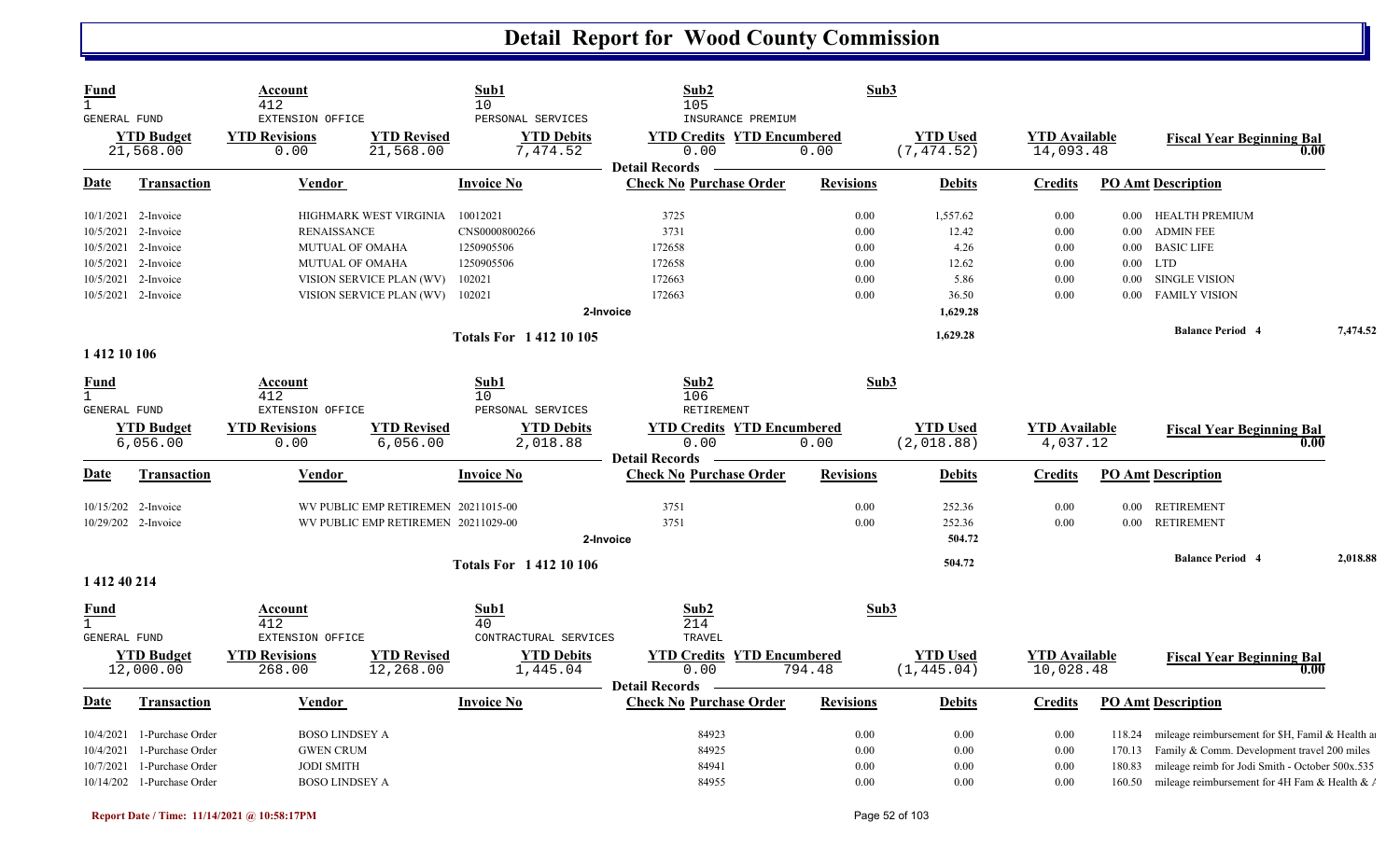|              |                                |                              |                                 |                               | <b>Detail Report for Wood County Commission</b>         |                  |                                |                                   |          |                                                        |          |
|--------------|--------------------------------|------------------------------|---------------------------------|-------------------------------|---------------------------------------------------------|------------------|--------------------------------|-----------------------------------|----------|--------------------------------------------------------|----------|
|              |                                |                              |                                 |                               | 1-Purchase Order                                        |                  |                                |                                   |          |                                                        |          |
|              | 10/5/2021 2-Invoice            | <b>BOSO LINDSEY A</b>        | 09272021                        |                               | 172648<br>84758                                         | $0.00\,$         | 221.49                         | 0.00                              |          | (221.49) Mileage reimb for Family & Health and AG even |          |
|              | 10/5/2021 2-Invoice            | <b>GWEN CRUM</b>             | 09302021                        |                               | 84827<br>172649                                         | 0.00             | 99.51                          | 0.00                              |          | (99.51) BLANKET MILEAGE FOR SEPT                       |          |
|              | 10/7/2021 2-Invoice            | <b>JODI SMITH</b>            | 092021A                         |                               | 172683<br>84833                                         | 0.00             | 331.70                         | 0.00                              |          | (267.50) BLANKET MILEAGE FOR SEPTEMBER                 |          |
|              |                                |                              |                                 | 2-Invoice                     |                                                         |                  | 652.70                         |                                   |          |                                                        |          |
|              |                                |                              |                                 | <b>Totals For 141240214</b>   |                                                         |                  | 652.70                         |                                   | 41.20    | <b>Balance Period 4</b>                                | 1,445.04 |
| 1 412 40 230 |                                |                              |                                 |                               |                                                         |                  |                                |                                   |          |                                                        |          |
| <b>Fund</b>  |                                | <b>Account</b>               |                                 | Sub1                          | Sub2                                                    | Sub3             |                                |                                   |          |                                                        |          |
| $\mathbf{1}$ |                                | 412                          | 40                              |                               | 230                                                     |                  |                                |                                   |          |                                                        |          |
| GENERAL FUND |                                | EXTENSION OFFICE             |                                 | CONTRACTURAL SERVICES         | CONTRACTED SERVICES                                     |                  |                                |                                   |          |                                                        |          |
|              | <b>YTD Budget</b>              | <b>YTD Revisions</b>         | <b>YTD Revised</b>              | <b>YTD Debits</b>             | <b>YTD Credits YTD Encumbered</b>                       |                  | <b>YTD Used</b>                | <b>YTD Available</b>              |          | <b>Fiscal Year Beginning Bal</b>                       |          |
|              | 10,000.00                      | 0.00                         | 10,000.00                       | 2,171.08                      | 0.00<br><b>Detail Records</b>                           | 0.00             | (2, 171.08)                    | 7,828.92                          |          | 0.00                                                   |          |
| Date         | <b>Transaction</b>             | Vendor                       |                                 | <b>Invoice No</b>             | <b>Check No Purchase Order</b>                          | <b>Revisions</b> | <b>Debits</b>                  | <b>Credits</b>                    |          | <b>PO Amt Description</b>                              |          |
|              | 10/19/202 2-Invoice            |                              | DONNELLON MCCARTHY EN 455169953 |                               | 172737                                                  | 0.00             | 542.77                         | 0.00                              | $0.00\,$ | 500-0553300-000                                        |          |
|              |                                |                              |                                 | 2-Invoice                     |                                                         |                  | 542.77                         |                                   |          |                                                        |          |
|              |                                |                              |                                 |                               |                                                         |                  |                                |                                   |          | <b>Balance Period 4</b>                                | 2,171.08 |
|              |                                |                              |                                 | <b>Totals For 141240230</b>   |                                                         |                  | 542.77                         |                                   |          |                                                        |          |
| 1 412 55 341 |                                |                              |                                 |                               |                                                         |                  |                                |                                   |          |                                                        |          |
| <b>Fund</b>  |                                | <b>Account</b>               |                                 | Sub1                          | Sub2                                                    | Sub3             |                                |                                   |          |                                                        |          |
| $\mathbf{1}$ |                                | 412                          | 55                              |                               | 341                                                     |                  |                                |                                   |          |                                                        |          |
| GENERAL FUND |                                | EXTENSION OFFICE             |                                 | COMMODITIES                   | SUPPLIES/MATERIALS                                      |                  |                                |                                   |          |                                                        |          |
|              | <b>YTD Budget</b>              | <b>YTD Revisions</b>         | <b>YTD Revised</b>              | <b>YTD Debits</b>             | <b>YTD Credits YTD Encumbered</b>                       |                  | <b>YTD Used</b>                | <b>YTD Available</b>              |          | <b>Fiscal Year Beginning Bal</b>                       |          |
|              | 2,500.00                       | 0.00                         | 2,500.00                        | 390.69                        | 0.00                                                    | 436.71           | (390.69)                       | 1,672.60                          |          | 0.00                                                   |          |
| Date         | <b>Transaction</b>             | <b>Vendor</b>                |                                 | <b>Invoice No</b>             | <b>Detail Records</b><br><b>Check No Purchase Order</b> | <b>Revisions</b> | <b>Debits</b>                  | <b>Credits</b>                    |          | <b>PO Amt Description</b>                              |          |
|              |                                |                              |                                 |                               |                                                         |                  |                                |                                   |          |                                                        |          |
| 10/4/2021    | 1-Purchase Order               | <b>GWEN CRUM</b>             |                                 |                               | 84926                                                   | 0.00             | 0.00                           | 0.00                              |          | 21.88 family and comm. development supplies October    |          |
| 10/7/2021    | 1-Purchase Order               | <b>JODI SMITH</b>            |                                 |                               | 84940                                                   | 0.00             | 0.00                           | 0.00                              |          | 54.67 supplies for 4H & Energy Express - October       |          |
|              |                                |                              |                                 |                               | 1-Purchase Order                                        |                  |                                |                                   |          |                                                        |          |
|              | 10/5/2021 2-Invoice            | <b>BOSO LINDSEY A</b>        | 09272021                        |                               | 84757<br>172648                                         | $0.00\,$         | 54.84                          | 0.00                              |          | (54.84) misc supplies for Extension Programs           |          |
|              | 10/5/2021 2-Invoice            | <b>GWEN CRUM</b>             | 09302021                        |                               | 84828<br>172649                                         | $0.00\,$         | 11.22                          | 0.00                              |          | (11.22) BLANKET SUPPLIES FOR SEPT                      |          |
|              | 10/7/2021 2-Invoice            | <b>JODI SMITH</b>            | 092021                          |                               | 84832<br>172683                                         | 0.00             | 10.00                          | 0.00                              |          | (10.00) BLANKET SUPPLIES FOR SEPTEMBER                 |          |
|              | 10/15/202 2-Invoice            | <b>JODI SMITH</b>            | 10132021                        |                               | 172727<br>84832                                         | $0.00\,$         | 96.63                          | $0.00\,$                          |          | (90.00) BLANKET SUPPLIES FOR SEPTEMBER                 |          |
|              |                                |                              |                                 | 2-Invoice                     |                                                         |                  | 172.69                         |                                   |          |                                                        |          |
|              |                                |                              |                                 | Totals For 1412 55 341        |                                                         |                  | 172.69                         |                                   | (89.51)  | <b>Balance Period 4</b>                                | 390.69   |
| 1 413 55 341 |                                |                              |                                 |                               |                                                         |                  |                                |                                   |          |                                                        |          |
| <u>Fund</u>  |                                | Account                      |                                 | Sub1                          | Sub2                                                    | Sub3             |                                |                                   |          |                                                        |          |
| $\mathbf{1}$ |                                | 413                          | 55                              |                               | 341                                                     |                  |                                |                                   |          |                                                        |          |
| GENERAL FUND |                                | ELECTIONS-CTY CLERK          |                                 | COMMODITIES                   | SUPPLIES/MATERIALS                                      |                  |                                |                                   |          |                                                        |          |
|              | <b>YTD Budget</b><br>36,000.00 | <b>YTD Revisions</b><br>0.00 | <b>YTD Revised</b><br>36,000.00 | <b>YTD Debits</b><br>9,138.67 | <b>YTD Credits YTD Encumbered</b><br>0.00               | 0.00             | <b>YTD Used</b><br>(9, 138.67) | <b>YTD Available</b><br>26,861.33 |          | <b>Fiscal Year Beginning Bal</b><br>0.00               |          |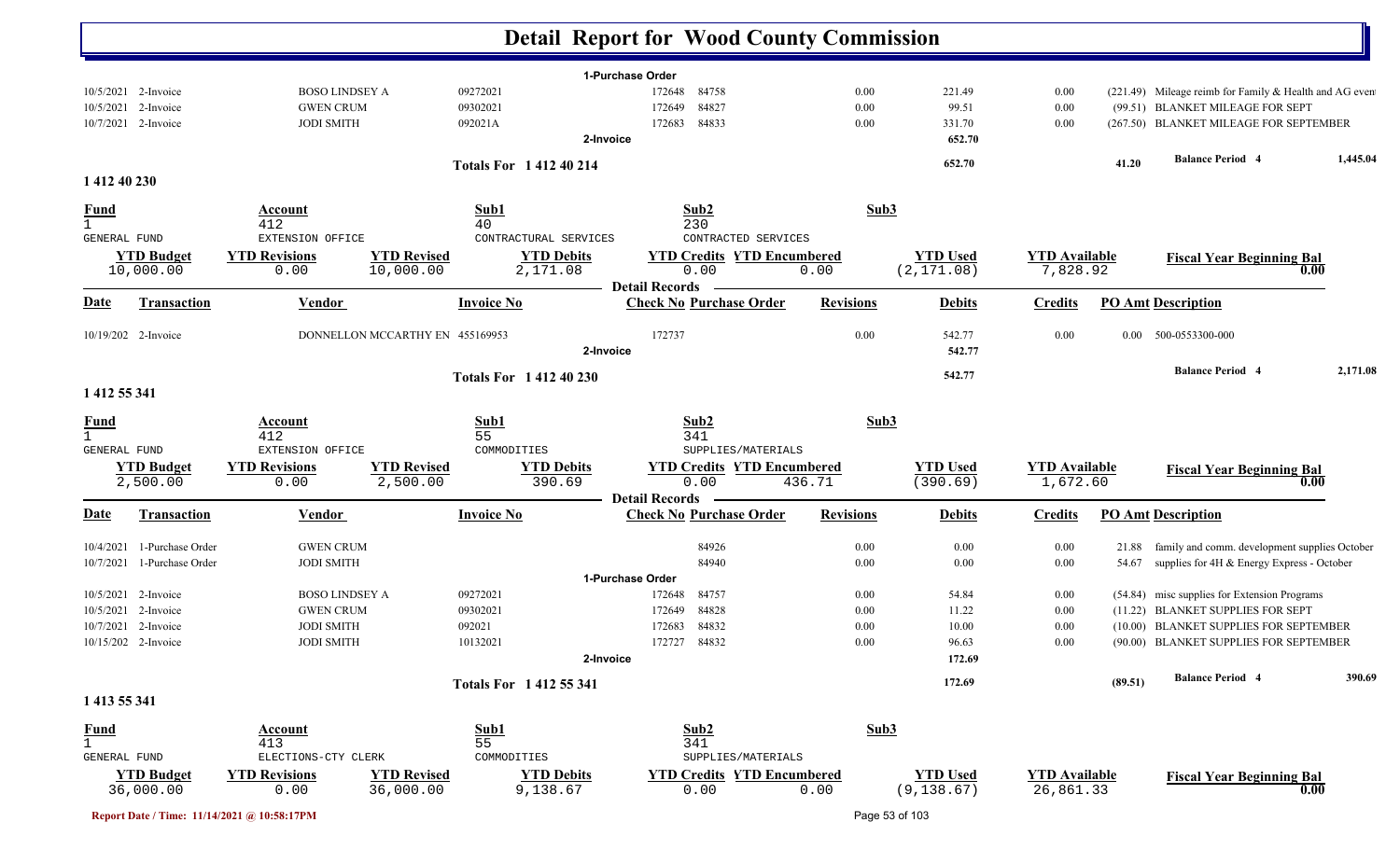|                                     |                               |                                                                |                               | Detail Records -                                        |                  |                               |                                  |                            |                                               |           |
|-------------------------------------|-------------------------------|----------------------------------------------------------------|-------------------------------|---------------------------------------------------------|------------------|-------------------------------|----------------------------------|----------------------------|-----------------------------------------------|-----------|
| <u>Date</u>                         | <b>Transaction</b>            | Vendor                                                         | <b>Invoice No</b>             | <b>Check No Purchase Order</b>                          | <b>Revisions</b> | <b>Debits</b>                 | <b>Credits</b>                   | <b>PO Amt Description</b>  |                                               |           |
|                                     | 10/14/202 5-Journal Entry     | CHAPMAN PRINTING CO. INC 20211012056001                        |                               | 84645<br>5-Journal Entry                                | 0.00             | 388.67<br>388.67              | 0.00                             |                            | (388.67) #10 ENVELOPES WOOD CO FINANCE-4019-0 |           |
|                                     |                               |                                                                | <b>Totals For 1413 55 341</b> |                                                         |                  | 388.67                        |                                  | (388.67)                   | <b>Balance Period 4</b>                       | 9,138.67  |
| 1 415 40 211                        |                               |                                                                |                               |                                                         |                  |                               |                                  |                            |                                               |           |
| Fund                                |                               | Account                                                        | Sub1                          | Sub2                                                    | Sub3             |                               |                                  |                            |                                               |           |
| $\mathbf{1}$                        |                               | 415                                                            | 40                            | 211                                                     |                  |                               |                                  |                            |                                               |           |
| GENERAL FUND                        |                               | MAGISTRATE COURT                                               | CONTRACTURAL SERVICES         | <b>TELEPHONES</b>                                       |                  |                               |                                  |                            |                                               |           |
|                                     | <b>YTD Budget</b><br>5,500.00 | <b>YTD Revisions</b><br><b>YTD Revised</b><br>5,500.00<br>0.00 | <b>YTD Debits</b><br>1,878.44 | <b>YTD Credits YTD Encumbered</b><br>0.00               | 0.00             | <b>YTD Used</b><br>(1,878.44) | <b>YTD Available</b><br>3,621.56 |                            | <b>Fiscal Year Beginning Bal</b><br>0.00      |           |
| <u>Date</u>                         | <b>Transaction</b>            | Vendor                                                         | <b>Invoice No</b>             | <b>Detail Records</b><br><b>Check No Purchase Order</b> | <b>Revisions</b> | <b>Debits</b>                 | <b>Credits</b>                   | <b>PO Amt Description</b>  |                                               |           |
|                                     |                               |                                                                |                               |                                                         |                  |                               |                                  |                            |                                               |           |
|                                     | 10/14/202 5-Journal Entry     | <b>FRONTIER</b>                                                | 20211012045001                | 5-Journal Entry                                         | 0.00             | 620.77<br>620.77              | 0.00                             | 0.00                       | WOOD CO FINANCE-4019-FRONTIER COMI            |           |
|                                     |                               |                                                                |                               |                                                         |                  |                               |                                  |                            | <b>Balance Period 4</b>                       | 1,878.44  |
|                                     |                               |                                                                | <b>Totals For 141540211</b>   |                                                         |                  | 620.77                        |                                  |                            |                                               |           |
| 1 424 10 103                        |                               |                                                                |                               |                                                         |                  |                               |                                  |                            |                                               |           |
| <u>Fund</u>                         |                               | Account                                                        | Sub1                          | Sub2                                                    | Sub3             |                               |                                  |                            |                                               |           |
| $\mathbf{1}$<br><b>GENERAL FUND</b> |                               | 424<br>MAINTENANCE                                             | 10<br>PERSONAL SERVICES       | 103<br>SALARIES-DEPUTIES                                |                  |                               |                                  |                            |                                               |           |
|                                     | <b>YTD Budget</b>             | <b>YTD Revisions</b><br><b>YTD Revised</b>                     | <b>YTD Debits</b>             | <b>YTD Credits YTD Encumbered</b>                       |                  | <b>YTD Used</b>               | <b>YTD</b> Available             |                            | <b>Fiscal Year Beginning Bal</b>              |           |
|                                     | 231,058.00                    | 231,058.00<br>0.00                                             | 72, 214.64                    | 0.00                                                    | 0.00             | (72, 214.64)                  | 158,843.36                       |                            | 0.00                                          |           |
|                                     |                               |                                                                |                               | <b>Detail Records</b>                                   |                  |                               |                                  |                            |                                               |           |
| <u>Date</u>                         | <b>Transaction</b>            | Vendor                                                         | <b>Invoice No</b>             | <b>Check No Purchase Order</b>                          | <b>Revisions</b> | <b>Debits</b>                 | <b>Credits</b>                   | <b>PO Amt Description</b>  |                                               |           |
|                                     | 10/15/202 2-Invoice           | BENNETT JR STEPHEN R                                           | 10-00274404-REG               | 274404                                                  | 0.00             | 1,246.88                      | 0.00                             | $0.00\,$                   | BENNETT JR STEPHEN R                          |           |
|                                     | 10/15/202 2-Invoice           | <b>BUNNER RUSSELL W.</b>                                       | 10-00274405-REG               | 274405                                                  | 0.00             | 1,290.63                      | 0.00                             | $0.00\,$                   | <b>BUNNER RUSSELL W.</b>                      |           |
|                                     | 10/15/202 2-Invoice           | KUCZKO THOMAS M.                                               | 10-00274406-REG               | 274406                                                  | 0.00             | 1,400.00                      | $0.00\,$                         | $0.00\,$                   | KUCZKO THOMAS M.                              |           |
|                                     | 10/15/202 2-Invoice           | NONAMAKER TODD A                                               | 10-00274407-REG               | 274407                                                  | 0.00             | 2,291.67                      | 0.00                             | $0.00\,$                   | NONAMAKER TODD A                              |           |
|                                     | 10/15/202 2-Invoice           | TRAVIS STEVEN W.                                               | 10-00274408-REG               | 274408                                                  | 0.00             | 1,465.52                      | 0.00                             | 0.00                       | TRAVIS STEVEN W.                              |           |
|                                     | 10/15/202 2-Invoice           | WICKHAM CHAD M                                                 | 10-00274409-REG               | 274409                                                  | 0.00             | 1,246.88                      | 0.00                             | 0.00                       | WICKHAM CHAD M                                |           |
|                                     | 10/29/202 2-Invoice           | BENNETT JR STEPHEN R                                           | 10-00274620-REG               | 274620                                                  | 0.00             | 1,246.88                      | 0.00                             | $0.00\,$                   | BENNETT JR STEPHEN R                          |           |
|                                     | 10/29/202 2-Invoice           | BUNNER RUSSELL W.                                              | 10-00274621-REG               | 274621                                                  | 0.00             | 1,290.63                      | 0.00                             | 0.00                       | <b>BUNNER RUSSELL W.</b>                      |           |
|                                     | 10/29/202 2-Invoice           | KUCZKO THOMAS M.                                               | 10-00274622-REG               | 274622                                                  | 0.00             | 1,400.00                      | 0.00                             | $0.00\,$                   | KUCZKO THOMAS M.                              |           |
|                                     | 10/29/202 2-Invoice           | MILLER MICHAEL                                                 | 10-00274623-REG               | 274623                                                  | 0.00             | 682.00                        | $0.00\,$                         | MILLER MICHAEL<br>$0.00\,$ |                                               |           |
|                                     | 10/29/202 2-Invoice           | NONAMAKER TODD A                                               | 10-00274624-REG               | 274624                                                  | 0.00             | 2,291.67                      | 0.00                             | $0.00\,$                   | NONAMAKER TODD A                              |           |
|                                     | 10/29/202 2-Invoice           | TRAVIS STEVEN W.                                               | 10-00274625-REG               | 274625                                                  | 0.00             | 1,465.52                      | 0.00                             | 0.00                       | TRAVIS STEVEN W.                              |           |
|                                     | 10/29/202 2-Invoice           | WICKHAM CHAD M                                                 | 10-00274626-REG               | 274626                                                  | 0.00             | 1,246.88                      | 0.00                             | $0.00\,$                   | WICKHAM CHAD M                                |           |
|                                     |                               |                                                                | 2-Invoice                     |                                                         |                  | 18,565.16                     |                                  |                            |                                               |           |
|                                     |                               |                                                                | <b>Totals For 142410103</b>   |                                                         |                  | 18,565.16                     |                                  |                            | <b>Balance Period 4</b>                       | 72,214.64 |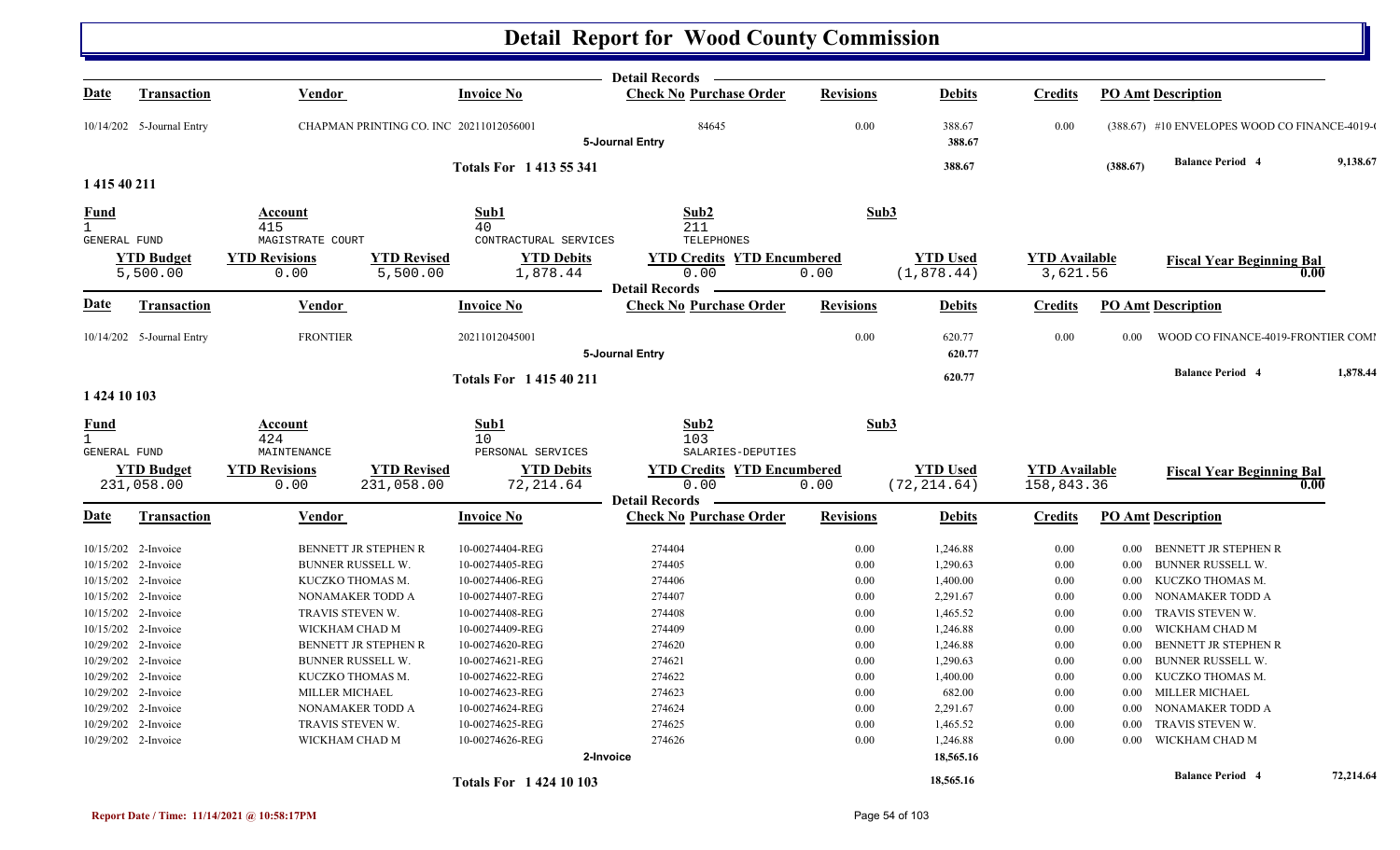#### **1 424 10 104**

| $\mathbf{1}$                                                                                                                         | 424                                                                                 |                                          | Sub1<br>10                                                                                                                             | Sub2<br>104                                                                                                                                                                        | Sub3             |                                                     |                                                                |          |                                                                                                   |           |
|--------------------------------------------------------------------------------------------------------------------------------------|-------------------------------------------------------------------------------------|------------------------------------------|----------------------------------------------------------------------------------------------------------------------------------------|------------------------------------------------------------------------------------------------------------------------------------------------------------------------------------|------------------|-----------------------------------------------------|----------------------------------------------------------------|----------|---------------------------------------------------------------------------------------------------|-----------|
| GENERAL FUND                                                                                                                         | MAINTENANCE                                                                         |                                          | PERSONAL SERVICES                                                                                                                      | SOCIAL SECURITY                                                                                                                                                                    |                  |                                                     |                                                                |          |                                                                                                   |           |
| <b>YTD Budget</b>                                                                                                                    | <b>YTD Revisions</b>                                                                | <b>YTD Revised</b>                       | <b>YTD Debits</b>                                                                                                                      | <b>YTD Credits YTD Encumbered</b>                                                                                                                                                  |                  | <b>YTD Used</b>                                     | <b>YTD Available</b>                                           |          | <b>Fiscal Year Beginning Bal</b>                                                                  |           |
| 18,288.00                                                                                                                            | 0.00                                                                                | 18,288.00                                | 5,339.28                                                                                                                               | 0.00<br><b>Detail Records</b>                                                                                                                                                      | 0.00             | (5, 339.28)                                         | 12,948.72                                                      |          |                                                                                                   | 0.00      |
| <b>Date</b><br>Transaction                                                                                                           | Vendor                                                                              |                                          | <b>Invoice No</b>                                                                                                                      | <b>Check No Purchase Order</b>                                                                                                                                                     | <b>Revisions</b> | <b>Debits</b>                                       | <b>Credits</b>                                                 |          | <b>PO Amt Description</b>                                                                         |           |
| 10/15/202 2-Invoice                                                                                                                  |                                                                                     | DEPARTMENT OF TREASURY 20211015-00       |                                                                                                                                        | 3737                                                                                                                                                                               | 0.00             | 538.52                                              | 0.00                                                           |          | $0.00$ FICA                                                                                       |           |
| 10/15/202 2-Invoice                                                                                                                  |                                                                                     | DEPARTMENT OF TREASURY 20211015-00       |                                                                                                                                        | 3737                                                                                                                                                                               | 0.00             | 125.93                                              | 0.00                                                           |          | $0.00$ MED                                                                                        |           |
| 10/29/202 2-Invoice                                                                                                                  |                                                                                     | DEPARTMENT OF TREASURY 20211029-00       |                                                                                                                                        | 3744                                                                                                                                                                               | 0.00             | 577.70                                              | 0.00                                                           |          | $0.00$ FICA                                                                                       |           |
| 10/29/202 2-Invoice                                                                                                                  |                                                                                     | DEPARTMENT OF TREASURY 20211029-00       |                                                                                                                                        | 3744                                                                                                                                                                               | 0.00             | 135.12                                              | 0.00                                                           |          | $0.00$ MED                                                                                        |           |
|                                                                                                                                      |                                                                                     |                                          |                                                                                                                                        | 2-Invoice                                                                                                                                                                          |                  | 1,377.27                                            |                                                                |          |                                                                                                   |           |
|                                                                                                                                      |                                                                                     |                                          | <b>Totals For 142410104</b>                                                                                                            |                                                                                                                                                                                    |                  | 1,377.27                                            |                                                                |          | <b>Balance Period 4</b>                                                                           | 5,339.28  |
| 1 424 10 105                                                                                                                         |                                                                                     |                                          |                                                                                                                                        |                                                                                                                                                                                    |                  |                                                     |                                                                |          |                                                                                                   |           |
| Fund                                                                                                                                 | Account                                                                             |                                          | Sub1                                                                                                                                   | Sub2                                                                                                                                                                               |                  | Sub3                                                |                                                                |          |                                                                                                   |           |
|                                                                                                                                      | MAINTENANCE                                                                         |                                          |                                                                                                                                        |                                                                                                                                                                                    |                  |                                                     |                                                                |          |                                                                                                   |           |
|                                                                                                                                      |                                                                                     |                                          |                                                                                                                                        |                                                                                                                                                                                    |                  |                                                     |                                                                |          |                                                                                                   |           |
| 76,477.00                                                                                                                            | 0.00                                                                                | 76,477.00                                | 32, 263.60                                                                                                                             | 0.00                                                                                                                                                                               | 0.00             | (32, 263.60)                                        | 44, 213.40                                                     |          |                                                                                                   | 0.00      |
|                                                                                                                                      |                                                                                     |                                          |                                                                                                                                        | <b>Detail Records</b>                                                                                                                                                              |                  |                                                     |                                                                |          |                                                                                                   |           |
| Transaction<br>Date                                                                                                                  | Vendor                                                                              |                                          |                                                                                                                                        | <b>Check No Purchase Order</b>                                                                                                                                                     | <b>Revisions</b> | <b>Debits</b>                                       | <b>Credits</b>                                                 |          | <b>PO Amt Description</b>                                                                         |           |
| 10/1/2021 2-Invoice                                                                                                                  |                                                                                     | HIGHMARK WEST VIRGINIA                   | 10012021                                                                                                                               | 3725                                                                                                                                                                               | 0.00             | 6,626.79                                            | 0.00                                                           | $0.00\,$ | HEALTH PREMIUM                                                                                    |           |
| 10/5/2021<br>2-Invoice                                                                                                               | <b>RENAISSANCE</b>                                                                  |                                          | CNS0000800266                                                                                                                          | 3731                                                                                                                                                                               | 0.00             | 31.05                                               | 0.00                                                           | $0.00\,$ | <b>ADMIN FEE</b>                                                                                  |           |
| 10/5/2021<br>2-Invoice                                                                                                               | <b>MUTUAL OF OMAHA</b>                                                              |                                          | 1250905506                                                                                                                             | 172658                                                                                                                                                                             | 0.00             | 12.78                                               | 0.00                                                           | $0.00\,$ | <b>BASIC LIFE</b>                                                                                 |           |
| 10/5/2021<br>2-Invoice                                                                                                               | MUTUAL OF OMAHA                                                                     |                                          | 1250905506                                                                                                                             | 172658                                                                                                                                                                             | 0.00             | 38.47                                               | 0.00                                                           | $0.00\,$ | <b>LTD</b>                                                                                        |           |
| 10/5/2021 2-Invoice                                                                                                                  |                                                                                     | VISION SERVICE PLAN (WV)                 | 102021                                                                                                                                 | 172663                                                                                                                                                                             | 0.00             | 14.65                                               | 0.00                                                           | $0.00\,$ | SINGLE VISION                                                                                     |           |
| 10/5/2021<br>2-Invoice                                                                                                               |                                                                                     | VISION SERVICE PLAN (WV)                 | 102021                                                                                                                                 | 172663                                                                                                                                                                             | 0.00             | 54.75                                               | 0.00                                                           | $0.00\,$ | <b>FAMILY VISION</b>                                                                              |           |
| 2-Invoice<br>10/15/202                                                                                                               |                                                                                     | HIGHMARK WEST VIRGINIA F211012A4719      |                                                                                                                                        | 3738                                                                                                                                                                               | 0.00             | 285.65                                              | 0.00                                                           | $0.00\,$ | <b>HRA</b>                                                                                        |           |
| 10/19/202 2-Invoice                                                                                                                  | <b>RENAISSANCE</b>                                                                  |                                          | 10162021                                                                                                                               | 3740                                                                                                                                                                               | 0.00             | 65.98                                               | 0.00                                                           | 0.00     | <b>DENTAL CLAIMS</b>                                                                              |           |
|                                                                                                                                      |                                                                                     |                                          |                                                                                                                                        | 2-Invoice                                                                                                                                                                          |                  | 7,130.12                                            |                                                                |          |                                                                                                   |           |
|                                                                                                                                      |                                                                                     |                                          | <b>Totals For 142410105</b>                                                                                                            |                                                                                                                                                                                    |                  | 7,130.12                                            |                                                                |          | <b>Balance Period 4</b>                                                                           | 32,263.60 |
|                                                                                                                                      |                                                                                     |                                          |                                                                                                                                        |                                                                                                                                                                                    |                  |                                                     |                                                                |          |                                                                                                   |           |
| Fund                                                                                                                                 | Account                                                                             |                                          | Sub1                                                                                                                                   | Sub2                                                                                                                                                                               |                  | Sub3                                                |                                                                |          |                                                                                                   |           |
|                                                                                                                                      |                                                                                     |                                          |                                                                                                                                        |                                                                                                                                                                                    |                  |                                                     |                                                                |          |                                                                                                   |           |
|                                                                                                                                      |                                                                                     |                                          |                                                                                                                                        |                                                                                                                                                                                    |                  |                                                     |                                                                |          |                                                                                                   |           |
| 23,906.00                                                                                                                            | 0.00                                                                                | 23,906.00                                | 7,327.11                                                                                                                               | 0.00                                                                                                                                                                               | 0.00             | (7, 327.11)                                         | 16,578.89                                                      |          |                                                                                                   | 0.00      |
|                                                                                                                                      |                                                                                     |                                          |                                                                                                                                        |                                                                                                                                                                                    |                  |                                                     |                                                                |          |                                                                                                   |           |
| GENERAL FUND<br><b>YTD Budget</b><br>1 424 10 106<br>$\mathbf{1}$<br>GENERAL FUND<br><b>YTD Budget</b><br>Date<br><b>Transaction</b> | 424<br><b>YTD Revisions</b><br>424<br>MAINTENANCE<br><b>YTD Revisions</b><br>Vendor | <b>YTD Revised</b><br><b>YTD Revised</b> | 10<br>PERSONAL SERVICES<br><b>YTD Debits</b><br><b>Invoice No</b><br>10<br>PERSONAL SERVICES<br><b>YTD Debits</b><br><b>Invoice No</b> | 105<br>INSURANCE PREMIUM<br><b>YTD Credits YTD Encumbered</b><br>106<br>RETIREMENT<br><b>YTD Credits YTD Encumbered</b><br><b>Detail Records</b><br><b>Check No Purchase Order</b> | <b>Revisions</b> | <b>YTD</b> Used<br><b>YTD Used</b><br><b>Debits</b> | <b>YTD Available</b><br><b>YTD Available</b><br><b>Credits</b> |          | <b>Fiscal Year Beginning Bal</b><br><b>Fiscal Year Beginning Bal</b><br><b>PO Amt Description</b> |           |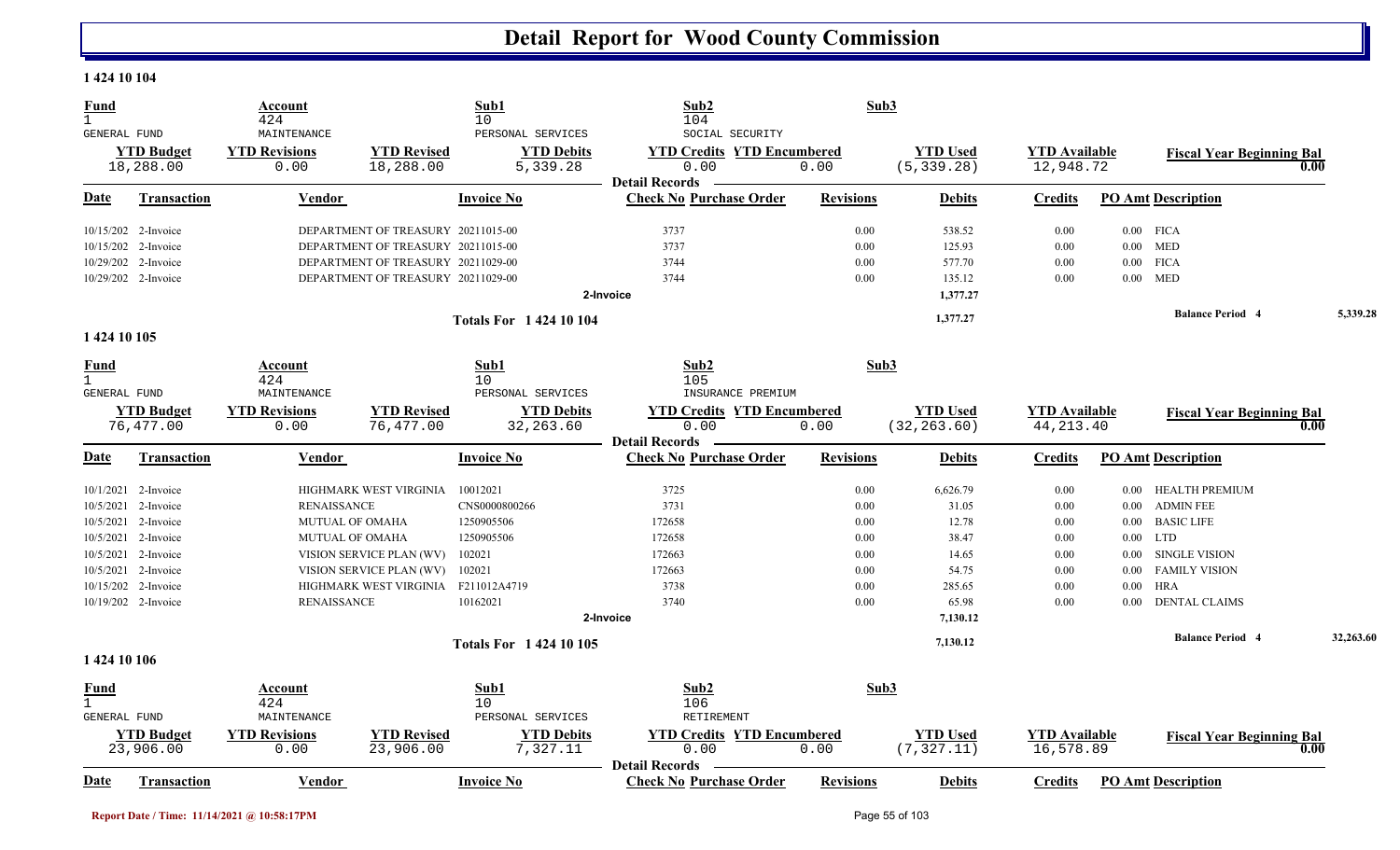|                                                                                             |                                                       |                                                                             |                                                                          | <b>Detail Report for Wood County Commission</b>                                                           |                              |                                             |                                      |                                      |                                                                                                                             |           |
|---------------------------------------------------------------------------------------------|-------------------------------------------------------|-----------------------------------------------------------------------------|--------------------------------------------------------------------------|-----------------------------------------------------------------------------------------------------------|------------------------------|---------------------------------------------|--------------------------------------|--------------------------------------|-----------------------------------------------------------------------------------------------------------------------------|-----------|
| 10/15/202 2-Invoice<br>10/29/202 2-Invoice                                                  |                                                       | WV PUBLIC EMP RETIREMEN 20211015-00<br>WV PUBLIC EMP RETIREMEN 20211029-00  |                                                                          | 3751<br>3751<br>2-Invoice                                                                                 | 0.00<br>0.00                 | 924.69<br>911.43<br>1,836.12                | 0.00<br>$0.00\,$                     |                                      | 0.00 RETIREMENT<br>0.00 RETIREMENT                                                                                          |           |
| 1 424 10 108                                                                                |                                                       |                                                                             | <b>Totals For 142410106</b>                                              |                                                                                                           |                              | 1,836.12                                    |                                      |                                      | <b>Balance Period 4</b>                                                                                                     | 7,327.11  |
| <b>Fund</b>                                                                                 | Account                                               |                                                                             | Sub1                                                                     | Sub2                                                                                                      | Sub3                         |                                             |                                      |                                      |                                                                                                                             |           |
| $\mathbf{1}$                                                                                | 424                                                   |                                                                             | 10                                                                       | 108                                                                                                       |                              |                                             |                                      |                                      |                                                                                                                             |           |
| GENERAL FUND<br><b>YTD Budget</b><br>8,000.00                                               | MAINTENANCE<br><b>YTD Revisions</b><br>0.00           | <b>YTD Revised</b><br>8,000.00                                              | PERSONAL SERVICES<br><b>YTD Debits</b><br>1,737.74                       | OVERTIME<br><b>YTD Credits YTD Encumbered</b><br>0.00<br><b>Detail Records</b>                            | 0.00                         | <b>YTD Used</b><br>(1, 737.74)              | <b>YTD</b> Available<br>6, 262.26    |                                      | <b>Fiscal Year Beginning Bal</b><br>0.00                                                                                    |           |
| <b>Date</b><br><b>Transaction</b>                                                           | <b>Vendor</b>                                         |                                                                             | Invoice No                                                               | <b>Check No Purchase Order</b>                                                                            | <b>Revisions</b>             | <b>Debits</b>                               | <b>Credits</b>                       |                                      | <b>PO Amt Description</b>                                                                                                   |           |
| 10/15/202 2-Invoice<br>10/15/202<br>2-Invoice<br>10/29/202 2-Invoice<br>10/29/202 2-Invoice | BUNNER RUSSELL W.<br>WICKHAM CHAD M<br>WICKHAM CHAD M | BENNETT JR STEPHEN R                                                        | 10-00274405-REG<br>10-00274409-REG<br>10-00274620-REG<br>10-00274626-REG | 274405<br>274409<br>274620<br>274626<br>2-Invoice                                                         | 0.00<br>0.00<br>0.00<br>0.00 | 89.35<br>215.80<br>86.32<br>86.32<br>477.79 | $0.00\,$<br>$0.00\,$<br>0.00<br>0.00 | $0.00\,$<br>$0.00\,$<br>0.00<br>0.00 | BUNNER RUSSELL W.<br>WICKHAM CHAD M<br>BENNETT JR STEPHEN R<br>WICKHAM CHAD M                                               |           |
| 1 424 40 216                                                                                |                                                       |                                                                             | <b>Totals For 142410108</b>                                              |                                                                                                           |                              | 477.79                                      |                                      |                                      | <b>Balance Period 4</b>                                                                                                     | 1,737.74  |
| <u>Fund</u><br>$\mathbf{1}$<br><b>GENERAL FUND</b>                                          | Account<br>424<br>MAINTENANCE                         |                                                                             | Sub1<br>40<br>CONTRACTURAL SERVICES                                      | Sub2<br>216<br>M&R -EQUIPMENT                                                                             | Sub3                         |                                             |                                      |                                      |                                                                                                                             |           |
| <b>YTD Budget</b><br>20,000.00                                                              | <b>YTD Revisions</b><br>12,671.00                     | <b>YTD Revised</b><br>32,671.00                                             | <b>YTD Debits</b><br>11,394.63                                           | <b>YTD Credits YTD Encumbered</b><br>0.00<br><b>Detail Records</b>                                        | 13, 295. 13                  | <b>YTD Used</b><br>(11, 394.63)             | <b>YTD</b> Available<br>7,981.24     |                                      | <b>Fiscal Year Beginning Bal</b><br>0.00                                                                                    |           |
| <b>Date</b><br><b>Transaction</b>                                                           | Vendor                                                |                                                                             | Invoice No                                                               | <b>Check No Purchase Order</b>                                                                            | <b>Revisions</b>             | <b>Debits</b>                               | <b>Credits</b>                       |                                      | <b>PO Amt Description</b>                                                                                                   |           |
| 10/14/202 1-Purchase Order<br>10/28/202 1-Purchase Order                                    | <b>GRAINGER</b>                                       | UNITED BANKCARD CENTER                                                      |                                                                          | 84975<br>85015                                                                                            | 0.00<br>$0.00\,$             | $0.00\,$<br>0.00                            | $0.00\,$<br>0.00                     | 140.00                               | 0.00 rubber roof patch<br>mobile scaffold                                                                                   |           |
| 10/7/2021 2-Invoice<br>10/7/2021 2-Invoice<br>10/15/202 2-Invoice<br>10/19/202 2-Invoice    | JOHNSTONE SUPPLY                                      | DISCOUNT POOL SUPPLY<br>LOWE'S COMPANIES, INC.<br><b>ADVANCE AUTO PARTS</b> | 220000020322<br>1063382<br>09252021<br>12560-319020                      | 1-Purchase Order<br>84917<br>172669<br>84807<br>172673<br>84819<br>172722<br>172734<br>84919<br>2-Invoice | 0.00<br>0.00<br>0.00<br>0.00 | 149.99<br>65.78<br>23.74<br>8.80<br>248.31  | $0.00\,$<br>0.00<br>0.00<br>$0.00\,$ |                                      | (149.99) fountain paint/seal<br>(65.78) HVAC temp control sensor<br>$(18.00)$ office monitor timers<br>$(8.80)$ paint epoxi |           |
| 1 424 40 216 1602                                                                           |                                                       |                                                                             | <b>Totals For 1 424 40 216</b>                                           |                                                                                                           |                              | 248.31                                      |                                      | (102.57)                             | <b>Balance Period 4</b>                                                                                                     | 11,394.63 |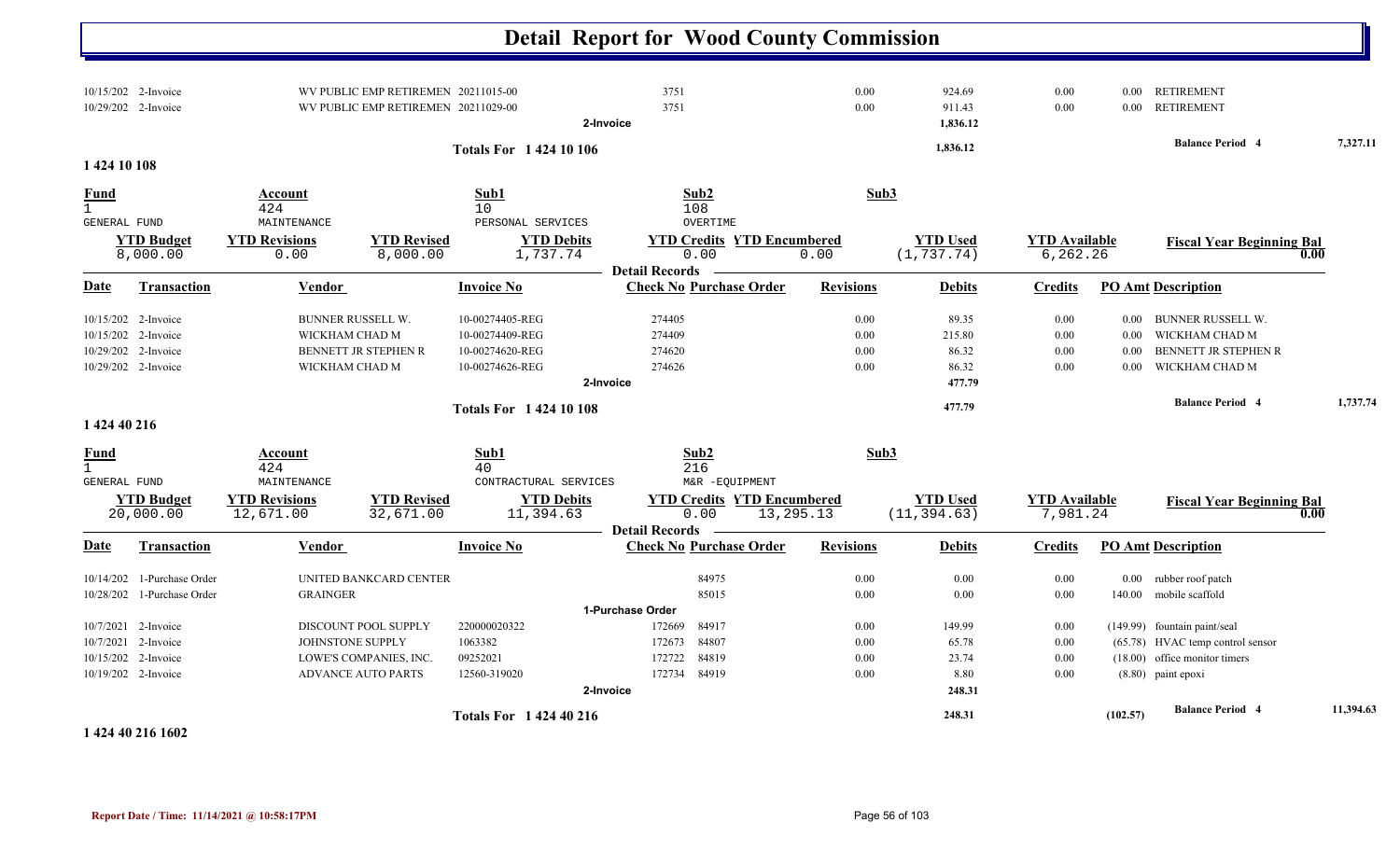| <b>Fund</b><br>$\overline{1}$<br>GENERAL FUND | <b>YTD Budget</b><br>7,500.00                                                                         | Account<br>424<br>MAINTENANCE<br><b>YTD Revisions</b><br>0.00 | <b>YTD Revised</b><br>7,500.00                                                                           | Sub1<br>40<br>CONTRACTURAL SERVICES<br><b>YTD Debits</b><br>78.82                 | Sub2<br>216<br>M&R -EQUIPMENT<br><b>YTD Credits YTD Encumbered</b><br>0.00                            | Sub3<br>1602<br>149.97               | REPAIRS EQUIP. ANNEX<br><b>YTD Used</b><br>(78.82)         | <b>YTD Available</b><br>7,271.21     |          | <b>Fiscal Year Beginning Bal</b><br>0.00                                                                                                                                                                                 |          |
|-----------------------------------------------|-------------------------------------------------------------------------------------------------------|---------------------------------------------------------------|----------------------------------------------------------------------------------------------------------|-----------------------------------------------------------------------------------|-------------------------------------------------------------------------------------------------------|--------------------------------------|------------------------------------------------------------|--------------------------------------|----------|--------------------------------------------------------------------------------------------------------------------------------------------------------------------------------------------------------------------------|----------|
| Date                                          | <b>Transaction</b>                                                                                    | Vendor                                                        |                                                                                                          | <b>Invoice No</b>                                                                 | <b>Detail Records</b><br><b>Check No Purchase Order</b>                                               | <b>Revisions</b>                     | <b>Debits</b>                                              | <b>Credits</b>                       |          | <b>PO Amt Description</b>                                                                                                                                                                                                |          |
|                                               | 10/14/202 1-Purchase Order<br>10/28/202 1-Purchase Order                                              | <b>GRAINGER</b>                                               | UNITED BANKCARD CENTER                                                                                   |                                                                                   | 84975<br>85015<br>1-Purchase Order                                                                    | 0.00<br>0.00                         | 0.00<br>0.00                                               | 0.00<br>0.00                         | 140.00   | 0.00 rubber roof patch<br>mobile scaffold                                                                                                                                                                                |          |
|                                               | 1 424 40 216 1604                                                                                     |                                                               |                                                                                                          | Totals For 1 424 40 216 1602                                                      |                                                                                                       |                                      |                                                            |                                      | 140.00   | <b>Balance Period 4</b>                                                                                                                                                                                                  | 78.82    |
| <u>Fund</u><br>$\mathbf{1}$<br>GENERAL FUND   | <b>YTD Budget</b><br>6,000.00                                                                         | Account<br>424<br>MAINTENANCE<br><b>YTD Revisions</b><br>0.00 | <b>YTD Revised</b><br>6,000.00                                                                           | Sub1<br>40<br>CONTRACTURAL SERVICES<br><b>YTD Debits</b><br>1,762.18              | Sub2<br>216<br>M&R -EQUIPMENT<br><b>YTD Credits YTD Encumbered</b><br>0.00                            | Sub3<br>1604<br>3,134.96             | REPAIRS EQUIP OTHER BLDG<br><b>YTD Used</b><br>(1, 762.18) | <b>YTD Available</b><br>1,102.86     |          | <b>Fiscal Year Beginning Bal</b><br>0.00                                                                                                                                                                                 |          |
| Date                                          | <b>Transaction</b>                                                                                    | Vendor                                                        |                                                                                                          | <b>Invoice No</b>                                                                 | <b>Detail Records</b><br><b>Check No Purchase Order</b>                                               | <b>Revisions</b>                     | <b>Debits</b>                                              | <b>Credits</b>                       |          | <b>PO Amt Description</b>                                                                                                                                                                                                |          |
| 10/28/202                                     | 10/14/202 1-Purchase Order<br>1-Purchase Order                                                        | <b>GRAINGER</b>                                               | RUNYON LOCK SERVICE                                                                                      |                                                                                   | 84971<br>85015                                                                                        | 0.00<br>0.00                         | 0.00<br>0.00                                               | 0.00<br>0.00                         | 136.00   | lock repair and keys made for DRC<br>140.00 mobile scaffold                                                                                                                                                              |          |
| 10/15/202                                     | 10/7/2021 2-Invoice<br>10/15/202 2-Invoice<br>2-Invoice<br>10/15/202 2-Invoice<br>10/26/202 2-Invoice | <b>GRAINGER</b>                                               | LOWE'S COMPANIES, INC.<br>LOWE'S COMPANIES, INC.<br>LOWE'S COMPANIES, INC.<br><b>RUNYON LOCK SERVICE</b> | 9064975619<br>09102021<br>09222021A<br>08252021<br><b>JAN39967PD</b><br>2-Invoice | 1-Purchase Order<br>172671<br>84900<br>84810<br>172722<br>84810<br>84705<br>172722<br>172759<br>84971 | 0.00<br>0.00<br>0.00<br>0.00<br>0.00 | 91.86<br>0.00<br>58.93<br>127.86<br>132.76<br>411.41       | 0.00<br>0.00<br>0.00<br>0.00<br>0.00 | $0.00\,$ | (91.86) exhaust fan for Health Dept elevator house<br>pvc drain materials for hvac rtu<br>(58.93) pvc drain materials for hvac rtu<br>$(127.86)$ floor glue, carpet roller<br>(132.76) lock repair and keys made for DRC |          |
|                                               | 1 424 40 216 1606                                                                                     |                                                               |                                                                                                          | Totals For 1 424 40 216 1604                                                      |                                                                                                       |                                      | 411.41                                                     |                                      | (135.41) | <b>Balance Period 4</b>                                                                                                                                                                                                  | 1,762.18 |
| Fund<br>$\mathbf{1}$<br><b>GENERAL FUND</b>   | <b>YTD Budget</b><br>1,500.00                                                                         | Account<br>424<br>MAINTENANCE<br><b>YTD Revisions</b><br>0.00 | <b>YTD Revised</b><br>1,500.00                                                                           | Sub1<br>40<br>CONTRACTURAL SERVICES<br><b>YTD Debits</b><br>1,062.30              | Sub2<br>216<br>M&R -EQUIPMENT<br><b>YTD Credits YTD Encumbered</b><br>0.00<br><b>Detail Records</b>   | Sub3<br>1606<br>1.70                 | SUPPLIES/MECHANIC<br><b>YTD Used</b><br>(1,062.30)         | <b>YTD Available</b><br>436.00       |          | <b>Fiscal Year Beginning Bal</b><br>0.00                                                                                                                                                                                 |          |
| Date                                          | <b>Transaction</b>                                                                                    | Vendor                                                        |                                                                                                          | <b>Invoice No</b>                                                                 | <b>Check No Purchase Order</b>                                                                        | <b>Revisions</b>                     | <b>Debits</b>                                              | <b>Credits</b>                       |          | <b>PO Amt Description</b>                                                                                                                                                                                                |          |
|                                               | 10/14/202 1-Purchase Order                                                                            |                                                               | <b>ADVANCE AUTO PARTS</b>                                                                                |                                                                                   | 84973<br>1-Purchase Order                                                                             | 0.00                                 | 0.00                                                       | 0.00                                 |          | 64.00 oil spill absorb                                                                                                                                                                                                   |          |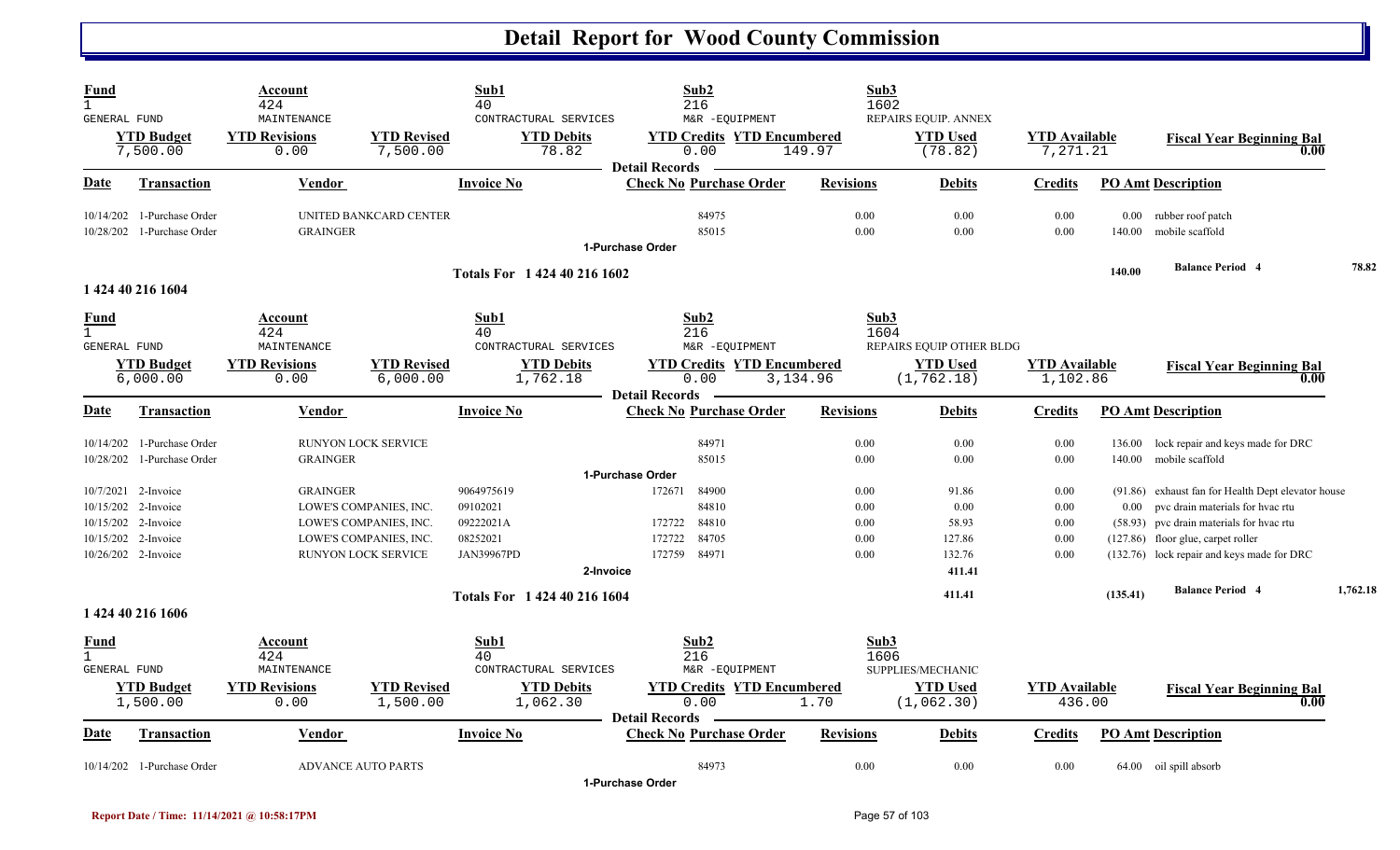|                                                    |                                                          |                                                               |                                 |                                                                      | <b>Detail Report for Wood County Commission</b>                                                |                        |                                                     |                                  |                    |                                                  |          |
|----------------------------------------------------|----------------------------------------------------------|---------------------------------------------------------------|---------------------------------|----------------------------------------------------------------------|------------------------------------------------------------------------------------------------|------------------------|-----------------------------------------------------|----------------------------------|--------------------|--------------------------------------------------|----------|
|                                                    | 10/19/202 2-Invoice                                      |                                                               | <b>ADVANCE AUTO PARTS</b>       | 12560-319019                                                         | 172734 84973<br>2-Invoice                                                                      | 0.00                   | 63.30<br>63.30                                      | 0.00                             |                    | $(63.30)$ oil spill absorb                       |          |
|                                                    | 1 424 40 216 1607                                        |                                                               |                                 | Totals For 1 424 40 216 1606                                         |                                                                                                |                        | 63.30                                               |                                  | 0.70               | <b>Balance Period 4</b>                          | 1,062.30 |
|                                                    |                                                          | Account                                                       |                                 | Sub1                                                                 | Sub2                                                                                           | Sub3                   |                                                     |                                  |                    |                                                  |          |
| <b>Fund</b><br>$\mathbf{1}$<br>GENERAL FUND        |                                                          | 424<br>MAINTENANCE                                            |                                 | 40<br>CONTRACTURAL SERVICES                                          | 216<br>M&R -EQUIPMENT                                                                          | 1607                   | EQUIPMENT MAINTENANCE                               |                                  |                    |                                                  |          |
|                                                    | <b>YTD Budget</b><br>4,800.00                            | <b>YTD Revisions</b><br>0.00                                  | <b>YTD Revised</b><br>4,800.00  | <b>YTD Debits</b><br>85.46                                           | <b>YTD Credits YTD Encumbered</b><br>0.00<br><b>Detail Records</b>                             | 182.54                 | <b>YTD Used</b><br>(85.46)                          | <b>YTD</b> Available<br>4,532.00 |                    | <b>Fiscal Year Beginning Bal</b>                 | 0.00     |
| <b>Date</b>                                        | <b>Transaction</b>                                       | <b>Vendor</b>                                                 |                                 | <b>Invoice No</b>                                                    | <b>Check No Purchase Order</b>                                                                 | <b>Revisions</b>       | <b>Debits</b>                                       | <b>Credits</b>                   |                    | <b>PO Amt Description</b>                        |          |
|                                                    | 10/28/202 1-Purchase Order<br>10/28/202 1-Purchase Order | <b>GRAINGER</b>                                               | <b>ADVANCE AUTO PARTS</b>       |                                                                      | 85011<br>85015<br>1-Purchase Order                                                             | 0.00<br>0.00           | 0.00<br>0.00                                        | 0.00<br>0.00                     | 38.00<br>140.00    | battery for mower<br>mobile scaffold             |          |
|                                                    | 1 424 40 216 1610                                        |                                                               |                                 | Totals For 1 424 40 216 1607                                         |                                                                                                |                        |                                                     |                                  | 178.00             | <b>Balance Period 4</b>                          | 85.46    |
| <b>Fund</b><br>$\mathbf{1}$<br><b>GENERAL FUND</b> | <b>YTD Budget</b><br>10,000.00                           | Account<br>424<br>MAINTENANCE<br><b>YTD Revisions</b><br>0.00 | <b>YTD Revised</b><br>10,000.00 | Sub1<br>40<br>CONTRACTURAL SERVICES<br><b>YTD Debits</b><br>2,257.83 | Sub2<br>216<br>M&R -EQUIPMENT<br><b>YTD Credits YTD Encumbered</b><br>0.00                     | Sub3<br>1610<br>231.00 | JUDGE BLACK ANNEX<br><b>YTD Used</b><br>(2, 257.83) | <b>YTD Available</b><br>7,511.17 |                    | <b>Fiscal Year Beginning Bal</b>                 |          |
| Date                                               | <b>Transaction</b>                                       | <b>Vendor</b>                                                 |                                 | <b>Invoice No</b>                                                    | <b>Detail Records</b><br><b>Check No Purchase Order</b>                                        | <b>Revisions</b>       | <b>Debits</b>                                       | <b>Credits</b>                   |                    | <b>PO Amt Description</b>                        | 0.00     |
|                                                    | 10/14/202 1-Purchase Order<br>10/28/202 1-Purchase Order | <b>GRAINGER</b>                                               | UNITED BANKCARD CENTER          |                                                                      | 84975<br>85015<br>1-Purchase Order                                                             | 0.00<br>0.00           | 0.00<br>0.00                                        | 0.00<br>0.00                     | $0.00\,$<br>140.00 | rubber roof patch<br>mobile scaffold             |          |
|                                                    | 1 424 40 216 1611                                        |                                                               |                                 | Totals For 1 424 40 216 1610                                         |                                                                                                |                        |                                                     |                                  | 140.00             | <b>Balance Period 4</b>                          | 2,257.83 |
| <b>Fund</b><br>$\mathbf{1}$<br>GENERAL FUND        | <b>YTD Budget</b><br>7,500.00                            | Account<br>424<br>MAINTENANCE<br><b>YTD Revisions</b><br>0.00 | <b>YTD Revised</b><br>7,500.00  | Sub1<br>40<br>CONTRACTURAL SERVICES<br><b>YTD Debits</b><br>1,385.10 | Sub2<br>216<br>M&R -EQUIPMENT<br><b>YTD Credits YTD Encumbered</b><br>0.00<br>Detail Records - | Sub3<br>1611<br>512.69 | HINTGEN BUILDING<br><b>YTD</b> Used<br>(1, 385.10)  | <b>YTD Available</b><br>5,602.21 |                    | <b>Fiscal Year Beginning Bal</b>                 | 0.00     |
| <u>Date</u>                                        | Transaction                                              | Vendor                                                        |                                 | <b>Invoice No</b>                                                    | <b>Check No Purchase Order</b>                                                                 | <b>Revisions</b>       | <b>Debits</b>                                       | <b>Credits</b>                   |                    | <b>PO Amt Description</b>                        |          |
|                                                    | 10/14/202 1-Purchase Order<br>10/28/202 1-Purchase Order | <b>GRAINGER</b>                                               | UNITED BANKCARD CENTER          |                                                                      | 84975<br>85015<br>1-Purchase Order                                                             | 0.00<br>0.00           | 0.00<br>0.00                                        | $0.00\,$<br>$0.00\,$             |                    | 0.00 rubber roof patch<br>140.00 mobile scaffold |          |
|                                                    | 10/7/2021 2-Invoice                                      | <b>GRAINGER</b>                                               |                                 | 9065148414                                                           | 172671 84901                                                                                   | $0.00\,$               | 213.88                                              | $0.00\,$                         |                    | (213.88) ada faucets for Sheriff's Office        |          |

**Report Date / Time: 11/14/2021 @ 10:58:17PM** Page 58 of 103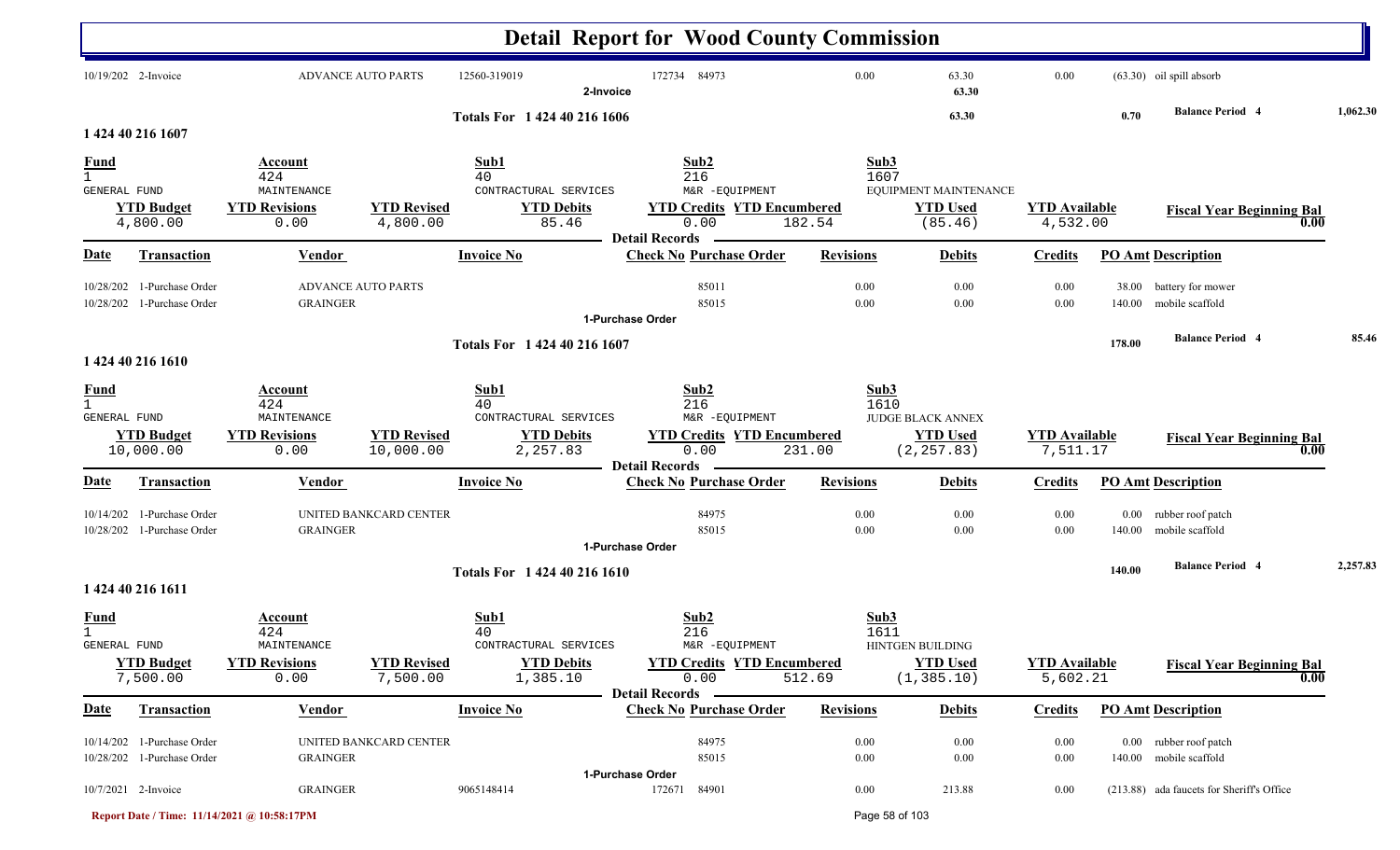|                                     |                                                                                                                                        |                                               |                                                                                                                                                         |                                                        | <b>Detail Report for Wood County Commission</b>                                                                         |                                              |                                                                      |                                                  |                                     |                                                                                                                                                                  |          |
|-------------------------------------|----------------------------------------------------------------------------------------------------------------------------------------|-----------------------------------------------|---------------------------------------------------------------------------------------------------------------------------------------------------------|--------------------------------------------------------|-------------------------------------------------------------------------------------------------------------------------|----------------------------------------------|----------------------------------------------------------------------|--------------------------------------------------|-------------------------------------|------------------------------------------------------------------------------------------------------------------------------------------------------------------|----------|
|                                     | 10/7/2021 2-Invoice<br>10/15/202 2-Invoice<br>10/15/202 2-Invoice<br>10/15/202 2-Invoice                                               |                                               | UNITED BANKCARD CENTER 10072021C<br>LOWE'S COMPANIES, INC.<br>LOWE'S COMPANIES, INC.<br>LOWE'S COMPANIES, INC.                                          | 09102021<br>09222021<br>09022021                       | 172688 84902<br>84810<br>172722<br>84810<br>172722<br>84749<br>172722<br>2-Invoice                                      | 0.00<br>0.00<br>0.00<br>0.00                 | 494.20<br>11.24<br>42.70<br>49.25<br>811.27                          | 0.00<br>0.00<br>0.00<br>0.00                     |                                     | (494.20) wash bay partition<br>(11.24) pvc drain materials for hvac rtu<br>(42.70) pvc drain materials for hvac rtu<br>(49.25) black annex fountain repair items |          |
| 1 424 40 217                        |                                                                                                                                        |                                               |                                                                                                                                                         | Totals For 1 424 40 216 1611                           |                                                                                                                         |                                              | 811.27                                                               |                                                  | (671.27)                            | <b>Balance Period 4</b>                                                                                                                                          | 1,385.10 |
| $\frac{Fund}{1}$                    |                                                                                                                                        | Account<br>424                                |                                                                                                                                                         | Sub1<br>40                                             | Sub2<br>217                                                                                                             | Sub3                                         |                                                                      |                                                  |                                     |                                                                                                                                                                  |          |
| GENERAL FUND                        | <b>YTD Budget</b><br>3,000.00                                                                                                          | MAINTENANCE<br><b>YTD Revisions</b><br>875.00 | <b>YTD Revised</b><br>3,875.00                                                                                                                          | CONTRACTURAL SERVICES<br><b>YTD Debits</b><br>1,143.90 | M&R-AUTOS & TRUCKS<br><b>YTD Credits YTD Encumbered</b><br>0.00                                                         | 765.17                                       | <b>YTD Used</b><br>(1, 143.90)                                       | <b>YTD Available</b><br>1,965.93                 |                                     | <b>Fiscal Year Beginning Bal</b><br>0.00                                                                                                                         |          |
| Date                                | <b>Transaction</b>                                                                                                                     | <b>Vendor</b>                                 |                                                                                                                                                         | <b>Invoice No</b>                                      | <b>Detail Records</b><br><b>Check No Purchase Order</b>                                                                 | <b>Revisions</b>                             | <b>Debits</b>                                                        | <b>Credits</b>                                   |                                     | <b>PO Amt Description</b>                                                                                                                                        |          |
|                                     | 10/28/202 1-Purchase Order                                                                                                             |                                               | <b>GOODYEAR AUTO SERVICE (</b>                                                                                                                          |                                                        | 85014<br>1-Purchase Order                                                                                               | 0.00                                         | 0.00                                                                 | 0.00                                             | 751.00                              | tires for Ford truck                                                                                                                                             |          |
| 1 424 55 341                        |                                                                                                                                        |                                               |                                                                                                                                                         | <b>Totals For 142440217</b>                            |                                                                                                                         |                                              |                                                                      |                                                  | 751.00                              | <b>Balance Period 4</b>                                                                                                                                          | 1,143.90 |
| <b>Fund</b><br>GENERAL FUND         |                                                                                                                                        | Account<br>424<br>MAINTENANCE                 |                                                                                                                                                         | Sub1<br>55<br>COMMODITIES                              | Sub2<br>341<br>SUPPLIES/MATERIALS                                                                                       | Sub3                                         |                                                                      |                                                  |                                     |                                                                                                                                                                  |          |
|                                     | <b>YTD Budget</b><br>11,000.00                                                                                                         | <b>YTD Revisions</b><br>234.00                | <b>YTD Revised</b><br>11,234.00                                                                                                                         | <b>YTD Debits</b><br>5,843.02                          | <b>YTD Credits YTD Encumbered</b><br>0.00<br><b>Detail Records</b>                                                      | 1,001.00                                     | <b>YTD Used</b><br>(5,843.02)                                        | <b>YTD</b> Available<br>4,389.98                 |                                     | <b>Fiscal Year Beginning Bal</b><br>0.00                                                                                                                         |          |
| Date                                | <b>Transaction</b>                                                                                                                     | <b>Vendor</b>                                 |                                                                                                                                                         | <b>Invoice No</b>                                      | <b>Check No Purchase Order</b>                                                                                          | <b>Revisions</b>                             | <b>Debits</b>                                                        | <b>Credits</b>                                   |                                     | <b>PO Amt Description</b>                                                                                                                                        |          |
| 10/14/202<br>10/21/202<br>10/25/202 | 10/14/202 1-Purchase Order<br>1-Purchase Order<br>1-Purchase Order<br>1-Purchase Order<br>10/25/202 1-Purchase Order                   | <b>GENERAL SALES CO.</b>                      | LOWE'S COMPANIES, INC.<br>LOWE'S COMPANIES, INC.<br>LOWE'S COMPANIES, INC.<br>LOWE'S COMPANIES, INC.                                                    |                                                        | 84977<br>84976<br>84992<br>84994<br>85006                                                                               | 0.00<br>0.00<br>0.00<br>0.00<br>0.00         | 0.00<br>0.00<br>0.00<br>0.00<br>0.00                                 | 0.00<br>0.00<br>0.00<br>0.00<br>0.00             | 450.00<br>150.00<br>165.00<br>50.00 | 322.17 paper goods<br>lumber to board up 422 Happy Valley<br>tarps<br>tarps<br>plastic drop cloths                                                               |          |
|                                     | 10/5/2021 2-Invoice<br>10/7/2021 2-Invoice<br>10/7/2021 2-Invoice<br>10/15/202 2-Invoice<br>10/15/202 2-Invoice<br>10/15/202 2-Invoice | JOHNSTONE SUPPLY                              | JOHNSON CONTROLS, INC. 1-107187799349<br>UNITED BANKCARD CENTER 10072021A<br>LOWE'S COMPANIES, INC.<br>LOWE'S COMPANIES, INC.<br>LOWE'S COMPANIES, INC. | 1063498<br>09142021<br>09142021<br>09242021            | 1-Purchase Order<br>172656<br>172673 84806<br>172688 84850<br>172722 84877<br>172722 84877<br>172722 84899<br>2-Invoice | 0.00<br>0.00<br>0.00<br>0.00<br>0.00<br>0.00 | 1,835.73<br>11.20<br>129.48<br>58.94<br>(51.32)<br>13.83<br>1,997.86 | $0.00\,$<br>0.00<br>0.00<br>0.00<br>0.00<br>0.00 | (45.00)                             | 0.00 328 1/2 2ND ST.<br>(11.20) coil cleaning supplies<br>$(129.48)$ ladder<br>51.32 RETURN<br>(13.83) painting supplies                                         |          |
|                                     |                                                                                                                                        |                                               |                                                                                                                                                         | Totals For 1424 55 341                                 |                                                                                                                         |                                              | 1,997.86                                                             |                                                  | 988.98                              | <b>Balance Period 4</b>                                                                                                                                          | 5,843.02 |

**1 424 55 341 4101**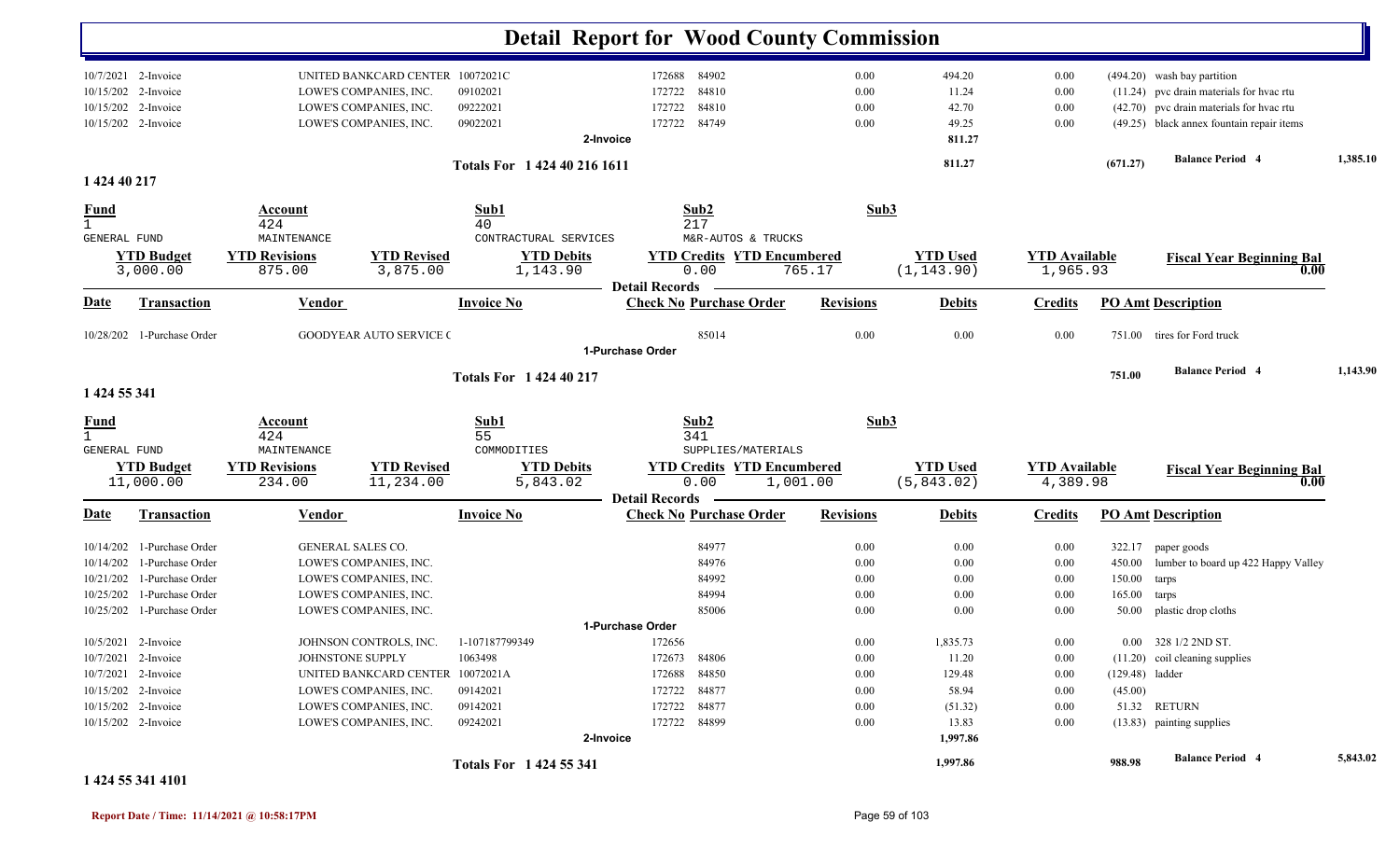| <b>Fund</b><br>$\mathbf{1}$<br><b>GENERAL FUND</b>            |                                                                                                  | Account<br>424<br>MAINTENANCE                         |                                                                                                                                    | Sub1<br>55<br>COMMODITIES                      | Sub2<br>341<br>SUPPLIES/MATERIALS                                      | Sub3<br>4101<br><b>WCCC</b>          |                                      |                                      |                                             |                                                                                                                               |          |
|---------------------------------------------------------------|--------------------------------------------------------------------------------------------------|-------------------------------------------------------|------------------------------------------------------------------------------------------------------------------------------------|------------------------------------------------|------------------------------------------------------------------------|--------------------------------------|--------------------------------------|--------------------------------------|---------------------------------------------|-------------------------------------------------------------------------------------------------------------------------------|----------|
|                                                               | <b>YTD Budget</b><br>0.00                                                                        | <b>YTD Revisions</b><br>0.00                          | <b>YTD Revised</b><br>0.00                                                                                                         | <b>YTD Debits</b><br>1,238.09                  | <b>YTD Credits YTD Encumbered</b><br>0.00                              | 12.17                                | <b>YTD Used</b><br>(1, 238.09)       | <b>YTD Available</b><br>(1, 250.26)  |                                             | <b>Fiscal Year Beginning Bal</b><br>0.00                                                                                      |          |
| <b>Date</b>                                                   | <b>Transaction</b>                                                                               | <b>Vendor</b>                                         |                                                                                                                                    | <b>Invoice No</b>                              | <b>Detail Records</b><br><b>Check No Purchase Order</b>                | <b>Revisions</b>                     | <b>Debits</b>                        | <b>Credits</b>                       |                                             | <b>PO Amt Description</b>                                                                                                     |          |
|                                                               | 10/15/202 2-Invoice                                                                              |                                                       | LOWE'S COMPANIES, INC.                                                                                                             | 09242021                                       | 172722 84899<br>2-Invoice                                              | 0.00                                 | 13.83<br>13.83                       | 0.00                                 |                                             | (13.83) painting supplies                                                                                                     |          |
|                                                               | 1 424 55 341 4102                                                                                |                                                       |                                                                                                                                    | Totals For 1424 55 341 4101                    |                                                                        |                                      | 13.83                                |                                      | (13.83)                                     | <b>Balance Period 4</b>                                                                                                       | 1,238.09 |
| <b>Fund</b><br>$\mathbf{1}$<br><b>GENERAL FUND</b>            |                                                                                                  | Account<br>424<br>MAINTENANCE                         |                                                                                                                                    | Sub1<br>55<br>COMMODITIES                      | Sub2<br>341<br>SUPPLIES/MATERIALS                                      | Sub3<br>4102<br><b>ANNEX</b>         |                                      |                                      |                                             |                                                                                                                               |          |
|                                                               | <b>YTD Budget</b><br>6,500.00                                                                    | <b>YTD Revisions</b><br>0.00                          | <b>YTD Revised</b><br>6,500.00                                                                                                     | <b>YTD Debits</b><br>1,314.63                  | <b>YTD Credits YTD Encumbered</b><br>0.00<br><b>Detail Records</b>     | 154.16                               | <b>YTD</b> Used<br>(1, 314.63)       | <b>YTD</b> Available<br>5,031.21     |                                             | <b>Fiscal Year Beginning Bal</b><br>0.00                                                                                      |          |
| <u>Date</u>                                                   | Transaction                                                                                      | Vendor                                                |                                                                                                                                    | <b>Invoice No</b>                              | <b>Check No Purchase Order</b>                                         | <b>Revisions</b>                     | <b>Debits</b>                        | <b>Credits</b>                       |                                             | <b>PO Amt Description</b>                                                                                                     |          |
|                                                               | 10/14/202 1-Purchase Order                                                                       | <b>GENERAL SALES CO.</b>                              |                                                                                                                                    |                                                | 84977                                                                  | 0.00                                 | 0.00                                 | 0.00                                 | 322.15 1                                    |                                                                                                                               |          |
|                                                               | 10/7/2021 2-Invoice                                                                              | JOHNSTONE SUPPLY                                      |                                                                                                                                    | 1063498                                        | 1-Purchase Order<br>84806<br>172673<br>2-Invoice                       | 0.00                                 | 15.21<br>15.21                       | 0.00                                 |                                             | $(15.21)$ coil cleaning supplies                                                                                              |          |
|                                                               | 1 424 55 341 4104                                                                                |                                                       |                                                                                                                                    | Totals For 1 424 55 341 4102                   |                                                                        |                                      | 15.21                                |                                      | 306.94                                      | <b>Balance Period 4</b>                                                                                                       | 1,314.63 |
| <b>Fund</b><br>$\mathbf{1}$<br><b>GENERAL FUND</b>            | <b>YTD Budget</b>                                                                                | Account<br>424<br>MAINTENANCE<br><b>YTD Revisions</b> | <b>YTD Revised</b>                                                                                                                 | Sub1<br>55<br>COMMODITIES<br><b>YTD Debits</b> | Sub2<br>341<br>SUPPLIES/MATERIALS<br><b>YTD Credits YTD Encumbered</b> | Sub3<br>4104                         | OTHER BLDG<br><b>YTD Used</b>        | <b>YTD Available</b>                 |                                             | <b>Fiscal Year Beginning Bal</b>                                                                                              |          |
|                                                               | 5,500.00                                                                                         | 0.00                                                  | 5,500.00                                                                                                                           | 3,163.04                                       | 0.00<br><b>Detail Records</b>                                          | 406.77                               | (3, 163.04)                          | 1,930.19                             |                                             | 0.00                                                                                                                          |          |
| Date                                                          | Transaction                                                                                      | Vendor                                                |                                                                                                                                    | <b>Invoice No</b>                              | <b>Check No Purchase Order</b>                                         | <b>Revisions</b>                     | <b>Debits</b>                        | <b>Credits</b>                       |                                             | <b>PO Amt Description</b>                                                                                                     |          |
| 10/7/2021<br>10/7/2021<br>10/7/2021<br>10/7/2021<br>10/7/2021 | 1-Purchase Order<br>1-Purchase Order<br>1-Purchase Order<br>1-Purchase Order<br>1-Purchase Order |                                                       | AMERICAN PLATE GLASS INC<br>ELECTRONIC SPECIALTY COI<br>LOWE'S COMPANIES, INC.<br>SHERWIN-WILLIAMS PAINT<br>SHERWIN-WILLIAMS PAINT |                                                | 84948<br>84947<br>84934<br>84930<br>84938                              | 0.00<br>0.00<br>0.00<br>0.00<br>0.00 | 0.00<br>0.00<br>0.00<br>0.00<br>0.00 | 0.00<br>0.00<br>0.00<br>0.00<br>0.00 | 296.50<br>648.60<br>65.00<br>63.00<br>27.00 | replace broken glass at DRC<br>mag lock repair at Shaver Building<br>gutter hangers for DRC<br>paint for DRC<br>paint for drc |          |
| 10/14/202                                                     | 1-Purchase Order                                                                                 | GENERAL SALES CO.                                     |                                                                                                                                    |                                                | 84977<br>1-Purchase Order                                              | 0.00                                 | 0.00                                 | 0.00                                 |                                             | 322.17 paper goods                                                                                                            |          |
|                                                               | 10/7/2021 2-Invoice                                                                              | JOHNSTONE SUPPLY                                      |                                                                                                                                    | 1063498                                        | 172673<br>84806                                                        | 0.00                                 | 15.21                                | 0.00                                 |                                             | $(15.21)$ coil cleaning supplies                                                                                              |          |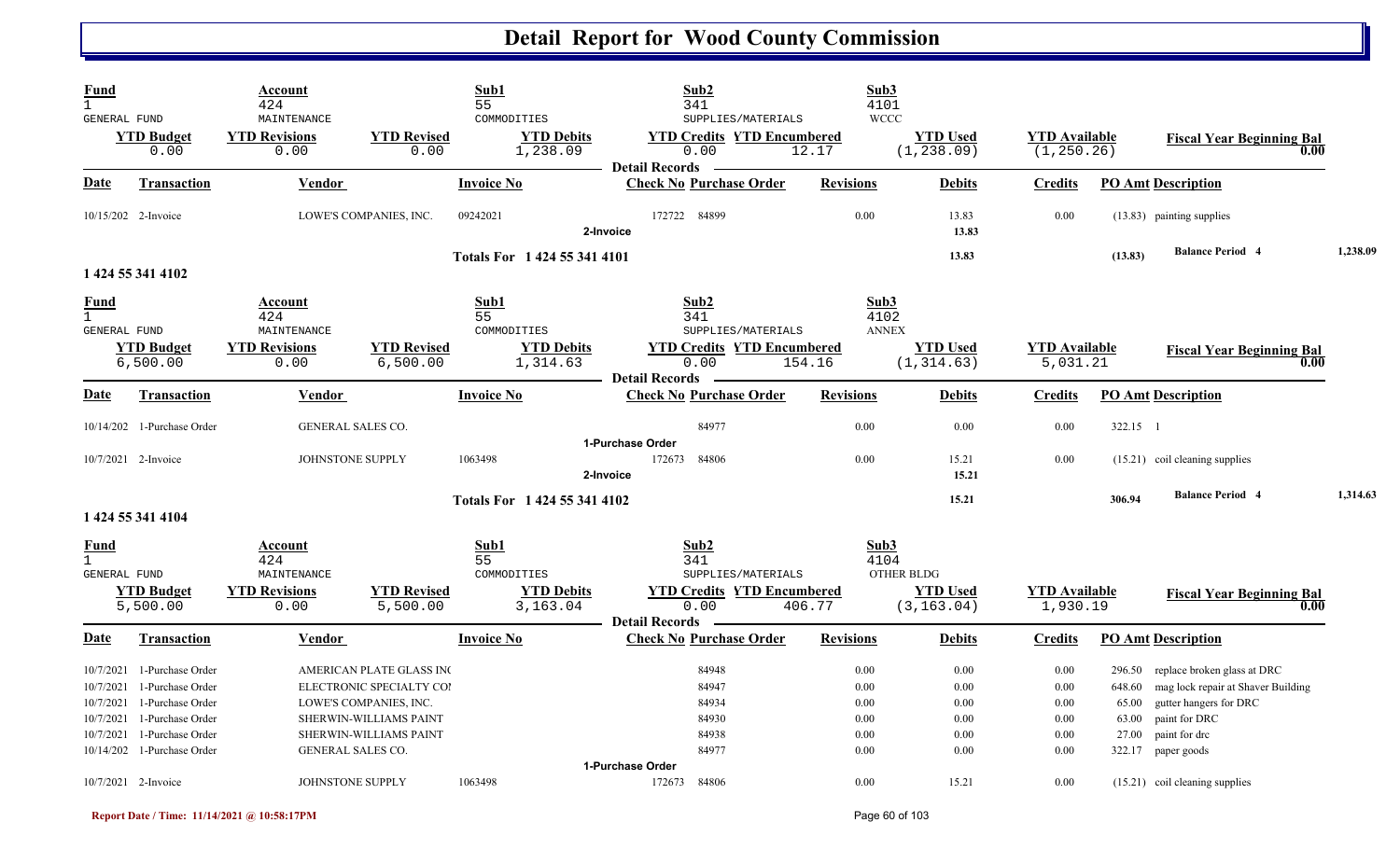|                     |                               |                              |                                 |                              | <b>Detail Report for Wood County Commission</b> |                  |                             |                                  |          |                                                  |          |
|---------------------|-------------------------------|------------------------------|---------------------------------|------------------------------|-------------------------------------------------|------------------|-----------------------------|----------------------------------|----------|--------------------------------------------------|----------|
|                     | 10/7/2021 2-Invoice           |                              | SHERWIN-WILLIAMS PAINT 8277-8   |                              | 172682<br>84938                                 | 0.00             | 25.02                       | 0.00                             |          | $(25.02)$ paint for drc                          |          |
|                     | 10/15/202 2-Invoice           |                              | AMERICAN PLATE GLASS INC 3367   |                              | 84948<br>172709                                 | 0.00             | 81.60                       | 0.00                             |          | (81.60) replace broken glass at DRC              |          |
|                     | 10/15/202 2-Invoice           |                              | ELECTRONIC SPECIALTY COl 305452 |                              | 84947<br>172716                                 | 0.00             | 648.60                      | 0.00                             |          | (648.60) mag lock repair at Shaver Building      |          |
|                     | 10/15/202 2-Invoice           |                              | LOWE'S COMPANIES, INC.          | 09242021                     | 84899<br>172722                                 | 0.00             | 13.83                       | 0.00                             |          | (13.83) painting supplies                        |          |
|                     | 10/26/202 2-Invoice           |                              | SHERWIN-WILLIAMS PAINT          | 7940-2                       | 84930<br>172760                                 | 0.00             | 62.95                       | 0.00                             |          | (62.95) paint for DRC                            |          |
|                     |                               |                              |                                 |                              | 2-Invoice                                       |                  | 847.21                      |                                  |          |                                                  |          |
|                     | 10/14/202 5-Journal Entry     | AIRGAS                       |                                 | 20211012041001               |                                                 | 0.00             | 284.39                      | 0.00                             | $0.00\,$ | WOOD CO FINANCE-4019-AIRGAS USA, LL              |          |
|                     |                               |                              |                                 |                              | 5-Journal Entry                                 |                  | 284.39                      |                                  |          |                                                  |          |
|                     |                               |                              |                                 | Totals For 1 424 55 341 4104 |                                                 |                  | 1,131.60                    |                                  | 575.06   | <b>Balance Period 4</b>                          | 3,163.04 |
|                     | 1 424 55 341 4106             |                              |                                 |                              |                                                 |                  |                             |                                  |          |                                                  |          |
| <u>Fund</u>         |                               | Account                      |                                 | Sub1                         | Sub2                                            | Sub3             |                             |                                  |          |                                                  |          |
| $\mathbf{1}$        |                               | 424                          |                                 | 55                           | 341                                             | 4106             |                             |                                  |          |                                                  |          |
| GENERAL FUND        |                               | MAINTENANCE                  |                                 | COMMODITIES                  | SUPPLIES/MATERIALS                              |                  | <b>MAINTENANCE</b>          |                                  |          |                                                  |          |
|                     | <b>YTD Budget</b><br>5,500.00 | <b>YTD Revisions</b><br>0.00 | <b>YTD Revised</b><br>5,500.00  | <b>YTD Debits</b><br>731.93  | <b>YTD Credits YTD Encumbered</b><br>0.00       | 833.41           | <b>YTD Used</b><br>(731.93) | <b>YTD Available</b><br>3,934.66 |          | <b>Fiscal Year Beginning Bal</b><br>0.00         |          |
|                     |                               |                              |                                 |                              | <b>Detail Records</b>                           |                  |                             |                                  |          |                                                  |          |
| Date                | <b>Transaction</b>            | Vendor                       |                                 | <b>Invoice No</b>            | <b>Check No Purchase Order</b>                  | <b>Revisions</b> | <b>Debits</b>               | <b>Credits</b>                   |          | <b>PO Amt Description</b>                        |          |
| 10/7/2021           | 1-Purchase Order              |                              | LOWE'S COMPANIES, INC.          |                              | 84945                                           | 0.00             | 0.00                        | 0.00                             | 46.00    | batteries                                        |          |
| 10/14/202           | 1-Purchase Order              |                              | <b>RUNYON LOCK SERVICE</b>      |                              | 84972                                           | 0.00             | 0.00                        | 0.00                             | 80.00    | keys made for new hire                           |          |
| 10/25/202           | 1-Purchase Order              |                              | WASTE MANAGEMENT OF W           |                              | 85008                                           | 0.00             | 0.00                        | 0.00                             | 640.00   | RENTAL FOR ROLLBACK DUMPSTER                     |          |
|                     | 10/28/202 1-Purchase Order    |                              | <b>ADVANCE AUTO PARTS</b>       |                              | 85012                                           | 0.00             | 0.00                        | 0.00                             | 51.00    | hydraulic fluid for forklift                     |          |
|                     | 10/28/202 1-Purchase Order    |                              | STATE ELECTRIC SUPPLY CO        |                              | 85018                                           | 0.00             | 0.00                        | 0.00                             |          | 56.66 T8 BULBS                                   |          |
|                     |                               |                              |                                 |                              | 1-Purchase Order                                |                  |                             |                                  |          |                                                  |          |
|                     | 10/5/2021 2-Invoice           | <b>GRAINGER</b>              |                                 | 9061731825                   | 84887<br>172654                                 | 0.00             | 343.97                      | 0.00                             |          | (343.97) first aid kits for trucks and shop      |          |
|                     | 10/7/2021 2-Invoice           | JOHNSTONE SUPPLY             |                                 | 1063498                      | 84806<br>172673                                 | 0.00             | 15.22                       | 0.00                             |          | (15.22) coil cleaning supplies                   |          |
|                     | 10/26/202 2-Invoice           |                              | RUNYON LOCK SERVICE             | <b>JAN39966PD</b>            | 84972<br>172759                                 | 0.00             | 76.00                       | 0.00                             |          | (76.00) keys made for new hire                   |          |
|                     |                               |                              |                                 |                              | 2-Invoice                                       |                  | 435.19                      |                                  |          |                                                  |          |
|                     |                               |                              |                                 | Totals For 1 424 55 341 4106 |                                                 |                  | 435.19                      |                                  | 438.47   | <b>Balance Period 4</b>                          | 731.93   |
|                     | 1 424 55 341 4109             |                              |                                 |                              |                                                 |                  |                             |                                  |          |                                                  |          |
| <u>Fund</u>         |                               | Account                      |                                 | Sub1                         | Sub2                                            | Sub3             |                             |                                  |          |                                                  |          |
|                     |                               | 424                          |                                 | 55                           | 341                                             | 4109             |                             |                                  |          |                                                  |          |
| <b>GENERAL FUND</b> |                               | MAINTENANCE                  |                                 | COMMODITIES                  | SUPPLIES/MATERIALS                              |                  | <b>JUDGE BLACK ANNEX</b>    |                                  |          |                                                  |          |
|                     | <b>YTD Budget</b>             | <b>YTD Revisions</b>         | <b>YTD Revised</b>              | <b>YTD Debits</b>            | <b>YTD Credits YTD Encumbered</b>               |                  | <b>YTD Used</b>             | <b>YTD Available</b>             |          | <b>Fiscal Year Beginning Bal</b>                 |          |
|                     | 6,000.00                      | 107.00                       | 6,107.00                        | 1,943.97                     | 0.00<br>Detail Records -                        | 569.70           | (1, 943.97)                 | 3,593.33                         |          | 0.00                                             |          |
| Date                | Transaction                   | <b>Vendor</b>                |                                 | <b>Invoice No</b>            | <b>Check No Purchase Order</b>                  | <b>Revisions</b> | <b>Debits</b>               | <b>Credits</b>                   |          | <b>PO Amt Description</b>                        |          |
|                     | 10/7/2021 1-Purchase Order    |                              | UNITED BANKCARD CENTER          |                              | 84949                                           | $0.00\,$         | 0.00                        | 0.00                             |          | 239.97 Detectors for the fountain at Black Annex |          |
|                     | 10/14/202 1-Purchase Order    | GENERAL SALES CO.            |                                 |                              | 84977                                           | 0.00             | 0.00                        | 0.00                             |          | 322.17 paper goods                               |          |
|                     | 10/28/202 1-Purchase Order    |                              | STATE ELECTRIC SUPPLY CO        |                              | 85018                                           | $0.00\,$         | 0.00                        | 0.00                             |          | 56.67 T8 BULBS                                   |          |
|                     |                               |                              |                                 |                              | 1-Purchase Order                                |                  |                             |                                  |          |                                                  |          |
|                     | 10/7/2021 2-Invoice           | JOHNSTONE SUPPLY             |                                 | 1063498                      | 172673 84806                                    | $0.00\,$         | 15.22                       | $0.00\,$                         |          | (15.22) coil cleaning supplies                   |          |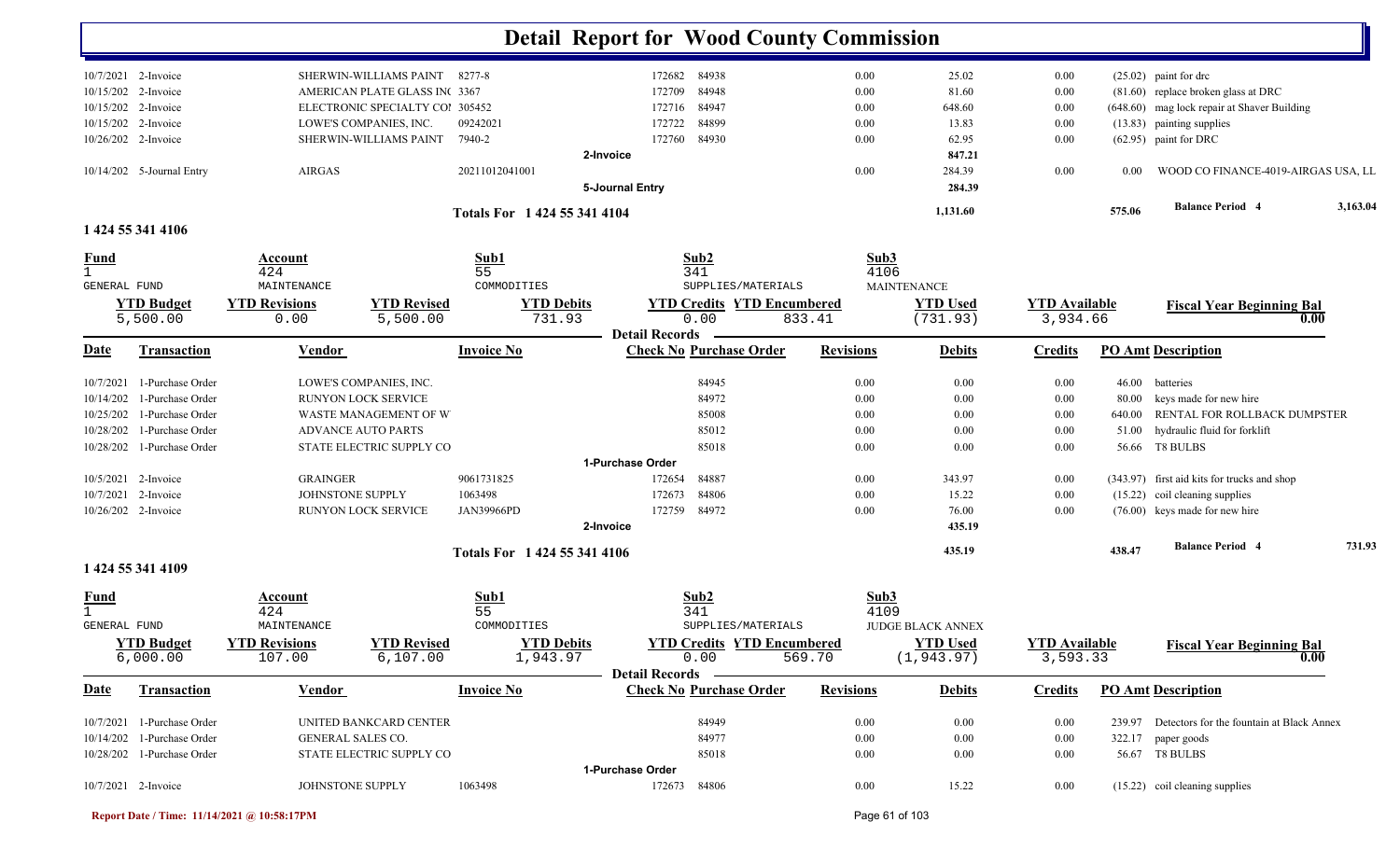|                                                    |                                                          |                                                               |                                |                                                            | <b>Detail Report for Wood County Commission</b>                                                         |                        |                                                    |                                  |        |                                                             |          |
|----------------------------------------------------|----------------------------------------------------------|---------------------------------------------------------------|--------------------------------|------------------------------------------------------------|---------------------------------------------------------------------------------------------------------|------------------------|----------------------------------------------------|----------------------------------|--------|-------------------------------------------------------------|----------|
|                                                    | 10/15/202 2-Invoice                                      |                                                               | LOWE'S COMPANIES, INC.         | 09242021                                                   | 172722 84899<br>2-Invoice                                                                               | 0.00                   | 13.83<br>29.05                                     | 0.00                             |        | (13.83) painting supplies                                   |          |
|                                                    | 1 424 55 341 4110                                        |                                                               |                                | Totals For 1 424 55 341 4109                               |                                                                                                         |                        | 29.05                                              |                                  | 589.76 | <b>Balance Period 4</b>                                     | 1,943.97 |
| <b>Fund</b><br>$\mathbf{1}$<br>GENERAL FUND        | <b>YTD Budget</b><br>7,500.00                            | Account<br>424<br>MAINTENANCE<br><b>YTD Revisions</b><br>0.00 | <b>YTD Revised</b><br>7,500.00 | Sub1<br>55<br>COMMODITIES<br><b>YTD Debits</b><br>1,901.07 | Sub2<br>341<br>SUPPLIES/MATERIALS<br><b>YTD Credits YTD Encumbered</b><br>0.00<br><b>Detail Records</b> | Sub3<br>4110<br>223.67 | HINTGEN BUILDING<br><b>YTD Used</b><br>(1, 901.07) | <b>YTD</b> Available<br>5,375.26 |        | <b>Fiscal Year Beginning Bal</b><br>0.00                    |          |
| <b>Date</b>                                        | <b>Transaction</b>                                       | Vendor                                                        |                                | <b>Invoice No</b>                                          | <b>Check No Purchase Order</b>                                                                          | <b>Revisions</b>       | <b>Debits</b>                                      | <b>Credits</b>                   |        | <b>PO Amt Description</b>                                   |          |
|                                                    | 10/14/202 1-Purchase Order<br>10/28/202 1-Purchase Order | <b>GENERAL SALES CO.</b>                                      | STATE ELECTRIC SUPPLY CO       |                                                            | 84977<br>85018                                                                                          | 0.00<br>0.00           | 0.00<br>0.00                                       | 0.00<br>0.00                     |        | 322.17 paper goods<br>56.67 T8 BULBS                        |          |
|                                                    | 10/7/2021 2-Invoice<br>10/15/202 2-Invoice               | JOHNSTONE SUPPLY                                              | LOWE'S COMPANIES, INC.         | 1063498<br>09242021                                        | 1-Purchase Order<br>172673<br>84806<br>84899<br>172722<br>2-Invoice                                     | 0.00<br>0.00           | 15.22<br>13.83<br>29.05                            | 0.00<br>0.00                     |        | (15.22) coil cleaning supplies<br>(13.83) painting supplies |          |
| 1 424 55 343                                       |                                                          |                                                               |                                | Totals For 1 424 55 341 4110                               |                                                                                                         |                        | 29.05                                              |                                  | 349.79 | <b>Balance Period 4</b>                                     | 1,901.07 |
| <u>Fund</u><br>$\mathbf{1}$<br><b>GENERAL FUND</b> |                                                          | Account<br>424<br>MAINTENANCE                                 |                                | Sub1<br>55<br>COMMODITIES                                  | Sub2<br>343<br>AUTOMOBILE SUPPLIES                                                                      | Sub3                   |                                                    |                                  |        |                                                             |          |
|                                                    | <b>YTD Budget</b><br>7,000.00                            | <b>YTD Revisions</b><br>0.00                                  | <b>YTD Revised</b><br>7,000.00 | <b>YTD Debits</b><br>1,027.54                              | <b>YTD Credits YTD Encumbered</b><br>0.00<br><b>Detail Records</b>                                      | 965.73                 | <b>YTD Used</b><br>(1,027.54)                      | <b>YTD Available</b><br>5,006.73 |        | <b>Fiscal Year Beginning Bal</b><br>0.00                    |          |
| <b>Date</b>                                        | <b>Transaction</b>                                       | <b>Vendor</b>                                                 |                                | <b>Invoice No</b>                                          | <b>Check No Purchase Order</b>                                                                          | <b>Revisions</b>       | <b>Debits</b>                                      | <b>Credits</b>                   |        | <b>PO Amt Description</b>                                   |          |
|                                                    | 10/28/202 1-Purchase Order                               |                                                               | <b>ENGLEFIELD OIL COMPANY</b>  |                                                            | 84880<br>1-Purchase Order                                                                               | 0.00                   | 0.00                                               | 0.00                             |        | 965.73 FUEL FOR MAINTENANCE                                 |          |
| 1 424 55 345                                       |                                                          |                                                               |                                | <b>Totals For 1424 55 343</b>                              |                                                                                                         |                        |                                                    |                                  | 965.73 | <b>Balance Period 4</b>                                     | 1,027.54 |
| <b>Fund</b><br>$\mathbf{1}$<br>GENERAL FUND        |                                                          | <b>Account</b><br>424<br>MAINTENANCE                          |                                | Sub1<br>55<br>COMMODITIES                                  | Sub2<br>345<br>UNIFORMS                                                                                 | Sub3                   |                                                    |                                  |        |                                                             |          |
|                                                    | <b>YTD Budget</b><br>4,200.00                            | <b>YTD Revisions</b><br>500.00                                | <b>YTD Revised</b><br>4,700.00 | <b>YTD Debits</b><br>557.84                                | <b>YTD Credits YTD Encumbered</b><br>0.00<br><b>Detail Records</b>                                      | 412.16                 | <b>YTD Used</b><br>(557.84)                        | <b>YTD</b> Available<br>3,730.00 |        | <b>Fiscal Year Beginning Bal</b><br>0.00                    |          |
| Date                                               | <b>Transaction</b>                                       | <b>Vendor</b>                                                 |                                | <b>Invoice No</b>                                          | <b>Check No Purchase Order</b>                                                                          | <b>Revisions</b>       | <b>Debits</b>                                      | <b>Credits</b>                   |        | <b>PO Amt Description</b>                                   |          |
|                                                    | 10/14/202 1-Purchase Order                               |                                                               | UNITED BANKCARD CENTER         |                                                            | 84974<br>1-Purchase Order                                                                               | $0.00\,$               | $0.00\,$                                           | $0.00\,$                         |        | 350.00 shirts, pants and boots for new hire                 |          |

**Report Date / Time: 11/14/2021 @ 10:58:17PM** Page 62 of 103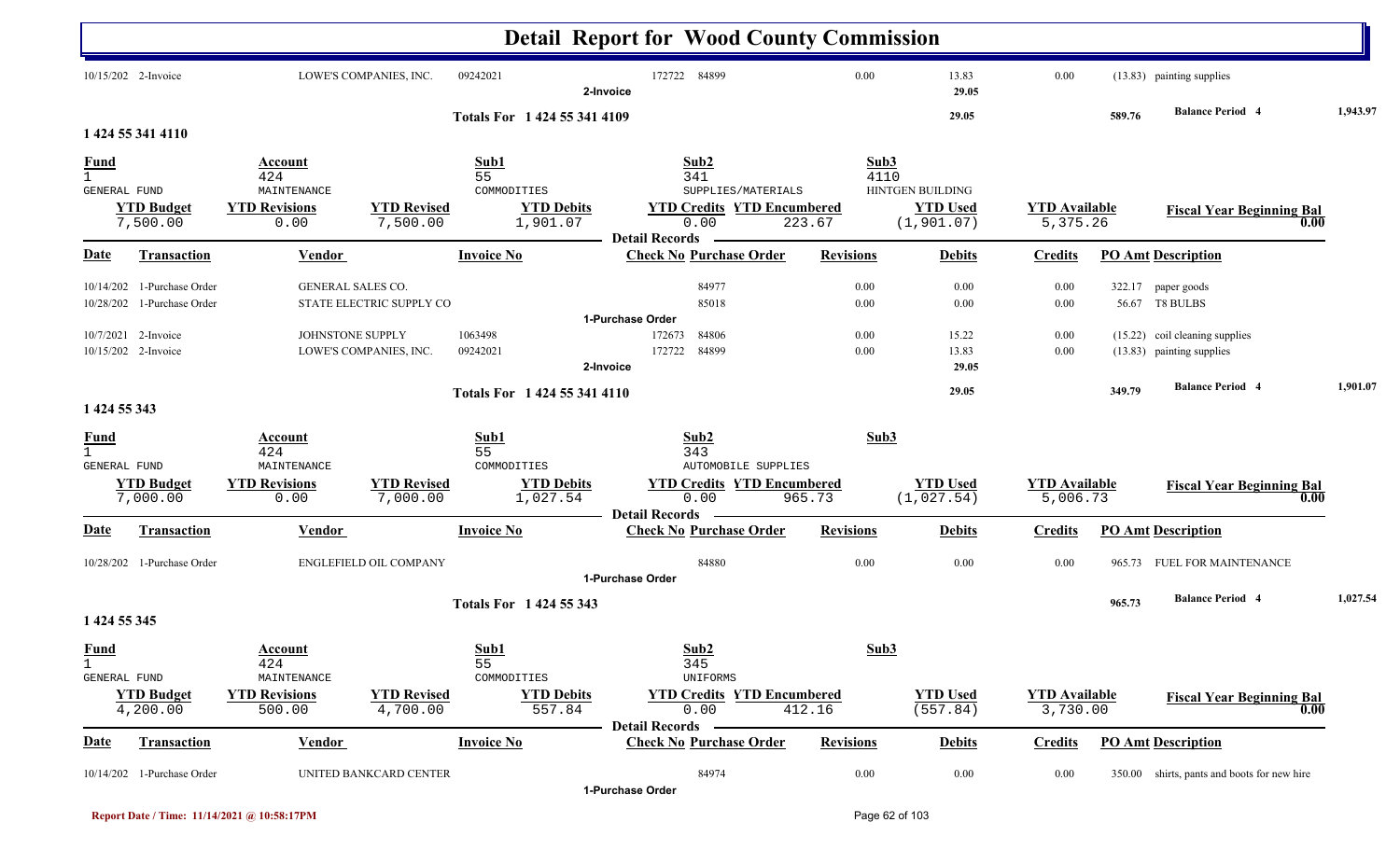|                                                      |                                                         |                                                   |                                                                                       |                                               | <b>Detail Report for Wood County Commission</b>                    |           |                          |                                                |                                   |                              |                                                                            |           |
|------------------------------------------------------|---------------------------------------------------------|---------------------------------------------------|---------------------------------------------------------------------------------------|-----------------------------------------------|--------------------------------------------------------------------|-----------|--------------------------|------------------------------------------------|-----------------------------------|------------------------------|----------------------------------------------------------------------------|-----------|
|                                                      | 10/7/2021 2-Invoice                                     |                                                   | UNITED BANKCARD CENTER 10072021B                                                      |                                               | 172688 84809<br>2-Invoice                                          |           | 0.00                     | 115.42<br>115.42                               | $0.00\,$                          |                              | (115.42) pants for Chad                                                    |           |
|                                                      |                                                         |                                                   |                                                                                       | Totals For 1 424 55 345                       |                                                                    |           |                          | 115.42                                         |                                   | 234.58                       | <b>Balance Period 4</b>                                                    | 557.84    |
| 1 428 40 230                                         |                                                         |                                                   |                                                                                       |                                               |                                                                    |           |                          |                                                |                                   |                              |                                                                            |           |
| <u>Fund</u><br>$\overline{1}$<br><b>GENERAL FUND</b> |                                                         | Account<br>428<br>DATA PROCESSING                 |                                                                                       | Sub1<br>40<br>CONTRACTURAL SERVICES           | Sub2<br>230<br>CONTRACTED SERVICES                                 |           | Sub3                     |                                                |                                   |                              |                                                                            |           |
|                                                      | <b>YTD Budget</b><br>90,000.00                          | <b>YTD Revisions</b><br>472.00                    | <b>YTD Revised</b><br>90,472.00                                                       | <b>YTD Debits</b><br>46,257.80                | <b>YTD Credits YTD Encumbered</b><br>0.00<br><b>Detail Records</b> | 6, 569.05 |                          | <b>YTD Used</b><br>(46, 257.80)                | <b>YTD</b> Available<br>37,645.15 |                              | <b>Fiscal Year Beginning Bal</b>                                           | 0.00      |
| <u>Date</u>                                          | <b>Transaction</b>                                      | Vendor                                            |                                                                                       | <b>Invoice No</b>                             | <b>Check No Purchase Order</b>                                     |           | <b>Revisions</b>         | <b>Debits</b>                                  | <b>Credits</b>                    |                              | <b>PO Amt Description</b>                                                  |           |
| 10/28/202                                            | 1-Purchase Order                                        |                                                   | UNITED BANKCARD CENTER                                                                |                                               | 85009<br>1-Purchase Order                                          |           | 0.00                     | 0.00                                           | 0.00                              |                              | 531.00 Renewal of SSL Certificate for Online Web Apps                      |           |
| 10/7/2021                                            | 10/7/2021 2-Invoice<br>2-Invoice<br>10/26/202 2-Invoice |                                                   | <b>COMPILED TECHNOLOGIES</b><br>COMPILED TECHNOLOGIES<br>STONEWALL RETAIL MARKE 10473 | 1668<br>1681                                  | 172667<br>172667<br>172761<br>2-Invoice                            |           | $0.00\,$<br>0.00<br>0.00 | 22,797.60<br>9,398.00<br>1,200.00<br>33,395.60 | $0.00\,$<br>$0.00\,$<br>$0.00\,$  | $0.00\,$<br>0.00<br>$0.00\,$ | <b>INDEXING/ESTATES</b><br><b>SHERIFF TAX</b><br><b>SERVER MAINTENANCE</b> |           |
| 1 428 55 341                                         |                                                         |                                                   |                                                                                       | <b>Totals For 142840230</b>                   |                                                                    |           |                          | 33,395.60                                      |                                   | 531.00                       | <b>Balance Period 4</b>                                                    | 46,257.80 |
| <u>Fund</u><br>$\mathbf{1}$                          |                                                         | Account<br>428                                    |                                                                                       | Sub1<br>55                                    | Sub2<br>341                                                        |           | Sub3                     |                                                |                                   |                              |                                                                            |           |
| GENERAL FUND                                         | <b>YTD Budget</b><br>25,000.00                          | DATA PROCESSING<br><b>YTD Revisions</b><br>899.00 | <b>YTD Revised</b><br>25,899.00                                                       | COMMODITIES<br><b>YTD Debits</b><br>10,735.02 | SUPPLIES/MATERIALS<br><b>YTD Credits YTD Encumbered</b><br>0.00    | 5,977.58  |                          | <b>YTD Used</b><br>(10, 735.02)                | <b>YTD Available</b><br>9,186.40  |                              | <b>Fiscal Year Beginning Bal</b>                                           | 0.00      |
| <b>Date</b>                                          | <b>Transaction</b>                                      | Vendor                                            |                                                                                       | <b>Invoice No</b>                             | <b>Detail Records</b><br><b>Check No Purchase Order</b>            |           | <b>Revisions</b>         | <b>Debits</b>                                  | <b>Credits</b>                    |                              | <b>PO Amt Description</b>                                                  |           |
| 10/14/202<br>10/18/202                               | 1-Purchase Order<br>1-Purchase Order                    | <b>INSIGHT</b><br><b>INSIGHT</b>                  |                                                                                       |                                               | 84969<br>84980                                                     |           | 0.00<br>0.00             | $0.00\,$<br>0.00                               | 0.00<br>0.00                      | 1,491.36 toner               | 14.11 add on 8 in display port to VGA adapter cable                        |           |
|                                                      | 10/7/2021 2-Invoice                                     |                                                   | UNITED BANKCARD CENTER 10072021F                                                      |                                               | 1-Purchase Order<br>172688<br>2-Invoice                            |           | 0.00                     | 19.97<br>19.97                                 | $0.00\,$                          |                              | 0.00 USB TO HDMI                                                           |           |
|                                                      |                                                         |                                                   |                                                                                       | Totals For 1 428 55 341                       |                                                                    |           |                          | 19.97                                          |                                   | 1,505.47                     | <b>Balance Period</b> 4                                                    | 10,735.02 |
| 1 428 65 459                                         |                                                         |                                                   |                                                                                       |                                               |                                                                    |           |                          |                                                |                                   |                              |                                                                            |           |
| <b>Fund</b><br>$\mathbf{1}$<br>GENERAL FUND          |                                                         | <b>Account</b><br>428<br>DATA PROCESSING          |                                                                                       | Sub1<br>65<br>CAPITAL OUTLAY                  | Sub2<br>459<br>EQUIPMENT                                           |           | Sub3                     |                                                |                                   |                              |                                                                            |           |
|                                                      | <b>YTD Budget</b><br>45,000.00                          | <b>YTD Revisions</b><br>3,031.00                  | <b>YTD Revised</b><br>48,031.00                                                       | <b>YTD Debits</b><br>6,017.65                 | <b>YTD Credits YTD Encumbered</b><br>0.00<br><b>Detail Records</b> | 4,263.29  |                          | <b>YTD Used</b><br>(6,017.65)                  | <b>YTD Available</b><br>37,750.06 |                              | <b>Fiscal Year Beginning Bal</b>                                           | 0.00      |
| <u>Date</u>                                          | <b>Transaction</b>                                      | <b>Vendor</b>                                     |                                                                                       | <b>Invoice No</b>                             | <b>Check No Purchase Order</b>                                     |           | <b>Revisions</b>         | <b>Debits</b>                                  | <b>Credits</b>                    |                              | <b>PO Amt Description</b>                                                  |           |
|                                                      |                                                         | Report Date / Time: 11/14/2021 @ 10:58:17PM       |                                                                                       |                                               |                                                                    |           |                          | Page 63 of 103                                 |                                   |                              |                                                                            |           |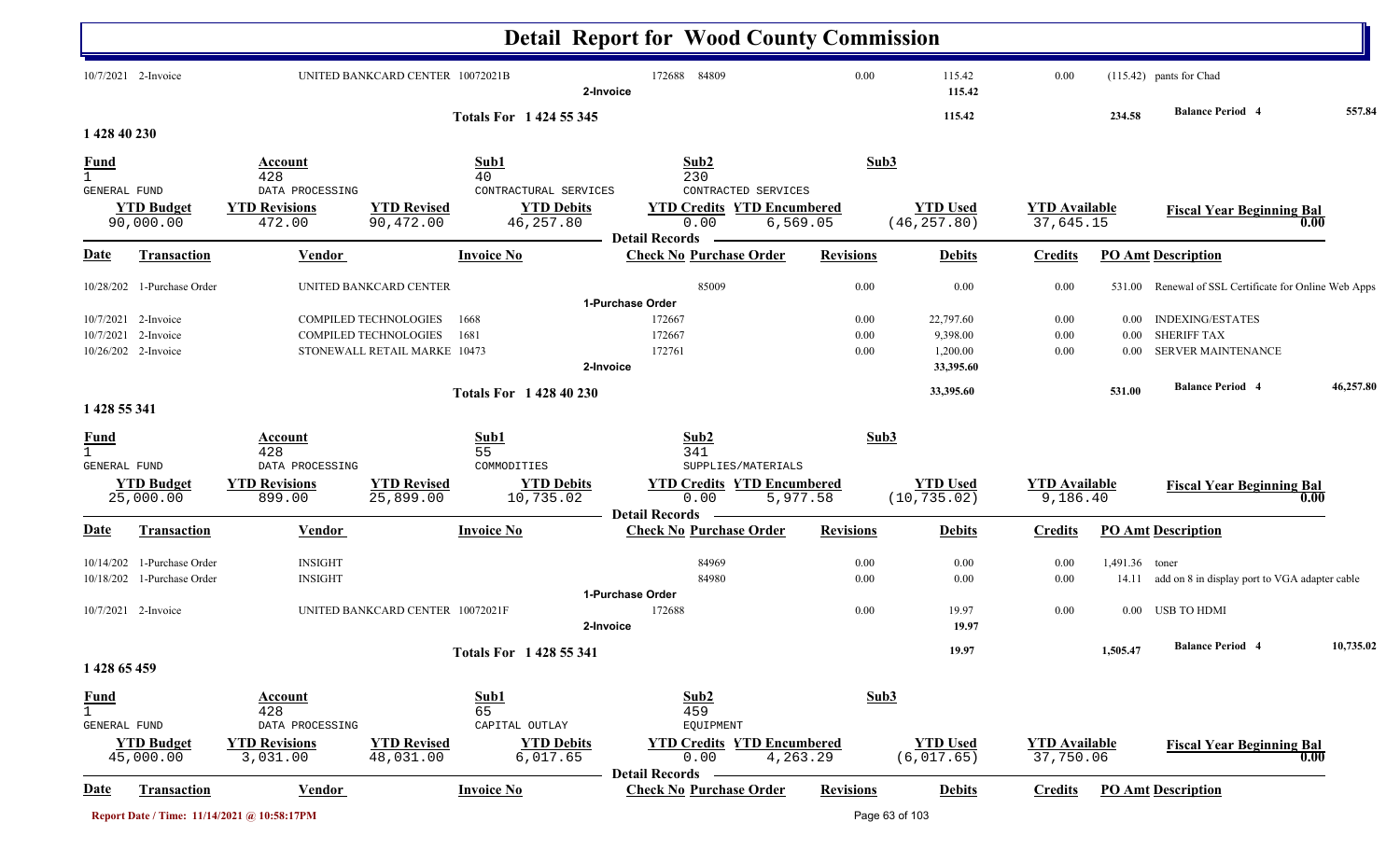|                                             |                                      |                                                                         |                                  |                                                                       | <b>Detail Report for Wood County Commission</b>                                                       |                                   |                                                |                                   |                  |                                                        |           |
|---------------------------------------------|--------------------------------------|-------------------------------------------------------------------------|----------------------------------|-----------------------------------------------------------------------|-------------------------------------------------------------------------------------------------------|-----------------------------------|------------------------------------------------|-----------------------------------|------------------|--------------------------------------------------------|-----------|
| 10/28/202<br>10/28/202                      | 1-Purchase Order<br>1-Purchase Order | <b>INSIGHT</b>                                                          | UNITED BANKCARD CENTER           |                                                                       | 85021<br>85019<br>1-Purchase Order                                                                    | 0.00<br>0.00                      | 0.00<br>0.00                                   | $0.00\,$<br>$0.00\,$              | 805.57<br>464.98 | LENOVO THINKCENTRE M70C<br>SEAGATE 16TB HARD DRIVE     |           |
|                                             | 1 429 40 222 2201                    |                                                                         |                                  | Totals For 1428 65459                                                 |                                                                                                       |                                   |                                                |                                   | 1,270.55         | <b>Balance Period 4</b>                                | 6,017.65  |
| <b>Fund</b><br>$\mathbf{1}$<br>GENERAL FUND | <b>YTD Budget</b><br>15,267.00       | Account<br>429<br>REGIONAL DEVELOPMENT<br><b>YTD Revisions</b><br>0.00  | <b>YTD Revised</b><br>15,267.00  | Sub1<br>40<br>CONTRACTURAL SERVICES<br><b>YTD Debits</b><br>15,267.00 | Sub2<br>222<br>DUES & SUBSCRIPTIONS<br><b>YTD Credits YTD Encumbered</b><br>0.00                      | Sub3<br>2201<br>0.00              | WW PLANNING<br><b>YTD Used</b><br>(15, 267.00) | <b>YTD Available</b>              | 0.00             | <b>Fiscal Year Beginning Bal</b><br>0.00               |           |
| <u>Date</u>                                 | <b>Transaction</b>                   | Vendor                                                                  |                                  | <b>Invoice No</b>                                                     | <b>Detail Records</b><br><b>Check No Purchase Order</b>                                               | <b>Revisions</b>                  | <b>Debits</b>                                  | <b>Credits</b>                    |                  | <b>PO Amt Description</b>                              |           |
|                                             | 10/19/202 2-Invoice                  |                                                                         | WOOD-WASHINGTON-WIRT I 07012021  |                                                                       | 172748<br>2-Invoice                                                                                   | 0.00                              | 15,267.00<br>15,267.00                         | 0.00                              | $0.00\,$         | 2021-2022                                              |           |
| 1 431 70 567                                |                                      |                                                                         |                                  | Totals For 1 429 40 222 2201                                          |                                                                                                       |                                   | 15,267.00                                      |                                   |                  | <b>Balance Period 4</b>                                | 15,267.00 |
| <u>Fund</u><br>$\mathbf{1}$<br>GENERAL FUND | <b>YTD Budget</b><br>30,000.00       | Account<br>431<br>DEVELOPMENT AUTHORITY<br><b>YTD Revisions</b><br>0.00 | <b>YTD Revised</b><br>30,000.00  | Sub1<br>70<br>CONTRIBUTIONS<br><b>YTD Debits</b><br>15,000.00         | Sub2<br>567<br>OTHER GOVT UNITS<br><b>YTD Credits YTD Encumbered</b><br>0.00<br><b>Detail Records</b> | Sub3<br>0.00                      | <b>YTD Used</b><br>(15,000.00)                 | <b>YTD Available</b><br>15,000.00 |                  | <b>Fiscal Year Beginning Bal</b><br>0.00               |           |
| Date                                        | <b>Transaction</b>                   | <b>Vendor</b>                                                           |                                  | <b>Invoice No</b>                                                     | <b>Check No Purchase Order</b>                                                                        | <b>Revisions</b>                  | <b>Debits</b>                                  | <b>Credits</b>                    |                  | <b>PO Amt Description</b>                              |           |
|                                             | 10/5/2021 2-Invoice                  |                                                                         | WOOD COUNTY DEVELOPME 2008       |                                                                       | 172664<br>2-Invoice                                                                                   | 0.00                              | 7,500.00<br>7,500.00                           | $0.00\,$                          |                  | 0.00 QUARTERLY ALLOTMENT                               |           |
|                                             | 1 442 40 230 7172                    |                                                                         |                                  | Totals For 1 431 70 567                                               |                                                                                                       |                                   | 7,500.00                                       |                                   |                  | <b>Balance Period 4</b>                                | 15,000.00 |
| <u>Fund</u><br>GENERAL FUND                 | <b>YTD Budget</b><br>100,000.00      | <b>Account</b><br>442<br>FEDERAL GRANTS<br><b>YTD Revisions</b><br>0.00 | <b>YTD Revised</b><br>100,000.00 | Sub1<br>40<br>CONTRACTURAL SERVICES<br><b>YTD Debits</b><br>71,950.00 | Sub2<br>230<br>CONTRACTED SERVICES<br><b>YTD Credits YTD Encumbered</b><br>0.00                       | Sub3<br>7172<br>20-SHS-33<br>0.00 | <b>YTD Used</b><br>(71, 950.00)                | <b>YTD Available</b><br>28,050.00 |                  | <b>Fiscal Year Beginning Bal</b><br>0.00               |           |
| <u>Date</u>                                 | <b>Transaction</b>                   | <b>Vendor</b>                                                           |                                  | <b>Invoice No</b>                                                     | <b>Detail Records -</b><br><b>Check No Purchase Order</b>                                             | <b>Revisions</b>                  | <b>Debits</b>                                  | <b>Credits</b>                    |                  | <b>PO Amt Description</b>                              |           |
|                                             | 10/15/202 2-Invoice                  |                                                                         | ATLANTIC EMERGENCY SOL 1499SW    |                                                                       | 172710 84776<br>2-Invoice                                                                             | 0.00                              | 71,950.00<br>71,950.00                         | 0.00                              |                  | (71,950.00) SCOTTX3 Pro Snap Change Air pak w/ QK Disc |           |
|                                             |                                      |                                                                         |                                  | Totals For 1 442 40 230 7172                                          |                                                                                                       |                                   | 71,950.00                                      |                                   | 71,950.00)       | <b>Balance Period 4</b>                                | 71,950.00 |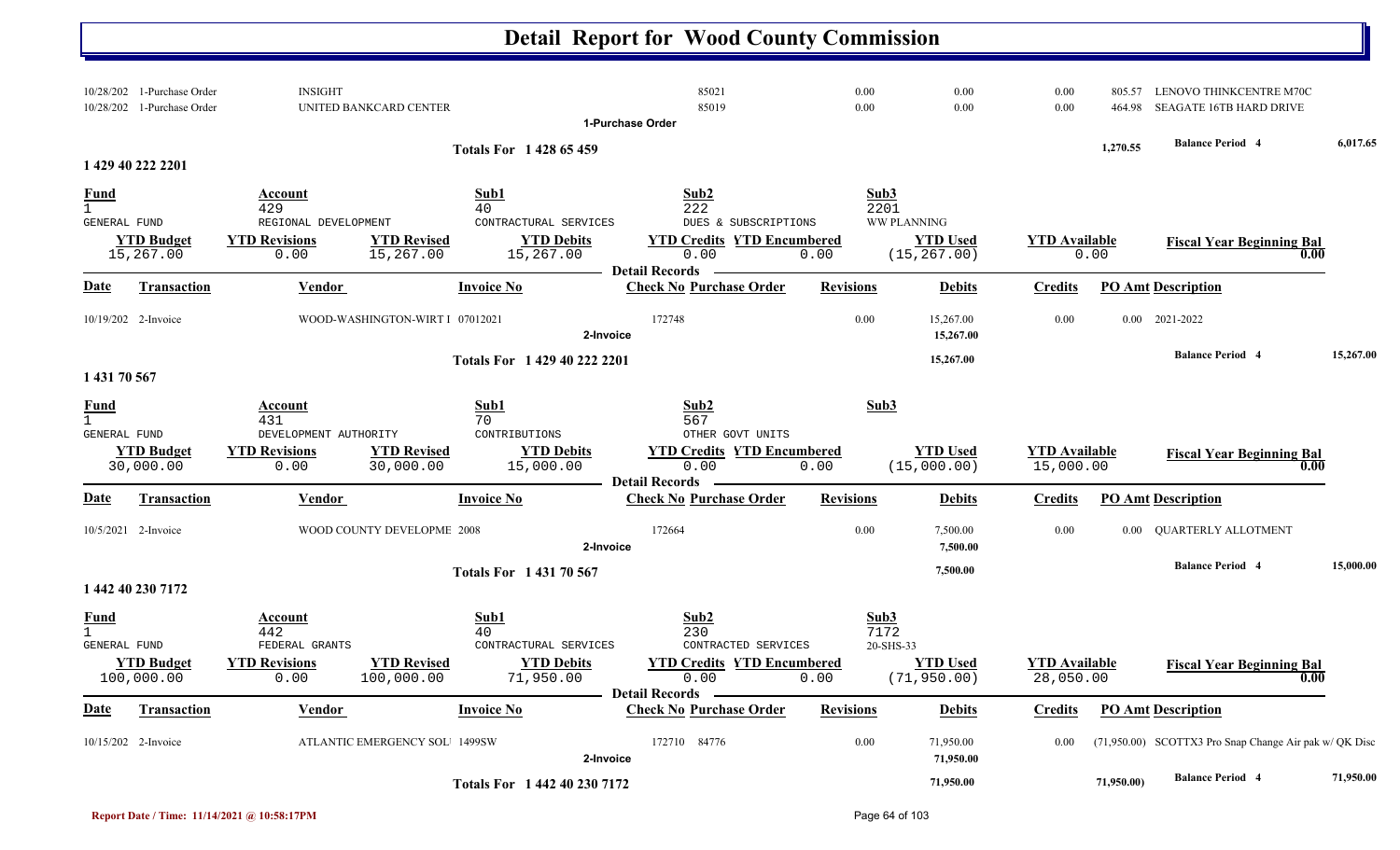#### **1 442 40 230 7454**

| <b>Fund</b><br>$\mathbf{1}$<br>GENERAL FUND |                                                                              | Account<br>442<br>FEDERAL GRANTS                               |                                                     | Sub1<br>40<br>CONTRACTURAL SERVICES                                   | Sub2<br>230<br>CONTRACTED SERVICES                                              |                      | Sub3<br>7454<br>COVID-19 FUNDS                                                          |                                      |                  |                                                                                                     |           |
|---------------------------------------------|------------------------------------------------------------------------------|----------------------------------------------------------------|-----------------------------------------------------|-----------------------------------------------------------------------|---------------------------------------------------------------------------------|----------------------|-----------------------------------------------------------------------------------------|--------------------------------------|------------------|-----------------------------------------------------------------------------------------------------|-----------|
|                                             | <b>YTD Budget</b><br>0.00                                                    | <b>YTD Revisions</b><br>0.00                                   | <b>YTD Revised</b><br>0.00                          | <b>YTD Debits</b><br>26, 124. 73                                      | <b>YTD Credits YTD Encumbered</b><br>0.00<br><b>Detail Records</b>              | 0.00                 | <b>YTD Used</b><br>(26, 124.73)                                                         | <b>YTD</b> Available<br>(26, 124.73) |                  | <b>Fiscal Year Beginning Bal</b><br>0.00                                                            |           |
| Date                                        | <b>Transaction</b>                                                           | Vendor                                                         |                                                     | <b>Invoice No</b>                                                     | <b>Check No Purchase Order</b>                                                  | <b>Revisions</b>     | <b>Debits</b>                                                                           | <b>Credits</b>                       |                  | <b>PO Amt Description</b>                                                                           |           |
|                                             | 10/28/202 2-Invoice<br>10/28/202 2-Invoice                                   |                                                                | <b>NOLAN'S SERVICES LLC</b><br>NOLAN'S SERVICES LLC | 6683<br>6685<br>2-Invoice                                             | 172775<br>172775                                                                | 0.00<br>0.00         | 7,121.67<br>7,121.67<br>14,243.34                                                       | 0.00<br>0.00                         | $0.00\,$<br>0.00 | Disinfecting Services Sept 2021<br>Disinfecting Services Oct 2021                                   |           |
|                                             | 1 443 40 230 6873                                                            |                                                                |                                                     | Totals For 1 442 40 230 7454                                          |                                                                                 |                      | 14,243.34                                                                               |                                      |                  | <b>Balance Period 4</b>                                                                             | 26,124.73 |
| <u>Fund</u><br>GENERAL FUND                 | <b>YTD Budget</b><br>0.00                                                    | Account<br>443<br>STATE GRANTS<br><b>YTD Revisions</b><br>0.00 | <b>YTD Revised</b><br>0.00                          | Sub1<br>40<br>CONTRACTURAL SERVICES<br><b>YTD Debits</b><br>10,000.00 | Sub2<br>230<br>CONTRACTED SERVICES<br><b>YTD Credits YTD Encumbered</b><br>0.00 | 0.00                 | Sub <sub>3</sub><br>6873<br>STATE RECORD PRESERVATION<br><b>YTD Used</b><br>(10,000.00) | <b>YTD</b> Available<br>(10,000.00)  |                  | <b>Fiscal Year Beginning Bal</b><br>0.00                                                            |           |
| Date                                        | <b>Transaction</b>                                                           | Vendor                                                         |                                                     | <b>Invoice No</b>                                                     | <b>Detail Records</b><br><b>Check No Purchase Order</b>                         | <b>Revisions</b>     | <b>Debits</b>                                                                           | <b>Credits</b>                       |                  | <b>PO Amt Description</b>                                                                           |           |
|                                             | 10/21/202 5-Journal Entry                                                    | <b>ITECH</b>                                                   |                                                     | 26583                                                                 | 5-Journal Entry                                                                 | 0.00                 | 10,000.00<br>10,000.00                                                                  | 0.00                                 |                  | 0.00 Grant for Scanners                                                                             |           |
|                                             | 1 444 40 230 6903                                                            |                                                                |                                                     | Totals For 1 443 40 230 6873                                          |                                                                                 |                      | 10,000.00                                                                               |                                      |                  | <b>Balance Period 4</b>                                                                             | 10,000.00 |
| <b>Fund</b><br><b>GENERAL FUND</b>          |                                                                              | Account<br>444<br>OTHER GRANTS                                 |                                                     | Sub1<br>40<br>CONTRACTURAL SERVICES                                   | Sub2<br>230<br>CONTRACTED SERVICES                                              |                      | Sub3<br>6903<br>PROJECT LIFESAVER                                                       |                                      |                  |                                                                                                     |           |
|                                             | <b>YTD Budget</b><br>0.00                                                    | <b>YTD Revisions</b><br>0.00                                   | <b>YTD Revised</b><br>0.00                          | <b>YTD Debits</b><br>0.00                                             | <b>YTD Credits YTD Encumbered</b><br>0.00<br><b>Detail Records</b>              | 103.86               | <b>YTD Used</b><br>0.00                                                                 | <b>YTD</b> Available<br>(103.86)     |                  | <b>Fiscal Year Beginning Bal</b><br>0.00                                                            |           |
| Date                                        | <b>Transaction</b>                                                           | <b>Vendor</b>                                                  |                                                     | <b>Invoice No</b>                                                     | <b>Check No Purchase Order</b>                                                  | <b>Revisions</b>     | <b>Debits</b>                                                                           | <b>Credits</b>                       |                  | <b>PO Amt Description</b>                                                                           |           |
| 10/18/202                                   | 10/18/202 1-Purchase Order<br>1-Purchase Order<br>10/18/202 1-Purchase Order | PROJECT LIFESAVER<br>PROJECT LIFESAVER                         | UNITED STATES POSTAL SER                            |                                                                       | 84979<br>84979<br>84982<br>1-Purchase Order                                     | 0.00<br>0.00<br>0.00 | 0.00<br>0.00<br>0.00                                                                    | 0.00<br>0.00<br>0.00                 | 79.00<br>20.41   | white round transmitter case<br>shipping<br>4.45 shipment of broken transmitters to Project Lifesay |           |
|                                             |                                                                              |                                                                |                                                     | Totals For 1 444 40 230 6903                                          |                                                                                 |                      |                                                                                         |                                      | 103.86           | <b>Balance Period 4</b>                                                                             | 0.00      |

**1 700 10 103**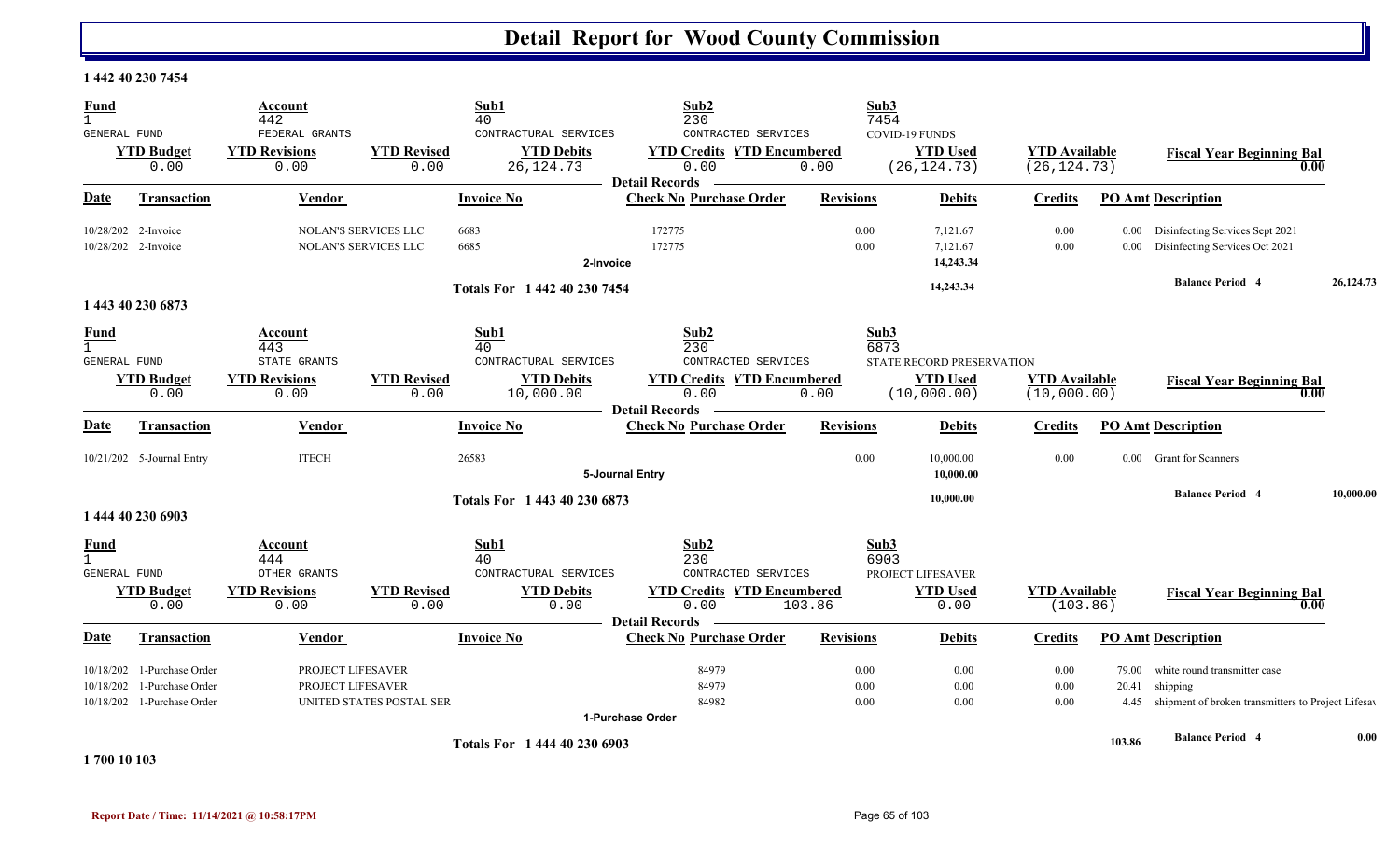| <u>Fund</u><br>$\mathbf{1}$<br><b>GENERAL FUND</b> |                                   | Account<br>700               | SHERIFF-LAW ENFORCE                    | Sub1<br>10<br>PERSONAL SERVICES | Sub2<br>103<br>SALARIES-DEPUTIES          |                  | Sub3                             |                                      |                   |                                          |
|----------------------------------------------------|-----------------------------------|------------------------------|----------------------------------------|---------------------------------|-------------------------------------------|------------------|----------------------------------|--------------------------------------|-------------------|------------------------------------------|
|                                                    | <b>YTD Budget</b><br>1,930,690.00 | <b>YTD Revisions</b><br>0.00 | <b>YTD Revised</b><br>1,930,690.00     | <b>YTD Debits</b><br>609,538.97 | <b>YTD Credits YTD Encumbered</b><br>0.00 | 0.00             | <b>YTD</b> Used<br>(609, 538.97) | <b>YTD</b> Available<br>1,321,151.03 |                   | <b>Fiscal Year Beginning Bal</b><br>0.00 |
|                                                    |                                   |                              |                                        |                                 | <b>Detail Records</b>                     |                  |                                  |                                      |                   |                                          |
| Date                                               | <b>Transaction</b>                |                              | <u>Vendor</u>                          | <b>Invoice No</b>               | <b>Check No Purchase Order</b>            | <b>Revisions</b> | <b>Debits</b>                    | <b>Credits</b>                       |                   | <b>PO Amt Description</b>                |
| 10/15/202 2-Invoice                                |                                   |                              | ALLEN JASON WAYNE                      | 10-00100031-REG                 | 100031                                    | 0.00             | 2,311.13                         | $0.00\,$                             |                   | 0.00 ALLEN JASON WAYNE                   |
| 10/15/202 2-Invoice                                |                                   |                              | ALLEN TIMOTHY L.                       | 10-00274411-REG                 | 274411                                    | 0.00             | 2,167.04                         | 0.00                                 | $0.00\,$          | ALLEN TIMOTHY L.                         |
|                                                    | 10/15/202 2-Invoice               |                              | <b>ALLTOP DAMIAN A</b>                 | 10-00274412-REG                 | 274412                                    | 0.00             | 1,915.25                         | 0.00                                 | $0.00\,$          | <b>ALLTOP DAMIAN A</b>                   |
| 10/15/202 2-Invoice                                |                                   |                              | <b>BLATT WILLIAM ANTHONY</b>           | 10-00274414-REG                 | 274414                                    | 0.00             | 1,927.75                         | 0.00                                 | 0.00              | <b>BLATT WILLIAM ANTHONY</b>             |
| 10/15/202 2-Invoice                                |                                   |                              | <b>BROWNING EMILY G</b>                | 10-00274416-REG                 | 274416                                    | 0.00             | 1,910.25                         | 0.00                                 | $0.00\,$          | <b>BROWNING EMILY G</b>                  |
| 10/15/202 2-Invoice                                |                                   |                              | <b>BURNS JOSEPH TYLER</b>              | 10-00274417-REG                 | 274417                                    | 0.00             | 1,917.75                         | 0.00                                 | 0.00 <sub>1</sub> | <b>BURNS JOSEPH TYLER</b>                |
| 10/15/202 2-Invoice                                |                                   |                              | <b>BUSSEY DAVID</b>                    | 10-00274418-REG                 | 274418                                    | 0.00             | 2,323.63                         | 0.00                                 | $0.00\,$          | <b>BUSSEY DAVID</b>                      |
|                                                    | 10/15/202 2-Invoice               |                              | COCHRAN MICHAEL L.                     | 10-00274419-REG                 | 274419                                    | 0.00             | 2,177.04                         | 0.00                                 | $0.00\,$          | COCHRAN MICHAEL L.                       |
|                                                    | 10/15/202 2-Invoice               |                              | CROSS DEREK B.                         | 10-00274420-REG                 | 274420                                    | 0.00             | 2,150.87                         | 0.00                                 | $0.00\,$          | <b>CROSS DEREK B.</b>                    |
| 10/15/202 2-Invoice                                |                                   |                              | <b>EDWARDS JACOB</b>                   | 10-00274422-REG                 | 274422                                    | 0.00             | 1,915.25                         | 0.00                                 | $0.00\,$          | <b>EDWARDS JACOB</b>                     |
| 10/15/202 2-Invoice                                |                                   |                              | FORSHEY NATHAN C                       | 10-00274423-REG                 | 274423                                    | 0.00             | 1,912.75                         | 0.00                                 | $0.00\,$          | FORSHEY NATHAN C                         |
| 10/15/202 2-Invoice                                |                                   |                              | <b>FRAZIER RONALD CHARLES</b>          | 10-00274424-REG                 | 274424                                    | 0.00             | 2,090.50                         | 0.00                                 | $0.00^{\circ}$    | <b>FRAZIER RONALD CHARLES</b>            |
| 10/15/202 2-Invoice                                |                                   |                              | FRIDENSTINE TRAVIS LEE                 | 10-00274425-REG                 | 274425                                    | 0.00             | 1,912.75                         | 0.00                                 | 0.00 <sub>1</sub> | FRIDENSTINE TRAVIS LEE                   |
| 10/15/202 2-Invoice                                |                                   |                              | <b>GEORGE RICHARD A.</b>               | 10-00274426-REG                 | 274426                                    | 0.00             | 2,283.62                         | $0.00\,$                             | $0.00\,$          | <b>GEORGE RICHARD A.</b>                 |
| 10/15/202 2-Invoice                                |                                   |                              | <b>HEWITT TASHA L</b>                  | 10-00274430-REG                 | 274430                                    | 0.00             | 1,917.75                         | 0.00                                 | $0.00\,$          | HEWITT TASHA L                           |
| 10/15/202 2-Invoice                                |                                   |                              | HUPP MATTHEW C.                        | 10-00274433-REG                 | 274433                                    | 0.00             | 2,167.04                         | 0.00                                 | $0.00\,$          | HUPP MATTHEW C.                          |
|                                                    | 10/15/202 2-Invoice               |                              | KIDDER II JEFFREY S.                   | 10-00274436-REG                 | 274436                                    | 0.00             | 1,922.75                         | 0.00                                 | $0.00\,$          | KIDDER II JEFFREY S.                     |
|                                                    | 10/15/202 2-Invoice               |                              | KOCHERSPERGER HANS RAN 10-00274437-REG |                                 | 274437                                    | 0.00             | 1,930.25                         | 0.00                                 | $0.00\,$          | KOCHERSPERGER HANS RANDALL               |
| 10/15/202 2-Invoice                                |                                   |                              | <b>MARLOW TYLER D.</b>                 | 10-00274441-REG                 | 274441                                    | 0.00             | 1,925.25                         | 0.00                                 | $0.00\,$          | <b>MARLOW TYLER D.</b>                   |
|                                                    | 10/15/202 2-Invoice               |                              | MCCLUNG CODY L.                        | 10-00274442-REG                 | 274442                                    | 0.00             | 1,925.25                         | 0.00                                 | $0.00\,$          | MCCLUNG CODY L.                          |
| 10/15/202 2-Invoice                                |                                   |                              | MCLAUGHLIN JOSHUA DONA 10-00274443-REG |                                 | 274443                                    | 0.00             | 1,920.25                         | 0.00                                 | $0.00\,$          | MCLAUGHLIN JOSHUA DONALD                 |
| 10/15/202 2-Invoice                                |                                   |                              | MICHAEL EVAN G.                        | 10-00274444-REG                 | 274444                                    | 0.00             | 1,922.75                         | 0.00                                 | $0.00\,$          | MICHAEL EVAN G.                          |
|                                                    | 10/15/202 2-Invoice               |                              | MODESITT SHANA L.                      | 10-00274445-REG                 | 274445                                    | 0.00             | 2,179.54                         | 0.00                                 | $0.00\,$          | MODESITT SHANA L.                        |
| 10/15/202 2-Invoice                                |                                   |                              | MURPHY JAMES T.                        | 10-00274446-REG                 | 274446                                    | 0.00             | 2,306.13                         | $0.00\,$                             | $0.00\,$          | MURPHY JAMES T.                          |
| 10/15/202 2-Invoice                                |                                   |                              | NICHOLS CLAYTON PAUL                   | 10-00274447-REG                 | 274447                                    | 0.00             | 1,920.25                         | 0.00                                 | $0.00\,$          | NICHOLS CLAYTON PAUL                     |
| 10/15/202 2-Invoice                                |                                   |                              | PHILLIPS TAYLOR KELLYN                 | 10-00274450-REG                 | 274450                                    | 0.00             | 1,920.25                         | 0.00                                 | 0.00 <sub>1</sub> | PHILLIPS TAYLOR KELLYN                   |
| 10/15/202 2-Invoice                                |                                   |                              | RITCHIE MICHAEL B                      | 10-00274452-REG                 | 274452                                    | 0.00             | 2,148.37                         | 0.00                                 | $0.00\,$          | RITCHIE MICHAEL B                        |
|                                                    | 10/15/202 2-Invoice               |                              | SHRIVER ANDREW C.                      | 10-00274453-REG                 | 274453                                    | 0.00             | 2,169.54                         | 0.00                                 | $0.00\,$          | SHRIVER ANDREW C.                        |
| 10/15/202 2-Invoice                                |                                   |                              | <b>SIMS ROBERT GENE</b>                | 10-00274454-REG                 | 274454                                    | 0.00             | 2,843.75                         | 0.00                                 | $0.00^{\circ}$    | <b>SIMS ROBERT GENE</b>                  |
| 10/15/202 2-Invoice                                |                                   |                              | STEPHENS KENT MICHAEL                  | 10-00100032-REG                 | 100032                                    | 0.00             | 2,441.12                         | 0.00                                 | $0.00\,$          | STEPHENS KENT MICHAEL                    |
|                                                    | 10/15/202 2-Invoice               |                              | SWIGER BRIAN A.                        | 10-00274456-REG                 | 274456                                    | 0.00             | 2,060.50                         | $0.00\,$                             | $0.00\,$          | SWIGER BRIAN A.                          |
| 10/15/202 2-Invoice                                |                                   |                              | TURNER JR BRANNON GENE                 | 10-00274457-REG                 | 274457                                    | 0.00             | 1,915.25                         | 0.00                                 | $0.00\,$          | TURNER JR BRANNON GENE                   |
| 10/15/202 2-Invoice                                |                                   |                              | <b>WATERS ROBERT ANDREW</b>            | 10-00274459-REG                 | 274459                                    | 0.00             | 1,917.75                         | 0.00                                 | 0.00              | <b>WATERS ROBERT ANDREW</b>              |
|                                                    | 10/15/202 2-Invoice               |                              | <b>WETZEL JOHN CALEB</b>               | 10-00274460-REG                 | 274460                                    | 0.00             | 2,150.88                         | 0.00                                 | 0.00              | WETZEL JOHN CALEB                        |
| 10/15/202 2-Invoice                                |                                   |                              | WINDLAND RYAN D.                       | 10-00274462-REG                 | 274462                                    | 0.00             | 2,283.62                         | 0.00                                 | 0.00              | WINDLAND RYAN D.                         |
| 10/15/202 2-Invoice                                |                                   |                              | WOOD ADAM N                            | 10-00274463-REG                 | 274463                                    | 0.00             | 1,915.25                         | 0.00                                 | 0.00 <sub>1</sub> | WOOD ADAM N                              |
| 10/29/202 2-Invoice                                |                                   |                              | ALLEN JASON WAYNE                      | 10-00100033-REG                 | 100033                                    | 0.00             | 2,311.13                         | 0.00                                 | $0.00\,$          | ALLEN JASON WAYNE                        |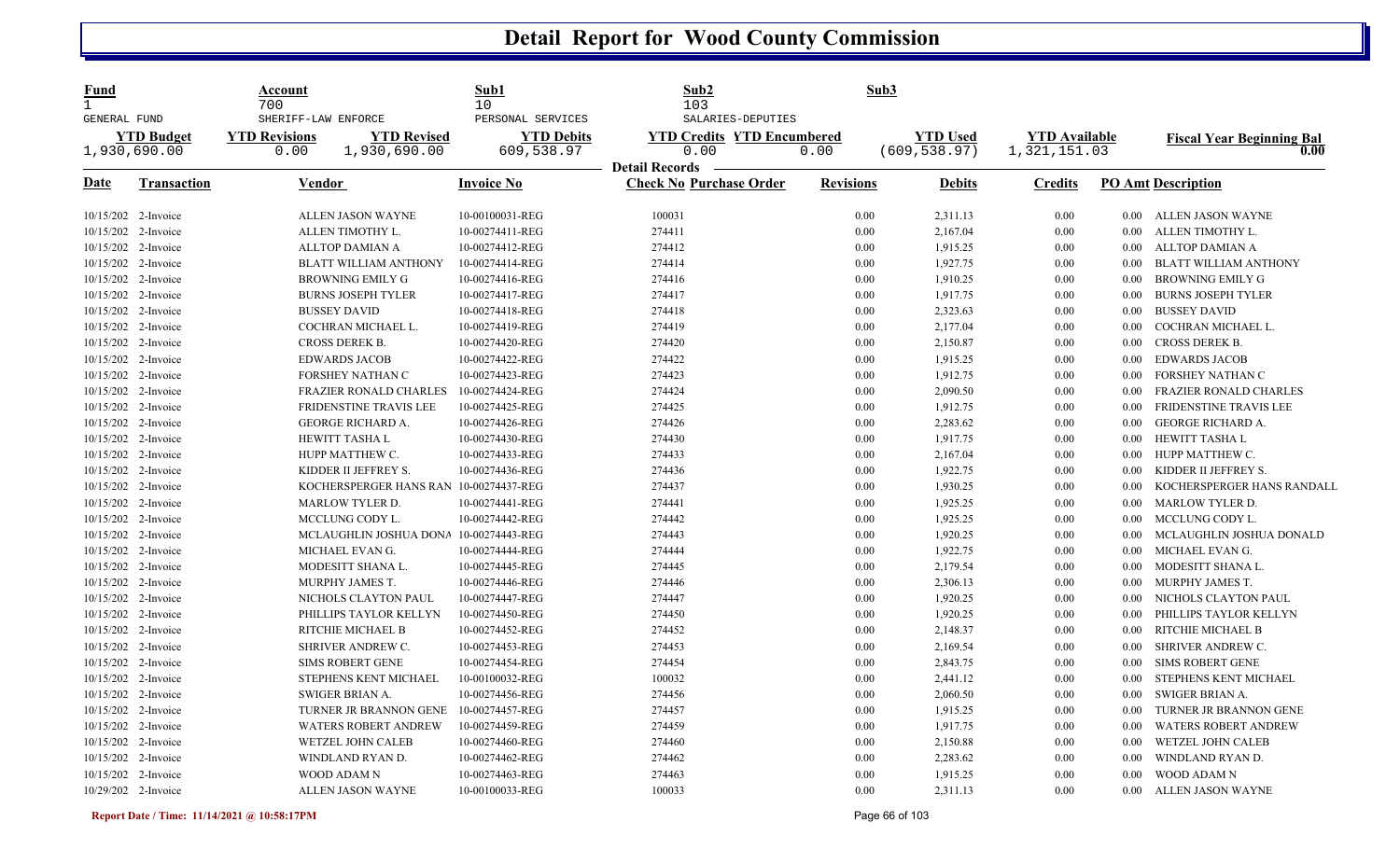| Fund        |                                            | Account                                | Sub1                               | Sub2             | Sub3         |                      |              |                   |                                      |            |
|-------------|--------------------------------------------|----------------------------------------|------------------------------------|------------------|--------------|----------------------|--------------|-------------------|--------------------------------------|------------|
| 1700 10 104 |                                            |                                        | <b>Totals For 1700 10 103</b>      |                  |              | 149,438.14           |              |                   |                                      |            |
|             |                                            |                                        |                                    |                  |              |                      |              |                   | <b>Balance Period 4</b>              | 609,538.97 |
|             |                                            |                                        |                                    | 2-Invoice        |              | 149,438.14           |              |                   |                                      |            |
|             | 10/29/202 2-Invoice<br>10/29/202 2-Invoice | WINDLAND RYAN D.<br><b>WOOD ADAM N</b> | 10-00274679-REG<br>10-00274680-REG | 274679<br>274680 | 0.00<br>0.00 | 2,283.62<br>1,915.25 | 0.00<br>0.00 | $0.00\,$          | WINDLAND RYAN D.<br>0.00 WOOD ADAM N |            |
|             | 10/29/202 2-Invoice                        | WETZEL JOHN CALEB                      | 10-00274677-REG                    | 274677           | 0.00         | 2,150.88             | 0.00         | $0.00\,$          | WETZEL JOHN CALEB                    |            |
|             | 10/29/202 2-Invoice                        | <b>WATERS ROBERT ANDREW</b>            | 10-00274676-REG                    | 274676           | 0.00         | 1,917.75             | 0.00         | 0.00              | <b>WATERS ROBERT ANDREW</b>          |            |
|             | 10/29/202 2-Invoice                        | TURNER JR BRANNON GENE                 | 10-00274674-REG                    | 274674           | 0.00         | 1,915.25             | 0.00         | 0.00              | TURNER JR BRANNON GENE               |            |
|             | 10/29/202 2-Invoice                        | SWIGER BRIAN A.                        | 10-00274673-REG                    | 274673           | 0.00         | 2,060.50             | 0.00         | 0.00              | SWIGER BRIAN A.                      |            |
|             | 10/29/202 2-Invoice                        | <b>STEPHENS KENT MICHAEL</b>           | 10-00100034-REG                    | 100034           | 0.00         | 2,441.12             | 0.00         | $0.00\,$          | STEPHENS KENT MICHAEL                |            |
|             | 10/29/202 2-Invoice                        | <b>SIMS ROBERT GENE</b>                | 10-00274671-REG                    | 274671           | 0.00         | 2,843.75             | 0.00         | $0.00\,$          | SIMS ROBERT GENE                     |            |
|             | 10/29/202 2-Invoice                        | SHRIVER ANDREW C.                      | 10-00274670-REG                    | 274670           | 0.00         | 2,169.54             | 0.00         | $0.00\,$          | SHRIVER ANDREW C.                    |            |
|             | 10/29/202 2-Invoice                        | RITCHIE MICHAEL B                      | 10-00274669-REG                    | 274669           | 0.00         | 2,148.37             | 0.00         | $0.00\,$          | RITCHIE MICHAEL B                    |            |
|             | 10/29/202 2-Invoice                        | PHILLIPS TAYLOR KELLYN                 | 10-00274667-REG                    | 274667           | 0.00         | 1,920.25             | 0.00         | 0.00 <sub>1</sub> | PHILLIPS TAYLOR KELLYN               |            |
|             | 10/29/202 2-Invoice                        | NICHOLS CLAYTON PAUL                   | 10-00274664-REG                    | 274664           | 0.00         | 1,920.25             | 0.00         | 0.00              | NICHOLS CLAYTON PAUL                 |            |
|             | 10/29/202 2-Invoice                        | MURPHY JAMES T.                        | 10-00274663-REG                    | 274663           | 0.00         | 2,306.13             | 0.00         | $0.00\,$          | MURPHY JAMES T.                      |            |
|             | 10/29/202 2-Invoice                        | MODESITT SHANA L.                      | 10-00274662-REG                    | 274662           | 0.00         | 2,179.54             | 0.00         | $0.00\,$          | MODESITT SHANA L.                    |            |
|             | 10/29/202 2-Invoice                        | MICHAEL EVAN G.                        | 10-00274661-REG                    | 274661           | 0.00         | 1,922.75             | 0.00         |                   | 0.00 MICHAEL EVAN G.                 |            |
|             | 10/29/202 2-Invoice                        | MCLAUGHLIN JOSHUA DONA                 | 10-00274660-REG                    | 274660           | 0.00         | 1,920.25             | 0.00         | $0.00\,$          | MCLAUGHLIN JOSHUA DONALD             |            |
|             | 10/29/202 2-Invoice                        | MCCLUNG CODY L.                        | 10-00274659-REG                    | 274659           | 0.00         | 1,925.25             | 0.00         | $0.00\,$          | MCCLUNG CODY L.                      |            |
|             | 10/29/202 2-Invoice                        | <b>MARLOW TYLER D.</b>                 | 10-00274658-REG                    | 274658           | 0.00         | 1,925.25             | 0.00         | $0.00\,$          | MARLOW TYLER D.                      |            |
|             | 10/29/202 2-Invoice                        | KOCHERSPERGER HANS RAN 10-00274655-REG |                                    | 274655           | 0.00         | 1,930.25             | 0.00         | 0.00              | KOCHERSPERGER HANS RANDALL           |            |
|             | 10/29/202 2-Invoice                        | KIDDER II JEFFREY S.                   | 10-00274654-REG                    | 274654           | 0.00         | 1,922.75             | 0.00         | $0.00\,$          | KIDDER II JEFFREY S.                 |            |
|             | 10/29/202 2-Invoice                        | HUPP MATTHEW C.                        | 10-00274651-REG                    | 274651           | 0.00         | 2,167.04             | 0.00         |                   | 0.00 HUPP MATTHEW C.                 |            |
|             | 10/29/202 2-Invoice                        | HEWITT TASHA L                         | 10-00274648-REG                    | 274648           | 0.00         | 1,917.75             | 0.00         |                   | 0.00 HEWITT TASHA L                  |            |
|             | 10/29/202 2-Invoice                        | <b>GEORGE RICHARD A.</b>               | 10-00274644-REG                    | 274644           | 0.00         | 2,283.62             | 0.00         | $0.00\,$          | GEORGE RICHARD A.                    |            |
|             | 10/29/202 2-Invoice                        | FRIDENSTINE TRAVIS LEE                 | 10-00274643-REG                    | 274643           | 0.00         | 1,912.75             | 0.00         | 0.00              | FRIDENSTINE TRAVIS LEE               |            |
|             | 10/29/202 2-Invoice                        | <b>FRAZIER RONALD CHARLES</b>          | 10-00274642-REG                    | 274642           | 0.00         | 2,090.50             | 0.00         | 0.00              | FRAZIER RONALD CHARLES               |            |
|             | 10/29/202 2-Invoice                        | FORSHEY NATHAN C                       | 10-00274641-REG                    | 274641           | 0.00         | 1,912.75             | 0.00         | $0.00\,$          | FORSHEY NATHAN C                     |            |
|             | 10/29/202 2-Invoice                        | <b>EDWARDS JACOB</b>                   | 10-00274640-REG                    | 274640           | 0.00         | 1,915.25             | 0.00         | $0.00\,$          | <b>EDWARDS JACOB</b>                 |            |
|             | 10/29/202 2-Invoice                        | CROSS DEREK B.                         | 10-00274637-REG                    | 274637           | 0.00         | 2,150.87             | 0.00         | $0.00\,$          | CROSS DEREK B.                       |            |
|             | 10/29/202 2-Invoice                        | COCHRAN MICHAEL L.                     | 10-00274636-REG                    | 274636           | 0.00         | 2,177.04             | 0.00         | $0.00\,$          | COCHRAN MICHAEL L.                   |            |
|             | 10/29/202 2-Invoice                        | <b>BUSSEY DAVID</b>                    | 10-00274635-REG                    | 274635           | 0.00         | 2,323.63             | 0.00         | $0.00\,$          | <b>BUSSEY DAVID</b>                  |            |
|             | 10/29/202 2-Invoice                        | <b>BURNS JOSEPH TYLER</b>              | 10-00274634-REG                    | 274634           | 0.00         | 1,917.75             | 0.00         | 0.00              | BURNS JOSEPH TYLER                   |            |
|             | 10/29/202 2-Invoice                        | <b>BROWNING EMILY G</b>                | 10-00274633-REG                    | 274633           | 0.00         | 1,910.25             | 0.00         | 0.00              | BROWNING EMILY G                     |            |
|             | 10/29/202 2-Invoice                        | <b>BLATT WILLIAM ANTHONY</b>           | 10-00274631-REG                    | 274631           | 0.00         | 1,927.75             | 0.00         | $0.00\,$          | BLATT WILLIAM ANTHONY                |            |
|             | 10/29/202 2-Invoice                        | ALLTOP DAMIAN A                        | 10-00274629-REG                    | 274629           | 0.00         | 1,915.25             | 0.00         |                   | 0.00 ALLTOP DAMIAN A                 |            |
|             | 10/29/202 2-Invoice                        | ALLEN TIMOTHY L.                       | 10-00274628-REG                    | 274628           | 0.00         | 2,167.04             | 0.00         |                   | 0.00 ALLEN TIMOTHY L.                |            |

|                   | 700                 |                   |                   | 104                               |      |               |                      |                                  |
|-------------------|---------------------|-------------------|-------------------|-----------------------------------|------|---------------|----------------------|----------------------------------|
| GENERAL FUND      | SHERIFF-LAW ENFORCE |                   | PERSONAL SERVICES | SOCIAL SECURITY                   |      |               |                      |                                  |
| <b>YTD Budget</b> | YTD Revisions       | <b>TD Revised</b> | <b>TD Debits</b>  | <b>YTD Credits YTD Encumbered</b> |      | ''TD Used     | <b>YTD Available</b> | <b>Fiscal Year Beginning Bal</b> |
| 217,991.00        | 367.00              | 218,358.00        | 67,741.75         |                                   | 0.00 | (67, 741, 75) | 150,616.25           |                                  |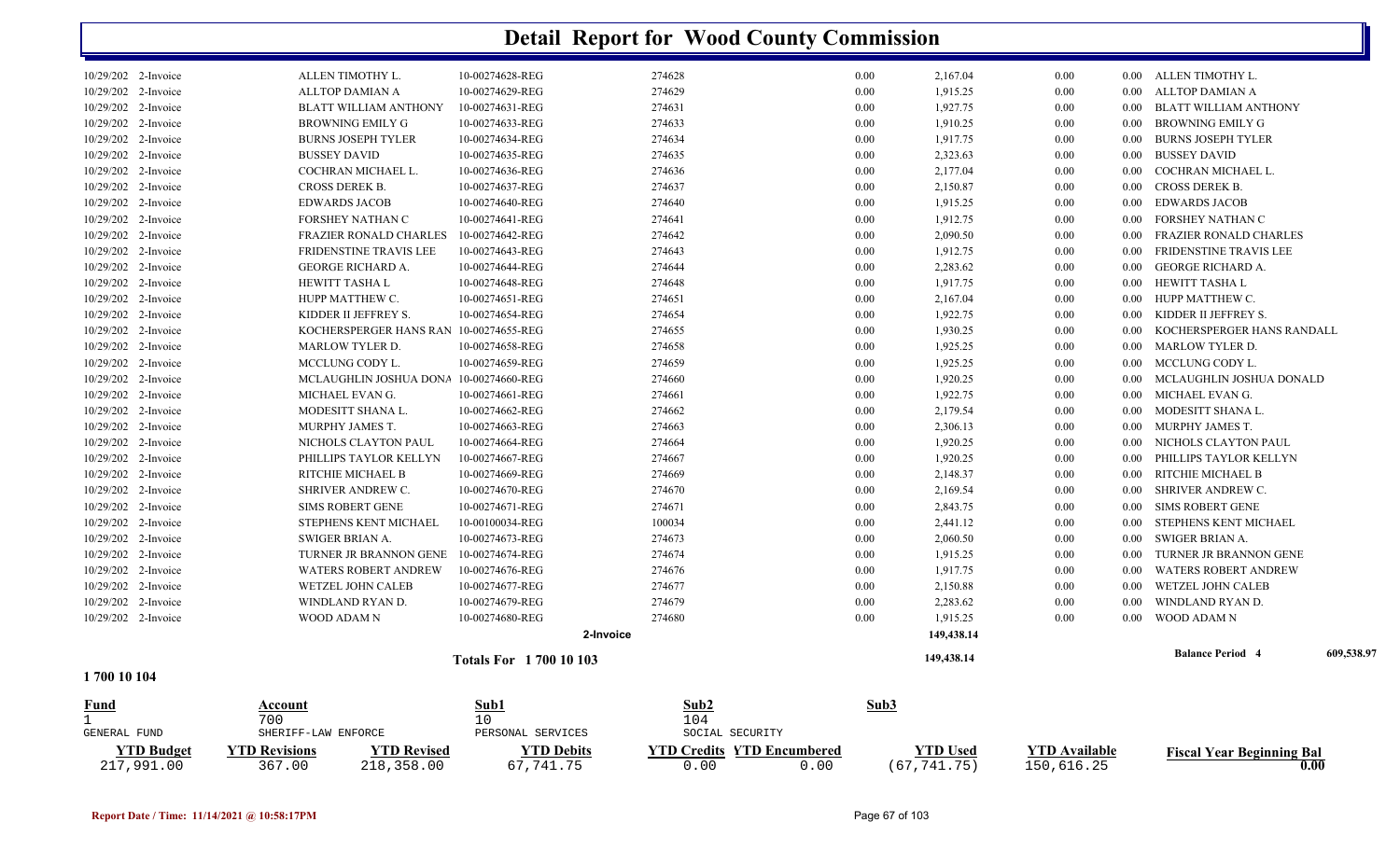|              |                                 |                                                                    |                                 | <b>Detail Records</b>                                   |                  |                                  |                                    |                           |                                  |                   |
|--------------|---------------------------------|--------------------------------------------------------------------|---------------------------------|---------------------------------------------------------|------------------|----------------------------------|------------------------------------|---------------------------|----------------------------------|-------------------|
| <u>Date</u>  | <b>Transaction</b>              | <b>Vendor</b>                                                      | <b>Invoice No</b>               | <b>Check No Purchase Order</b>                          | <b>Revisions</b> | <b>Debits</b>                    | <b>Credits</b>                     | <b>PO Amt Description</b> |                                  |                   |
|              | $10/15/202$ 2-Invoice           | DEPARTMENT OF TREASURY 20211015-00                                 |                                 | 3737                                                    | 0.00             | 7,079.21                         | 0.00                               | $0.00$ FICA               |                                  |                   |
|              | 10/15/202 2-Invoice             | DEPARTMENT OF TREASURY 20211015-00                                 |                                 | 3737                                                    | 0.00             | 1,655.57                         | 0.00                               | $0.00$ MED                |                                  |                   |
|              | 10/29/202 2-Invoice             | DEPARTMENT OF TREASURY 20211029-00                                 |                                 | 3744                                                    | 0.00             | 6,770.19                         | 0.00                               | $0.00$ FICA               |                                  |                   |
|              | 10/29/202 2-Invoice             | DEPARTMENT OF TREASURY 20211029-00                                 |                                 | 3744                                                    | 0.00             | 1,583.38                         | 0.00                               | $0.00$ MED                |                                  |                   |
|              |                                 |                                                                    |                                 | 2-Invoice                                               |                  | 17,088.35                        |                                    |                           |                                  |                   |
|              |                                 |                                                                    | <b>Totals For 170010104</b>     |                                                         |                  | 17,088.35                        |                                    |                           | <b>Balance Period 4</b>          | 67,741.75         |
| 1700 10 105  |                                 |                                                                    |                                 |                                                         |                  |                                  |                                    |                           |                                  |                   |
| <b>Fund</b>  |                                 | Account<br>700                                                     | Sub1<br>10                      | Sub2<br>105                                             | Sub3             |                                  |                                    |                           |                                  |                   |
| GENERAL FUND |                                 | SHERIFF-LAW ENFORCE                                                | PERSONAL SERVICES               | INSURANCE PREMIUM                                       |                  |                                  |                                    |                           |                                  |                   |
|              | <b>YTD Budget</b><br>783,519.00 | <b>YTD Revisions</b><br><b>YTD Revised</b><br>783,519.00           | <b>YTD Debits</b>               | <b>YTD Credits YTD Encumbered</b><br>0.00               |                  | <b>YTD Used</b><br>(289, 877.84) | <b>YTD Available</b><br>493,641.16 |                           | <b>Fiscal Year Beginning Bal</b> | 0.00              |
|              |                                 | 0.00                                                               | 289,877.84                      | <b>Detail Records</b>                                   | 0.00             |                                  |                                    |                           |                                  |                   |
| Date         | <b>Transaction</b>              | Vendor                                                             | <b>Invoice No</b>               | <b>Check No Purchase Order</b>                          | <b>Revisions</b> | <b>Debits</b>                    | <b>Credits</b>                     | <b>PO Amt Description</b> |                                  |                   |
|              | 10/1/2021 2-Invoice             | HIGHMARK WEST VIRGINIA                                             | 10012021                        | 3725                                                    | 0.00             | 58,737.08                        | 0.00                               |                           | 0.00 HEALTH PREMIUM              |                   |
|              | 10/4/2021 2-Invoice             | HIGHMARK WEST VIRGINIA F210928A5717                                |                                 | 3729                                                    | 0.00             | 1,917.47                         | 0.00                               | $0.00$ HRA                |                                  |                   |
|              | 10/5/2021 2-Invoice             | <b>RENAISSANCE</b>                                                 | CNS0000800266                   | 3731                                                    | 0.00             | 298.08                           | 0.00                               | $0.00\,$                  | <b>ADMIN FEE</b>                 |                   |
|              | 10/5/2021 2-Invoice             | <b>MUTUAL OF OMAHA</b>                                             | 1250905506                      | 172658                                                  | 0.00             | 106.52                           | 0.00                               |                           | 0.00 BASIC LIFE                  |                   |
| 10/5/2021    | 2-Invoice                       | <b>MUTUAL OF OMAHA</b>                                             | 1250905506                      | 172658                                                  | 0.00             | 477.52                           | 0.00                               | $0.00$ LTD                |                                  |                   |
| 10/5/2021    | 2-Invoice                       | VISION SERVICE PLAN (WV)                                           | 102021                          | 172663                                                  | 0.00             | 143.57                           | 0.00                               | $0.00\,$                  | SINGLE VISION                    |                   |
| 10/5/2021    | 2-Invoice                       | VISION SERVICE PLAN (WV)                                           | 102021                          | 172663                                                  | 0.00             | 492.75                           | 0.00                               |                           | 0.00 FAMILY VISION               |                   |
|              | 10/7/2021 2-Invoice             | HIGHMARK WEST VIRGINIA F211005A7831                                |                                 | 3732                                                    | 0.00             | 2,415.88                         | 0.00                               | 0.00 HRA                  |                                  |                   |
|              | 10/15/202 2-Invoice             | HIGHMARK WEST VIRGINIA                                             | F211012A4719                    | 3738                                                    | 0.00             | 4,905.02                         | 0.00                               | $0.00$ HRA                |                                  |                   |
|              | 10/19/202 2-Invoice             | <b>RENAISSANCE</b>                                                 | 10162021                        | 3740                                                    | 0.00             | 304.00                           | 0.00                               | $0.00\,$                  | <b>DENTAL CLAIMS</b>             |                   |
|              | 10/22/202 2-Invoice             | HIGHMARK WEST VIRGINIA F211019A2304                                |                                 | 3741                                                    | 0.00             | 83.78                            | 0.00                               | $0.00$ HRA                |                                  |                   |
|              | 10/29/202 2-Invoice             | HIGHMARK WEST VIRGINIA F210026A6057                                |                                 | 3750<br>2-Invoice                                       | 0.00             | 4,289.00<br>74,170.67            | 0.00                               | $0.00$ HRA                |                                  |                   |
|              |                                 |                                                                    | <b>Totals For 1700 10 105</b>   |                                                         |                  | 74,170.67                        |                                    |                           | <b>Balance Period 4</b>          | 289,877.84        |
| 1700 10 106  |                                 |                                                                    |                                 |                                                         |                  |                                  |                                    |                           |                                  |                   |
| <u>Fund</u>  |                                 | Account                                                            | Sub1                            | Sub2                                                    | Sub3             |                                  |                                    |                           |                                  |                   |
| GENERAL FUND |                                 | 700<br>SHERIFF-LAW ENFORCE                                         | 10<br>PERSONAL SERVICES         | 106<br>RETIREMENT                                       |                  |                                  |                                    |                           |                                  |                   |
|              |                                 |                                                                    |                                 | <b>YTD Credits YTD Encumbered</b>                       |                  | <b>YTD Used</b>                  | <b>YTD Available</b>               |                           |                                  |                   |
|              | <b>YTD Budget</b><br>343,373.00 | <b>YTD Revisions</b><br><b>YTD Revised</b><br>343,984.00<br>611.00 | <b>YTD Debits</b><br>111,583.57 | 0.00                                                    | 0.00             | (111, 583.57)                    | 232,400.43                         |                           | <b>Fiscal Year Beginning Bal</b> | $\overline{0.00}$ |
|              |                                 |                                                                    |                                 | <b>Detail Records</b><br><b>Check No Purchase Order</b> |                  |                                  |                                    |                           |                                  |                   |
| <b>Date</b>  | <b>Transaction</b>              | <b>Vendor</b>                                                      | <b>Invoice No</b>               |                                                         | <b>Revisions</b> | <b>Debits</b>                    | <b>Credits</b>                     | <b>PO Amt Description</b> |                                  |                   |
|              | 10/15/202 2-Invoice             | WV DEPUTY SHERIFF'S RETII 20211015-00                              |                                 | 3752                                                    | 0.00             | 12,228.93                        | 0.00                               |                           | 0.00 DEP-RETIRE                  |                   |
|              | 10/15/202 2-Invoice             | WV PUBLIC EMP RETIREMEN 20211015-00                                |                                 | 3751                                                    | 0.00             | 2,170.75                         | $0.00\,$                           |                           | 0.00 RETIREMENT                  |                   |

**Report Date / Time: 11/14/2021 @ 10:58:17PM** Page 68 of 103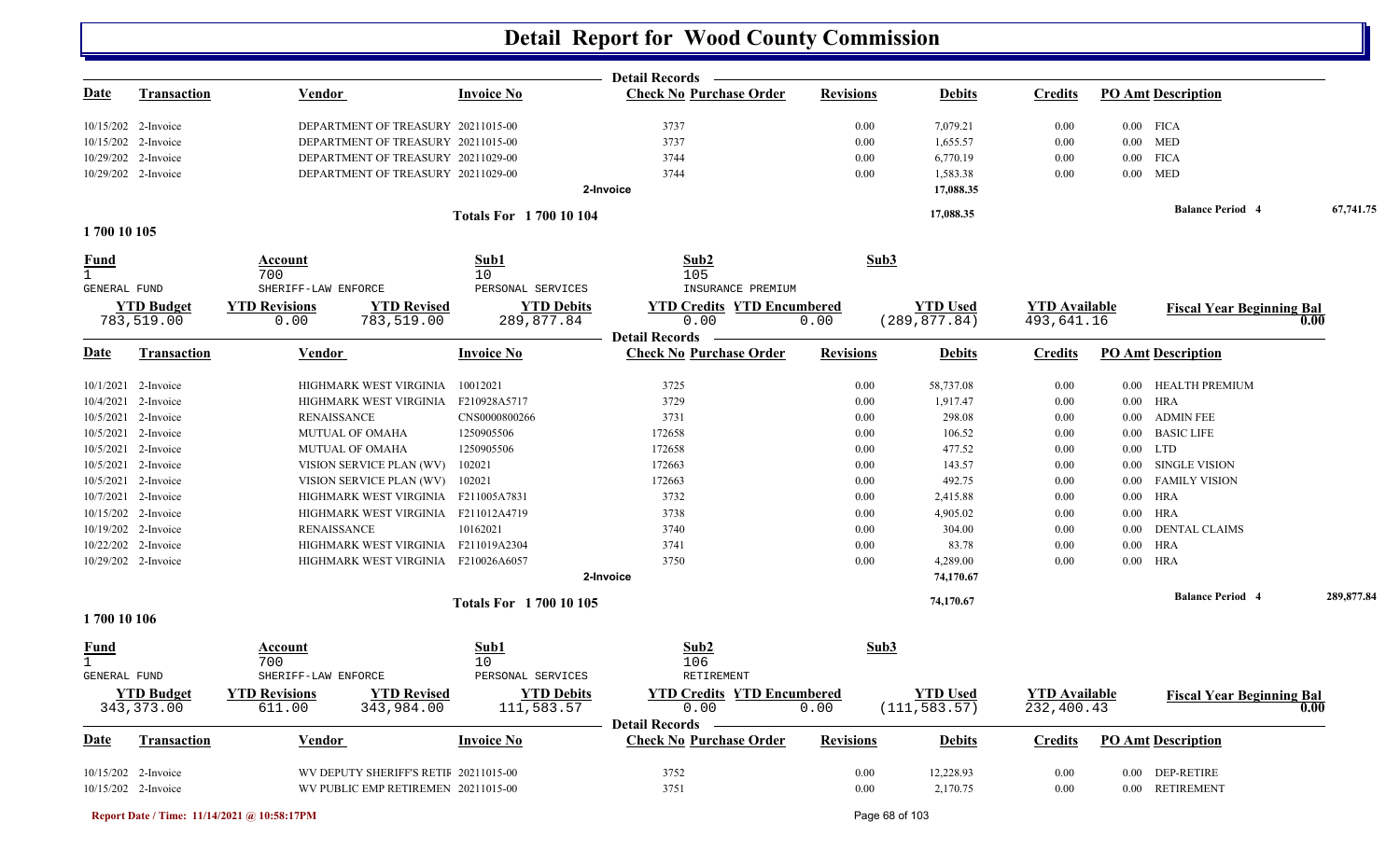|              |                                                                                                                                                                                                                                                                                                                                                                                                     |                                                                            |                                                                                                                                                                                                                                                                                                                                   |                                                                                                                                                                                                                                                                                                                                 | <b>Detail Report for Wood County Commission</b>                                                                                                                        |                                                                                                                                      |                                                                                                                                                                           |                                                                                                                                      |                                                                                                                                                      |                                                                                                                                                                                                                                                                                                                                                                                                                                |            |
|--------------|-----------------------------------------------------------------------------------------------------------------------------------------------------------------------------------------------------------------------------------------------------------------------------------------------------------------------------------------------------------------------------------------------------|----------------------------------------------------------------------------|-----------------------------------------------------------------------------------------------------------------------------------------------------------------------------------------------------------------------------------------------------------------------------------------------------------------------------------|---------------------------------------------------------------------------------------------------------------------------------------------------------------------------------------------------------------------------------------------------------------------------------------------------------------------------------|------------------------------------------------------------------------------------------------------------------------------------------------------------------------|--------------------------------------------------------------------------------------------------------------------------------------|---------------------------------------------------------------------------------------------------------------------------------------------------------------------------|--------------------------------------------------------------------------------------------------------------------------------------|------------------------------------------------------------------------------------------------------------------------------------------------------|--------------------------------------------------------------------------------------------------------------------------------------------------------------------------------------------------------------------------------------------------------------------------------------------------------------------------------------------------------------------------------------------------------------------------------|------------|
|              | 10/29/202 2-Invoice<br>10/29/202 2-Invoice                                                                                                                                                                                                                                                                                                                                                          |                                                                            | WV DEPUTY SHERIFF'S RETII 20211029-00<br>WV PUBLIC EMP RETIREMEN 20211029-00                                                                                                                                                                                                                                                      |                                                                                                                                                                                                                                                                                                                                 | 3752<br>3751<br>2-Invoice                                                                                                                                              | 0.00<br>0.00                                                                                                                         | 11,641.87<br>2,078.39<br>28,119.94                                                                                                                                        | 0.00<br>0.00                                                                                                                         | $0.00\,$                                                                                                                                             | 0.00 DEP-RETIRE<br><b>RETIREMENT</b>                                                                                                                                                                                                                                                                                                                                                                                           |            |
| 1700 10 108  |                                                                                                                                                                                                                                                                                                                                                                                                     |                                                                            |                                                                                                                                                                                                                                                                                                                                   | <b>Totals For 1700 10 106</b>                                                                                                                                                                                                                                                                                                   |                                                                                                                                                                        |                                                                                                                                      | 28,119.94                                                                                                                                                                 |                                                                                                                                      |                                                                                                                                                      | <b>Balance Period 4</b>                                                                                                                                                                                                                                                                                                                                                                                                        | 111,583.57 |
| <u>Fund</u>  |                                                                                                                                                                                                                                                                                                                                                                                                     | <b>Account</b><br>700                                                      |                                                                                                                                                                                                                                                                                                                                   | Sub1<br>10                                                                                                                                                                                                                                                                                                                      | Sub <sub>2</sub><br>108                                                                                                                                                | Sub3                                                                                                                                 |                                                                                                                                                                           |                                                                                                                                      |                                                                                                                                                      |                                                                                                                                                                                                                                                                                                                                                                                                                                |            |
| GENERAL FUND | <b>YTD Budget</b><br>220,000.00                                                                                                                                                                                                                                                                                                                                                                     | SHERIFF-LAW ENFORCE<br><b>YTD Revisions</b><br>0.00                        | <b>YTD Revised</b><br>220,000.00                                                                                                                                                                                                                                                                                                  | PERSONAL SERVICES<br><b>YTD Debits</b><br>106,836.32                                                                                                                                                                                                                                                                            | OVERTIME<br><b>YTD Credits YTD Encumbered</b><br>0.00<br><b>Detail Records</b>                                                                                         | 0.00                                                                                                                                 | <b>YTD Used</b><br>(106, 836.32)                                                                                                                                          | <b>YTD Available</b><br>113,163.68                                                                                                   |                                                                                                                                                      | <b>Fiscal Year Beginning Bal</b>                                                                                                                                                                                                                                                                                                                                                                                               | 0.00       |
| <u>Date</u>  | <b>Transaction</b>                                                                                                                                                                                                                                                                                                                                                                                  | Vendor                                                                     |                                                                                                                                                                                                                                                                                                                                   | <b>Invoice No</b>                                                                                                                                                                                                                                                                                                               | <b>Check No Purchase Order</b>                                                                                                                                         | <b>Revisions</b>                                                                                                                     | <b>Debits</b>                                                                                                                                                             | <b>Credits</b>                                                                                                                       |                                                                                                                                                      | <b>PO Amt Description</b>                                                                                                                                                                                                                                                                                                                                                                                                      |            |
|              | 10/15/202 2-Invoice<br>10/15/202 2-Invoice<br>10/15/202 2-Invoice<br>10/15/202 2-Invoice<br>10/15/202 2-Invoice<br>10/15/202 2-Invoice<br>10/15/202 2-Invoice<br>10/15/202 2-Invoice<br>10/15/202 2-Invoice<br>10/15/202 2-Invoice<br>10/15/202 2-Invoice<br>10/15/202 2-Invoice<br>10/15/202 2-Invoice<br>10/15/202 2-Invoice<br>10/15/202 2-Invoice<br>10/15/202 2-Invoice<br>10/15/202 2-Invoice | <b>BUSSEY DAVID</b><br>CROSS DEREK B.<br>NICK DEEM<br><b>EDWARDS JACOB</b> | ALLEN JASON WAYNE<br>ALLTOP DAMIAN A<br><b>BEATY PATRICK A</b><br><b>BLATT WILLIAM ANTHONY</b><br><b>BROGDON GREGORY SCOTT</b><br>BROWNING EMILY G<br><b>BURNS JOSEPH TYLER</b><br>COCHRAN MICHAEL L.<br>FORSHEY NATHAN C<br><b>FRAZIER RONALD CHARLES</b><br>FRIDENSTINE TRAVIS LEE<br>GEORGE RICHARD A.<br>HOLBERT ANDREW SCOTT | 10-00100031-REG<br>10-00274412-REG<br>10-00274413-REG<br>10-00274414-REG<br>10-00274415-REG<br>10-00274416-REG<br>10-00274417-REG<br>10-00274418-REG<br>10-00274419-REG<br>10-00274420-REG<br>10-00274421-REG<br>10-00274422-REG<br>10-00274423-REG<br>10-00274424-REG<br>10-00274425-REG<br>10-00274426-REG<br>10-00274432-REG | 100031<br>274412<br>274413<br>274414<br>274415<br>274416<br>274417<br>274418<br>274419<br>274420<br>274421<br>274422<br>274423<br>274424<br>274425<br>274426<br>274432 | 0.00<br>0.00<br>0.00<br>0.00<br>0.00<br>0.00<br>0.00<br>0.00<br>0.00<br>0.00<br>0.00<br>0.00<br>0.00<br>0.00<br>0.00<br>0.00<br>0.00 | 289.99<br>198.88<br>366.85<br>1,918.41<br>243.81<br>1,057.94<br>265.52<br>100.54<br>1,111.50<br>251.27<br>10.79<br>99.44<br>430.35<br>994.96<br>16.55<br>276.66<br>258.96 | 0.00<br>0.00<br>0.00<br>0.00<br>0.00<br>0.00<br>0.00<br>0.00<br>0.00<br>0.00<br>0.00<br>0.00<br>0.00<br>0.00<br>0.00<br>0.00<br>0.00 | 0.00<br>$0.00\,$<br>$0.00\,$<br>0.00<br>0.00<br>0.00<br>0.00<br>0.00<br>0.00<br>0.00<br>$0.00\,$<br>$0.00\,$<br>0.00<br>0.00<br>0.00<br>0.00<br>0.00 | ALLEN JASON WAYNE<br>ALLTOP DAMIAN A<br><b>BEATY PATRICK A</b><br><b>BLATT WILLIAM ANTHONY</b><br>BROGDON GREGORY SCOTT<br><b>BROWNING EMILY G</b><br><b>BURNS JOSEPH TYLER</b><br><b>BUSSEY DAVID</b><br>COCHRAN MICHAEL L.<br>CROSS DEREK B.<br>DEEM NICKY THOMAS<br><b>EDWARDS JACOB</b><br>FORSHEY NATHAN C<br><b>FRAZIER RONALD CHARLES</b><br>FRIDENSTINE TRAVIS LEE<br><b>GEORGE RICHARD A.</b><br>HOLBERT ANDREW SCOTT |            |
|              | 10/15/202 2-Invoice<br>10/15/202 2-Invoice<br>10/15/202 2-Invoice<br>10/15/202 2-Invoice<br>10/15/202 2-Invoice<br>10/15/202 2-Invoice<br>10/15/202 2-Invoice<br>10/15/202 2-Invoice                                                                                                                                                                                                                |                                                                            | HUPP MATTHEW C.<br>JACKSON FREDERICK L.<br>KIDDER II JEFFREY S.<br>KIDDER II JEFFREY S.<br>KOCHERSPERGER HANS RAN 10-00274437-REG<br>MARLOW TYLER D.<br>MARLOW TYLER D.<br>MCCLUNG CODY L.                                                                                                                                        | 10-00274433-REG<br>10-00274434-REG<br>10-00274436-REG<br>10-00274436-REG<br>10-00274441-REG<br>10-00274441-REG<br>10-00274442-REG                                                                                                                                                                                               | 274433<br>274434<br>274436<br>274436<br>274437<br>274441<br>274441<br>274442                                                                                           | 0.00<br>0.00<br>0.00<br>0.00<br>0.00<br>0.00<br>0.00<br>0.00                                                                         | 693.84<br>172.64<br>249.58<br>665.54<br>517.81<br>249.90<br>333.20<br>733.05                                                                                              | 0.00<br>0.00<br>0.00<br>0.00<br>0.00<br>$0.00\,$<br>$0.00\,$<br>$0.00\,$                                                             | 0.00<br>0.00<br>0.00<br>0.00                                                                                                                         | HUPP MATTHEW C.<br>JACKSON FREDERICK L.<br>KIDDER II JEFFREY S.<br>KIDDER II JEFFREY S.<br>0.00 KOCHERSPERGER HANS RANDALL<br>0.00 MARLOW TYLER D.<br>0.00 MARLOW TYLER D.<br>0.00 MCCLUNG CODY L.                                                                                                                                                                                                                             |            |
|              | 10/15/202 2-Invoice<br>10/15/202 2-Invoice<br>10/15/202 2-Invoice<br>10/15/202 2-Invoice<br>10/15/202 2-Invoice<br>10/15/202 2-Invoice                                                                                                                                                                                                                                                              |                                                                            | MCLAUGHLIN JOSHUA DONA 10-00274443-REG<br>NICHOLS CLAYTON PAUL<br>NORTUM WILLIAM E<br>PHILLIPS TAYLOR KELLYN<br>PHILLIPS TAYLOR KELLYN<br>RITCHIE MICHAEL B                                                                                                                                                                       | 10-00274447-REG<br>10-00274448-REG<br>10-00274450-REG<br>10-00274450-REG<br>10-00274452-REG                                                                                                                                                                                                                                     | 274443<br>274447<br>274448<br>274450<br>274450<br>274452                                                                                                               | 0.00<br>0.00<br>0.00<br>0.00<br>0.00<br>0.00                                                                                         | 265.87<br>481.89<br>172.64<br>249.25<br>332.34<br>37.18                                                                                                                   | $0.00\,$<br>$0.00\,$<br>$0.00\,$<br>0.00<br>0.00<br>$0.00\,$                                                                         | $0.00\,$<br>$0.00\,$<br>$0.00\,$<br>$0.00\,$<br>$0.00\,$                                                                                             | MCLAUGHLIN JOSHUA DONALD<br>NICHOLS CLAYTON PAUL<br>NORTUM WILLIAM E<br>PHILLIPS TAYLOR KELLYN<br>PHILLIPS TAYLOR KELLYN<br>0.00 RITCHIE MICHAEL B                                                                                                                                                                                                                                                                             |            |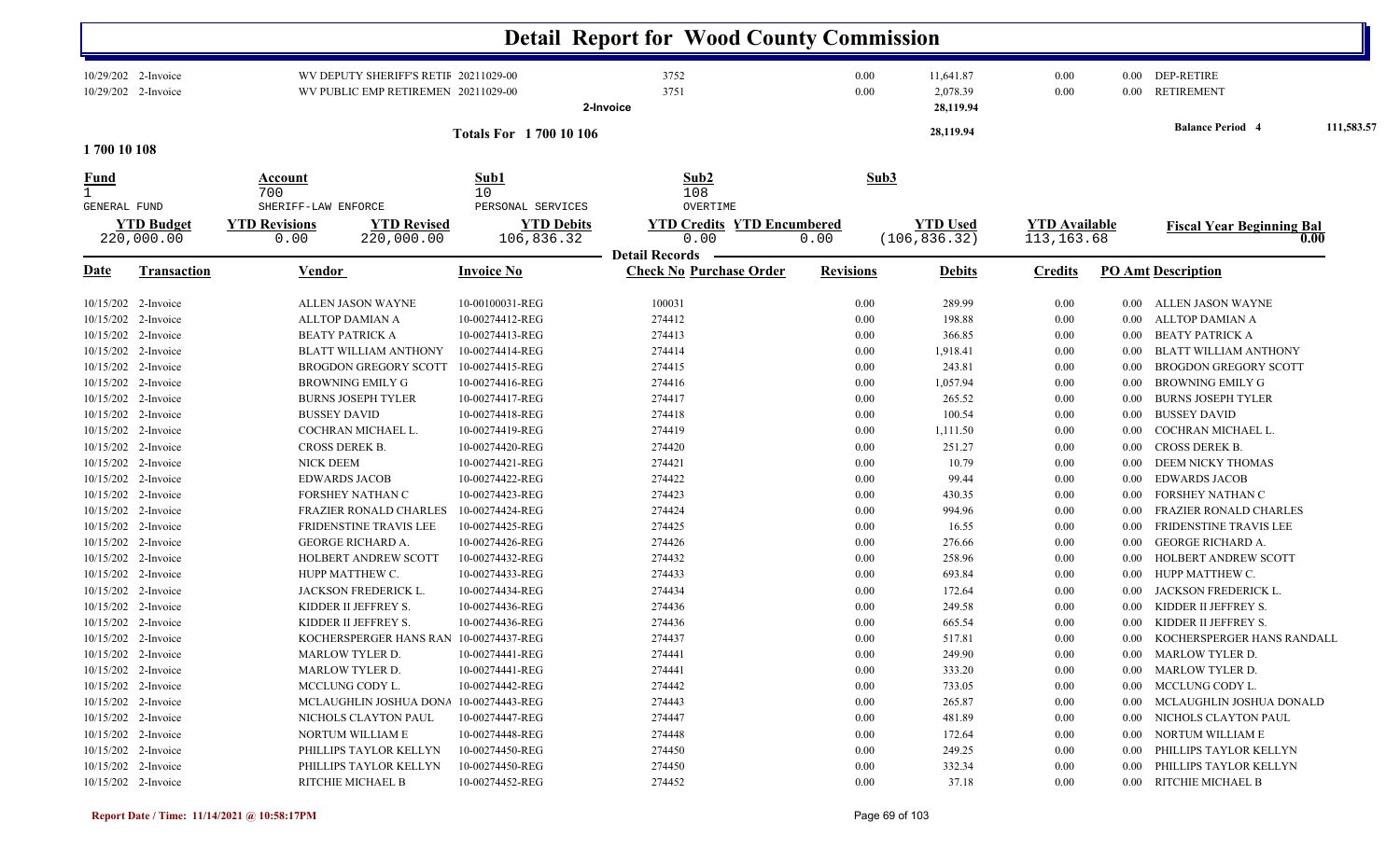|                     |                                        | <b>Totals For 1700 10 108</b> |           |      | 30,464.95 |      |          | <b>Balance Period 4</b>       | 106,836.32 |
|---------------------|----------------------------------------|-------------------------------|-----------|------|-----------|------|----------|-------------------------------|------------|
|                     |                                        |                               | 2-Invoice |      | 30,464.95 |      |          |                               |            |
| 10/29/202 2-Invoice | WOOD ADAM N                            | 10-00274680-REG               | 274680    | 0.00 | 149.16    | 0.00 | $0.00\,$ | WOOD ADAM N                   |            |
| 10/29/202 2-Invoice | WINDLAND RYAN D.                       | 10-00274679-REG               | 274679    | 0.00 | 454.51    | 0.00 | 0.00     | WINDLAND RYAN D.              |            |
| 10/29/202 2-Invoice | WETZEL JOHN CALEB                      | 10-00274677-REG               | 274677    | 0.00 | 362.95    | 0.00 | $0.00\,$ | WETZEL JOHN CALEB             |            |
| 10/29/202 2-Invoice | <b>WATERS ROBERT ANDREW</b>            | 10-00274676-REG               | 274676    | 0.00 | 414.88    | 0.00 | 0.00     | <b>WATERS ROBERT ANDREW</b>   |            |
| 10/29/202 2-Invoice | TURNER JR BRANNON GENE                 | 10-00274674-REG               | 274674    | 0.00 | 66.29     | 0.00 | $0.00\,$ | TURNER JR BRANNON GENE        |            |
| 10/29/202 2-Invoice | SWIGER BRIAN A.                        | 10-00274673-REG               | 274673    | 0.00 | 606.24    | 0.00 | 0.00     | SWIGER BRIAN A.               |            |
| 10/29/202 2-Invoice | SHRIVER ANDREW C.                      | 10-00274670-REG               | 274670    | 0.00 | 1,727.22  | 0.00 | $0.00\,$ | SHRIVER ANDREW C.             |            |
| 10/29/202 2-Invoice | RITCHIE MICHAEL B                      | 10-00274669-REG               | 274669    | 0.00 | 483.36    | 0.00 | 0.00     | RITCHIE MICHAEL B             |            |
| 10/29/202 2-Invoice | PHILLIPS TAYLOR KELLYN                 | 10-00274667-REG               | 274667    | 0.00 | 332.34    | 0.00 | 0.00     | PHILLIPS TAYLOR KELLYN        |            |
| 10/29/202 2-Invoice | PHILLIPS TAYLOR KELLYN                 | 10-00274667-REG               | 274667    | 0.00 | 249.25    | 0.00 | 0.00     | PHILLIPS TAYLOR KELLYN        |            |
| 10/29/202 2-Invoice | NORTUM WILLIAM E                       | 10-00274665-REG               | 274665    | 0.00 | 172.64    | 0.00 | 0.00     | NORTUM WILLIAM E              |            |
| 10/29/202 2-Invoice | NICHOLS CLAYTON PAUL                   | 10-00274664-REG               | 274664    | 0.00 | 166.17    | 0.00 |          | 0.00 NICHOLS CLAYTON PAUL     |            |
| 10/29/202 2-Invoice | MICHAEL EVAN G.                        | 10-00274661-REG               | 274661    | 0.00 | 266.22    | 0.00 | 0.00     | MICHAEL EVAN G.               |            |
| 10/29/202 2-Invoice | MCLAUGHLIN JOSHUA DONA 10-00274660-REG |                               | 274660    | 0.00 | 132.94    | 0.00 | 0.00     | MCLAUGHLIN JOSHUA DONALD      |            |
| 10/29/202 2-Invoice | MCCLUNG CODY L.                        | 10-00274659-REG               | 274659    | 0.00 | 666.41    | 0.00 | $0.00\,$ | MCCLUNG CODY L.               |            |
| 10/29/202 2-Invoice | <b>MARLOW TYLER D.</b>                 | 10-00274658-REG               | 274658    | 0.00 | 283.22    | 0.00 | $0.00\,$ | MARLOW TYLER D.               |            |
| 10/29/202 2-Invoice | <b>MARLOW TYLER D.</b>                 | 10-00274658-REG               | 274658    | 0.00 | 249.90    | 0.00 | 0.00     | MARLOW TYLER D.               |            |
| 10/29/202 2-Invoice | KOCHERSPERGER HANS RAN 10-00274655-REG |                               | 274655    | 0.00 | 83.52     | 0.00 | $0.00\,$ | KOCHERSPERGER HANS RANDALL    |            |
| 10/29/202 2-Invoice | KIDDER II JEFFREY S.                   | 10-00274654-REG               | 274654    | 0.00 | 665.54    | 0.00 | $0.00\,$ | KIDDER II JEFFREY S.          |            |
| 10/29/202 2-Invoice | KIDDER II JEFFREY S.                   | 10-00274654-REG               | 274654    | 0.00 | 249.58    | 0.00 | $0.00\,$ | KIDDER II JEFFREY S.          |            |
| 10/29/202 2-Invoice | JACKSON FREDERICK L.                   | 10-00274652-REG               | 274652    | 0.00 | 172.64    | 0.00 | $0.00\,$ | JACKSON FREDERICK L.          |            |
| 10/29/202 2-Invoice | HUPP MATTHEW C.                        | 10-00274651-REG               | 274651    | 0.00 | 1,668.97  | 0.00 | $0.00\,$ | HUPP MATTHEW C.               |            |
| 10/29/202 2-Invoice | HOLBERT ANDREW SCOTT                   | 10-00274650-REG               | 274650    | 0.00 | 172.64    | 0.00 | 0.00     | HOLBERT ANDREW SCOTT          |            |
| 10/29/202 2-Invoice | FRIDENSTINE TRAVIS LEE                 | 10-00274643-REG               | 274643    | 0.00 | 148.97    | 0.00 | $0.00\,$ | FRIDENSTINE TRAVIS LEE        |            |
| 10/29/202 2-Invoice | <b>FRAZIER RONALD CHARLES</b>          | 10-00274642-REG               | 274642    | 0.00 | 506.52    | 0.00 | $0.00\,$ | <b>FRAZIER RONALD CHARLES</b> |            |
| 10/29/202 2-Invoice | FORSHEY NATHAN C                       | 10-00274641-REG               | 274641    | 0.00 | 206.90    | 0.00 | 0.00     | FORSHEY NATHAN C              |            |
| 10/29/202 2-Invoice | <b>EDWARDS JACOB</b>                   | 10-00274640-REG               | 274640    | 0.00 | 66.29     | 0.00 | $0.00\,$ | <b>EDWARDS JACOB</b>          |            |
| 10/29/202 2-Invoice | NICK DEEM                              | 10-00274638-REG               | 274638    | 0.00 | 59.34     | 0.00 | $0.00\,$ | DEEM NICKY THOMAS             |            |
| 10/29/202 2-Invoice | CROSS DEREK B.                         | 10-00274637-REG               | 274637    | 0.00 | 74.45     | 0.00 | $0.00\,$ | CROSS DEREK B.                |            |
| 10/29/202 2-Invoice | COCHRAN MICHAEL L.                     | 10-00274636-REG               | 274636    | 0.00 | 602.85    | 0.00 | $0.00\,$ | COCHRAN MICHAEL L.            |            |
| 10/29/202 2-Invoice | <b>BURNS JOSEPH TYLER</b>              | 10-00274634-REG               | 274634    | 0.00 | 481.26    | 0.00 | $0.00\,$ | <b>BURNS JOSEPH TYLER</b>     |            |
| 10/29/202 2-Invoice | <b>BROWNING EMILY G</b>                | 10-00274633-REG               | 274633    | 0.00 | 1,057.94  | 0.00 | $0.00\,$ | <b>BROWNING EMILY G</b>       |            |
| 10/29/202 2-Invoice | BLATT WILLIAM ANTHONY                  | 10-00274631-REG               | 274631    | 0.00 | 734.00    | 0.00 | 0.00     | BLATT WILLIAM ANTHONY         |            |
| 10/29/202 2-Invoice | <b>BEATY PATRICK A</b>                 | 10-00274630-REG               | 274630    | 0.00 | 242.77    | 0.00 | $0.00\,$ | BEATY PATRICK A               |            |
| 10/29/202 2-Invoice | ALLTOP DAMIAN A                        | 10-00274629-REG               | 274629    | 0.00 | 182.31    | 0.00 | 0.00     | ALLTOP DAMIAN A               |            |
| 10/29/202 2-Invoice | ALLEN JASON WAYNE                      | 10-00100033-REG               | 100033    | 0.00 | 80.00     | 0.00 | 0.00     | ALLEN JASON WAYNE             |            |
| 10/15/202 2-Invoice | WOOD ADAM N                            | 10-00274463-REG               | 274463    | 0.00 | 372.91    | 0.00 | 0.00     | WOOD ADAM N                   |            |
| 10/15/202 2-Invoice | WINDLAND RYAN D.                       | 10-00274462-REG               | 274462    | 0.00 | 335.94    | 0.00 | 0.00     | WINDLAND RYAN D.              |            |
| 10/15/202 2-Invoice | WETZEL JOHN CALEB                      | 10-00274460-REG               | 274460    | 0.00 | 632.83    | 0.00 | $0.00\,$ | WETZEL JOHN CALEB             |            |
| 10/15/202 2-Invoice | <b>WATERS ROBERT ANDREW</b>            | 10-00274459-REG               | 274459    | 0.00 | 713.60    | 0.00 | 0.00     | <b>WATERS ROBERT ANDREW</b>   |            |
| 10/15/202 2-Invoice | TURNER JR BRANNON GENE                 | 10-00274457-REG               | 274457    | 0.00 | 596.65    | 0.00 | 0.00     | TURNER JR BRANNON GENE        |            |
| 10/15/202 2-Invoice | SHRIVER ANDREW C.                      | 10-00274453-REG               | 274453    | 0.00 | 525.68    | 0.00 |          | 0.00 SHRIVER ANDREW C.        |            |
|                     |                                        |                               |           |      |           |      |          |                               |            |

#### **1 700 10 109**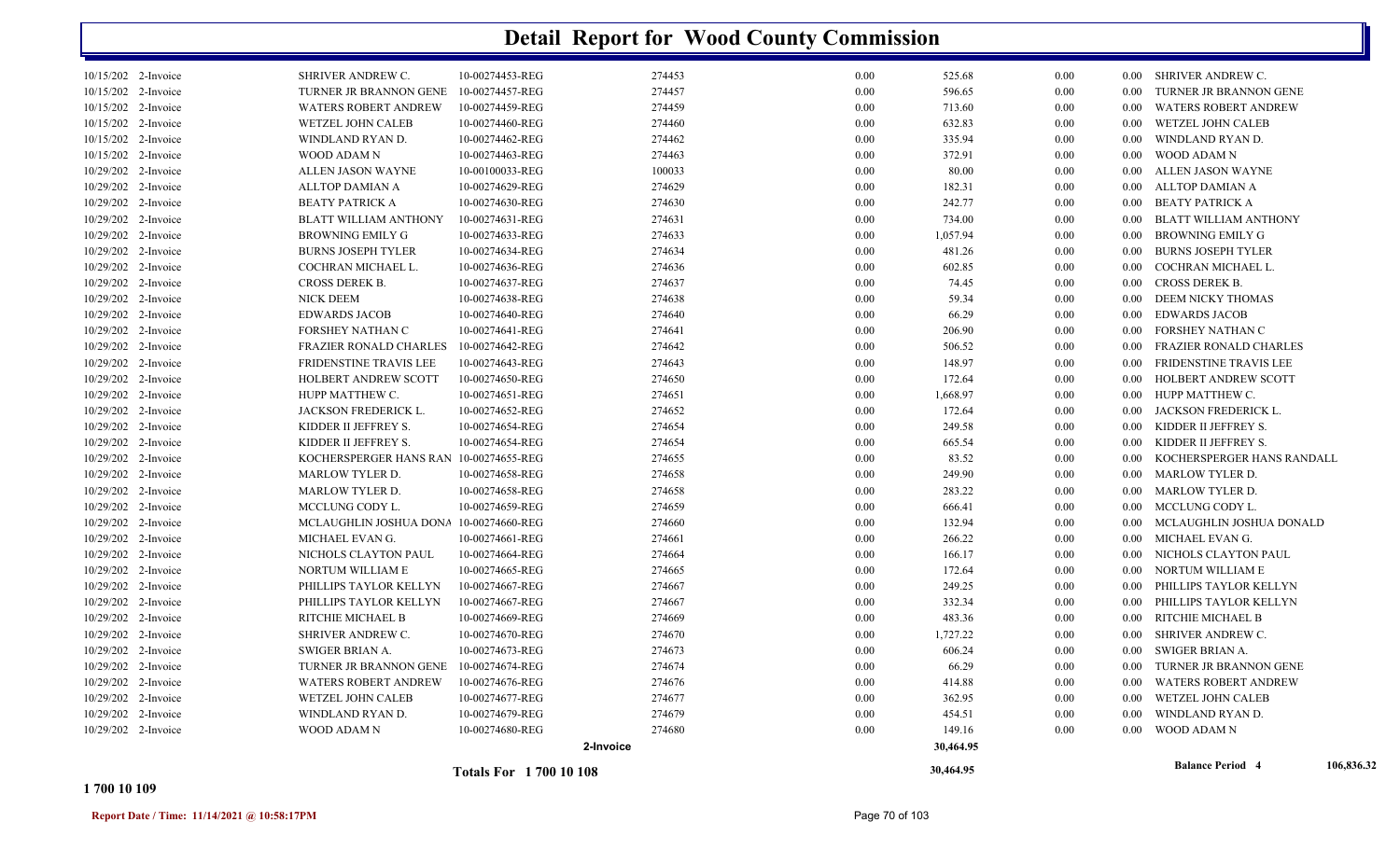| Fund<br>$\mathbf{1}$<br>GENERAL FUND<br><b>YTD Budget</b><br>92,080.00 |                                              | Account<br>700<br>SHERIFF-LAW ENFORCE                                   |                         | Sub1<br>10<br>PERSONAL SERVICES | Sub2<br>109<br>EXTRA HELP                               | Sub3                                    |                                 |                                   |                              |                                          |           |
|------------------------------------------------------------------------|----------------------------------------------|-------------------------------------------------------------------------|-------------------------|---------------------------------|---------------------------------------------------------|-----------------------------------------|---------------------------------|-----------------------------------|------------------------------|------------------------------------------|-----------|
|                                                                        |                                              | <b>YTD Revisions</b><br><b>YTD Revised</b><br>(12, 894.00)<br>79,186.00 |                         | <b>YTD Debits</b><br>23,170.10  | <b>YTD Credits YTD Encumbered</b><br>0.00               | <b>YTD Used</b><br>0.00<br>(23, 170.10) |                                 | <b>YTD Available</b><br>56,015.90 |                              | <b>Fiscal Year Beginning Bal</b><br>0.00 |           |
| Date                                                                   | <b>Transaction</b>                           | Vendor                                                                  |                         | <b>Invoice No</b>               | <b>Detail Records</b><br><b>Check No Purchase Order</b> | <b>Revisions</b>                        | <b>Debits</b>                   | <b>Credits</b>                    |                              | <b>PO Amt Description</b>                |           |
|                                                                        | 10/15/202 2-Invoice                          | <b>GIFFIN TALEENA P</b>                                                 |                         | 10-00274427-REG                 | 274427                                                  | 0.00                                    | 690.24                          | 0.00                              | $0.00\,$                     | GIFFIN TALEENA P                         |           |
|                                                                        | 10/15/202 2-Invoice                          | <b>HARDIN GARY L</b>                                                    |                         | 10-00274428-REG                 | 274428                                                  | 0.00                                    | 71.90                           | 0.00                              | $0.00\,$                     | <b>HARDIN GARY L</b>                     |           |
|                                                                        | 10/15/202 2-Invoice                          |                                                                         | HOFMANN WALTER E.       | 10-00274431-REG                 | 274431                                                  | 0.00                                    | 75.50                           | 0.00                              | $0.00\,$                     | HOFMANN WALTER E.                        |           |
|                                                                        | 10/15/202 2-Invoice                          | <b>LANG JEFFREY M</b>                                                   |                         | 10-00274439-REG                 | 274439                                                  | 0.00                                    | 118.64                          | 0.00                              | $0.00\,$                     | LANG JEFFREY M                           |           |
|                                                                        | 10/15/202 2-Invoice                          |                                                                         | LOCKHART GREGORY L.     | 10-00274440-REG                 | 274440                                                  | 0.00                                    | 435.00                          | 0.00                              | 0.00                         | LOCKHART GREGORY L.                      |           |
|                                                                        | 10/15/202 2-Invoice                          | PLUM STEVEN M.                                                          |                         | 10-00274451-REG                 | 274451                                                  | 0.00                                    | 1,035.36                        | 0.00                              | 0.00                         | PLUM STEVEN M.                           |           |
|                                                                        | 10/15/202 2-Invoice                          |                                                                         | WILLIAMS STEVEN W       | 10-00274461-REG                 | 274461                                                  | 0.00                                    | 830.45                          | 0.00                              | $0.00\,$                     | WILLIAMS STEVEN W                        |           |
|                                                                        | 10/29/202 2-Invoice                          |                                                                         | EATON MICHAEL W.        | 10-00274639-REG                 | 274639                                                  | 0.00                                    | 438.59                          | 0.00                              | 0.00                         | EATON MICHAEL W.                         |           |
|                                                                        | 10/29/202 2-Invoice                          |                                                                         | <b>GIFFIN TALEENA P</b> | 10-00274645-REG                 | 274645                                                  | 0.00                                    | 920.32                          | 0.00                              | 0.00                         | <b>GIFFIN TALEENA P</b>                  |           |
|                                                                        | 10/29/202 2-Invoice                          | <b>HARDIN GARY L</b>                                                    |                         | 10-00274646-REG                 | 274646                                                  | 0.00                                    | 165.37                          | 0.00                              | $0.00\,$                     | HARDIN GARY L                            |           |
|                                                                        | 10/29/202 2-Invoice                          | HOFMANN WALTER E.                                                       |                         | 10-00274649-REG                 | 274649                                                  | 0.00                                    | 212.11                          | 0.00                              | 0.00                         | HOFMANN WALTER E.                        |           |
|                                                                        | 10/29/202 2-Invoice                          | <b>LANG JEFFREY M</b>                                                   |                         | 10-00274657-REG                 | 274657                                                  | 0.00                                    | 133.02                          | 0.00                              | $0.00\,$                     | LANG JEFFREY M                           |           |
|                                                                        | 10/29/202 2-Invoice                          | PLUM STEVEN M.                                                          |                         | 10-00274668-REG                 | 274668                                                  | 0.00                                    | 575.20                          | 0.00                              | 0.00                         | PLUM STEVEN M.                           |           |
|                                                                        | 10/29/202 2-Invoice                          |                                                                         | WILLIAMS STEVEN W       | 10-00274678-REG                 | 274678                                                  | 0.00                                    | 927.51                          | 0.00                              | 0.00                         | WILLIAMS STEVEN W                        |           |
|                                                                        |                                              |                                                                         |                         |                                 | 2-Invoice                                               |                                         | 6,629.21                        |                                   |                              |                                          |           |
|                                                                        |                                              |                                                                         |                         | <b>Totals For 1700 10 109</b>   | 6,629.21                                                |                                         |                                 |                                   | <b>Balance Period 4</b>      | 23,170.10                                |           |
| 1700 10 182                                                            |                                              |                                                                         |                         |                                 |                                                         |                                         |                                 |                                   |                              |                                          |           |
| Fund<br>$\mathbf{1}$<br><b>GENERAL FUND</b>                            |                                              | Account<br>700<br>SHERIFF-LAW ENFORCE                                   |                         | Sub1<br>10<br>PERSONAL SERVICES | Sub2<br>182<br>SECRETARIES                              | Sub3                                    |                                 |                                   |                              |                                          |           |
| <b>YTD Budget</b><br>119,937.00                                        |                                              | <b>YTD Revisions</b><br><b>YTD Revised</b><br>5,250.00<br>125,187.00    |                         | <b>YTD Debits</b><br>41,620.00  | <b>YTD Credits YTD Encumbered</b><br>0.00<br>0.00       |                                         | <b>YTD Used</b><br>(41, 620.00) | <b>YTD Available</b><br>83,567.00 |                              | <b>Fiscal Year Beginning Bal</b><br>0.00 |           |
| Date                                                                   | <b>Transaction</b>                           | Vendor                                                                  |                         | <b>Invoice No</b>               | <b>Detail Records</b><br><b>Check No Purchase Order</b> | <b>Revisions</b>                        | <b>Debits</b>                   | <b>Credits</b>                    |                              | <b>PO Amt Description</b>                |           |
|                                                                        | 10/15/202 2-Invoice                          | <b>ALLEN PEGGY SUE</b>                                                  |                         | 10-00274410-REG                 | 274410                                                  | 0.00                                    | 1,463.02                        | 0.00                              | $0.00\,$                     | ALLEN PEGGY SUE                          |           |
|                                                                        | 10/15/202 2-Invoice                          | BROGDON GREGORY SCOTT                                                   |                         | 10-00274415-REG                 | 274415                                                  | 0.00                                    | 2,012.51                        | 0.00                              | 0.00                         | <b>BROGDON GREGORY SCOTT</b>             |           |
|                                                                        | 10/15/202 2-Invoice                          | <b>WADE TERESA JEAN</b>                                                 |                         | 10-00274458-REG                 | 274458                                                  | 0.00                                    | 1,726.97                        | 0.00                              | 0.00                         | WADE TERESA JEAN                         |           |
|                                                                        | 10/29/202 2-Invoice                          | ALLEN PEGGY SUE                                                         |                         | 10-00274627-REG                 | 274627                                                  | 0.00                                    | 1,463.02                        | 0.00                              | $0.00\,$                     | ALLEN PEGGY SUE                          |           |
|                                                                        | 10/29/202 2-Invoice<br>BROGDON GREGORY SCOTT |                                                                         | 10-00274632-REG         | 274632                          | 0.00                                                    | 2,012.51                                | 0.00                            | 0.00                              | <b>BROGDON GREGORY SCOTT</b> |                                          |           |
| 10/29/202 2-Invoice                                                    |                                              | <b>WADE TERESA JEAN</b>                                                 |                         | 10-00274675-REG                 | 274675                                                  | 0.00                                    | 1,726.97                        | 0.00                              | 0.00                         | WADE TERESA JEAN                         |           |
|                                                                        |                                              |                                                                         |                         |                                 | 2-Invoice                                               |                                         | 10,405.00                       |                                   |                              |                                          |           |
|                                                                        |                                              |                                                                         |                         |                                 |                                                         |                                         |                                 |                                   |                              | <b>Balance Period</b> 4                  | 41,620.00 |
| 001101000                                                              |                                              |                                                                         |                         | Totals For 1700 10 182          |                                                         |                                         | 10,405.00                       |                                   |                              |                                          |           |

**1 700 10 185**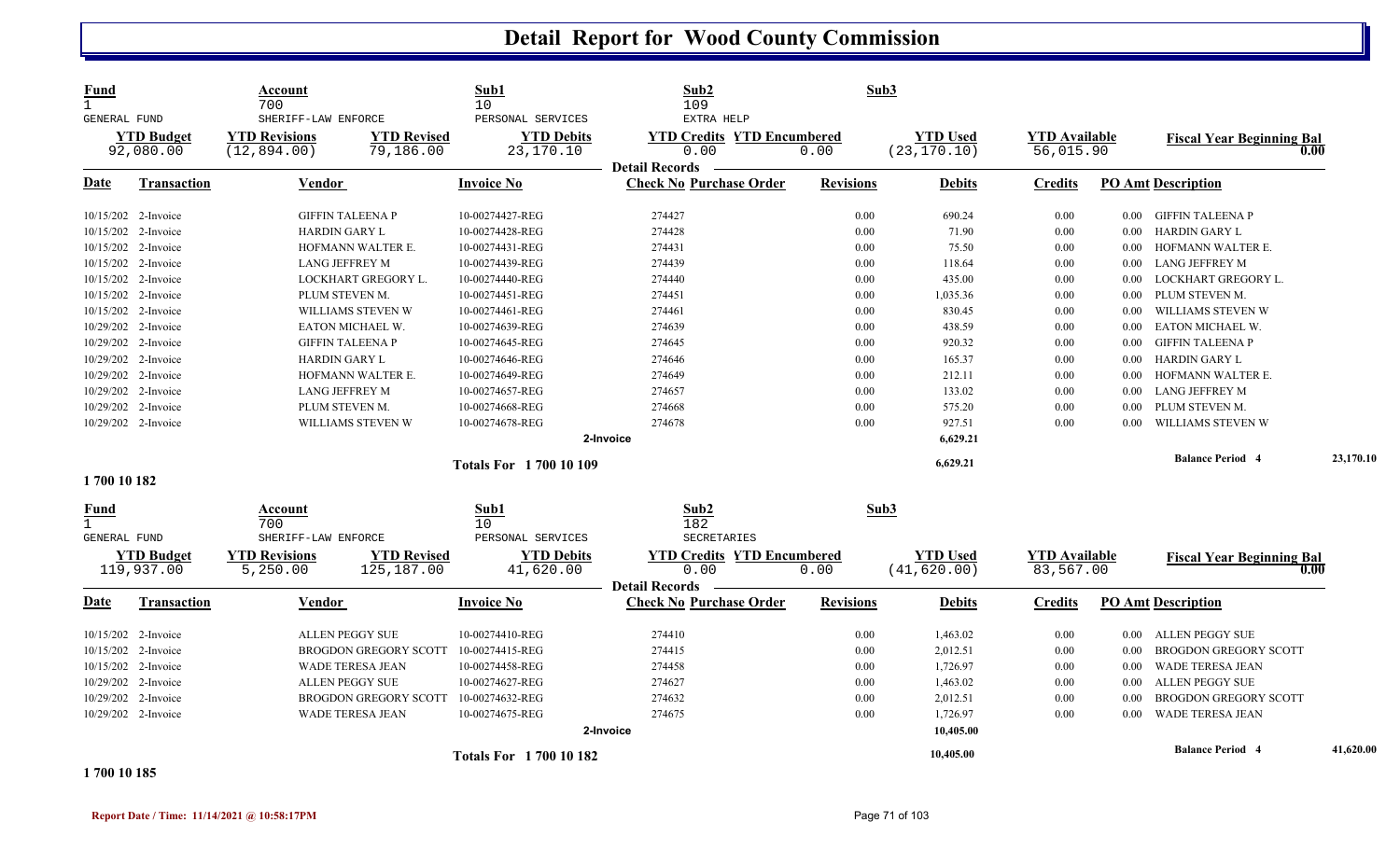| <b>Fund</b><br>$\mathbf{1}$                 |                     | Account<br>700                             |                    | Sub1<br>10                      | Sub2<br>185                                             | Sub3                              |                 |                      |          |                                  |           |
|---------------------------------------------|---------------------|--------------------------------------------|--------------------|---------------------------------|---------------------------------------------------------|-----------------------------------|-----------------|----------------------|----------|----------------------------------|-----------|
| <b>GENERAL FUND</b>                         |                     | SHERIFF-LAW ENFORCE                        |                    | PERSONAL SERVICES               | HOLIDAY PAY                                             |                                   |                 |                      |          |                                  |           |
| <b>YTD Budget</b>                           |                     | <b>YTD Revised</b><br><b>YTD Revisions</b> |                    | <b>YTD Debits</b>               | <b>YTD Credits YTD Encumbered</b>                       | <b>YTD Used</b>                   |                 | <b>YTD</b> Available |          | <b>Fiscal Year Beginning Bal</b> |           |
|                                             | 101,000.00          | 0.00                                       | 101,000.00         | 21,464.76                       | 0.00                                                    | 0.00                              | (21, 464.76)    | 79,535.24            |          | 0.00                             |           |
|                                             |                     |                                            |                    |                                 | <b>Detail Records</b>                                   |                                   |                 |                      |          |                                  |           |
| Date                                        | <b>Transaction</b>  | <b>Vendor</b>                              |                    | <b>Invoice No</b>               | <b>Check No Purchase Order</b>                          | <b>Revisions</b>                  | <b>Debits</b>   | <b>Credits</b>       |          | <b>PO Amt Description</b>        |           |
|                                             | 10/15/202 2-Invoice | ALLTOP DAMIAN A                            |                    | 10-00274412-REG                 | 274412                                                  | 0.00                              | 331.47          | 0.00                 |          | 0.00 ALLTOP DAMIAN A             |           |
|                                             | 10/15/202 2-Invoice | <b>BLATT WILLIAM ANTHONY</b>               |                    | 10-00274414-REG                 | 274414                                                  | 0.00                              | 333.64          | 0.00                 | 0.00     | <b>BLATT WILLIAM ANTHONY</b>     |           |
|                                             | 10/15/202 2-Invoice | <b>BURNS JOSEPH TYLER</b>                  |                    | 10-00274417-REG                 | 274417                                                  | 0.00                              | 221.27          | 0.00                 | 0.00     | <b>BURNS JOSEPH TYLER</b>        |           |
|                                             | 10/15/202 2-Invoice | COCHRAN MICHAEL L.                         |                    | 10-00274419-REG                 | 274419                                                  | 0.00                              | 376.78          | 0.00                 | 0.00     | COCHRAN MICHAEL L.               |           |
|                                             | 10/15/202 2-Invoice | <b>CROSS DEREK B.</b>                      |                    | 10-00274420-REG                 | 274420                                                  | 0.00                              | 372.25          | 0.00                 | 0.00     | <b>CROSS DEREK B.</b>            |           |
|                                             | 10/15/202 2-Invoice | <b>FORSHEY NATHAN C</b>                    |                    | 10-00274423-REG                 | 274423                                                  | 0.00                              | 220.69          | 0.00                 | 0.00     | FORSHEY NATHAN C                 |           |
|                                             | 10/15/202 2-Invoice | FRIDENSTINE TRAVIS LEE                     |                    | 10-00274425-REG                 | 274425                                                  | 0.00                              | 331.04          | 0.00                 | 0.00     | FRIDENSTINE TRAVIS LEE           |           |
|                                             | 10/15/202 2-Invoice | <b>GEORGE RICHARD A.</b>                   |                    | 10-00274426-REG                 | 274426                                                  | 0.00                              | 237.14          | 0.00                 | 0.00     | <b>GEORGE RICHARD A.</b>         |           |
|                                             | 10/15/202 2-Invoice | <b>HOLBERT ANDREW SCOTT</b>                |                    | 10-00274432-REG                 | 274432                                                  | 0.00                              | 172.64          | 0.00                 | 0.00     | HOLBERT ANDREW SCOTT             |           |
|                                             | 10/15/202 2-Invoice | JACKSON FREDERICK L.                       |                    | 10-00274434-REG                 | 274434                                                  | 0.00                              | 172.64          | 0.00                 | $0.00\,$ | JACKSON FREDERICK L.             |           |
|                                             | 10/15/202 2-Invoice | KIDDER II JEFFREY S.                       |                    | 10-00274436-REG                 | 274436                                                  | 0.00                              | 221.85          | 0.00                 | 0.00     | KIDDER II JEFFREY S.             |           |
|                                             | 10/15/202 2-Invoice | KOCHERSPERGER HANS RAN                     |                    | 10-00274437-REG                 | 274437                                                  | 0.00                              | 267.26          | 0.00                 | 0.00     | KOCHERSPERGER HANS RANDALL       |           |
|                                             | 10/15/202 2-Invoice | MARLOW TYLER D.                            |                    | 10-00274441-REG                 | 274441                                                  | 0.00                              | 333.20          | 0.00                 | $0.00\,$ | <b>MARLOW TYLER D.</b>           |           |
|                                             | 10/15/202 2-Invoice | NORTUM WILLIAM E                           |                    | 10-00274448-REG                 | 274448                                                  | 0.00                              | 172.64          | 0.00                 | 0.00     | NORTUM WILLIAM E                 |           |
|                                             | 10/15/202 2-Invoice | PHILLIPS TAYLOR KELLYN                     |                    | 10-00274450-REG                 | 274450                                                  | 0.00                              | 221.56          | 0.00                 | 0.00     | PHILLIPS TAYLOR KELLYN           |           |
|                                             | 10/15/202 2-Invoice | SWIGER BRIAN A.                            |                    | 10-00274456-REG                 | 274456                                                  | 0.00                              | 356.61          | 0.00                 | $0.00\,$ | SWIGER BRIAN A.                  |           |
|                                             | 10/15/202 2-Invoice | WETZEL JOHN CALEB                          |                    | 10-00274460-REG                 | 274460                                                  | 0.00                              | 248.17          | 0.00                 | 0.00     | <b>WETZEL JOHN CALEB</b>         |           |
|                                             | 10/15/202 2-Invoice | WINDLAND RYAN D.                           |                    | 10-00274462-REG                 | 274462                                                  | 0.00                              | 395.23          | 0.00                 | 0.00     | WINDLAND RYAN D.                 |           |
|                                             | 10/29/202 2-Invoice | BROWNING EMILY G                           |                    | 10-00274633-REG                 | 274633                                                  | 0.00                              | 264.49          | 0.00                 | $0.00\,$ | <b>BROWNING EMILY G</b>          |           |
| 10/29/202 2-Invoice                         |                     | <b>SHRIVER ANDREW C.</b>                   |                    | 10-00274670-REG                 | 274670                                                  | 0.00                              | 375.48          | 0.00                 | $0.00\,$ | SHRIVER ANDREW C.                |           |
|                                             | 10/29/202 2-Invoice | TURNER JR BRANNON GENE                     |                    | 10-00274674-REG                 | 274674                                                  | 0.00                              | 220.98          | 0.00                 | 0.00     | <b>TURNER JR BRANNON GENE</b>    |           |
|                                             | 10/29/202 2-Invoice | <b>WATERS ROBERT ANDREW</b>                |                    | 10-00274676-REG                 | 274676                                                  | 0.00                              | 221.27          | 0.00                 | $0.00\,$ | <b>WATERS ROBERT ANDREW</b>      |           |
|                                             | 10/29/202 2-Invoice | <b>WOOD ADAM N</b>                         |                    | 10-00274680-REG                 | 274680                                                  | 0.00                              | 331.47          | 0.00                 | 0.00     | WOOD ADAM N                      |           |
|                                             |                     |                                            |                    |                                 | 2-Invoice                                               |                                   | 6,399.77        |                      |          |                                  |           |
|                                             |                     | <b>Totals For 1700 10 185</b>              |                    |                                 |                                                         |                                   | 6,399.77        |                      |          | <b>Balance Period 4</b>          | 21,464.76 |
| 1700 10 187                                 |                     |                                            |                    |                                 |                                                         |                                   |                 |                      |          |                                  |           |
| <u>Fund</u><br>$\mathbf{1}$<br>GENERAL FUND |                     | Account<br>700<br>SHERIFF-LAW ENFORCE      |                    | Sub1<br>10<br>PERSONAL SERVICES | Sub2<br>187<br>HOLDING CENTER                           | Sub3                              |                 |                      |          |                                  |           |
| <b>YTD Budget</b>                           |                     | <b>YTD Revisions</b>                       | <b>YTD Revised</b> | <b>YTD Debits</b>               | <b>YTD Credits YTD Encumbered</b>                       |                                   | <b>YTD Used</b> | <b>YTD</b> Available |          | <b>Fiscal Year Beginning Bal</b> |           |
| 202,550.00                                  |                     | 202,550.00<br>0.00                         |                    | 56,176.10                       | 0.00                                                    | 0.00                              | (56, 176.10)    | 146, 373.90          |          | 0.00                             |           |
| <u>Date</u>                                 | <b>Transaction</b>  | <b>Vendor</b>                              |                    | <b>Invoice No</b>               | <b>Detail Records</b><br><b>Check No Purchase Order</b> | <b>Revisions</b><br><b>Debits</b> |                 | <b>Credits</b>       |          | <b>PO</b> Amt Description        |           |
|                                             | 10/15/202 2-Invoice | <b>BEATY PATRICK A</b>                     |                    | 10-00274413-REG                 | 274413                                                  | 0.00                              | 1,246.87        | 0.00                 |          | 0.00 BEATY PATRICK A             |           |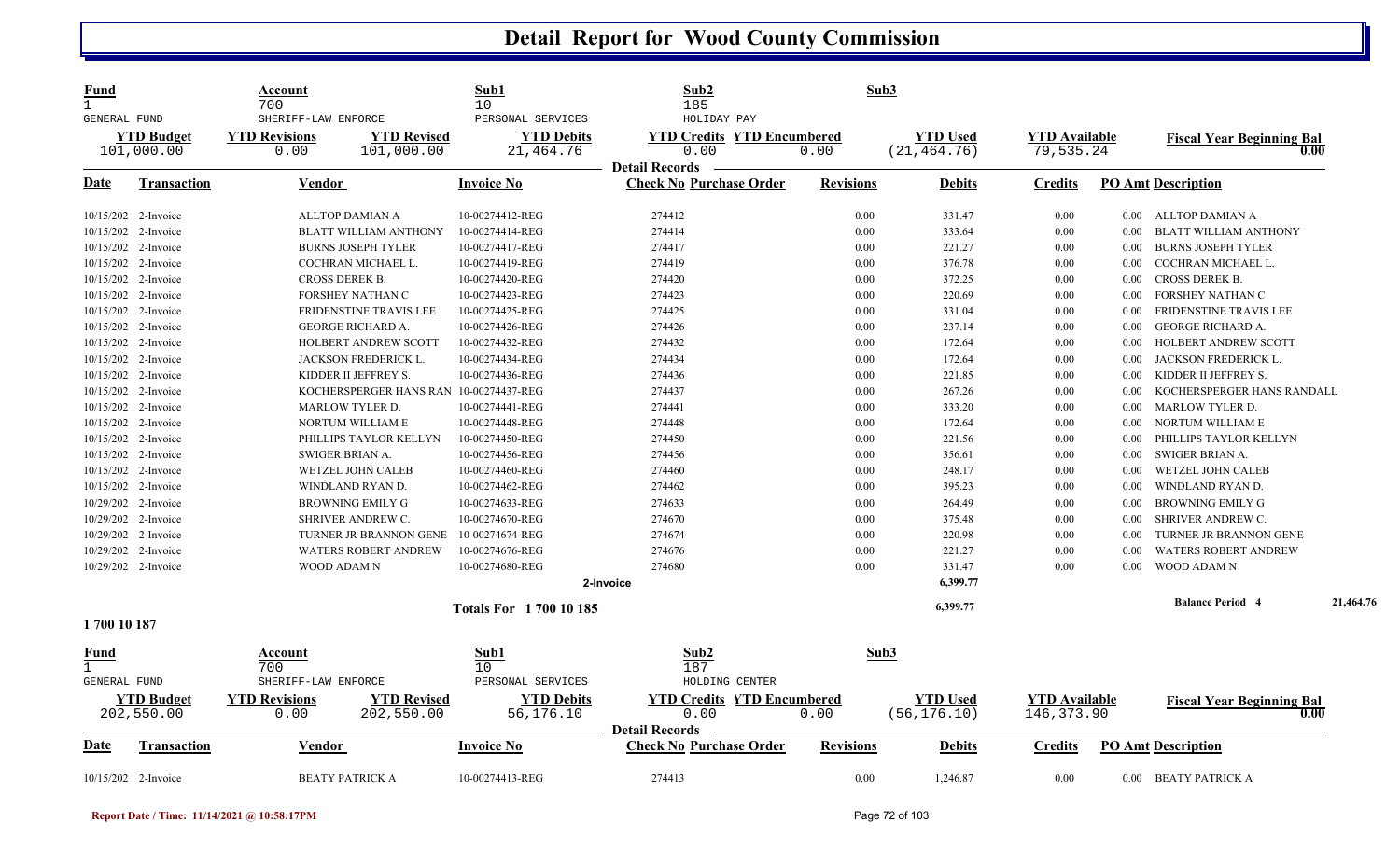|                                 |                                   |                                  |                                | <b>Detail Report for Wood County Commission</b>     |                  |                                 |                                    |          |                                  |           |
|---------------------------------|-----------------------------------|----------------------------------|--------------------------------|-----------------------------------------------------|------------------|---------------------------------|------------------------------------|----------|----------------------------------|-----------|
| 10/15/202 2-Invoice             | HOLBERT ANDREW SCOTT              |                                  | 10-00274432-REG                | 274432                                              | $0.00\,$         | 1,246.87                        | $0.00\,$                           | $0.00\,$ | HOLBERT ANDREW SCOTT             |           |
| 10/15/202 2-Invoice             | JACKSON FREDERICK L.              |                                  | 10-00274434-REG                | 274434                                              | 0.00             | 1,246.87                        | $0.00\,$                           | $0.00\,$ | JACKSON FREDERICK L.             |           |
| 10/15/202<br>2-Invoice          | NORTUM WILLIAM E                  |                                  | 10-00274448-REG                | 274448                                              | 0.00             | 1,246.87                        | $0.00\,$                           | 0.00     | NORTUM WILLIAM E                 |           |
| 10/15/202<br>2-Invoice          | SOMERVILLE BRIAN L.               |                                  | 10-00274455-REG                | 274455                                              | 0.00             | 1,246.87                        | 0.00                               | $0.00\,$ | SOMERVILLE BRIAN L.              |           |
| 2-Invoice<br>10/15/202          | STAATS CHELCIE S.                 |                                  | 10-00274470-REG                | 274470                                              | 0.00             | 421.10                          | 0.00                               | 0.00     | STAATS CHELCIE S.                |           |
| 10/29/202<br>2-Invoice          | <b>BEATY PATRICK A</b>            |                                  | 10-00274630-REG                | 274630                                              | 0.00             | 1,246.87                        | 0.00                               | 0.00     | <b>BEATY PATRICK A</b>           |           |
| 10/29/202 2-Invoice             | HOLBERT ANDREW SCOTT              |                                  | 10-00274650-REG                | 274650                                              | 0.00             | 1,246.87                        | 0.00                               | 0.00     | HOLBERT ANDREW SCOTT             |           |
| 10/29/202 2-Invoice             | JACKSON FREDERICK L.              |                                  | 10-00274652-REG                | 274652                                              | 0.00             | 1,246.87                        | 0.00                               | 0.00     | JACKSON FREDERICK L.             |           |
| 10/29/202 2-Invoice             | NORTUM WILLIAM E                  |                                  | 10-00274665-REG                | 274665                                              | 0.00             | 1,246.87                        | 0.00                               | 0.00     | NORTUM WILLIAM E                 |           |
| 10/29/202 2-Invoice             | SOMERVILLE BRIAN L.               |                                  | 10-00274672-REG                | 274672                                              | 0.00             | 1,246.87                        | 0.00                               | 0.00     | SOMERVILLE BRIAN L.              |           |
| 10/29/202 2-Invoice             | STAATS CHELCIE S.                 |                                  | 10-00274687-REG                | 274687                                              | 0.00             | 421.10                          | $0.00\,$                           | $0.00\,$ | STAATS CHELCIE S.                |           |
|                                 |                                   |                                  |                                | 2-Invoice                                           |                  | 13,310.90                       |                                    |          |                                  |           |
|                                 |                                   |                                  | <b>Totals For 1700 10 187</b>  |                                                     |                  | 13,310.90                       |                                    |          | <b>Balance Period 4</b>          | 56,176.10 |
| 1700 10 198                     |                                   |                                  |                                |                                                     |                  |                                 |                                    |          |                                  |           |
| <b>Fund</b>                     | Account<br>700                    |                                  | Sub1<br>10                     | Sub2<br>198                                         |                  | Sub3                            |                                    |          |                                  |           |
| GENERAL FUND                    | SHERIFF-LAW ENFORCE               |                                  | PERSONAL SERVICES              | COURT SECURITY                                      |                  |                                 |                                    |          |                                  |           |
| <b>YTD Budget</b><br>180,792.00 | <b>YTD Revisions</b><br>13,754.00 | <b>YTD Revised</b><br>194,546.00 | <b>YTD Debits</b><br>64,848.56 | <b>YTD Encumbered</b><br><b>YTD Credits</b><br>0.00 | 0.00             | <b>YTD Used</b><br>(64, 848.56) | <b>YTD Available</b><br>129,697.44 |          | <b>Fiscal Year Beginning Bal</b> | 0.00      |
|                                 |                                   |                                  |                                | <b>Detail Records</b>                               |                  |                                 |                                    |          |                                  |           |
| Transaction<br><u>Date</u>      | Vendor                            |                                  | <b>Invoice No</b>              | <b>Check No Purchase Order</b>                      | <b>Revisions</b> | <b>Debits</b>                   | <b>Credits</b>                     |          | PO Amt Description               |           |
| 10/15/202 2-Invoice             | <b>NICK DEEM</b>                  |                                  | 10-00274421-REG                | 274421                                              | 0.00             | 1,246.87                        | $0.00\,$                           | 0.00     | DEEM NICKY THOMAS                |           |
| 10/15/202 2-Invoice             | HARRIS MARK C.                    |                                  | 10-00274429-REG                | 274429                                              | 0.00             | 1,784.22                        | 0.00                               | 0.00     | HARRIS MARK C.                   |           |
| 10/15/202 2-Invoice             | JOHNSON CHARLES J.                |                                  | 10-00274435-REG                | 274435                                              | $0.00\,$         | 1,334.37                        | 0.00                               | 0.00     | JOHNSON CHARLES J.               |           |
| 10/15/202 2-Invoice             | LANDERS WILLIAM M.                |                                  | 10-00274438-REG                | 274438                                              | 0.00             | 1,246.87                        | 0.00                               | 0.00     | LANDERS WILLIAM M.               |           |
| 10/15/202 2-Invoice             | PARKS DANIEL S                    |                                  | 10-00274449-REG                | 274449                                              | 0.00             | 1,246.87                        | $0.00\,$                           | 0.00     | PARKS DANIEL S                   |           |
| 10/15/202 2-Invoice             | YONALEY RONALD L.                 |                                  | 10-00274464-REG                | 274464                                              | 0.00             | 1,246.87                        | $0.00\,$                           | 0.00     | YONALEY RONALD L.                |           |
| 10/29/202 2-Invoice             | <b>NICK DEEM</b>                  |                                  | 10-00274638-REG                | 274638                                              | 0.00             | 1,246.87                        | $0.00\,$                           | 0.00     | DEEM NICKY THOMAS                |           |
| 10/29/202 2-Invoice             | HARRIS MARK C.                    |                                  | 10-00274647-REG                | 274647                                              | 0.00             | 1,784.22                        | $0.00\,$                           | 0.00     | <b>HARRIS MARK C.</b>            |           |
| 10/29/202 2-Invoice             | JOHNSON CHARLES J.                |                                  | 10-00274653-REG                | 274653                                              | 0.00             | 1,334.37                        | $0.00\,$                           | 0.00     | JOHNSON CHARLES J.               |           |
| 10/29/202 2-Invoice             | LANDERS WILLIAM M.                |                                  | 10-00274656-REG                | 274656                                              | 0.00             | 1,246.87                        | 0.00                               | 0.00     | LANDERS WILLIAM M.               |           |
| 10/29/202 2-Invoice             | PARKS DANIEL S                    |                                  | 10-00274666-REG                | 274666                                              | 0.00             | 1,246.87                        | 0.00                               | 0.00     | PARKS DANIEL S                   |           |
| 10/29/202 2-Invoice             | YONALEY RONALD L.                 |                                  | 10-00274681-REG                | 274681                                              | 0.00             | 1,246.87                        | 0.00                               | $0.00\,$ | YONALEY RONALD L.                |           |
|                                 |                                   |                                  |                                | 2-Invoice                                           |                  | 16,212.14                       |                                    |          |                                  |           |
|                                 |                                   |                                  | <b>Totals For 1700 10 198</b>  |                                                     |                  | 16,212.14                       |                                    |          | <b>Balance Period 4</b>          | 64,848.56 |
| 1700 40 211                     |                                   |                                  |                                |                                                     |                  |                                 |                                    |          |                                  |           |
| <b>Fund</b>                     | Account                           |                                  | Sub1                           | Sub2                                                |                  | Sub3                            |                                    |          |                                  |           |
| $\mathbf{1}$                    | 700                               |                                  | 40                             | 211                                                 |                  |                                 |                                    |          |                                  |           |
| <b>GENERAL FUND</b>             | SHERIFF-LAW ENFORCE               |                                  | CONTRACTURAL SERVICES          | TELEPHONES                                          |                  |                                 |                                    |          |                                  |           |
| <b>YTD Budget</b><br>35,000.00  | <b>YTD Revisions</b><br>0.00      | <b>YTD Revised</b><br>35,000.00  | <b>YTD Debits</b><br>12,890.91 | <b>YTD Credits YTD Encumbered</b><br>0.00           | 0.00             | <b>YTD Used</b><br>(12, 890.91) | <b>YTD Available</b><br>22,109.09  |          | <b>Fiscal Year Beginning Bal</b> | 0.00      |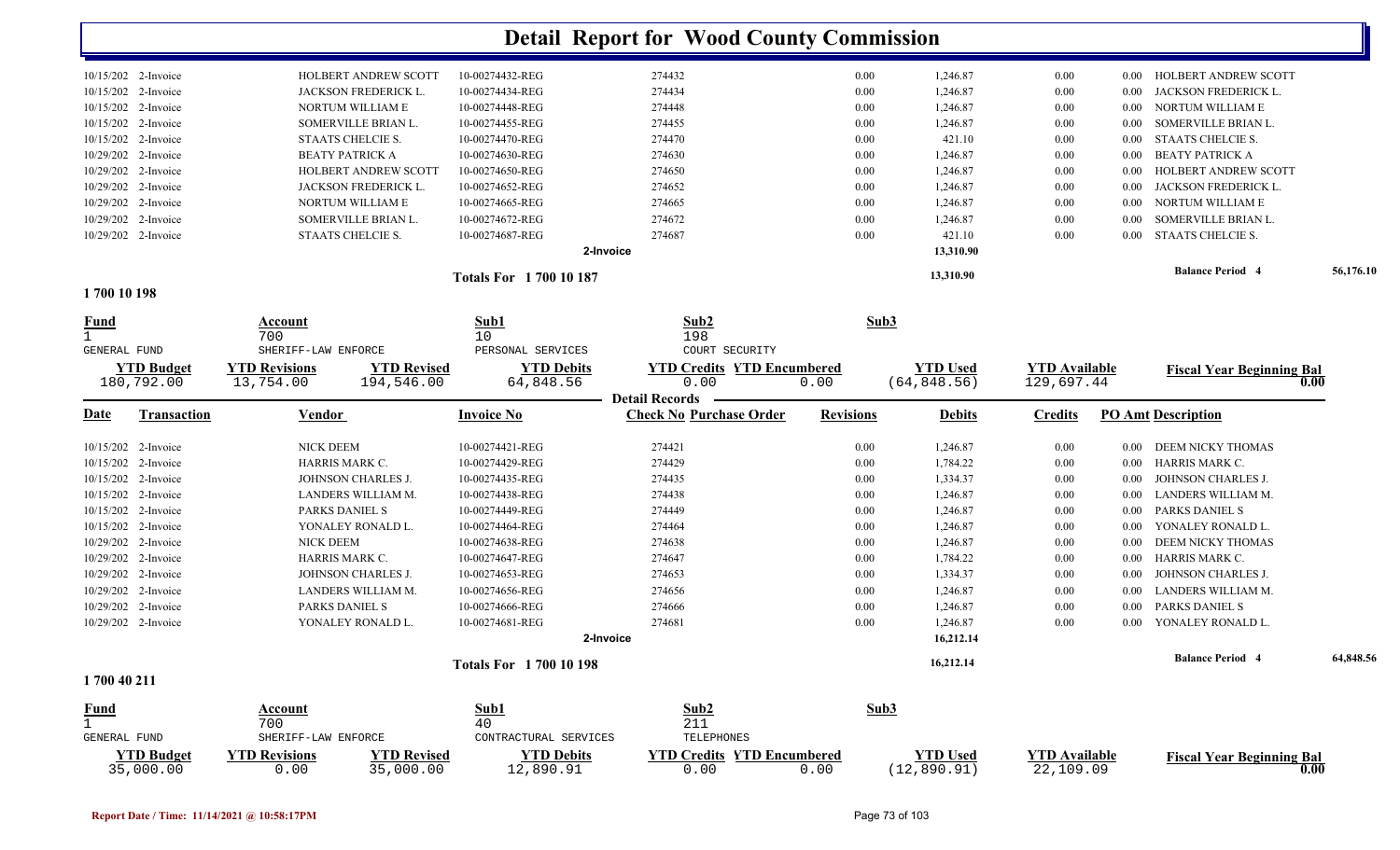|                             |                               |                                                                |                               |                             | <b>Detail Records</b>                                              |                  |                             |                                  |          |                                       |           |
|-----------------------------|-------------------------------|----------------------------------------------------------------|-------------------------------|-----------------------------|--------------------------------------------------------------------|------------------|-----------------------------|----------------------------------|----------|---------------------------------------|-----------|
| <u>Date</u>                 | <b>Transaction</b>            | Vendor                                                         | <b>Invoice No</b>             |                             | <b>Check No Purchase Order</b>                                     | <b>Revisions</b> | <b>Debits</b>               | <b>Credits</b>                   |          | <b>PO Amt Description</b>             |           |
|                             | 10/7/2021 2-Invoice           | MILLER COMMUNICATIONS 1 117974                                 |                               |                             | 172676                                                             | 0.00             | 30.00                       | 0.00                             | $0.00\,$ | <b>TOWER RENTAL</b>                   |           |
|                             | 10/7/2021 2-Invoice           | <b>VERIZON WIRELESS</b>                                        | 9889424195                    |                             | 172689                                                             | 0.00             | 2,439.17                    | 0.00                             | 0.00     | 242426894-00001                       |           |
|                             | 10/19/202 2-Invoice           | <b>VERIZON WIRELESS</b>                                        | 9887242988-1                  |                             | 172745                                                             | 0.00             | 1,527.85                    | 0.00                             | 0.00     | 242426894-00001                       |           |
|                             | 10/26/202 2-Invoice           | AT&T MOBILITY                                                  | 10282021                      |                             | 172750                                                             | 0.00             | 1,316.68                    | 0.00                             | 0.00     | 287298247070X10132021                 |           |
|                             | 10/26/202 2-Invoice           | <b>CAS CABLE</b>                                               | 11102021                      |                             | 172751                                                             | 0.00             | 236.10                      | 0.00                             | 0.00     | 005-070079                            |           |
|                             |                               |                                                                |                               | 2-Invoice                   |                                                                    |                  | 5,549.80                    |                                  |          |                                       |           |
|                             |                               |                                                                | <b>Totals For 1700 40 211</b> |                             |                                                                    |                  | 5,549.80                    |                                  |          | <b>Balance Period 4</b>               | 12,890.91 |
| 1700 40 214                 |                               |                                                                |                               |                             |                                                                    |                  |                             |                                  |          |                                       |           |
| <b>Fund</b><br>$\mathbf{1}$ |                               | Account<br>700                                                 | Sub1<br>40                    |                             | Sub2<br>214                                                        | Sub3             |                             |                                  |          |                                       |           |
| GENERAL FUND                |                               | SHERIFF-LAW ENFORCE                                            |                               | CONTRACTURAL SERVICES       | TRAVEL                                                             |                  |                             |                                  |          |                                       |           |
|                             | <b>YTD Budget</b><br>2,000.00 | <b>YTD Revised</b><br><b>YTD Revisions</b><br>0.00<br>2,000.00 |                               | <b>YTD Debits</b><br>601.58 | <b>YTD Credits YTD Encumbered</b><br>0.00<br><b>Detail Records</b> | 104.42           | <b>YTD Used</b><br>(601.58) | <b>YTD</b> Available<br>1,294.00 |          | <b>Fiscal Year Beginning Bal</b>      | 0.00      |
| <u>Date</u>                 | <b>Transaction</b>            | Vendor                                                         | <b>Invoice No</b>             |                             | <b>Check No Purchase Order</b>                                     | <b>Revisions</b> | <b>Debits</b>               | Credits                          |          | <b>PO Amt Description</b>             |           |
|                             | 10/26/202 2-Invoice           | WOOD ADAM N                                                    | 10132021                      | 2-Invoice                   | 172766                                                             | 0.00             | 6.00<br>6.00                | 0.00                             |          | 0.00 TOLLS REIMBURSED                 |           |
|                             |                               |                                                                | <b>Totals For 1700 40 214</b> |                             |                                                                    |                  | 6.00                        |                                  |          | <b>Balance Period 4</b>               | 601.58    |
| 1700 40 217                 |                               |                                                                |                               |                             |                                                                    |                  |                             |                                  |          |                                       |           |
| <u>Fund</u><br>$\mathbf{1}$ |                               | Account<br>700                                                 | Sub1<br>40                    |                             | Sub2<br>217                                                        | Sub3             |                             |                                  |          |                                       |           |
| GENERAL FUND                |                               | SHERIFF-LAW ENFORCE                                            |                               | CONTRACTURAL SERVICES       | M&R-AUTOS & TRUCKS                                                 |                  |                             |                                  |          |                                       |           |
|                             | <b>YTD Budget</b>             | <b>YTD Revisions</b><br><b>YTD Revised</b>                     |                               | <b>YTD Debits</b>           | <b>YTD Credits YTD Encumbered</b>                                  |                  | <b>YTD Used</b>             | <b>YTD Available</b>             |          |                                       |           |
|                             | 55,000.00                     | 1,122.00<br>56,122.00                                          |                               | 12,082.22                   | 0.00                                                               | 8,299.85         | (12, 082.22)                | 35,739.93                        |          | <b>Fiscal Year Beginning Bal</b>      | 0.00      |
|                             |                               |                                                                |                               |                             | <b>Detail Records</b>                                              |                  |                             |                                  |          |                                       |           |
| Date                        | <b>Transaction</b>            | Vendor                                                         | <b>Invoice No</b>             |                             | <b>Check No Purchase Order</b>                                     | <b>Revisions</b> | <b>Debits</b>               | <b>Credits</b>                   |          | <b>PO Amt Description</b>             |           |
| 10/4/2021                   | 1-Purchase Order              | <b>ADVANCE AUTO PARTS</b>                                      |                               |                             | 84922                                                              | 0.00             | $0.00\,$                    | 0.00                             |          | 500.00 October blanket po             |           |
| 10/14/202                   | 1-Purchase Order              | ASTORG FORD LINCOLN-MEI                                        |                               |                             | 84954                                                              | 0.00             | 0.00                        | 0.00                             | 67.32    | tail light diagnostic (Blatt)         |           |
| 10/18/202                   | 1-Purchase Order              | <b>GOODYEAR AUTO SERVICE (</b>                                 |                               |                             | 84978                                                              | 0.00             | 0.00                        | 0.00                             | 4,839.17 | tires                                 |           |
| 10/18/202                   | 1-Purchase Order              | <b>WISCOMM</b>                                                 |                               |                             | 84983                                                              | 0.00             | 0.00                        | 0.00                             | 135.00   | radio interface board                 |           |
|                             | 10/28/202 1-Purchase Order    | <b>GOODYEAR AUTO SERVICE (</b>                                 |                               |                             | 85010                                                              | 0.00             | 0.00                        | 0.00                             | 271.96   | tires for transport vehicle           |           |
|                             |                               |                                                                |                               | 1-Purchase Order            |                                                                    |                  |                             |                                  |          |                                       |           |
|                             | 10/7/2021 2-Invoice           | <b>ADVANCE AUTO PARTS</b>                                      | 10072021                      |                             | 84834<br>172665                                                    | 0.00             | 494.86                      | 0.00                             |          | (494.86) SEPT BLANKET PO              |           |
|                             | 10/19/202 2-Invoice           | ASTORG FORD LINCOLN-MEI 8725                                   |                               |                             | 172735<br>84954                                                    | 0.00             | 67.32                       | 0.00                             |          | (67.32) tail light diagnostic (Blatt) |           |
|                             |                               |                                                                |                               | 2-Invoice                   |                                                                    |                  | 562.18                      |                                  |          |                                       |           |
|                             |                               |                                                                | <b>Totals For 1700 40 217</b> |                             |                                                                    |                  | 562.18                      |                                  | 5,251.27 | <b>Balance Period 4</b>               | 12,082.22 |

**1 700 40 221**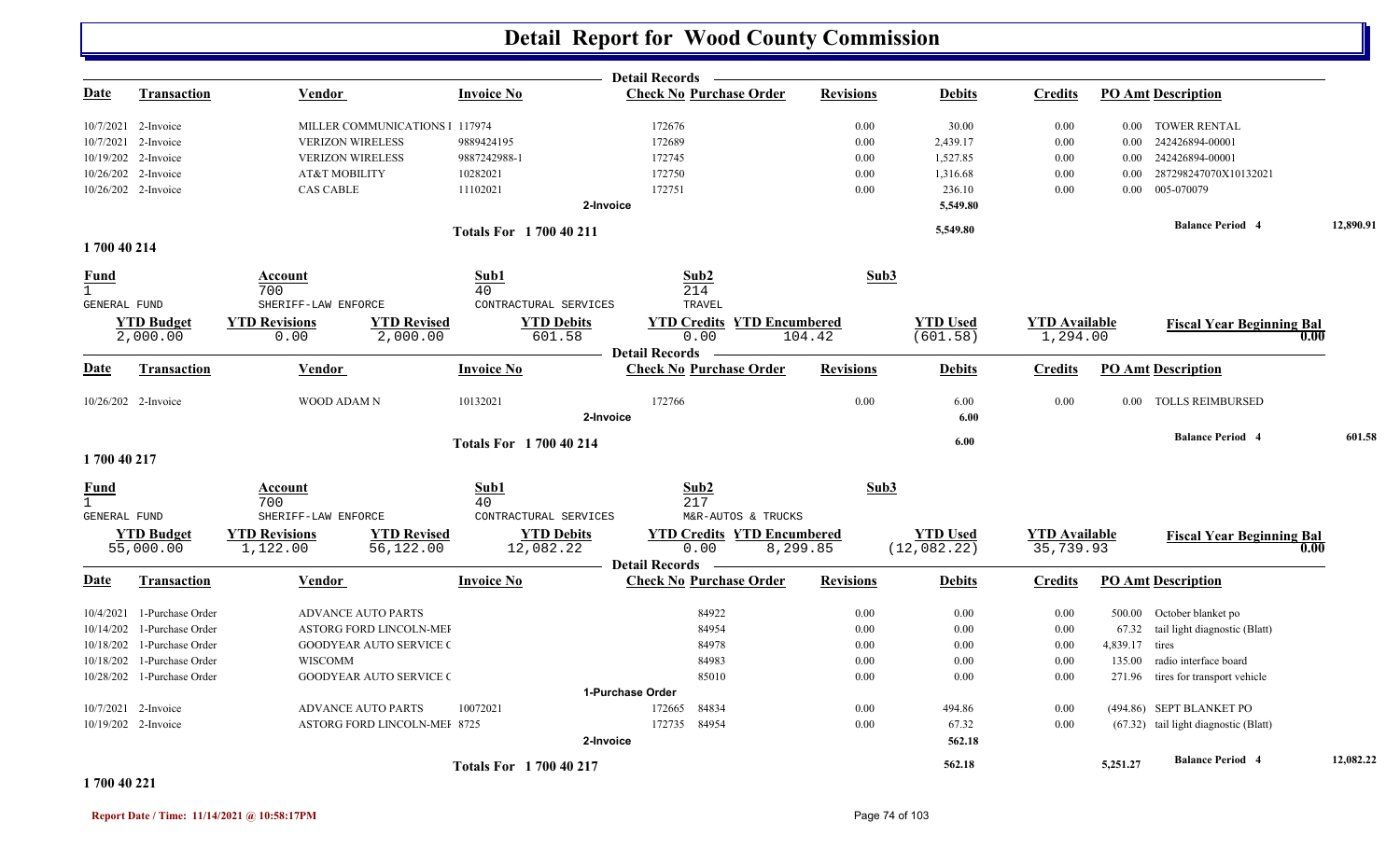| <b>Fund</b><br>$\mathbf{1}$                       |                                                                                                     | Account<br>700                                              |                                                                | Sub1<br>40                                             | Sub2<br>221                                                        | Sub3                         |                                |                                   |                             |                                                                                                                                                           |          |
|---------------------------------------------------|-----------------------------------------------------------------------------------------------------|-------------------------------------------------------------|----------------------------------------------------------------|--------------------------------------------------------|--------------------------------------------------------------------|------------------------------|--------------------------------|-----------------------------------|-----------------------------|-----------------------------------------------------------------------------------------------------------------------------------------------------------|----------|
| <b>GENERAL FUND</b>                               | <b>YTD Budget</b><br>20,000.00                                                                      | SHERIFF-LAW ENFORCE<br><b>YTD Revisions</b><br>1,457.00     | <b>YTD Revised</b><br>21,457.00                                | CONTRACTURAL SERVICES<br><b>YTD Debits</b><br>7,149.81 | TRAINING & EDUCATION<br><b>YTD Credits YTD Encumbered</b><br>0.00  | 2,816.57                     | <b>YTD Used</b><br>(7, 149.81) | <b>YTD</b> Available<br>11,490.62 |                             | <b>Fiscal Year Beginning Bal</b>                                                                                                                          | 0.00     |
| <b>Date</b>                                       | <b>Transaction</b>                                                                                  | <b>Vendor</b>                                               |                                                                | <b>Invoice No</b>                                      | <b>Detail Records</b><br><b>Check No Purchase Order</b>            | <b>Revisions</b>             | <b>Debits</b>                  | <b>Credits</b>                    |                             | <b>PO Amt Description</b>                                                                                                                                 |          |
|                                                   | 10/14/202 1-Purchase Order<br>10/14/202 1-Purchase Order                                            | <b>S W RESOURCES</b><br><b>WVSP PDC</b>                     |                                                                |                                                        | 84961<br>84964<br>1-Purchase Order                                 | 0.00<br>0.00                 | 0.00<br>0.00                   | 0.00<br>0.00                      | $0.00\,$<br>1,500.00        | academy training for Browning<br>academy training for Browning                                                                                            |          |
| 1700 40 233                                       |                                                                                                     |                                                             |                                                                | <b>Totals For 1700 40 221</b>                          |                                                                    |                              |                                |                                   | 1,500.00                    | <b>Balance Period 4</b>                                                                                                                                   | 7,149.81 |
| <u>Fund</u><br>$\mathbf 1$<br><b>GENERAL FUND</b> |                                                                                                     | Account<br>700<br>SHERIFF-LAW ENFORCE                       |                                                                | Sub1<br>40<br>CONTRACTURAL SERVICES                    | Sub2<br>233<br>INVESTIGATION EXPENSE                               | Sub3                         |                                |                                   |                             |                                                                                                                                                           |          |
|                                                   | <b>YTD Budget</b><br>7,000.00                                                                       | <b>YTD Revisions</b><br>0.00                                | <b>YTD Revised</b><br>7,000.00                                 | <b>YTD Debits</b><br>4,097.88                          | <b>YTD Credits YTD Encumbered</b><br>0.00<br><b>Detail Records</b> | 1,064.68                     | <b>YTD Used</b><br>(4,097.88)  | <b>YTD Available</b><br>1,837.44  |                             | <b>Fiscal Year Beginning Bal</b>                                                                                                                          | 0.00     |
| Date                                              | <b>Transaction</b>                                                                                  | <b>Vendor</b>                                               |                                                                | <b>Invoice No</b>                                      | <b>Check No Purchase Order</b>                                     | <b>Revisions</b>             | <b>Debits</b>                  | <b>Credits</b>                    |                             | <b>PO Amt Description</b>                                                                                                                                 |          |
| 10/21/202                                         | 1-Purchase Order<br>10/21/202 1-Purchase Order<br>10/25/202 1-Purchase Order<br>10/7/2021 2-Invoice | <b>AMAZON</b><br><b>AMAZON</b>                              | FEDERAL EXPRESS CORP<br>TRANSUNION RISK AND ALT 61171-202109-1 |                                                        | 84987<br>84991<br>85003<br>1-Purchase Order<br>172687              | 0.00<br>0.00<br>0.00<br>0.00 | 0.00<br>0.00<br>0.00<br>93.60  | 0.00<br>0.00<br>0.00<br>0.00      | 534.95<br>0.00 <sub>1</sub> | portable external hard drives<br>14.13 Fed Ex pick up to WV STate Police Forensic Lab<br>41.08 3 pk lightning female to USP-C made adapter<br>MONTHLY FEE |          |
|                                                   |                                                                                                     |                                                             |                                                                | 2-Invoice<br><b>Totals For 1700 40 233</b>             |                                                                    |                              | 93.60<br>93.60                 |                                   | 590.16                      | <b>Balance Period 4</b>                                                                                                                                   | 4,097.88 |
| 1700 55 341                                       |                                                                                                     |                                                             |                                                                |                                                        |                                                                    |                              |                                |                                   |                             |                                                                                                                                                           |          |
| Fund<br>$\mathbf{1}$<br>GENERAL FUND              |                                                                                                     | Account<br>700<br>SHERIFF-LAW ENFORCE                       |                                                                | Sub1<br>55<br>COMMODITIES                              | Sub2<br>341<br>SUPPLIES/MATERIALS                                  | Sub3                         |                                |                                   |                             |                                                                                                                                                           |          |
|                                                   | <b>YTD Budget</b><br>6,500.00                                                                       | <b>YTD Revisions</b><br>445.00                              | <b>YTD Revised</b><br>6,945.00                                 | <b>YTD Debits</b><br>1,573.84                          | <b>YTD Credits YTD Encumbered</b><br>0.00<br><b>Detail Records</b> | 1,342.55                     | <b>YTD Used</b><br>(1, 573.84) | <b>YTD</b> Available<br>4,028.61  |                             | <b>Fiscal Year Beginning Bal</b>                                                                                                                          | 0.00     |
| Date                                              | Transaction                                                                                         | Vendor                                                      |                                                                | <b>Invoice No</b>                                      | <b>Check No Purchase Order</b>                                     | <b>Revisions</b>             | <b>Debits</b>                  | <b>Credits</b>                    |                             | <b>PO Amt Description</b>                                                                                                                                 |          |
| 10/7/2021<br>10/7/2021<br>10/7/2021               | 10/4/2021 1-Purchase Order<br>1-Purchase Order<br>1-Purchase Order<br>1-Purchase Order              | <b>SAM'S CLUB</b><br><b>SAM'S CLUB</b><br><b>SAM'S CLUB</b> | NATIONAL PEN COMPANY                                           |                                                        | 84928<br>84944<br>84944<br>84944                                   | 0.00<br>0.00<br>0.00<br>0.00 | 0.00<br>0.00<br>0.00<br>0.00   | 0.00<br>0.00<br>0.00<br>0.00      | 29.88                       | 47.40 writing pens<br>30.68 12 oz foam cups<br>16 pk 123 batteries<br>56.96 3 pk label refills                                                            |          |
|                                                   | 10/7/2021 1-Purchase Order                                                                          | <b>SAM'S CLUB</b>                                           |                                                                |                                                        | 84944                                                              | 0.00                         | 0.00                           | 0.00                              |                             | 14.24 12 pk G2 pens                                                                                                                                       |          |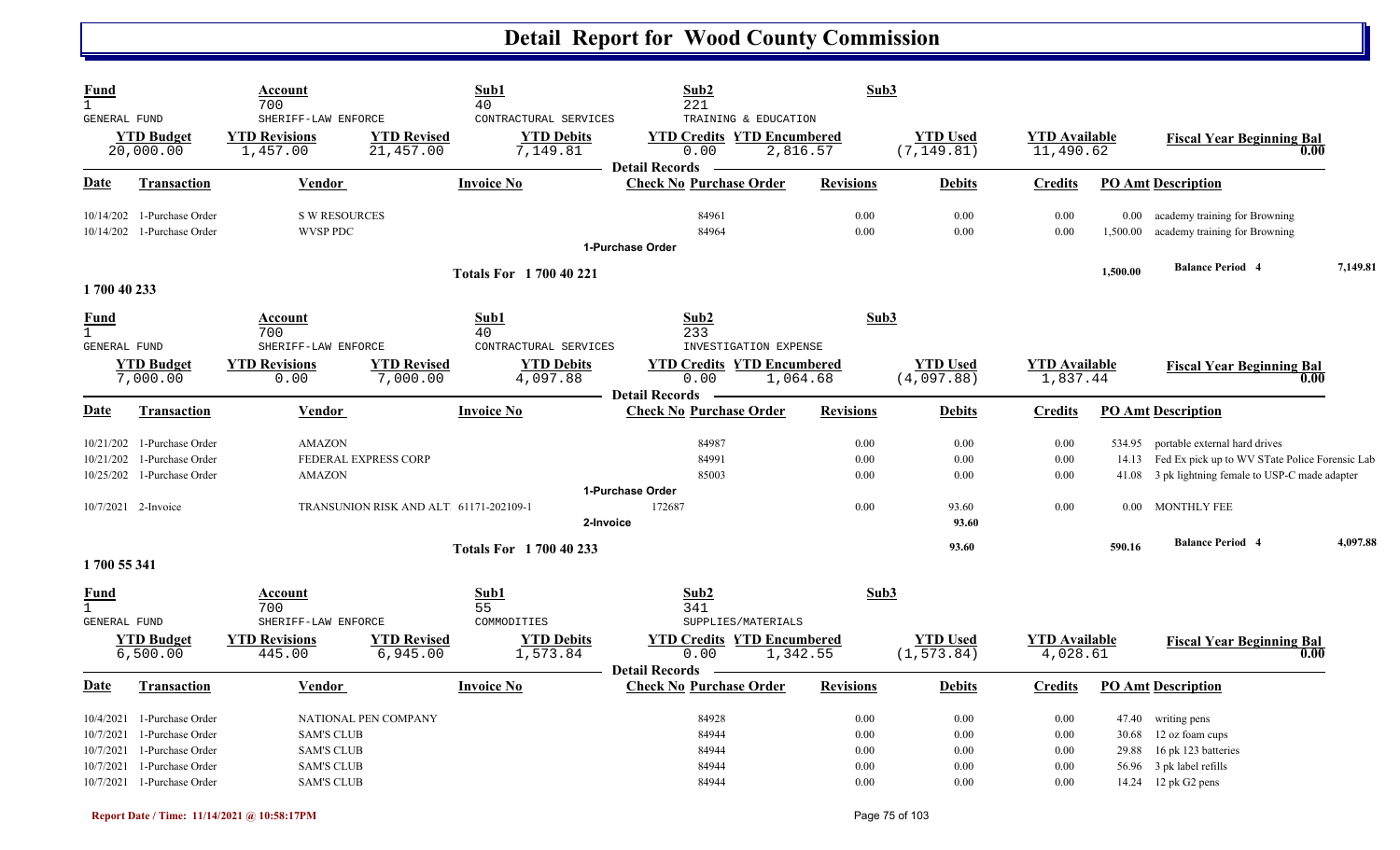|                                   |                                                                  |                                | <b>Detail Report for Wood County Commission</b>        |                  |                                 |                                   |          |                                                     |          |
|-----------------------------------|------------------------------------------------------------------|--------------------------------|--------------------------------------------------------|------------------|---------------------------------|-----------------------------------|----------|-----------------------------------------------------|----------|
| 10/7/2021 1-Purchase Order        | <b>SAM'S CLUB</b>                                                |                                | 84944                                                  | 0.00             | 0.00                            | 0.00                              |          | 12.98 6 pk package tape                             |          |
| 1-Purchase Order<br>10/7/2021     | <b>SAM'S CLUB</b>                                                |                                | 84944                                                  | 0.00             | 0.00                            | 0.00                              | 13.98    | 3 pk Microban sanitizing spray                      |          |
| 1-Purchase Order<br>10/7/2021     | <b>SAM'S CLUB</b>                                                |                                | 84944                                                  | 0.00             | 0.00                            | 0.00                              | 8.96     | 4 pk sanitizing wipes                               |          |
| 1-Purchase Order<br>10/7/2021     | <b>SAM'S CLUB</b>                                                |                                | 84944                                                  | 0.00             | 0.00                            | 0.00                              | 14.98    | 6 pk Clorox wipes                                   |          |
| 10/14/202<br>1-Purchase Order     | <b>AMAZON</b>                                                    |                                | 84950                                                  | 0.00             | 0.00                            | 0.00                              | 18.99    | 3x5 memo pads                                       |          |
| 10/14/202<br>1-Purchase Order     | <b>AMAZON</b>                                                    |                                | 84950                                                  | 0.00             | 0.00                            | 0.00                              | 36.99    | 10 pk Duracell 1/3 N battery                        |          |
| 1-Purchase Order<br>10/14/202     | <b>AMAZON</b>                                                    |                                | 84950                                                  | 0.00             | 0.00                            | 0.00                              | 58.98    | 15 pk paper towels                                  |          |
| 10/14/202<br>1-Purchase Order     | OFFICE DEPOT                                                     |                                | 84970                                                  | 0.00             | 0.00                            | 0.00                              | 43.99    | appointment book for Det. bureau                    |          |
| 10/14/202<br>1-Purchase Order     | OFFICE DEPOT                                                     |                                | 84970                                                  | 0.00             | 0.00                            | 0.00                              | 148.26   | desk calendars                                      |          |
| 10/14/202<br>1-Purchase Order     | OFFICE DEPOT                                                     |                                | 84970                                                  | 0.00             | 0.00                            | 0.00                              | 20.75    | airwick refills                                     |          |
| 10/14/202<br>1-Purchase Order     | <b>S W RESOURCES</b>                                             |                                | 84968                                                  | 0.00             | 0.00                            | 0.00                              | 25.00    | DOOR PLAQUE FOR SGT. SHRIVER                        |          |
| 10/21/202<br>1-Purchase Order     | OFFICE DEPOT                                                     |                                | 84989                                                  | 0.00             | 0.00                            | 0.00                              | 11.66    | 3 ring binder 4"                                    |          |
| 1-Purchase Order<br>10/21/202     | <b>OFFICE DEPOT</b>                                              |                                | 84989                                                  | 0.00             | 0.00                            | 0.00                              | 60.88    | box of 100 man. catalog env.                        |          |
| 10/21/202<br>1-Purchase Order     | OFFICE DEPOT                                                     |                                | 84989                                                  | 0.00             | 0.00                            | 0.00                              | 14.18    | 10 pk pop up sticky notes                           |          |
| 10/21/202 1-Purchase Order        | OFFICE DEPOT                                                     |                                | 84989                                                  | 0.00             | 0.00                            | 0.00                              | 35.98    | 17x22 desk calendar                                 |          |
|                                   |                                                                  |                                | 1-Purchase Order                                       |                  |                                 |                                   |          |                                                     |          |
| 10/7/2021 2-Invoice               | HR DIRECT                                                        | INV10576639                    | 84733<br>172672                                        | 0.00             | 135.08                          | 0.00                              |          | (135.08) ATTENDANCE KIT; SHIPPING                   |          |
|                                   |                                                                  |                                | 2-Invoice                                              |                  | 135.08                          |                                   |          |                                                     |          |
| 10/14/202 5-Journal Entry         | <b>AMAZON</b>                                                    | 20211012011001                 | 84821                                                  | 0.00             | 59.94                           | 0.00                              |          | (59.94) Philips foot control pedal TERESA WADE-7214 |          |
|                                   |                                                                  |                                | 5-Journal Entry                                        |                  | 59.94                           |                                   |          |                                                     |          |
| 1700 55 341 2902                  |                                                                  | <b>Totals For 1700 55 341</b>  |                                                        |                  | 195.02                          |                                   | 510.70   | <b>Balance Period 4</b>                             | 1,573.84 |
|                                   |                                                                  |                                |                                                        |                  |                                 |                                   |          |                                                     |          |
| <u>Fund</u>                       | Account                                                          | Sub1                           | Sub2                                                   | Sub3             |                                 |                                   |          |                                                     |          |
| $\mathbf{1}$                      | 700                                                              | 55                             | 341                                                    | 2902             |                                 |                                   |          |                                                     |          |
| GENERAL FUND                      | SHERIFF-LAW ENFORCE                                              | COMMODITIES                    | SUPPLIES/MATERIALS                                     | K-9 EXPENSES     |                                 |                                   |          |                                                     |          |
| <b>YTD Budget</b>                 | <b>YTD Revisions</b><br><b>YTD Revised</b>                       | <b>YTD Debits</b>              | <b>YTD Credits YTD Encumbered</b>                      |                  | <b>YTD</b> Used                 | <b>YTD</b> Available              |          | <b>Fiscal Year Beginning Bal</b><br>0.00            |          |
| 4,000.00                          | 4,000.00<br>0.00                                                 | 2,201.18                       | 0.00<br><b>Detail Records</b>                          | 0.00             | (2, 201.18)                     | 1,798.82                          |          |                                                     |          |
| <b>Date</b><br><b>Transaction</b> | <u>Vendor</u>                                                    | <b>Invoice No</b>              | <b>Check No Purchase Order</b>                         | <b>Revisions</b> | <b>Debits</b>                   | <b>Credits</b>                    |          | <b>PO Amt Description</b>                           |          |
| 10/14/202 5-Journal Entry         | CHEWY.COM                                                        | 20211012030001                 | 84883                                                  | 0.00             | 94.98                           | 0.00                              |          | (94.98) DOG FOOD FOR K9 MAGGIE JEFFREY KIDI         |          |
| 10/14/202 5-Journal Entry         | CHEWY.COM                                                        | 20211012031001                 | 84884                                                  | 0.00             | 90.21                           | 0.00                              |          | (90.21) DOG FOOD FOR K9 OGI TYLER MARLOW-8          |          |
| 10/14/202 5-Journal Entry         | CHEWY.COM                                                        | 20211012049001                 | 84910                                                  | 0.00             | 110.18                          | 0.00                              |          | (110.18) 40LBS DOG FOOD FOR K9 DRAGO TAYLOR         |          |
|                                   |                                                                  |                                |                                                        |                  | 295.37                          |                                   |          |                                                     |          |
|                                   |                                                                  |                                | 5-Journal Entry                                        |                  |                                 |                                   |          |                                                     |          |
|                                   |                                                                  | Totals For 1 700 55 341 2902   |                                                        |                  | 295.37                          |                                   | (295.37) | <b>Balance Period 4</b>                             | 2,201.18 |
| 1700 55 343                       |                                                                  |                                |                                                        |                  |                                 |                                   |          |                                                     |          |
| <b>Fund</b>                       | Account                                                          | Sub1                           | Sub2                                                   | Sub <sub>3</sub> |                                 |                                   |          |                                                     |          |
| $\mathbf{1}$                      | 700                                                              | 55                             | 343                                                    |                  |                                 |                                   |          |                                                     |          |
| GENERAL FUND                      | SHERIFF-LAW ENFORCE                                              | COMMODITIES                    | <b>AUTOMOBILE SUPPLIES</b>                             |                  |                                 |                                   |          |                                                     |          |
| <b>YTD Budget</b><br>130,000.00   | <b>YTD Revisions</b><br><b>YTD Revised</b><br>130,000.00<br>0.00 | <b>YTD Debits</b><br>19,863.12 | <b>YTD Credits YTD Encumbered</b><br>22,333.09<br>0.00 |                  | <b>YTD Used</b><br>(19, 863.12) | <b>YTD Available</b><br>87,803.79 |          | <b>Fiscal Year Beginning Bal</b><br>0.00            |          |
|                                   |                                                                  |                                | <b>Detail Records</b>                                  |                  |                                 |                                   |          |                                                     |          |
| <b>Date</b><br><b>Transaction</b> | <b>Vendor</b>                                                    | <b>Invoice No</b>              | <b>Check No Purchase Order</b>                         | <b>Revisions</b> | <b>Debits</b>                   | <b>Credits</b>                    |          | <b>PO Amt Description</b>                           |          |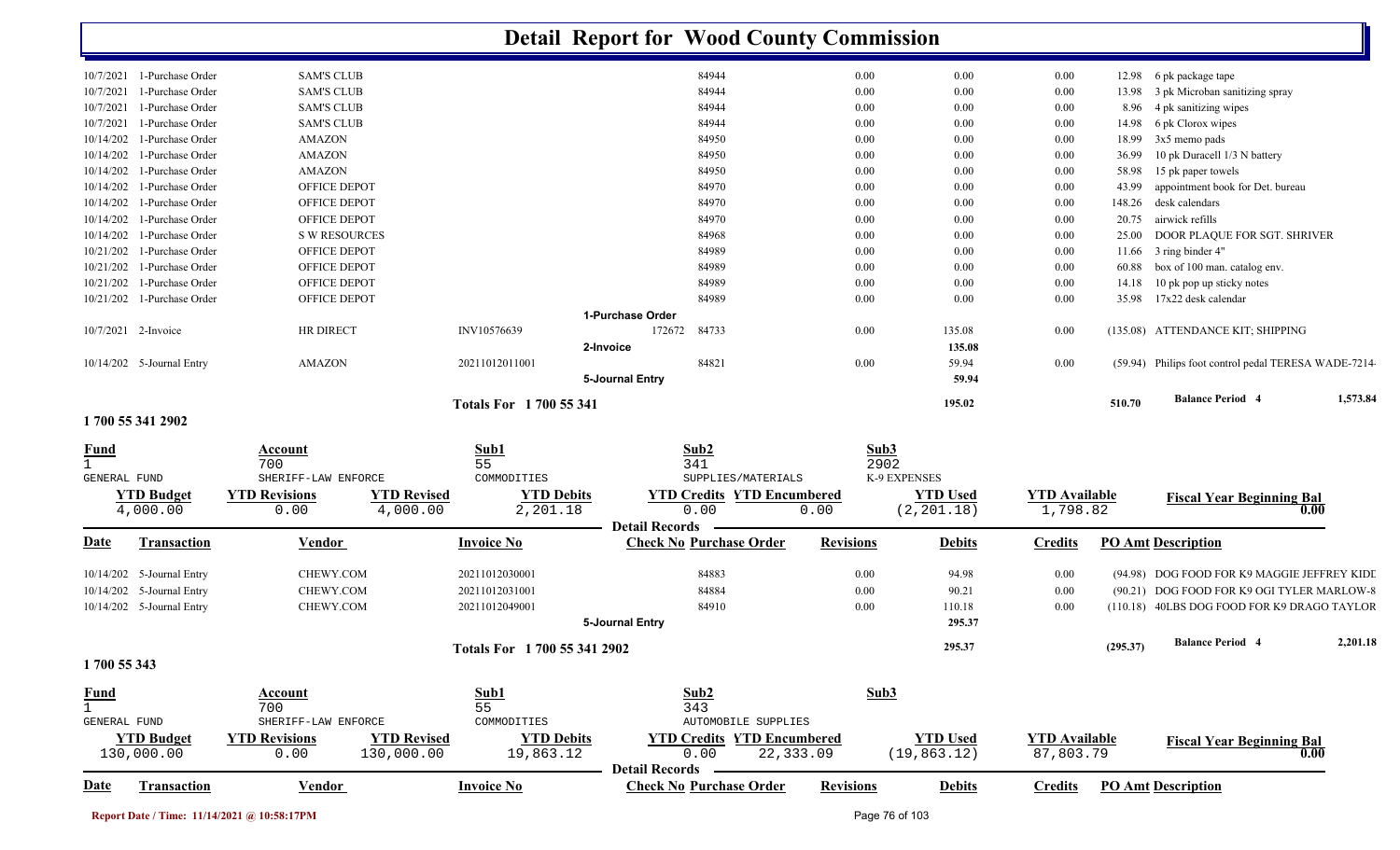|                     | 10/28/202 1-Purchase Order  | <b>ENGLEFIELD OIL COMPANY</b>               |                    |                                  | 1-Purchase Order       | 84880                                                | 0.00             | 0.00            | 0.00                 |            | 8,460.16 FUEL FOR LAW ENF                               |
|---------------------|-----------------------------|---------------------------------------------|--------------------|----------------------------------|------------------------|------------------------------------------------------|------------------|-----------------|----------------------|------------|---------------------------------------------------------|
|                     | $10/14/202$ 5-Journal Entry | <b>KROGER</b>                               |                    | 20211012032001                   |                        |                                                      | 0.00             | 35.50           | 0.00                 | 0.00       | STEVEN STEPHENS-0517-KROGER #3730 F                     |
|                     | 10/14/202 5-Journal Entry   | <b>KROGER</b>                               |                    | 20211012033001                   | <b>5-Journal Entry</b> |                                                      | 0.00             | 29.00<br>64.50  | 0.00                 | 0.00       | DENISE SCHUCK-2645-KROGER #3730 Fuel                    |
|                     |                             |                                             |                    |                                  |                        |                                                      |                  | 64.50           |                      | 8,460.16   | <b>Balance Period 4</b><br>19,863.12                    |
| 1700 55 345         |                             |                                             |                    | <b>Totals For 1700 55 343</b>    |                        |                                                      |                  |                 |                      |            |                                                         |
| <b>Fund</b>         |                             | Account                                     |                    | Sub1                             |                        | Sub2                                                 | Sub3             |                 |                      |            |                                                         |
| $\mathbf{1}$        |                             | 700                                         |                    | 55                               |                        | 345                                                  |                  |                 |                      |            |                                                         |
| <b>GENERAL FUND</b> | <b>YTD Budget</b>           | SHERIFF-LAW ENFORCE<br><b>YTD Revisions</b> | <b>YTD Revised</b> | COMMODITIES<br><b>YTD Debits</b> |                        | <b>UNIFORMS</b><br><b>YTD Credits YTD Encumbered</b> |                  | <b>YTD Used</b> | <b>YTD</b> Available |            |                                                         |
|                     | 44,500.00                   | 1,416.00                                    | 45,916.00          | 9,652.62                         |                        | 0.00                                                 | 2,161.24         | (9,652.62)      | 34,102.14            |            | <b>Fiscal Year Beginning Bal</b><br>0.00                |
|                     |                             |                                             |                    |                                  | <b>Detail Records</b>  |                                                      |                  |                 |                      |            |                                                         |
| <u>Date</u>         | <b>Transaction</b>          | Vendor                                      |                    | <b>Invoice No</b>                |                        | <b>Check No Purchase Order</b>                       | <b>Revisions</b> | <b>Debits</b>   | <b>Credits</b>       |            | <b>PO Amt Description</b>                               |
| 10/7/2021           | 1-Purchase Order            | <b>WORKINGMAN'S STORE</b>                   |                    |                                  |                        | 84936                                                | 0.00             | 0.00            | 0.00                 | 192.00     | class A pants                                           |
| 10/7/2021           | 1-Purchase Order            | <b>WORKINGMAN'S STORE</b>                   |                    |                                  |                        | 84936                                                | 0.00             | 0.00            | 0.00                 | 201.00     | long sleeve class A shirts                              |
| 10/14/202           | 1-Purchase Order            | PRO VISION INC.                             |                    |                                  |                        | 84957                                                | 0.00             | 0.00            | 0.00                 | 13.48      | return shipping of 2 bodycams                           |
| 10/25/202           | 1-Purchase Order            | <b>AMAZON</b>                               |                    |                                  |                        | 84997                                                | 0.00             | 0.00            | 0.00                 | 24.99      | 4 pk LED emergency flashlight for transport vehi-       |
| 10/25/202           | 1-Purchase Order            | <b>AMAZON</b>                               |                    |                                  |                        | 84997                                                | 0.00             | 0.00            | 0.00                 |            | 5.99 sshipping                                          |
|                     | 10/25/202 1-Purchase Order  | <b>UNDER ARMOUR</b>                         |                    |                                  |                        | 85007                                                | 0.00             | 0.00            | 0.00                 | 100.00     | boots for Deputy Marlow                                 |
|                     |                             |                                             |                    |                                  | 1-Purchase Order       |                                                      |                  |                 |                      |            |                                                         |
| 10/7/2021           | 2-Invoice                   | <b>KESTERSON CLEANERS</b>                   |                    | 093021WCSD                       | 172674                 |                                                      | 0.00             | 280.95          | 0.00                 | 0.00       | SEPTEMBER 2021                                          |
| 10/15/202 2-Invoice |                             | <b>BSN SPORTS</b>                           |                    | 913901906                        | 172712                 | 84790                                                | 0.00             | 600.00          | 0.00                 |            | $(600.00)$ face mask with department logo               |
| 10/19/202 2-Invoice |                             | <b>BSN SPORTS</b>                           |                    | 913901906-1                      | 172736                 | 84790                                                | 0.00             | 36.00           | 0.00                 | $0.00\,$   | face mask with department logo                          |
| 10/19/202           | 2-Invoice                   | <b>GALLS</b>                                |                    | 019418073                        | 172739                 | 84904                                                | 0.00             | 270.09          | 0.00                 |            | (250.00) EXTERNAL ARMOR COVER FOR BAILIFFS              |
| 10/19/202 2-Invoice |                             | <b>GALLS</b>                                |                    | 019402256                        | 172739                 | 84882                                                | 0.00             | 110.00          | 0.00                 |            | (110.00) 5.11 TACTICAL MENS RIPSTOP TDU PANTS           |
| 10/19/202 2-Invoice |                             | PRO VISION INC.                             |                    | INV2102440                       | 172742                 | 84957                                                | 0.00             | 13.48           | 0.00                 |            | (13.48) return shipping of 2 bodycams                   |
| 10/19/202 2-Invoice |                             | <b>WORKINGMAN'S STORE</b>                   |                    | 26452                            | 172747                 | 84889                                                | 0.00             | 125.00          | 0.00                 |            | (125.00) BOOTS FOR DEPUTY WETZEL                        |
| 10/26/202 2-Invoice |                             | ALL AMERICAN UNIFORM                        |                    | 829                              | 172749                 | 84830                                                | 0.00             | 995.28          | 0.00                 |            | (995.28) baton ring holders, glove pouches; tie tacks   |
| 10/26/202 2-Invoice |                             | <b>WORKINGMAN'S STORE</b>                   |                    | 26471                            | 172767                 | 84888                                                | 0.00             | 256.00          | 0.00                 |            | (120.00) PAIR OF CLASS A PANTS FOR SGT WETZEI           |
| 10/26/202 2-Invoice |                             | <b>WORKINGMAN'S STORE</b>                   |                    | 26471                            | 172767                 | 84936                                                | 0.00             | 320.00          | 0.00                 |            | $(192.00)$ class A pants                                |
| 10/26/202 2-Invoice |                             | <b>WORKINGMAN'S STORE</b>                   |                    | 26471                            | 172767                 | 84936                                                | 0.00             | 315.00          | 0.00                 |            | (201.00) long sleeve class A shirts                     |
|                     |                             |                                             |                    |                                  | 2-Invoice              |                                                      |                  | 3,321.80        |                      |            |                                                         |
|                     | 10/14/202 5-Journal Entry   | <b>AMAZON</b>                               |                    | 20211012022001                   |                        | 84871                                                | 0.00             | 95.28           | 0.00                 |            | (95.28) 3 pack Iphone charges for deputies' phones GREC |
|                     |                             |                                             |                    |                                  | <b>5-Journal Entry</b> |                                                      |                  | 95.28           |                      |            |                                                         |
|                     |                             |                                             |                    | <b>Totals For 1700 55 345</b>    |                        |                                                      |                  | 3,417.08        |                      | (2,164.58) | 9,652.62<br><b>Balance Period 4</b>                     |

**1 701 10 104**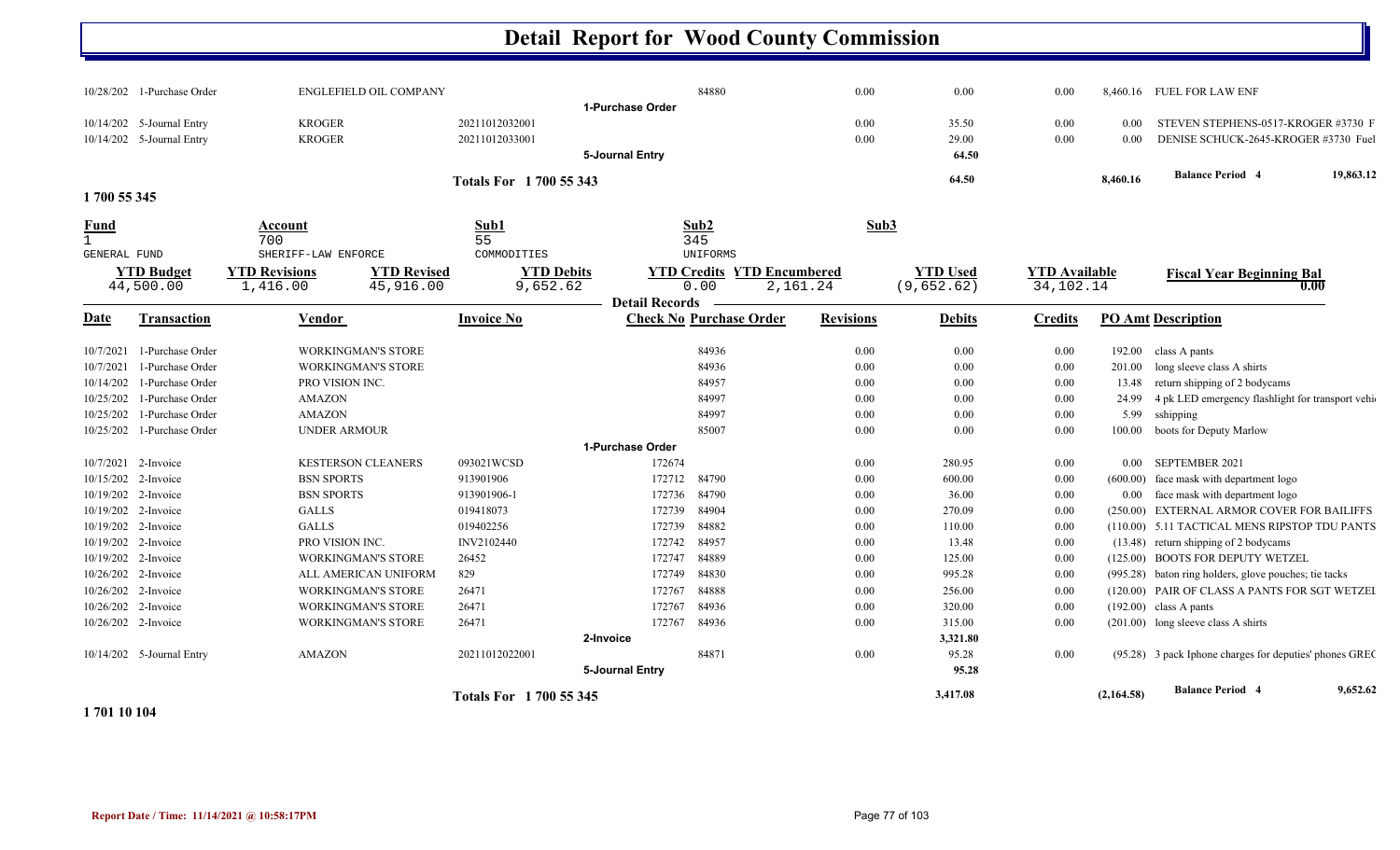| Fund<br>$\mathbf{1}$<br>GENERAL FUND | Account<br>701<br>CIVIL PROCESS SERVER |                                     | Sub1<br>10<br>PERSONAL SERVICES | Sub2<br>104<br>SOCIAL SECURITY                                     | Sub3             |                                |                                   |          |                                  |      |           |
|--------------------------------------|----------------------------------------|-------------------------------------|---------------------------------|--------------------------------------------------------------------|------------------|--------------------------------|-----------------------------------|----------|----------------------------------|------|-----------|
| <b>YTD Budget</b><br>7,679.00        | <b>YTD Revisions</b><br>0.00           | <b>YTD Revised</b><br>7,679.00      | <b>YTD Debits</b><br>1,512.19   | <b>YTD Credits YTD Encumbered</b><br>0.00<br><b>Detail Records</b> | 0.00             | <b>YTD Used</b><br>(1, 512.19) | <b>YTD Available</b><br>6, 166.81 |          | <b>Fiscal Year Beginning Bal</b> | 0.00 |           |
| Date<br><b>Transaction</b>           | Vendor                                 |                                     | <b>Invoice No</b>               | <b>Check No Purchase Order</b>                                     | <b>Revisions</b> | <b>Debits</b>                  | <b>Credits</b>                    |          | <b>PO Amt Description</b>        |      |           |
| 10/15/202 2-Invoice                  |                                        | DEPARTMENT OF TREASURY 20211015-00  |                                 | 3737                                                               | 0.00             | 150.66                         | 0.00                              |          | $0.00$ FICA                      |      |           |
| 10/15/202 2-Invoice                  |                                        | DEPARTMENT OF TREASURY 20211015-00  |                                 | 3737                                                               | 0.00             | 35.25                          | 0.00                              |          | $0.00$ MED                       |      |           |
| 10/29/202 2-Invoice                  |                                        | DEPARTMENT OF TREASURY 20211029-00  |                                 | 3744                                                               | 0.00             | 154.15                         | 0.00                              |          | $0.00$ FICA                      |      |           |
| 10/29/202 2-Invoice                  |                                        | DEPARTMENT OF TREASURY 20211029-00  |                                 | 3744                                                               | 0.00             | 36.04                          | 0.00                              |          | $0.00$ MED                       |      |           |
|                                      |                                        |                                     |                                 | 2-Invoice                                                          |                  | 376.10                         |                                   |          |                                  |      |           |
|                                      |                                        |                                     | <b>Totals For 170110104</b>     |                                                                    |                  | 376.10                         |                                   |          | <b>Balance Period 4</b>          |      | 1,512.19  |
| 170110105                            |                                        |                                     |                                 |                                                                    |                  |                                |                                   |          |                                  |      |           |
| <u>Fund</u><br>$\mathbf{1}$          | Account<br>701                         |                                     | Sub1<br>10                      | Sub <sub>2</sub><br>105                                            | Sub3             |                                |                                   |          |                                  |      |           |
| <b>GENERAL FUND</b>                  | CIVIL PROCESS SERVER                   |                                     | PERSONAL SERVICES               | INSURANCE PREMIUM                                                  |                  |                                |                                   |          |                                  |      |           |
| <b>YTD Budget</b>                    | <b>YTD Revisions</b>                   | <b>YTD Revised</b>                  | <b>YTD Debits</b>               | <b>YTD Credits YTD Encumbered</b>                                  |                  | <b>YTD</b> Used                | <b>YTD</b> Available              |          | <b>Fiscal Year Beginning Bal</b> |      |           |
| 45,677.00                            | 0.00                                   | 45,677.00                           | 18,343.39                       | 0.00                                                               | 0.00             | (18, 343.39)                   | 27, 333.61                        |          |                                  | 0.00 |           |
|                                      |                                        |                                     |                                 | <b>Detail Records</b>                                              |                  |                                |                                   |          |                                  |      |           |
| Date<br><b>Transaction</b>           | <b>Vendor</b>                          |                                     | <b>Invoice No</b>               | <b>Check No Purchase Order</b>                                     | <b>Revisions</b> | <b>Debits</b>                  | <b>Credits</b>                    |          | <b>PO Amt Description</b>        |      |           |
| 10/1/2021 2-Invoice                  |                                        | HIGHMARK WEST VIRGINIA              | 10012021                        | 3725                                                               | 0.00             | 4,279.54                       | 0.00                              |          | 0.00 HEALTH PREMIUM              |      |           |
| 10/5/2021 2-Invoice                  | <b>RENAISSANCE</b>                     |                                     | CNS0000800266                   | 3731                                                               | 0.00             | 18.63                          | 0.00                              |          | 0.00 ADMIN FEE                   |      |           |
| 10/5/2021 2-Invoice                  |                                        | <b>MUTUAL OF OMAHA</b>              | 1250905506                      | 172658                                                             | 0.00             | 6.39                           | 0.00                              |          | 0.00 BASIC LIFE                  |      |           |
| 10/5/2021 2-Invoice                  |                                        | <b>MUTUAL OF OMAHA</b>              | 1250905506                      | 172658                                                             | 0.00             | 20.60                          | 0.00                              |          | $0.00$ LTD                       |      |           |
| 10/5/2021 2-Invoice                  |                                        | VISION SERVICE PLAN (WV)            | 102021                          | 172663                                                             | 0.00             | 8.79                           | 0.00                              | $0.00\,$ | <b>SINGLE VISION</b>             |      |           |
| 10/5/2021 2-Invoice                  |                                        | VISION SERVICE PLAN (WV) 102021     |                                 | 172663                                                             | 0.00             | 54.75                          | 0.00                              | 0.00     | <b>FAMILY VISION</b>             |      |           |
|                                      |                                        |                                     |                                 | 2-Invoice                                                          |                  | 4,388.70                       |                                   |          |                                  |      |           |
|                                      |                                        |                                     | <b>Totals For 170110105</b>     |                                                                    |                  | 4,388.70                       |                                   |          | <b>Balance Period 4</b>          |      | 18,343.39 |
| 170110106                            |                                        |                                     |                                 |                                                                    |                  |                                |                                   |          |                                  |      |           |
| Fund                                 | Account                                |                                     | Sub1                            | Sub2                                                               | Sub3             |                                |                                   |          |                                  |      |           |
| $\mathbf{1}$                         | 701                                    |                                     | 10                              | 106                                                                |                  |                                |                                   |          |                                  |      |           |
| GENERAL FUND                         | CIVIL PROCESS SERVER                   |                                     | PERSONAL SERVICES               | RETIREMENT                                                         |                  |                                |                                   |          |                                  |      |           |
| <b>YTD Budget</b>                    | <b>YTD Revisions</b>                   | <b>YTD Revised</b>                  | <b>YTD Debits</b>               | <b>YTD Credits YTD Encumbered</b>                                  |                  | <b>YTD</b> Used                | <b>YTD Available</b>              |          | <b>Fiscal Year Beginning Bal</b> |      |           |
| 10,038.00                            | 0.00                                   | 10,038.00                           | 2,182.28                        | 0.00                                                               | 0.00             | (2, 182.28)                    | 7,855.72                          |          |                                  | 0.00 |           |
| Date<br>Transaction                  | <b>Vendor</b>                          |                                     | <b>Invoice No</b>               | <b>Detail Records</b><br><b>Check No Purchase Order</b>            | <b>Revisions</b> | <b>Debits</b>                  | <b>Credits</b>                    |          | <b>PO Amt Description</b>        |      |           |
| 10/15/202 2-Invoice                  |                                        | WV PUBLIC EMP RETIREMEN 20211015-00 |                                 | 3751                                                               | 0.00             | 269.18                         | 0.00                              |          | 0.00 RETIREMENT                  |      |           |
| 10/29/202 2-Invoice                  |                                        | WV PUBLIC EMP RETIREMEN 20211029-00 |                                 | 3751                                                               | 0.00             | 269.18                         | 0.00                              |          | 0.00 RETIREMENT                  |      |           |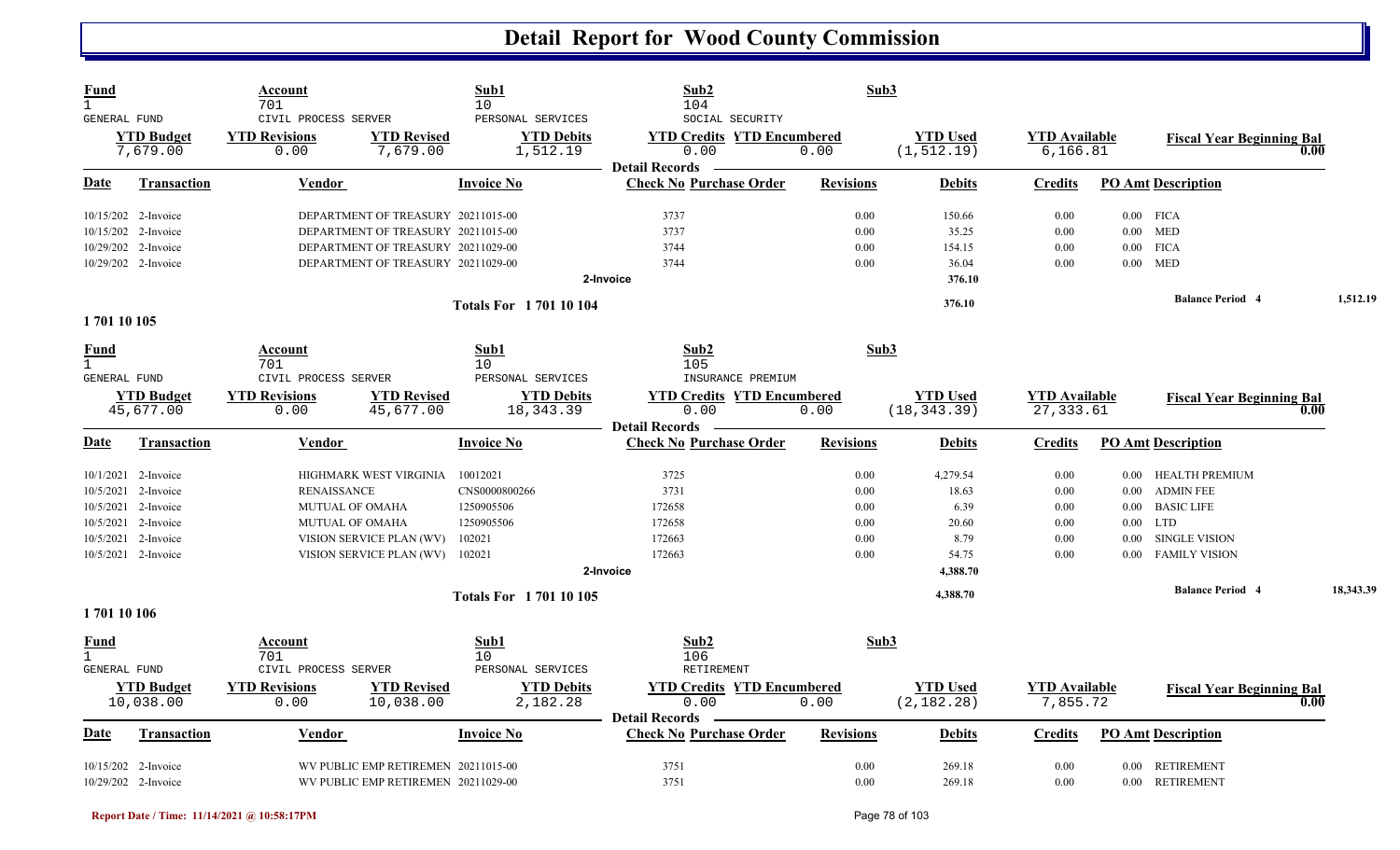|                              |                                |                                                     |                                    |                                              | <b>Detail Report for Wood County Commission</b>             |                  |                                |                                   |          |                                          |            |
|------------------------------|--------------------------------|-----------------------------------------------------|------------------------------------|----------------------------------------------|-------------------------------------------------------------|------------------|--------------------------------|-----------------------------------|----------|------------------------------------------|------------|
|                              |                                |                                                     |                                    |                                              | 2-Invoice                                                   |                  | 538.36                         |                                   |          |                                          |            |
| 170110186                    |                                |                                                     |                                    | <b>Totals For 170110106</b>                  |                                                             |                  | 538.36                         |                                   |          | <b>Balance Period 4</b>                  | 2,182.28   |
| <b>Fund</b>                  |                                | Account                                             |                                    | Sub1                                         | Sub2                                                        | Sub3             |                                |                                   |          |                                          |            |
| $\mathbf{1}$<br>GENERAL FUND | <b>YTD Budget</b>              | 701<br>CIVIL PROCESS SERVER<br><b>YTD Revisions</b> | <b>YTD Revised</b>                 | 10<br>PERSONAL SERVICES<br><b>YTD Debits</b> | 186<br>PROCESS SERVERS<br><b>YTD Credits YTD Encumbered</b> |                  | <b>YTD Used</b>                | <b>YTD Available</b>              |          | <b>Fiscal Year Beginning Bal</b>         |            |
|                              | 100,383.00                     | 0.00                                                | 100,383.00                         | 21,821.67                                    | 0.00<br><b>Detail Records</b>                               | 0.00             | (21, 821.67)                   | 78,561.33                         |          | 0.00                                     |            |
| Date                         | <b>Transaction</b>             | <b>Vendor</b>                                       |                                    | <b>Invoice No</b>                            | <b>Check No Purchase Order</b>                              | <b>Revisions</b> | <b>Debits</b>                  | <b>Credits</b>                    |          | <b>PO Amt Description</b>                |            |
|                              | 10/15/202 2-Invoice            | <b>BURDETTE APRIL D.</b>                            |                                    | 10-00274465-REG                              | 274465                                                      | 0.00             | 1,401.04                       | 0.00                              |          | 0.00 BURDETTE APRIL D.                   |            |
|                              | 10/15/202 2-Invoice            | MERCER STEVEN E.                                    |                                    | 10-00274466-REG                              | 274466                                                      | $0.00\,$         | 1,290.61                       | $0.00\,$                          | $0.00\,$ | MERCER STEVEN E.                         |            |
|                              | 10/29/202 2-Invoice            | <b>BURDETTE APRIL D.</b>                            |                                    | 10-00274682-REG                              | 274682                                                      | $0.00\,$         | 1,401.04                       | $0.00\,$                          | $0.00\,$ | <b>BURDETTE APRIL D.</b>                 |            |
|                              | 10/29/202 2-Invoice            | MERCER STEVEN E.                                    |                                    | 10-00274683-REG                              | 274683                                                      | 0.00             | 1,290.61                       | $0.00\,$                          | $0.00\,$ | MERCER STEVEN E.                         |            |
|                              |                                |                                                     |                                    |                                              | 2-Invoice                                                   |                  | 5,383.30                       |                                   |          |                                          |            |
|                              |                                |                                                     |                                    | <b>Totals For 170110186</b>                  |                                                             |                  | 5,383.30                       |                                   |          | <b>Balance Period 4</b>                  | 21,821.67  |
| 1704 55 344                  |                                |                                                     |                                    |                                              |                                                             |                  |                                |                                   |          |                                          |            |
| <u>Fund</u>                  |                                | Account                                             |                                    | Sub1                                         | Sub2                                                        | Sub3             |                                |                                   |          |                                          |            |
| $\mathbf{1}$<br>GENERAL FUND |                                | 704<br>REGIONAL JAIL                                |                                    | 55<br>COMMODITIES                            | 344<br>FOOD & DRUGS-FEEDING PRI                             |                  |                                |                                   |          |                                          |            |
|                              | <b>YTD Budget</b>              | <b>YTD Revisions</b>                                | <b>YTD Revised</b>                 | <b>YTD Debits</b>                            | <b>YTD Credits YTD Encumbered</b>                           |                  | <b>YTD Used</b>                | <b>YTD Available</b>              |          | <b>Fiscal Year Beginning Bal</b>         |            |
|                              | 2,160,000.00                   | 0.00                                                | 2,160,000.00                       | 684, 329.75                                  | 0.00                                                        | 0.00             | (684, 329.75)                  | 1,475,670.25                      |          | 0.00                                     |            |
|                              |                                |                                                     |                                    |                                              | <b>Detail Records</b>                                       |                  |                                |                                   |          |                                          |            |
| Date                         | <b>Transaction</b>             | <b>Vendor</b>                                       |                                    | <b>Invoice No</b>                            | <b>Check No Purchase Order</b>                              | <b>Revisions</b> | <b>Debits</b>                  | <b>Credits</b>                    |          | <b>PO Amt Description</b>                |            |
|                              | 10/7/2021 2-Invoice            |                                                     | WV REGIONAL JAIL & CORRI 9214b8e   |                                              | 172679                                                      | $0.00\,$         | 169,454.00                     | 0.00                              |          | 0.00 SEPT 2021                           |            |
|                              | 10/7/2021 2-Invoice            |                                                     | WV REGIONAL JAIL & CORRI 9214b8e   |                                              | 172679                                                      | $0.00\,$         | (7,382.25)                     | 0.00                              |          | 0.00 SEPT 2021                           |            |
|                              |                                |                                                     |                                    |                                              | 2-Invoice                                                   |                  | 162,071.75                     |                                   |          |                                          |            |
|                              |                                |                                                     |                                    | Totals For 1704 55 344                       |                                                             |                  | 162,071.75                     |                                   |          | <b>Balance Period 4</b>                  | 684,329.75 |
| 1705 10 104                  |                                |                                                     |                                    |                                              |                                                             |                  |                                |                                   |          |                                          |            |
| <b>Fund</b>                  |                                | Account                                             |                                    | Sub1                                         | Sub2                                                        | Sub3             |                                |                                   |          |                                          |            |
| $\mathbf{1}$                 |                                | 705                                                 |                                    | 10                                           | 104                                                         |                  |                                |                                   |          |                                          |            |
| GENERAL FUND                 |                                | HOME CONFINEMENT                                    |                                    | PERSONAL SERVICES                            | SOCIAL SECURITY                                             |                  |                                |                                   |          |                                          |            |
|                              | <b>YTD Budget</b><br>11,521.00 | <b>YTD Revisions</b><br>2,181.00                    | <b>YTD Revised</b><br>13,702.00    | <b>YTD Debits</b><br>2,947.27                | <b>YTD Credits YTD Encumbered</b><br>0.00                   | 0.00             | <b>YTD Used</b><br>(2, 947.27) | <b>YTD Available</b><br>10,754.73 |          | <b>Fiscal Year Beginning Bal</b><br>0.00 |            |
|                              |                                |                                                     |                                    |                                              | <b>Detail Records</b>                                       |                  |                                |                                   |          |                                          |            |
| <b>Date</b>                  | <b>Transaction</b>             | <b>Vendor</b>                                       |                                    | <b>Invoice No</b>                            | <b>Check No Purchase Order</b>                              | <b>Revisions</b> | <b>Debits</b>                  | <b>Credits</b>                    |          | <b>PO Amt Description</b>                |            |
|                              | 10/15/202 2-Invoice            |                                                     | DEPARTMENT OF TREASURY 20211015-00 |                                              | 3737                                                        | $0.00\,$         | 316.85                         | 0.00                              |          | $0.00$ FICA                              |            |
|                              | 10/15/202 2-Invoice            |                                                     | DEPARTMENT OF TREASURY 20211015-00 |                                              | 3737                                                        | $0.00\,$         | 74.11                          | $0.00\,$                          |          | $0.00$ MED                               |            |
|                              | 10/29/202 2-Invoice            |                                                     | DEPARTMENT OF TREASURY 20211029-00 |                                              | 3744                                                        | 0.00             | 241.87                         | $0.00\,$                          |          | $0.00$ FICA                              |            |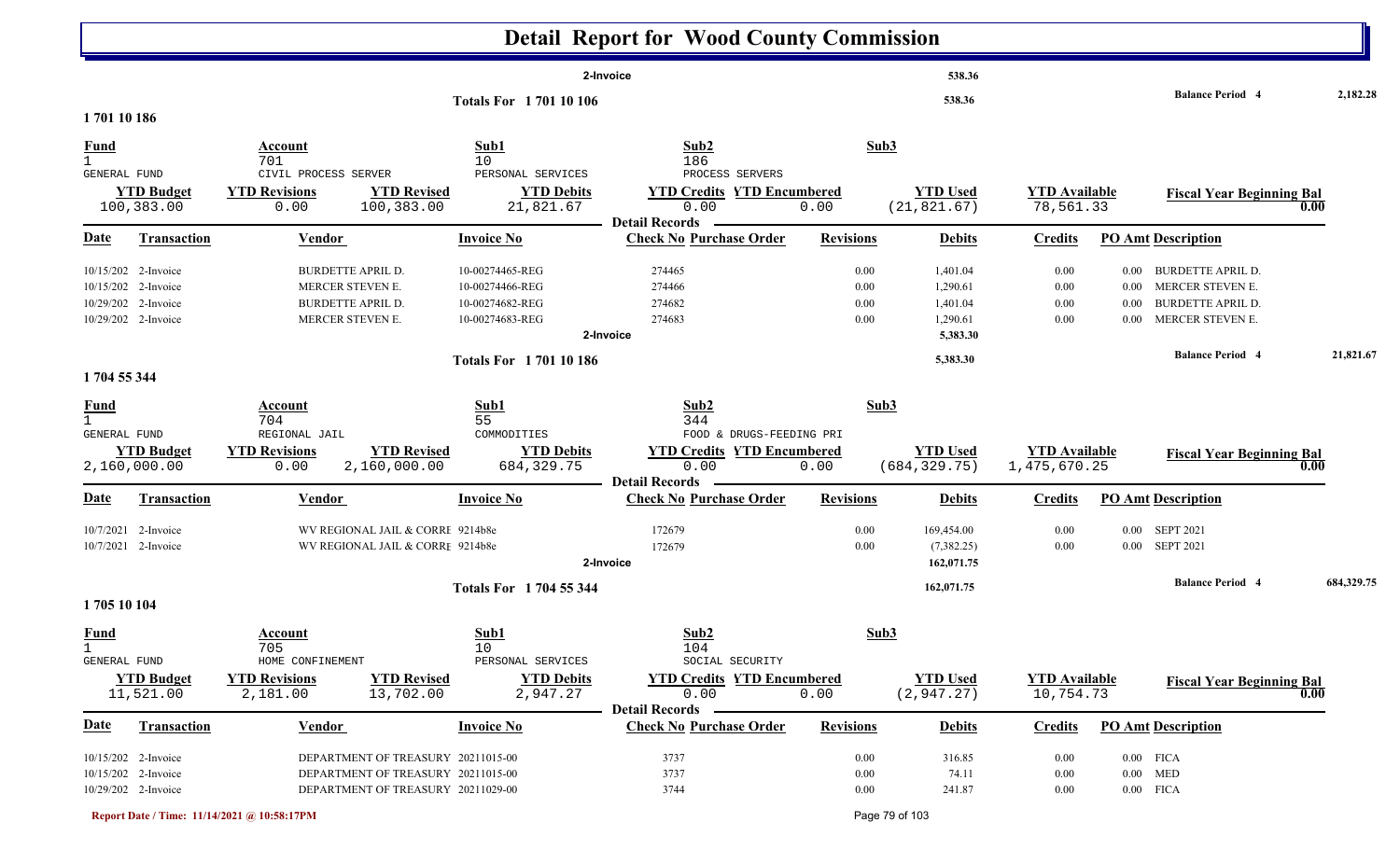|                                                            |                                                                                                                              |                                                                        |                                                                                |                                                                           | <b>Detail Report for Wood County Commission</b>                        |                                              |                                                                  |                                              |                                                      |                                                                                                                       |           |
|------------------------------------------------------------|------------------------------------------------------------------------------------------------------------------------------|------------------------------------------------------------------------|--------------------------------------------------------------------------------|---------------------------------------------------------------------------|------------------------------------------------------------------------|----------------------------------------------|------------------------------------------------------------------|----------------------------------------------|------------------------------------------------------|-----------------------------------------------------------------------------------------------------------------------|-----------|
|                                                            | 10/29/202 2-Invoice                                                                                                          |                                                                        | DEPARTMENT OF TREASURY 20211029-00                                             |                                                                           | 3744<br>2-Invoice                                                      | 0.00                                         | 56.57<br>689.40                                                  | 0.00                                         |                                                      | $0.00$ MED                                                                                                            |           |
| 1705 10 105                                                |                                                                                                                              |                                                                        |                                                                                | <b>Totals For 170510104</b>                                               |                                                                        |                                              | 689.40                                                           |                                              |                                                      | <b>Balance Period 4</b>                                                                                               | 2,947.27  |
| <b>Fund</b><br>$\mathbf{1}$<br>GENERAL FUND                |                                                                                                                              | Account<br>705<br>HOME CONFINEMENT                                     |                                                                                | Sub1<br>10<br>PERSONAL SERVICES                                           | Sub2<br>105<br>INSURANCE PREMIUM                                       |                                              | Sub3                                                             |                                              |                                                      |                                                                                                                       |           |
|                                                            | <b>YTD Budget</b><br>62,181.00                                                                                               | <b>YTD Revisions</b><br>0.00                                           | <b>YTD Revised</b><br>62,181.00                                                | <b>YTD Debits</b><br>22,656.38                                            | <b>YTD Credits YTD Encumbered</b><br>0.00                              | 0.00                                         | <b>YTD Used</b><br>(22, 656.38)                                  | <b>YTD Available</b><br>39,524.62            |                                                      | <b>Fiscal Year Beginning Bal</b>                                                                                      | 0.00      |
| Date                                                       | <b>Transaction</b>                                                                                                           | <u>Vendor</u>                                                          |                                                                                | <b>Invoice No</b>                                                         | <b>Detail Records</b><br><b>Check No Purchase Order</b>                | <b>Revisions</b>                             | <b>Debits</b>                                                    | <b>Credits</b>                               |                                                      | <b>PO Amt Description</b>                                                                                             |           |
| 10/5/2021                                                  | 10/1/2021 2-Invoice<br>10/5/2021 2-Invoice<br>10/5/2021 2-Invoice<br>10/5/2021 2-Invoice<br>2-Invoice<br>10/5/2021 2-Invoice | <b>RENAISSANCE</b><br><b>MUTUAL OF OMAHA</b><br><b>MUTUAL OF OMAHA</b> | HIGHMARK WEST VIRGINIA<br>VISION SERVICE PLAN (WV)<br>VISION SERVICE PLAN (WV) | 10012021<br>CNS0000800266<br>1250905506<br>1250905506<br>102021<br>102021 | 3725<br>3731<br>172658<br>172658<br>172663<br>172663<br>2-Invoice      | 0.00<br>0.00<br>0.00<br>0.00<br>0.00<br>0.00 | 5,567.43<br>24.84<br>8.52<br>27.69<br>11.72<br>36.50<br>5,676.70 | 0.00<br>0.00<br>0.00<br>0.00<br>0.00<br>0.00 | $0.00\,$<br>$0.00\,$<br>$0.00\,$<br>$0.00\,$<br>0.00 | HEALTH PREMIUM<br><b>ADMIN FEE</b><br><b>BASIC LIFE</b><br>$0.00$ LTD<br><b>SINGLE VISION</b><br><b>FAMILY VISION</b> |           |
|                                                            |                                                                                                                              |                                                                        |                                                                                | Totals For 1705 10 105                                                    |                                                                        |                                              | 5,676.70                                                         |                                              |                                                      | <b>Balance Period 4</b>                                                                                               | 22,656.38 |
| 1705 10 106<br><b>Fund</b><br>$\mathbf{1}$<br>GENERAL FUND | <b>YTD Budget</b><br>15,061.00                                                                                               | Account<br>705<br>HOME CONFINEMENT<br><b>YTD Revisions</b><br>2,850.00 | <b>YTD Revised</b><br>17,911.00                                                | Sub1<br>10<br>PERSONAL SERVICES<br><b>YTD Debits</b><br>4,268.00          | Sub2<br>106<br>RETIREMENT<br><b>YTD Credits YTD Encumbered</b><br>0.00 | 0.00                                         | Sub3<br><b>YTD Used</b><br>(4, 268.00)                           | <b>YTD Available</b><br>13,643.00            |                                                      | <b>Fiscal Year Beginning Bal</b>                                                                                      | 0.00      |
| <b>Date</b>                                                | <b>Transaction</b>                                                                                                           | <b>Vendor</b>                                                          |                                                                                | <b>Invoice No</b>                                                         | <b>Detail Records</b><br><b>Check No Purchase Order</b>                | <b>Revisions</b>                             | <b>Debits</b>                                                    | <b>Credits</b>                               |                                                      | <b>PO Amt Description</b>                                                                                             |           |
|                                                            | 10/15/202 2-Invoice<br>10/29/202 2-Invoice                                                                                   |                                                                        | WV PUBLIC EMP RETIREMEN 20211015-00<br>WV PUBLIC EMP RETIREMEN 20211029-00     |                                                                           | 3751<br>3751<br>2-Invoice                                              | 0.00<br>0.00                                 | 564.23<br>440.92<br>1,005.15                                     | 0.00<br>0.00                                 | $0.00\,$                                             | <b>RETIREMENT</b><br>0.00 RETIREMENT                                                                                  |           |
| 1705 10 108                                                |                                                                                                                              |                                                                        |                                                                                | <b>Totals For 170510106</b>                                               |                                                                        |                                              | 1,005.15                                                         |                                              |                                                      | <b>Balance Period 4</b>                                                                                               | 4,268.00  |
| <b>Fund</b><br>$\mathbf{1}$<br>GENERAL FUND                |                                                                                                                              | <b>Account</b><br>705<br>HOME CONFINEMENT                              |                                                                                | Sub1<br>10<br>PERSONAL SERVICES                                           | Sub2<br>108<br>OVERTIME                                                |                                              | Sub3                                                             |                                              |                                                      |                                                                                                                       |           |
|                                                            | <b>YTD Budget</b><br>8,000.00                                                                                                | <b>YTD Revisions</b><br>0.00                                           | <b>YTD Revised</b><br>8,000.00                                                 | <b>YTD Debits</b><br>432.51                                               | <b>YTD Credits YTD Encumbered</b><br>0.00<br><b>Detail Records</b>     | 0.00                                         | <b>YTD Used</b><br>(432.51)                                      | <b>YTD Available</b><br>7,567.49             |                                                      | <b>Fiscal Year Beginning Bal</b>                                                                                      | 0.00      |
| <u>Date</u>                                                | Transaction                                                                                                                  | <b>Vendor</b>                                                          |                                                                                | <b>Invoice No</b>                                                         | <b>Check No Purchase Order</b>                                         | <b>Revisions</b>                             | <b>Debits</b>                                                    | <b>Credits</b>                               |                                                      | <b>PO_Amt</b> Description                                                                                             |           |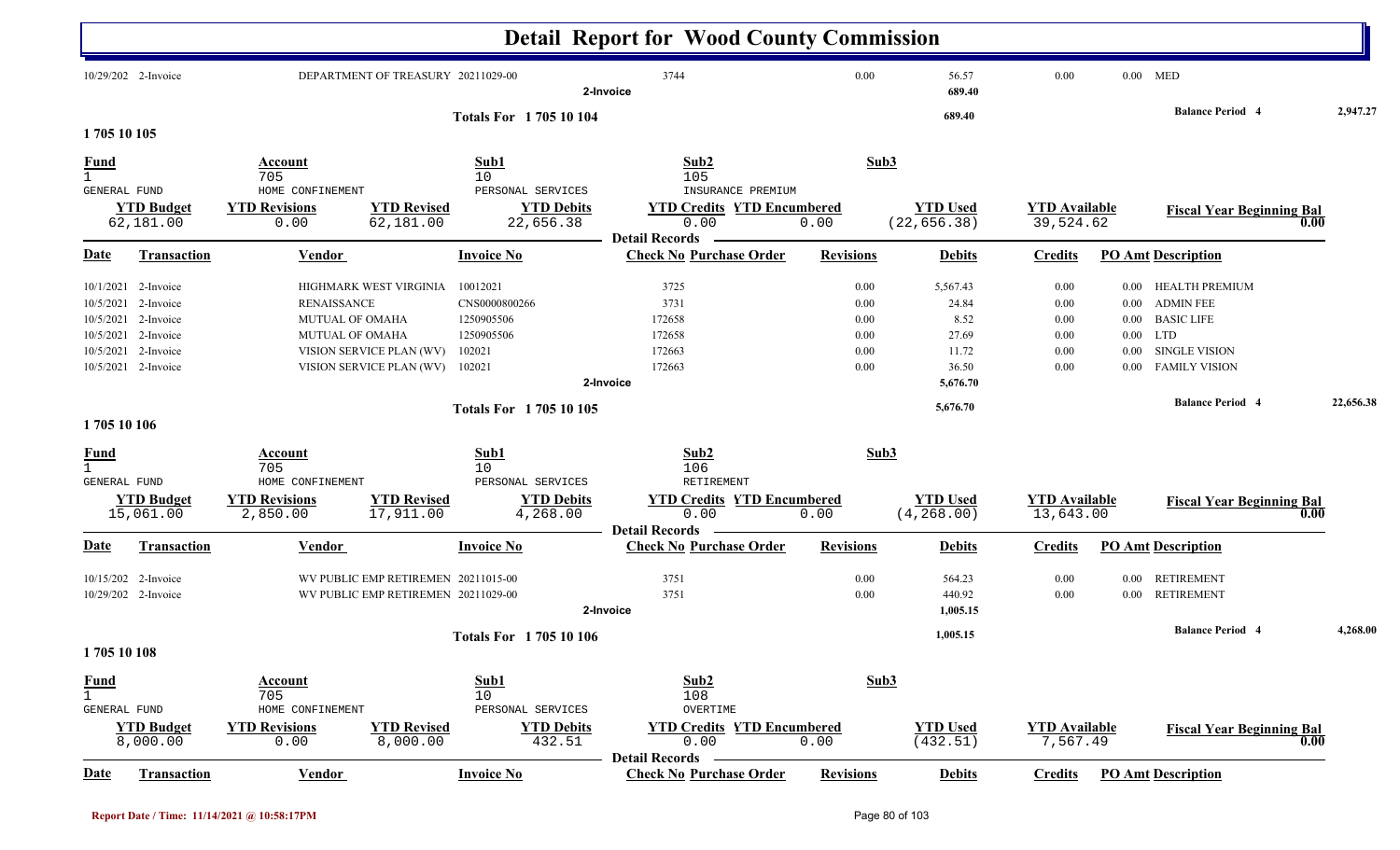|                             |                                            |                                                                                    |                                                  | <b>Detail Report for Wood County Commission</b>          |                  |                             |                                  |              |                                                 |           |
|-----------------------------|--------------------------------------------|------------------------------------------------------------------------------------|--------------------------------------------------|----------------------------------------------------------|------------------|-----------------------------|----------------------------------|--------------|-------------------------------------------------|-----------|
|                             | 10/15/202 2-Invoice<br>10/15/202 2-Invoice | <b>BOLEY JR DONALD</b><br>HEWITT TABITHA NICOLE                                    | 10-00274468-REG<br>10-00274469-REG               | 274468<br>274469<br>2-Invoice                            | 0.00<br>0.00     | 156.02<br>24.00<br>180.02   | 0.00<br>0.00                     | 0.00<br>0.00 | <b>BOLEY JR DONALD</b><br>HEWITT TABITHA NICOLE |           |
| 1705 10 185                 |                                            |                                                                                    | <b>Totals For 170510108</b>                      |                                                          |                  | 180.02                      |                                  |              | <b>Balance Period 4</b>                         | 432.51    |
| <b>Fund</b>                 |                                            | Account                                                                            | Sub1                                             | Sub2                                                     |                  | Sub3                        |                                  |              |                                                 |           |
| $\mathbf{1}$                |                                            | 705                                                                                | 10                                               | 185                                                      |                  |                             |                                  |              |                                                 |           |
| <b>GENERAL FUND</b>         | <b>YTD Budget</b><br>6,000.00              | HOME CONFINEMENT<br><b>YTD Revisions</b><br><b>YTD Revised</b><br>0.00<br>6,000.00 | PERSONAL SERVICES<br><b>YTD Debits</b><br>589.39 | HOLIDAY PAY<br><b>YTD Credits YTD Encumbered</b><br>0.00 | 0.00             | <b>YTD Used</b><br>(589.39) | <b>YTD</b> Available<br>5,410.61 |              | <b>Fiscal Year Beginning Bal</b><br>0.00        |           |
| Date                        | <b>Transaction</b>                         | <b>Vendor</b>                                                                      | <b>Invoice No</b>                                | <b>Detail Records</b><br><b>Check No Purchase Order</b>  | <b>Revisions</b> | <b>Debits</b>               | <b>Credits</b>                   |              | <b>PO Amt Description</b>                       |           |
|                             | 10/15/202 2-Invoice                        | HEWITT TABITHA NICOLE                                                              | 10-00274469-REG                                  | 274469<br>2-Invoice                                      | 0.00             | 192.02<br>192.02            | 0.00                             | 0.00         | HEWITT TABITHA NICOLE                           |           |
|                             |                                            |                                                                                    | <b>Totals For 170510185</b>                      |                                                          |                  | 192.02                      |                                  |              | <b>Balance Period 4</b>                         | 589.39    |
| 1705 10 187                 |                                            |                                                                                    |                                                  |                                                          |                  |                             |                                  |              |                                                 |           |
| <u>Fund</u><br>$\mathbf{1}$ |                                            | Account<br>705                                                                     | Sub1<br>10                                       | Sub2<br>187                                              |                  | Sub3                        |                                  |              |                                                 |           |
| <b>GENERAL FUND</b>         | <b>YTD Budget</b>                          | HOME CONFINEMENT<br><b>YTD Revised</b><br><b>YTD Revisions</b>                     | PERSONAL SERVICES<br><b>YTD Debits</b>           | HOLDING CENTER<br><b>YTD Credits YTD Encumbered</b>      |                  | <b>YTD Used</b>             | <b>YTD</b> Available             |              | <b>Fiscal Year Beginning Bal</b>                |           |
|                             | 136,605.00                                 | 28,500.00<br>165,105.00                                                            | 41,657.32                                        | 0.00                                                     | 0.00             | (41, 657.32)                | 123, 447.68                      |              | 0.00                                            |           |
| Date                        | <b>Transaction</b>                         | <b>Vendor</b>                                                                      | <b>Invoice No</b>                                | <b>Detail Records</b><br><b>Check No Purchase Order</b>  | <b>Revisions</b> | <b>Debits</b>               | <b>Credits</b>                   |              | <b>PO Amt Description</b>                       |           |
|                             | 10/15/202 2-Invoice                        | ALLEN JR. THOMAS L.                                                                | 10-00274467-REG                                  | 274467                                                   | 0.00             | 1,430.61                    | 0.00                             | $0.00\,$     | ALLEN JR THOMAS L.                              |           |
|                             | 10/15/202 2-Invoice                        | <b>BOLEY JR DONALD</b>                                                             | 10-00274468-REG                                  | 274468                                                   | 0.00             | 1,386.87                    | 0.00                             | 0.00         | <b>BOLEY JR DONALD</b>                          |           |
|                             | 10/15/202 2-Invoice                        | <b>BOLEY JR DONALD</b>                                                             | 10-00274468-REG                                  | 274468                                                   | 0.00             | 50.00                       | 0.00                             | 0.00         | <b>BOLEY JR DONALD</b>                          |           |
|                             | 10/15/202 2-Invoice                        | <b>HEWITT TABITHA NICOLE</b>                                                       | 10-00274469-REG                                  | 274469                                                   | 0.00             | 1,386.87                    | 0.00                             | 0.00         | HEWITT TABITHA NICOLE                           |           |
|                             | 10/15/202 2-Invoice                        | HEWITT TABITHA NICOLE                                                              | 10-00274469-REG                                  | 274469                                                   | 0.00             | 50.00                       | 0.00                             | 0.00         | HEWITT TABITHA NICOLE                           |           |
|                             | 10/15/202 2-Invoice                        | STAATS CHELCIE S.                                                                  | 10-00274470-REG                                  | 274470                                                   | 0.00             | 965.77                      | 0.00                             | 0.00         | STAATS CHELCIE S.                               |           |
|                             | 10/29/202 2-Invoice                        | ALLEN JR. THOMAS L.                                                                | 10-00274684-REG                                  | 274684                                                   | 0.00             | 569.47                      | 0.00                             | 0.00         | ALLEN JR THOMAS L.                              |           |
|                             | 10/29/202 2-Invoice                        | <b>BOLEY JR DONALD</b>                                                             | 10-00274685-REG                                  | 274685                                                   | 0.00             | 1,386.87                    | 0.00                             | 0.00         | <b>BOLEY JR DONALD</b>                          |           |
|                             | 10/29/202 2-Invoice                        | <b>BOLEY JR DONALD</b>                                                             | 10-00274685-REG                                  | 274685                                                   | 0.00             | 50.00                       | 0.00                             | 0.00         | <b>BOLEY JR DONALD</b>                          |           |
|                             | 10/29/202 2-Invoice                        | <b>HEWITT TABITHA NICOLE</b>                                                       | 10-00274686-REG                                  | 274686                                                   | 0.00             | 1,386.87                    | 0.00                             | 0.00         | HEWITT TABITHA NICOLE                           |           |
|                             | 10/29/202 2-Invoice                        | HEWITT TABITHA NICOLE                                                              | 10-00274686-REG                                  | 274686                                                   | 0.00             | 50.00                       | 0.00                             | 0.00         | HEWITT TABITHA NICOLE                           |           |
|                             | 10/29/202 2-Invoice                        | STAATS CHELCIE S.                                                                  | 10-00274687-REG                                  | 274687                                                   | 0.00             | 965.77                      | 0.00                             | $0.00\,$     | <b>STAATS CHELCIE S.</b>                        |           |
|                             |                                            |                                                                                    |                                                  | 2-Invoice                                                |                  | 9,679.10                    |                                  |              |                                                 |           |
|                             |                                            |                                                                                    | <b>Totals For 170510187</b>                      |                                                          |                  | 9,679.10                    |                                  |              | <b>Balance Period 4</b>                         | 41,657.32 |

**1 707 55 341**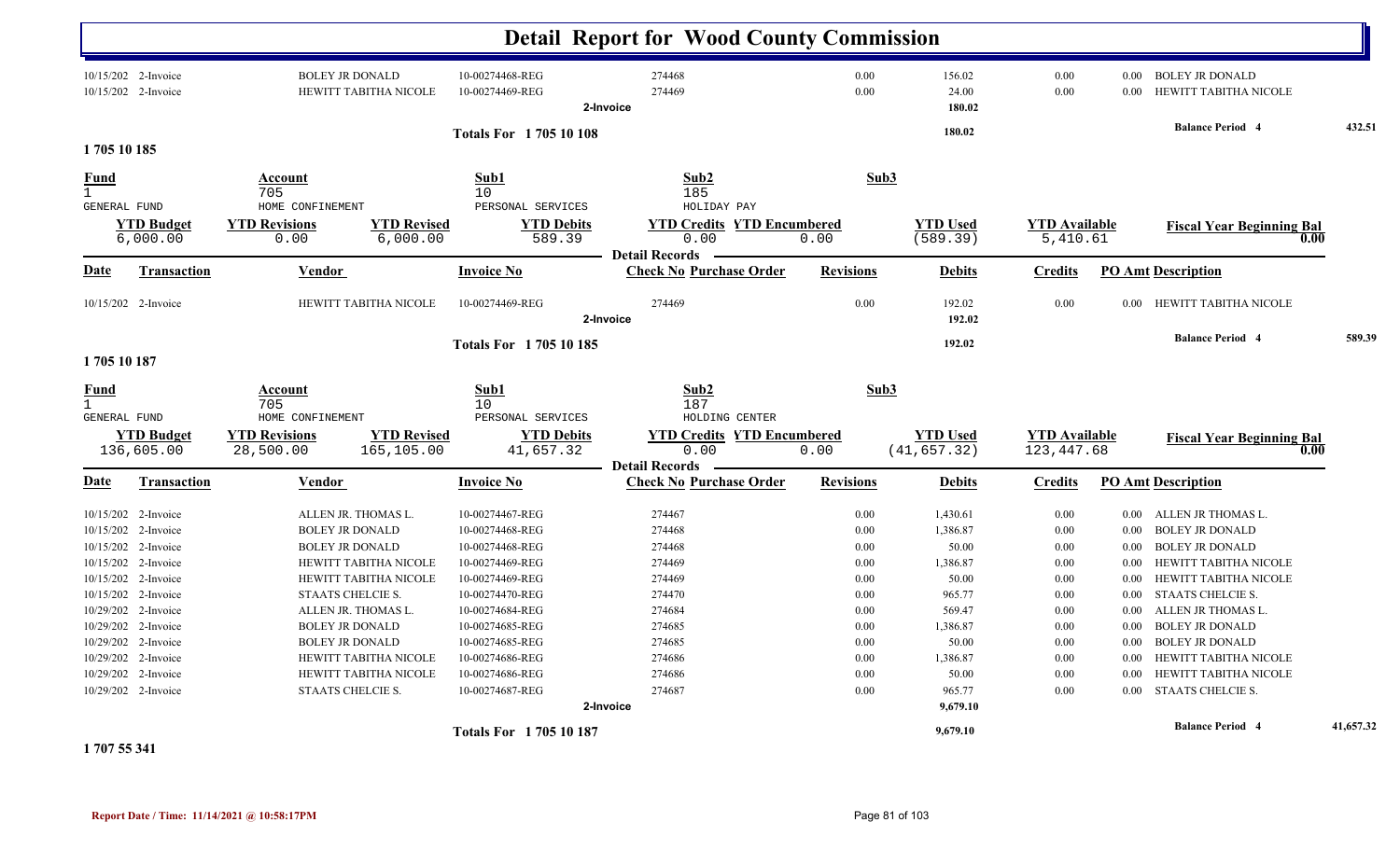| <b>Fund</b><br>$\mathbf{1}$                                                                                     | Account<br>707                                                                                  |                                                                                                                                                      | Sub1<br>55                                                                                  | Sub2<br>341                                                        | Sub3                                     |                                                           |                                                  |          |                                                                                                                          |          |
|-----------------------------------------------------------------------------------------------------------------|-------------------------------------------------------------------------------------------------|------------------------------------------------------------------------------------------------------------------------------------------------------|---------------------------------------------------------------------------------------------|--------------------------------------------------------------------|------------------------------------------|-----------------------------------------------------------|--------------------------------------------------|----------|--------------------------------------------------------------------------------------------------------------------------|----------|
| <b>GENERAL FUND</b><br><b>YTD Budget</b><br>9,600.00                                                            | WOOD COUNTY CRIME<br><b>YTD Revisions</b><br>0.00                                               | <b>YTD Revised</b><br>9,600.00                                                                                                                       | COMMODITIES<br><b>YTD Debits</b><br>2,400.00                                                | SUPPLIES/MATERIALS<br><b>YTD Credits YTD Encumbered</b><br>0.00    | 0.00                                     | <b>YTD</b> Used<br>(2, 400.00)                            | <b>YTD</b> Available<br>7,200.00                 |          | <b>Fiscal Year Beginning Bal</b><br>0.00                                                                                 |          |
| Date<br><b>Transaction</b>                                                                                      | <b>Vendor</b>                                                                                   |                                                                                                                                                      | <b>Invoice No</b>                                                                           | <b>Detail Records</b><br><b>Check No Purchase Order</b>            | <b>Revisions</b>                         | <b>Debits</b>                                             | <b>Credits</b>                                   |          | <b>PO Amt Description</b>                                                                                                |          |
| 10/19/202 2-Invoice                                                                                             |                                                                                                 | TIANO-KNOPP ASSOC., INC.                                                                                                                             | <b>OCT2021</b>                                                                              | 172743<br>2-Invoice                                                | 0.00                                     | 2,400.00<br>2,400.00                                      | 0.00                                             |          | 0.00 JULY, AUG, SEPT                                                                                                     |          |
| 1708 10 104                                                                                                     |                                                                                                 |                                                                                                                                                      | Totals For 1707 55 341                                                                      |                                                                    |                                          | 2,400.00                                                  |                                                  |          | <b>Balance Period 4</b>                                                                                                  | 2,400.00 |
| <b>Fund</b><br>$\mathbf{1}$<br>GENERAL FUND                                                                     | Account<br>708<br>CROSSING GUARDS                                                               |                                                                                                                                                      | Sub1<br>10<br>PERSONAL SERVICES                                                             | Sub2<br>104<br>SOCIAL SECURITY                                     | Sub3                                     |                                                           |                                                  |          |                                                                                                                          |          |
| <b>YTD Budget</b><br>1,517.00                                                                                   | <b>YTD Revisions</b><br>0.00                                                                    | <b>YTD Revised</b><br>1,517.00                                                                                                                       | <b>YTD Debits</b><br>216.50                                                                 | <b>YTD Credits YTD Encumbered</b><br>0.00<br><b>Detail Records</b> | 0.00                                     | <b>YTD Used</b><br>(216.50)                               | <b>YTD</b> Available<br>1,300.50                 |          | <b>Fiscal Year Beginning Bal</b><br>0.00                                                                                 |          |
| Date<br><b>Transaction</b>                                                                                      | Vendor                                                                                          |                                                                                                                                                      | <b>Invoice No</b>                                                                           | <b>Check No Purchase Order</b>                                     | <b>Revisions</b>                         | <b>Debits</b>                                             | <b>Credits</b>                                   |          | <b>PO Amt Description</b>                                                                                                |          |
| 10/15/202 2-Invoice<br>10/15/202 2-Invoice<br>10/29/202 2-Invoice<br>10/29/202 2-Invoice                        |                                                                                                 | DEPARTMENT OF TREASURY 20211015-00<br>DEPARTMENT OF TREASURY 20211015-00<br>DEPARTMENT OF TREASURY 20211029-00<br>DEPARTMENT OF TREASURY 20211029-00 |                                                                                             | 3737<br>3737<br>3744<br>3744                                       | 0.00<br>0.00<br>0.00<br>0.00             | 114.08<br>26.68<br>3.26<br>0.76                           | 0.00<br>0.00<br>0.00<br>0.00                     | $0.00\,$ | $0.00$ FICA<br>$0.00$ MED<br><b>FICA</b><br>$0.00$ MED                                                                   |          |
| 1708 10 190                                                                                                     |                                                                                                 |                                                                                                                                                      | <b>Totals For 1708 10 104</b>                                                               | 2-Invoice                                                          |                                          | 144.78<br>144.78                                          |                                                  |          | <b>Balance Period 4</b>                                                                                                  | 216.50   |
| $\frac{Fund}{1}$<br><b>GENERAL FUND</b>                                                                         | Account<br>708<br>CROSSING GUARDS                                                               |                                                                                                                                                      | Sub1<br>10<br>PERSONAL SERVICES                                                             | Sub2<br>190<br>CROSSING GUARDS                                     | Sub3                                     |                                                           |                                                  |          |                                                                                                                          |          |
| <b>YTD Budget</b><br>19,840.00                                                                                  | <b>YTD Revisions</b><br>0.00                                                                    | <b>YTD Revised</b><br>19,840.00                                                                                                                      | <b>YTD Debits</b><br>2,830.00                                                               | <b>YTD Credits YTD Encumbered</b><br>0.00<br><b>Detail Records</b> | 0.00                                     | <b>YTD Used</b><br>(2,830.00)                             | <b>YTD Available</b><br>17,010.00                |          | <b>Fiscal Year Beginning Bal</b><br>$\bf{0.00}$                                                                          |          |
| <u>Date</u><br><b>Transaction</b>                                                                               | <b>Vendor</b>                                                                                   |                                                                                                                                                      | <b>Invoice No</b>                                                                           | <b>Check No Purchase Order</b>                                     | <b>Revisions</b>                         | <b>Debits</b>                                             | <b>Credits</b>                                   |          | <b>PO Amt Description</b>                                                                                                |          |
| 10/15/202 2-Invoice<br>10/15/202 2-Invoice<br>10/15/202 2-Invoice<br>10/15/202 2-Invoice<br>10/29/202 2-Invoice | CRAMLET BARBARA S.<br>MAHONEY BRIAN G.<br>PAHL TRACY M<br>SAMPSON PONNIE J.<br>MAHONEY BRIAN G. |                                                                                                                                                      | 10-00274471-REG<br>10-00274472-REG<br>10-00274473-REG<br>10-00274474-REG<br>10-00274688-REG | 274471<br>274472<br>274473<br>274474<br>274688<br>2-Invoice        | 0.00<br>0.00<br>0.00<br>0.00<br>$0.00\,$ | 630.00<br>735.00<br>300.00<br>175.00<br>52.50<br>1,892.50 | 0.00<br>0.00<br>$0.00\,$<br>$0.00\,$<br>$0.00\,$ |          | 0.00 CRAMLET BARBARA S.<br>0.00 MAHONEY BRIAN G.<br>0.00 PAHL TRACY M<br>0.00 SAMPSON PONNIE J.<br>0.00 MAHONEY BRIAN G. |          |
|                                                                                                                 |                                                                                                 |                                                                                                                                                      | <b>Totals For 1708 10 190</b>                                                               |                                                                    |                                          | 1,892.50                                                  |                                                  |          | <b>Balance Period 4</b>                                                                                                  | 2,830.00 |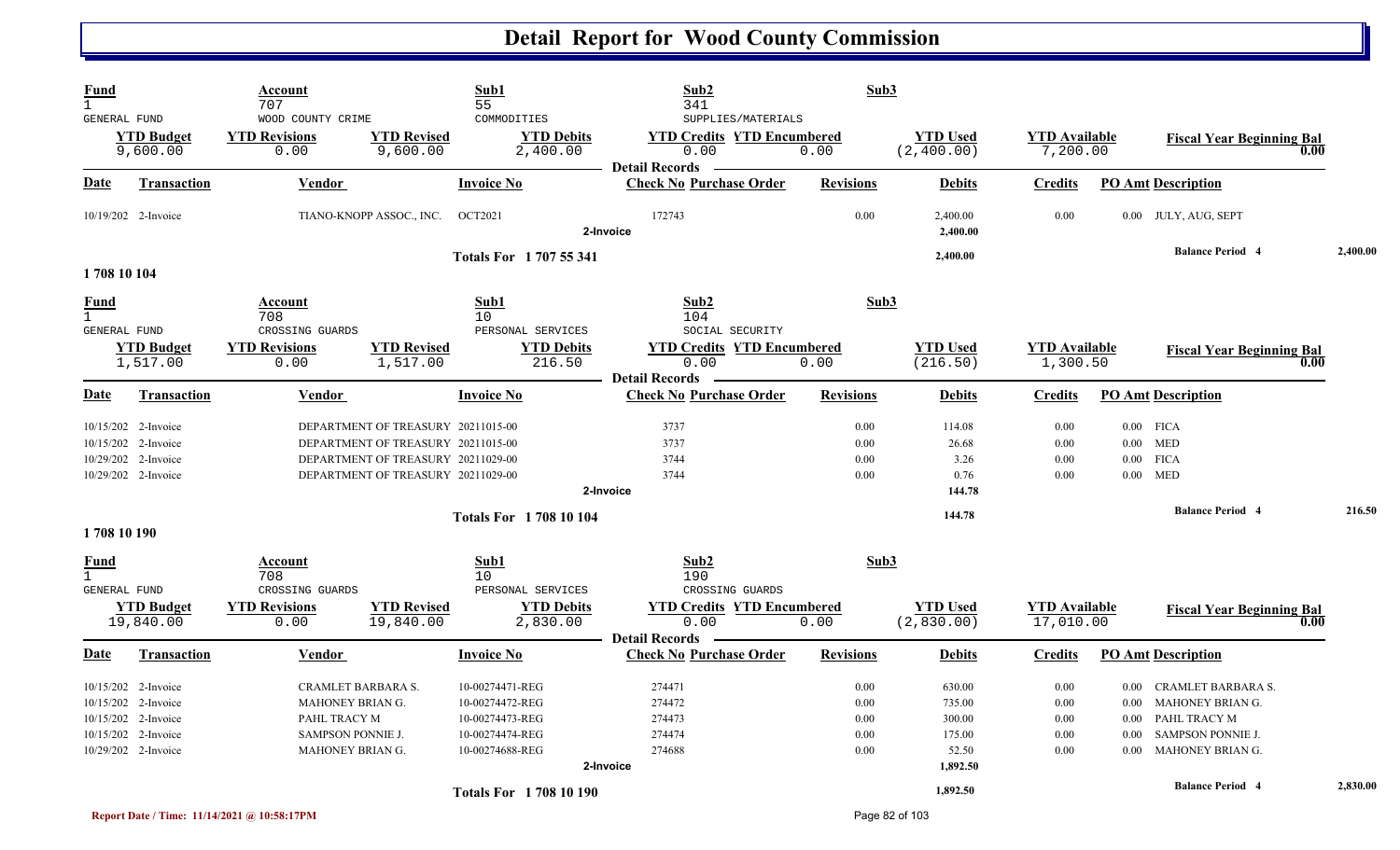#### **1 711 10 103**

| <b>Fund</b><br>$\mathbf{1}$                          |                                                                                                       | Account<br>711                                                         |                                                                                                                                                      | Sub1<br>10                                                            | Sub2<br>103                                                                             | Sub3                                     |                                              |                                      |                                                        |                                                              |           |
|------------------------------------------------------|-------------------------------------------------------------------------------------------------------|------------------------------------------------------------------------|------------------------------------------------------------------------------------------------------------------------------------------------------|-----------------------------------------------------------------------|-----------------------------------------------------------------------------------------|------------------------------------------|----------------------------------------------|--------------------------------------|--------------------------------------------------------|--------------------------------------------------------------|-----------|
| GENERAL FUND                                         | <b>YTD Budget</b><br>55,650.00                                                                        | EMERGENCY SERVICES<br><b>YTD Revisions</b><br>0.00                     | <b>YTD Revised</b><br>55,650.00                                                                                                                      | PERSONAL SERVICES<br><b>YTD Debits</b><br>18,341.60                   | SALARIES-DEPUTIES<br><b>YTD Credits YTD Encumbered</b><br>0.00<br><b>Detail Records</b> | 0.00                                     | <b>YTD Used</b><br>(18, 341.60)              | <b>YTD Available</b><br>37,308.40    |                                                        | <b>Fiscal Year Beginning Bal</b>                             | 0.00      |
| <b>Date</b>                                          | <b>Transaction</b>                                                                                    | Vendor                                                                 |                                                                                                                                                      | <b>Invoice No</b>                                                     | <b>Check No Purchase Order</b>                                                          | <b>Revisions</b>                         | <b>Debits</b>                                | <b>Credits</b>                       |                                                        | <b>PO</b> Amt Description                                    |           |
|                                                      | 10/15/202 2-Invoice<br>10/29/202 2-Invoice                                                            | SHOOK WILLIAM M.<br>SHOOK WILLIAM M.                                   |                                                                                                                                                      | 10-00274475-REG<br>10-00274689-REG                                    | 274475<br>274689<br>2-Invoice                                                           | 0.00<br>0.00                             | 2,292.70<br>2,292.70<br>4,585.40             | 0.00<br>0.00                         | 0.00                                                   | 0.00 SHOOK WILLIAM M.<br>SHOOK WILLIAM M.                    |           |
| 1711 10 104                                          |                                                                                                       |                                                                        |                                                                                                                                                      | <b>Totals For 171110103</b>                                           |                                                                                         |                                          | 4,585.40                                     |                                      |                                                        | <b>Balance Period 4</b>                                      | 18,341.60 |
| <b>Fund</b><br>$\mathbf{1}$<br><b>GENERAL FUND</b>   |                                                                                                       | Account<br>711<br>EMERGENCY SERVICES                                   |                                                                                                                                                      | Sub1<br>10<br>PERSONAL SERVICES                                       | Sub2<br>104<br>SOCIAL SECURITY                                                          | Sub3                                     |                                              |                                      |                                                        |                                                              |           |
|                                                      | <b>YTD Budget</b><br>4,257.00                                                                         | <b>YTD Revisions</b><br>0.00                                           | <b>YTD Revised</b><br>4,257.00                                                                                                                       | <b>YTD Debits</b><br>1,293.50                                         | <b>YTD Credits YTD Encumbered</b><br>0.00<br><b>Detail Records</b>                      | 0.00                                     | <b>YTD Used</b><br>(1, 293.50)               | <b>YTD Available</b><br>2,963.50     |                                                        | <b>Fiscal Year Beginning Bal</b>                             | 0.00      |
| Date                                                 | <b>Transaction</b>                                                                                    | Vendor                                                                 |                                                                                                                                                      | <b>Invoice No</b>                                                     | <b>Check No Purchase Order</b>                                                          | <b>Revisions</b>                         | <b>Debits</b>                                | <b>Credits</b>                       |                                                        | <b>PO Amt Description</b>                                    |           |
|                                                      | 10/15/202 2-Invoice<br>10/15/202 2-Invoice<br>10/29/202 2-Invoice<br>10/29/202 2-Invoice              |                                                                        | DEPARTMENT OF TREASURY 20211015-00<br>DEPARTMENT OF TREASURY 20211015-00<br>DEPARTMENT OF TREASURY 20211029-00<br>DEPARTMENT OF TREASURY 20211029-00 |                                                                       | 3737<br>3737<br>3744<br>3744<br>2-Invoice                                               | 0.00<br>0.00<br>0.00<br>0.00             | 130.65<br>30.55<br>131.43<br>30.74<br>323.37 | 0.00<br>0.00<br>0.00<br>0.00         | $0.00$ FICA<br>$0.00$ MED<br>$0.00$ FICA<br>$0.00$ MED |                                                              |           |
| 1711 10 105                                          |                                                                                                       |                                                                        |                                                                                                                                                      | <b>Totals For 171110104</b>                                           |                                                                                         |                                          | 323.37                                       |                                      |                                                        | <b>Balance Period 4</b>                                      | 1,293.50  |
| <b>Fund</b><br>$\overline{1}$<br><b>GENERAL FUND</b> |                                                                                                       | Account<br>711<br>EMERGENCY SERVICES                                   |                                                                                                                                                      | Sub1<br>10<br>PERSONAL SERVICES                                       | Sub2<br>105<br>INSURANCE PREMIUM                                                        | Sub3                                     |                                              |                                      |                                                        |                                                              |           |
|                                                      | <b>YTD Budget</b><br>24,842.00                                                                        | <b>YTD Revisions</b><br>0.00                                           | <b>YTD Revised</b><br>24,842.00                                                                                                                      | <b>YTD Debits</b><br>12,421.77                                        | <b>YTD Credits YTD Encumbered</b><br>0.00<br><b>Detail Records</b>                      | 0.00                                     | <b>YTD Used</b><br>(12, 421.77)              | <b>YTD Available</b><br>12,420.23    |                                                        | <b>Fiscal Year Beginning Bal</b>                             | 0.00      |
| Date                                                 | <b>Transaction</b>                                                                                    | <b>Vendor</b>                                                          |                                                                                                                                                      | <b>Invoice No</b>                                                     | <b>Check No Purchase Order</b>                                                          | <b>Revisions</b>                         | <b>Debits</b>                                | <b>Credits</b>                       |                                                        | <b>PO Amt Description</b>                                    |           |
| 10/5/2021                                            | 10/1/2021 2-Invoice<br>10/4/2021 2-Invoice<br>10/5/2021 2-Invoice<br>2-Invoice<br>10/5/2021 2-Invoice | <b>RENAISSANCE</b><br><b>MUTUAL OF OMAHA</b><br><b>MUTUAL OF OMAHA</b> | HIGHMARK WEST VIRGINIA<br>HIGHMARK WEST VIRGINIA                                                                                                     | 10012021<br>F210928A5717<br>CNS0000800266<br>1250905506<br>1250905506 | 3725<br>3729<br>3731<br>172658<br>172658                                                | 0.00<br>0.00<br>$0.00\,$<br>0.00<br>0.00 | 1,890.64<br>610.19<br>6.21<br>2.13<br>11.46  | 0.00<br>0.00<br>0.00<br>0.00<br>0.00 | $0.00$ HRA<br>$0.00\,$<br>$0.00\,$<br>$0.00$ LTD       | 0.00 HEALTH PREMIUM<br><b>ADMIN FEE</b><br><b>BASIC LIFE</b> |           |
|                                                      |                                                                                                       |                                                                        |                                                                                                                                                      |                                                                       |                                                                                         |                                          |                                              |                                      |                                                        |                                                              |           |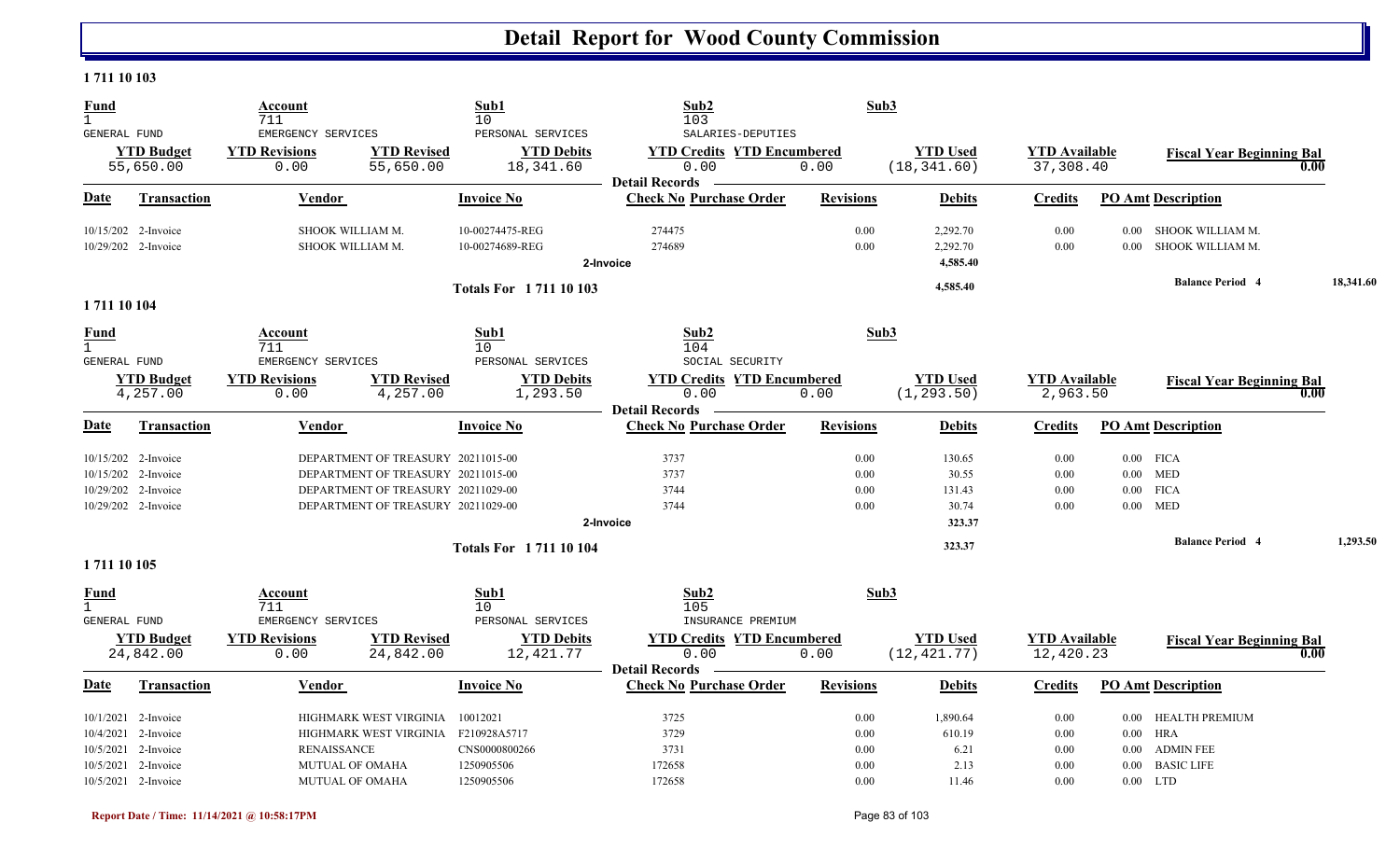|                                       |                                                                                                                                        |                                                                           |                                                                                                                                          |                                                                                                                | <b>Detail Report for Wood County Commission</b>                                         |                                              |                                                                                   |                                              |                                                  |                                                                                                                                                        |           |
|---------------------------------------|----------------------------------------------------------------------------------------------------------------------------------------|---------------------------------------------------------------------------|------------------------------------------------------------------------------------------------------------------------------------------|----------------------------------------------------------------------------------------------------------------|-----------------------------------------------------------------------------------------|----------------------------------------------|-----------------------------------------------------------------------------------|----------------------------------------------|--------------------------------------------------|--------------------------------------------------------------------------------------------------------------------------------------------------------|-----------|
| 10/5/2021                             | 10/5/2021 2-Invoice<br>2-Invoice<br>10/7/2021 2-Invoice                                                                                |                                                                           | VISION SERVICE PLAN (WV) 102021<br>VISION SERVICE PLAN (WV)<br>HIGHMARK WEST VIRGINIA F211005A7831                                       | 102021                                                                                                         | 172663<br>172663<br>3732<br>2-Invoice                                                   | 0.00<br>0.00<br>0.00                         | 2.93<br>18.25<br>554.88<br>3,096.69                                               | 0.00<br>0.00<br>0.00                         | 0.00<br>0.00<br>$0.00\,$                         | <b>SINGLE VISION</b><br><b>FAMILY VISION</b><br>HRA                                                                                                    |           |
| 1711 10 106                           |                                                                                                                                        |                                                                           |                                                                                                                                          | <b>Totals For 171110105</b>                                                                                    |                                                                                         |                                              | 3,096.69                                                                          |                                              |                                                  | <b>Balance Period 4</b>                                                                                                                                | 12,421.77 |
| <u>Fund</u><br>$\mathbf{1}$           |                                                                                                                                        | Account<br>711                                                            |                                                                                                                                          | Sub1                                                                                                           | Sub2                                                                                    | Sub3                                         |                                                                                   |                                              |                                                  |                                                                                                                                                        |           |
| GENERAL FUND                          | <b>YTD Budget</b><br>5,565.00                                                                                                          | EMERGENCY SERVICES<br><b>YTD Revisions</b><br>0.00                        | <b>YTD Revised</b><br>5,565.00                                                                                                           | 10<br>PERSONAL SERVICES<br><b>YTD Debits</b><br>1,834.16                                                       | 106<br>RETIREMENT<br><b>YTD Credits YTD Encumbered</b><br>0.00                          | 0.00                                         | <b>YTD Used</b><br>(1, 834.16)                                                    | <b>YTD Available</b><br>3,730.84             |                                                  | <b>Fiscal Year Beginning Bal</b><br>0.00                                                                                                               |           |
| <b>Date</b>                           | <b>Transaction</b>                                                                                                                     | <b>Vendor</b>                                                             |                                                                                                                                          | <b>Invoice No</b>                                                                                              | <b>Detail Records</b><br><b>Check No Purchase Order</b>                                 | <b>Revisions</b>                             | <b>Debits</b>                                                                     | <b>Credits</b>                               |                                                  | <b>PO Amt Description</b>                                                                                                                              |           |
|                                       | 10/15/202 2-Invoice<br>10/29/202 2-Invoice                                                                                             |                                                                           | WV PUBLIC EMP RETIREMEN 20211015-00<br>WV PUBLIC EMP RETIREMEN 20211029-00                                                               |                                                                                                                | 3751<br>3751<br>2-Invoice                                                               | 0.00<br>0.00                                 | 229.27<br>229.27<br>458.54                                                        | 0.00<br>0.00                                 | $0.00\,$<br>$0.00\,$                             | <b>RETIREMENT</b><br><b>RETIREMENT</b>                                                                                                                 |           |
| 1712 10 103                           |                                                                                                                                        |                                                                           |                                                                                                                                          | <b>Totals For 171110106</b>                                                                                    |                                                                                         |                                              | 458.54                                                                            |                                              |                                                  | <b>Balance Period 4</b>                                                                                                                                | 1,834.16  |
| <u>Fund</u><br>$\mathbf{1}$           |                                                                                                                                        | Account<br>712                                                            |                                                                                                                                          | Sub1<br>10                                                                                                     | Sub2<br>103                                                                             |                                              | Sub3                                                                              |                                              |                                                  |                                                                                                                                                        |           |
| GENERAL FUND                          | <b>YTD Budget</b><br>152,586.00                                                                                                        | COMM CTR/E 9-1-1<br><b>YTD Revisions</b><br>0.00                          | <b>YTD Revised</b><br>152,586.00                                                                                                         | PERSONAL SERVICES<br><b>YTD Debits</b><br>54, 442.32                                                           | SALARIES-DEPUTIES<br><b>YTD Credits YTD Encumbered</b><br>0.00<br><b>Detail Records</b> | 0.00                                         | <b>YTD Used</b><br>(54, 442.32)                                                   | <b>YTD Available</b><br>98, 143.68           |                                                  | <b>Fiscal Year Beginning Bal</b><br>$\bf{0.00}$                                                                                                        |           |
| Date                                  | <b>Transaction</b>                                                                                                                     | <b>Vendor</b>                                                             |                                                                                                                                          | <b>Invoice No</b>                                                                                              | <b>Check No Purchase Order</b>                                                          | <b>Revisions</b>                             | <b>Debits</b>                                                                     | <b>Credits</b>                               |                                                  | <b>PO Amt Description</b>                                                                                                                              |           |
|                                       | 10/15/202 2-Invoice<br>10/15/202 2-Invoice<br>10/15/202 2-Invoice<br>10/29/202 2-Invoice<br>10/29/202 2-Invoice<br>10/29/202 2-Invoice |                                                                           | HOCKENBERRY RUSSELL W.<br>WALDRON CAMILLE S.<br>WOODYARD RICKEY L.<br>HOCKENBERRY RUSSELL W.<br>WALDRON CAMILLE S.<br>WOODYARD RICKEY L. | 10-00274484-REG<br>10-00274505-REG<br>10-00274506-REG<br>10-00274697-REG<br>10-00274717-REG<br>10-00274718-REG | 274484<br>274505<br>274506<br>274697<br>274717<br>274718<br>2-Invoice                   | 0.00<br>0.00<br>0.00<br>0.00<br>0.00<br>0.00 | 2,228.16<br>1,877.15<br>2,699.98<br>2,228.16<br>1,877.15<br>2,699.98<br>13,610.58 | 0.00<br>0.00<br>0.00<br>0.00<br>0.00<br>0.00 | 0.00<br>0.00<br>0.00<br>$0.00\,$<br>0.00<br>0.00 | HOCKENBERRY RUSSELL W.<br><b>WALDRON CAMILLE S.</b><br>WOODYARD RICKEY L.<br>HOCKENBERRY RUSSELL W.<br><b>WALDRON CAMILLE S.</b><br>WOODYARD RICKEY L. |           |
|                                       |                                                                                                                                        |                                                                           |                                                                                                                                          | <b>Totals For 171210103</b>                                                                                    |                                                                                         |                                              | 13,610.58                                                                         |                                              |                                                  | <b>Balance Period 4</b>                                                                                                                                | 54,442.32 |
| 1712 10 104                           |                                                                                                                                        |                                                                           |                                                                                                                                          |                                                                                                                |                                                                                         |                                              |                                                                                   |                                              |                                                  |                                                                                                                                                        |           |
| $rac{\text{Fund}}{1}$<br>GENERAL FUND | <b>YTD Budget</b><br>102,136.00                                                                                                        | <b>Account</b><br>712<br>COMM CTR/E 9-1-1<br><b>YTD Revisions</b><br>0.00 | <b>YTD Revised</b><br>102,136.00                                                                                                         | Sub1<br>10<br>PERSONAL SERVICES<br><b>YTD Debits</b><br>30,748.49                                              | Sub2<br>104<br>SOCIAL SECURITY<br><b>YTD Credits YTD Encumbered</b><br>0.00             | 0.00                                         | Sub3<br><b>YTD Used</b><br>(30, 748.49)                                           | <b>YTD Available</b><br>71,387.51            |                                                  | <b>Fiscal Year Beginning Bal</b><br>0.00                                                                                                               |           |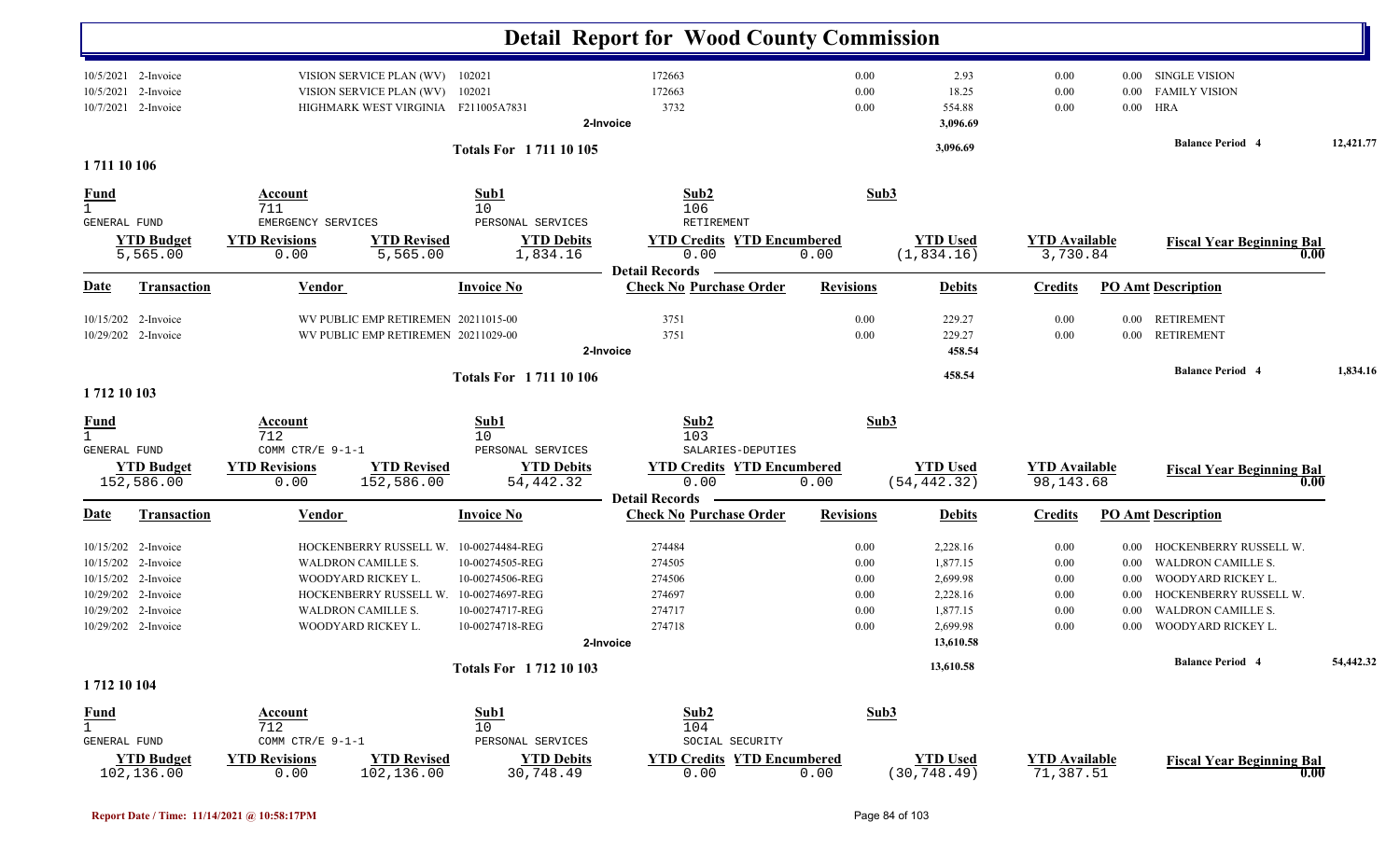|                      |                                 |                                                                  |                                 | <b>Detail Records</b>                                   |                  |                                 |                                   |          |                                  |            |
|----------------------|---------------------------------|------------------------------------------------------------------|---------------------------------|---------------------------------------------------------|------------------|---------------------------------|-----------------------------------|----------|----------------------------------|------------|
| Date                 | <b>Transaction</b>              | Vendor                                                           | <b>Invoice No</b>               | <b>Check No Purchase Order</b>                          | <b>Revisions</b> | <b>Debits</b>                   | <b>Credits</b>                    |          | <b>PO Amt Description</b>        |            |
|                      | 10/15/202 2-Invoice             | DEPARTMENT OF TREASURY 20211015-00                               |                                 | 3737                                                    | 0.00             | 3,100.95                        | 0.00                              |          | $0.00$ FICA                      |            |
|                      | 10/15/202 2-Invoice             | DEPARTMENT OF TREASURY 20211015-00                               |                                 | 3737                                                    | 0.00             | 725.21                          | 0.00                              |          | $0.00$ MED                       |            |
|                      | 10/29/202 2-Invoice             | DEPARTMENT OF TREASURY 20211029-00                               |                                 | 3744                                                    | 0.00             | 2,768.53                        | 0.00                              |          | $0.00$ FICA                      |            |
|                      | 10/29/202 2-Invoice             | DEPARTMENT OF TREASURY 20211029-00                               |                                 | 3744                                                    | 0.00             | 647.51                          | 0.00                              |          | $0.00$ MED                       |            |
|                      |                                 |                                                                  |                                 | 2-Invoice                                               |                  | 7,242.20                        |                                   |          |                                  |            |
|                      |                                 |                                                                  | <b>Totals For 171210104</b>     |                                                         |                  | 7,242.20                        |                                   |          | <b>Balance Period 4</b>          | 30,748.49  |
| 1712 10 105          |                                 |                                                                  |                                 |                                                         |                  |                                 |                                   |          |                                  |            |
| Fund<br>$\mathbf{1}$ |                                 | Account<br>712                                                   | Sub1<br>10                      | Sub2<br>105                                             | Sub3             |                                 |                                   |          |                                  |            |
| GENERAL FUND         |                                 | COMM CTR/E 9-1-1                                                 | PERSONAL SERVICES               | INSURANCE PREMIUM                                       |                  |                                 |                                   |          |                                  |            |
|                      | <b>YTD Budget</b>               | <b>YTD Revisions</b><br><b>YTD Revised</b>                       | <b>YTD Debits</b>               | <b>YTD Credits YTD Encumbered</b>                       |                  | <b>YTD</b> Used                 | <b>YTD</b> Available              |          | <b>Fiscal Year Beginning Bal</b> |            |
|                      | 445, 337.00                     | 445, 337.00<br>0.00                                              | 136,648.18                      | 0.00                                                    | 0.00             | (136, 648.18)                   | 308,688.82                        |          |                                  | 0.00       |
| Date                 | <b>Transaction</b>              | Vendor                                                           | <b>Invoice No</b>               | <b>Detail Records</b><br><b>Check No Purchase Order</b> | <b>Revisions</b> | <b>Debits</b>                   | <b>Credits</b>                    |          | <b>PO Amt Description</b>        |            |
|                      | 10/1/2021 2-Invoice             | HIGHMARK WEST VIRGINIA                                           | 10012021                        | 3725                                                    | 0.00             | 28,593.87                       | 0.00                              |          | 0.00 HEALTH PREMIUM              |            |
|                      | 10/4/2021 2-Invoice             | HIGHMARK WEST VIRGINIA                                           | F210928A5717                    | 3729                                                    | 0.00             | 15.00                           | 0.00                              |          | $0.00$ HRA                       |            |
|                      | 10/5/2021 2-Invoice             | <b>RENAISSANCE</b>                                               | CNS0000800266                   | 3731                                                    | 0.00             | 161.46                          | 0.00                              | $0.00\,$ | <b>ADMIN FEE</b>                 |            |
|                      | 10/5/2021 2-Invoice             | MUTUAL OF OMAHA                                                  | 1250905506                      | 172658                                                  | 0.00             | 51.77                           | 0.00                              | 0.00     | <b>BASIC LIFE</b>                |            |
|                      | 10/5/2021 2-Invoice             | MUTUAL OF OMAHA                                                  | 1250905506                      | 172658                                                  | 0.00             | 199.50                          | 0.00                              |          | $0.00$ LTD                       |            |
|                      | 10/5/2021 2-Invoice             | VISION SERVICE PLAN (WV)                                         | 102021                          | 172663                                                  | 0.00             | 67.39                           | 0.00                              | $0.00\,$ | SINGLE VISION                    |            |
|                      | 10/5/2021 2-Invoice             | VISION SERVICE PLAN (WV)                                         | 102021                          | 172663                                                  | 0.00             | 237.25                          | 0.00                              |          | 0.00 FAMILY VISION               |            |
|                      | 10/7/2021 2-Invoice             | HIGHMARK WEST VIRGINIA F211005A7831                              |                                 | 3732                                                    | 0.00             | 550.41                          | 0.00                              |          | $0.00$ HRA                       |            |
|                      | 10/15/202 2-Invoice             | HIGHMARK WEST VIRGINIA F211012A4719                              |                                 | 3738                                                    | 0.00             | 571.04                          | 0.00                              |          | $0.00$ HRA                       |            |
|                      | 10/19/202 2-Invoice             | <b>RENAISSANCE</b>                                               | 10162021                        | 3740                                                    | 0.00             | 298.47                          | 0.00                              | $0.00\,$ | <b>DENTAL CLAIMS</b>             |            |
|                      | 10/29/202 2-Invoice             | HIGHMARK WEST VIRGINIA F210026A6057                              |                                 | 3750                                                    | 0.00             | 1,863.88                        | 0.00                              |          | $0.00$ HRA                       |            |
|                      |                                 |                                                                  |                                 | 2-Invoice                                               |                  | 32,610.04                       |                                   |          |                                  |            |
|                      |                                 |                                                                  | <b>Totals For 171210105</b>     |                                                         |                  | 32,610.04                       |                                   |          | <b>Balance Period 4</b>          | 136,648.18 |
| 1712 10 106          |                                 |                                                                  |                                 |                                                         |                  |                                 |                                   |          |                                  |            |
| <u>Fund</u>          |                                 | Account                                                          | Sub1                            | Sub2                                                    | Sub3             |                                 |                                   |          |                                  |            |
| $\mathbf{1}$         |                                 | 712                                                              | 10                              | 106                                                     |                  |                                 |                                   |          |                                  |            |
| <b>GENERAL FUND</b>  |                                 | COMM CTR/E 9-1-1                                                 | PERSONAL SERVICES               | <b>RETIREMENT</b>                                       |                  |                                 |                                   |          |                                  |            |
|                      | <b>YTD Budget</b><br>126,800.00 | <b>YTD Revised</b><br><b>YTD Revisions</b><br>126,800.00<br>0.00 | <b>YTD Debits</b><br>41, 158.79 | <b>YTD Credits YTD Encumbered</b><br>0.00               | 0.00             | <b>YTD</b> Used<br>(41, 158.79) | <b>YTD</b> Available<br>85,641.21 |          | <b>Fiscal Year Beginning Bal</b> | 0.00       |
|                      |                                 |                                                                  |                                 | <b>Detail Records</b>                                   |                  |                                 |                                   |          |                                  |            |
| Date                 | Transaction                     | Vendor                                                           | <b>Invoice No</b>               | <b>Check No Purchase Order</b>                          | <b>Revisions</b> | <b>Debits</b>                   | <b>Credits</b>                    |          | <b>PO Amt Description</b>        |            |
|                      | 10/15/202 2-Invoice             | WV PUBLIC EMP RETIREMEN 20211015-00                              |                                 | 3751                                                    | 0.00             | 5,238.59                        | 0.00                              |          | 0.00 RETIREMENT                  |            |
|                      | 10/29/202 2-Invoice             | WV PUBLIC EMP RETIREMEN 20211029-00                              |                                 | 3751                                                    | 0.00             | 4,683.59                        | 0.00                              |          | 0.00 RETIREMENT                  |            |
|                      |                                 |                                                                  |                                 | 2-Invoice                                               |                  | 9,922.18                        |                                   |          |                                  |            |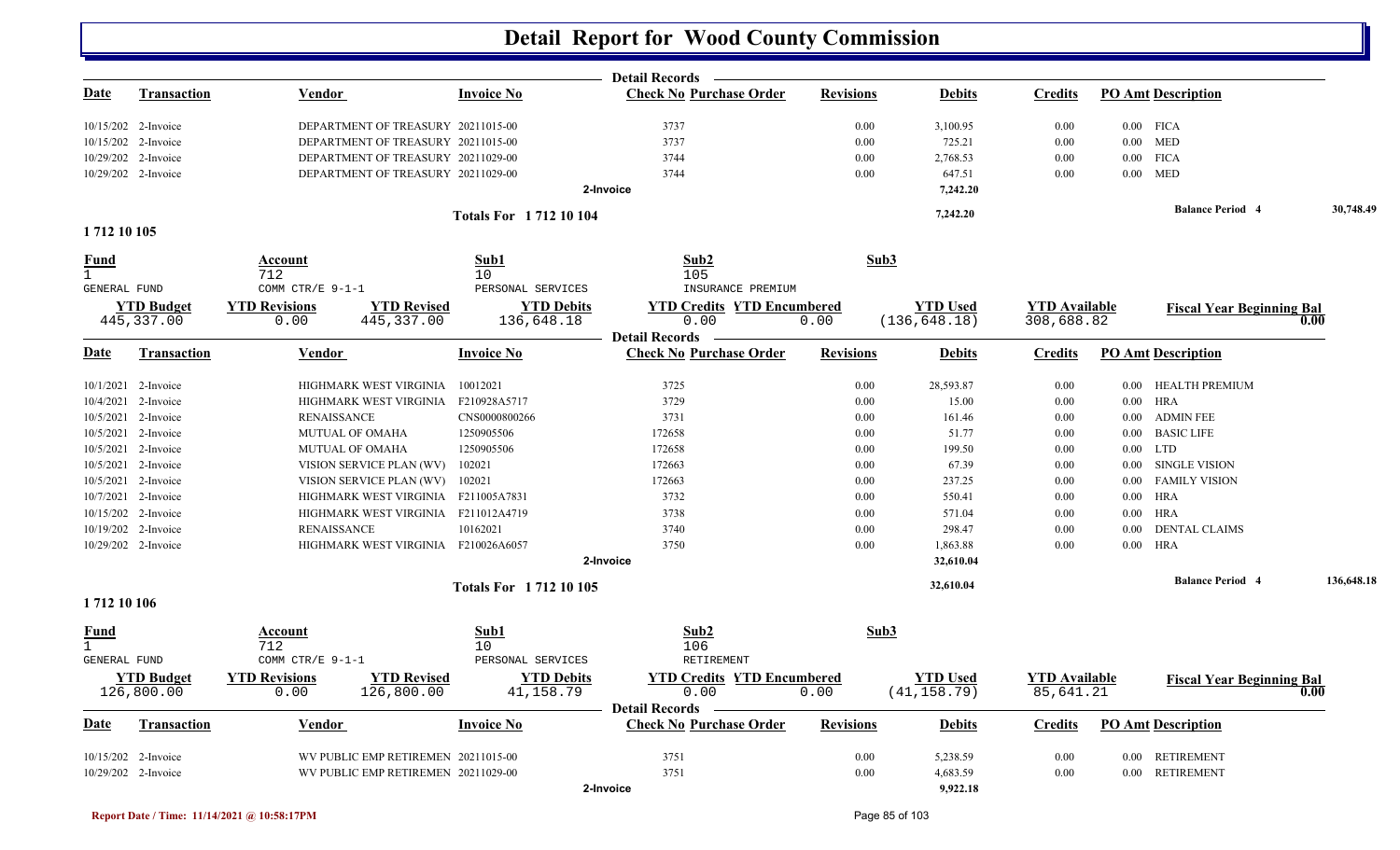|                                                    |                                |                                                  |                                 | <b>Totals For 171210106</b>                         |                                                         |                  | 9,922.18                        |                                   |          | <b>Balance Period 4</b>          | 41,158.79 |
|----------------------------------------------------|--------------------------------|--------------------------------------------------|---------------------------------|-----------------------------------------------------|---------------------------------------------------------|------------------|---------------------------------|-----------------------------------|----------|----------------------------------|-----------|
| 1712 10 108                                        |                                |                                                  |                                 |                                                     |                                                         |                  |                                 |                                   |          |                                  |           |
| <b>Fund</b><br>$\mathbf{1}$                        |                                | Account<br>712                                   |                                 | Sub1<br>$10$                                        | Sub2<br>108                                             |                  | Sub3                            |                                   |          |                                  |           |
| GENERAL FUND                                       | <b>YTD Budget</b><br>90,000.00 | COMM CTR/E 9-1-1<br><b>YTD Revisions</b><br>0.00 | <b>YTD Revised</b><br>90,000.00 | PERSONAL SERVICES<br><b>YTD Debits</b><br>27,760.52 | OVERTIME<br><b>YTD Credits YTD Encumbered</b><br>0.00   | 0.00             | <b>YTD Used</b><br>(27, 760.52) | <b>YTD Available</b><br>62,239.48 |          | <b>Fiscal Year Beginning Bal</b> | 0.00      |
| Date                                               | Transaction                    | <b>Vendor</b>                                    |                                 | <b>Invoice No</b>                                   | <b>Detail Records</b><br><b>Check No Purchase Order</b> | <b>Revisions</b> | <b>Debits</b>                   | <b>Credits</b>                    |          | <b>PO Amt Description</b>        |           |
|                                                    | 10/15/202 2-Invoice            |                                                  | <b>ALLEN PEGGY SUE</b>          | 10-00274410-REG                                     | 274410                                                  | 0.00             | 303.85                          | 0.00                              | 0.00     | ALLEN PEGGY SUE                  |           |
|                                                    | 10/15/202 2-Invoice            |                                                  | <b>BARKLEY ASHLEY N</b>         | 10-00274477-REG                                     | 274477                                                  | 0.00             | 239.83                          | 0.00                              | 0.00     | <b>BARKLEY ASHLEY N</b>          |           |
|                                                    | 10/15/202 2-Invoice            |                                                  | BARKER CHELSEA N.               | 10-00274476-REG                                     | 274476                                                  | 0.00             | 305.33                          | 0.00                              | 0.00     | BARKER CHELSEA N.                |           |
|                                                    | 10/15/202 2-Invoice            | KUHL JASON A.                                    |                                 | 10-00274488-REG                                     | 274488                                                  | 0.00             | 326.96                          | 0.00                              | 0.00     | KUHL JASON A.                    |           |
|                                                    | 10/15/202 2-Invoice            |                                                  | MURPHY JILLIAN L.               | 10-00274496-REG                                     | 274496                                                  | 0.00             | 57.09                           | 0.00                              | $0.00\,$ | MURPHY JILLIAN L.                |           |
|                                                    | 10/15/202 2-Invoice            |                                                  | RIFFLE WILLIAM H.               | 10-00274499-REG                                     | 274499                                                  | 0.00             | 380.08                          | 0.00                              | 0.00     | RIFFLE WILLIAM H.                |           |
|                                                    | 10/15/202 2-Invoice            |                                                  | <b>SCALISE SAMMY A</b>          | 10-00274500-REG                                     | 274500                                                  | 0.00             | 509.64                          | 0.00                              | 0.00     | <b>SCALISE SAMMY A</b>           |           |
|                                                    | 10/29/202 2-Invoice            |                                                  | ALLEN PEGGY SUE                 | 10-00274627-REG                                     | 274627                                                  | 0.00             | 303.85                          | 0.00                              | $0.00\,$ | <b>ALLEN PEGGY SUE</b>           |           |
|                                                    | 10/29/202 2-Invoice            |                                                  | <b>BARKLEY ASHLEY N</b>         | 10-00274691-REG                                     | 274691                                                  | 0.00             | 39.97                           | 0.00                              | 0.00     | <b>BARKLEY ASHLEY N</b>          |           |
|                                                    | 10/29/202 2-Invoice            |                                                  | <b>CLATTERBUCK CLAYTON</b>      | 10-00274692-REG                                     | 274692                                                  | 0.00             | 44.92                           | 0.00                              | 0.00     | <b>CLATTERBUCK CLAYTON</b>       |           |
|                                                    | 10/29/202 2-Invoice            | KUHL JASON A.                                    |                                 | 10-00274701-REG                                     | 274701                                                  | 0.00             | 54.49                           | 0.00                              | $0.00\,$ | KUHL JASON A.                    |           |
|                                                    | 10/29/202 2-Invoice            |                                                  | MERCER ROBERT E.                | 10-00274705-REG                                     | 274705                                                  | 0.00             | 53.44                           | 0.00                              | $0.00\,$ | MERCER ROBERT E.                 |           |
|                                                    | 10/29/202 2-Invoice            |                                                  | MOORE DOUGLAS I.                | 10-00274707-REG                                     | 274707                                                  | 0.00             | 1,049.47                        | 0.00                              | 0.00     | MOORE DOUGLAS I.                 |           |
|                                                    | 10/29/202 2-Invoice            |                                                  | NOKLEBY ADRIEN J.               | 10-00274710-REG                                     | 274710                                                  | 0.00             | 57.78                           | 0.00                              | $0.00\,$ | NOKLEBY ADRIEN J.                |           |
|                                                    | 10/29/202 2-Invoice            |                                                  | RIFFLE WILLIAM H.               | 10-00274712-REG                                     | 274712                                                  | 0.00             | 570.12                          | 0.00                              | 0.00     | RIFFLE WILLIAM H.                |           |
|                                                    | 10/29/202 2-Invoice            |                                                  | <b>SCALISE SAMMY A</b>          | 10-00274713-REG                                     | 274713                                                  | 0.00             | 169.88                          | 0.00                              | 0.00     | <b>SCALISE SAMMY A</b>           |           |
|                                                    | 10/29/202 2-Invoice            |                                                  | <b>SPENCER ETHAN T</b>          | 10-00274715-REG                                     | 274715                                                  | 0.00             | 66.03                           | 0.00                              | 0.00     | SPENCER ETHAN T                  |           |
|                                                    |                                |                                                  |                                 |                                                     | 2-Invoice                                               |                  | 4,532.73                        |                                   |          |                                  |           |
|                                                    |                                |                                                  |                                 | <b>Totals For 171210108</b>                         |                                                         |                  | 4,532.73                        |                                   |          | <b>Balance Period 4</b>          | 27,760.52 |
| 1712 10 109                                        |                                |                                                  |                                 |                                                     |                                                         |                  |                                 |                                   |          |                                  |           |
| <u>Fund</u><br>$\mathbf{1}$<br><b>GENERAL FUND</b> |                                | Account<br>712<br>COMM CTR/E 9-1-1               |                                 | Sub1<br>10                                          | Sub2<br>109<br>EXTRA HELP                               |                  | Sub3                            |                                   |          |                                  |           |
|                                                    |                                |                                                  |                                 | PERSONAL SERVICES                                   |                                                         |                  |                                 |                                   |          |                                  |           |
|                                                    | <b>YTD Budget</b><br>67,116.00 | <b>YTD Revisions</b><br>0.00                     | <b>YTD Revised</b><br>67,116.00 | <b>YTD Debits</b><br>22,512.35                      | <b>YTD Credits YTD Encumbered</b><br>0.00               | 0.00             | <b>YTD Used</b><br>(22, 512.35) | <b>YTD Available</b><br>44,603.65 |          | <b>Fiscal Year Beginning Bal</b> | 0.00      |
|                                                    |                                |                                                  |                                 |                                                     | <b>Detail Records</b>                                   |                  |                                 |                                   |          |                                  |           |
| Date                                               | <b>Transaction</b>             | Vendor                                           |                                 | <b>Invoice No</b>                                   | <b>Check No Purchase Order</b>                          | <b>Revisions</b> | <b>Debits</b>                   | <b>Credits</b>                    |          | <b>PO Amt Description</b>        |           |
|                                                    | 10/15/202 2-Invoice            |                                                  | BROOKOVER MEAGAN L              | 10-00274478-REG                                     | 274478                                                  | 0.00             | 151.20                          | 0.00                              | $0.00\,$ | BROOKOVER MEAGAN L               |           |
|                                                    | 10/15/202 2-Invoice            |                                                  | JEFFERS MARY BETH               | 10-00274485-REG                                     | 274485                                                  | 0.00             | 188.37                          | 0.00                              | 0.00     | JEFFERS MARY BETH                |           |
|                                                    | 10/15/202 2-Invoice            |                                                  | LAYTON STACIE A.                | 10-00274489-REG                                     | 274489                                                  | 0.00             | 226.80                          | 0.00                              | 0.00     | LAYTON STACIE A.                 |           |
|                                                    | 10/15/202 2-Invoice            |                                                  | <b>TALLMAN CADEN</b>            | 10-00274503-REG                                     | 274503                                                  | 0.00             | 365.40                          | 0.00                              | $0.00\,$ | TALLMAN CADEN                    |           |
|                                                    | 10/29/202 2-Invoice            |                                                  | JEFFERS MARY BETH               | 10-00274698-REG                                     | 274698                                                  | 0.00             | 136.05                          | 0.00                              | $0.00\,$ | JEFFERS MARY BETH                |           |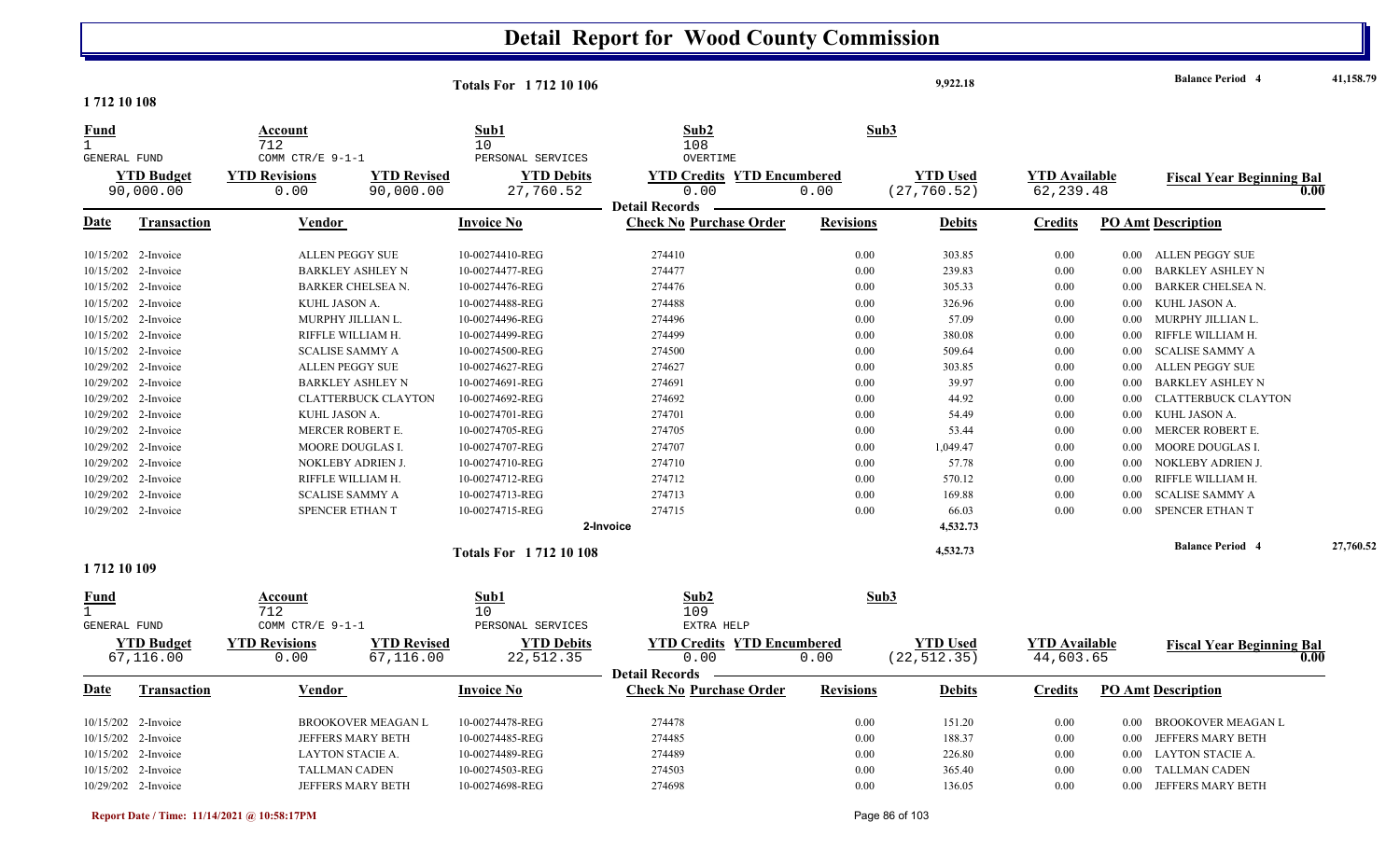|                  |                                  |                                                  |                                   |                                                      | <b>Detail Report for Wood County Commission</b>                 |                  |                                  |                                    |          |                                  |           |
|------------------|----------------------------------|--------------------------------------------------|-----------------------------------|------------------------------------------------------|-----------------------------------------------------------------|------------------|----------------------------------|------------------------------------|----------|----------------------------------|-----------|
|                  | 10/29/202 2-Invoice              | LAYTON STACIE A.                                 |                                   | 10-00274702-REG                                      | 274702<br>2-Invoice                                             | 0.00             | 226.80<br>1,294.62               | 0.00                               |          | 0.00 LAYTON STACIE A.            |           |
| 1712 10 184      |                                  |                                                  |                                   | <b>Totals For 171210109</b>                          |                                                                 |                  | 1,294.62                         |                                    |          | <b>Balance Period 4</b>          | 22,512.35 |
| $\frac{Fund}{1}$ |                                  | Account<br>712                                   |                                   | Sub1<br>10                                           | Sub2<br>184                                                     | Sub3             |                                  |                                    |          |                                  |           |
| GENERAL FUND     | <b>YTD Budget</b><br>965, 411.00 | COMM CTR/E 9-1-1<br><b>YTD Revisions</b><br>0.00 | <b>YTD Revised</b><br>965, 411.00 | PERSONAL SERVICES<br><b>YTD Debits</b><br>301,586.49 | <b>DISPATCHERS</b><br><b>YTD Credits YTD Encumbered</b><br>0.00 | 0.00             | <b>YTD Used</b><br>(301, 586.49) | <b>YTD</b> Available<br>663,824.51 |          | <b>Fiscal Year Beginning Bal</b> | 0.00      |
|                  |                                  |                                                  |                                   |                                                      | <b>Detail Records</b>                                           |                  |                                  |                                    |          |                                  |           |
| Date             | <b>Transaction</b>               | <b>Vendor</b>                                    |                                   | <b>Invoice No</b>                                    | <b>Check No Purchase Order</b>                                  | <b>Revisions</b> | <b>Debits</b>                    | <b>Credits</b>                     |          | <b>PO Amt Description</b>        |           |
|                  | 10/15/202 2-Invoice              | <b>BARKLEY ASHLEY N</b>                          |                                   | 10-00274477-REG                                      | 274477                                                          | 0.00             | 1,096.95                         | 0.00                               | $0.00\,$ | BARKLEY ASHLEY N                 |           |
|                  | 10/15/202 2-Invoice              | <b>BARKLEY ASHLEY N</b>                          |                                   | 10-00274477-REG                                      | 274477                                                          | 0.00             | 173.28                           | 0.00                               | $0.00\,$ | <b>BARKLEY ASHLEY N</b>          |           |
|                  | 10/15/202 2-Invoice              | BARKER CHELSEA N.                                |                                   | 10-00274476-REG                                      | 274476                                                          | 0.00             | 1,396.54                         | 0.00                               | $0.00\,$ | <b>BARKER CHELSEA N.</b>         |           |
|                  | 10/15/202 2-Invoice              | <b>BARKER CHELSEA N.</b>                         |                                   | 10-00274476-REG                                      | 274476                                                          | 0.00             | 220.60                           | 0.00                               | $0.00\,$ | <b>BARKER CHELSEA N.</b>         |           |
|                  | 10/15/202 2-Invoice              | <b>CLATTERBUCK CLAYTON</b>                       |                                   | 10-00274479-REG                                      | 274479                                                          | 0.00             | 1,232.71                         | 0.00                               | $0.00\,$ | <b>CLATTERBUCK CLAYTON</b>       |           |
|                  | 10/15/202 2-Invoice              | <b>CLATTERBUCK CLAYTON</b>                       |                                   | 10-00274479-REG                                      | 274479                                                          | 0.00             | 194.72                           | 0.00                               | 0.00     | <b>CLATTERBUCK CLAYTON</b>       |           |
|                  | 10/15/202 2-Invoice              | DEEM RACHAEL N                                   |                                   | 10-00274480-REG                                      | 274480                                                          | 0.00             | 1,232.71                         | 0.00                               | $0.00\,$ | DEEM RACHAEL N                   |           |
|                  | 10/15/202 2-Invoice              | DEEM RACHAEL N                                   |                                   | 10-00274480-REG                                      | 274480                                                          | 0.00             | 194.72                           | 0.00                               | $0.00\,$ | DEEM RACHAEL N                   |           |
|                  | 10/15/202 2-Invoice              | EVANS CHRISTINA L.                               |                                   | 10-00274481-REG                                      | 274481                                                          | 0.00             | 1,344.84                         | 0.00                               | $0.00\,$ | EVANS CHRISTINA L.               |           |
|                  | 10/15/202 2-Invoice              | EVANS CHRISTINA L.                               |                                   | 10-00274481-REG                                      | 274481                                                          | 0.00             | 212.43                           | 0.00                               | $0.00\,$ | EVANS CHRISTINA L.               |           |
|                  | 10/15/202 2-Invoice              | FLEENOR CARL AARON                               |                                   | 10-00274482-REG                                      | 274482                                                          | 0.00             | 1,587.71                         | 0.00                               | $0.00\,$ | FLEENOR CARL AARON               |           |
|                  | 10/15/202 2-Invoice              | FLEENOR CARL AARON                               |                                   | 10-00274482-REG                                      | 274482                                                          | 0.00             | 250.80                           | 0.00                               | $0.00\,$ | FLEENOR CARL AARON               |           |
|                  | 10/15/202 2-Invoice              | GALLAGHER ALESHA A.                              |                                   | 10-00274483-REG                                      | 274483                                                          | 0.00             | 1,387.98                         | $0.00\,$                           | $0.00\,$ | GALLAGHER ALESHA A.              |           |
|                  | 10/15/202 2-Invoice              | GALLAGHER ALESHA A.                              |                                   | 10-00274483-REG                                      | 274483                                                          | 0.00             | 219.25                           | 0.00                               | $0.00\,$ | GALLAGHER ALESHA A.              |           |
|                  | 10/15/202 2-Invoice              | <b>JONES DUANE EARL</b>                          |                                   | 10-00274486-REG                                      | 274486                                                          | 0.00             | 2,008.13                         | $0.00\,$                           | $0.00\,$ | <b>JONES DUANE EARL</b>          |           |
|                  | 10/15/202 2-Invoice              | KUHL BARBARA L.                                  |                                   | 10-00274487-REG                                      | 274487                                                          | 0.00             | 1,431.53                         | $0.00\,$                           | $0.00\,$ | KUHL BARBARA L.                  |           |
|                  | 10/15/202 2-Invoice              | KUHL BARBARA L.                                  |                                   | 10-00274487-REG                                      | 274487                                                          | 0.00             | 226.13                           | 0.00                               | $0.00\,$ | KUHL BARBARA L.                  |           |
|                  | 10/15/202 2-Invoice              | KUHL JASON A.                                    |                                   | 10-00274488-REG                                      | 274488                                                          | 0.00             | 1,495.50                         | 0.00                               | $0.00\,$ | KUHL JASON A.                    |           |
|                  | 10/15/202 2-Invoice              | KUHL JASON A.                                    |                                   | 10-00274488-REG                                      | 274488                                                          | 0.00             | 236.23                           | 0.00                               | $0.00\,$ | KUHL JASON A.                    |           |
|                  | 10/15/202 2-Invoice              | MATHENY DUSTIN S.                                |                                   | 10-00274490-REG                                      | 274490                                                          | 0.00             | 1,413.58                         | 0.00                               | $0.00\,$ | MATHENY DUSTIN S.                |           |
|                  | 10/15/202 2-Invoice              | MATHENY DUSTIN S.                                |                                   | 10-00274490-REG                                      | 274490                                                          | 0.00             | 223.29                           | 0.00                               | 0.00     | MATHENY DUSTIN S.                |           |
|                  | 10/15/202 2-Invoice              | MCKAIN MARK A                                    |                                   | 10-00274491-REG                                      | 274491                                                          | 0.00             | 1,096.95                         | 0.00                               | $0.00\,$ | MCKAIN MARK A                    |           |
|                  | 10/15/202 2-Invoice              | <b>MCKAIN MARK A</b>                             |                                   | 10-00274491-REG                                      | 274491                                                          | 0.00             | 173.28                           | 0.00                               |          | 0.00 MCKAIN MARK A               |           |
|                  | 10/15/202 2-Invoice              | MERCER ROBERT E.                                 |                                   | 10-00274492-REG                                      | 274492                                                          | 0.00             | 1,466.68                         | $0.00\,$                           |          | 0.00 MERCER ROBERT E.            |           |
|                  | 10/15/202 2-Invoice              | MERCER ROBERT E.                                 |                                   | 10-00274492-REG                                      | 274492                                                          | 0.00             | 231.68                           | $0.00\,$                           | $0.00\,$ | MERCER ROBERT E.                 |           |
|                  | 10/15/202 2-Invoice              | MERRILL SARA                                     |                                   | 10-00274493-REG                                      | 274493                                                          | 0.00             | 1,096.95                         | $0.00\,$                           |          | 0.00 MERRILL SARA                |           |
|                  | 10/15/202 2-Invoice              | MERRILL SARA                                     |                                   | 10-00274493-REG                                      | 274493                                                          | 0.00             | 173.28                           | $0.00\,$                           | $0.00\,$ | MERRILL SARA                     |           |
|                  | 10/15/202 2-Invoice              | MOORE DOUGLAS I.                                 |                                   | 10-00274494-REG                                      | 274494                                                          | 0.00             | 1,600.06                         | $0.00\,$                           | $0.00\,$ | MOORE DOUGLAS I.                 |           |
|                  | 10/15/202 2-Invoice              | MOORE DOUGLAS I.                                 |                                   | 10-00274494-REG                                      | 274494                                                          | 0.00             | 252.75                           | 0.00                               | $0.00\,$ | MOORE DOUGLAS I.                 |           |
|                  | 10/15/202 2-Invoice              | MORGAN RACHEL N                                  |                                   | 10-00274495-REG                                      | 274495                                                          | 0.00             | 1,096.95                         | 0.00                               | $0.00\,$ | MORGAN RACHEL N                  |           |
|                  | 10/15/202 2-Invoice              | MORGAN RACHEL N                                  |                                   | 10-00274495-REG                                      | 274495                                                          | 0.00             | 173.28                           | $0.00\,$                           | $0.00\,$ | MORGAN RACHEL N                  |           |
|                  | 10/15/202 2-Invoice              | MURPHY JILLIAN L.                                |                                   | 10-00274496-REG                                      | 274496                                                          | 0.00             | 1,566.71                         | $0.00\,$                           |          | 0.00 MURPHY JILLIAN L.           |           |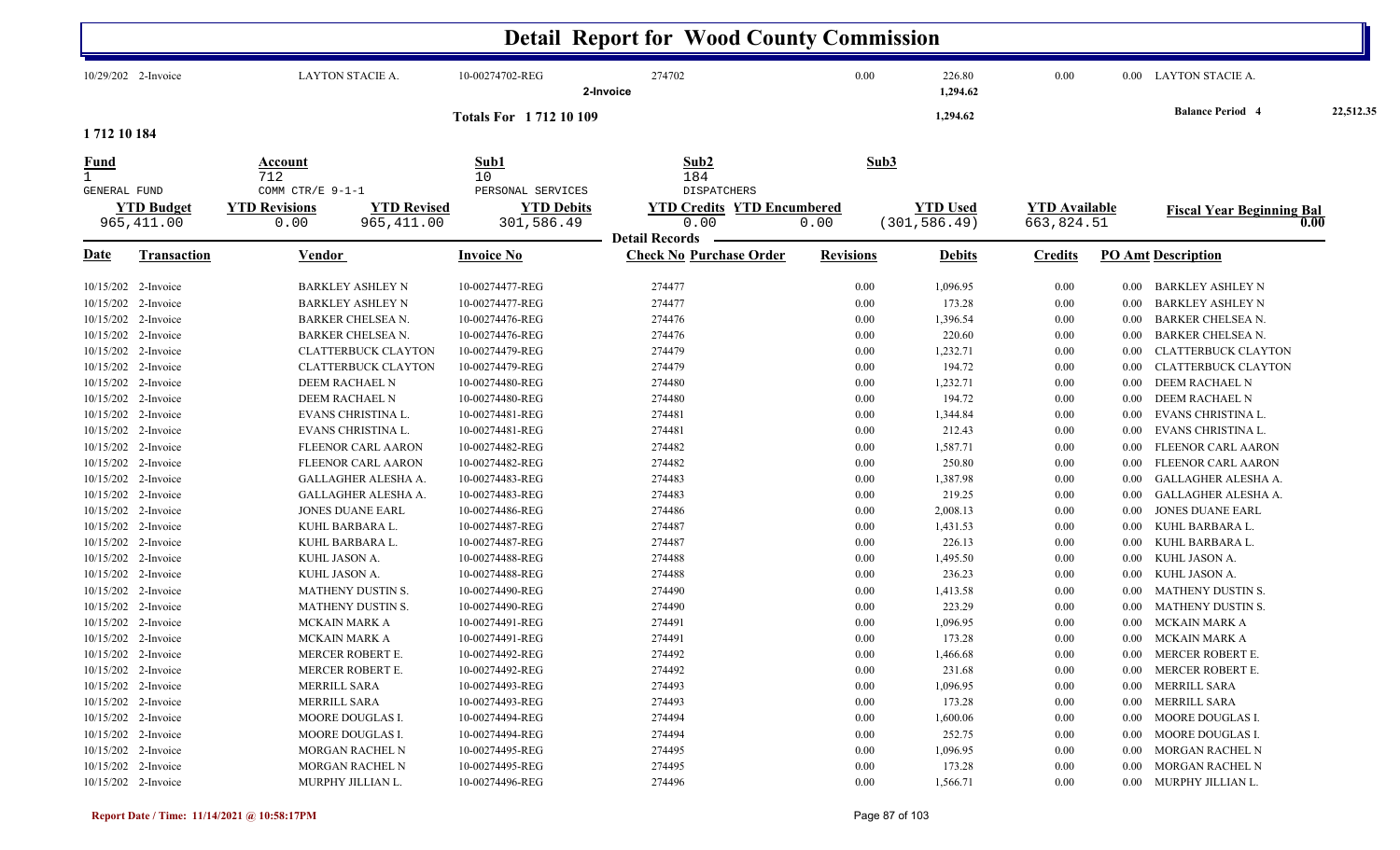|                                     |                            |                 | <b>Detail Report for Wood County Commission</b> |          |          |          |          |                                                         |
|-------------------------------------|----------------------------|-----------------|-------------------------------------------------|----------|----------|----------|----------|---------------------------------------------------------|
| 10/15/202 2-Invoice                 | MURPHY JILLIAN L.          | 10-00274496-REG | 274496                                          | 0.00     | 247.48   | 0.00     | $0.00\,$ | MURPHY JILLIAN L.                                       |
| 10/15/202 2-Invoice                 | NOKLEBY ADRIEN J.          | 10-00274497-REG | 274497                                          | 0.00     | 1,585.65 | $0.00\,$ | 0.00     | NOKLEBY ADRIEN J.                                       |
| 10/15/202 2-Invoice                 | NOKLEBY ADRIEN J.          | 10-00274497-REG | 274497                                          | 0.00     | 250.47   | $0.00\,$ | 0.00     | NOKLEBY ADRIEN J.                                       |
| 10/15/202 2-Invoice                 | <b>RATHER RANDY</b>        | 10-00274498-REG | 274498                                          | 0.00     | 1,240.94 | $0.00\,$ | 0.00     | <b>RATHER RANDY</b>                                     |
| 10/15/202 2-Invoice                 | <b>RATHER RANDY</b>        | 10-00274498-REG | 274498                                          | 0.00     | 196.02   | $0.00\,$ | 0.00     | <b>RATHER RANDY</b>                                     |
| 10/15/202 2-Invoice                 | RIFFLE WILLIAM H.          | 10-00274499-REG | 274499                                          | 0.00     | 1,738.45 | $0.00\,$ | 0.00     | RIFFLE WILLIAM H.                                       |
| 10/15/202 2-Invoice                 | RIFFLE WILLIAM H.          | 10-00274499-REG | 274499                                          | 0.00     | 274.61   | 0.00     | 0.00     | RIFFLE WILLIAM H.                                       |
| 10/15/202 2-Invoice                 | <b>SCALISE SAMMY A</b>     | 10-00274500-REG | 274500                                          | 0.00     | 1,096.95 | 0.00     | 0.00     | <b>SCALISE SAMMY A</b>                                  |
| 10/15/202 2-Invoice                 | <b>SCALISE SAMMY A</b>     | 10-00274500-REG | 274500                                          | 0.00     | 173.28   | 0.00     | 0.00     | <b>SCALISE SAMMY A</b>                                  |
| 10/15/202 2-Invoice                 | <b>SMITH JAMIE L</b>       | 10-00274501-REG | 274501                                          | 0.00     | 1,096.95 | 0.00     | 0.00     | <b>SMITH JAMIE L</b>                                    |
| 10/15/202 2-Invoice                 | <b>SMITH JAMIE L</b>       | 10-00274501-REG | 274501                                          | 0.00     | 173.28   | 0.00     | 0.00     | <b>SMITH JAMIE L</b>                                    |
| 10/15/202<br>2-Invoice              | SPENCER ETHAN T            | 10-00274502-REG | 274502                                          | 0.00     | 1,208.09 | 0.00     | 0.00     | SPENCER ETHAN T                                         |
| 10/15/202<br>2-Invoice              | <b>SPENCER ETHAN T</b>     | 10-00274502-REG | 274502                                          | 0.00     | 190.83   | 0.00     | 0.00     | SPENCER ETHAN T                                         |
| 10/15/202<br>2-Invoice              | TENNANT DEBORAH A.         | 10-00274504-REG | 274504                                          | 0.00     | 1,598.90 | 0.00     | 0.00     | TENNANT DEBORAH A.                                      |
| 10/15/202 2-Invoice                 | TENNANT DEBORAH A.         | 10-00274504-REG | 274504                                          | 0.00     | 252.57   | 0.00     | 0.00     | TENNANT DEBORAH A.                                      |
| 10/29/202 2-Invoice                 | <b>BARKLEY ASHLEY N</b>    | 10-00274691-REG | 274691                                          | 0.00     | 1,096.95 | 0.00     | 0.00     | <b>BARKLEY ASHLEY N</b>                                 |
| 10/29/202 2-Invoice                 | BARKER CHELSEA N.          | 10-00274690-REG | 274690                                          | 0.00     | 1,396.54 | 0.00     | 0.00     | <b>BARKER CHELSEA N.</b>                                |
| 10/29/202 2-Invoice                 | <b>BARKER CHELSEA N.</b>   | 10-00274690-REG | 274690                                          | 0.00     | 220.60   | 0.00     | 0.00     | <b>BARKER CHELSEA N.</b>                                |
| 10/29/202 2-Invoice                 | <b>CLATTERBUCK CLAYTON</b> | 10-00274692-REG | 274692                                          | 0.00     | 1,232.71 | 0.00     | 0.00     | <b>CLATTERBUCK CLAYTON</b>                              |
| 10/29/202 2-Invoice                 | <b>CLATTERBUCK CLAYTON</b> | 10-00274692-REG | 274692                                          | 0.00     | 194.72   | 0.00     | 0.00     | <b>CLATTERBUCK CLAYTON</b>                              |
| 10/29/202 2-Invoice                 | DEEM RACHAEL N             | 10-00274693-REG | 274693                                          | 0.00     | 1,232.71 | 0.00     | 0.00     | DEEM RACHAEL N                                          |
| 10/29/202 2-Invoice                 | DEEM RACHAEL N             | 10-00274693-REG | 274693                                          | 0.00     | 194.72   | 0.00     | 0.00     | DEEM RACHAEL N                                          |
| 10/29/202 2-Invoice                 | EVANS CHRISTINA L.         | 10-00274694-REG | 274694                                          | 0.00     | 1,344.84 | 0.00     | 0.00     | EVANS CHRISTINA L.                                      |
| 10/29/202 2-Invoice                 |                            | 10-00274695-REG | 274695                                          | 0.00     |          |          | 0.00     |                                                         |
|                                     | FLEENOR CARL AARON         |                 | 274695                                          |          | 1,587.71 | 0.00     |          | <b>FLEENOR CARL AARON</b>                               |
| 10/29/202<br>2-Invoice<br>10/29/202 | FLEENOR CARL AARON         | 10-00274695-REG | 274696                                          | 0.00     | 250.80   | 0.00     | 0.00     | <b>FLEENOR CARL AARON</b><br><b>GALLAGHER ALESHA A.</b> |
| 2-Invoice                           | GALLAGHER ALESHA A.        | 10-00274696-REG |                                                 | 0.00     | 1,387.98 | 0.00     | 0.00     |                                                         |
| 10/29/202<br>2-Invoice              | GALLAGHER ALESHA A.        | 10-00274696-REG | 274696                                          | 0.00     | 219.25   | 0.00     | 0.00     | <b>GALLAGHER ALESHA A.</b>                              |
| 10/29/202 2-Invoice                 | <b>JONES DUANE EARL</b>    | 10-00274699-REG | 274699                                          | 0.00     | 2,008.13 | 0.00     | 0.00     | <b>JONES DUANE EARL</b>                                 |
| 10/29/202 2-Invoice                 | KUHL BARBARA L.            | 10-00274700-REG | 274700                                          | 0.00     | 1,431.53 | 0.00     | 0.00     | KUHL BARBARA L.                                         |
| 10/29/202 2-Invoice                 | KUHL BARBARA L.            | 10-00274700-REG | 274700                                          | 0.00     | 226.13   | 0.00     | 0.00     | KUHL BARBARA L.                                         |
| 10/29/202 2-Invoice                 | KUHL JASON A.              | 10-00274701-REG | 274701                                          | 0.00     | 1,495.50 | 0.00     | 0.00     | KUHL JASON A.                                           |
| 10/29/202 2-Invoice                 | KUHL JASON A.              | 10-00274701-REG | 274701                                          | 0.00     | 236.23   | 0.00     | 0.00     | KUHL JASON A.                                           |
| 10/29/202<br>2-Invoice              | MATHENY DUSTIN S.          | 10-00274703-REG | 274703                                          | 0.00     | 1,413.58 | 0.00     | 0.00     | MATHENY DUSTIN S.                                       |
| 10/29/202 2-Invoice                 | MATHENY DUSTIN S.          | 10-00274703-REG | 274703                                          | 0.00     | 223.29   | 0.00     | 0.00     | MATHENY DUSTIN S.                                       |
| 10/29/202 2-Invoice                 | <b>MCKAIN MARK A</b>       | 10-00274704-REG | 274704                                          | 0.00     | 1,096.95 | 0.00     | 0.00     | MCKAIN MARK A                                           |
| 10/29/202 2-Invoice                 | <b>MCKAIN MARK A</b>       | 10-00274704-REG | 274704                                          | 0.00     | 173.28   | 0.00     | $0.00\,$ | MCKAIN MARK A                                           |
| 10/29/202 2-Invoice                 | MERCER ROBERT E.           | 10-00274705-REG | 274705                                          | $0.00\,$ | 1,466.68 | $0.00\,$ |          | 0.00 MERCER ROBERT E.                                   |
| 10/29/202 2-Invoice                 | MERCER ROBERT E.           | 10-00274705-REG | 274705                                          | 0.00     | 231.68   | 0.00     | $0.00\,$ | MERCER ROBERT E.                                        |
| 10/29/202 2-Invoice                 | MERRILL SARA               | 10-00274706-REG | 274706                                          | $0.00\,$ | 1,083.63 | 0.00     | $0.00\,$ | MERRILL SARA                                            |
| 10/29/202 2-Invoice                 | <b>MERRILL SARA</b>        | 10-00274706-REG | 274706                                          | $0.00\,$ | 173.28   | 0.00     | $0.00\,$ | <b>MERRILL SARA</b>                                     |
| 10/29/202 2-Invoice                 | MOORE DOUGLAS I.           | 10-00274707-REG | 274707                                          | $0.00\,$ | 1,600.06 | 0.00     | $0.00\,$ | MOORE DOUGLAS I.                                        |
| 10/29/202 2-Invoice                 | MOORE DOUGLAS I.           | 10-00274707-REG | 274707                                          | 0.00     | 252.75   | 0.00     | $0.00\,$ | MOORE DOUGLAS I.                                        |
| 10/29/202 2-Invoice                 | MORGAN RACHEL N            | 10-00274708-REG | 274708                                          | $0.00\,$ | 1,096.95 | 0.00     | $0.00\,$ | MORGAN RACHEL N                                         |
| 10/29/202 2-Invoice                 | MORGAN RACHEL N            | 10-00274708-REG | 274708                                          | $0.00\,$ | 173.28   | 0.00     | $0.00\,$ | MORGAN RACHEL N                                         |
| 10/29/202 2-Invoice                 | MORGAN RACHEL N            | 10-00274708-REG | 274708                                          | $0.00\,$ | 159.89   | 0.00     |          | 0.00 MORGAN RACHEL N                                    |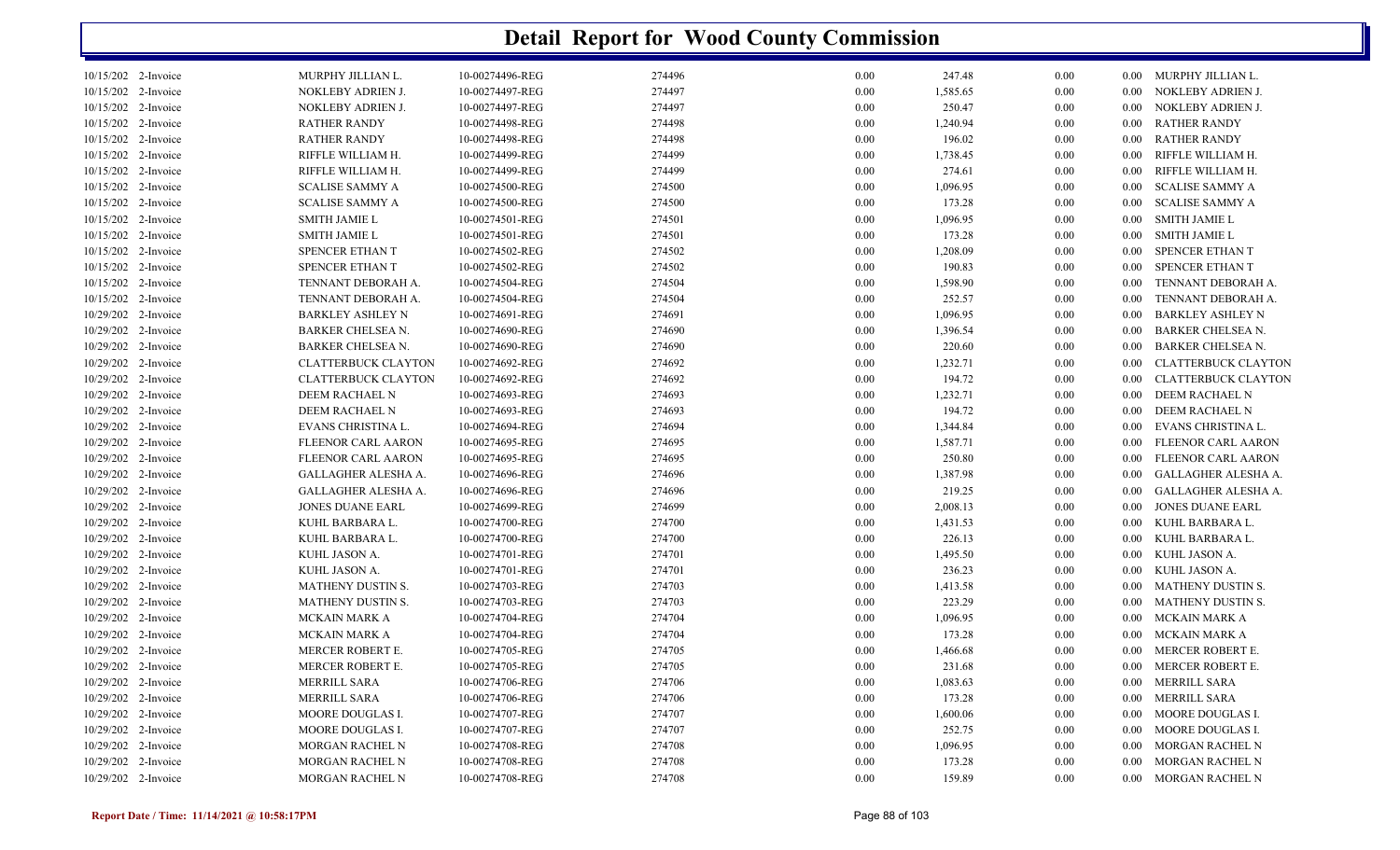|                          |                        |                             | <b>Detail Report for Wood County Commission</b> |      |           |      |      |                         |            |
|--------------------------|------------------------|-----------------------------|-------------------------------------------------|------|-----------|------|------|-------------------------|------------|
| 10/29/202 2-Invoice      | MURPHY JILLIAN L.      | 10-00274709-REG             | 274709                                          | 0.00 | 1,566.71  | 0.00 | 0.00 | MURPHY JILLIAN L.       |            |
| 10/29/202 2-Invoice      | MURPHY JILLIAN L.      | 10-00274709-REG             | 274709                                          | 0.00 | 247.48    | 0.00 | 0.00 | MURPHY JILLIAN L.       |            |
| 10/29/202 2-Invoice      | NOKLEBY ADRIEN J.      | 10-00274710-REG             | 274710                                          | 0.00 | 1,585.65  | 0.00 | 0.00 | NOKLEBY ADRIEN J.       |            |
| 10/29/202 2-Invoice      | NOKLEBY ADRIEN J.      | 10-00274710-REG             | 274710                                          | 0.00 | 250.47    | 0.00 | 0.00 | NOKLEBY ADRIEN J.       |            |
| 10/29/202 2-Invoice      | <b>RATHER RANDY</b>    | 10-00274711-REG             | 274711                                          | 0.00 | 1,240.94  | 0.00 | 0.00 | <b>RATHER RANDY</b>     |            |
| 10/29/202 2-Invoice      | <b>RATHER RANDY</b>    | 10-00274711-REG             | 274711                                          | 0.00 | 196.02    | 0.00 | 0.00 | <b>RATHER RANDY</b>     |            |
| 10/29/202 2-Invoice      | RIFFLE WILLIAM H.      | 10-00274712-REG             | 274712                                          | 0.00 | 1,738.45  | 0.00 | 0.00 | RIFFLE WILLIAM H.       |            |
| 10/29/202 2-Invoice      | RIFFLE WILLIAM H.      | 10-00274712-REG             | 274712                                          | 0.00 | 274.61    | 0.00 | 0.00 | RIFFLE WILLIAM H.       |            |
| 10/29/202 2-Invoice      | <b>SCALISE SAMMY A</b> | 10-00274713-REG             | 274713                                          | 0.00 | 1,096.95  | 0.00 | 0.00 | <b>SCALISE SAMMY A</b>  |            |
| 10/29/202 2-Invoice      | <b>SCALISE SAMMY A</b> | 10-00274713-REG             | 274713                                          | 0.00 | 173.28    | 0.00 | 0.00 | <b>SCALISE SAMMY A</b>  |            |
| 10/29/202 2-Invoice      | <b>SMITH JAMIE L</b>   | 10-00274714-REG             | 274714                                          | 0.00 | 1,096.95  | 0.00 | 0.00 | SMITH JAMIE L           |            |
| 10/29/202 2-Invoice      | SPENCER ETHAN T        | 10-00274715-REG             | 274715                                          | 0.00 | 1,208.09  | 0.00 | 0.00 | SPENCER ETHAN T         |            |
| 10/29/202 2-Invoice      | SPENCER ETHAN T        | 10-00274715-REG             | 274715                                          | 0.00 | 190.83    | 0.00 | 0.00 | SPENCER ETHAN T         |            |
| 10/29/202 2-Invoice      | TENNANT DEBORAH A.     | 10-00274716-REG             | 274716                                          | 0.00 | 1,598.90  | 0.00 | 0.00 | TENNANT DEBORAH A.      |            |
| 10/29/202 2-Invoice      | TENNANT DEBORAH A.     | 10-00274716-REG             | 274716                                          | 0.00 | 252.57    | 0.00 | 0.00 | TENNANT DEBORAH A.      |            |
|                          |                        |                             | 2-Invoice                                       |      | 75,652.92 |      |      |                         |            |
| $\rightarrow$ 548.40.405 |                        | <b>Totals For 171210184</b> |                                                 |      | 75,652.92 |      |      | <b>Balance Period 4</b> | 301,586.49 |

#### **1 712 10 185**

| <b>Fund</b>  |                                | Account<br>712<br>COMM CTR/E 9-1-1 |                                 | Sub1<br>10                                          | Sub <sub>2</sub><br>185                                                           | Sub3             |                                |                                   |                   |                                          |
|--------------|--------------------------------|------------------------------------|---------------------------------|-----------------------------------------------------|-----------------------------------------------------------------------------------|------------------|--------------------------------|-----------------------------------|-------------------|------------------------------------------|
| GENERAL FUND | <b>YTD Budget</b><br>60,000.00 | <b>YTD Revisions</b><br>0.00       | <b>YTD Revised</b><br>60,000.00 | PERSONAL SERVICES<br><b>YTD Debits</b><br>17,097.60 | HOLIDAY PAY<br><b>YTD Credits YTD Encumbered</b><br>0.00<br><b>Detail Records</b> | 0.00             | <b>YTD</b> Used<br>(17,097.60) | <b>YTD</b> Available<br>42,902.40 |                   | <b>Fiscal Year Beginning Bal</b><br>0.00 |
| <b>Date</b>  | <b>Transaction</b>             | <u>Vendor</u>                      |                                 | <b>Invoice No</b>                                   | <b>Check No Purchase Order</b>                                                    | <b>Revisions</b> | <b>Debits</b>                  | <b>Credits</b>                    |                   | <b>PO Amt Description</b>                |
|              | 10/15/202 2-Invoice            | <b>BARKLEY ASHLEY N</b>            |                                 | 10-00274477-REG                                     | 274477                                                                            | 0.00             | 159.89                         | 0.00                              | 0.00              | <b>BARKLEY ASHLEY N</b>                  |
|              | 10/15/202 2-Invoice            | <b>BARKER CHELSEA N.</b>           |                                 | 10-00274476-REG                                     | 274476                                                                            | 0.00             | 203.55                         | 0.00                              | 0.00              | <b>BARKER CHELSEA N.</b>                 |
|              | 10/15/202 2-Invoice            |                                    | <b>CLATTERBUCK CLAYTON</b>      | 10-00274479-REG                                     | 274479                                                                            | 0.00             | 269.51                         | 0.00                              | 0.00 <sub>1</sub> | <b>CLATTERBUCK CLAYTON</b>               |
|              | 10/15/202 2-Invoice            | <b>DEEM RACHAEL N</b>              |                                 | 10-00274480-REG                                     | 274480                                                                            | 0.00             | 269.51                         | 0.00                              | $0.00^{\circ}$    | <b>DEEM RACHAEL N</b>                    |
|              | 10/15/202 2-Invoice            | EVANS CHRISTINA L.                 |                                 | 10-00274481-REG                                     | 274481                                                                            | 0.00             | 294.03                         | 0.00                              | 0.00              | EVANS CHRISTINA L.                       |
|              | 10/15/202 2-Invoice            |                                    | FLEENOR CARL AARON              | 10-00274482-REG                                     | 274482                                                                            | 0.00             | 347.12                         | 0.00                              | 0.00              | <b>FLEENOR CARL AARON</b>                |
|              | 10/15/202 2-Invoice            | KUHL BARBARA L.                    |                                 | 10-00274487-REG                                     | 274487                                                                            | 0.00             | 208.65                         | 0.00                              | $0.00^{\circ}$    | KUHL BARBARA L.                          |
|              | 10/15/202 2-Invoice            | KUHL JASON A.                      |                                 | 10-00274488-REG                                     | 274488                                                                            | 0.00             | 217.98                         | 0.00                              | 0.00              | KUHL JASON A.                            |
|              | 10/15/202 2-Invoice            | <b>MATHENY DUSTIN S.</b>           |                                 | 10-00274490-REG                                     | 274490                                                                            | 0.00             | 309.05                         | 0.00                              | 0.00              | <b>MATHENY DUSTIN S.</b>                 |
|              | 10/15/202 2-Invoice            | <b>MCKAIN MARK A</b>               |                                 | 10-00274491-REG                                     | 274491                                                                            | 0.00             | 159.89                         | 0.00                              | 0.00              | <b>MCKAIN MARK A</b>                     |
|              | 10/15/202 2-Invoice            | MERCER ROBERT E.                   |                                 | 10-00274492-REG                                     | 274492                                                                            | 0.00             | 213.78                         | 0.00                              | 0.00              | <b>MERCER ROBERT E.</b>                  |
|              | 10/15/202 2-Invoice            | <b>MERRILL SARA</b>                |                                 | 10-00274493-REG                                     | 274493                                                                            | 0.00             | 239.83                         | 0.00                              | 0.00              | <b>MERRILL SARA</b>                      |
|              | 10/15/202 2-Invoice            | MOORE DOUGLAS I.                   |                                 | 10-00274494-REG                                     | 274494                                                                            | 0.00             | 349.82                         | 0.00                              | 0.00              | <b>MOORE DOUGLAS I.</b>                  |
|              | 10/15/202 2-Invoice            | <b>MORGAN RACHEL N</b>             |                                 | 10-00274495-REG                                     | 274495                                                                            | 0.00             | 239.83                         | 0.00                              | 0.00              | <b>MORGAN RACHEL N</b>                   |
|              | 10/15/202 2-Invoice            | NOKLEBY ADRIEN J.                  |                                 | 10-00274497-REG                                     | 274497                                                                            | 0.00             | 231.12                         | 0.00                              | 0.00 <sub>1</sub> | NOKLEBY ADRIEN J.                        |
|              | 10/15/202 2-Invoice            | <b>RATHER RANDY</b>                |                                 | 10-00274498-REG                                     | 274498                                                                            | 0.00             | 180.87                         | 0.00                              | $0.00\,$          | <b>RATHER RANDY</b>                      |
|              | 10/15/202 2-Invoice            | RIFFLE WILLIAM H.                  |                                 | 10-00274499-REG                                     | 274499                                                                            | 0.00             | 126.69                         | 0.00                              | 0.00              | RIFFLE WILLIAM H.                        |
|              | 10/15/202 2-Invoice            | <b>SCALISE SAMMY A</b>             |                                 | 10-00274500-REG                                     | 274500                                                                            | 0.00             | 159.89                         | 0.00                              | $0.00\,$          | <b>SCALISE SAMMY A</b>                   |
|              |                                |                                    |                                 |                                                     |                                                                                   |                  |                                |                                   |                   |                                          |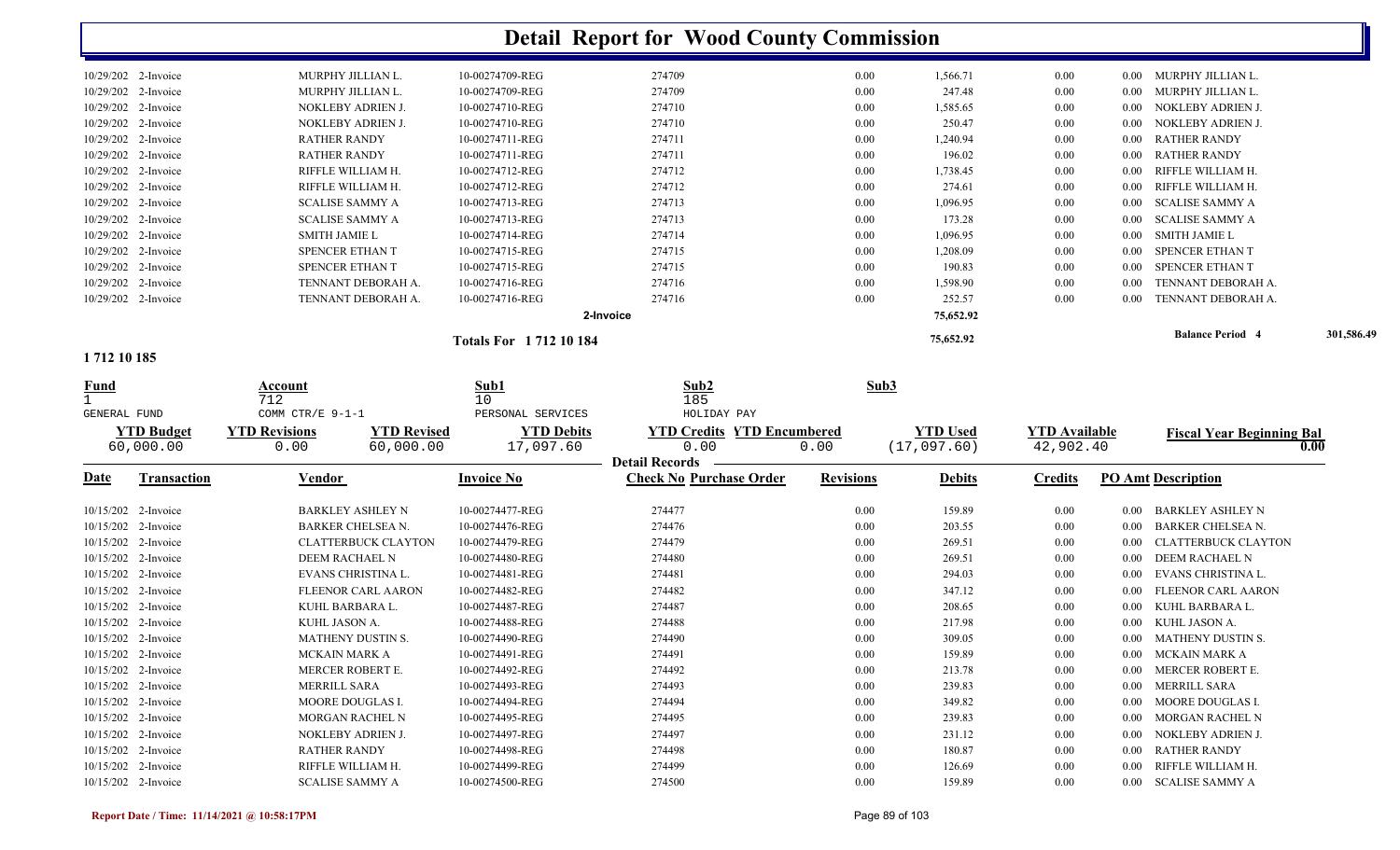|                                                                      |                                                               |                                                             | <b>Detail Report for Wood County Commission</b>         |                      |                                        |                                     |                          |                                                               |           |
|----------------------------------------------------------------------|---------------------------------------------------------------|-------------------------------------------------------------|---------------------------------------------------------|----------------------|----------------------------------------|-------------------------------------|--------------------------|---------------------------------------------------------------|-----------|
| 10/15/202 2-Invoice<br>10/15/202<br>2-Invoice<br>10/15/202 2-Invoice | SPENCER ETHAN T<br><b>TALLMAN CADEN</b><br>TENNANT DEBORAH A. | 10-00274502-REG<br>10-00274503-REG<br>10-00274504-REG       | 274502<br>274503<br>274504<br>2-Invoice                 | 0.00<br>0.00<br>0.00 | 264.13<br>113.40<br>349.57<br>4,908.11 | 0.00<br>0.00<br>0.00                | $0.00\,$<br>0.00<br>0.00 | SPENCER ETHAN T<br><b>TALLMAN CADEN</b><br>TENNANT DEBORAH A. |           |
| 1712 40 213 1325                                                     |                                                               | Totals For 1712 10 185                                      |                                                         |                      | 4,908.11                               |                                     |                          | <b>Balance Period 4</b>                                       | 17,097.60 |
| <u>Fund</u>                                                          | Account                                                       | Sub1                                                        | Sub2                                                    | Sub3                 |                                        |                                     |                          |                                                               |           |
|                                                                      | 712                                                           | 40                                                          | 213                                                     | 1325                 |                                        |                                     |                          |                                                               |           |
| <b>GENERAL FUND</b>                                                  | COMM CTR/E 9-1-1                                              | CONTRACTURAL SERVICES                                       | UTILITIES                                               |                      | ELECT. E-911 BLDG                      |                                     |                          |                                                               |           |
| <b>YTD Budget</b><br>0.00                                            | <b>YTD Revisions</b><br>0.00                                  | <b>YTD Revised</b><br><b>YTD Debits</b><br>9,092.79<br>0.00 | <b>YTD Credits YTD Encumbered</b><br>0.00               | 0.00                 | <b>YTD Used</b><br>(9,092.79)          | <b>YTD</b> Available<br>(9,092.79)  |                          | <b>Fiscal Year Beginning Bal</b>                              | 0.00      |
|                                                                      |                                                               |                                                             | <b>Detail Records</b>                                   |                      |                                        |                                     |                          |                                                               |           |
| <u>Date</u><br><b>Transaction</b>                                    | <b>Vendor</b>                                                 | <b>Invoice No</b>                                           | <b>Check No Purchase Order</b>                          | <b>Revisions</b>     | <b>Debits</b>                          | <b>Credits</b>                      |                          | <b>PO Amt Description</b>                                     |           |
| 10/15/202 2-Invoice                                                  | <b>MON POWER</b>                                              | 10192021                                                    | 3739                                                    | 0.00                 | 99.63                                  | 0.00                                |                          | 0.00 110 137 851 868                                          |           |
| 10/22/202 2-Invoice                                                  | <b>MON POWER</b>                                              | 11022021                                                    | 3742                                                    | 0.00                 | 729.24                                 | 0.00                                |                          | 0.00 110 151 158 976                                          |           |
| 10/22/202 2-Invoice                                                  | <b>MON POWER</b>                                              | 11032021                                                    | 3742                                                    | 0.00                 | 371.05                                 | 0.00                                |                          | 0.00 110 083 734 480                                          |           |
| 10/22/202 2-Invoice                                                  | <b>MON POWER</b>                                              | 11032021                                                    | 3742                                                    | 0.00                 | 894.36                                 | 0.00                                | $0.00\,$                 | 110 083 734 811                                               |           |
| 10/22/202<br>2-Invoice                                               | <b>MON POWER</b>                                              | 11032021                                                    | 3742                                                    | 0.00                 | 45.01                                  | 0.00                                | 0.00                     | 110 083 830 890                                               |           |
| 10/22/202 2-Invoice                                                  | <b>MON POWER</b>                                              | 11042021                                                    | 3742                                                    | 0.00                 | 46.04                                  | 0.00                                | 0.00                     | 110 087 147 275                                               |           |
|                                                                      |                                                               |                                                             | 2-Invoice                                               |                      | 2,185.33                               |                                     |                          |                                                               |           |
|                                                                      |                                                               | Totals For 1712 40 213 1325                                 |                                                         |                      | 2,185.33                               |                                     |                          | <b>Balance Period 4</b>                                       | 9,092.79  |
| 171670568                                                            |                                                               |                                                             |                                                         |                      |                                        |                                     |                          |                                                               |           |
| $\frac{Fund}{1}$                                                     | <b>Account</b>                                                | Sub1                                                        | Sub2                                                    | Sub3                 |                                        |                                     |                          |                                                               |           |
|                                                                      | 716                                                           | 70                                                          | 568                                                     |                      |                                        |                                     |                          |                                                               |           |
| <b>GENERAL FUND</b>                                                  | HUMANE SOCIETY                                                | CONTRIBUTIONS                                               | OTHER CONTRIBUTIONS                                     |                      |                                        |                                     |                          |                                                               |           |
| <b>YTD Budget</b><br>237,667.00                                      | <b>YTD Revisions</b><br>237,667.00<br>0.00                    | <b>YTD Revised</b><br><b>YTD Debits</b><br>80, 333. 33      | <b>YTD Credits YTD Encumbered</b><br>0.00               | 0.00                 | <b>YTD Used</b><br>(80, 333.33)        | <b>YTD</b> Available<br>157, 333.67 |                          | <b>Fiscal Year Beginning Bal</b>                              | 0.00      |
| Transaction<br><u>Date</u>                                           | Vendor                                                        | <b>Invoice No</b>                                           | <b>Detail Records</b><br><b>Check No Purchase Order</b> | <b>Revisions</b>     | <b>Debits</b>                          | <b>Credits</b>                      |                          | <b>PO Amt Description</b>                                     |           |
|                                                                      |                                                               |                                                             |                                                         |                      |                                        |                                     |                          |                                                               |           |
| 10/19/202 2-Invoice                                                  | HUMANE SOCIETY                                                | 102021                                                      | 172740                                                  | 0.00                 | 19,250.00                              | 0.00                                |                          | 0.00 OCT PAYMENT                                              |           |
|                                                                      |                                                               |                                                             | 2-Invoice                                               |                      | 19,250.00                              |                                     |                          |                                                               |           |
|                                                                      |                                                               | Totals For 171670568                                        |                                                         |                      | 19,250.00                              |                                     |                          | <b>Balance Period</b> 4                                       | 80,333.33 |
| 1731 10 103                                                          |                                                               |                                                             |                                                         |                      |                                        |                                     |                          |                                                               |           |
| <b>Fund</b>                                                          | <b>Account</b>                                                | Sub1                                                        | Sub2                                                    | Sub3                 |                                        |                                     |                          |                                                               |           |
| $\mathbf{1}$                                                         | 731                                                           | 10                                                          | 103                                                     |                      |                                        |                                     |                          |                                                               |           |
| GENERAL FUND                                                         | COMMUNITY CORRECTIONS                                         | PERSONAL SERVICES                                           | SALARIES-DEPUTIES                                       |                      |                                        |                                     |                          |                                                               |           |
| <b>YTD Budget</b>                                                    | <b>YTD Revisions</b>                                          | <b>YTD Revised</b><br><b>YTD Debits</b>                     | <b>YTD Credits YTD Encumbered</b>                       |                      | <b>YTD Used</b>                        | <b>YTD</b> Available                |                          | <b>Fiscal Year Beginning Bal</b>                              |           |
| 656,441.00                                                           | 0.00<br>656,441.00                                            | 214,528.85                                                  | 49,625.51                                               | 0.00                 | (164, 903.34)                          | 491,537.66                          |                          |                                                               | 0.00      |
| <b>Date</b><br><b>Transaction</b>                                    | <b>Vendor</b>                                                 | <b>Invoice No</b>                                           | <b>Detail Records</b><br><b>Check No Purchase Order</b> | <b>Revisions</b>     | <b>Debits</b>                          | <b>Credits</b>                      |                          | <b>PO Amt Description</b>                                     |           |
|                                                                      |                                                               |                                                             |                                                         |                      |                                        |                                     |                          |                                                               |           |
|                                                                      | Report Date / Time: 11/14/2021 @ 10:58:17PM                   |                                                             |                                                         | Page 90 of 103       |                                        |                                     |                          |                                                               |           |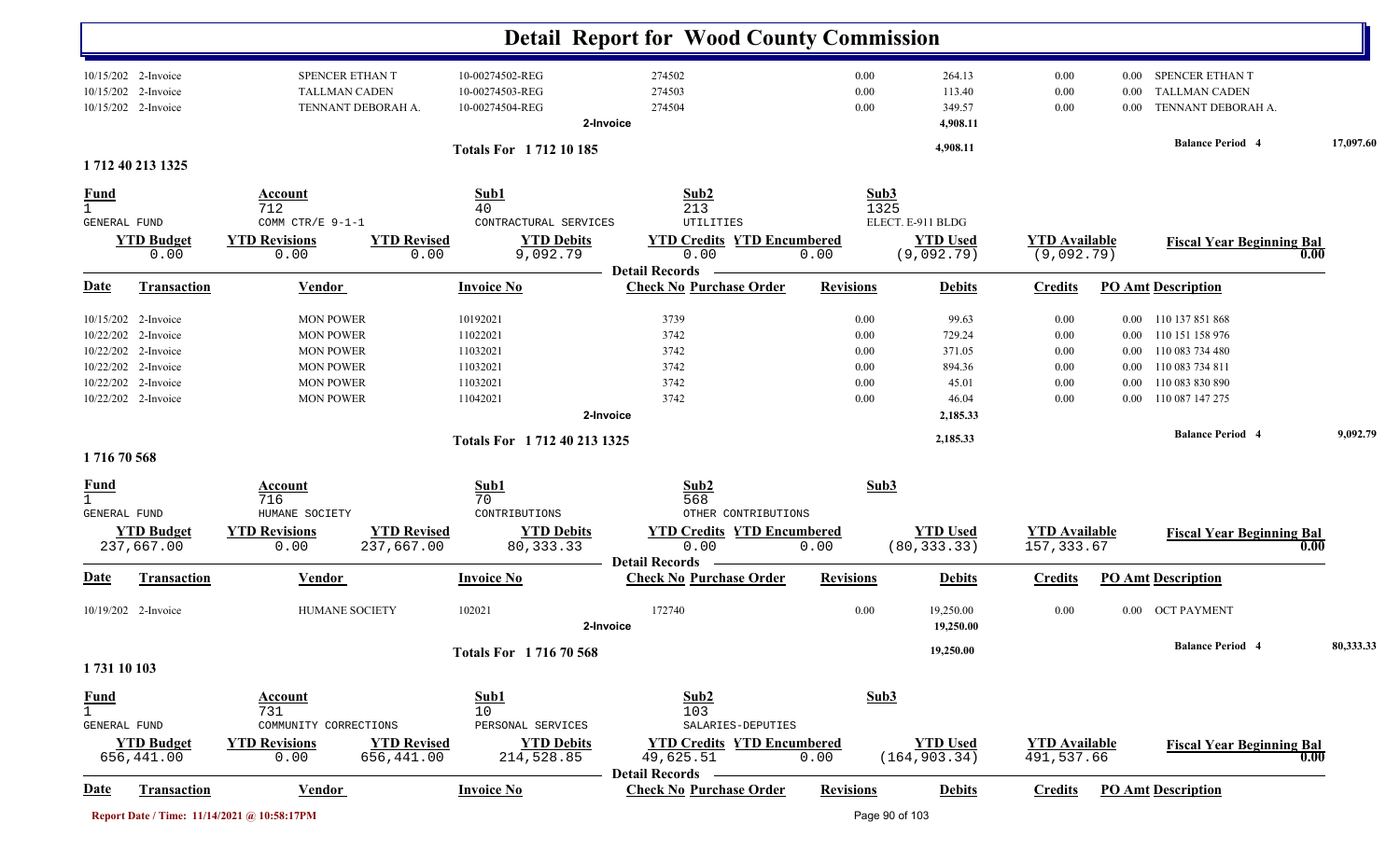| 1731 10 104                                |                                               |                                    |                  |              |                      |              |                |                                                  |            |
|--------------------------------------------|-----------------------------------------------|------------------------------------|------------------|--------------|----------------------|--------------|----------------|--------------------------------------------------|------------|
|                                            |                                               | <b>Totals For 173110103</b>        |                  |              | 52,435.82            |              |                | <b>Balance Period 4</b>                          | 164,903.34 |
|                                            |                                               | 2-Invoice                          |                  |              | 52,435.82            |              |                |                                                  |            |
| 10/29/202 2-Invoice                        | TOPE CHRIS E                                  | 10-00274736-REG                    | 274736           | 0.00         | 1,246.88             | $0.00\,$     |                | 0.00 TOPE CHRIS E                                |            |
| 10/29/202 2-Invoice                        | TANNER GLEN E                                 | 10-00274735-REG                    | 274735           | 0.00         | 1,662.50             | $0.00\,$     |                | 0.00 TANNER GLEN E                               |            |
| 10/29/202 2-Invoice                        | SMITH WENDY LYN                               | 10-00274734-REG                    | 274734           | 0.00         | 1,827.09             | 0.00         | $0.00\,$       | SMITH WENDY LYN                                  |            |
| 10/29/202 2-Invoice                        | SINGER JANA L.                                | 10-00274733-REG                    | 274733           | 0.00         | 2,463.55             | 0.00         | $0.00\,$       | SINGER JANA L.                                   |            |
| 10/29/202 2-Invoice                        | <b>RUSH LARA C</b>                            | 10-00274732-REG                    | 274732           | 0.00         | 1,246.88             | 0.00         |                | 0.00 RUSH LARA C                                 |            |
| 10/29/202 2-Invoice                        | PICCIANO JORUN K                              | 10-00274730-REG                    | 274730           | 0.00         | 1,405.30             | $0.00\,$     |                | 0.00 PICCIANO JORUN K                            |            |
| 10/29/202 2-Invoice                        | PAXTON HEATHER L.                             | 10-00274729-REG                    | 274729           | 0.00         | 1,590.43             | $0.00\,$     |                | 0.00 PAXTON HEATHER L.                           |            |
| 10/29/202 2-Invoice                        | MUNDAY LARRY DOYLE                            | 10-00274728-REG                    | 274728           | 0.00         | 1,408.75             | $0.00\,$     |                | 0.00 MUNDAY LARRY DOYLE                          |            |
| 10/29/202 2-Invoice                        | <b>JACKSON KIMBERLY</b>                       | 10-00274727-REG                    | 274727           | 0.00         | 1,583.34             | $0.00\,$     |                | 0.00 JACKSON KIMBERLY                            |            |
| 10/29/202 2-Invoice                        | <b>HIGGINS MARCUS</b>                         | 10-00274726-REG                    | 274726           | 0.00         | 1,246.88             | $0.00\,$     |                | 0.00 HIGGINS MARCUS                              |            |
| 10/29/202 2-Invoice                        | <b>HARRIS LISA D</b>                          | 10-00274725-REG                    | 274725           | 0.00         | 1,246.88             | 0.00         |                | 0.00 HARRIS LISA D                               |            |
| 10/29/202 2-Invoice                        | <b>ESCANDON HERNANDO</b>                      | 10-00274724-REG                    | 274724           | 0.00         | 2,706.71             | 0.00         |                | 0.00 ESCANDON HERNANDO                           |            |
| 10/29/202 2-Invoice                        | DEEM KAYLA A                                  | 10-00274723-REG                    | 274723           | 0.00         | 1,509.38             | $0.00\,$     |                | 0.00 DEEM KAYLA A                                |            |
| 10/29/202 2-Invoice                        | <b>CHURCH AMY SPENCER</b>                     | 10-00274722-REG                    | 274722           | 0.00         | 2,417.71             | 0.00         | $0.00^{\circ}$ | CHURCH AMY SPENCER                               |            |
| 10/29/202 2-Invoice                        | <b>TAYLOR BOWEN</b>                           | 10-00274720-REG                    | 274720           | 0.00         | 1,246.88             | $0.00\,$     |                | 0.00 BOWEN TAYLOR E                              |            |
| 10/29/202 2-Invoice                        | <b>BOLINGER JESSICA L</b>                     | 10-00274719-REG                    | 274719           | 0.00         | 1,408.75             | $0.00\,$     | $0.00 -$       | <b>BOLINGER JESSICA L</b>                        |            |
| 10/15/202 2-Invoice                        | TOPE CHRIS E                                  | 10-00274524-REG                    | 274524           | 0.00         | 1,246.88             | 0.00         | $0.00\,$       | TOPE CHRIS E                                     |            |
| 10/15/202 2-Invoice                        | TANNER GLEN E                                 | 10-00274523-REG                    | 274523           | 0.00         | 1,662.50             | 0.00         |                | 0.00 TANNER GLEN E                               |            |
| 10/15/202 2-Invoice                        | <b>SMITH WENDY LYN</b>                        | 10-00274522-REG                    | 274522           | 0.00         | 1,827.09             | 0.00         | $0.00 -$       | SMITH WENDY LYN                                  |            |
| 10/15/202 2-Invoice                        | SINGER JANA L.                                | 10-00274521-REG                    | 274521           | 0.00         | 2,463.55             | 0.00         |                | 0.00 SINGER JANA L.                              |            |
| 10/15/202 2-Invoice                        | RUSH LARA C                                   | 10-00274520-REG                    | 274520           | 0.00         | 1,246.88             | 0.00         |                | 0.00 RUSH LARA C                                 |            |
| 10/15/202 2-Invoice                        | PICCIANO JORUN K                              | 10-00274518-REG                    | 274518           | 0.00         | 1,405.30             | 0.00         |                | 0.00 PICCIANO JORUN K                            |            |
| 10/15/202 2-Invoice                        | PAXTON HEATHER L.                             | 10-00274517-REG                    | 274517           | 0.00         | 1,590.43             | 0.00         |                | 0.00 PAXTON HEATHER L.                           |            |
| 10/15/202 2-Invoice<br>10/15/202 2-Invoice | <b>JACKSON KIMBERLY</b><br>MUNDAY LARRY DOYLE | 10-00274515-REG<br>10-00274516-REG | 274515<br>274516 | 0.00<br>0.00 | 1,583.34<br>1,408.75 | 0.00<br>0.00 |                | 0.00 JACKSON KIMBERLY<br>0.00 MUNDAY LARRY DOYLE |            |
| 10/15/202 2-Invoice                        | <b>HIGGINS MARCUS</b>                         | 10-00274514-REG                    | 274514           | 0.00         | 1,246.88             | 0.00         |                | 0.00 HIGGINS MARCUS                              |            |
| 10/15/202 2-Invoice                        | HARRIS LISA D                                 | 10-00274513-REG                    | 274513           | 0.00         | 1,246.88             | 0.00         |                | 0.00 HARRIS LISA D                               |            |
| 10/15/202 2-Invoice                        | <b>ESCANDON HERNANDO</b>                      | 10-00274512-REG                    | 274512           | 0.00         | 2,706.71             | 0.00         |                | 0.00 ESCANDON HERNANDO                           |            |
| 10/15/202 2-Invoice                        | DEEM KAYLA A                                  | 10-00274511-REG                    | 274511           | 0.00         | 1,509.38             | $0.00\,$     |                | 0.00 DEEM KAYLA A                                |            |
| 10/15/202 2-Invoice                        | CHURCH AMY SPENCER                            | 10-00274510-REG                    | 274510           | 0.00         | 2,417.71             | $0.00\,$     |                | 0.00 CHURCH AMY SPENCER                          |            |
| 10/15/202 2-Invoice                        | <b>TAYLOR BOWEN</b>                           | 10-00274508-REG                    | 274508           | 0.00         | 1,246.88             | 0.00         |                | 0.00 BOWEN TAYLOR E                              |            |
| 10/15/202 2-Invoice                        | <b>BOLINGER JESSICA L</b>                     | 10-00274507-REG                    | 274507           | 0.00         | 1,408.75             | 0.00         |                | 0.00 BOLINGER JESSICA L                          |            |
|                                            |                                               |                                    |                  |              |                      |              |                |                                                  |            |

| Date         | Transaction                    | <u>Vendor</u>                |                                 | <b>Invoice No</b>              | <b>Check No Purchase Order</b>                                         | <b>Revisions</b> | <b>Debits</b>            | <u>Credits</u>             | <b>PO Amt Description</b>                |
|--------------|--------------------------------|------------------------------|---------------------------------|--------------------------------|------------------------------------------------------------------------|------------------|--------------------------|----------------------------|------------------------------------------|
|              | <u>YTD Budget</u><br>50,218.00 | <b>YTD Revisions</b><br>0.00 | <b>YTD Revised</b><br>50,218.00 | <b>YTD Debits</b><br>16,594.08 | <b>YTD Credits YTD Encumbered</b><br>3,802.34<br><b>Detail Records</b> | 0.00             | YTD Used<br>(12, 791.74) | YTD Available<br>37,426.26 | <b>Fiscal Year Beginning Bal</b><br>0.00 |
| GENERAL FUND |                                | COMMUNITY CORRECTIONS        |                                 | PERSONAL SERVICES              | SOCIAL SECURITY                                                        |                  |                          |                            |                                          |
|              |                                | 731                          |                                 | 10                             | 104                                                                    |                  |                          |                            |                                          |
| <u>Fund</u>  |                                | Account                      |                                 | <u>Sub1</u>                    | $\frac{\text{Sub2}}{\text{Sub2}}$                                      | Sub3             |                          |                            |                                          |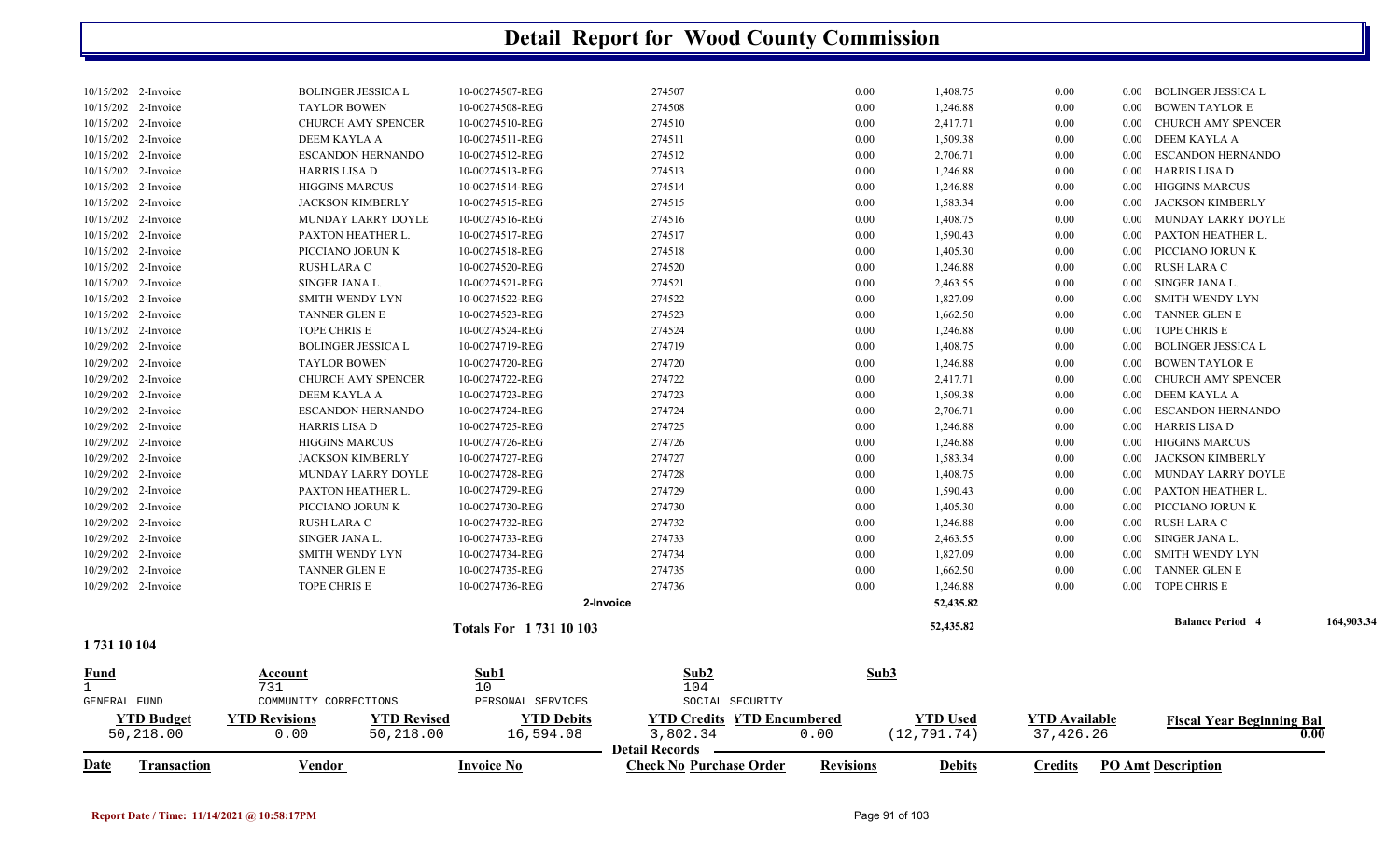|                               |                     |                       |                                     |                             | <b>Detail Report for Wood County Commission</b>         |                  |                 |                      |          |                                  |           |
|-------------------------------|---------------------|-----------------------|-------------------------------------|-----------------------------|---------------------------------------------------------|------------------|-----------------|----------------------|----------|----------------------------------|-----------|
|                               | 10/15/202 2-Invoice |                       | DEPARTMENT OF TREASURY 20211015-00  |                             | 3737                                                    | 0.00             | 1,631.08        | $0.00\,$             |          | $0.00$ FICA                      |           |
|                               | 10/15/202 2-Invoice |                       | DEPARTMENT OF TREASURY 20211015-00  |                             | 3737                                                    | 0.00             | 381.46          | 0.00                 | $0.00\,$ | <b>MED</b>                       |           |
|                               | 10/29/202 2-Invoice |                       | DEPARTMENT OF TREASURY 20211029-00  |                             | 3744                                                    | 0.00             | 1,637.75        | 0.00                 | $0.00\,$ | <b>FICA</b>                      |           |
|                               | 10/29/202 2-Invoice |                       | DEPARTMENT OF TREASURY 20211029-00  |                             | 3744                                                    | 0.00             | 383.02          | 0.00                 | $0.00\,$ | <b>MED</b>                       |           |
|                               |                     |                       |                                     |                             | 2-Invoice                                               |                  | 4,033.31        |                      |          | <b>Balance Period 4</b>          | 12,791.74 |
| 1731 10 105                   |                     |                       |                                     | <b>Totals For 173110104</b> |                                                         |                  | 4,033.31        |                      |          |                                  |           |
| <u>Fund</u><br>$\overline{1}$ |                     | Account<br>731        |                                     | Sub1<br>10                  | Sub2<br>105                                             | Sub3             |                 |                      |          |                                  |           |
| <b>GENERAL FUND</b>           |                     | COMMUNITY CORRECTIONS |                                     | PERSONAL SERVICES           | INSURANCE PREMIUM                                       |                  |                 |                      |          |                                  |           |
|                               | <b>YTD Budget</b>   | <b>YTD Revisions</b>  | <b>YTD Revised</b>                  | <b>YTD Debits</b>           | <b>YTD Credits YTD Encumbered</b>                       |                  | <b>YTD Used</b> | <b>YTD</b> Available |          | <b>Fiscal Year Beginning Bal</b> |           |
|                               | 212,454.00          | 0.00                  | 212,454.00                          | 80,592.28                   | 13,189.27                                               | 0.00             | (67, 403.01)    | 145,050.99           |          |                                  |           |
| <u>Date</u>                   | <b>Transaction</b>  | Vendor                |                                     | <b>Invoice No</b>           | <b>Detail Records</b><br><b>Check No Purchase Order</b> | <b>Revisions</b> | <b>Debits</b>   | <b>Credits</b>       |          | <b>PO Amt Description</b>        |           |
|                               | 10/1/2021 2-Invoice |                       | HIGHMARK WEST VIRGINIA              | 10012021                    | 3725                                                    | 0.00             | 15,391.85       | 0.00                 | $0.00\,$ | <b>HEALTH PREMIUM</b>            |           |
|                               | 10/4/2021 2-Invoice |                       | HIGHMARK WEST VIRGINIA F210928A5717 |                             | 3729                                                    | 0.00             | 468.64          | 0.00                 | $0.00\,$ | HRA                              |           |
|                               | 10/5/2021 2-Invoice | <b>RENAISSANCE</b>    |                                     | CNS0000800266               | 3731                                                    | 0.00             | 93.15           | 0.00                 | $0.00\,$ | <b>ADMIN FEE</b>                 |           |
|                               | 10/5/2021 2-Invoice |                       | <b>MUTUAL OF OMAHA</b>              | 1250905506                  | 172658                                                  | 0.00             | 34.08           | 0.00                 | $0.00\,$ | <b>BASIC LIFE</b>                |           |
|                               | 10/5/2021 2-Invoice |                       | <b>MUTUAL OF OMAHA</b>              | 1250905506                  | 172658                                                  | 0.00             | 129.89          | 0.00                 | $0.00\,$ | <b>LTD</b>                       |           |
|                               | 10/5/2021 2-Invoice |                       | VISION SERVICE PLAN (WV)            | 102021                      | 172663                                                  | 0.00             | 43.95           | 0.00                 | $0.00\,$ | <b>SINGLE VISION</b>             |           |
|                               | 10/5/2021 2-Invoice |                       | VISION SERVICE PLAN (WV)            | 102021                      | 172663                                                  | 0.00             | 146.00          | 0.00                 | 0.00     | <b>FAMILY VISION</b>             |           |
|                               | 10/7/2021 2-Invoice |                       | HIGHMARK WEST VIRGINIA F211005A7831 |                             | 3732                                                    | 0.00             | 138.24          | 0.00                 | $0.00\,$ | HRA                              |           |
|                               | 10/15/202 2-Invoice |                       | HIGHMARK WEST VIRGINIA              | F211012A4719                | 3738                                                    | 0.00             | 466.49          | 0.00                 | $0.00\,$ | <b>HRA</b>                       |           |
|                               | 10/19/202 2-Invoice | <b>RENAISSANCE</b>    |                                     | 10162021                    | 3740                                                    | 0.00             | 953.93          | 0.00                 | $0.00\,$ | <b>DENTAL CLAIMS</b>             |           |
|                               | 10/29/202 2-Invoice |                       | HIGHMARK WEST VIRGINIA F210026A6057 |                             | 3750                                                    | 0.00             | 3,270.65        | 0.00                 |          | $0.00$ HRA                       |           |
|                               |                     |                       |                                     |                             | 2-Invoice                                               |                  | 21,136.87       |                      |          |                                  |           |
| 1731 10 106                   |                     |                       |                                     | Totals For 1731 10 105      |                                                         |                  | 21,136.87       |                      |          | <b>Balance Period 4</b>          | 67,403.01 |
| <u>Fund</u><br>$\mathbf{1}$   |                     | <b>Account</b><br>731 |                                     | Sub1<br>10                  | Sub2<br>106                                             | Sub3             |                 |                      |          |                                  |           |
| <b>GENERAL FUND</b>           |                     | COMMUNITY CORRECTIONS |                                     | PERSONAL SERVICES           | RETIREMENT                                              |                  |                 |                      |          |                                  |           |
|                               | <b>YTD Budget</b>   | <b>YTD Revisions</b>  | <b>YTD Revised</b>                  | <b>YTD Debits</b>           | <b>YTD Credits YTD Encumbered</b>                       |                  | <b>YTD Used</b> | <b>YTD</b> Available |          | <b>Fiscal Year Beginning Bal</b> |           |
|                               | 65,644.00           | 0.00                  | 65,644.00                           | 20,171.16                   | 4,399.09<br>Detail Records -                            | 0.00             | (15, 772.07)    | 49,871.93            |          |                                  | v.vv      |
| <u>Date</u>                   | Transaction         | Vendor                |                                     | <b>Invoice No</b>           | <b>Check No Purchase Order</b>                          | <b>Revisions</b> | <b>Debits</b>   | <b>Credits</b>       |          | <b>PO Amt Description</b>        |           |
|                               | 10/15/202 2-Invoice |                       | WV PUBLIC EMP RETIREMEN 20211015-00 |                             | 3751                                                    | 0.00             | 2,473.53        | $0.00\,$             |          | 0.00 RETIREMENT                  |           |
|                               | 10/29/202 2-Invoice |                       | WV PUBLIC EMP RETIREMEN 20211029-00 |                             | 3751                                                    | 0.00             | 2,480.87        | 0.00                 |          | 0.00 RETIREMENT                  |           |
|                               |                     |                       |                                     |                             | 2-Invoice                                               |                  | 4,954.40        |                      |          |                                  |           |
|                               |                     |                       |                                     | <b>Totals For 173110106</b> |                                                         |                  | 4,954.40        |                      |          | <b>Balance Period 4</b>          | 15,772.07 |
| 1 731 10 109                  |                     |                       |                                     |                             |                                                         |                  |                 |                      |          |                                  |           |

**Report Date / Time: 11/14/2021 @ 10:58:17PM** Page 92 of 103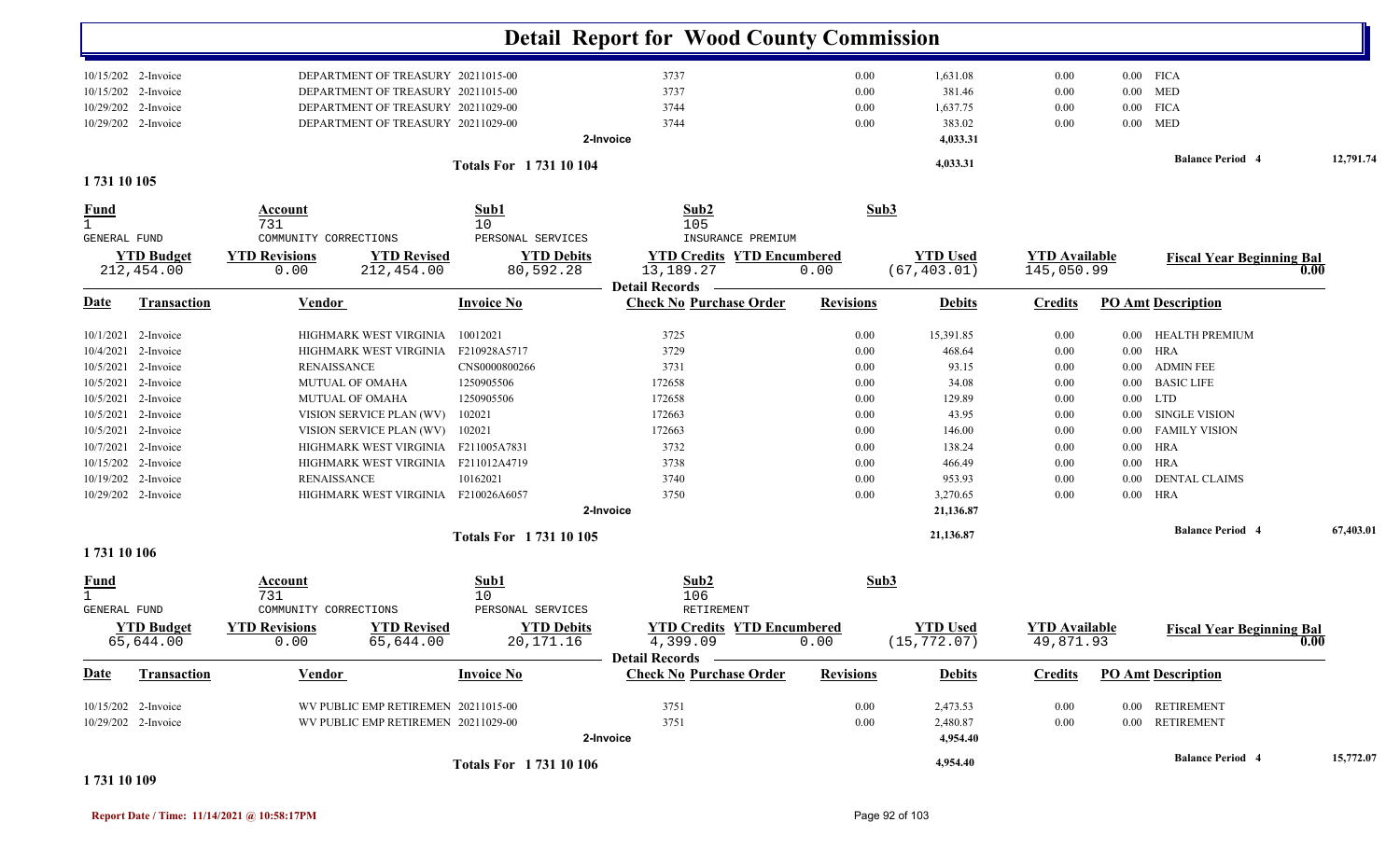| <b>Fund</b><br>$\mathbf{1}$<br><b>GENERAL FUND</b> |                                            | Account<br>731<br>COMMUNITY CORRECTIONS | Sub1<br>10<br>PERSONAL SERVICES                                   | Sub2<br>109<br>EXTRA HELP                                          | Sub3             |                                 |                                  |                           |                                          |           |
|----------------------------------------------------|--------------------------------------------|-----------------------------------------|-------------------------------------------------------------------|--------------------------------------------------------------------|------------------|---------------------------------|----------------------------------|---------------------------|------------------------------------------|-----------|
|                                                    | <b>YTD Budget</b><br>18,000.00             | <b>YTD Revisions</b><br>0.00            | <b>YTD Revised</b><br><b>YTD Debits</b><br>18,000.00<br>11,289.50 | <b>YTD Credits YTD Encumbered</b><br>0.00<br><b>Detail Records</b> | 0.00             | <b>YTD Used</b><br>(11, 289.50) | <b>YTD</b> Available<br>6,710.50 |                           | <b>Fiscal Year Beginning Bal</b><br>0.00 |           |
| Date                                               | <b>Transaction</b>                         | <b>Vendor</b>                           | <b>Invoice No</b>                                                 | <b>Check No Purchase Order</b>                                     | <b>Revisions</b> | <b>Debits</b>                   | <b>Credits</b>                   | <b>PO Amt Description</b> |                                          |           |
|                                                    | 10/15/202 2-Invoice                        | <b>CAMPBELL DALTON</b>                  | 10-00274509-REG                                                   | 274509                                                             | 0.00             | 484.00                          | 0.00                             | $0.00\,$                  | CAMPBELL DALTON                          |           |
|                                                    | 10/15/202 2-Invoice                        | <b>OUEEN HALEY</b>                      | 10-00274519-REG                                                   | 274519                                                             | 0.00             | 480.00                          | 0.00                             | 0.00                      | <b>OUEEN HALEY</b>                       |           |
|                                                    | 10/15/202 2-Invoice                        | TRIPLETT DAVID BRIAN                    | 10-00274525-REG                                                   | 274525                                                             | 0.00             | 269.50                          | 0.00                             | 0.00                      | TRIPLETT DAVID BRIAN                     |           |
|                                                    | 10/29/202 2-Invoice                        | CAMPBELL DALTON                         | 10-00274721-REG                                                   | 274721                                                             | 0.00             | 440.00                          | 0.00                             | 0.00                      | CAMPBELL DALTON                          |           |
|                                                    | 10/29/202 2-Invoice                        | <b>QUEEN HALEY</b>                      | 10-00274731-REG                                                   | 274731                                                             | 0.00             | 360.00                          | 0.00                             | 0.00                      | <b>QUEEN HALEY</b>                       |           |
|                                                    | 10/29/202 2-Invoice                        | TRIPLETT DAVID BRIAN                    | 10-00274737-REG                                                   | 274737                                                             | 0.00             | 385.00                          | 0.00                             | 0.00                      | TRIPLETT DAVID BRIAN                     |           |
|                                                    |                                            |                                         |                                                                   | 2-Invoice                                                          |                  | 2,418.50                        |                                  |                           |                                          |           |
|                                                    |                                            |                                         | <b>Totals For 173110109</b>                                       |                                                                    |                  | 2,418.50                        |                                  |                           | <b>Balance Period 4</b>                  | 11,289.50 |
|                                                    | 1800 40 223 2305                           |                                         |                                                                   |                                                                    |                  |                                 |                                  |                           |                                          |           |
| <b>Fund</b>                                        |                                            | Account                                 | Sub1                                                              | Sub2                                                               | Sub3             |                                 |                                  |                           |                                          |           |
| $\mathbf{1}$<br><b>GENERAL FUND</b>                |                                            | 800<br>HEALTH DEPARTMENT                | 40<br>CONTRACTURAL SERVICES                                       | 223<br>PROFESSIONAL SERVICES                                       | 2305             | COUNTY HEALTH DEPT.             |                                  |                           |                                          |           |
|                                                    | <b>YTD Budget</b>                          | <b>YTD Revisions</b>                    | <b>YTD Revised</b><br><b>YTD Debits</b>                           | <b>YTD Credits YTD Encumbered</b>                                  |                  | <b>YTD Used</b>                 | <b>YTD Available</b>             |                           |                                          |           |
|                                                    | 120,000.00                                 | 0.00                                    | 60,000.00<br>120,000.00                                           | 0.00                                                               | 0.00             | (60,000.00)                     | 60,000.00                        |                           | <b>Fiscal Year Beginning Bal</b><br>0.00 |           |
|                                                    |                                            |                                         |                                                                   | <b>Detail Records</b>                                              |                  |                                 |                                  |                           |                                          |           |
| <u>Date</u>                                        | Transaction                                | Vendor                                  | <b>Invoice No</b>                                                 | <b>Check No Purchase Order</b>                                     | <b>Revisions</b> | <b>Debits</b>                   | <b>Credits</b>                   | <b>PO Amt Description</b> |                                          |           |
|                                                    |                                            |                                         |                                                                   |                                                                    |                  |                                 |                                  |                           |                                          |           |
|                                                    | 10/5/2021 2-Invoice                        |                                         | MID-OHIO VALLEY HEALTH   211001-542601                            | 172657<br>2-Invoice                                                | 0.00             | 30,000.00<br>30,000.00          | 0.00                             | 0.00                      | <b>QUARTERLY ALLOTMENT</b>               |           |
|                                                    |                                            |                                         | Totals For 1800 40 223 2305                                       |                                                                    |                  | 30,000.00                       |                                  |                           | <b>Balance Period 4</b>                  | 60,000.00 |
|                                                    | 1801402232306                              |                                         |                                                                   |                                                                    |                  |                                 |                                  |                           |                                          |           |
| <u>Fund</u><br>$\mathbf{1}$<br><b>GENERAL FUND</b> |                                            | <b>Account</b><br>801<br>MENTAL HEALTH  | Sub1<br>40<br>CONTRACTURAL SERVICES                               | Sub2<br>223<br>PROFESSIONAL SERVICES                               | Sub3<br>2306     |                                 |                                  |                           |                                          |           |
|                                                    |                                            |                                         |                                                                   |                                                                    |                  | MENTAL HEALTH                   |                                  |                           |                                          |           |
|                                                    | <b>YTD Budget</b><br>10,000.00             | <b>YTD Revisions</b><br>0.00            | <b>YTD Revised</b><br><b>YTD Debits</b><br>3,381.41<br>10,000.00  | <b>YTD Credits YTD Encumbered</b><br>0.00                          | 0.00             | <b>YTD</b> Used<br>(3, 381.41)  | <b>YTD</b> Available<br>6,618.59 |                           | <b>Fiscal Year Beginning Bal</b><br>0.00 |           |
|                                                    |                                            |                                         |                                                                   | <b>Detail Records</b>                                              |                  |                                 |                                  |                           |                                          |           |
| Date                                               | Transaction                                | Vendor                                  | <b>Invoice No</b>                                                 | <b>Check No Purchase Order</b>                                     | <b>Revisions</b> | <b>Debits</b>                   | <b>Credits</b>                   | <b>PO Amt Description</b> |                                          |           |
|                                                    | 10/5/2021 2-Invoice                        | <b>BRENDA HINKLE</b>                    | 09222021                                                          | 172655                                                             | 0.00             | 186.90                          | 0.00                             | $0.00\,$                  | C BALDERSON 20MH207                      |           |
|                                                    | 10/5/2021 2-Invoice                        | <b>BRENDA HINKLE</b>                    | 09222021                                                          | 172655                                                             | 0.00             | 211.90                          | 0.00                             | $0.00\,$                  | M ABBOTT 20MH212                         |           |
|                                                    | 10/5/2021 2-Invoice                        | <b>BRENDA HINKLE</b>                    | 09222021                                                          | 172655                                                             | 0.00             | 201.02                          | 0.00                             | 0.00                      | R DAVIS 20MH214                          |           |
|                                                    | 10/5/2021 2-Invoice<br>10/15/202 2-Invoice | <b>BRENDA HINKLE</b>                    | 09222021<br>10082021                                              | 172655<br>172718                                                   | 0.00<br>0.00     | 176.02<br>161.90                | 0.00<br>0.00                     | 0.00                      | C COLLINS 20MH222<br>0.00 S FREELAND     |           |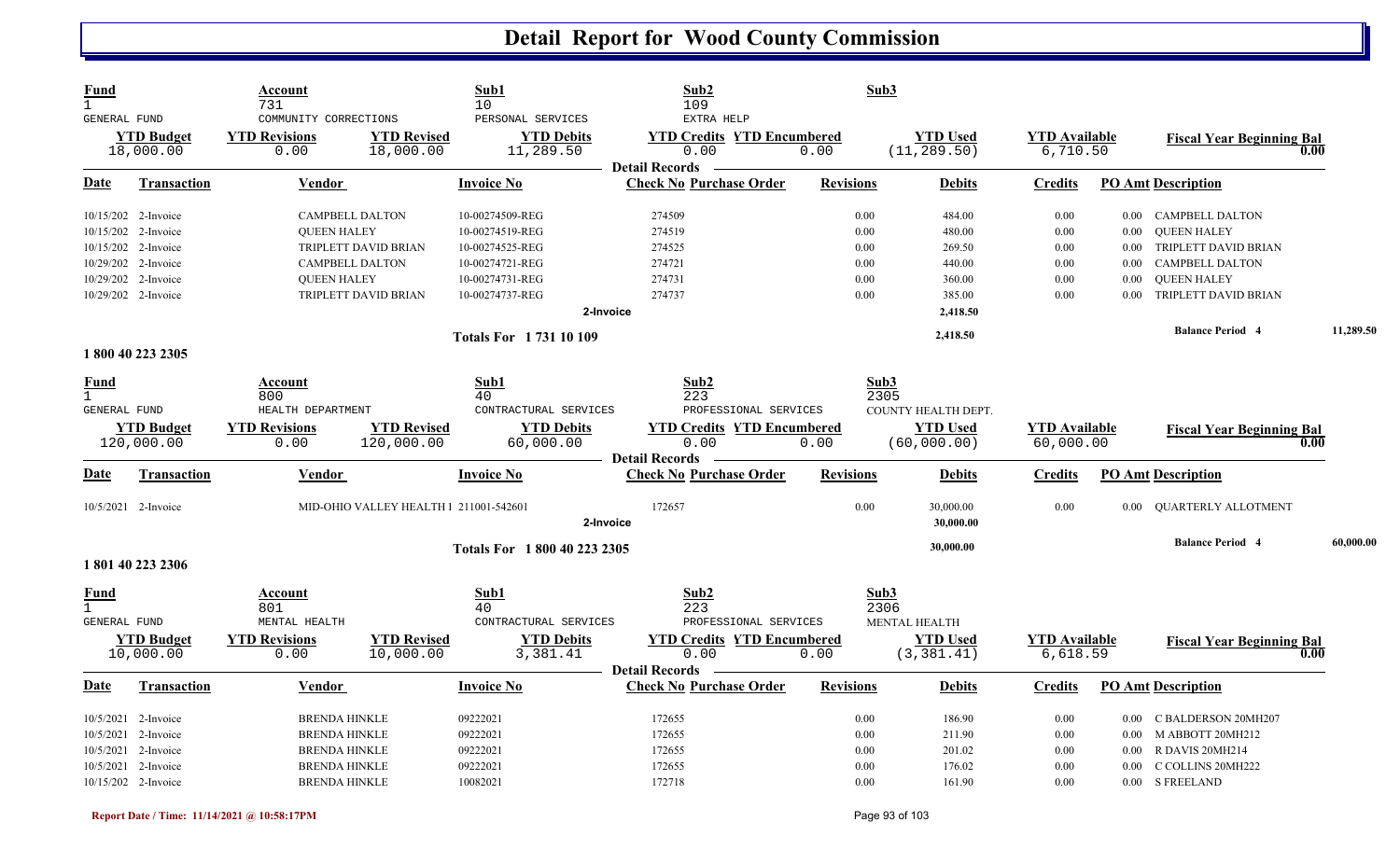|                                                    |                                                                   |                                                                        |                                 |                                                                       | <b>Detail Report for Wood County Commission</b>                                                            |                      |                                                       |                                   |                  |                                          |           |
|----------------------------------------------------|-------------------------------------------------------------------|------------------------------------------------------------------------|---------------------------------|-----------------------------------------------------------------------|------------------------------------------------------------------------------------------------------------|----------------------|-------------------------------------------------------|-----------------------------------|------------------|------------------------------------------|-----------|
|                                                    | 10/15/202 2-Invoice<br>10/15/202 2-Invoice<br>10/15/202 2-Invoice | <b>BRENDA HINKLE</b><br><b>BRENDA HINKLE</b><br><b>BRENDA HINKLE</b>   |                                 | 10082021<br>10082021<br>10082021                                      | 172718<br>172718<br>172718<br>2-Invoice                                                                    | 0.00<br>0.00<br>0.00 | 199.40<br>224.40<br>125.00<br>1,486.54                | 0.00<br>0.00<br>0.00              | 0.00<br>$0.00\,$ | 0.00 H ADKINS<br>L J MILLER<br>N MOSPAN  |           |
|                                                    | 1801 40 223 2307                                                  |                                                                        |                                 | Totals For 1801 40 223 2306                                           |                                                                                                            |                      | 1,486.54                                              |                                   |                  | <b>Balance Period 4</b>                  | 3,381.41  |
| <b>Fund</b><br>$\mathbf{1}$<br><b>GENERAL FUND</b> | <b>YTD Budget</b><br>85,000.00                                    | <b>Account</b><br>801<br>MENTAL HEALTH<br><b>YTD Revisions</b><br>0.00 | <b>YTD Revised</b><br>85,000.00 | Sub1<br>40<br>CONTRACTURAL SERVICES<br><b>YTD Debits</b><br>42,500.00 | Sub2<br>223<br>PROFESSIONAL SERVICES<br><b>YTD Credits YTD Encumbered</b><br>0.00<br><b>Detail Records</b> | Sub3<br>2307<br>0.00 | MENTAL HEALTH/WDGC<br><b>YTD Used</b><br>(42, 500.00) | <b>YTD Available</b><br>42,500.00 |                  | <b>Fiscal Year Beginning Bal</b><br>0.00 |           |
| <u>Date</u>                                        | <b>Transaction</b>                                                | <b>Vendor</b>                                                          |                                 | <b>Invoice No</b>                                                     | <b>Check No Purchase Order</b>                                                                             | <b>Revisions</b>     | <b>Debits</b>                                         | <b>Credits</b>                    |                  | <b>PO Amt Description</b>                |           |
|                                                    | 10/15/202 2-Invoice                                               |                                                                        | WESTBROOK HEALTH SERVI 10042021 |                                                                       | 172731<br>2-Invoice                                                                                        | 0.00                 | 21,250.00<br>21,250.00                                | 0.00                              | $0.00\,$         | WOOD COUNTY 2QTR                         |           |
| 1 802 40 211                                       |                                                                   |                                                                        |                                 | Totals For 1801 40 223 2307                                           |                                                                                                            |                      | 21,250.00                                             |                                   |                  | <b>Balance Period 4</b>                  | 42,500.00 |
| <u>Fund</u><br>$\mathbf{1}$<br>GENERAL FUND        | <b>YTD Budget</b><br>850.00                                       | Account<br>802<br>COUNTY CORONER<br><b>YTD Revisions</b><br>0.00       | <b>YTD Revised</b><br>850.00    | Sub1<br>40<br>CONTRACTURAL SERVICES<br><b>YTD Debits</b><br>195.67    | Sub2<br>211<br>TELEPHONES<br><b>YTD Credits YTD Encumbered</b><br>0.00                                     | Sub3<br>0.00         | <b>YTD Used</b><br>(195.67)                           | <b>YTD Available</b><br>654.33    |                  | <b>Fiscal Year Beginning Bal</b><br>0.00 |           |
| Date                                               | <b>Transaction</b>                                                | <b>Vendor</b>                                                          |                                 | <b>Invoice No</b>                                                     | <b>Detail Records</b><br><b>Check No Purchase Order</b>                                                    | <b>Revisions</b>     | <b>Debits</b>                                         | <b>Credits</b>                    |                  | <b>PO Amt Description</b>                |           |
|                                                    | 10/26/202 2-Invoice                                               | <b>VERIZON WIRELESS</b>                                                |                                 | 4258035897                                                            | 172764<br>2-Invoice                                                                                        | 0.00                 | 72.43<br>72.43                                        | 0.00                              | $0.00\,$         | 582938154-00001                          |           |
| 1802 55 341                                        |                                                                   |                                                                        |                                 | <b>Totals For 1802 40 211</b>                                         |                                                                                                            |                      | 72.43                                                 |                                   |                  | <b>Balance Period 4</b>                  | 195.67    |
| <b>Fund</b><br>GENERAL FUND                        | <b>YTD Budget</b>                                                 | <b>Account</b><br>802<br>COUNTY CORONER<br><b>YTD Revisions</b>        | <b>YTD Revised</b>              | Sub1<br>55<br>COMMODITIES<br><b>YTD Debits</b>                        | Sub2<br>341<br>SUPPLIES/MATERIALS<br><b>YTD Credits YTD Encumbered</b>                                     | Sub3                 | <b>YTD Used</b>                                       | <b>YTD Available</b>              |                  | <b>Fiscal Year Beginning Bal</b>         |           |
|                                                    | 300.00                                                            | 0.00                                                                   | 300.00                          | 0.00                                                                  | 0.00<br>Detail Records -                                                                                   | 200.00               | 0.00                                                  | 100.00                            |                  | 0.00                                     |           |
| <b>Date</b>                                        | Transaction                                                       | <b>Vendor</b>                                                          |                                 | <b>Invoice No</b>                                                     | <b>Check No Purchase Order</b>                                                                             | <b>Revisions</b>     | <b>Debits</b>                                         | <b>Credits</b>                    |                  | <b>PO Amt Description</b>                |           |
|                                                    | 10/28/202 1-Purchase Order                                        | OFFICE DEPOT                                                           |                                 |                                                                       | 85016                                                                                                      | 0.00                 | 0.00                                                  | 0.00                              |                  | 200.00 MISC OFFICE SUPPLIES              |           |
|                                                    |                                                                   |                                                                        |                                 | Totals For 1802 55 341                                                | 1-Purchase Order                                                                                           |                      |                                                       |                                   | 200.00           | <b>Balance Period 4</b>                  | 0.00      |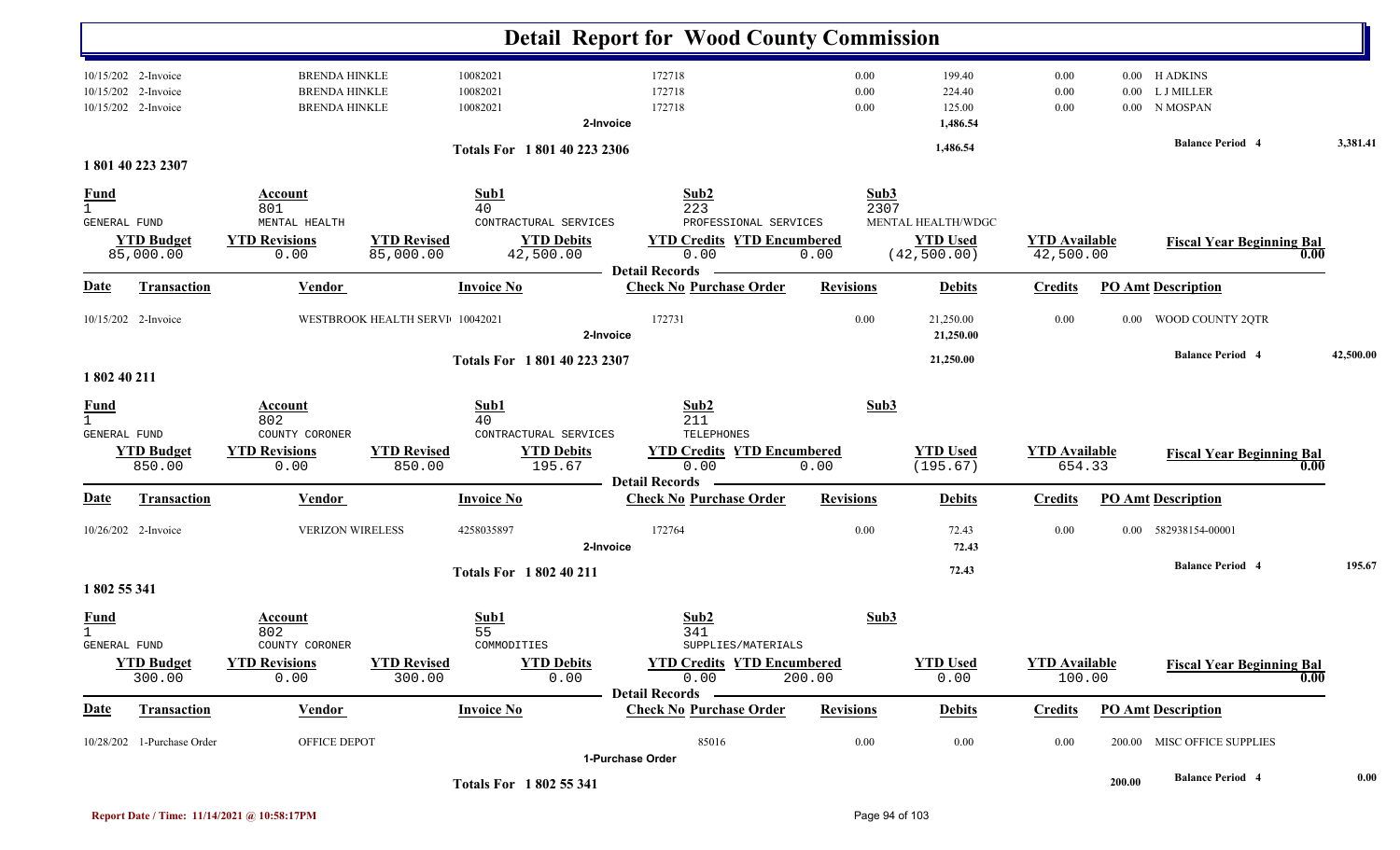#### **1 900 10 103**

| <b>Fund</b><br>$\mathbf{1}$<br>GENERAL FUND                                                                              | Account<br>900<br>WOOD CO PARKS & RECREATION                                                                                                         | Sub1<br>10<br>PERSONAL SERVICES                                 | Sub2<br>103<br>SALARIES-DEPUTIES                                   | Sub3                                     |                                              |                                      |                                                                                                                        |           |
|--------------------------------------------------------------------------------------------------------------------------|------------------------------------------------------------------------------------------------------------------------------------------------------|-----------------------------------------------------------------|--------------------------------------------------------------------|------------------------------------------|----------------------------------------------|--------------------------------------|------------------------------------------------------------------------------------------------------------------------|-----------|
| <b>YTD Budget</b><br>65,500.00                                                                                           | <b>YTD Revisions</b><br><b>YTD Revised</b><br>0.00<br>65,500.00                                                                                      | <b>YTD Debits</b><br>20,166.64                                  | <b>YTD Credits YTD Encumbered</b><br>0.00<br><b>Detail Records</b> | 0.00                                     | <b>YTD Used</b><br>(20, 166.64)              | <b>YTD Available</b><br>45, 333.36   | <b>Fiscal Year Beginning Bal</b>                                                                                       | 0.00      |
| Date<br>Transaction                                                                                                      | Vendor                                                                                                                                               | <b>Invoice No</b>                                               | <b>Check No Purchase Order</b>                                     | <b>Revisions</b>                         | <b>Debits</b>                                | <b>Credits</b>                       | <b>PO Amt Description</b>                                                                                              |           |
| 10/15/202 2-Invoice<br>10/29/202 2-Invoice                                                                               | CROSS JEREMY W.<br>CROSS JEREMY W.                                                                                                                   | 10-00274526-REG<br>10-00274738-REG                              | 274526<br>274738<br>2-Invoice                                      | 0.00<br>0.00                             | 2,520.83<br>2,520.83<br>5,041.66             | 0.00<br>0.00                         | $0.00\,$<br>CROSS JEREMY W.<br>CROSS JEREMY W.<br>0.00                                                                 |           |
| 1 900 10 104                                                                                                             |                                                                                                                                                      | <b>Totals For 1900 10 103</b>                                   |                                                                    |                                          | 5,041.66                                     |                                      | <b>Balance Period 4</b>                                                                                                | 20,166.64 |
| <b>Fund</b><br>$\mathbf{1}$<br>GENERAL FUND                                                                              | Account<br>900<br>WOOD CO PARKS & RECREATION                                                                                                         | Sub1<br>10<br>PERSONAL SERVICES                                 | Sub2<br>104<br>SOCIAL SECURITY                                     | Sub3                                     |                                              |                                      |                                                                                                                        |           |
| <b>YTD Budget</b><br>5,011.00                                                                                            | <b>YTD Revisions</b><br><b>YTD Revised</b><br>0.00<br>5,011.00                                                                                       | <b>YTD Debits</b><br>1,437.00                                   | <b>YTD Credits YTD Encumbered</b><br>0.00<br><b>Detail Records</b> | 0.00                                     | <b>YTD Used</b><br>(1, 437.00)               | <b>YTD</b> Available<br>3,574.00     | <b>Fiscal Year Beginning Bal</b>                                                                                       | 0.00      |
| Date<br>Transaction                                                                                                      | Vendor                                                                                                                                               | <b>Invoice No</b>                                               | <b>Check No Purchase Order</b>                                     | <b>Revisions</b>                         | <b>Debits</b>                                | <b>Credits</b>                       | <b>PO Amt Description</b>                                                                                              |           |
| 10/15/202 2-Invoice<br>10/15/202 2-Invoice<br>10/29/202 2-Invoice<br>10/29/202 2-Invoice                                 | DEPARTMENT OF TREASURY 20211015-00<br>DEPARTMENT OF TREASURY 20211015-00<br>DEPARTMENT OF TREASURY 20211029-00<br>DEPARTMENT OF TREASURY 20211029-00 |                                                                 | 3737<br>3737<br>3744<br>3744<br>2-Invoice                          | 0.00<br>0.00<br>0.00<br>0.00             | 145.57<br>34.05<br>145.58<br>34.04<br>359.24 | 0.00<br>0.00<br>0.00<br>0.00         | $0.00$ FICA<br>$0.00$ MED<br>$0.00$ FICA<br>$0.00$ MED                                                                 |           |
| 1 900 10 105                                                                                                             |                                                                                                                                                      | <b>Totals For 190010104</b>                                     |                                                                    |                                          | 359.24                                       |                                      | <b>Balance Period 4</b>                                                                                                | 1,437.00  |
| Fund<br>$\mathbf{1}$<br>GENERAL FUND                                                                                     | Account<br>900<br>WOOD CO PARKS & RECREATION                                                                                                         | Sub1<br>10<br>PERSONAL SERVICES                                 | Sub2<br>105<br>INSURANCE PREMIUM                                   | Sub3                                     |                                              |                                      |                                                                                                                        |           |
| <b>YTD Budget</b><br>24,855.00                                                                                           | <b>YTD Revisions</b><br><b>YTD Revised</b><br>0.00<br>24,855.00                                                                                      | <b>YTD Debits</b><br>7,718.04                                   | <b>YTD Credits YTD Encumbered</b><br>0.00<br><b>Detail Records</b> | 0.00                                     | <b>YTD Used</b><br>(7, 718.04)               | <b>YTD Available</b><br>17,136.96    | <b>Fiscal Year Beginning Bal</b>                                                                                       | 0.00      |
| Date<br><b>Transaction</b>                                                                                               | Vendor                                                                                                                                               | <b>Invoice No</b>                                               | <b>Check No Purchase Order</b>                                     | <b>Revisions</b>                         | <b>Debits</b>                                | <b>Credits</b>                       | <b>PO Amt Description</b>                                                                                              |           |
| 10/1/2021 2-Invoice<br>10/5/2021<br>2-Invoice<br>10/5/2021<br>2-Invoice<br>10/5/2021<br>2-Invoice<br>10/5/2021 2-Invoice | HIGHMARK WEST VIRGINIA<br><b>RENAISSANCE</b><br><b>MUTUAL OF OMAHA</b><br>MUTUAL OF OMAHA<br>VISION SERVICE PLAN (WV)                                | 10012021<br>CNS0000800266<br>1250905506<br>1250905506<br>102021 | 3725<br>3731<br>172658<br>172658<br>172663                         | 0.00<br>0.00<br>$0.00\,$<br>0.00<br>0.00 | 1,890.64<br>6.21<br>2.13<br>12.60<br>2.93    | 0.00<br>0.00<br>0.00<br>0.00<br>0.00 | 0.00 HEALTH PREMIUM<br>0.00 ADMIN FEE<br><b>BASIC LIFE</b><br>$0.00\,$<br><b>LTD</b><br>$0.00\,$<br>0.00 SINGLE VISION |           |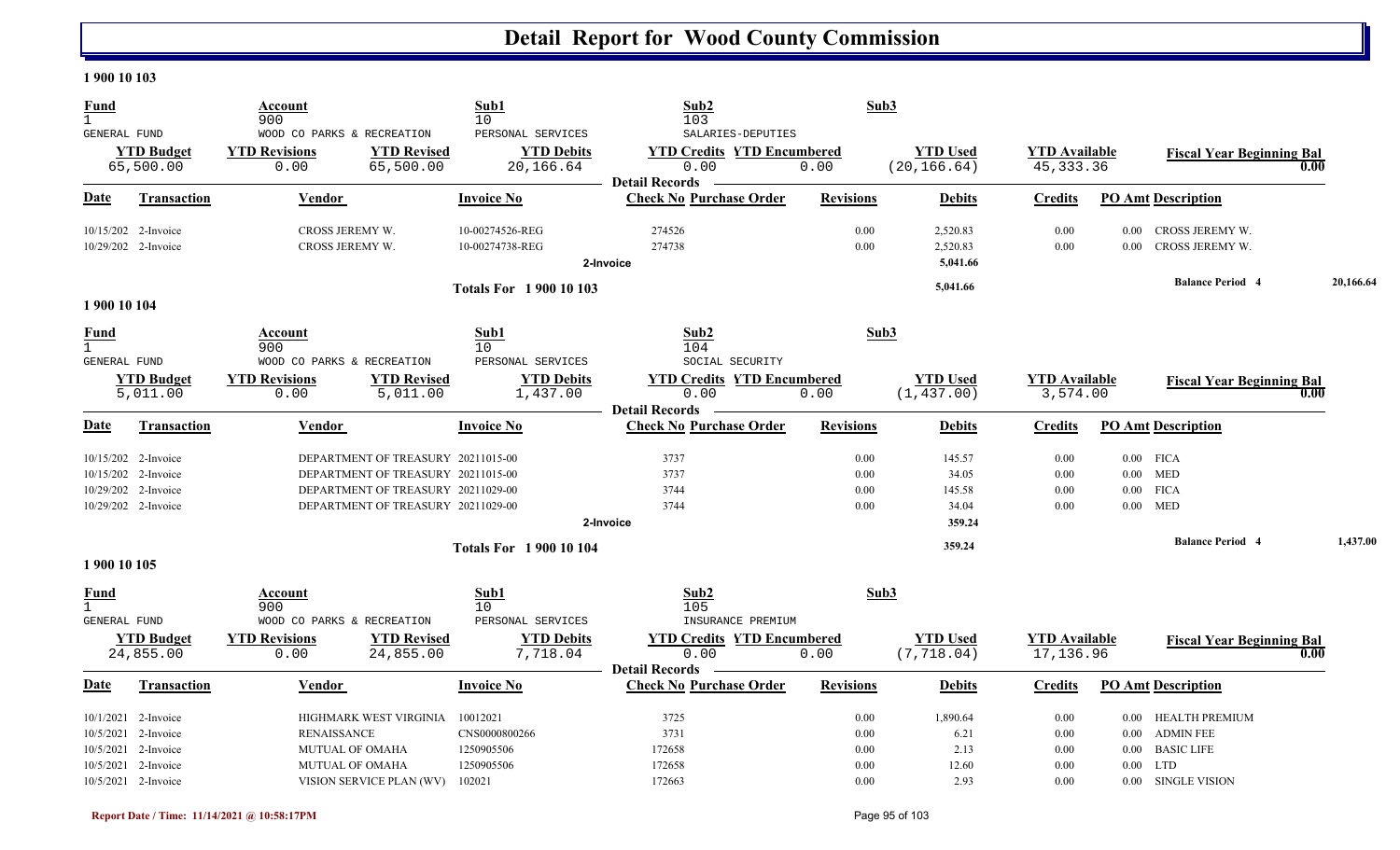|                                             |                                                                                                                 |                                                                                                                        |                                                              | <b>Detail Report for Wood County Commission</b>                                  |                                          |                                                         |                                                  |                                  |                                                                                                          |           |
|---------------------------------------------|-----------------------------------------------------------------------------------------------------------------|------------------------------------------------------------------------------------------------------------------------|--------------------------------------------------------------|----------------------------------------------------------------------------------|------------------------------------------|---------------------------------------------------------|--------------------------------------------------|----------------------------------|----------------------------------------------------------------------------------------------------------|-----------|
|                                             | 10/5/2021 2-Invoice                                                                                             | VISION SERVICE PLAN (WV) 102021                                                                                        |                                                              | 172663<br>2-Invoice                                                              | 0.00                                     | 18.25<br>1,932.76                                       | 0.00                                             |                                  | 0.00 FAMILY VISION                                                                                       |           |
| 1 900 10 106                                |                                                                                                                 |                                                                                                                        | <b>Totals For 1 900 10 105</b>                               |                                                                                  |                                          | 1,932.76                                                |                                                  |                                  | <b>Balance Period 4</b>                                                                                  | 7,718.04  |
| $\frac{Fund}{1}$                            |                                                                                                                 | Account<br>900                                                                                                         | Sub1<br>10 <sup>°</sup>                                      | Sub2<br>106                                                                      | Sub3                                     |                                                         |                                                  |                                  |                                                                                                          |           |
| GENERAL FUND                                | <b>YTD Budget</b><br>6,550.00                                                                                   | WOOD CO PARKS & RECREATION<br><b>YTD Revised</b><br><b>YTD Revisions</b><br>6,550.00<br>0.00                           | PERSONAL SERVICES<br><b>YTD Debits</b><br>2,016.72           | RETIREMENT<br><b>YTD Credits YTD Encumbered</b><br>0.00<br><b>Detail Records</b> | 0.00                                     | <b>YTD Used</b><br>(2,016.72)                           | <b>YTD Available</b><br>4,533.28                 |                                  | <b>Fiscal Year Beginning Bal</b><br>0.00                                                                 |           |
| Date                                        | <b>Transaction</b>                                                                                              | Vendor                                                                                                                 | <b>Invoice No</b>                                            | <b>Check No Purchase Order</b>                                                   | <b>Revisions</b>                         | <b>Debits</b>                                           | <b>Credits</b>                                   |                                  | <b>PO Amt Description</b>                                                                                |           |
|                                             | 10/15/202 2-Invoice<br>10/29/202 2-Invoice                                                                      | WV PUBLIC EMP RETIREMEN 20211015-00<br>WV PUBLIC EMP RETIREMEN 20211029-00                                             |                                                              | 3751<br>3751<br>2-Invoice                                                        | 0.00<br>0.00                             | 252.09<br>252.09<br>504.18                              | 0.00<br>0.00                                     | $0.00\,$<br>$0.00\,$             | <b>RETIREMENT</b><br><b>RETIREMENT</b>                                                                   |           |
| 1 900 70 567                                |                                                                                                                 |                                                                                                                        | <b>Totals For 1 900 10 106</b>                               |                                                                                  |                                          | 504.18                                                  |                                                  |                                  | <b>Balance Period 4</b>                                                                                  | 2,016.72  |
| <u>Fund</u><br>$\mathbf{1}$<br>GENERAL FUND |                                                                                                                 | Account<br>900<br>WOOD CO PARKS & RECREATION                                                                           | Sub1<br>70<br>CONTRIBUTIONS                                  | Sub2<br>567<br>OTHER GOVT UNITS                                                  | Sub3                                     |                                                         |                                                  |                                  |                                                                                                          |           |
|                                             | <b>YTD Budget</b><br>63,226.00                                                                                  | <b>YTD Revisions</b><br><b>YTD Revised</b><br>63,226.00<br>0.00                                                        | <b>YTD Debits</b><br>37,002.28                               | <b>YTD Credits YTD Encumbered</b><br>0.00<br><b>Detail Records</b>               | 0.00                                     | <b>YTD Used</b><br>(37,002.28)                          | <b>YTD Available</b><br>26, 223. 72              |                                  | <b>Fiscal Year Beginning Bal</b><br>0.00                                                                 |           |
| Date                                        | <b>Transaction</b>                                                                                              | <b>Vendor</b>                                                                                                          | <b>Invoice No</b>                                            | <b>Check No Purchase Order</b>                                                   | <b>Revisions</b>                         | <b>Debits</b>                                           | <b>Credits</b>                                   |                                  | <b>PO Amt Description</b>                                                                                |           |
|                                             | $10/10/202$ 2-Invoice                                                                                           | WOOD COUNTY PARKS & RE 102021                                                                                          |                                                              | 172704<br>2-Invoice                                                              | 0.00                                     | 9,667.39<br>9,667.39                                    | 0.00                                             | 0.00                             | SEPTEMBER HOTEL/MOTEL                                                                                    |           |
|                                             | 1 900 70 567 6601                                                                                               |                                                                                                                        | <b>Totals For 1900 70 567</b>                                |                                                                                  |                                          | 9,667.39                                                |                                                  |                                  | <b>Balance Period 4</b>                                                                                  | 37,002.28 |
| <b>Fund</b><br>GENERAL FUND                 | <b>YTD Budget</b><br>46,331.00                                                                                  | Account<br>900<br>WOOD CO PARKS & RECREATION<br><b>YTD Revisions</b><br><b>YTD Revised</b><br>51,396.00<br>5,065.00    | Sub1<br>70<br>CONTRIBUTIONS<br><b>YTD Debits</b><br>4,944.33 | Sub2<br>567<br>OTHER GOVT UNITS<br><b>YTD Credits YTD Encumbered</b><br>0.00     | Sub3<br>6601<br>923.90                   | <b>VETERAN'S PARK</b><br><b>YTD Used</b><br>(4, 944.33) | <b>YTD Available</b><br>45,527.77                |                                  | <b>Fiscal Year Beginning Bal</b><br>$\overline{0.00}$                                                    |           |
| <u>Date</u>                                 | <b>Transaction</b>                                                                                              | <b>Vendor</b>                                                                                                          | <b>Invoice No</b>                                            | <b>Detail Records</b><br><b>Check No Purchase Order</b>                          | <b>Revisions</b>                         | <b>Debits</b>                                           | <b>Credits</b>                                   |                                  | <b>PO Amt Description</b>                                                                                |           |
|                                             | 10/7/2021 2-Invoice<br>10/15/202 2-Invoice<br>10/22/202 2-Invoice<br>10/22/202 2-Invoice<br>10/22/202 2-Invoice | RON'S PORTA JOHNS, INC.<br>MID-OHIO VALLEY REGIONA 21SEP59<br><b>MON POWER</b><br><b>MON POWER</b><br><b>MON POWER</b> | 16100<br>11082021<br>11082021<br>11082021                    | 172681<br>172723<br>3742<br>3742<br>3742                                         | 0.00<br>0.00<br>0.00<br>0.00<br>$0.00\,$ | 375.00<br>850.00<br>34.87<br>22.11<br>5.45              | 0.00<br>$0.00\,$<br>$0.00\,$<br>$0.00\,$<br>0.00 | $0.00\,$<br>$0.00\,$<br>$0.00\,$ | 0.00 PARK RETNALS<br><b>SALES OF LABOR</b><br>110 085 868 153<br>110 085 868 476<br>0.00 110 085 910 401 |           |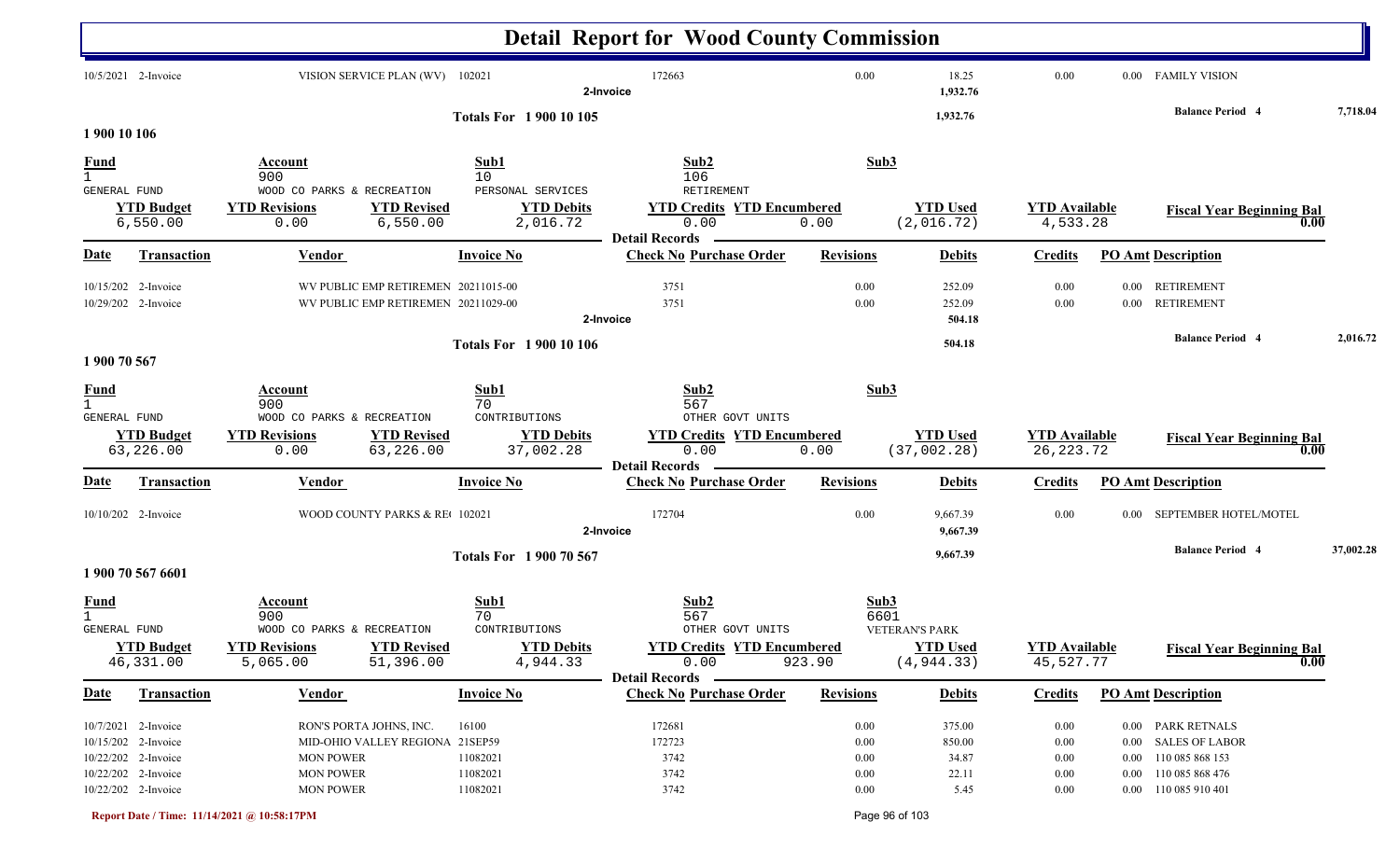|                             |                                            |                                                                                                     |                   | <b>Detail Report for Wood County Commission</b> |                                                                                |                  |                                                            |                                   |                      |                                                               |           |
|-----------------------------|--------------------------------------------|-----------------------------------------------------------------------------------------------------|-------------------|-------------------------------------------------|--------------------------------------------------------------------------------|------------------|------------------------------------------------------------|-----------------------------------|----------------------|---------------------------------------------------------------|-----------|
|                             | 10/26/202 2-Invoice<br>10/26/202 2-Invoice | <b>DOMINION HOPE</b><br><b>MYERS SEPTIC</b>                                                         | 11082021<br>45315 | 172752<br>172756<br>2-Invoice                   | 84886                                                                          | 0.00<br>0.00     | 28.60<br>270.00<br>1,586.03                                | 0.00<br>0.00                      |                      | 0.00 0 1000 0009 1799<br>(270.00) toilets pumped at park      |           |
|                             |                                            |                                                                                                     |                   | Totals For 1 900 70 567 6601                    |                                                                                |                  | 1,586.03                                                   |                                   | (270.00)             | <b>Balance Period 4</b>                                       | 4,944.33  |
|                             | 1 900 70 567 6619                          |                                                                                                     |                   |                                                 |                                                                                |                  |                                                            |                                   |                      |                                                               |           |
| Fund<br>$\mathbf{1}$        |                                            | Account<br>900                                                                                      | Sub1<br>70        |                                                 | Sub2<br>567                                                                    | Sub3<br>6619     |                                                            |                                   |                      |                                                               |           |
| GENERAL FUND                | <b>YTD Budget</b><br>2,108.00              | WOOD CO PARKS & RECREATION<br><b>YTD Revisions</b><br><b>YTD Revised</b><br>0.00<br>2,108.00        | CONTRIBUTIONS     | <b>YTD Debits</b><br>1,233.41                   | OTHER GOVT UNITS<br><b>YTD Credits YTD Encumbered</b><br>0.00<br>0.00          |                  | OIL & GAS MUSEUM<br><b>YTD Used</b><br>(1, 233.41)         | <b>YTD Available</b><br>874.59    |                      | <b>Fiscal Year Beginning Bal</b><br>0.00                      |           |
| Date                        | <b>Transaction</b>                         | Vendor                                                                                              | <b>Invoice No</b> | <b>Detail Records</b>                           | <b>Check No Purchase Order</b>                                                 | <b>Revisions</b> | <b>Debits</b>                                              | <b>Credits</b>                    |                      | <b>PO_Amt</b> Description                                     |           |
|                             |                                            |                                                                                                     |                   |                                                 |                                                                                |                  |                                                            |                                   |                      |                                                               |           |
|                             | 10/10/202 2-Invoice                        | OIL AND GAS MUSEUM                                                                                  | 102021            | 172695<br>2-Invoice                             |                                                                                | 0.00             | 322.25<br>322.25                                           | 0.00                              | $0.00\,$             | <b>SEPTEMBER COLLECTION</b>                                   |           |
|                             |                                            |                                                                                                     |                   | Totals For 1 900 70 567 6619                    |                                                                                |                  | 322.25                                                     |                                   |                      | <b>Balance Period 4</b>                                       | 1,233.41  |
|                             | 1 900 70 568 2612                          |                                                                                                     |                   |                                                 |                                                                                |                  |                                                            |                                   |                      |                                                               |           |
| <b>Fund</b><br>$\mathbf{1}$ |                                            | Account<br>900                                                                                      | Sub1<br>70        |                                                 | Sub <sub>2</sub><br>568                                                        | Sub3<br>2612     |                                                            |                                   |                      |                                                               |           |
| <b>GENERAL FUND</b>         | <b>YTD Budget</b><br>38,638.00             | WOOD CO PARKS & RECREATION<br><b>YTD Revised</b><br><b>YTD Revisions</b><br>96,756.00<br>135,394.00 | CONTRIBUTIONS     | <b>YTD Debits</b><br>13,547.81                  | OTHER CONTRIBUTIONS<br><b>YTD Credits YTD Encumbered</b><br>0.00<br>27, 313.94 |                  | FORT BOREMAN HIST. PARK<br><b>YTD Used</b><br>(13, 547.81) | <b>YTD Available</b><br>94,532.25 |                      | <b>Fiscal Year Beginning Bal</b><br>0.00                      |           |
|                             |                                            |                                                                                                     |                   | <b>Detail Records</b>                           |                                                                                |                  |                                                            |                                   |                      |                                                               |           |
| <b>Date</b>                 | <b>Transaction</b>                         | Vendor                                                                                              | <b>Invoice No</b> |                                                 | <b>Check No Purchase Order</b>                                                 | <b>Revisions</b> | Debits                                                     | <b>Credits</b>                    |                      | <b>PO Amt Description</b>                                     |           |
| 10/14/202                   | 1-Purchase Order                           | GENERAL SALES CO.                                                                                   |                   |                                                 | 84977                                                                          | 0.00             | 0.00                                                       | 0.00                              |                      | 322.17 paper goods                                            |           |
| 10/14/202                   | 1-Purchase Order                           | <b>J &amp; M TREE SERVICE</b>                                                                       |                   |                                                 | 84959                                                                          | 0.00             | 0.00                                                       | 0.00                              |                      | 3,200.00 clear brush, trim up oak grown up, dead tree, clea   |           |
|                             |                                            |                                                                                                     |                   | 1-Purchase Order                                |                                                                                |                  |                                                            |                                   |                      |                                                               |           |
|                             | 10/1/2021 2-Invoice                        | <b>MON POWER</b>                                                                                    | 10182021A         | 3728                                            |                                                                                | 0.00             | 63.51                                                      | $0.00\,$                          |                      | 0.00 110 084 956 652                                          |           |
| 10/7/2021                   | 2-Invoice                                  | LIPSCOMB CONSTRUCTION                                                                               | 26104-390         | 172675                                          | 84885                                                                          | 0.00             | 5,600.00                                                   | 0.00                              |                      | (5,600.00) MATERIAL & LABOR FOR CONCRETE WOF                  |           |
| 10/7/2021                   | 2-Invoice                                  | UNITED BANKCARD CENTER 10072021                                                                     |                   | 172688                                          | 84823                                                                          | 0.00             | 198.33                                                     | 0.00                              |                      | (198.33) repair of walkway at Fort boreman (tree fell)        |           |
| 10/7/2021                   | 2-Invoice                                  | UNITED BANKCARD CENTER 10072021D                                                                    |                   | 172688                                          |                                                                                | 0.00             | 33.41                                                      | 0.00                              |                      | 0.00 UNLEADED                                                 |           |
| 10/7/2021                   | 10/7/2021 2-Invoice                        | UNITED BANKCARD CENTER 10072021E                                                                    |                   | 172688<br>172688                                |                                                                                | 0.00<br>0.00     | 22.25                                                      | 0.00<br>0.00                      | $0.00\,$<br>$0.00\,$ | <b>UNLEADED</b><br><b>HOTEL</b>                               |           |
| 10/7/2021                   | 2-Invoice<br>2-Invoice                     | UNITED BANKCARD CENTER 10072021F<br><b>VERIZON WIRELESS</b>                                         | 9889258235        | 172689                                          |                                                                                | 0.00             | 99.14<br>80.02                                             | 0.00                              | $0.00\,$             | <b>SPARTAN</b>                                                |           |
|                             | 10/15/202 2-Invoice                        | <b>J &amp; M TREE SERVICE</b>                                                                       | 056474            | 172719                                          | 84959                                                                          | 0.00             | 3,200.00                                                   | 0.00                              |                      | (3,200.00) clear brush, trim up oak grown up, dead tree, clea |           |
|                             |                                            |                                                                                                     |                   | 2-Invoice                                       |                                                                                |                  | 9,296.66                                                   |                                   |                      |                                                               |           |
|                             | 1 900 70 568 6623                          |                                                                                                     |                   | Totals For 1 900 70 568 2612                    |                                                                                |                  | 9,296.66                                                   |                                   | (5,476.16)           | <b>Balance Period 4</b>                                       | 13,547.81 |

**Report Date / Time: 11/14/2021 @ 10:58:17PM** Page 97 of 103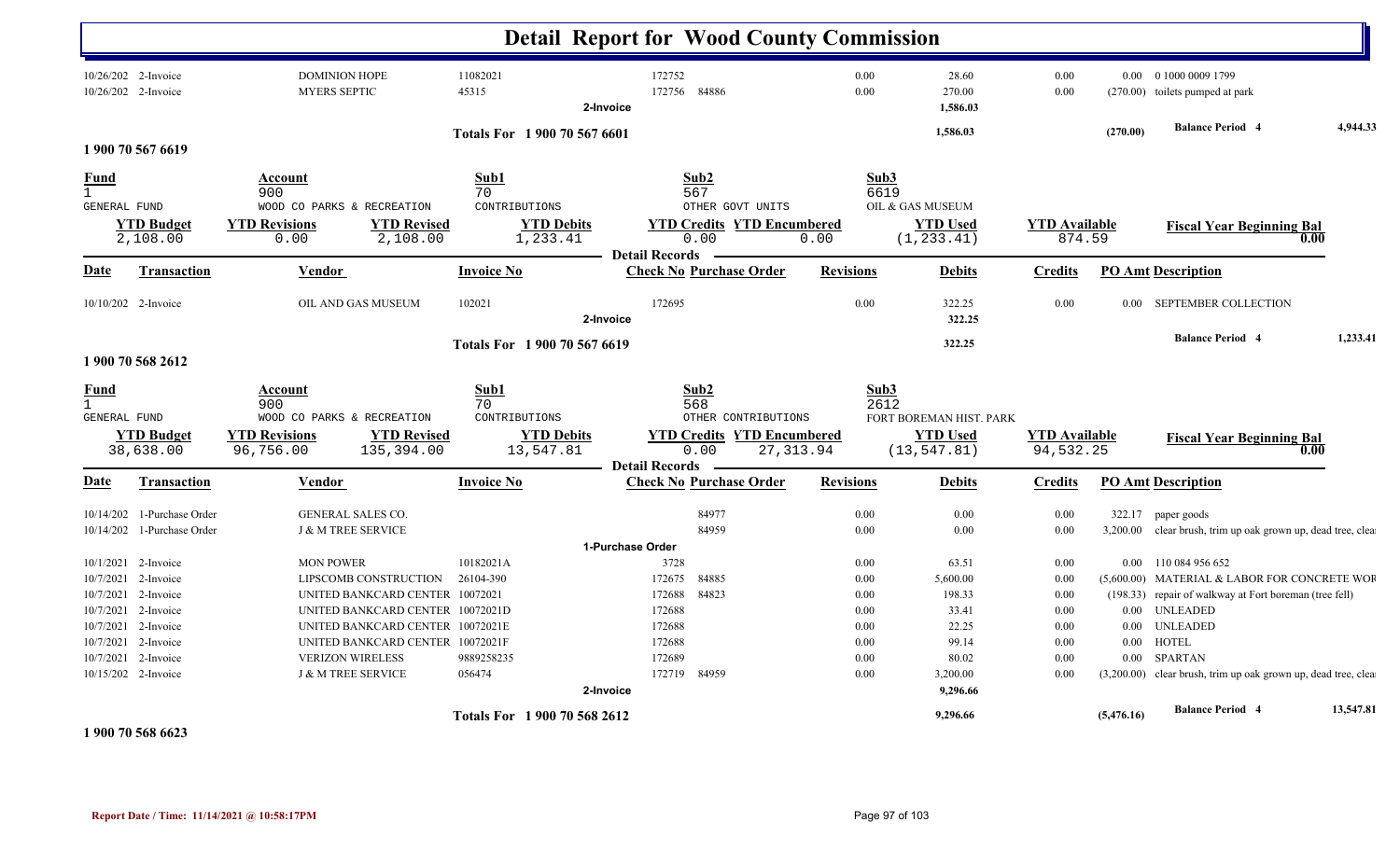| Fund<br>$\mathbf{1}$<br><b>GENERAL FUND</b>        | <b>YTD Budget</b><br>703.00                                                                                                                                                          | Account<br>900<br>WOOD CO PARKS & RECREATION<br><b>YTD Revisions</b><br>0.00                                              | <b>YTD Revised</b><br>703.00                                  | Sub1<br>70<br>CONTRIBUTIONS<br><b>YTD Debits</b><br>411.14                     | Sub2<br>568<br>OTHER CONTRIBUTIONS<br><b>YTD Credits YTD Encumbered</b><br>0.00   | 0.00                                                         | Sub3<br>6623<br>PARKERSBURG 1/2 MARATHON<br><b>YTD Used</b><br>(411.14)              | <b>YTD Available</b><br>291.86                               |                                                                          | <b>Fiscal Year Beginning Bal</b><br>0.00                                                                                                                                 |           |
|----------------------------------------------------|--------------------------------------------------------------------------------------------------------------------------------------------------------------------------------------|---------------------------------------------------------------------------------------------------------------------------|---------------------------------------------------------------|--------------------------------------------------------------------------------|-----------------------------------------------------------------------------------|--------------------------------------------------------------|--------------------------------------------------------------------------------------|--------------------------------------------------------------|--------------------------------------------------------------------------|--------------------------------------------------------------------------------------------------------------------------------------------------------------------------|-----------|
| Date                                               | <b>Transaction</b>                                                                                                                                                                   | Vendor                                                                                                                    |                                                               | <b>Invoice No</b>                                                              | <b>Detail Records</b><br><b>Check No Purchase Order</b>                           | <b>Revisions</b>                                             | <b>Debits</b>                                                                        | <b>Credits</b>                                               |                                                                          | <b>PO Amt Description</b>                                                                                                                                                |           |
|                                                    | 10/10/202 2-Invoice                                                                                                                                                                  |                                                                                                                           | PARKERSBURG NEWS & SEN 102021                                 |                                                                                | 172700<br>2-Invoice                                                               | 0.00                                                         | 107.42<br>107.42                                                                     | 0.00                                                         |                                                                          | 0.00 SEPTEMBER HOTEL/MOTEL                                                                                                                                               |           |
| 1902 70 568                                        |                                                                                                                                                                                      |                                                                                                                           |                                                               | Totals For 1 900 70 568 6623                                                   |                                                                                   |                                                              | 107.42                                                                               |                                                              |                                                                          | <b>Balance Period 4</b>                                                                                                                                                  | 411.14    |
| <b>Fund</b><br>$\mathbf{1}$<br><b>GENERAL FUND</b> |                                                                                                                                                                                      | Account<br>902<br>4-H CAMP                                                                                                |                                                               | Sub1<br>70<br>CONTRIBUTIONS                                                    | Sub2<br>568<br>OTHER CONTRIBUTIONS                                                |                                                              | Sub3                                                                                 |                                                              |                                                                          |                                                                                                                                                                          |           |
|                                                    | <b>YTD Budget</b><br>20,000.00                                                                                                                                                       | <b>YTD Revisions</b><br>0.00                                                                                              | <b>YTD Revised</b><br>20,000.00                               | <b>YTD Debits</b><br>11,807.56                                                 | <b>YTD Credits YTD Encumbered</b><br>0.00<br><b>Detail Records</b>                | 0.00                                                         | <b>YTD Used</b><br>(11, 807.56)                                                      | <b>YTD Available</b><br>8,192.44                             |                                                                          | <b>Fiscal Year Beginning Bal</b><br>0.00                                                                                                                                 |           |
| Date                                               | <b>Transaction</b>                                                                                                                                                                   | <b>Vendor</b>                                                                                                             |                                                               | <b>Invoice No</b>                                                              | <b>Check No Purchase Order</b>                                                    | <b>Revisions</b>                                             | <b>Debits</b>                                                                        | <b>Credits</b>                                               |                                                                          | <b>PO Amt Description</b>                                                                                                                                                |           |
|                                                    | 10/7/2021 2-Invoice<br>10/7/2021 2-Invoice<br>10/15/202 2-Invoice<br>10/15/202 2-Invoice<br>10/15/202 2-Invoice<br>10/15/202 2-Invoice<br>10/15/202 2-Invoice<br>10/26/202 2-Invoice | TESA COMPANY INC.<br><b>MON POWER</b><br><b>MON POWER</b><br><b>MON POWER</b><br><b>MON POWER</b><br><b>DOMINION HOPE</b> | TAYLOR'S DISPOSAL INC<br>STATE ELECTRIC SUPPLY CO 15304402-00 | 10252021<br>129011<br>10272021<br>10272021<br>10272021<br>10272021<br>11042021 | 172684<br>172685<br>3739<br>3739<br>3739<br>3739<br>172729<br>172752<br>2-Invoice | 0.00<br>0.00<br>0.00<br>0.00<br>0.00<br>0.00<br>0.00<br>0.00 | 197.67<br>88.02<br>6.59<br>885.97<br>95.83<br>31.91<br>1,191.30<br>96.18<br>2,593.47 | 0.00<br>0.00<br>0.00<br>0.00<br>0.00<br>0.00<br>0.00<br>0.00 | $0.00\,$<br>$0.00\,$<br>$0.00\,$<br>0.00<br>0.00<br>0.00<br>0.00<br>0.00 | <b>4H CAMP TRUSTEES</b><br><b>4H CAMP TRUSTEE</b><br>110 083 131 307<br>110 086 591 333<br>110 145 435 522<br>110 148 602 631<br><b>CUST 888210</b><br>1 50000 0007 7881 |           |
| 1 903 70 568                                       |                                                                                                                                                                                      |                                                                                                                           |                                                               | <b>Totals For 190270568</b>                                                    |                                                                                   |                                                              | 2,593.47                                                                             |                                                              |                                                                          | <b>Balance Period 4</b>                                                                                                                                                  | 11,807.56 |
| <u>Fund</u><br>$\mathbf{1}$<br>GENERAL FUND        |                                                                                                                                                                                      | Account<br>903<br>FINE ARTS COUNCIL                                                                                       |                                                               | Sub1<br>70<br>CONTRIBUTIONS                                                    | Sub2<br>568<br>OTHER CONTRIBUTIONS                                                |                                                              | Sub3                                                                                 |                                                              |                                                                          |                                                                                                                                                                          |           |
|                                                    | <b>YTD Budget</b><br>2,810.00                                                                                                                                                        | <b>YTD Revisions</b><br>0.00                                                                                              | <b>YTD Revised</b><br>2,810.00                                | <b>YTD Debits</b><br>1,644.54                                                  | <b>YTD Credits YTD Encumbered</b><br>0.00<br><b>Detail Records</b>                | 0.00                                                         | <b>YTD Used</b><br>(1,644.54)                                                        | <b>YTD</b> Available<br>1,165.46                             |                                                                          | <b>Fiscal Year Beginning Bal</b><br>0.00                                                                                                                                 |           |
| <b>Date</b>                                        | <b>Transaction</b>                                                                                                                                                                   | Vendor                                                                                                                    |                                                               | <b>Invoice No</b>                                                              | <b>Check No Purchase Order</b>                                                    | <b>Revisions</b>                                             | <b>Debits</b>                                                                        | <b>Credits</b>                                               |                                                                          | <b>PO Amt Description</b>                                                                                                                                                |           |
|                                                    | 10/10/202 2-Invoice                                                                                                                                                                  | <b>ARTSBRIDGE</b>                                                                                                         |                                                               | 102021                                                                         | 172691<br>2-Invoice                                                               | 0.00                                                         | 429.66<br>429.66                                                                     | 0.00                                                         | $0.00 -$                                                                 | SEPTEMBER COLLECTIONS                                                                                                                                                    |           |
|                                                    |                                                                                                                                                                                      |                                                                                                                           |                                                               | <b>Totals For 1903 70 568</b>                                                  |                                                                                   |                                                              | 429.66                                                                               |                                                              |                                                                          | <b>Balance Period 4</b>                                                                                                                                                  | 1,644.54  |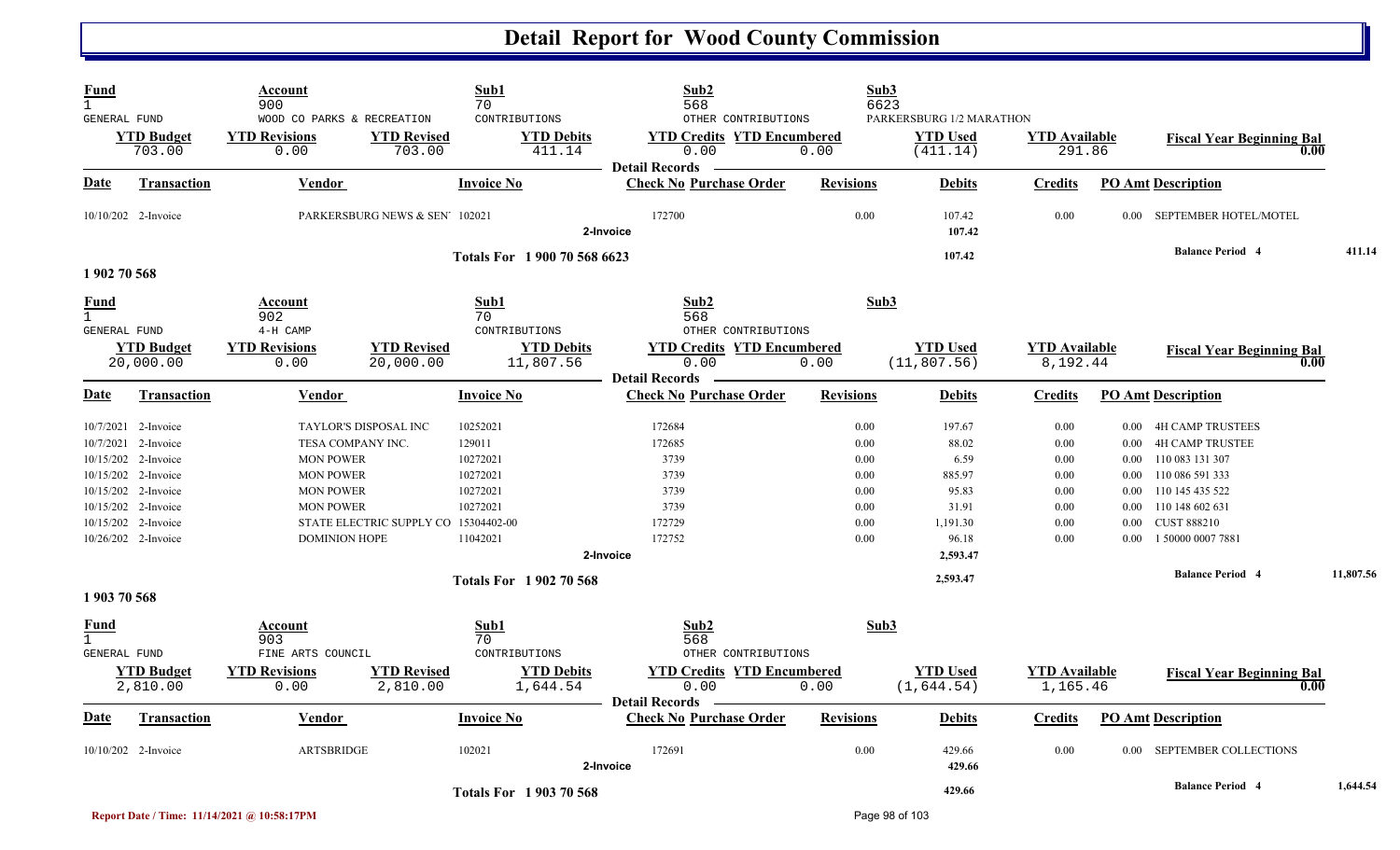#### **1 903 70 568 2613**

| <b>Fund</b><br>$\mathbf{1}$   |                                                      | Account<br>903                                                      | 70                                           | Sub1                                           | Sub <sub>2</sub><br>568                                                                                                                                                                                                            |                  | Sub3<br>2613                                                           |                                  |                |                                          |          |
|-------------------------------|------------------------------------------------------|---------------------------------------------------------------------|----------------------------------------------|------------------------------------------------|------------------------------------------------------------------------------------------------------------------------------------------------------------------------------------------------------------------------------------|------------------|------------------------------------------------------------------------|----------------------------------|----------------|------------------------------------------|----------|
|                               | <b>GENERAL FUND</b><br><b>YTD Budget</b><br>2,108.00 | FINE ARTS COUNCIL<br><b>YTD Revisions</b><br>0.00                   | <b>YTD Revised</b><br>2,108.00               | CONTRIBUTIONS<br><b>YTD Debits</b><br>1,233.41 | OTHER CONTRIBUTIONS<br><b>YTD Credits YTD Encumbered</b><br>0.00<br><b>Detail Records</b>                                                                                                                                          | 0.00             | PARKERSBURG ART CENTER<br><b>YTD Used</b><br>(1, 233.41)               | <b>YTD</b> Available<br>874.59   |                | <b>Fiscal Year Beginning Bal</b><br>0.00 |          |
| Date                          | Transaction                                          | Vendor                                                              |                                              | <b>Invoice No</b>                              | <b>Check No Purchase Order</b>                                                                                                                                                                                                     | <b>Revisions</b> | <b>Debits</b>                                                          | <b>Credits</b>                   |                | <b>PO Amt Description</b>                |          |
|                               | 10/10/202 2-Invoice                                  |                                                                     | PARKERSBURG ART CENTER 102021                | 2-Invoice                                      | 172696                                                                                                                                                                                                                             | 0.00             | 322.25<br>322.25                                                       | 0.00                             | $0.00^{\circ}$ | SEPTEMBER COLLECTION                     |          |
|                               | 1 903 70 568 2614                                    |                                                                     |                                              | Totals For 1 903 70 568 2613                   |                                                                                                                                                                                                                                    |                  | 322.25                                                                 |                                  |                | <b>Balance Period 4</b>                  | 1,233.41 |
| <b>Fund</b><br>$\overline{1}$ | <b>GENERAL FUND</b><br><b>YTD Budget</b><br>1,404.00 | Account<br>903<br>FINE ARTS COUNCIL<br><b>YTD Revisions</b><br>0.00 | Sub1<br>70<br><b>YTD Revised</b><br>1,404.00 | CONTRIBUTIONS<br><b>YTD Debits</b><br>822.28   | Sub2<br>568<br>OTHER CONTRIBUTIONS<br><b>YTD Credits YTD Encumbered</b><br>0.00<br><b>Detail Records</b><br><u> Alexandria de la construcción de la construcción de la construcción de la construcción de la construcción de l</u> | 0.00             | Sub3<br>2614<br><b>ACTORS GUILD</b><br><b>YTD</b> Used<br>(822.28)     | <b>YTD</b> Available<br>581.72   |                | <b>Fiscal Year Beginning Bal</b><br>0.00 |          |
| <b>Date</b>                   | Transaction                                          | Vendor                                                              |                                              | <b>Invoice No</b>                              | <b>Check No Purchase Order</b>                                                                                                                                                                                                     | <b>Revisions</b> | <b>Debits</b>                                                          | <b>Credits</b>                   |                | <b>PO Amt Description</b>                |          |
|                               | 10/10/202 2-Invoice                                  |                                                                     | THE ACTORS GUILD OF PARK 102021              | 2-Invoice                                      | 172690                                                                                                                                                                                                                             | 0.00             | 214.83<br>214.83                                                       | 0.00                             | $0.00 -$       | SEPTEBMER COLLECTIONS                    |          |
|                               | 1 903 70 568 6624                                    |                                                                     |                                              | Totals For 1903 70 568 2614                    |                                                                                                                                                                                                                                    |                  | 214.83                                                                 |                                  |                | <b>Balance Period 4</b>                  | 822.28   |
| <b>Fund</b>                   | <b>GENERAL FUND</b><br><b>YTD Budget</b><br>4,075.00 | Account<br>903<br>FINE ARTS COUNCIL<br><b>YTD Revisions</b><br>0.00 | Sub1<br>70<br><b>YTD</b> Revised<br>4,075.00 | CONTRIBUTIONS<br><b>YTD Debits</b><br>2,384.60 | Sub2<br>568<br>OTHER CONTRIBUTIONS<br><b>YTD Credits YTD Encumbered</b><br>0.00                                                                                                                                                    | 0.00             | Sub3<br>6624<br><b>SMOOT THEATER</b><br><b>YTD Used</b><br>(2, 384.60) | <b>YTD</b> Available<br>1,690.40 |                | <b>Fiscal Year Beginning Bal</b><br>0.00 |          |
| Date                          | <b>Transaction</b>                                   | Vendor                                                              |                                              | <b>Invoice No</b>                              | <b>Detail Records</b><br><b>Check No Purchase Order</b>                                                                                                                                                                            | <b>Revisions</b> | <b>Debits</b>                                                          | <b>Credits</b>                   |                | <b>PO Amt Description</b>                |          |
|                               | 10/10/202 2-Invoice                                  | <b>SMOOT THEATER</b>                                                | 102021                                       | 2-Invoice                                      | 172701                                                                                                                                                                                                                             | 0.00             | 623.01<br>623.01                                                       | 0.00                             | $0.00 -$       | SEPTEMBER HOTEL/MOTEL                    |          |
|                               |                                                      |                                                                     |                                              | Totals For 1903 70 568 6624                    |                                                                                                                                                                                                                                    |                  | 623.01                                                                 |                                  |                | <b>Balance Period 4</b>                  | 2,384.60 |

**1 904 70 568 2615**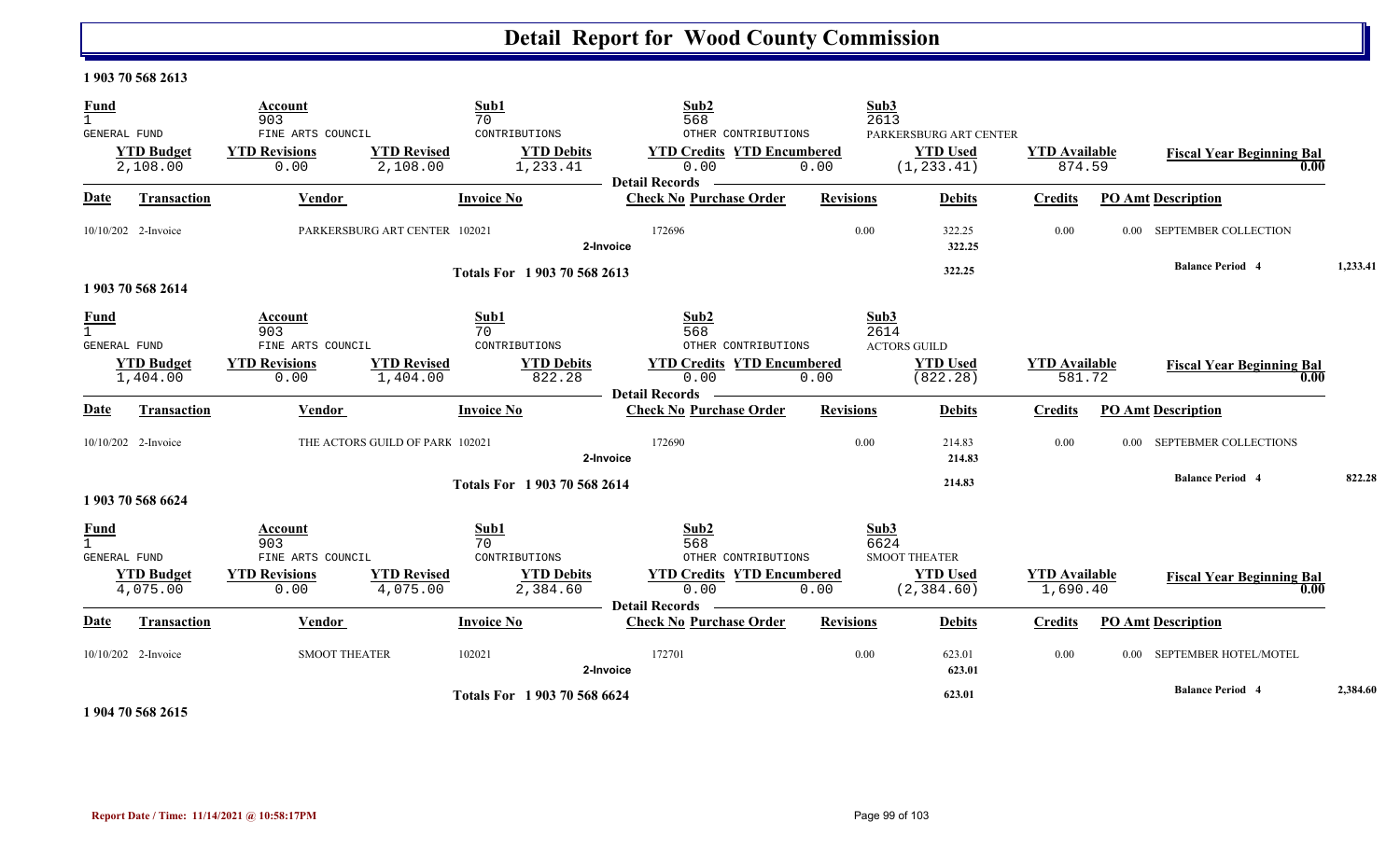| Fund<br>$\mathbf{1}$<br><b>GENERAL FUND</b>        | <b>YTD Budget</b><br>1,546.00 | Account<br>904<br>MUSEUM COMMISSION<br><b>YTD Revisions</b><br>0.00      | <b>YTD Revised</b><br>1,546.00  | Sub1<br>70<br>CONTRIBUTIONS<br><b>YTD Debits</b><br>904.49   | Sub2<br>568<br>OTHER CONTRIBUTIONS<br><b>YTD Credits YTD Encumbered</b><br>0.00                       | Sub3<br>2615<br>0.00 | <b>VETERAN'S MUSEUM</b><br><b>YTD Used</b><br>(904.49)               | <b>YTD Available</b><br>641.51   |          | <b>Fiscal Year Beginning Bal</b><br>0.00 |          |
|----------------------------------------------------|-------------------------------|--------------------------------------------------------------------------|---------------------------------|--------------------------------------------------------------|-------------------------------------------------------------------------------------------------------|----------------------|----------------------------------------------------------------------|----------------------------------|----------|------------------------------------------|----------|
| Date                                               | <b>Transaction</b>            | Vendor                                                                   |                                 | <b>Invoice No</b>                                            | <b>Detail Records</b><br><b>Check No Purchase Order</b>                                               | <b>Revisions</b>     | <b>Debits</b>                                                        | <b>Credits</b>                   |          | <b>PO Amt Description</b>                |          |
|                                                    | 10/10/202 2-Invoice           |                                                                          | VETERANS MUSEUM OF MID 102021   |                                                              | 172702<br>2-Invoice                                                                                   | 0.00                 | 236.31<br>236.31                                                     | 0.00                             |          | 0.00 SEPTEMBER HOTEL/MOTEL               |          |
| 1 905 70 567                                       |                               |                                                                          |                                 | Totals For 1904 70 568 2615                                  |                                                                                                       |                      | 236.31                                                               |                                  |          | <b>Balance Period 4</b>                  | 904.49   |
| <b>Fund</b><br>$\mathbf{1}$<br>GENERAL FUND        | <b>YTD Budget</b><br>3,513.00 | Account<br>905<br>PARKERSBURG HOMECOMING<br><b>YTD Revisions</b><br>0.00 | <b>YTD Revised</b><br>3,513.00  | Sub1<br>70<br>CONTRIBUTIONS<br><b>YTD Debits</b><br>2,055.68 | Sub2<br>567<br>OTHER GOVT UNITS<br><b>YTD Credits YTD Encumbered</b><br>0.00<br><b>Detail Records</b> | Sub3<br>0.00         | <b>YTD Used</b><br>(2,055.68)                                        | <b>YTD Available</b><br>1,457.32 |          | <b>Fiscal Year Beginning Bal</b><br>0.00 |          |
| Date                                               | Transaction                   | <b>Vendor</b>                                                            |                                 | <b>Invoice No</b>                                            | <b>Check No Purchase Order</b>                                                                        | <b>Revisions</b>     | <b>Debits</b>                                                        | <b>Credits</b>                   |          | <b>PO Amt Description</b>                |          |
|                                                    | 10/10/202 2-Invoice           |                                                                          | PARKERSBURG HOMECOMIN 102021    |                                                              | 172697<br>2-Invoice                                                                                   | 0.00                 | 537.08<br>537.08                                                     | 0.00                             |          | 0.00 SEPTEMBER HOTEL/MOTEL               |          |
|                                                    | 1 905 70 568 547              |                                                                          |                                 | <b>Totals For 1905 70 567</b>                                |                                                                                                       |                      | 537.08                                                               |                                  |          | <b>Balance Period 4</b>                  | 2,055.68 |
| <b>Fund</b><br>$\mathbf{1}$<br>GENERAL FUND        | <b>YTD Budget</b><br>5,282.00 | Account<br>905<br>PARKERSBURG HOMECOMING<br><b>YTD Revisions</b><br>0.00 | <b>YTD Revised</b><br>5,282.00  | Sub1<br>70<br>CONTRIBUTIONS<br><b>YTD Debits</b><br>3,083.54 | Sub2<br>568<br>OTHER CONTRIBUTIONS<br><b>YTD Credits YTD Encumbered</b><br>0.00                       | Sub3<br>547<br>0.00  | <b>INTERSTATE FAIR &amp; EXPOSI</b><br><b>YTD Used</b><br>(3,083.54) | <b>YTD Available</b><br>2,198.46 |          | <b>Fiscal Year Beginning Bal</b><br>0.00 |          |
| Date                                               | Transaction                   | <b>Vendor</b>                                                            |                                 | <b>Invoice No</b>                                            | <b>Detail Records</b><br><b>Check No Purchase Order</b>                                               | <b>Revisions</b>     | <b>Debits</b>                                                        | <b>Credits</b>                   |          | <b>PO Amt Description</b>                |          |
|                                                    | 10/10/202 2-Invoice           |                                                                          | WV INTERSTATE FAIR & EXP 102021 |                                                              | 172705<br>2-Invoice                                                                                   | 0.00                 | 805.62<br>805.62                                                     | 0.00                             | $0.00 -$ | SEPTEMBER HOTEL/MOTEL                    |          |
|                                                    | 1 905 70 568 6618             |                                                                          |                                 | Totals For 1 905 70 568 547                                  |                                                                                                       |                      | 805.62                                                               |                                  |          | <b>Balance Period 4</b>                  | 3,083.54 |
| <b>Fund</b><br>$\mathbf{1}$<br><b>GENERAL FUND</b> | <b>YTD Budget</b><br>1,054.00 | Account<br>905<br>PARKERSBURG HOMECOMING<br><b>YTD Revisions</b><br>0.00 | <b>YTD Revised</b><br>1,054.00  | Sub1<br>70<br>CONTRIBUTIONS<br><b>YTD Debits</b><br>616.70   | Sub2<br>568<br>OTHER CONTRIBUTIONS<br><b>YTD Credits YTD Encumbered</b><br>0.00                       | Sub3<br>6618<br>0.00 | BELLEVILLE HOMECOMING<br><b>YTD Used</b><br>(616.70)                 | <b>YTD</b> Available<br>437.30   |          | <b>Fiscal Year Beginning Bal</b><br>0.00 |          |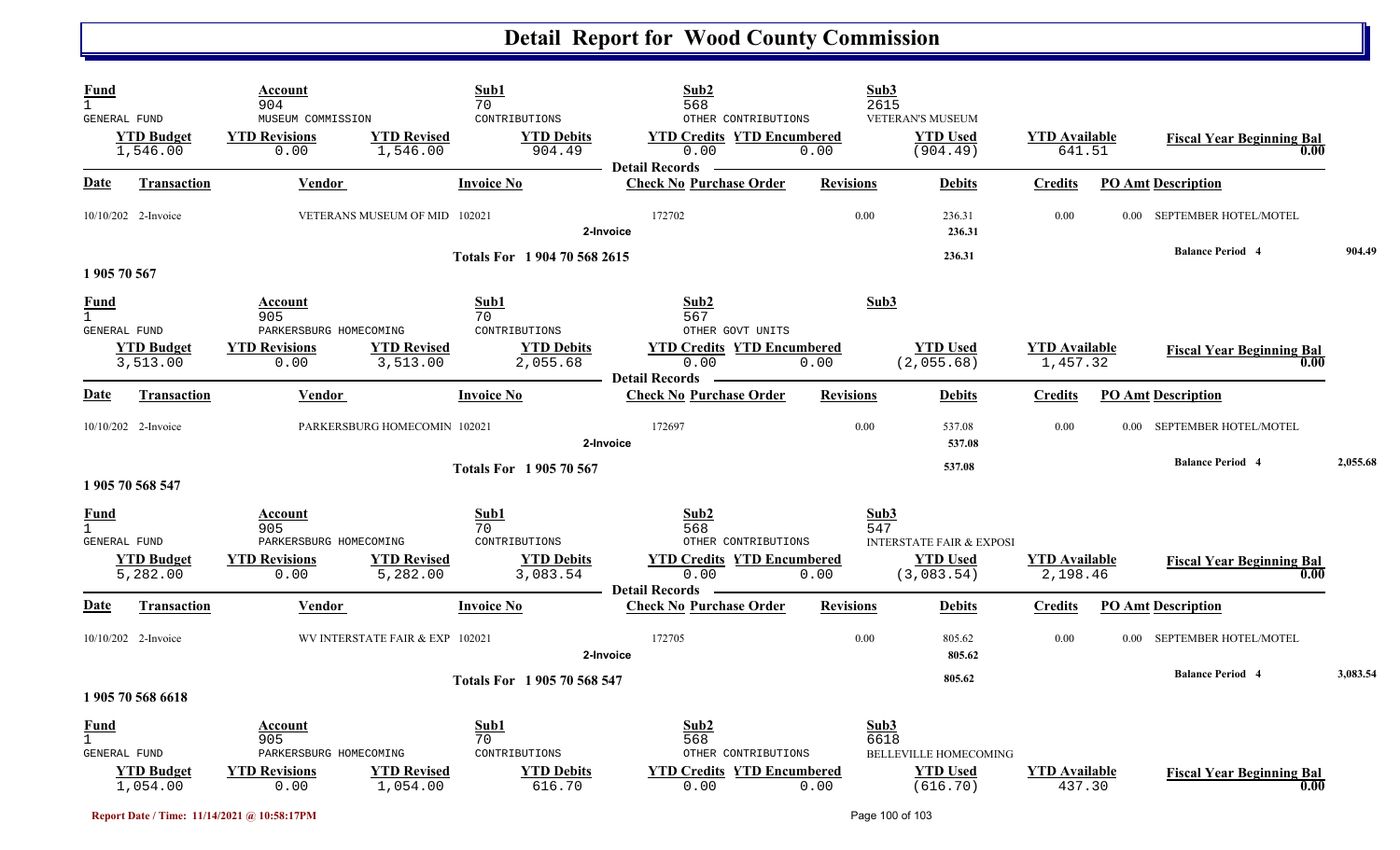|                                               |                               |                                                                |                                       | <b>Detail Records</b>                                              |                  |                              |                                |                                          |        |
|-----------------------------------------------|-------------------------------|----------------------------------------------------------------|---------------------------------------|--------------------------------------------------------------------|------------------|------------------------------|--------------------------------|------------------------------------------|--------|
| Date                                          | <b>Transaction</b>            | Vendor                                                         | <b>Invoice No</b>                     | <b>Check No Purchase Order</b>                                     | <b>Revisions</b> | <b>Debits</b>                | <b>Credits</b>                 | <b>PO Amt Description</b>                |        |
|                                               | 10/10/202 2-Invoice           | BELLEVILLE HOMECOMING 102021                                   |                                       | 172692<br>2-Invoice                                                | 0.00             | 161.12<br>161.12             | 0.00                           | 0.00 SEPTEBMER COLLECTIONS               |        |
|                                               |                               |                                                                | Totals For 1905 70 568 6618           |                                                                    |                  | 161.12                       |                                | <b>Balance Period 4</b>                  | 616.70 |
|                                               | 1 909 70 568 2610             |                                                                |                                       |                                                                    |                  |                              |                                |                                          |        |
| <b>Fund</b>                                   |                               | Account                                                        | Sub1                                  | Sub <sub>2</sub>                                                   | Sub3             |                              |                                |                                          |        |
| $\mathbf{1}$<br>GENERAL FUND                  |                               | 909<br>HISTORICAL COMMISSION                                   | 70<br>CONTRIBUTIONS                   | 568<br>OTHER CONTRIBUTIONS                                         | 2610             | BLENN. HISTORICAL FOUNDATIO  |                                |                                          |        |
|                                               | <b>YTD Budget</b><br>702.00   | <b>YTD Revisions</b><br><b>YTD Revised</b><br>0.00             | <b>YTD Debits</b><br>702.00<br>411.14 | <b>YTD Credits YTD Encumbered</b><br>0.00                          | 0.00             | <b>YTD Used</b><br>(411.14)  | <b>YTD Available</b><br>290.86 | <b>Fiscal Year Beginning Bal</b><br>0.00 |        |
| Date                                          | Transaction                   | Vendor                                                         | <b>Invoice No</b>                     | <b>Detail Records</b><br><b>Check No Purchase Order</b>            | <b>Revisions</b> | <b>Debits</b>                | <b>Credits</b>                 | <b>PO Amt Description</b>                |        |
|                                               | 10/10/202 2-Invoice           | BLENNERHASSETT HISTORIC 102021                                 |                                       | 172693<br>2-Invoice                                                | 0.00             | 107.42<br>107.42             | 0.00                           | 0.00 SEPTEMBER COLLECTION                |        |
|                                               | 1 909 70 568 2611             |                                                                | Totals For 1 909 70 568 2610          |                                                                    |                  | 107.42                       |                                | <b>Balance Period 4</b>                  | 411.14 |
| <b>Fund</b><br>$\overline{1}$                 |                               | Account<br>909                                                 | Sub1<br>70                            | Sub2<br>568                                                        | Sub3<br>2611     |                              |                                |                                          |        |
| GENERAL FUND                                  |                               | HISTORICAL COMMISSION                                          | CONTRIBUTIONS                         | OTHER CONTRIBUTIONS                                                |                  | JULIA-ANN SQUARE HIST. ASSOC |                                |                                          |        |
|                                               | <b>YTD Budget</b><br>1,405.00 | <b>YTD Revised</b><br><b>YTD Revisions</b><br>0.00<br>1,405.00 | <b>YTD Debits</b><br>822.28           | <b>YTD Credits YTD Encumbered</b><br>0.00                          | 0.00             | <b>YTD Used</b><br>(822.28)  | <b>YTD</b> Available<br>582.72 | <b>Fiscal Year Beginning Bal</b><br>0.00 |        |
| Date                                          | Transaction                   | Vendor                                                         | <b>Invoice No</b>                     | <b>Detail Records</b><br><b>Check No Purchase Order</b>            | <b>Revisions</b> | <b>Debits</b>                | <b>Credits</b>                 | <b>PO Amt Description</b>                |        |
|                                               |                               |                                                                |                                       |                                                                    |                  |                              |                                |                                          |        |
|                                               | 10/10/202 2-Invoice           | JULIA-ANN SQUARE HISTORI 102021                                |                                       | 172694<br>2-Invoice                                                | 0.00             | 214.83<br>214.83             | 0.00                           | 0.00 SEPTEMBER COLLECTION                |        |
|                                               | 1 909 70 568 2616             |                                                                | Totals For 1 909 70 568 2611          |                                                                    |                  | 214.83                       |                                | <b>Balance Period 4</b>                  | 822.28 |
| <b>Fund</b><br>$\overline{1}$<br>GENERAL FUND |                               | Account<br>909<br>HISTORICAL COMMISSION                        | Sub1<br>70<br>CONTRIBUTIONS           | Sub2<br>568<br>OTHER CONTRIBUTIONS                                 | Sub3<br>2616     | W.C. HISTORICAL & PRESERVATI |                                |                                          |        |
|                                               | <b>YTD Budget</b><br>703.00   | <b>YTD Revisions</b><br><b>YTD Revised</b><br>0.00             | <b>YTD Debits</b><br>703.00<br>411.14 | <b>YTD Credits YTD Encumbered</b><br>0.00<br><b>Detail Records</b> | 0.00             | <b>YTD Used</b><br>(411.14)  | <b>YTD Available</b><br>291.86 | <b>Fiscal Year Beginning Bal</b><br>0.00 |        |
| Date                                          | <b>Transaction</b>            | Vendor                                                         | <b>Invoice No</b>                     | <b>Check No Purchase Order</b>                                     | <b>Revisions</b> | <b>Debits</b>                | Credits                        | <b>PO Amt Description</b>                |        |
|                                               | 10/10/202 2-Invoice           | WOOD COUNTY HISTORICAL 102021                                  |                                       | 172703<br>2-Invoice                                                | 0.00             | 107.42<br>107.42             | 0.00                           | 0.00 SEPTEMBER HOTEL/MOTEL               |        |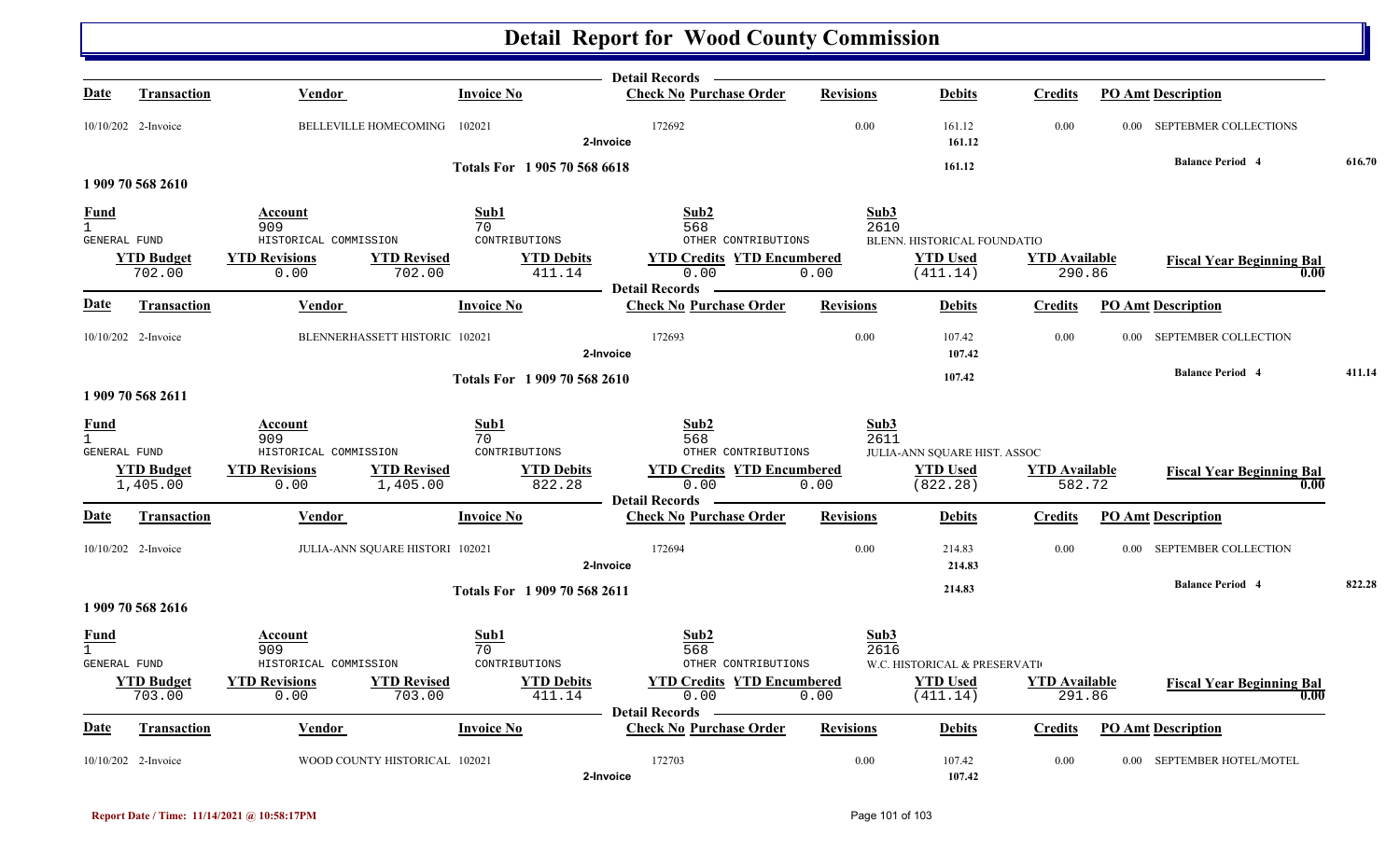|                                             |                                 |                                                                            |                                  |                                                                | <b>Detail Report for Wood County Commission</b>                                                          |                      |                                                         |                                    |                                  |            |
|---------------------------------------------|---------------------------------|----------------------------------------------------------------------------|----------------------------------|----------------------------------------------------------------|----------------------------------------------------------------------------------------------------------|----------------------|---------------------------------------------------------|------------------------------------|----------------------------------|------------|
| 1912 70 568                                 |                                 |                                                                            |                                  | Totals For 1 909 70 568 2616                                   |                                                                                                          |                      | 107.42                                                  |                                    | <b>Balance Period 4</b>          | 411.14     |
| Fund<br>GENERAL FUND                        | <b>YTD Budget</b><br>175,628.00 | Account<br>912<br>VISITOR'S AND CONVENTION<br><b>YTD Revisions</b><br>0.00 | <b>YTD Revised</b><br>175,628.00 | Sub1<br>70<br>CONTRIBUTIONS<br><b>YTD Debits</b><br>102,784.14 | Sub2<br>568<br>OTHER CONTRIBUTIONS<br><b>YTD Credits YTD Encumbered</b><br>0.00<br>Detail Records —      | Sub3<br>0.00         | <b>YTD Used</b><br>(102, 784.14)                        | <b>YTD</b> Available<br>72,843.86  | <b>Fiscal Year Beginning Bal</b> | 0.00       |
| <u>Date</u>                                 | Transaction                     | Vendor                                                                     |                                  | <b>Invoice No</b>                                              | <b>Check No Purchase Order</b>                                                                           | <b>Revisions</b>     | <b>Debits</b>                                           | <b>Credits</b>                     | <b>PO Amt Description</b>        |            |
|                                             | $10/10/202$ 2-Invoice           |                                                                            | PARKERSBURG/WOOD COUN 102021     | 2-Invoice                                                      | 172699                                                                                                   | 0.00                 | 26,853.87<br>26,853.87                                  | 0.00                               | 0.00 SEPTEMBER HOTEL/MOTEL       |            |
|                                             | 1916 70 568 6603                |                                                                            |                                  | <b>Totals For 191270568</b>                                    |                                                                                                          |                      | 26,853.87                                               |                                    | <b>Balance Period 4</b>          | 102,784.14 |
| <b>Fund</b><br><b>GENERAL FUND</b>          | <b>YTD Budget</b><br>70,174.00  | Account<br>916<br>LIBRARY<br><b>YTD Revisions</b><br>0.00                  | <b>YTD Revised</b><br>70,174.00  | Sub1<br>70<br>CONTRIBUTIONS<br><b>YTD Debits</b><br>35,087.00  | Sub2<br>568<br>OTHER CONTRIBUTIONS<br><b>YTD Credits YTD Encumbered</b><br>0.00<br><b>Detail Records</b> | Sub3<br>6603<br>0.00 | <b>VIENNA LIBRARY</b><br><b>YTD Used</b><br>(35,087.00) | <b>YTD</b> Available<br>35,087.00  | <b>Fiscal Year Beginning Bal</b> | 0.00       |
| <u>Date</u>                                 | Transaction                     | Vendor                                                                     |                                  | <b>Invoice No</b>                                              | <b>Check No Purchase Order</b>                                                                           | <b>Revisions</b>     | <b>Debits</b>                                           | <b>Credits</b>                     | PO Amt Description               |            |
|                                             | 10/19/202 2-Invoice             | <b>VIENNA PUBLIC LIBRARY</b>                                               | 10112021                         |                                                                | 172746<br>2-Invoice                                                                                      | 0.00                 | 17,543.50<br>17,543.50                                  | 0.00                               | 0.00 2ND QTR                     |            |
|                                             | 1916 70 568 6604                |                                                                            |                                  | Totals For 1916 70 568 6603                                    |                                                                                                          |                      | 17,543.50                                               |                                    | <b>Balance Period 4</b>          | 35,087.00  |
| <u>Fund</u><br>$\mathbf{1}$<br>GENERAL FUND | <b>YTD Budget</b><br>293,980.00 | Account<br>916<br>LIBRARY<br><b>YTD Revisions</b><br>0.00                  | <b>YTD Revised</b><br>293,980.00 | Sub1<br>70<br>CONTRIBUTIONS<br><b>YTD Debits</b><br>146,990.00 | Sub2<br>568<br>OTHER CONTRIBUTIONS<br><b>YTD Credits YTD Encumbered</b><br>0.00<br><b>Detail Records</b> | Sub3<br>6604<br>0.00 | WOOD CO LIBRARY<br><b>YTD Used</b><br>(146, 990.00)     | <b>YTD</b> Available<br>146,990.00 | <b>Fiscal Year Beginning Bal</b> | 0.00       |
| Date                                        | <b>Transaction</b>              | <b>Vendor</b>                                                              |                                  | <b>Invoice No</b>                                              | <b>Check No Purchase Order</b>                                                                           | <b>Revisions</b>     | <b>Debits</b>                                           | <b>Credits</b>                     | <b>PO Amt Description</b>        |            |
|                                             | 10/5/2021 2-Invoice             |                                                                            | PARKERSBURG & WOOD COU 275       | 2-Invoice                                                      | 172661                                                                                                   | 0.00                 | 73,495.00<br>73,495.00                                  | 0.00                               | 0.00 QUARTERLY ALLOTMENT         |            |
|                                             |                                 |                                                                            |                                  | Totals For 1916 70 568 6604                                    |                                                                                                          |                      | 73,495.00                                               |                                    | <b>Balance Period 4</b>          | 146,990.00 |

**1 916 70 568 6604E**